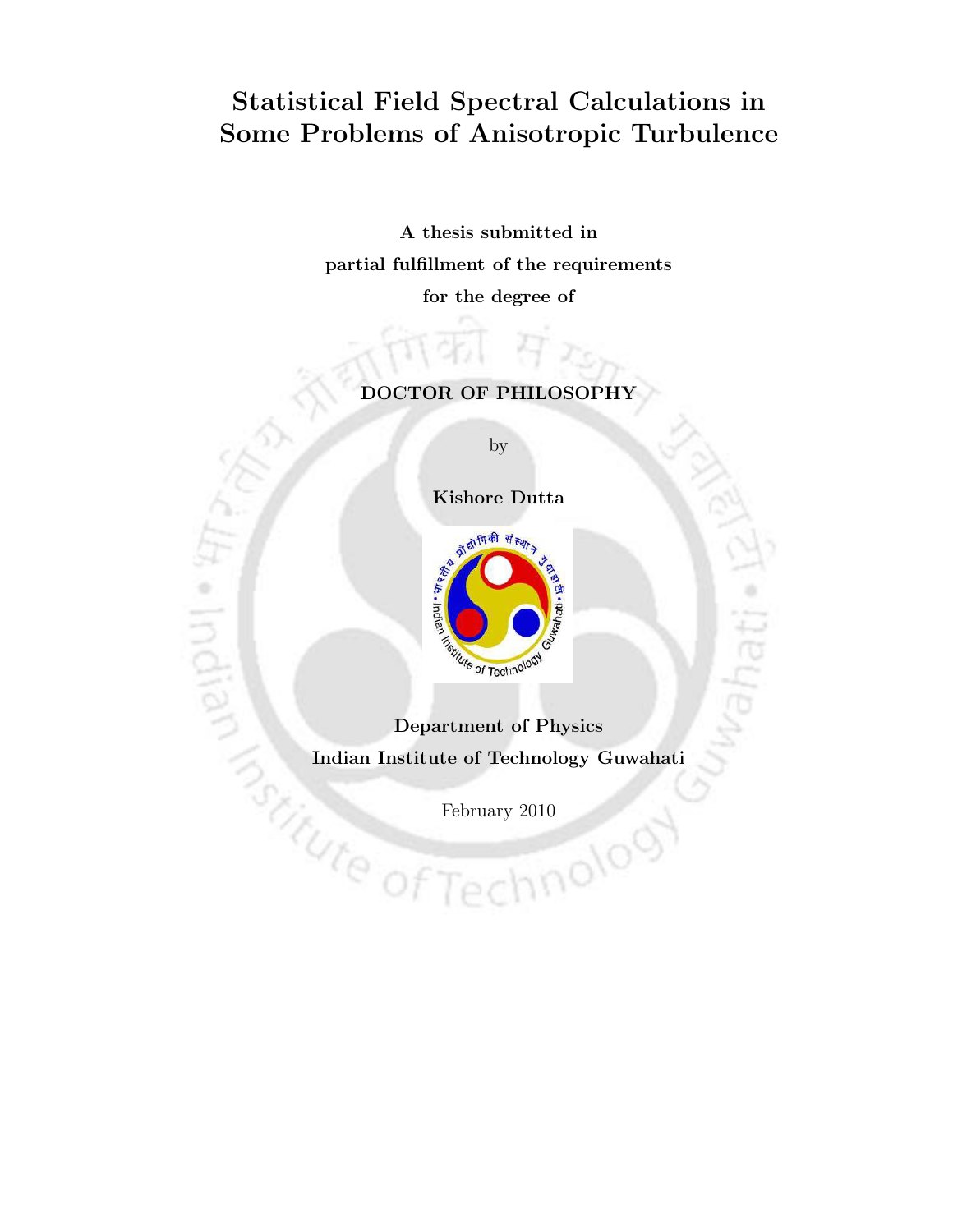## **Certificate**

This is to certify that the work contained in this thesis, entitled "Statistical Field Spectral Calculations in Some Problems of Anisotropic Turbulence" has been carried out by Kishore Dutta under my supervision and that this work has not been submitted elsewhere for a degree.

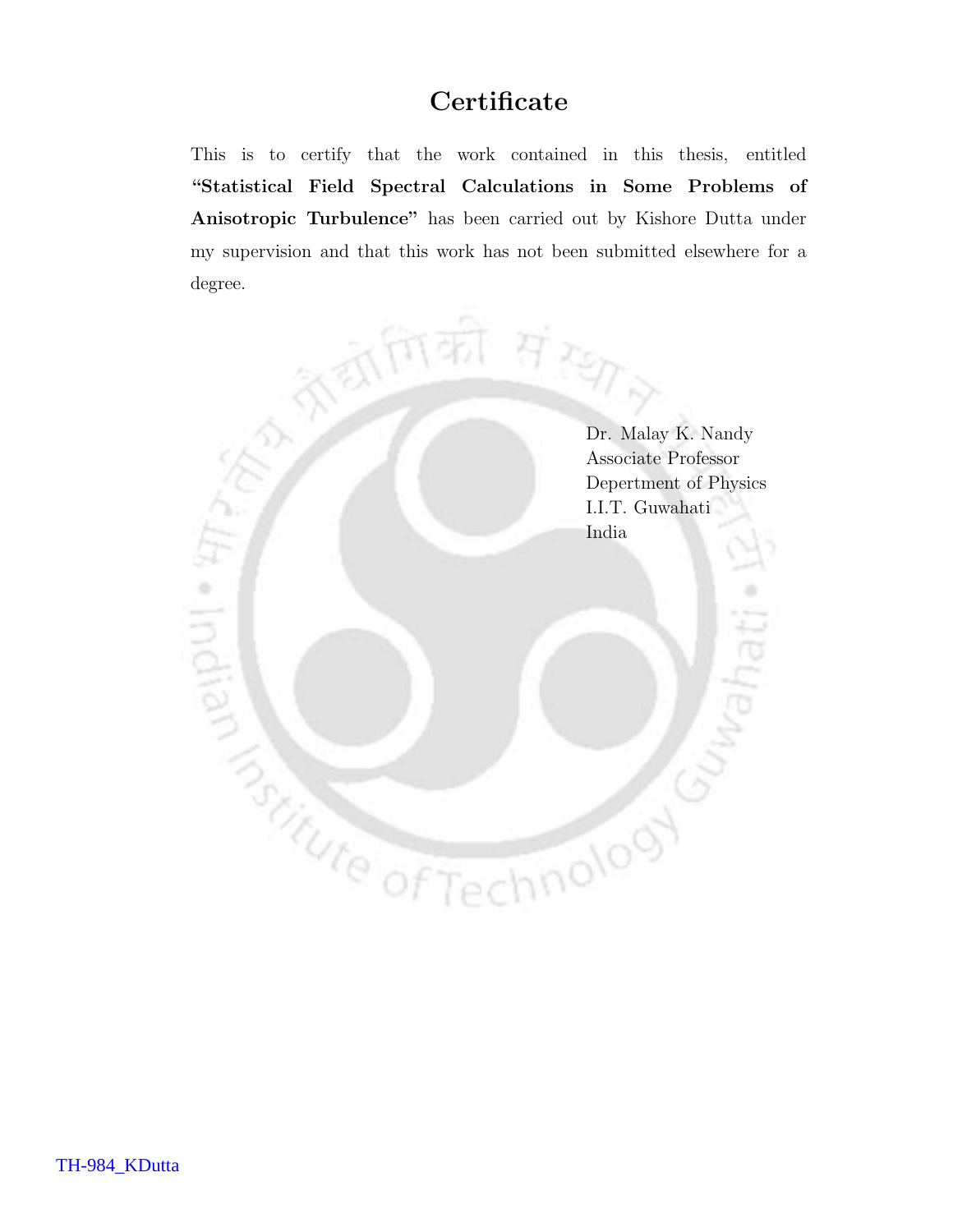# Dedicated

(की संख्

# to "MY SOURCE OF INSPIRATION" **SERVICED STREETED**

hnolooy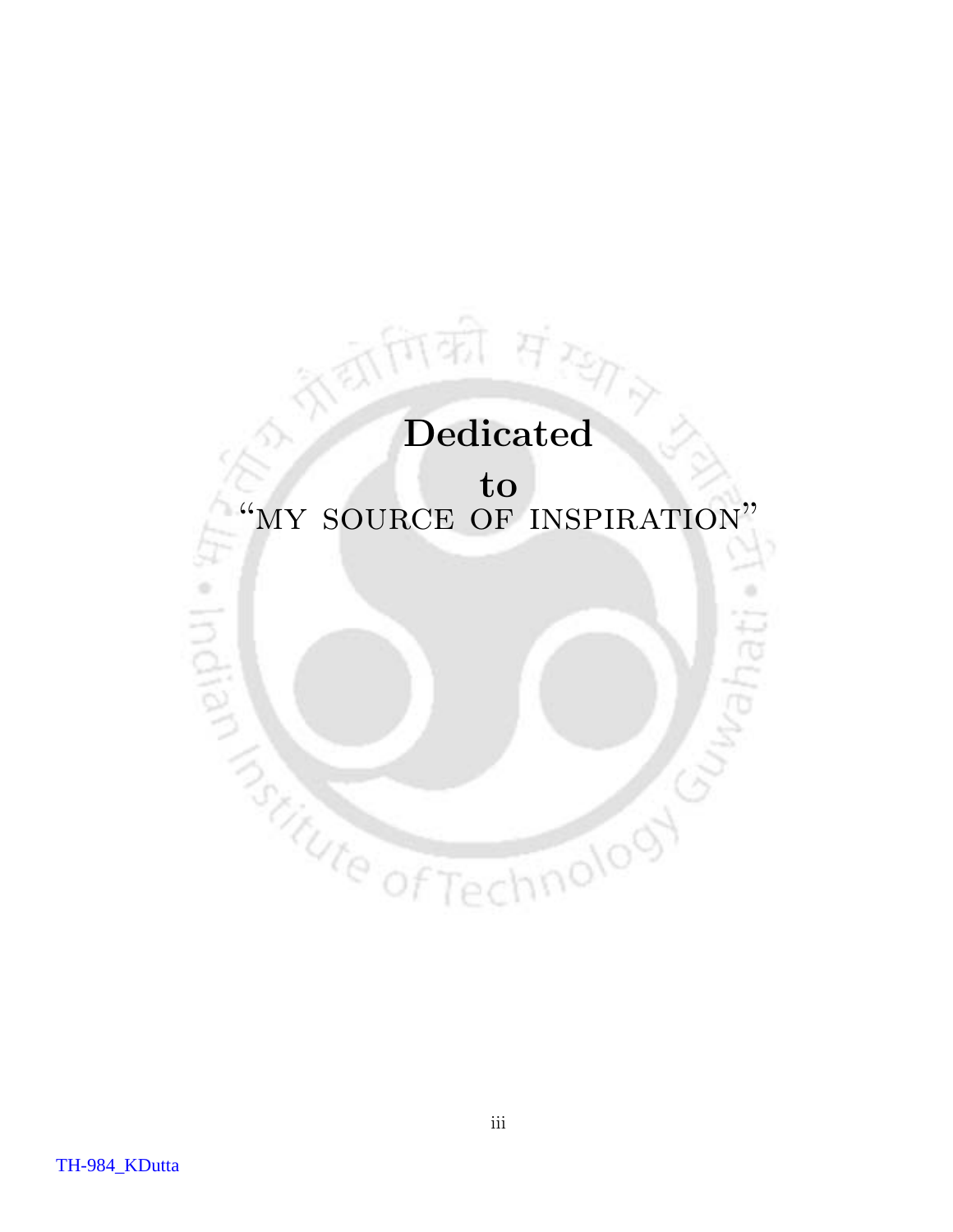### Acknowledgements

I would like to express my profound appreciation to my supervisor, Dr. Malay K. Nandy, Associate Professor, IIT Guwahati, for his careful guidance in the area of theoretical aspects of turbulence, encouragement on creative thinking, teaching, and fruitful discussions.

I Sincerely thank Professors A. Khare, C. Y. Kadolkar, M. Pandey, and D. C. Dalal of IIT Guwahati for their valuable academic advice and generous help in carrying out my research work smoothly. I would like to thank everybody in the Department of Physics, Indian Institute of Technology Guwahati, for providing me a sound research environment. I take this oppertunity to thank all my current and previous teachers throughout my entire student carreer for their teaching, enlightening guidance, inspiration and encouragement.

Kishore Dutta

indian

**Butter of Technology**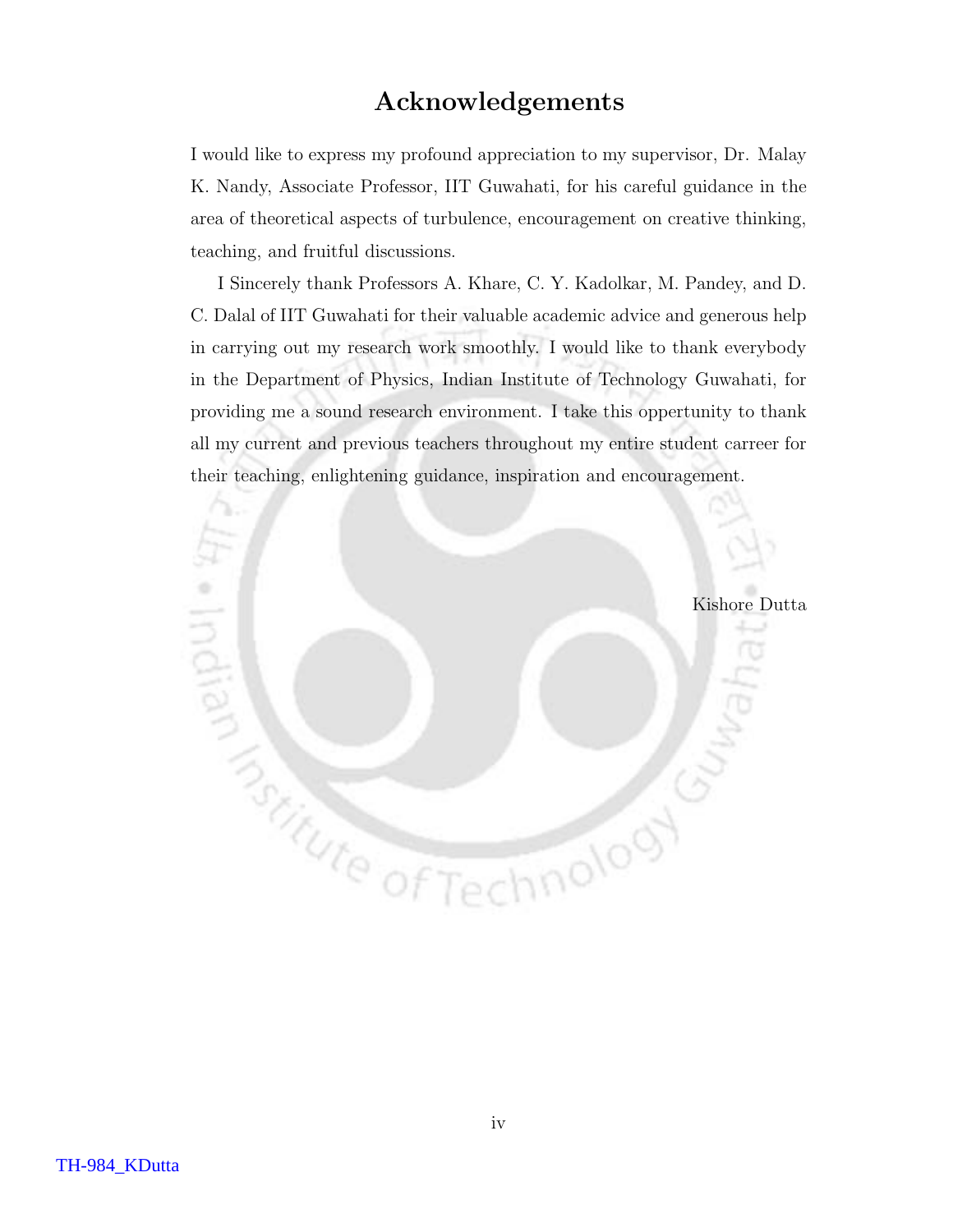# Synopsis

In this research work we apply the "standard" perturbative methods to some anisotropic cases of fluid turbulence and obtain information about the effect of anisotropy within such frameworks. As a matter of fact, the anisotropy makes the problems much more complex than the corresponding isotropic cases, and we hope that such a study will have both academic and practical relevance.

Homogeneous shear turbulence has been studied in great details in the last few decades. The cases of anisotropic turbulence have been mostly dealt with  $SO(3)$  decomposition [102]. However, we take alternative routes to the problems of anisotropic turbulence and hence we are interested in tackling directly the anisotropic terms appearing in the dynamical equations by means of "standard" perturbative methods. In practical applications, what one is interested in is the effect of turbulence on the mean flow and on transport, which is parametrized in terms of eddy-viscosities and eddy-diffusivities. In some cases, in order to calculate these quantities, information about the turbulent energy spectrum is necessary, and the universal Kolmogorov spectrum with scaling law  $E(k) = C \epsilon^{2/3} k^{-5/3}$  is usually assumed. Here k is the wavenumber,  $\varepsilon$  is the energy flux, and C the universal Kolmogorov constant.

Since most flows occurring in nature are inherently anisotropic, the dynamics of anisotropic turbulent shear flow has attracted much attention, mostly experimental, during the last few decades. Persistence of small scale anisotropy in high Reynolds-number turbulence subject to imposed large scale anisotropy has been demonstrated experimentally [141]. A number of numerical and experimental investigations in shear flow turbulence have shown that the anisotropy appears not only at higher order moments, but also at second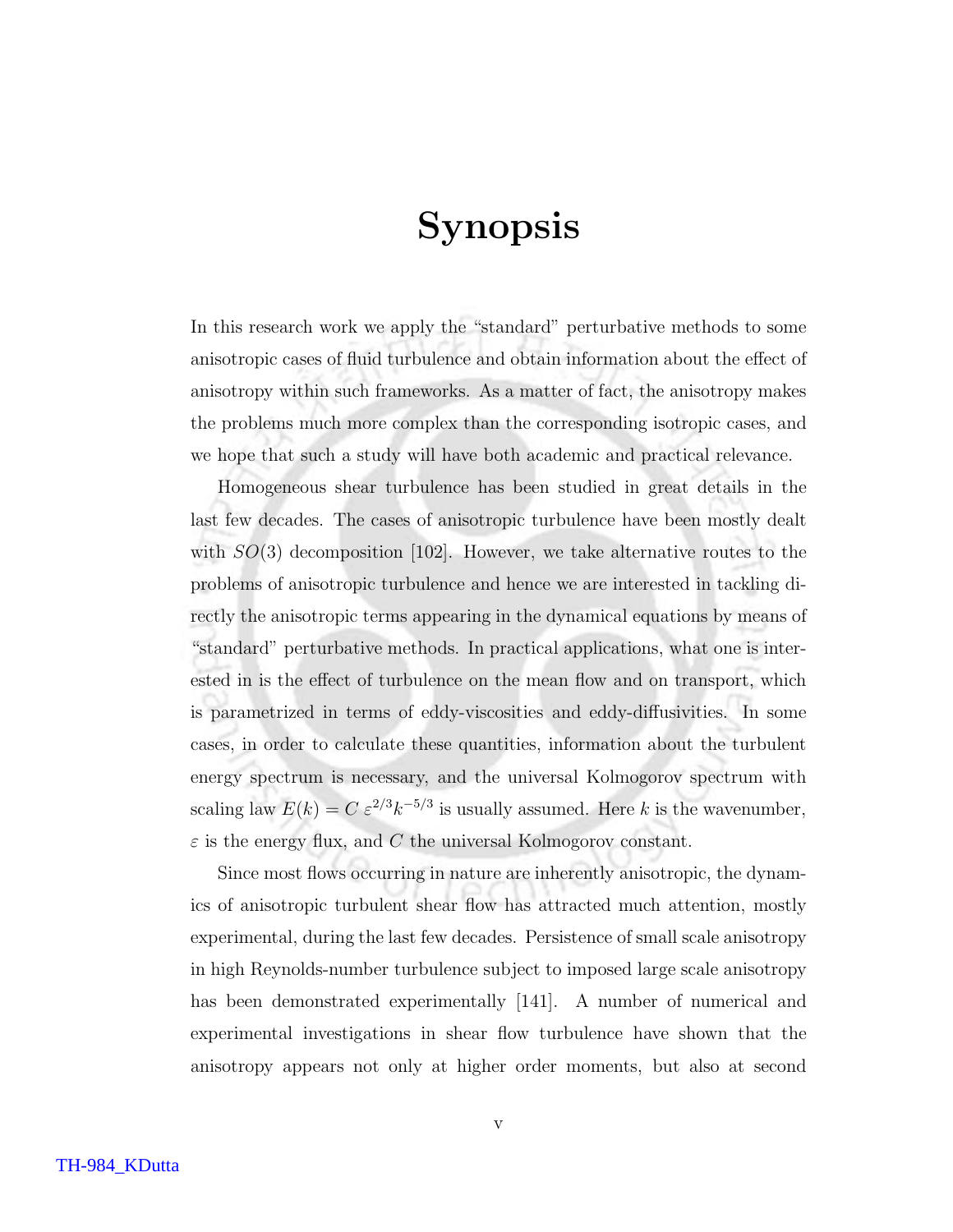order moments. We carried out a perturbative analysis along the lines suggested by Leslie [90] for homogeneous shear turbulence where the isotropic background field is strained by the uniform shear. We make a perturbative expansion of the velocity correlation tensor, which has contributions due to isotropy as well as due to imposed anisotropy. Through direct calculations, we obtain anisotropic correction to the equal-time velocity correlation tensor, which is of the form  $Q_{ij}^{(1)}(\mathbf{k},0) = S_{ab} [P_{ia}(\mathbf{k}) P_{jb}(\mathbf{k}) + P_{ja}(\mathbf{k}) P_{ib}(\mathbf{k})] R^{(1,1)}(k) +$  $S_{lm}$  $k_l k_m$  $\frac{\hbar^{2}}{\mathbf{k}^{2}} P_{ij}(\mathbf{k}) R^{(1,3)}(k)$ . It may be noted that, this form of anisotropic velocity correlation tensor is derived rather than it is conjectured. In this expression, the factors  $R^{(1,1)}(k)$  and  $R^{(1,3)}(k)$ , the integrands of which involve isotropic correlation and response functions, are found to be of the form  $R^{(1,1)}(k) = A \varepsilon^{1/3} k^{-13/3}$  and  $R^{(1,3)}(k) = B \varepsilon^{1/3} k^{-13/3}$ , where A and B are two non-dimensional universal numbers. We calculate  $A$  and  $B$  using inputs from renormalization group calculations. Our calculated values of A and B are  $A = -0.13$  and  $B = -0.48$ . These values are comparable with the experimental values  $A \approx -0.17$  and  $B \approx -0.45$  [164]. Thus, we note that, our calculated values, specifically the value of  $B$ , is quite better than earlier theoretical results and it is found to be very close to the experimental values as well as direct numerical simulation (DNS) values [61, 185].

There is an another class of problems, namely, stratified turbulence, where the scalar (density or temperature) field is coupled to the momentum equation by an imposed buoyancy force  $(N\psi\hat{e}_3)$  term in the momentum equation). In addition, an extra term (namely,  $-Nu_3$ ) appears in the advection equation for the scalar field ( $N$  is the Brunt-Väisälä frequency). When we apply Leslie's perturbation method to this problem, it is found that information about the passive scalar dynamics is necessary and we treat the problem in the Heisenberg approximation.

For passive scalar convection, a scaling law, similar to the Kolmogorov's, holds for the mean-square scalar given by  $\mathcal{E}(k) = \text{Ba } \chi \varepsilon^{-1/3} k^{-5/3}$ , where Ba is the Batchelor constant and  $\chi$  is the scalar flux. We derive analytic expressions for eddy-viscosity and eddy-diffusivity from the transfer integrals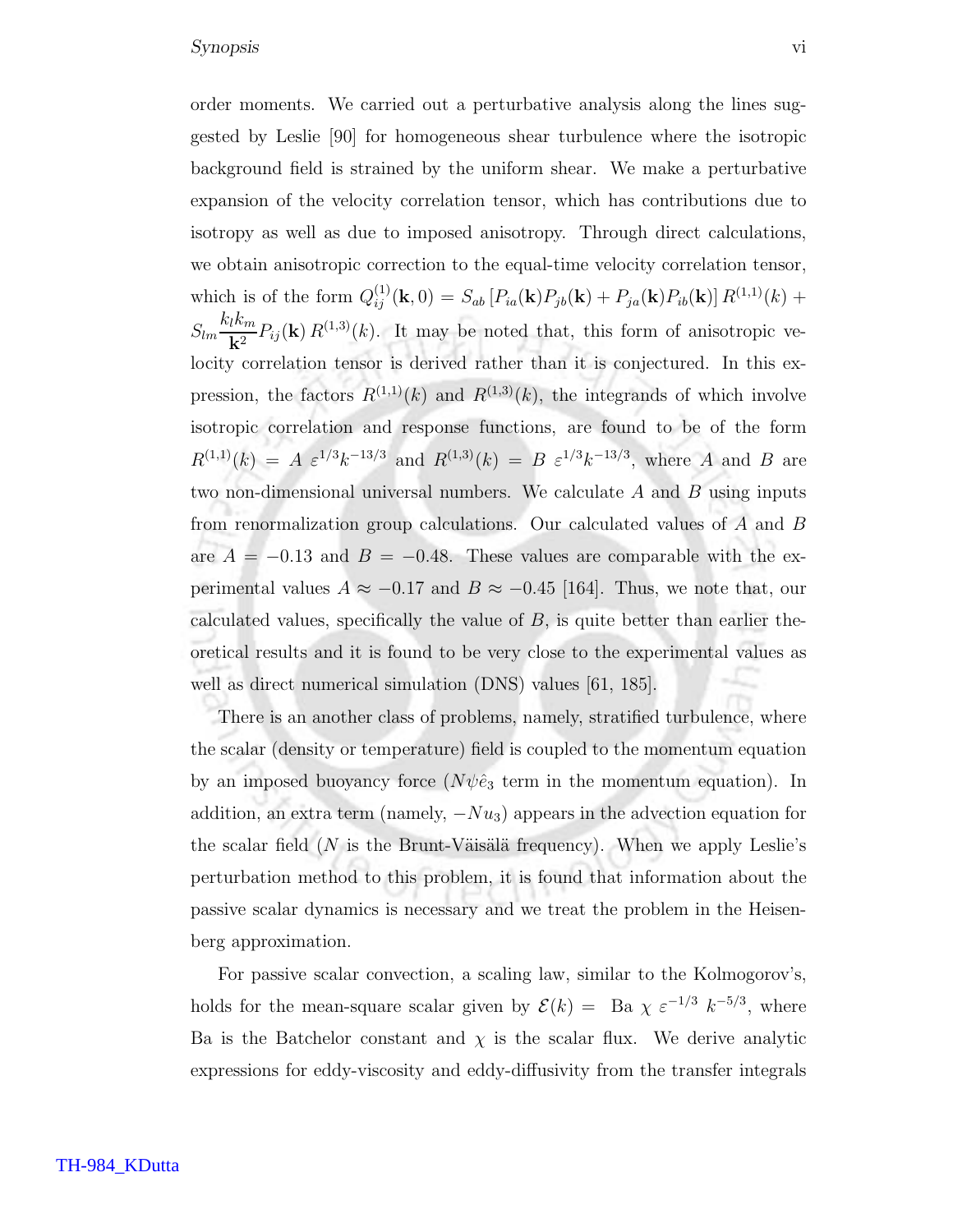of energy and mean-square scalar implementing Heisenberg's approximation. In the same scheme, we evaluate the flux integrals for energy and mean-square scalar. These procedures allow for the evaluation of relevant amplitude ratios, from which we calculate the universal numbers, namely, Batchelor constant (Ba) and turbulent Prandtl number  $(\sigma)$ , under two different schemes (with  $\epsilon$ expansion and without  $\epsilon$  expansion). Our calculations yield  $\sigma = 0.7179$  and  $Ba = 1.0311$ . These results are comparable with other theoretical calculations, namely, Yakhot-Orszag's renormalization group calculation (Ba = 1.16 and  $\sigma = 0.7179$ ) [183] and experimental investigations (Ba ≈ 1.0 and  $\sigma \approx 0.7$  – 0.9) [111, 70]. As a byproduct, we obtain a relation between Kolmogorov constant  $(C)$ , Batchelor constant (Ba) and turbulent Prandtl number  $(\sigma)$ , namely, Ba =  $\sigma$  C, which is consistent with that of Yakhot and Orszag's (derived from Pao's formulations) [184, 183]. We also carried out calculations of these universal numbers in arbitrary space dimensions. To compare our results with the experimental values, we calculated Batchelor constant in one dimension, leading to  $Ba' = 0.62$ . As stated earlier, these universal numbers are found to be useful because they occur in our calculations of the universal numbers occurring as coefficients in various anisotropic spectra associated with stratified turbulence.

To carry out the problem further, we perform Leslie's perturbative treatment [90] on stably stratified turbulence, where the terms  $N\psi\hat{e}_3$  and  $-Nu_3$  in the corresponding dynamical equations are treated as perturbations against the isotropic background fields. Thereby, we make perturbation expansions of the velocity and scalar fields. This enables us to evaluate the corresponding corrections to various correlation functions, namely, velocity-velocity, temperature-temperature, and velocity-temperature correlations. The resulting anisotropic corrections to the velocity-velocity and temperaturetemperature correlations turn out to be of the forms  $C_1N^2P_{i3}(\mathbf{k})P_{j3}(\mathbf{k})k^{-5}$ and  $C_2N^2P_{33}(\mathbf{k})k^{-5}$ , and the velocity-temperature correlation function of the form  $C_3NP_{i3}(\mathbf{k})k^{-13/3}$ , where  $P_{ij}(\mathbf{k}) = \delta_{ij} - k_ik_j/\mathbf{k}^2$ . It is found that the prefactors  $C_1$ ,  $C_2$  and  $C_3$  depend on  $\varepsilon$ ,  $\chi$ ,  $C$ , Ba, and  $\sigma$ , and hence they are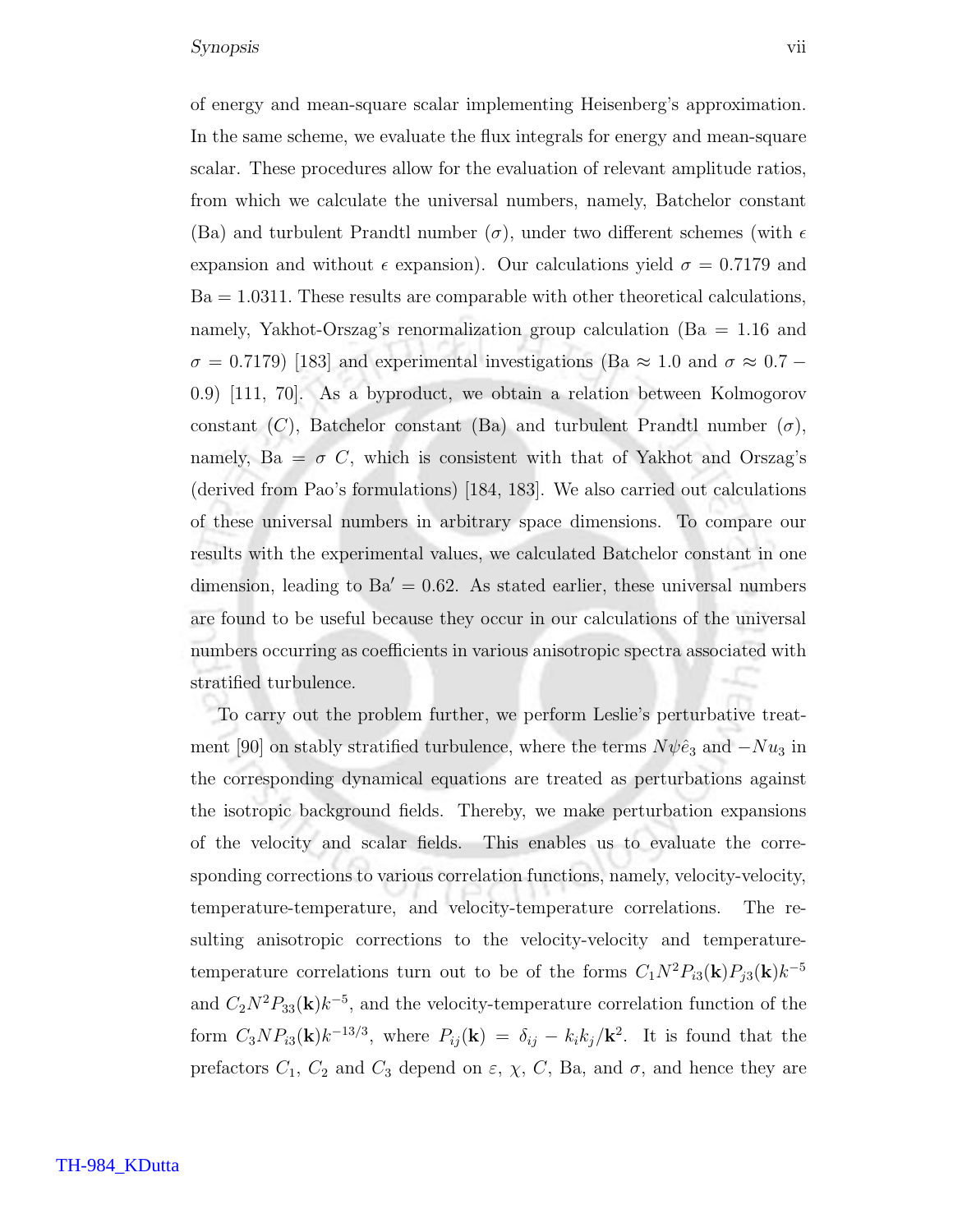calculable. It is obvious that the above calculations yield the anisotropic part of energy and mean-square scalar spectra as  $k^{-3}$  and the anisotropic buoyancy spectrum as  $k^{-7/3}$ . We note that, at sufficiently large scales, the anisotropic  $k^{-3}$  spectrum would dominate over the isotropic  $k^{-5/3}$  spectrum. Thus we expect a  $k^{-3}$  power law behavior of energy spectrum at sufficiently large scales. It may be noted that this scenario is similar to the analysis of experimental investigations by Nastrom and Gage [115, 116], who analysed the atmospheric data (upper troposphere and lower stratosphere) collected by NASA instrumented commercial Boeing 747 airliners, and found that the atmospheric energy spectra follow the  $-3$  power law in the synoptic scales and the  $-5/3$  power law in the mesoscales with a smooth transition in between. Following this, various hypotheses on the origin of the spectra have been proposed, such as 2D turbulence with two sources [92], internal gravity waves [35, 55]. Calculation of third order structure function [29] suggested a forward cascade with  $k^{-5/3}$ spectrum in the mesoscale range. To explain the spectra of stably stratified turbulence, there followed various attempts such as direct energy cascade in a two-layer quasigeostrophic (QG) model [167], surface QG models [165, 150], stratified turbulence simulations [18], and spectral condensation of the inverse cascade in 2D turbulence [180, 181]. However, our results support the additive spectrum previously proposed by Tung and Orlando [167] although we follow a different route.

We further make perturbation expansion similar to Kraichnan's direct interaction approximation (DIA) to study the above problem of stably stratified turbulence. We find that the corresponding corrections to velocity-velocity, temperature-temperature, and velocity-temperature correlation functions acquire new terms in addition to those which were obtained in our previous Leslie type perturbation calculations. The prefactors associated with these universal scaling laws are calculated within this framework which are found to be dependent on  $\varepsilon$ ,  $\chi$ ,  $C$ , Ba, and  $\sigma$  in a more complicated fashion than the results following from our previous Leslie type calculations.

For the case of stratified turbulence with stable temperature stratification,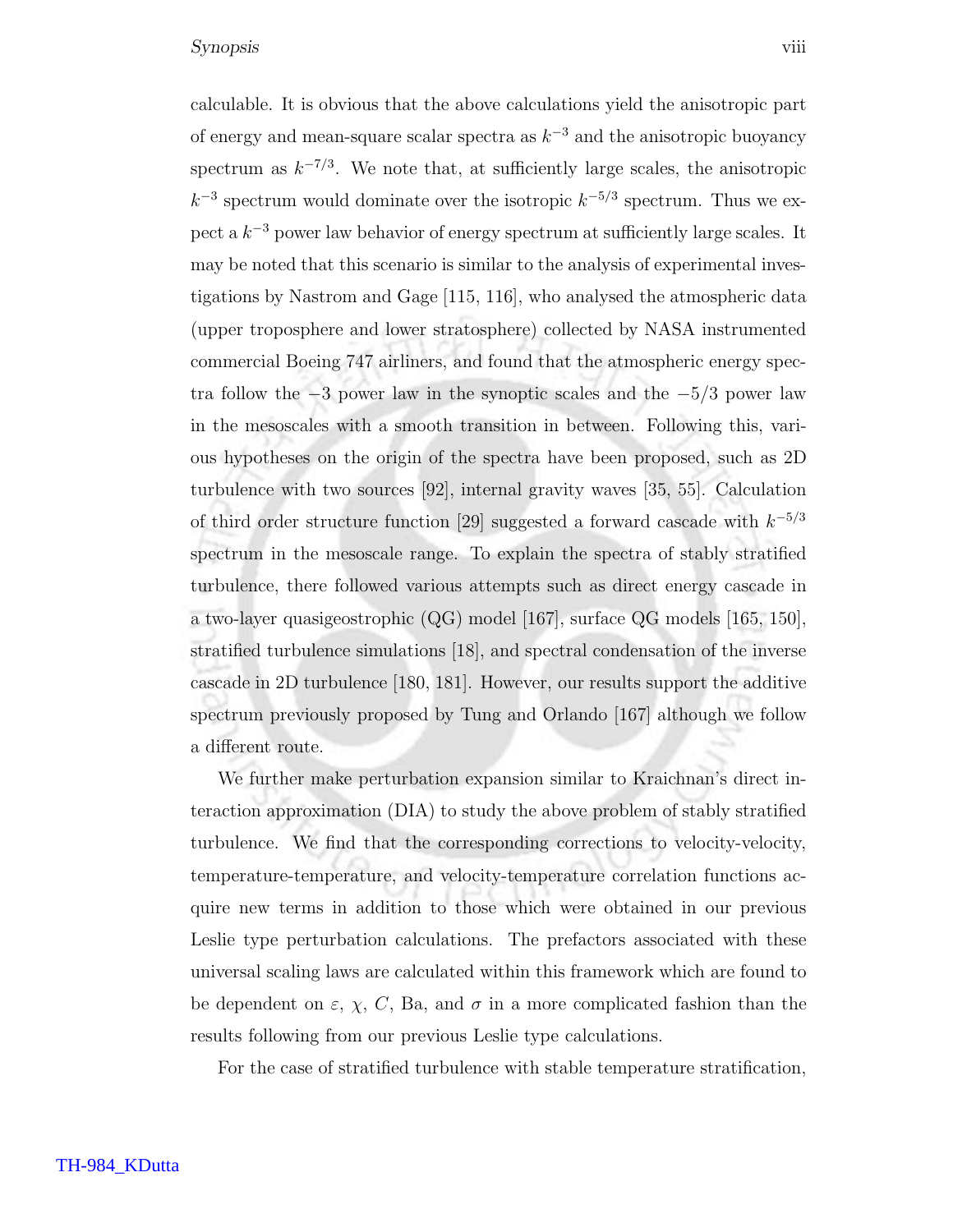#### Synopsis ix

we further carried out a dynamic renormalization group (RG) analysis up to one-loop order to achieve a coarse-grained description of turbulent flow field via successive elimination of small shells of modes, yielding the flow equations for the renormalized coupling constants. Due to the presence of anisotropy, the perturbative RG treatment of this problem involves many extra Feynman diagrams along with those of Yakhot and Orszag's [183]. We find that, apart from the usual isotropic viscosity and diffusivity terms  $(\nu_0 k^2$  and  $\kappa_0 k^2)$ , there appear different terms  $(\nu_3 k_3^2 \text{ and } \kappa_3 k_3^2)$  corresponding to the vertical motion. This gives rise to a very complicated RG analysis. However, in the limit of weak stratification, the stability analysis of the flow equations can be performed with less difficulty. It is found that the Kolmogorov scaling regime exists and thus it is expected that the energy cascade at small scales would follow the Kolmogorovian scaling law as conjectured by Kolmogorov.

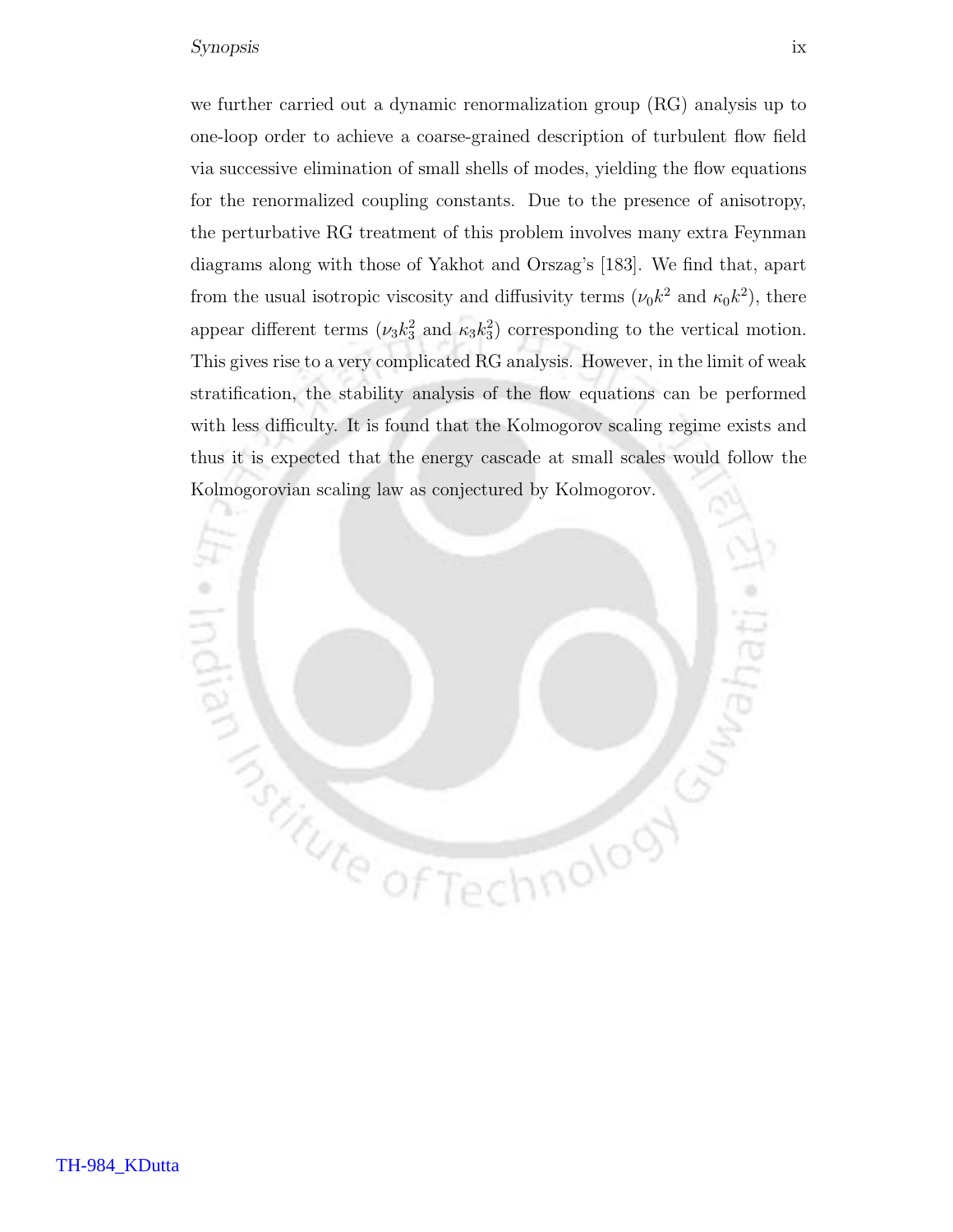# **Contents**

| $\mathbf{1}$ |     | Introduction                                                                    | 1              |
|--------------|-----|---------------------------------------------------------------------------------|----------------|
|              | 1.1 | Physical Nature of Turbulence.                                                  | 3              |
|              | 1.2 | Mathematical Description of Turbulence                                          | $\overline{7}$ |
|              |     | Dynamical Equations<br>1.2.1                                                    | $\overline{7}$ |
|              |     | Reynolds Decomposition<br>1.2.2                                                 | 8              |
|              |     | 1.2.3<br>Turbulence Phenomenology                                               | 10             |
|              |     | 1.2.4<br>Kolmogorov Theory and Universality                                     | 11             |
|              | 1.3 | Theories Based on Dynamical Equations                                           | 12             |
|              | 1.4 | Passive Scalar Turbulence                                                       | 15             |
|              | 1.5 |                                                                                 | 16             |
|              | 1.6 | Homogeneous Shear Turbulence $\hfill\ldots\ldots\ldots\ldots\ldots\ldots\ldots$ | 17             |
|              | 1.7 |                                                                                 | 21             |
|              |     | 1.7.1                                                                           | 21             |
|              |     | 1.7.2<br>Phenomenological Considerations                                        | 25             |
|              |     | Dynamical Equations<br>1.7.3                                                    | 26             |
|              |     | Relation of Stratified Turbulence to Atmospheric Flows<br>1.7.4                 | 29             |
|              | 1.8 | Methods of Analysis<br>94.                                                      | 31             |
|              |     | Leslie's Perturbation Method<br>1.8.1<br>.                                      | 32             |
|              |     | 1.8.2<br>Direct Interaction Approximation $(DIA) \dots \dots$                   | 32             |
|              |     | 1.8.3<br>Heisenberg Approximation and Kraichnan's Distant In-                   |                |
|              |     |                                                                                 | 35             |
|              |     | 1.8.4<br>Dynamic Renormalization Group                                          | 37             |
|              |     | 1.8.5<br>Renormalization Procedure<br>.                                         | 39             |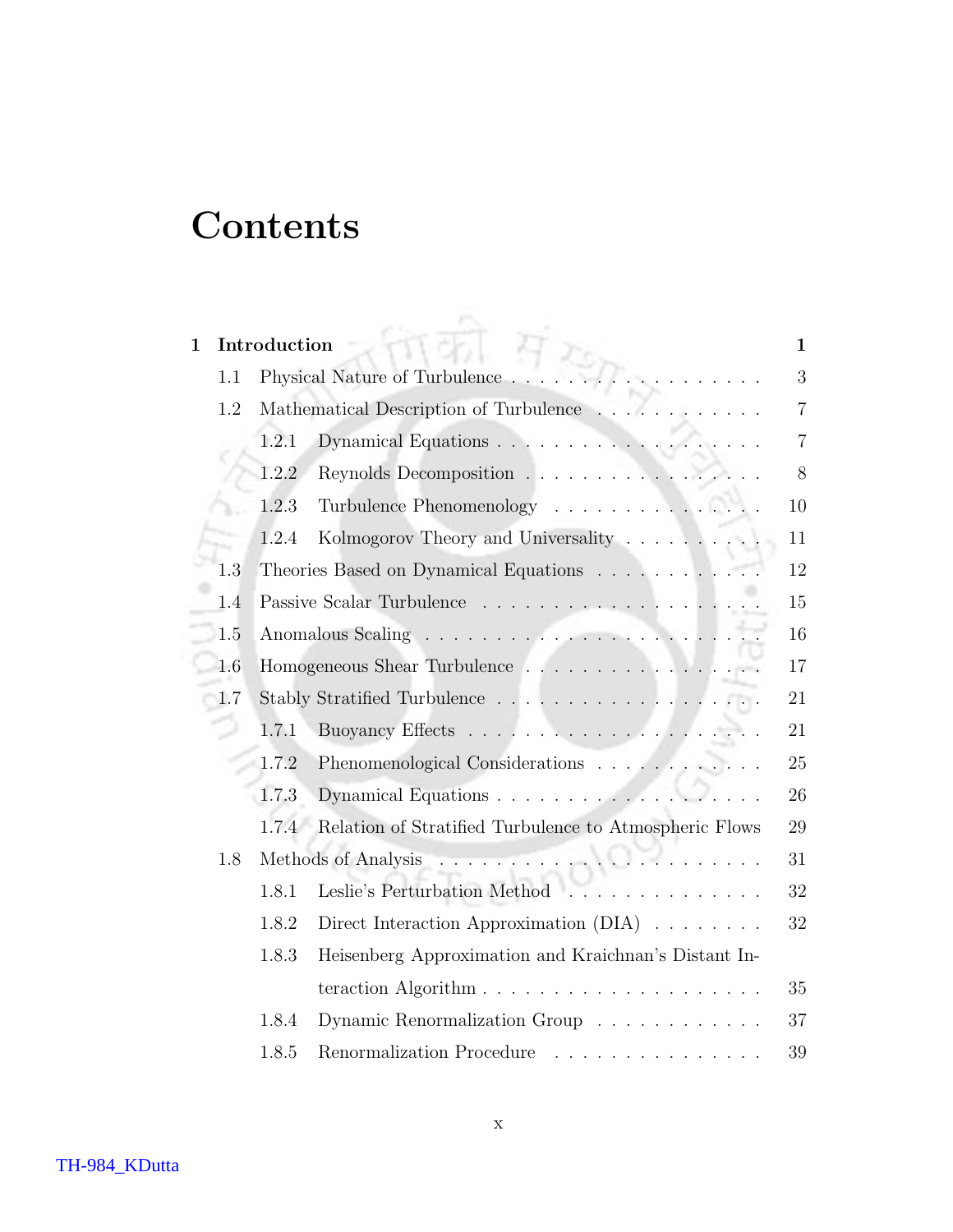|          |     | Diagrammatic Approach $\ldots \ldots \ldots \ldots \ldots \ldots$<br>1.8.6          | 41  |
|----------|-----|-------------------------------------------------------------------------------------|-----|
|          | 1.9 |                                                                                     | 47  |
| $\bf{2}$ |     | Leslie-type Treatment of Homogeneous Shear Turbulence                               | 50  |
|          | 2.1 |                                                                                     | 50  |
|          | 2.2 |                                                                                     | 55  |
|          | 2.3 | Leslie-type Perturbative Treatment of Homogeneous Shear                             | 58  |
|          | 2.4 | Calculation of Universal Numbers                                                    | 62  |
|          | 2.5 |                                                                                     | 63  |
| 3        |     | Heisenberg Approximation in Passive Scalar Turbulence                               | 65  |
|          | 3.1 |                                                                                     | 65  |
|          | 3.2 |                                                                                     | 68  |
|          | 3.3 |                                                                                     | 74  |
|          | 3.4 |                                                                                     | 75  |
|          | 3.5 | Relation between 1D and 3D Batchelor Constant $\dots\dots\dots$                     | 77  |
|          | 3.6 | Calculations in Higher Dimensions                                                   | 79  |
|          | 3.7 | Discussion and Conclusion $\ldots \ldots \ldots \ldots \ldots \ldots \ldots \ldots$ | 81  |
| 4        |     | Leslie-type Treatment of Stably Stratified Turbulence                               | 84  |
|          | 4.1 |                                                                                     | 84  |
|          |     | Phenomenological Models<br>4.1.1                                                    | 85  |
|          |     | Observations and Attempts $\ldots \ldots \ldots \ldots$<br>4.1.2                    | 87  |
|          |     | 4.1.3                                                                               | 91  |
|          | 4.2 |                                                                                     | 92  |
|          | 4.3 |                                                                                     | 94  |
|          | 4.4 | Calculation of Spectral Amplitudes                                                  | 98  |
|          | 4.5 |                                                                                     | 100 |
| $\bf{5}$ |     | <b>Improved Treatment of Stably Stratified Turbulence</b>                           | 104 |
|          | 5.1 |                                                                                     | 104 |
|          | 5.2 |                                                                                     | 109 |
|          | 5.3 |                                                                                     | 116 |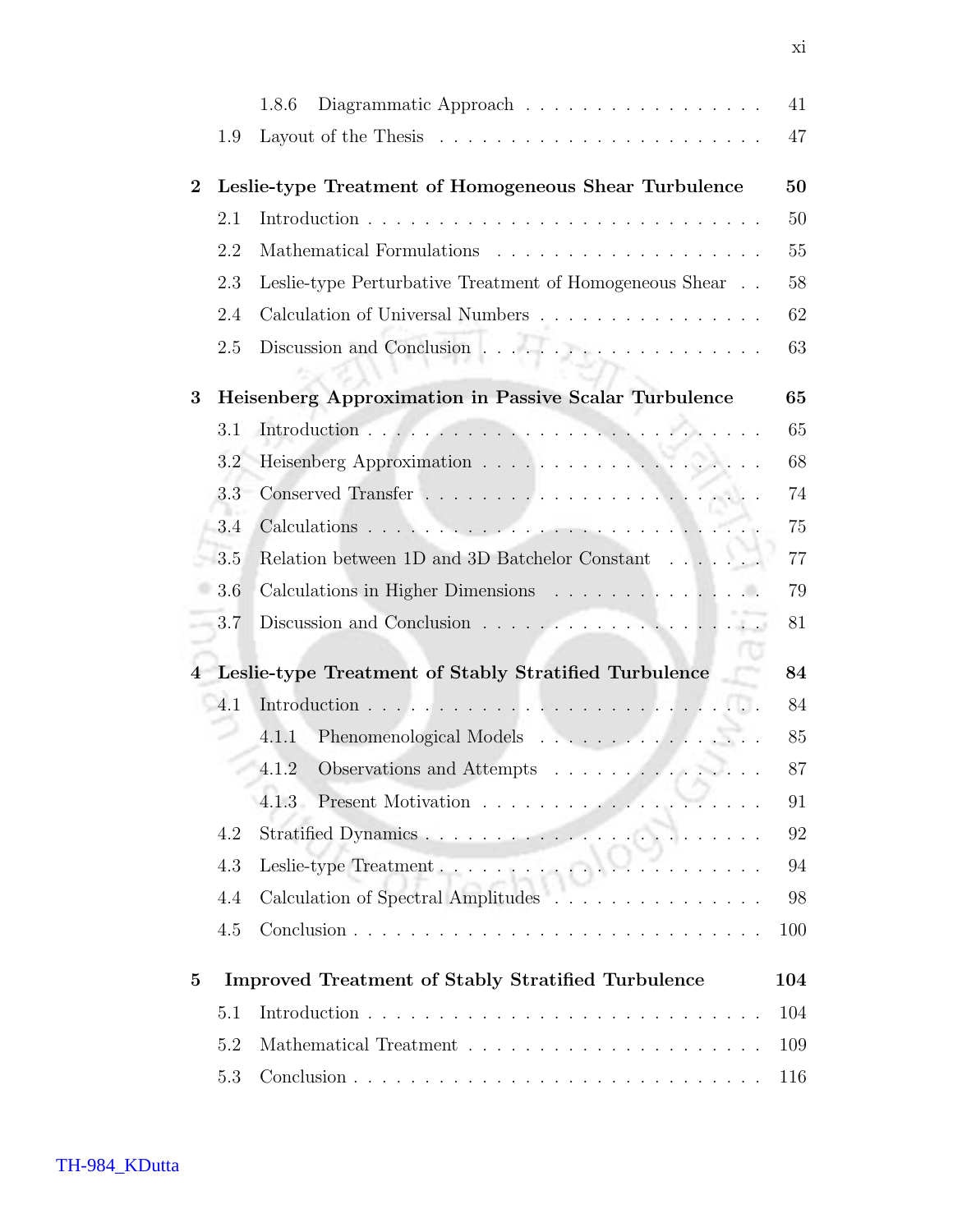| 6 | Dynamic Renormalization Group Analysis of Stably Stratified |                                                                                            |     |
|---|-------------------------------------------------------------|--------------------------------------------------------------------------------------------|-----|
|   |                                                             | <b>Turbulence</b>                                                                          | 119 |
|   | 6.1                                                         |                                                                                            |     |
|   | $6.2^{\circ}$                                               | The Randomly Stirred Model 122                                                             |     |
|   | 6.3                                                         |                                                                                            |     |
|   | 6.4                                                         | Effective Viscosities and Diffusivities 128                                                |     |
|   |                                                             |                                                                                            |     |
|   | 6.6                                                         | Noise Renormalization $\ldots \ldots \ldots \ldots \ldots \ldots \ldots 132$               |     |
|   | 6.7                                                         | Rescaling $\ldots \ldots \ldots \ldots \ldots \ldots \ldots \ldots \ldots \ldots 134$      |     |
|   | 6.8                                                         | Flow Equations $\ldots \ldots \ldots \ldots \ldots \ldots \ldots \ldots \ldots \ldots 135$ |     |
|   | 6.9                                                         | Fixed Points and Stability Analysis 136                                                    |     |
|   |                                                             |                                                                                            |     |
|   |                                                             |                                                                                            |     |

**CONTROLLER CONTROLLER CONTROLLER CONTROLLER CONTROLLER CONTROLLER CONTROLLER CONTROLLER CONTROLLER CONTROLLER** 

#### 7 Summary and Conclusions 139

hati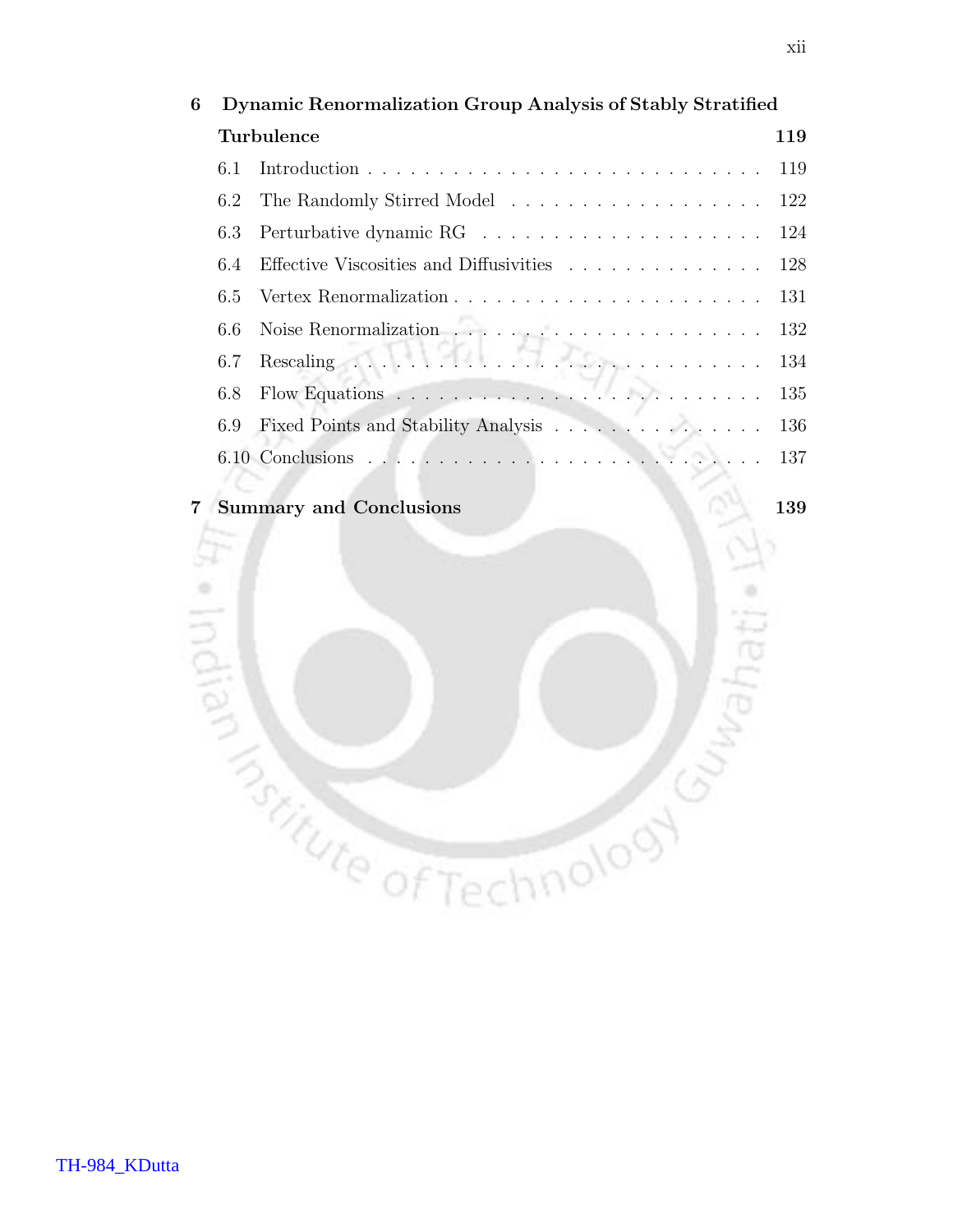# List of Figures

| 1.1 | Schematic diagram of Nastrom-Gage spectrum.                                                                            | 29 |
|-----|------------------------------------------------------------------------------------------------------------------------|----|
| 1.2 | Schematic diagram of energy spectrum, injection, dissipation,                                                          |    |
|     | and fluxes vs wavenumber: (a) traditional 2D turbulence think-                                                         |    |
|     | ing, (b)Tung and Orlando's QG model. $\dots \dots \dots \dots$                                                         | 31 |
| 1.3 | The triangle condition for triad interactions $\mathbf{p} + \mathbf{q} = \mathbf{k}$                                   | 34 |
| 1.4 | Decomposition of the fast mode, $u^>(\mathbf{k}, \omega)$ , and slow mode, $u^<(\mathbf{k}, \omega)$                   |    |
|     | lying in the bands $\Lambda e^{-r} < k < \Lambda$ and $0 < k < \Lambda e^{-r}$ respectively.                           |    |
|     | Here $\Lambda$ is the internal cutoff wave number.                                                                     | 40 |
| 1.5 | Diagrammatic representation of Eq. $(1.77)$ . Single arrow rep-                                                        |    |
|     | resents the bare propagator $G_0(\mathbf{k}, \omega)$ , cross the forcing $f_i(\mathbf{k}, \omega)$ ,                  |    |
|     | and the open circle represents the vertex $(-i\lambda_0/2)P_{ijl}(\mathbf{k})\int d^dq/[2\pi]^d$ .                     |    |
|     | 42                                                                                                                     |    |
| 1.6 | Perturbation expansion for the propagator $G(\mathbf{k}, \omega)$ .                                                    | 43 |
| 1.7 | The effective propagator obtained by averaging over the noise.                                                         | 44 |
| 1.8 | Symmetrization of the one-loop Feynman diagram for self-energy                                                         |    |
|     | correction to the bare viscosity. $\ldots$                                                                             | 46 |
| 1.9 | Perturbation expansion for the vertex $\lambda$ . In (a), the leg of the                                               |    |
|     | vertex are replaced with the full expansion shown in Fig. 1.6.                                                         |    |
|     | Iterating the perturbation expansion twice (by replacing the                                                           |    |
|     | leg again with the full expansion), we obtain the five terms                                                           |    |
|     | as shown in (b). The effective vertex function, obtained after                                                         |    |
|     | averaging over the noise, is shown in $(c)$ . The variable used for                                                    |    |
|     | the calculation is shown in $(d)$ .<br>$\mathcal{A}$ , and a set of the set of the set of the set of the $\mathcal{A}$ | 46 |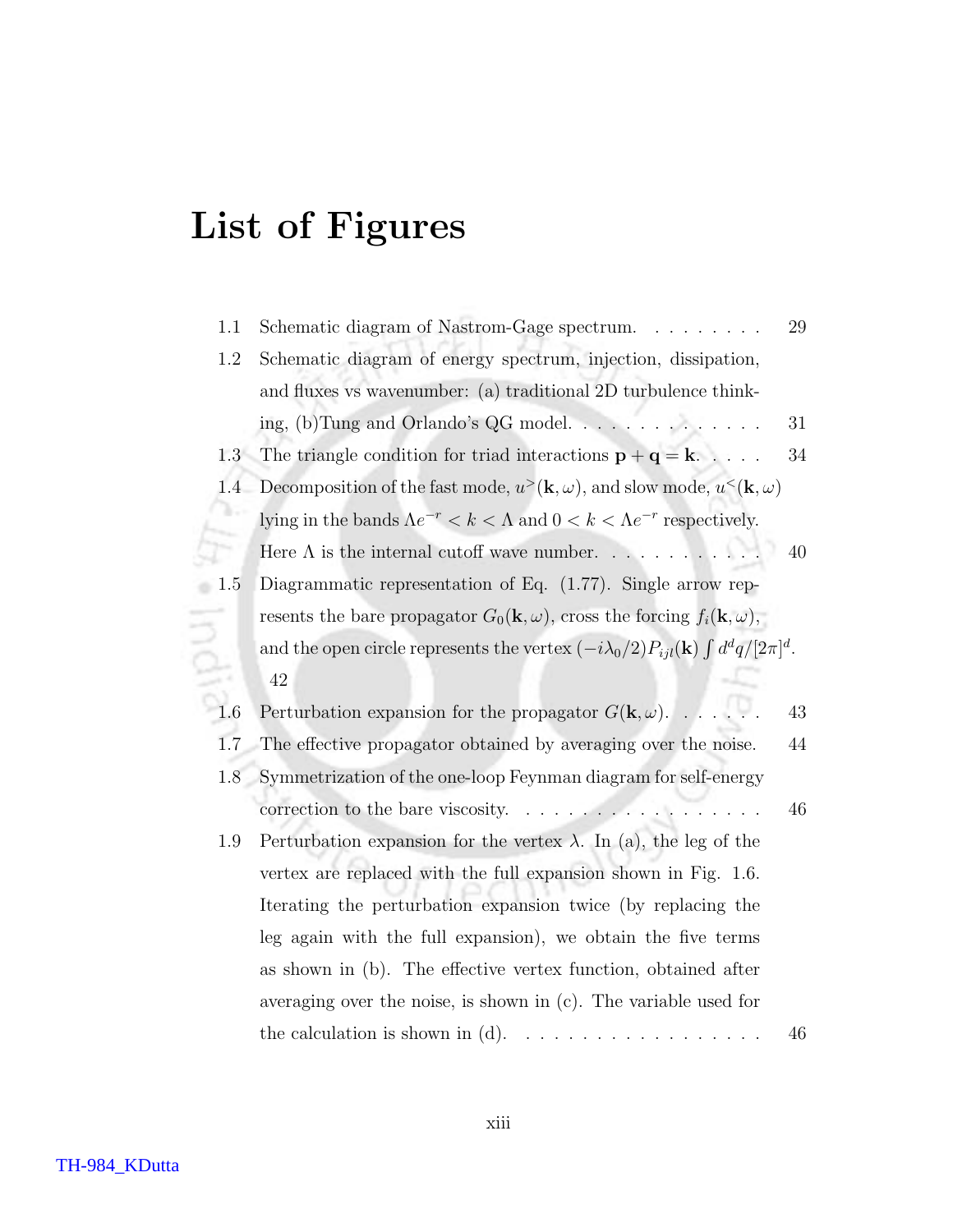|     | 1.10 Perturbation expansion for the noise correlation term. (a) The                      |     |
|-----|------------------------------------------------------------------------------------------|-----|
|     | noise term can be expanded in series using Eq. $(1.77)$ . The                            |     |
|     | term in (b) must be averaged over the noise, resulting in the                            |     |
|     | nonzero diagrams shown in $(c)$ . The essential variables used for                       |     |
|     | calculations of the one-loop Feynman diagrams are given in (d).                          | 47  |
| 2.1 | The integration contour in the complex $\omega$ plane for Eq. (2.26).                    |     |
|     | Here, $\omega_R$ and $\omega_I$ denote the real and imaginary axes respectively.         |     |
|     | The crosses indicate the poles. $\ldots \ldots \ldots \ldots \ldots \ldots$              | 61  |
| 4.1 | The region of integration for the time-integral expressions $(4.22)$                     |     |
|     | and (4.23). The integration is performed (a) in the region $s > s'$                      |     |
|     | (the lower triangular region), and (b) in the region $s < s'$ (the                       |     |
|     | upper triangular region). $\ldots \ldots \ldots \ldots \ldots \ldots \ldots$             | 97  |
| 5.1 | The region of integration for the time-integral expressions $(5.18)$                     |     |
|     | and (5.19). The integration is performed (a) in the region $s > s'$                      |     |
|     | (the lower triangular region), and (b) in the region $s < s'$ (the                       |     |
|     |                                                                                          | 113 |
| 6.1 | Diagrammatic representation of the equations $(6.11)$ and $(6.12)$ . 125                 |     |
| 6.2 | One-loop Feynman diagrams for self-energy $\Sigma_{in}^{A}(\mathbf{k}, \omega)$ , giving |     |
|     | corrections to the bare viscosity. The curved solid lines repre-                         |     |
|     | sent the velocity correlation, and the curved dotted lines the                           |     |
|     | temperature correlation. $\otimes$ represents noise-noise correlation.                   |     |
|     | Note that the 4th and the last diagram are obtained by two                               |     |
|     | iterations in the perturbation expansion. The analytical ex-                             |     |
|     |                                                                                          | 127 |
| 6.3 | One-loop Feynman diagrams for self-energy $\Sigma^B(\mathbf{k}, \omega)$ , giving        |     |
|     | correction to the vertex, $\alpha_0$ . The analytical expressions are                    |     |
|     |                                                                                          | 127 |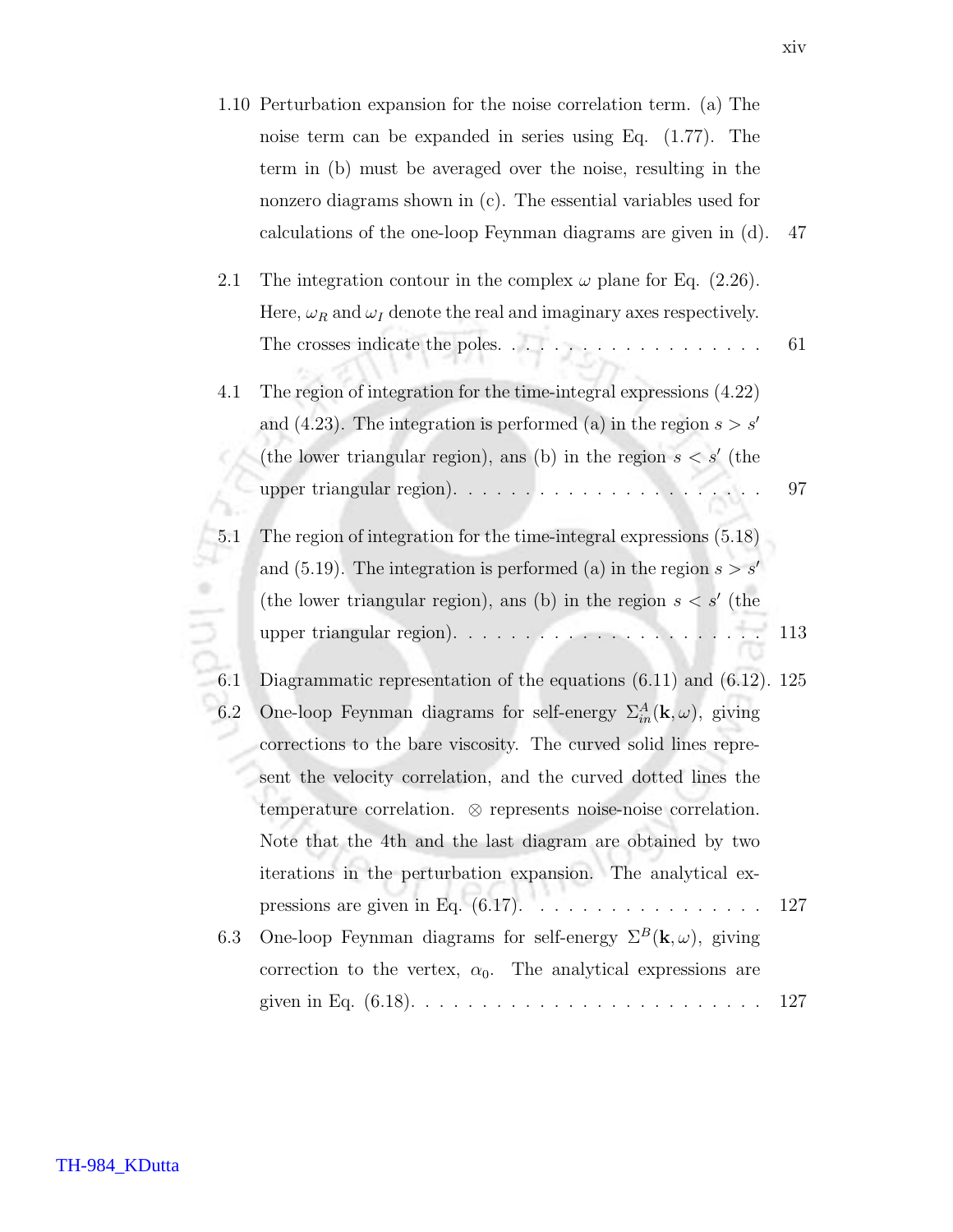- 6.4 One-loop Feynman diagrams for self-energy  $\Sigma^C(\mathbf{k}, \omega)$  giving corrections to the bare-diffusivity  $\kappa_0$ . Note that the last diagram is obtained by iterating the perturbation expansion twice. The analytical expressions are given in Eq.  $(6.19)$ .  $\dots$  . . . . . . . 129 6.5 One-loop Feynman diagrams for self- energy,  $\Sigma^D(\mathbf{k}, \omega)$ , giving correction to the vertex,  $\beta_0$ . The analytical expressions are given in Eq. (6.20). . . . . . . . . . . . . . . . . . . . . . . . . 129
	- 6.6 One-loop Feynman diagrams for noise correlation giving correction to the amplitudes  $D_0$  and  $\mathcal{D}_0$ . . . . . . . . . . . . . . . 133

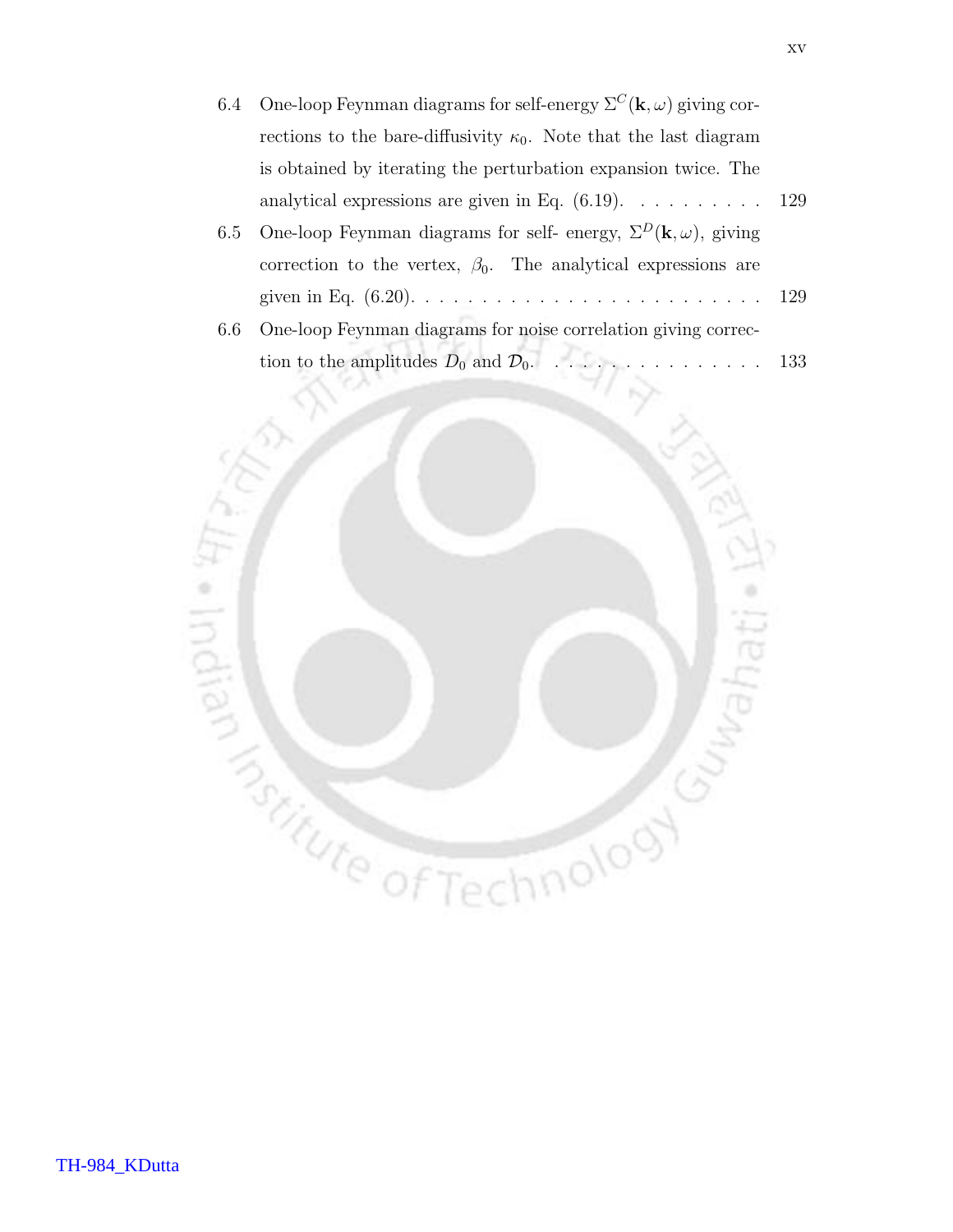## Chapter 1

# Introduction की संस्कृ

"Observe the motion of the water surface, which resembles that of hair, that has two motions: one due to the weight of the shaft, the other to the shape of the curls; thus water has **eddying motions**, one part of which is due to the **principal current**, the other to the random and reverse motions."

—Leonardo da Vinci (1510)

Most of the macroscopic physical processes in nature are generally nonequilibrium processes. A system can be regarded to be in equilibrium if the macroscopic processes occurring in the system are slow compared to the time scale of observation. After more than one hundred years of study, the equilibrium statistical physics is almost perfect. However, nonequilibrium statistical physics as an independent discipline has been paid great attention only in the last forty to fifty years, and it is still in the developing stage. There are a number of problems which have the common characteristics that complex microscopic behavior underlies macroscopic effects. In simple cases, as in hydrodynamics for example, the microscopic fluctuations average out when larger scales are considered, and the averaged quantities satisfy classical continuum equations. Unfortunately, there is a much more difficult class of problems where fluctuations persist out to macroscopic wavelengths, and fluctuations on all intermediate length scales are important too. Fully developed turbulent fluid flows [160, 90, 111], critical phenomena [63], surface growth [10], and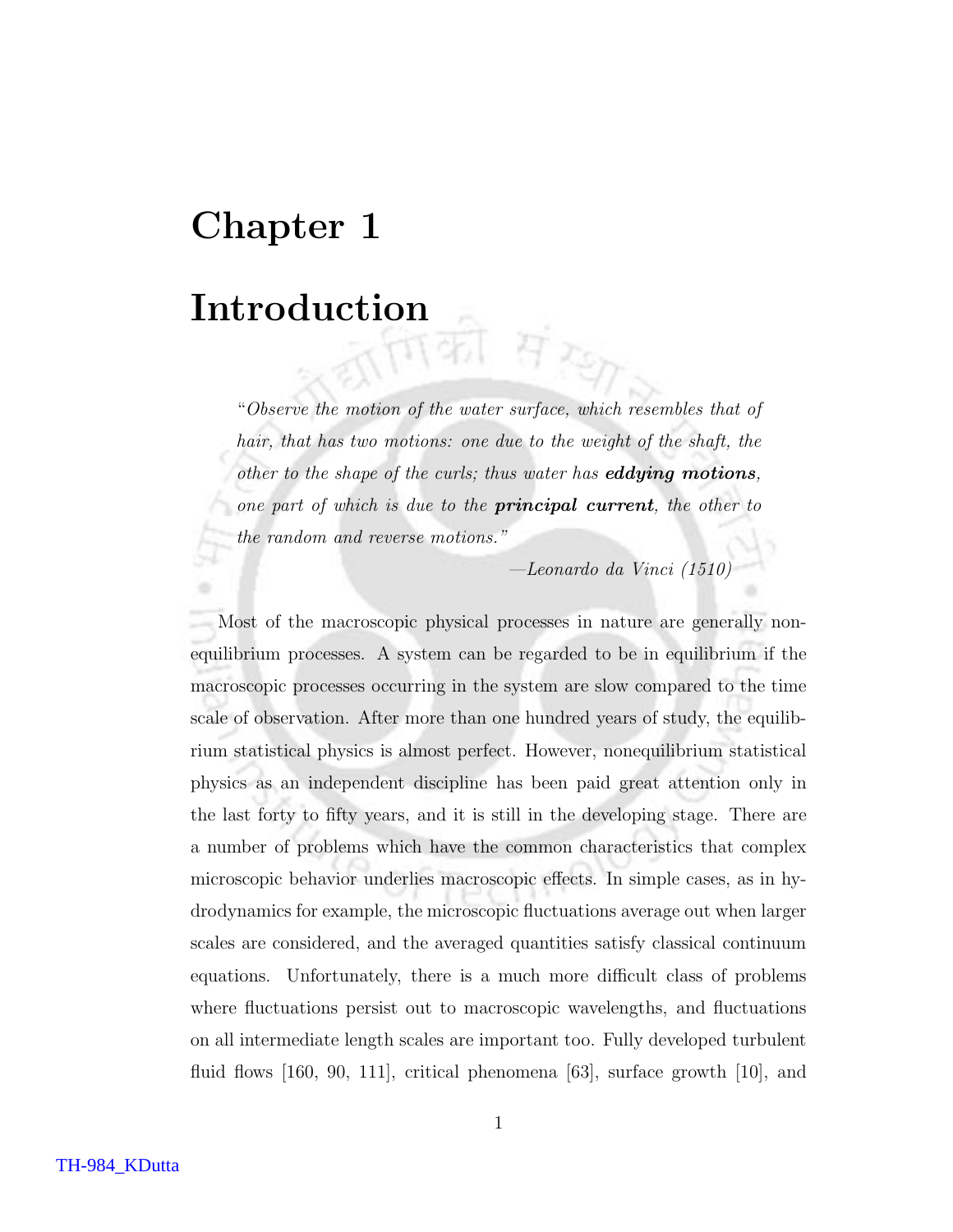#### Chapter 1. Introduction 2

elementary particle physics turn out to be in this category. Theorists have difficulties with these problems because they involve very many coupled degrees of freedom.

In fully developed turbulence in the atmosphere, global air circulation becomes unstable, leading to eddies on a scale of thousands of kilometers. These eddies break down into smaller eddies, which in turn break down, until chaotic motions to all length scales down to millimeters are excited. Around the scale of millimeters, viscosity damps out the turbulent fluctuations and no smaller scales in the dissipation region are important.

In quantum field theory, the "elementary" particles are interpreted as excitations of fields interacting via the exchange of gauge Bosons. The fields have to be treated to all scale sizes down to zero. As a result, ultraviolet divergences appear in the perturbative treatment of the theory. These divergences, however, can be removed by way of renormalization leading to the renormalization of mass and charge. Thus, the mass and charge of an elementary particle becomes scale dependent.

Computers can extend the capabilities of theorists, but even high-end computers are incapable of handling the huge number of degrees of freedom that are required for the simulation of fully developed turbulence. For instance, a direct-numerical simulation of the Earth atmosphere from the planetary scale (several thousands of kilometers horizontally and tens of kilometers vertically) to the scale of millimeters would require about  $10^{25}$  degrees of freedom to put on the computer. Thus, it is not possible to simulate explicitly all the scales of motion from the largest to the smallest.

Non-equilibrium situations can be extremely difficult to deal with in any rigorous manner, and we are able to explore only some of the simpler phenomenological approximations that are available. Non-linear field equations describing a system with friction, non-linearity and a driving noise have received much attention. Two prime examples are the Navier-Stokes equation [111, 45] and the KPZ equation [67, 108].

In elementary particle physics, excellent results have been obtained using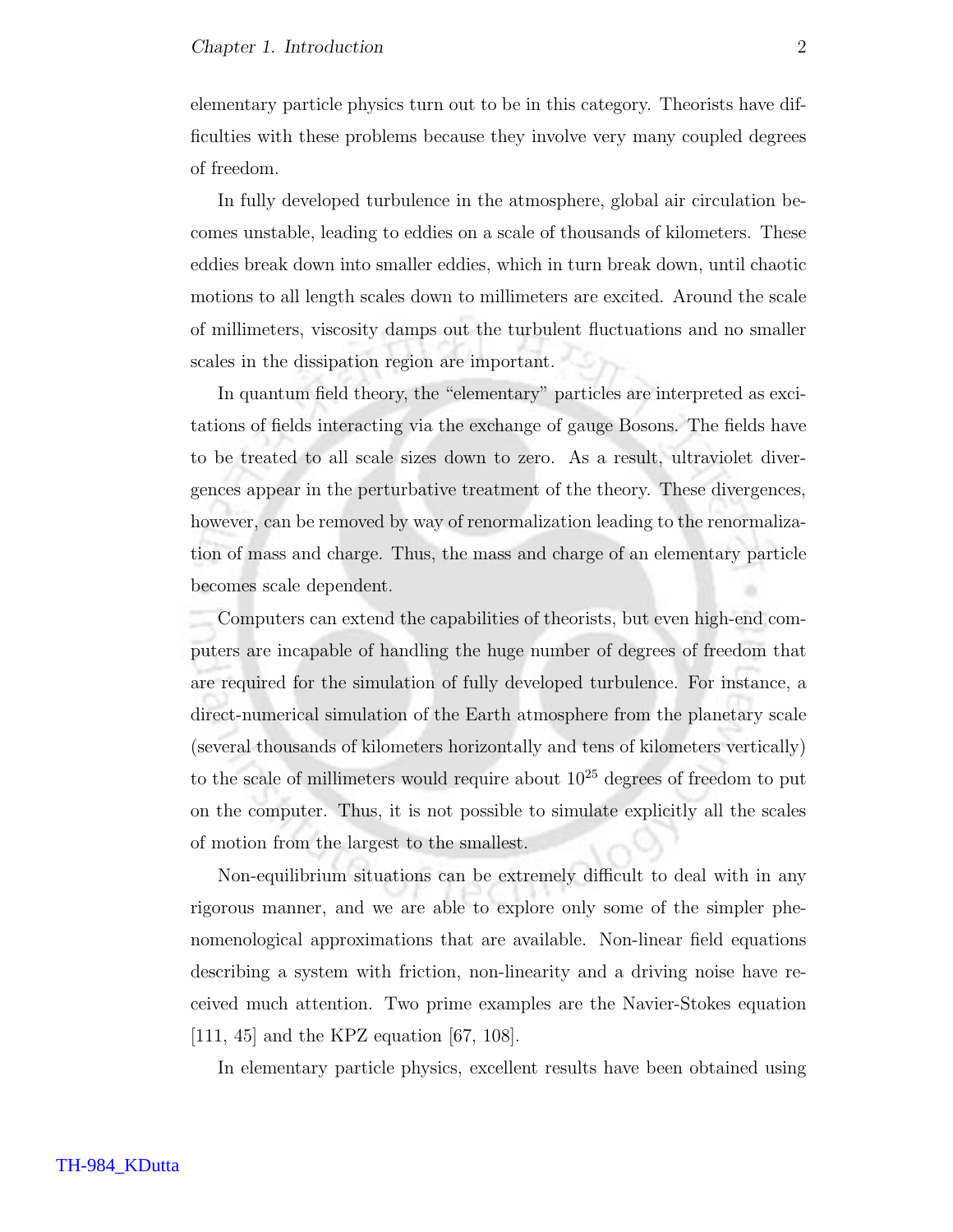diagrammatic perturbation methods and renormalization group (RG) techniques. Extrapolation of these quantum field theoretic methods have had success in the theory of critical phenomena [177, 36]. Examples of such problems are the liquid-gas transition, paramagnetic-ferromagnetic transition, where fluctuations to all scales interact among themselves. It has been found that the renormalization group (RG) procedure can successfully handle the enormous number of interacting fluctuations. This procedure of RG has been adopted to the problem of turbulence [43, 34, 184, 170, 187]. The idea is to integrate out fluctuations starting with fluctuations near the smallest scale, and then moving successively to larger scales. This results in a correction to the viscosity at each stage of the elimination process. The process is repeated recursively. This generates a renormalized (scale dependent) viscosity.

In this dissertation, we shall explore a few problems of non-equilibrium statistical physics governed by non-linear stochastic field equations, such as the noise driven Navier-Stokes equation. To be more specific, we shall be considering the noise driven dynamics of homogeneous shear flow and stably stratified turbulence where the Navier-Stokes dynamics is augmented by extra nonlinear terms. In particular, we employ some "standard" perturbation methods akin to those developed by Kraichnan [78, 81] and Leslie [90] for the above problems, and we eventually employ the dynamic RG method to one of those problems. In the following section, we shall briefly summarize the salient features and conceptual issues of these problems.

## 1.1 Physical Nature of Turbulence

"Turbulence is the last great unsolved problem of classical physics." —Richard P. Feynman

Turbulent flows have mystified people for ages, as evidenced by Leonardo da Vinci's sketches of the turbulent wakes downstream of some bridge columns [37]. The last quarter of the 19th century was a remarkable time in human history of fluid science and engineering as modern scientific methodologies were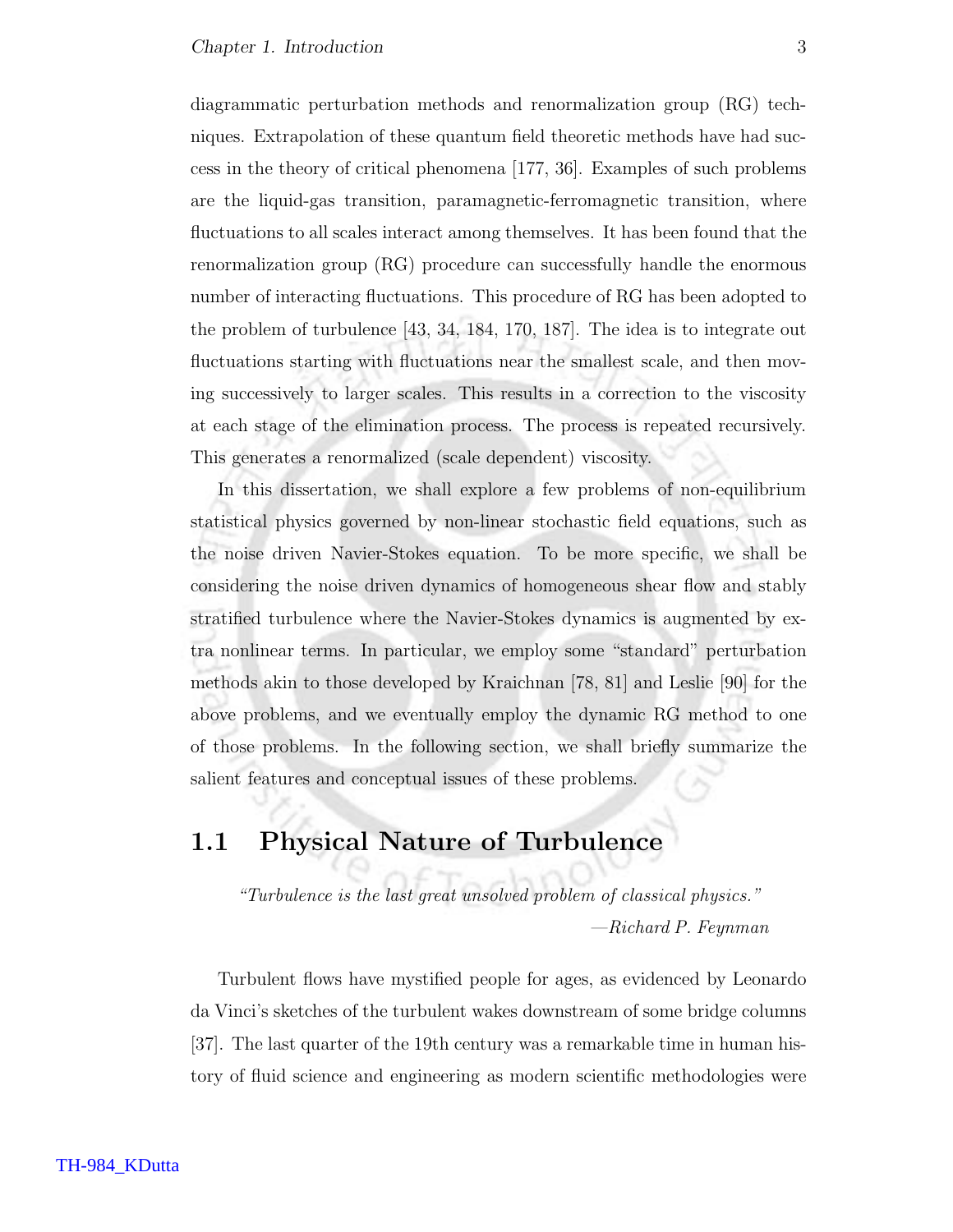formally introduced into turbulent studies through the pioneering works of various scientists, motivated principally by engineering applications. Among these pioneering contributions, Osborne Reynold's famous experiment [134] was a milestone for discovering the laminar and turbulent states of a flow. Beginning with careful experimental studies of flows under various experimental conditions [134, 133] and with the formulation of the Navier-Stokes equation [117, 156], turbulence became a subject of thorough scientific inquiry. Although one hundred and twenty years have passed since the beginning of modern turbulence studies, the nature of turbulence is still far from being unveiled. Unlike many other branches of physics, a standard research methodology for the study of turbulence has not yet been well established. The problem of turbulence still remains one of the most elusive yet fascinating unsolved puzzles of science.

The importance of the study of turbulence comes from the fact that most flows occurring in nature and in engineering applications are turbulent. The boundary layers in the Earth's atmosphere, jet streams in the upper troposphere, the water current below the surface of the oceans, the flow of water in rivers and canals, the wakes of ships, submarines, and aircrafts, the gulf stream, the photosphere of the Sun and similar stars, interstellar gas clouds, the wake of the Earth in the solar wind, all are in turbulent motion. There is vital interest, both scientific and commercial, in understanding and reducing the detrimental effects of enhanced turbulent drag in a wide range of applications. Our modern interests in energy-efficient transportation, in accurate weather forecasting, in the prediction of large scale oceanic movements, in global climate modeling, and in nuclear fusion, attach an even greater importance to the problem of turbulence.

Direct numerical simulation of turbulent flows using the instantaneous Navier-Stokes equation poses a great challenge. Since an overwhelmingly large number of degrees of freedom are excited in turbulent motions of high Reynolds number, the numerical procedure requires resolution of the smallest scales of turbulent eddies. The number of grid points required is proportional to the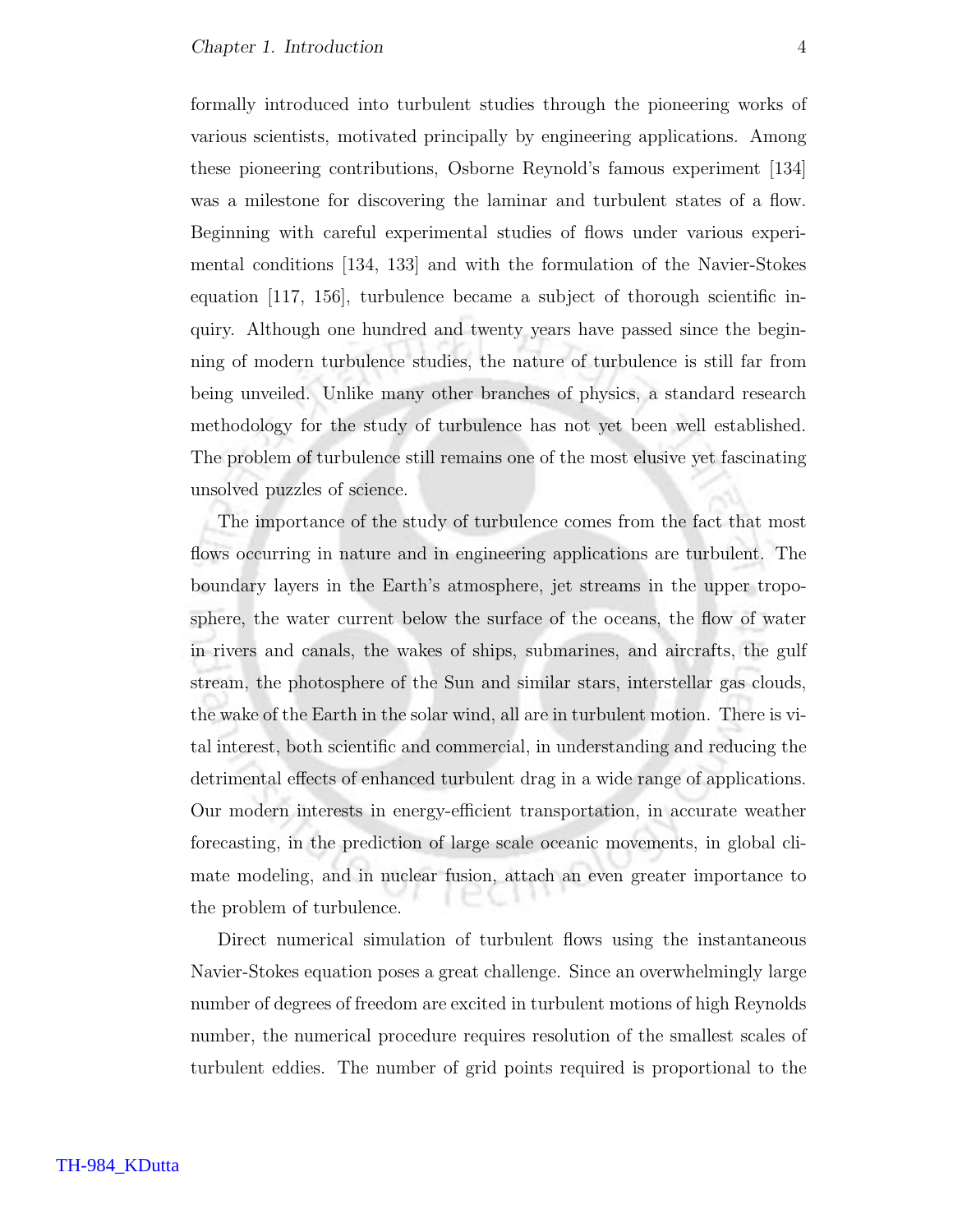nine-fourth power of the flow Reynolds number [87]. The computer resources needed are thus too large even with the largest modern supercomputer.

From the physical point of view, turbulent flow is time and space dependent with a very large number of spatial degrees of freedom. The dynamics of turbulence involves all scales and are superimposed in the flow, with smaller ones living inside the larger ones, that is, it consists of a sea of eddies of many sizes in which smaller eddies are more numerous than the larger eddies. Random interactions among the eddies are responsible for a cascade of energy from the largest to the smallest eddies. Although, due to randomness, turbulence is unpredictable in detail, its statistical properties are supposed to be reproducible and it is fruitful to consider averages and probability distributions of flow quantities [45]. In fact, this is the reason why the spectral analysis of turbulence in a statistical framework is so useful.

A measure of smallness of viscous effects on the large scales of turbulence is provided by the flow Reynolds number,  $Re = UL/\nu$ , where U is the characteristic velocity scale corresponding to the length scale L representing the order of size of the large scales and  $\nu$  is the kinematic viscosity of the fluid. Re is typically high for turbulent flows ( $\sim 10^6$  to  $10^{10}$ ), implying little direct effect of viscosity on the large scales. The generation of velocity fluctuations is due to the nonlinear terms in the equation of motion. However, viscous effects play an important role in the dynamics of the smallest scales where dissipation occurs smoothing out the velocity fluctuations. One might expect that for large Re the relative magnitude of viscosity is so small that viscous effect in a flow tends to become vanishingly small. The nonlinear terms in the Navier-Stokes equation counteract this threat by generating motions at scales small enough to be affected by viscosity. There seems to be no way of doing away with viscosity: as soon as the flow field becomes so large that viscosity effects could conceivably be neglected, the flow creates small-scale motion, thus keeping viscosity effects at a finite level.

Since small-scale motions tend to have fast time scales, one may assume that these motions are statistically independent of the relatively slower large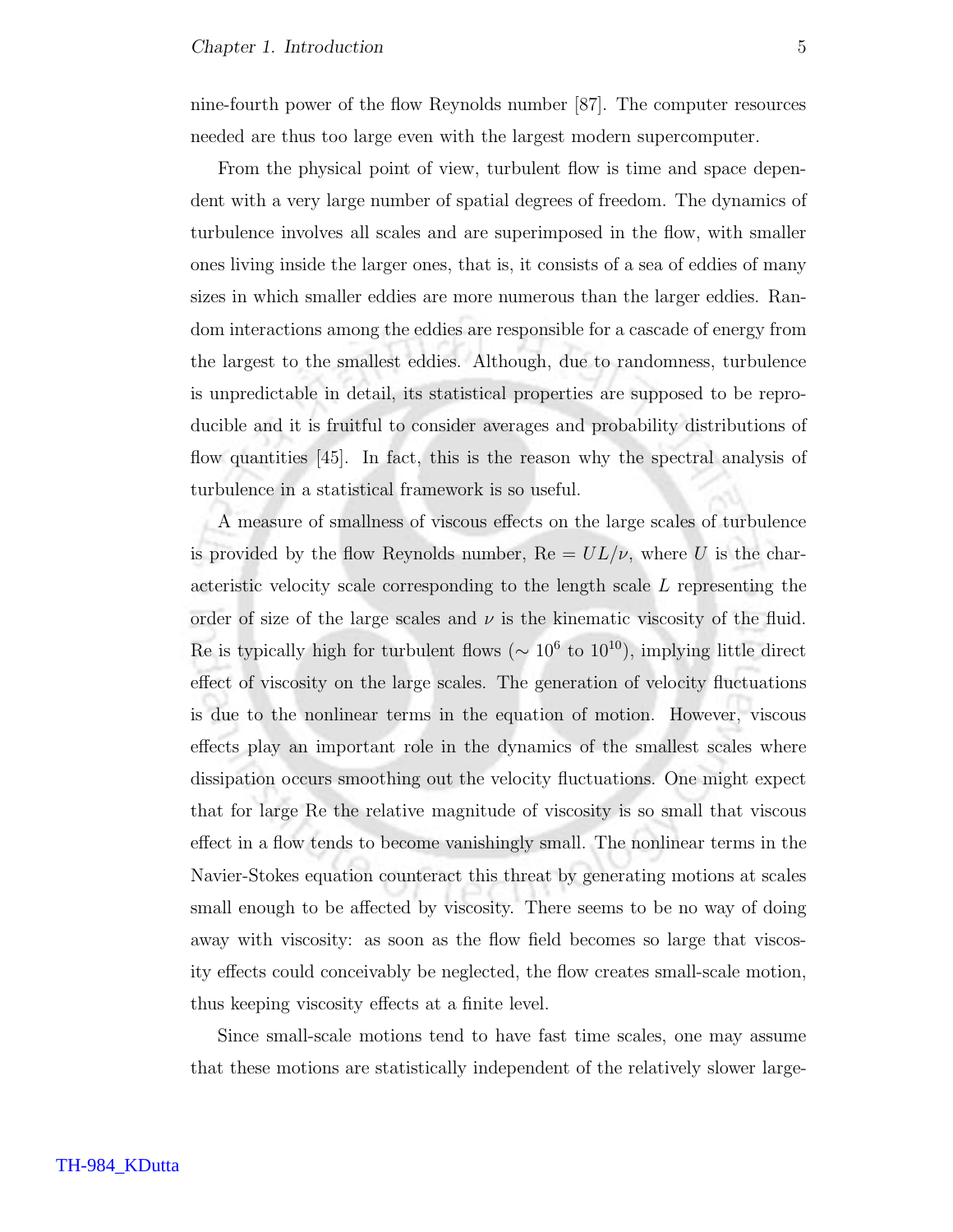scale motions. If these assumptions make sense, the small-scale motion should depend only on the rate at which it is supplied with energy by the large-scale motion, and on the kinematic viscosity. It is reasonable to assume that the rate of energy input should be equal to the rate of dissipation. Thus, there is a flow of energy from the largest scales to the smallest scales. Since the intermediate scales are far from both the energy input scales and the dissipation scales, their statistical properties are independent of those scales. This is the basis for what is called Kolmogorov's universal equilibrium theory [74].

A common source of energy for turbulent velocity fluctuations is shear in the mean flow [90, 163] which produces a disturbance and sets the fluid into macroscopic motion causing deviations from the equilibrium steady state. In a real flow, the shear is always created by the presence of a wall. Shear flow is therefore intimately connected with near wall turbulence dynamics. Nevertheless, many features can be understood in the idealized case of a uniform mean shear in the absence of boundaries, in the context of homogeneous anisotropic turbulence.

In fact, the equilibrium state is modified not only by the existence of mean shear flow but also by external forces such as buoyancy or magnetic field. One very interesting and challenging problem in geophysics and astrophysics is turbulence in stably stratified fluid [126, 89], in which the fluid is driven by buoyancy forces. Density stratification in atmospheric boundary layers [147, 162] and salt stratification in oceanic mixed layers [54] may be considered to be stable in which the vertical mixing is reduced leading to the development of structural anisotropy. Despite its significantly intriguing nature and practical significance, namely in numerical weather prediction [148, 149], stably stratified turbulence has not received much attention. This might be attributed to the lack of adequate field or laboratory measurements, to the inevitable difficulties in numerical simulations and to the intrinsic complexity in its dynamics. In order to improve the understanding of stably stratified turbulence and to explore some of its inherent characteristics, we make use of "standard" perturbation methods and perform statistical field theoretical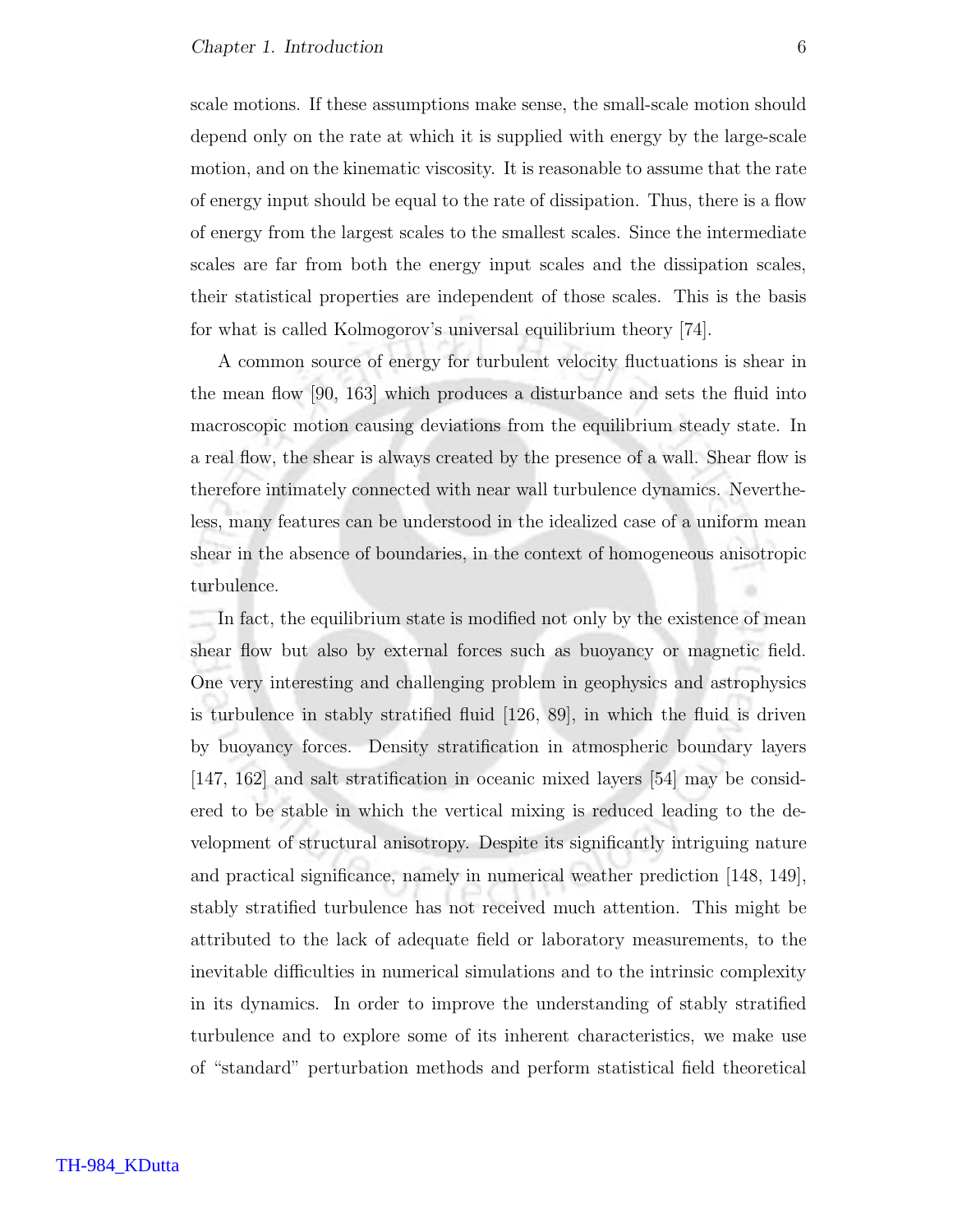spectral calculations for the case of stably stratified turbulence.

## 1.2 Mathematical Description of Turbulence

#### 1.2.1 Dynamical Equations

The equation of motion for a fluid can be expressed as [87]

$$
\frac{\partial v_i}{\partial t} + v_j \frac{\partial v_i}{\partial x_j} = \frac{1}{\rho} \frac{\partial}{\partial x_j} \sigma_{ij}
$$
\n(1.1)

where  $v_i(\mathbf{x}, t)$  is the instantaneous velocity field,  $\rho(\mathbf{x}, t)$  is the density field, and  $\sigma_{ij}(\mathbf{x}, t)$  is the stress tensor. Since the fluid mass is conserved, the fluid motion obeys the equation of continuity

$$
\frac{\partial \rho}{\partial t} + \frac{\partial}{\partial x_i}(\rho v_i) = 0 \tag{1.2}
$$

We shall henceforth consider only incompressible flows for which the equation of continuity reduces to

$$
\frac{\partial v_i}{\partial x_i} = 0 \tag{1.3}
$$

In the case of a Newtonian fluid (obeying linear stress-strain law), the stress tensor  $\sigma_{ij}$  is given by

$$
\sigma_{ij} = -p\delta_{ij} + 2\mu s_{ij} \tag{1.4}
$$

where  $\delta_{ij}$  is the Kronecker delta,  $p$  is the hydrodynamic pressure and  $\mu$  is the dynamic viscosity. The rate of strain is defined by

$$
s_{ij} = \frac{1}{2} \left( \frac{\partial v_i}{\partial x_j} + \frac{\partial v_j}{\partial x_i} \right) \tag{1.5}
$$

When Eq.  $(1.4)$  is substituted into Eq.  $(1.1)$  and the incompressibility condition (1.3) is invoked, the Navier-Stokes equation (1.1) is obtained as

$$
\frac{\partial v_i}{\partial t} + v_j \frac{\partial v_i}{\partial x_j} = -\frac{1}{\rho} \frac{\partial p}{\partial x_i} + \nu \frac{\partial^2 v_i}{\partial x_j \partial x_j} \tag{1.6}
$$

where  $\nu (= \mu/\rho)$  is the kinematic viscosity.

#### TH-984\_KDutta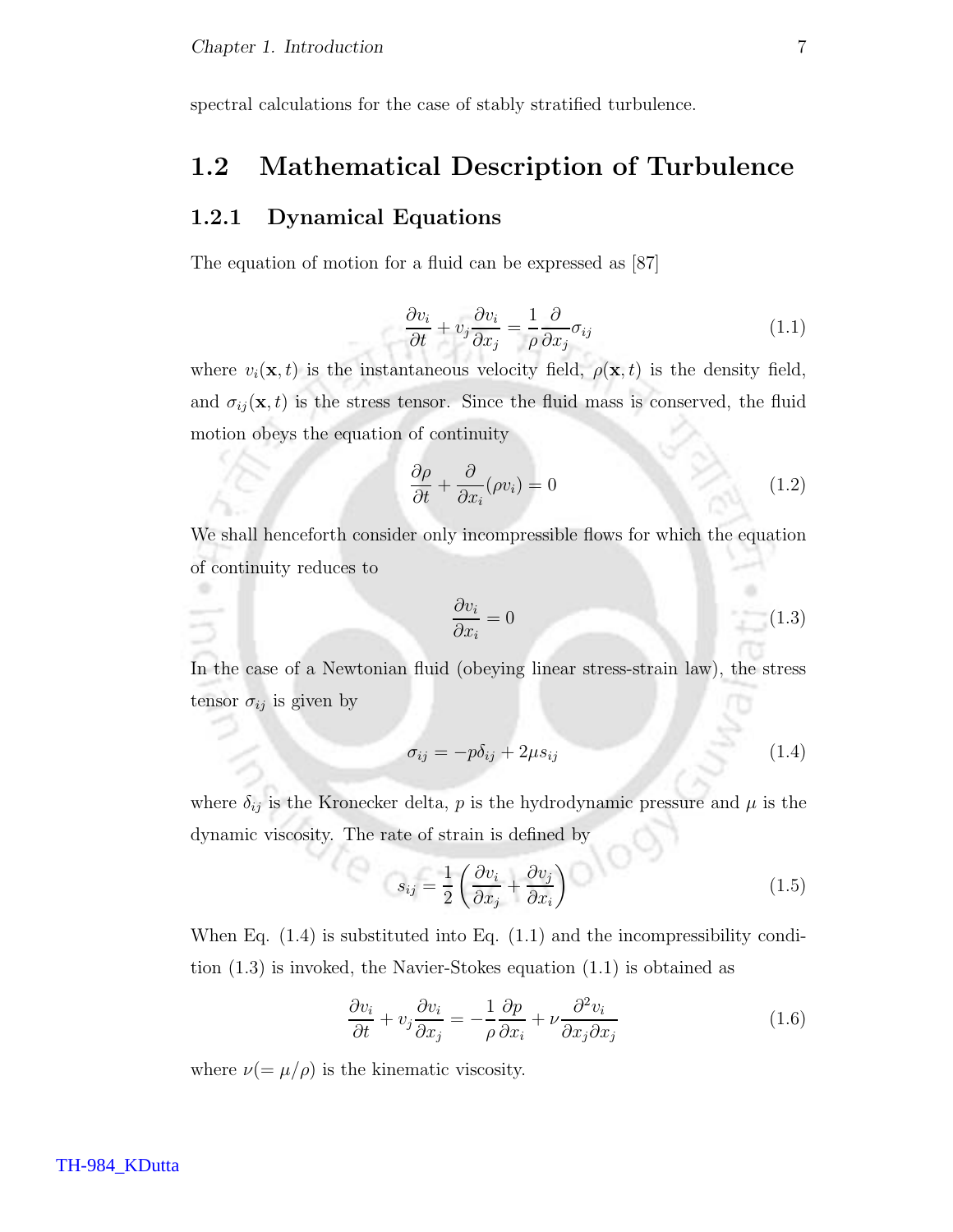#### 1.2.2 Reynolds Decomposition

To study turbulent flows, Reynolds decomposition [133, 160, 58] was proposed through the decomposition of the flow into mean and turbulent motions. The full velocity field  $v_i(\mathbf{x}, t)$  can be decomposed into the mean flow  $U_i(\mathbf{x})$  and the velocity fluctuations  $u_i(\mathbf{x}, t)$  as

$$
v_i = U_i + u_i \tag{1.7}
$$

Since  $\overline{v_i} = U_i$ , the mean value of the fluctuating velocity is zero;  $\overline{u_i} = 0$ . Further, the mean value of the spatial derivative of a variable is equal to the corresponding spatial derivative of the mean value of that variable. For example

$$
\frac{\overline{\partial v_i}}{\partial x_j} = \frac{\partial U_i}{\partial x_j}, \quad \frac{\overline{\partial u_i}}{\partial x_j} = \frac{\partial}{\partial x_j} \overline{u}_i = 0
$$

The pressure p and the stress  $\sigma_{ij}$  are also decomposed into mean and fluctuating components. Averages of the product are computed as

$$
\overline{v_i v_j} = \overline{(U_i + u_i)(U_j + u_j)} = U_i U_j + \overline{u_i u_j} + \overline{U_i u_j} + \overline{U_j u_i} = U_i U_j + \overline{u_i u_j}
$$

where the terms consisting of product of a mean value and fluctuation vanish if they are averaged, because the average of a fluctuating quantity is zero.

If we apply the decomposition given by Eq.  $(1.7)$  to the incompressibility condition (1.3), we obtain

$$
\frac{\partial v_i}{\partial x_i} = \frac{\partial}{\partial x_i} (U_i + u_i) = 0 \tag{1.8}
$$

On averaging this equation, we readily obtain that the mean flow and the fluctuating parts are separately incompressible.

The equation of motion for the mean flow  $U_i$  is obtained by substituting Eq.  $(1.7)$  into Eq.  $(1.1)$  and taking the average of all terms in the resulting equation. This yields

$$
U_j \frac{\partial U_i}{\partial x_j} + \overline{u_j \frac{\partial u_i}{\partial x_j}} = \frac{1}{\rho} \frac{\partial}{\partial x_j} \Sigma_{ij}
$$
 (1.9)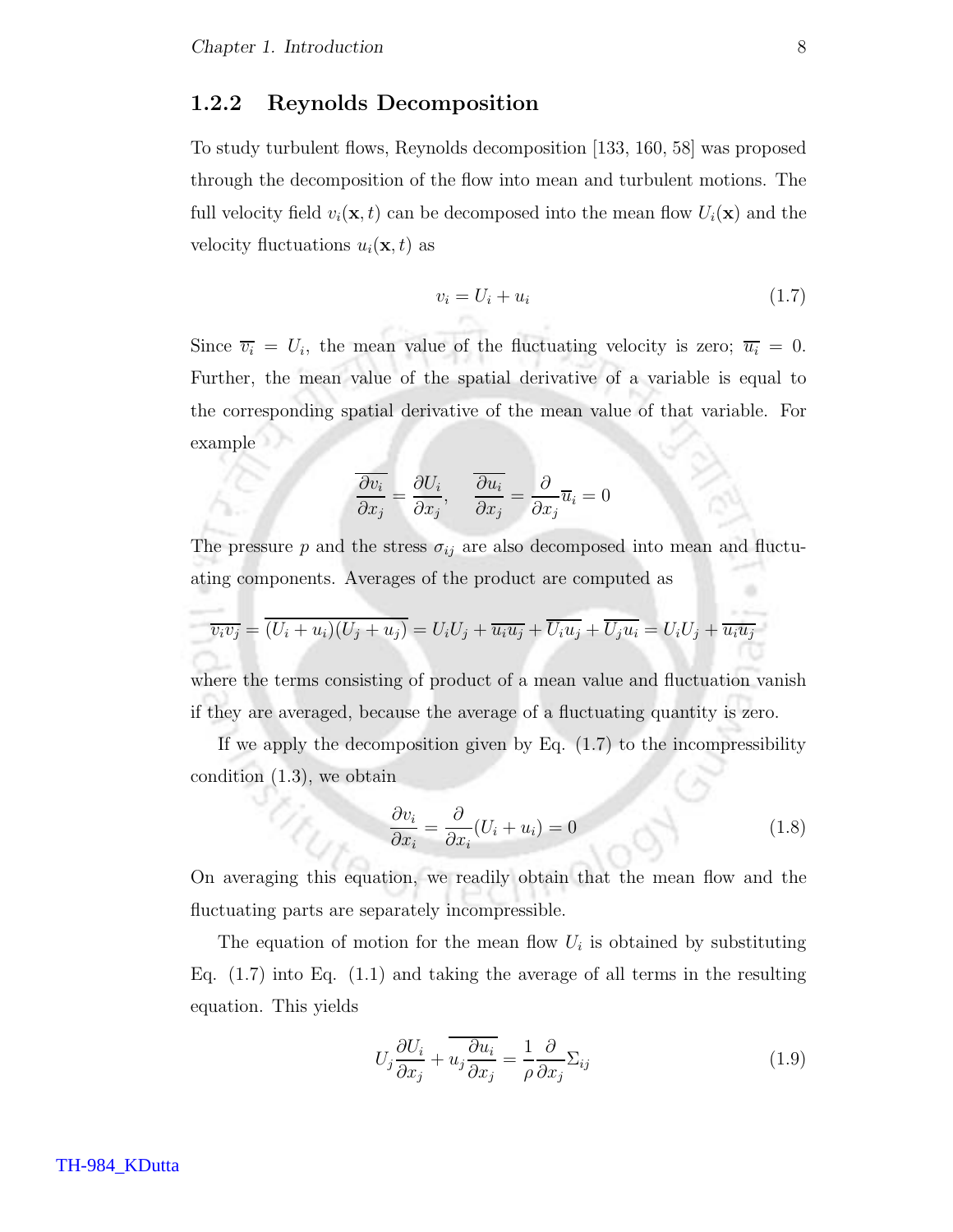where  $\Sigma_{ij}$  denotes the mean value of  $\sigma_{ij}$  and is given by

$$
\Sigma_{ij} = -P\delta_{ij} + 2\mu S_{ij} \tag{1.10}
$$

with the mean pressure  $P$ , and the mean strain

$$
S_{ij} = \frac{1}{2} \left( \frac{\partial U_i}{\partial x_j} + \frac{\partial U_j}{\partial x_i} \right) \tag{1.11}
$$

Further, using the incompressibility condition, we can write the second term on the left hand side of Eq. (1.9) as

$$
\overline{u_j \frac{\partial u_i}{\partial x_j}} = \frac{\partial}{\partial x_j} \overline{u_i u_j} \tag{1.12}
$$

where  $\overline{u_i u_j}$  is the Reynolds stress tensor. This yields the Reynolds momentum equation as

$$
U_j \frac{\partial U_i}{\partial x_j} = \frac{1}{\rho} \frac{\partial}{\partial x_j} \tau_{ij}
$$
\n(1.13)

where the total mean stress  $\tau_{ij}$  is given by

$$
\tau_{ij} = \Sigma_{ij} - \rho \overline{u_i u_j} = -P \delta_{ij} + 2\mu S_{ij} - \overline{\rho u_i u_j} \tag{1.14}
$$

Thus, the equation of mean flow looks like

٠

$$
U_j \frac{\partial U_i}{\partial x_j} + \frac{\partial}{\partial x_j} \overline{u_i u_j} = \frac{1}{\rho} \frac{\partial P}{\partial x_i} + \nu \frac{\partial^2 U_i}{\partial x_j \partial x_j} \tag{1.15}
$$

Applying Reynolds decomposition on the full Navier-Stokes equation (1.6) and then subtracting the equation for the mean flow given by Eq. (1.15), we get the dynamical equation for the fluctuating velocity field  $u_i(\mathbf{x}, t)$  as

$$
\frac{\partial u_i}{\partial t} + U_j \frac{\partial u_i}{\partial x_j} + u_j \frac{\partial U_i}{\partial x_j} + u_j \frac{\partial u_i}{\partial x_j} = f_i - \frac{1}{\rho} \frac{\partial p}{\partial x_i} + \frac{\partial u_i u_j}{\partial x_j} + \nu \frac{\partial^2 u_i}{\partial x_j \partial x_j} \quad (1.16)
$$

For the simple case of homogeneous shear turbulence, we consider the general form of mean velocity

$$
U_i = S_{ij} x_j \tag{1.17}
$$

where the strain  $S_{ij}$  is assumed to be uniform in space and constant in time and  $S_{ii} = 0$  due to incompressibility. We consider this problem in Chapter 2, where we evaluate the anisotropic correction to the equal-time velocity correlation tensor.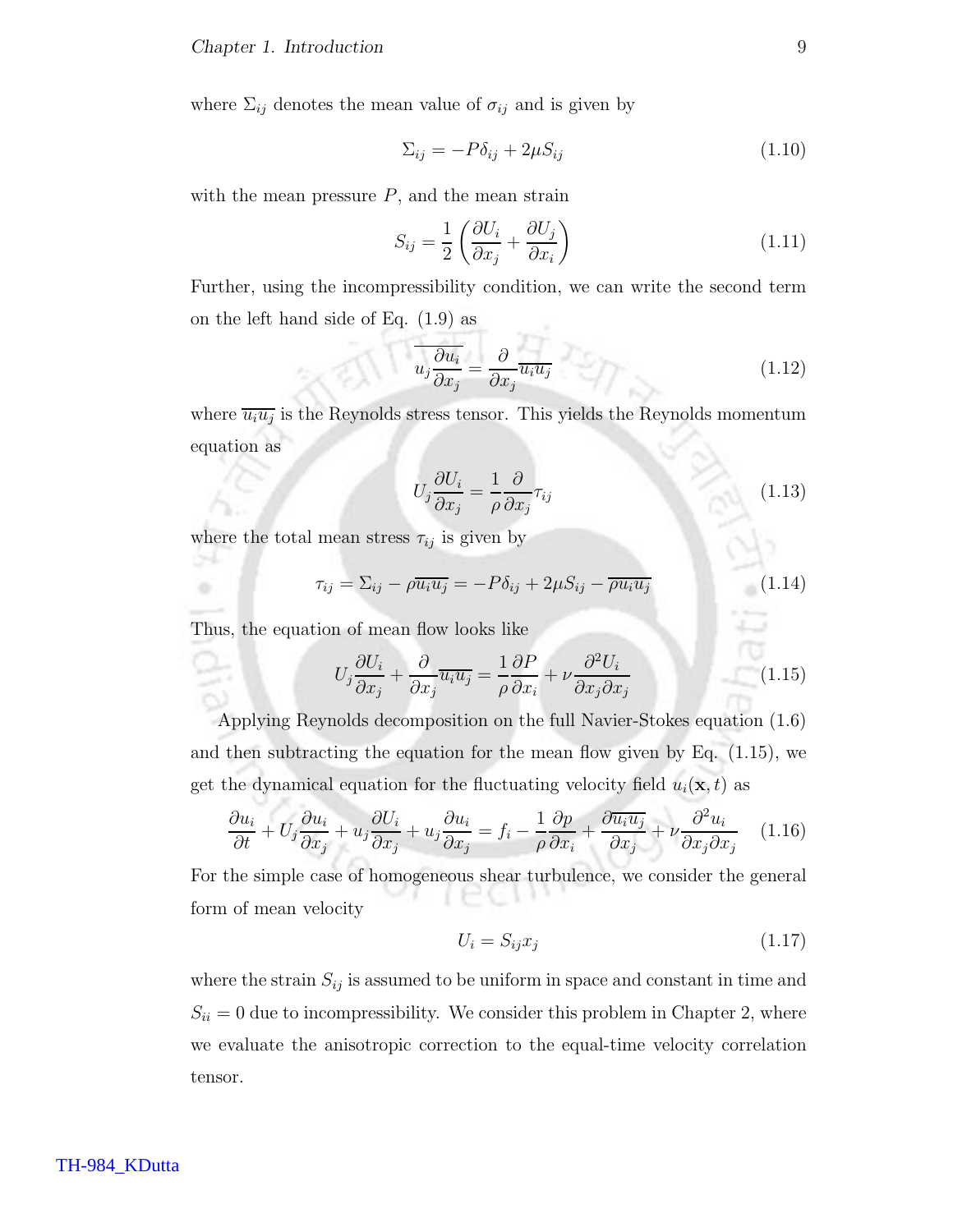#### 1.2.3 Turbulence Phenomenology

Since we assume that the flow is incompressible, the Laplacian of the pressure field is related to the divergence of the advective term, and therefore, the pressure field can be eliminated. The evolution of the flow is governed by two forces, each with different characteristic time scales. These are the inertial force, represented by the advective term (with pressure included), and the dissipative force, represented by the viscous term. The inertial force describes self-advection of the flow with time scales  $\tau_e = l/u$ , where u and l are the characteristic velocity and length scales of the flow. In fact, turbulence consists of hierarchy of such scales and it is useful to think of the flow as a hierarchy of eddies of different scales. Consequently, if  $u$  is the characteristic flow velocity of the eddies of scale l,  $\tau_e$  is the time scale of that eddy. The flow is a superposition of many eddies of different scales. The evolving flow becomes random because the transfer of energy between scales constantly changes the configuration of the eddies. Motion at a given scale loses coherence due to advection by other eddies and within the time scale  $\tau_e$  the energy is transferred to other eddies. This energy transfer process is conservative, causing no loss of energy, only transfer of energy from motion in one scale to motion in other scales. An equal distribution of energy in this energy transfer process leads to a selfsimilar energy cascade. The turbulent flow velocity at each scale adjusts itself so that the energy transfer rate  $u^2/\tau_e$  is invariant for all scales in which viscosity has a negligible effect on the dynamics [74].

The effect of viscosity is quantified by the viscous dissipation rate  $\tau_d^{-1} =$  $\nu/l^2$ , the rate at which the energy of fluid motion is dissipated and converted to heat. Because viscous dissipation is diffusive (giving the  $l^2$  factor in the denominator of  $\tau_d^{-1}$  $a_d^{-1}$ , at smaller scales, dissipation rate increases faster than the turbulent decorrelation (eddy turnover) rate  $\tau_e$ . Therefore, at large scales the condition  $\tau_d^{-1} < \tau_e^{-1}$  is satisfied and energy is transferred between scales with negligible dissipation, establishing the self-similar energy cascade. At smaller scales the relation  $\tau_d^{-1} > \tau_e^{-1}$  is satisfied and energy is dissipated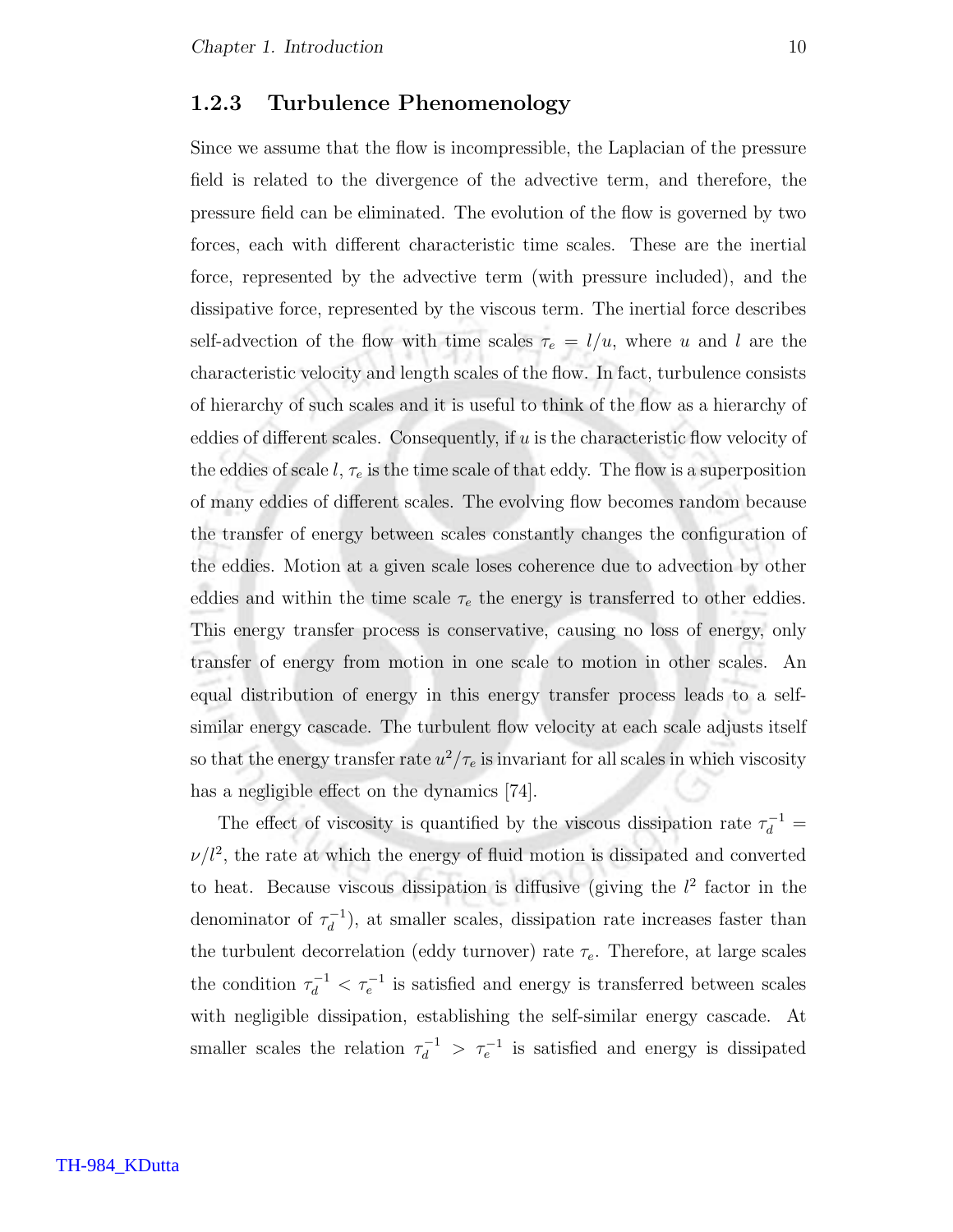before advection can pass it to other scales, terminating the cascade. In threedimensional (3D) Navier-Stokes turbulence, energy is injected at large scales (where  $\tau_d/\tau_e \gg 1$ ) and it is transferred to successively smaller scales by the cascade. This process continues until the cascade reaches the Kolmogorov scale  $(\eta)$  at which  $\tau_d = \tau_e$ , whereupon the cascade ceases and the energy is converted into heat. The ratio  $\tau_d/\tau_e$  evaluated for the flow velocity U at the largest scale L defines the flow Reynolds number  $\text{Re} = UL/\nu$ , which for turbulent motion is necessarily much larger than unity. Scales in the range  $L \gg l \gg \eta$  are referred to as the inertial range.

#### 1.2.4 Kolmogorov Theory and Universality

Kolmogorov [74] proposed his famous universal scaling law for the inertialrange energy spectrum of locally isotropic three-dimensional turbulence. The energy spectrum is thought to be composed of three distinct wavenumber regions: a region of energy injection (provided by external forcing) at the largest scales, an intermediate inertial range characterized by zero forcing and zero dissipation and, at the very smallest scales, a region dominated by viscosity. The energy cascades from higher to lower wavenumbers due to the nonlinear term in the Navier-Stokes equation. The energy cascade is eventually terminated at the Kolmogorov microscale  $\eta = (\nu^3/\varepsilon)^{1/4}$ , where dissipation due to viscosity begins to become important ( $\nu$  is the kinematic viscosity of the fluid).

In this phenomenological picture, which has been critically analyzed and carefully explained in various classic texts [87, 11, 111, 90, 45, 89, 160, 144], the essential qualitative idea is a cascade of energy from large scales to small scales due to the nonlinear terms in the Navier-Stokes equation with an eventual dissipation of the energy by viscosity at the smallest scales. Now one dynamical quantity, namely  $\varepsilon$ , plays a key role. The quantity  $\varepsilon$  determines the rate at which energy is fed into the fluid. It is also the rate at which energy is transferred from large to small scales by the nonlinear term in the Navier-Stokes equation. Moreover, it equals the average rate of energy dissipation at the smallest length scales. Thus  $\varepsilon$  can be regraded as the energy flux and the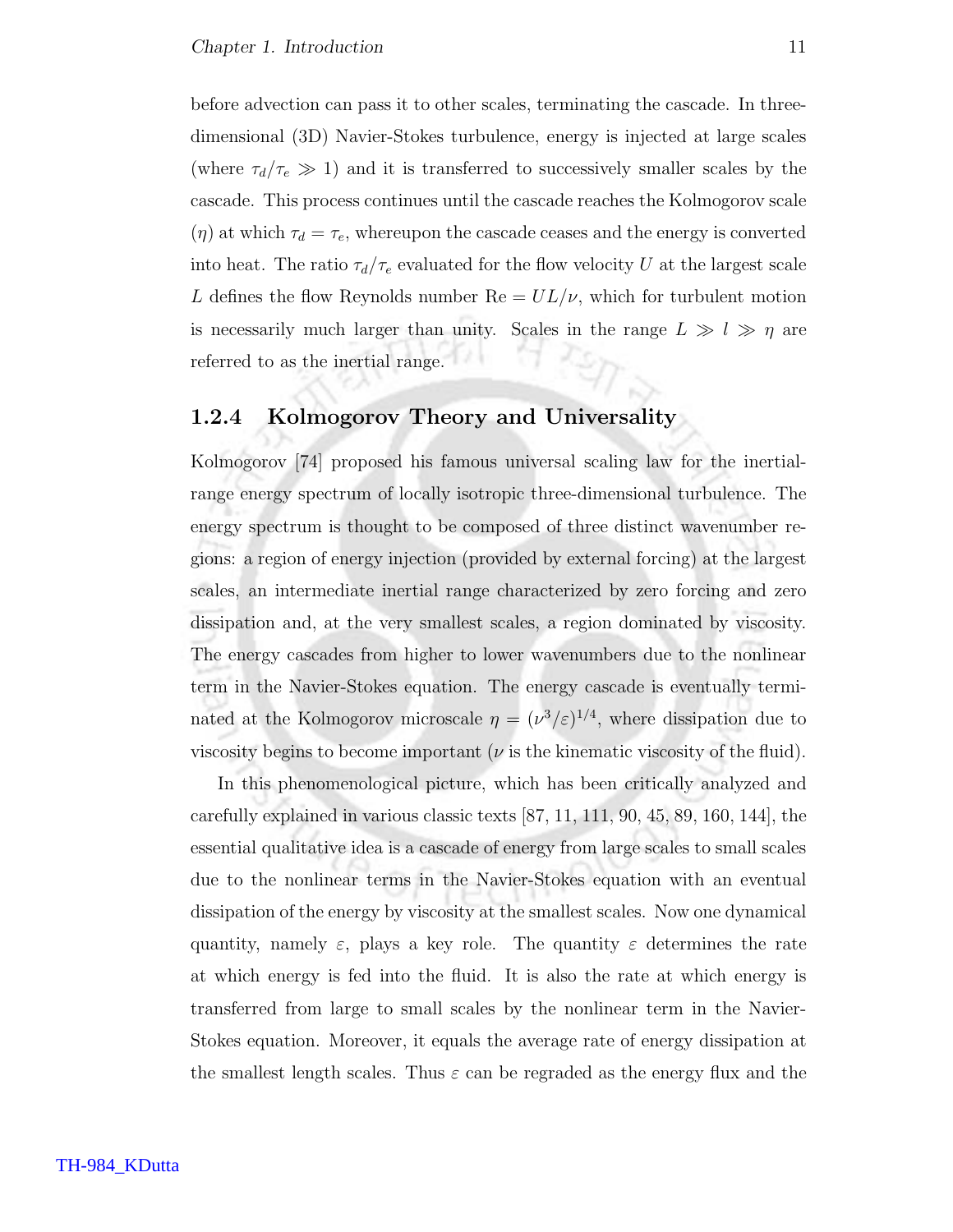inertial range is characterized by a constant energy flux  $\varepsilon$ .

This discussion suggests that the parameters governing the small-scale motion include at least the dissipation rate  $\varepsilon$  (m<sup>2</sup>sec<sup>-3</sup>) and the kinematic viscosity  $\nu$  (m<sup>2</sup>sec<sup>-1</sup>). With these parameters, one can construct length, time and velocity scales as

$$
\eta \equiv (\nu^3/\varepsilon)^{1/4}, \quad \tau \equiv (\nu/\varepsilon)^{1/2}, \quad v \equiv (\nu \varepsilon)^{1/4}
$$

These scales are referred to as the Kolmogorov microscales of length, time and velocity.

On the basis of purely dimensional reasoning, Kolmogorov found the scaling law for the energy spectrum as [74, 120]

$$
E(k) = C\varepsilon^{2/3}k^{-5/3}
$$
\n
$$
(1.18)
$$

Here  $E(k)$  is the energy density at wave number k and C is the universal Kolmogorov constant. C is found experimentally to lie in the range  $1.4-1.7$ [53, 125]. Similar dimensional analysis gives the eddy-viscosity as

$$
\nu(k) = \alpha \varepsilon^{1/3} k^{-4/3} \tag{1.19}
$$

where  $\alpha$  is a constant. This phenomenology has had an overwhelming influence on theoretical and experimental investigations of the physics of turbulence, and has been a mater of discussion for a long while as evidenced in the classic texts [87, 11, 111, 90, 45, 89, 160, 144].

## 1.3 Theories Based on Dynamical Equations

The inertial range turbulence has been modelled by the randomly driven Navier-Stokes equation

$$
\frac{\partial u_i}{\partial t} + u_j \frac{\partial u_i}{\partial x_j} = f_i - \frac{1}{\rho} \frac{\partial p}{\partial x_i} + \nu_0 \frac{\partial^2 u_i}{\partial x_j \partial x_j} \tag{1.20}
$$

along with the incompressibility condition

$$
\frac{\partial u_i}{\partial x_i} = 0 \tag{1.21}
$$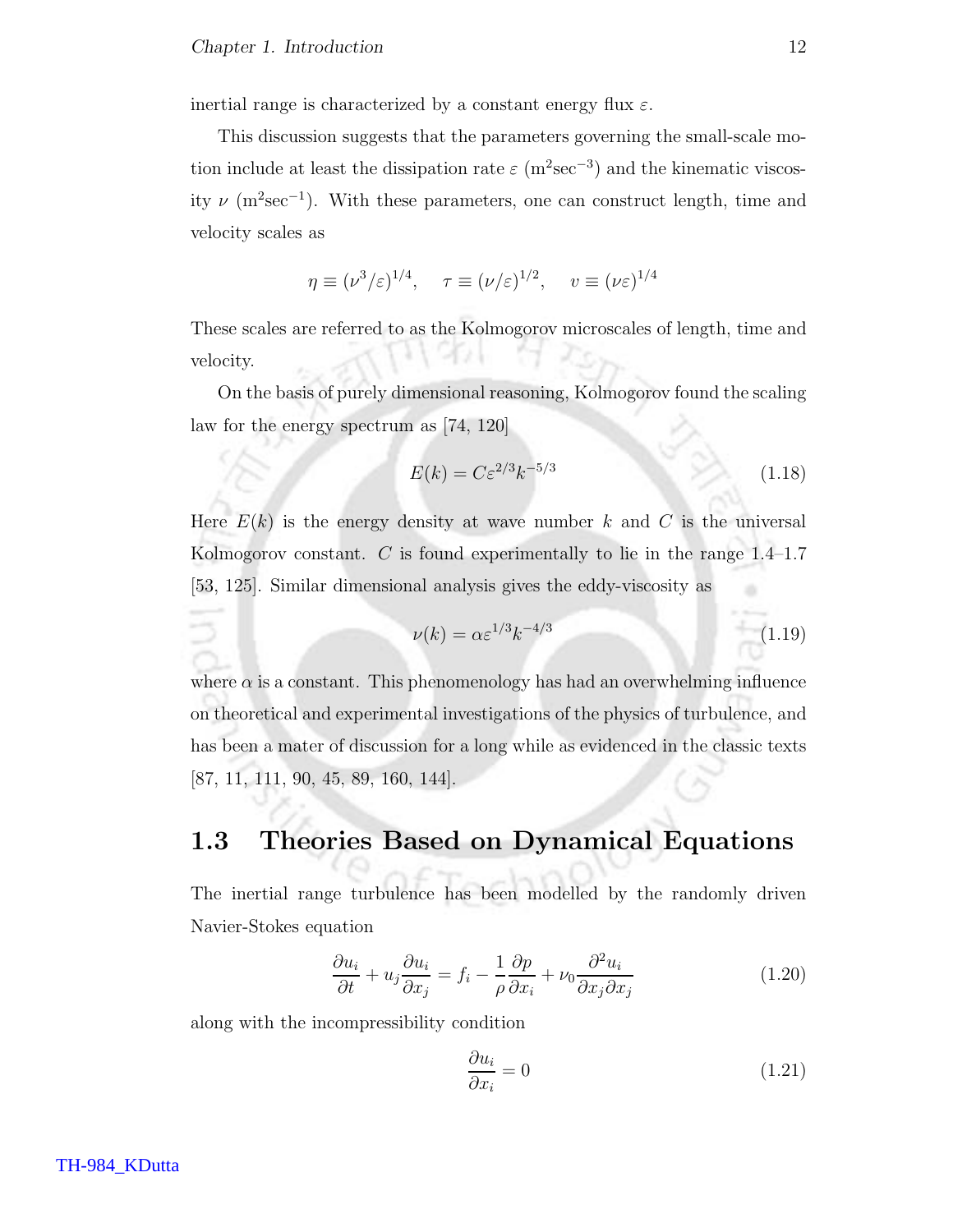where  $f_i$  is a random stirring force field. In  $(d+1)$  dimensional Fourier space, these equations become

$$
\left(-i\omega + \nu_0 k^2\right) u_i(\mathbf{k}, \omega) = f_i(\mathbf{k}, \omega)
$$

$$
+ \frac{i}{2} P_{ijl}(\mathbf{k}) \int \frac{d^d p}{(2\pi)^d} \int_{-\infty}^{\infty} \frac{d\omega_1}{(2\pi)} u_j(\mathbf{p}, \omega_1) u_l(\mathbf{q}, \omega_2) \qquad (1.22)
$$

with incompressibility condition

$$
k_i u_i(\mathbf{k}, \omega) = 0 \tag{1.23}
$$

where  $\mathbf{p} + \mathbf{q} = \mathbf{k}$ , and  $\omega_1 + \omega_2 = \omega$ ,  $P_{ijl}(\mathbf{k}) = k_j P_{il}(\mathbf{k}) + k_l P_{ij}(\mathbf{k})$  with  $P_{ij}(\mathbf{k}) = \delta_{ij} - k_i k_j / \mathbf{k}^2.$ 

The random stirring force  $f_i(\mathbf{k}, \omega)$ , is assumed to have a Gaussian whitenoise statistics with correlation

$$
\langle f_i(\mathbf{k}, \omega) f_j(\mathbf{k}', \omega') \rangle = F(k) P_{ij}(\mathbf{k}) [2\pi]^d \delta^d(\mathbf{k} + \mathbf{k}') [2\pi] \delta(\omega + \omega')
$$
 (1.24)

in the Fourier space. The transverse projection operator  $P_{ij}(\mathbf{k}) = \delta_{ij} - k_i k_j / \mathbf{k}^2$ appears on the right hand side due to the assumption of statistical isotropy. A case which has been much studied in the literature [43, 34, 44, 184, 183] is the power law force spectrum

$$
F(k) = 2D_0k^{-d+4-\epsilon}
$$
\n(1.25)

where the exponent is written in the given form for later convenience. The choice  $\epsilon = 2 - d$  was studied by Forster, Nelson and Stephen [43] as "Model A". If the noise strength is chosen by the fluctuation-dissipation relation  $D_0 =$  $(\nu_0/\rho)k_BT$ , then the force in Model A represents molecular noise and the equation is a realistic model of fluctuations in an equilibrium fluid at absolute temperature T. The general case for arbitrary  $\epsilon$  was first proposed for study by DeDominicis and Martin [34], who realized that the model has a strongcoupling fixed point for small  $\epsilon$  in any dimension d, which may be studied perturbatively. For  $\epsilon = 4$  the constant  $D_0$  has units of energy dissipation and the energy spectrum is obtained as  $k^{1-2\epsilon/3}$  giving the Kolmogorov spectrum  $k^{-5/3}$  for  $\epsilon = 4$ .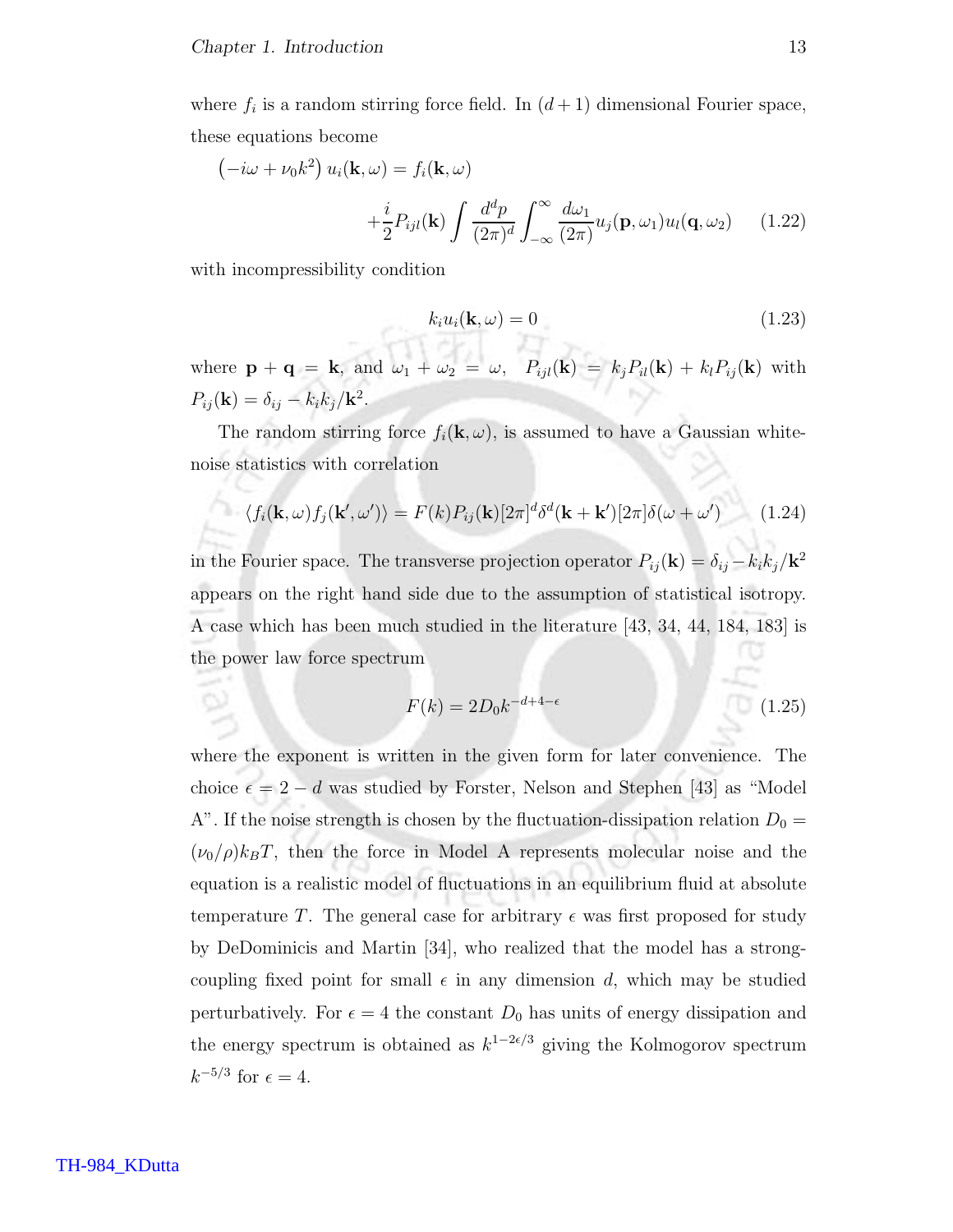From Navier-Stokes equation, we can derive an equation for energy transport amongst the Fourier modes. This is obtained by adding the two equations; one obtained by multiplying the Navier-Stokes equation for  $u_i(\mathbf{k}, t)$ by  $u_n(-k, t)$  and the other by multiplying the Navier-Stokes equation for  $u_n(-\mathbf{k}, t)$  by  $u_i(\mathbf{k}, t)$ . Averaging the result, we obtain

$$
\left(\frac{\partial}{\partial t} + 2\nu_0 k^2\right) \langle u_i(\mathbf{k}, t)u_n(-\mathbf{k}, t)\rangle = \langle u_n(-\mathbf{k}, t)f_i(\mathbf{k}, t)\rangle \n+ \langle u_i(\mathbf{k}, t)f_n(-\mathbf{k}, t)\rangle - \frac{i}{2} P_{ijl}(\mathbf{k}) \int \frac{d^d q}{[2\pi]^d} \langle u_j(\mathbf{q}, t)u_l(\mathbf{p}, t)u_n(-\mathbf{k}, t)\rangle \n- \frac{i}{2} P_{njl}(-\mathbf{k}) \int \frac{d^d q}{[2\pi]^d} \langle u_j(-\mathbf{q}, t)u_l(-\mathbf{p}, t)u_i(\mathbf{k}, t)\rangle
$$
\n(1.26)

We express the second-order velocity correlation tensor as

$$
\langle u_i(\mathbf{k},t)u_j(\mathbf{k}',t')\rangle = Q_{ij}(\mathbf{k};t,t')[2\pi]^d\delta^d(\mathbf{k}+\mathbf{k}')
$$
\n(1.27)

The velocity correlation tensor takes the form

59 ٠

$$
Q_{ij}(\mathbf{k};t,t') = Q(k;t,t')P_{ij}(\mathbf{k})
$$
\n(1.28)

due to the assumption of isotropy. The turbulent energy density  $E(k)$  is defined as o

$$
\frac{1}{2}\langle u^2(\mathbf{x},t)\rangle = \int_0^\infty E(k)dk
$$
\n(1.29)

The quantity  $Q(k; t, t)$  is related to the turbulence energy density  $E(k; t, t)$  as

$$
E(k; t, t) = \frac{d-1}{2} \frac{S_d}{[2\pi]^d} k^{d-1} Q(k; t, t)
$$
\n(1.30)

where  $S_d$  is the surface area of a unit sphere embedded in the d-dimensional space. Making a substitution of Eq. $(1.27)$  in Eq. $(1.26)$ , taking the trace of the entire expression, and then substituting  $Eq.(1.30)$ , we get the energy balance equation representing the turbulent kinetic energy transport between Fourier modes

$$
\left(\frac{\partial}{\partial t} + 2\nu_0 k^2\right) E(k; t, t) = T(k; t, t) + W(k; t, t)
$$
\n(1.31)

where  $T(k; t, t)$  represents the non-linear transfer term,  $W(k; t, t)$  is the rate of energy input due to forcing, and  $2\nu k^2 E(k; t, t)$  is the dissipation term. Eq.  $(1.31)$  tells us about the energy balance at each mode k.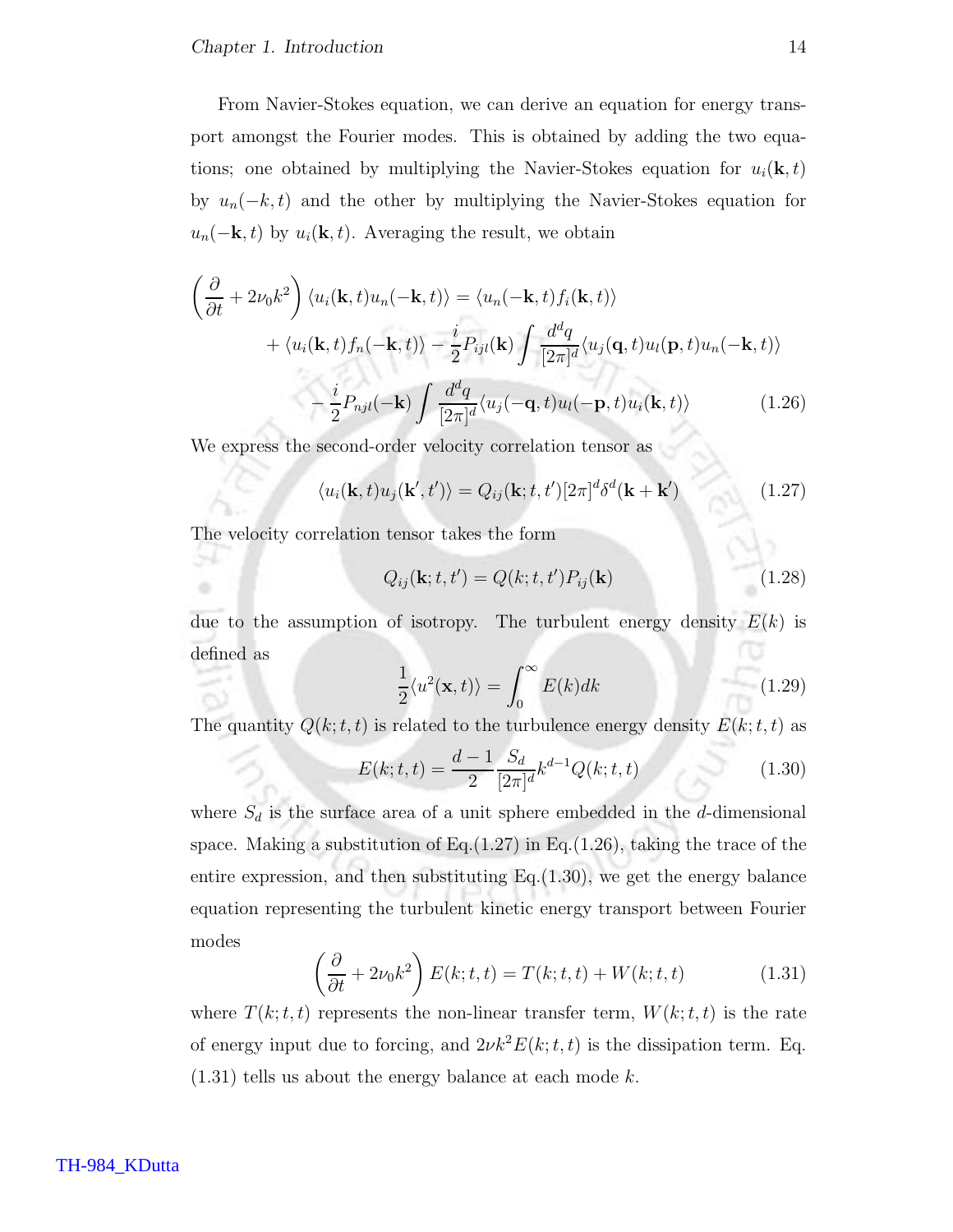Integrating the entire expression over all  $k$ -space, we obtain

$$
\frac{\partial E}{\partial t} + \int 2\nu_0 k^2 E(k; t, t) dk = \int W(k; t, t) dk + \int T(k; t, t) dk \tag{1.32}
$$

Here  $\int W(k; t, t)dk$  is the rate of work done by the external forcing term and  $\int 2\nu_0 k^2 E(k; t, t)dk$  is the rate at which energy is lost from the system due to viscous dissipation. The total spectral energy  $E$  is constant for a steady state. The last term, which represents the action of the nonlinear term, is conservative

$$
\int T(k;t,t)dk = 0.
$$
\n(1.33)

## 1.4 Passive Scalar Turbulence

When a dynamically passive scalar field, for example pollutants (as in the familiar case of smoke diffusing in air), heat (when a hot object is cooled in the flow), or a dye, is mixed by a turbulent flow, a spectrum of fluctuations of the scalar field is produced. The scale of these fluctuations range from the scale of the energy containing eddies to the smallest scale that depends on the ratio of diffusivities (Prandtl number, Schmidt number, etc.). Many of the concepts that were used to elucidate the form of the kinetic energy spectrum can also be applied to the spectra of the passive scalar fields. If the Reynolds number is large enough for an equilibrium range to exist in the kinetic energy spectrum, there is also an equilibrium range in the spectrum of scalar variance exhibiting local isotropy. Moreover, the scalar cascade is similar to that of the energy cascade.

The time evolution of a passive scalar field  $\psi(\mathbf{x}, t)$  transported by an incompressible velocity field  $\mathbf{u}(\mathbf{x}, t)$ , is governed by the advection-diffusion equation

$$
\frac{\partial \psi}{\partial t} + (\mathbf{u} \cdot \nabla) \psi = \kappa \nabla^2 \psi \qquad (1.34)
$$

where  $\kappa$  is the molecular diffusivity. The mean-square scalar  $\langle \psi^2(\mathbf{x},t) \rangle$  is related to the spectrum of passive scalar  $\mathcal{E}(k)$  as

$$
\langle \psi^2(\mathbf{x}, t) \rangle = \int_0^\infty \mathcal{E}(k) dk \tag{1.35}
$$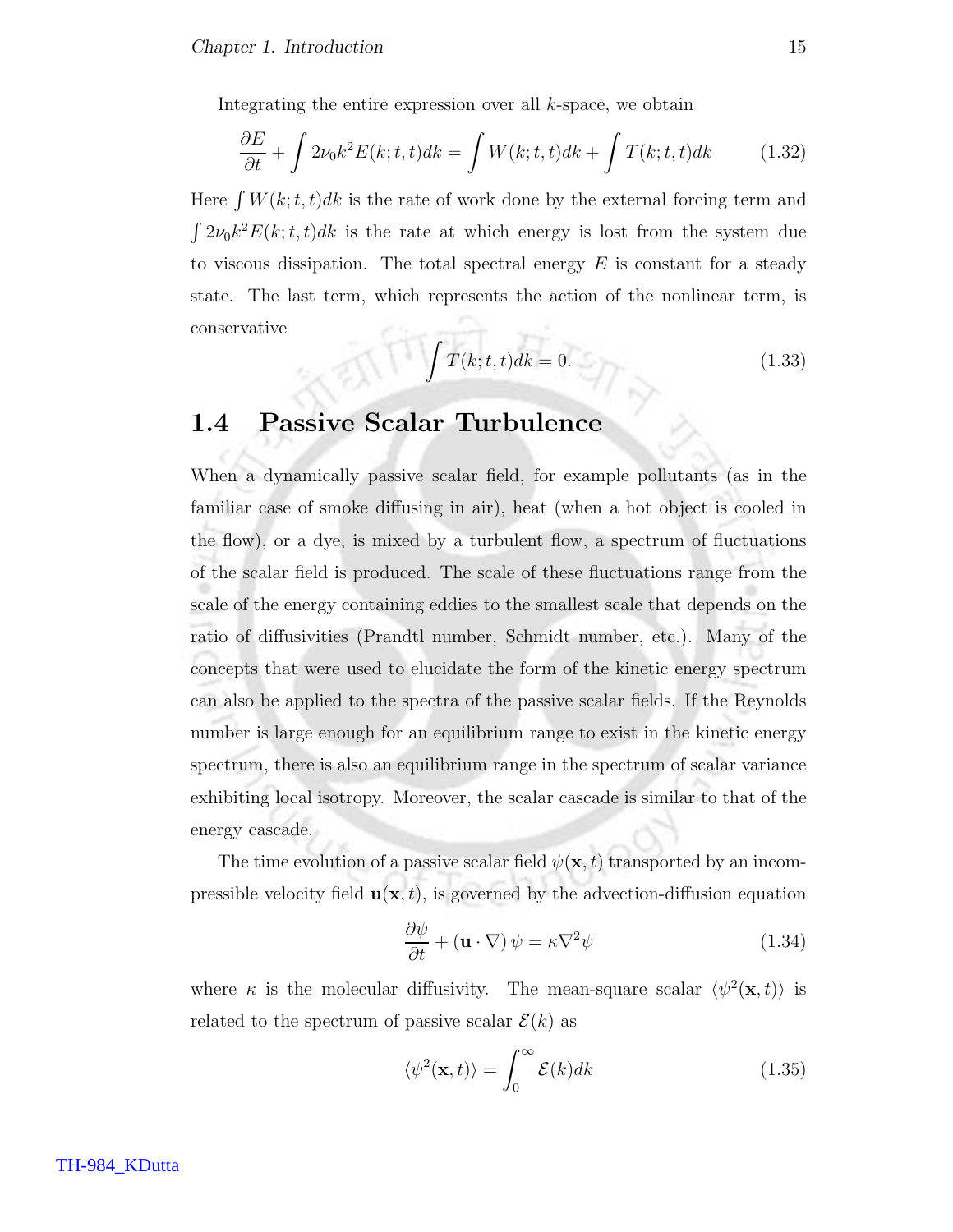Kolmogorov's argument was extended to the case of passive scalar turbulence by Obukhov and Corrsin [120, 33]. The Kolmogorov-Obukhov-Corrsin theory states that the dissipation rate of scalar variance is independent of molecular diffusivity. Because dissipation occurs only at small scales, a constant scalar variance flux must pass through the "inertial range" comprising all scales intermediate between the initial injection scale  $L'$  and the final dissipation scale  $\eta'$ . In the case of passive scalar convection, a scaling law similar to Eq. (1.19) holds for three-dimensional mean-square scalar. It is given by [120, 12, 33]

$$
\mathcal{E}(k) = \text{Ba } \chi \ \varepsilon^{-1/3} \ k^{-5/3} \tag{1.36}
$$

where  $\chi$  is the scalar flux and Ba is the well-known Batchelor (or Obukhov-Corrsin) constant. The universal number Ba has been measured in several experiments [151, 99, 18]. Moreover, there have been extensive studies to validate the spectrum in Eq. (1.36) by numerical simulations and by experiments. We take up the problem of turbulent diffusion of a passive scalar in Chapter 3. Using the Heisenberg approximation, we calculate the associated universal numbers, namely the Batchelor constant Ba and the turbulent Prandtl number  $\sigma$ . We evaluate these constants in all space dimensions d.

## 1.5 Anomalous Scaling

The subject of anomalous scaling in turbulence has gained a great deal of attention in the past few decades. The numerical values of these exponents, as well as the physical mechanism which is responsible for the anomalous scaling, have been the target of an extensive experimental, numerical, and theoretical research. On the theoretical side, important progress was made by studying Kraichnan's model of passive scalar advection [84]. This model describes the advection of a passive scalar field by a synthetic, solenoidal velocity field with a Gaussian, white-in-time statistics. The linearity of the equations for the passive scalar field and the white-in-time statistics of the velocity field make it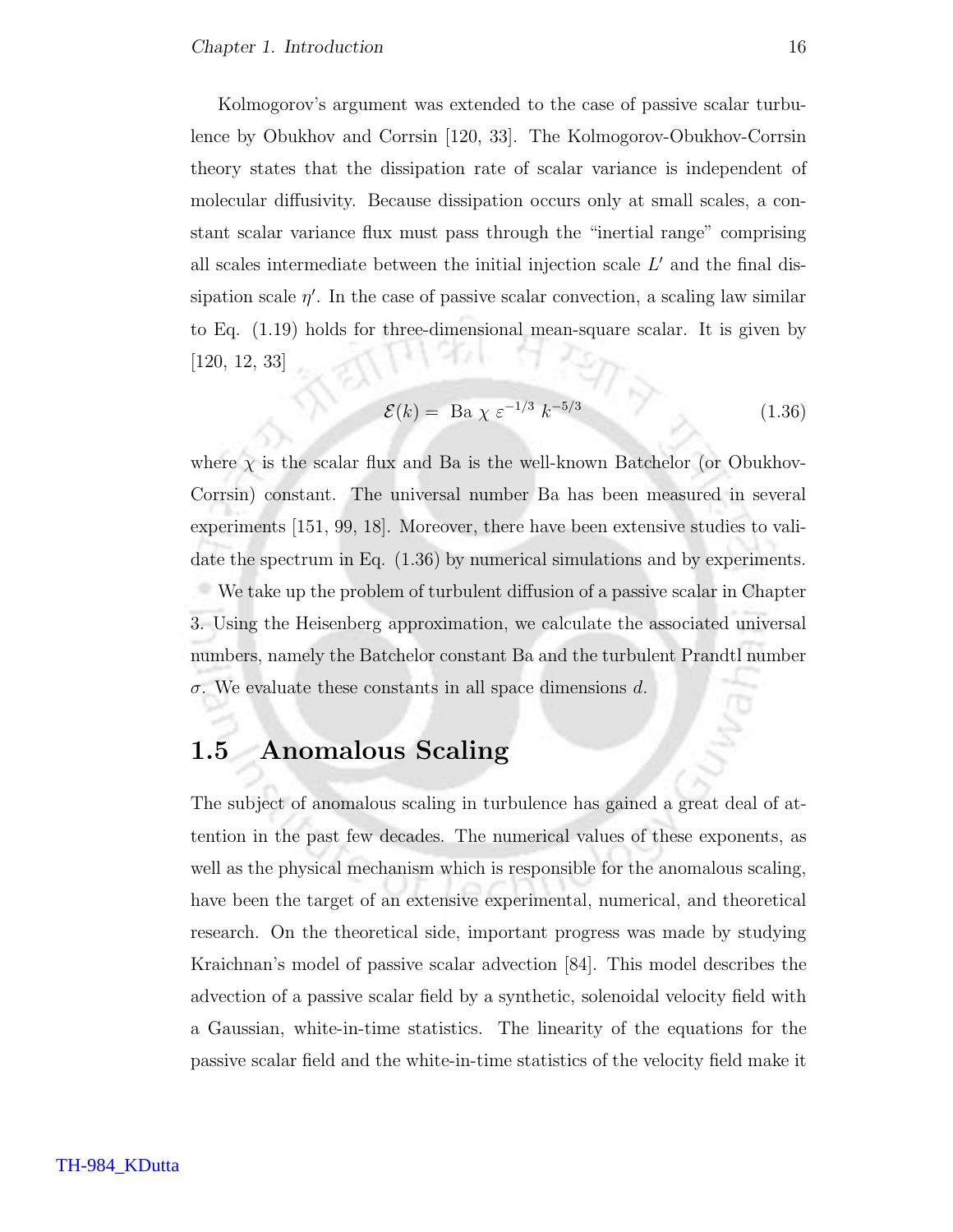possible to write down a closed set of equations for the equal-time correlation functions of the passive scalar [84]. It was shown that the solution of these equations can lead to anomalous scaling [49, 28]. The key point is that the homogeneous solutions of these equations are scale invariant with non-trivial anomalous scaling exponents, which are different from the dimensional scaling exponents that characterize the inhomogeneous, forced solutions. Being usually smaller than the dimensional scaling exponents, the anomalous exponents dominate the small-scale statistics of the passive scalar field. The homogeneous solutions are commonly referred to as zero modes, and have been calculated to first-order perturbatively in Refs. [49, 28] for the fourth-order structure function and for all even structure functions in Ref. [13]. Exact computerassisted calculations of the exponents of the third-order structure functions were presented in [48]. Besides suggesting an elegant mechanism for anomalous scaling, Kraichnan's model also provided an example in which the scaling of the anisotropic parts of structure functions is different from the isotropic scaling. In Ref. [41], it was shown how such a thing can happen, by expanding the second-order structure function of the passive field in terms of spherical harmonics  $Y_{jm}(\hat{r})$ . It was found that this expansion leads to a set of decoupled j-dependent equations for the expansion prefactors. These equations can be easily solved by a power law whose exponent is an increasing function of  $j$ . These exponents are universal in the sense that they are independent of the forcing and boundary conditions.

## 1.6 Homogeneous Shear Turbulence

Turbulent shear flows have been of interest for a long time as demonstrated by various classic texts [163, 128, 58]. The local isotropy postulate of Kolmogorov together with the assumption that developed turbulence in the inertial range is independent of the viscous cutoff, shape, and size of boundary conditions, creates a basis that is difficult to accept for a satisfactory understanding of the full complexity of turbulence. In this phenomenology, the effect of any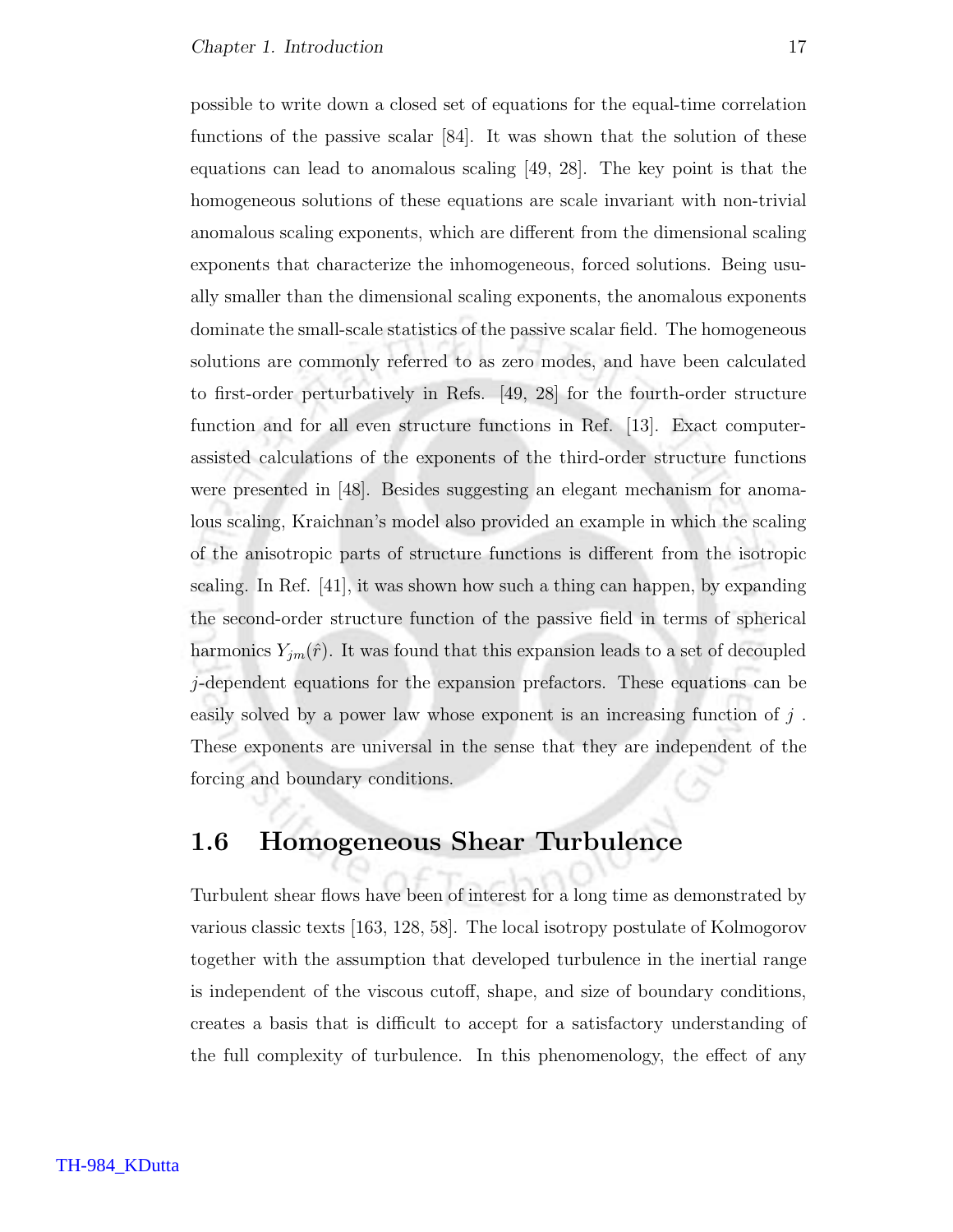anisotropy imposed at the large scales is expected to diminish rapidly due to successive loss of memory as the energy cascade takes place from larger to smaller scales of motion. Surprisingly enough, recent experimental and numerical findings [137, 142, 138] have detected the survival of anisotropic turbulent fluctuations down to the Kolmogorov scale  $\eta$ . In all realistic flows, there always exists some anisotropy at all scales; the statistical properties of the velocity field are effected by the geometry of the boundaries or the driving mechanism, which are never rotationally invariant [142, 85]. For example, all geophysical flows are subjected to the rotation of the globe, which introduces anisotropy via the Coriolis forces [20, 46]. Therefore, a realistic description of turbulence cannot be purely isotropic and must contain some anisotropic elements. Yet the problem is that once we take anisotropy into account, we face a drastic increase in the complexity of the theory. As a consequence of these inherent difficulties, the existing anisotropic effects were simply ignored in many of the theoretical and simulational studies of statistical turbulence. This attitude gave rise to ambiguous assessments of important fundamental issues like the universality of the scaling exponents in turbulence. Thus a central challenge in the theory of anisotropic turbulence is the construction of an efficient mathematical language to describe it. The study of anisotropic turbulence is therefore not only of theoretical but also of practical interest.

Considerable attention has been paid during the last few decades in experimental anisotropic turbulence [47, 141] and numerical homogeneous shear flows [130, 129], to investigate the persistence of anisotropy in the small scales [100]. Various formal approaches to the analysis of this phenomenon has been proposed [85, 52]. The deviations of the statistical behavior of fully developed turbulence from the isotropic statistics, confirmed by a variety of experiments and computer simulations, may be induced by the interactions of fluctuating fields with the mean flow gradients or external fields. A number of numerical and experimental investigations in shear flow turbulence have shown that anisotropy appears not only in second order moments but also in higher order moments. Measurement of structure functions in shear turbulence [153]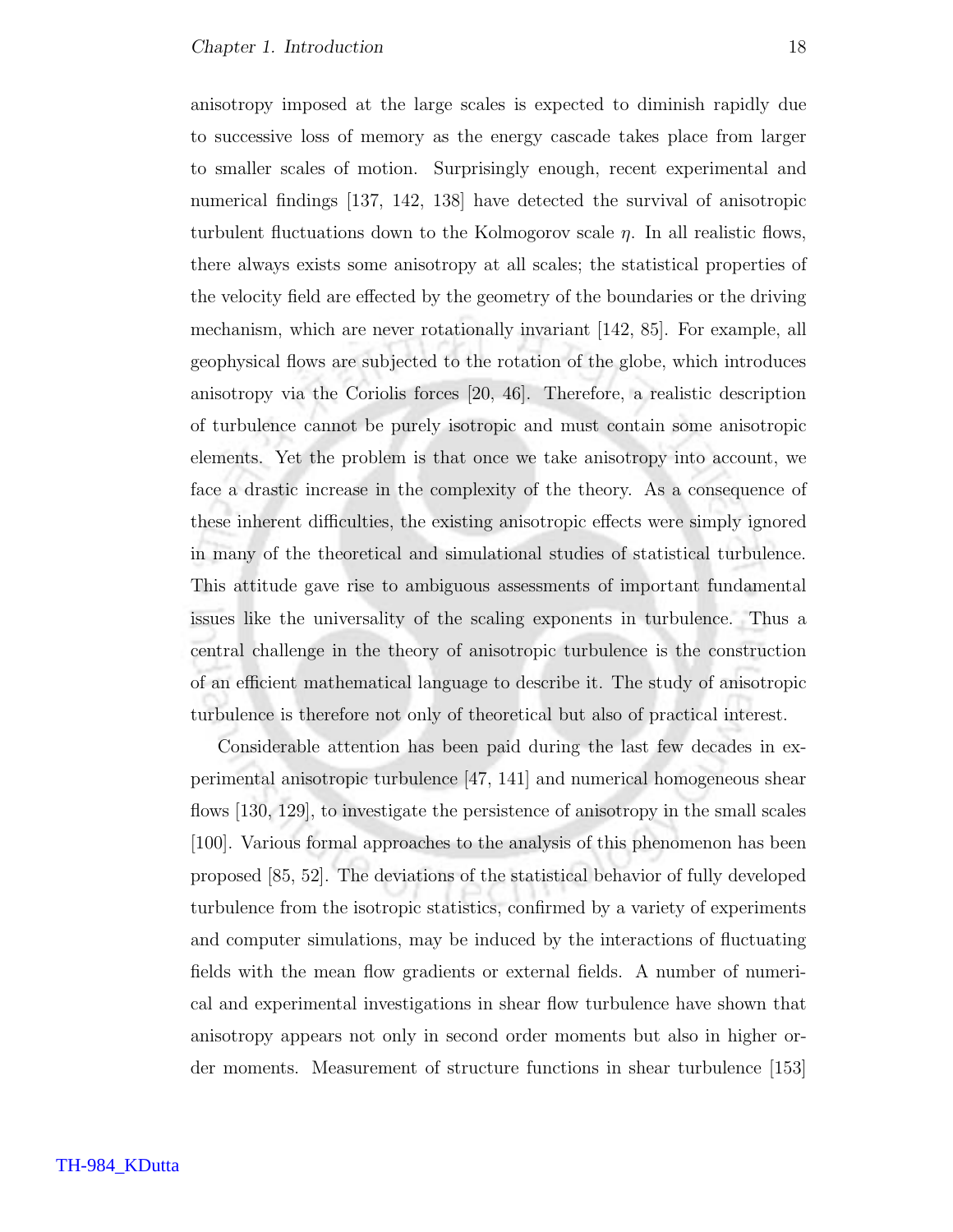indicated that the large scale shear persists down to the smallest scales. This observed effect of anisotropy in small scale turbulence is a challenge in both theoretical and experimental domains.

For the simplest case of homogeneous shear flow, Leslie [90] offered a perturbation procedure and applied it to study his simple model on the basis of Kraichnan's closure formulations [78, 79, 80]. A different formulation was offered by Ishihara et al. [61, 185] in which they conjectured a form of the anisotropic part of the correlation tensor. Using direct numerical simulation (DNS) as well as Lagrangian renormalized approximation (LRA) scheme [66], they carried out an analysis of the anisotropic property of the velocity correlation tensor and evaluated the non-dimensional universal numbers associated with it. Although their DNS values for these universal numbers were in good agreement with the experimental values [164], their LRA values were not in good agreement.

In the recent past, employing the invariance of the equations of fluid mechanics to all rotations, various efforts have been made to understand the effects of anisotropy through an  $SO(3)$  decomposition of the structure functions and other tensorial objects [102, 16]. This method offers a transparent way of determining the degree of anisotropy in turbulence statistics. This device allows a discussion of the scaling properties of the statistical objects in well-defined sectors of the symmetry group, each of which is determined by the angular momenta sector  $(i, m)$ . The exponents appear universal in each sector, and again strictly increasing as a function of j.

Recently [14], a finite dimensional inertial range approximation of the anisotropic two-point, second-order velocity correlation tensor

$$
R_{ij}(\mathbf{x}, \mathbf{r}) = \langle u_i(\mathbf{x})u_j(\mathbf{x} + \mathbf{r}) \rangle \tag{1.37}
$$

was constructed in real space in terms of three linearly independent structure tensors proposed earlier by Kassinos et al. [68]. It contains information about the structure of the anisotropy. They noted that, unlike the  $SO(3)$  representation, the linear representation in terms of structure tensors is not a complete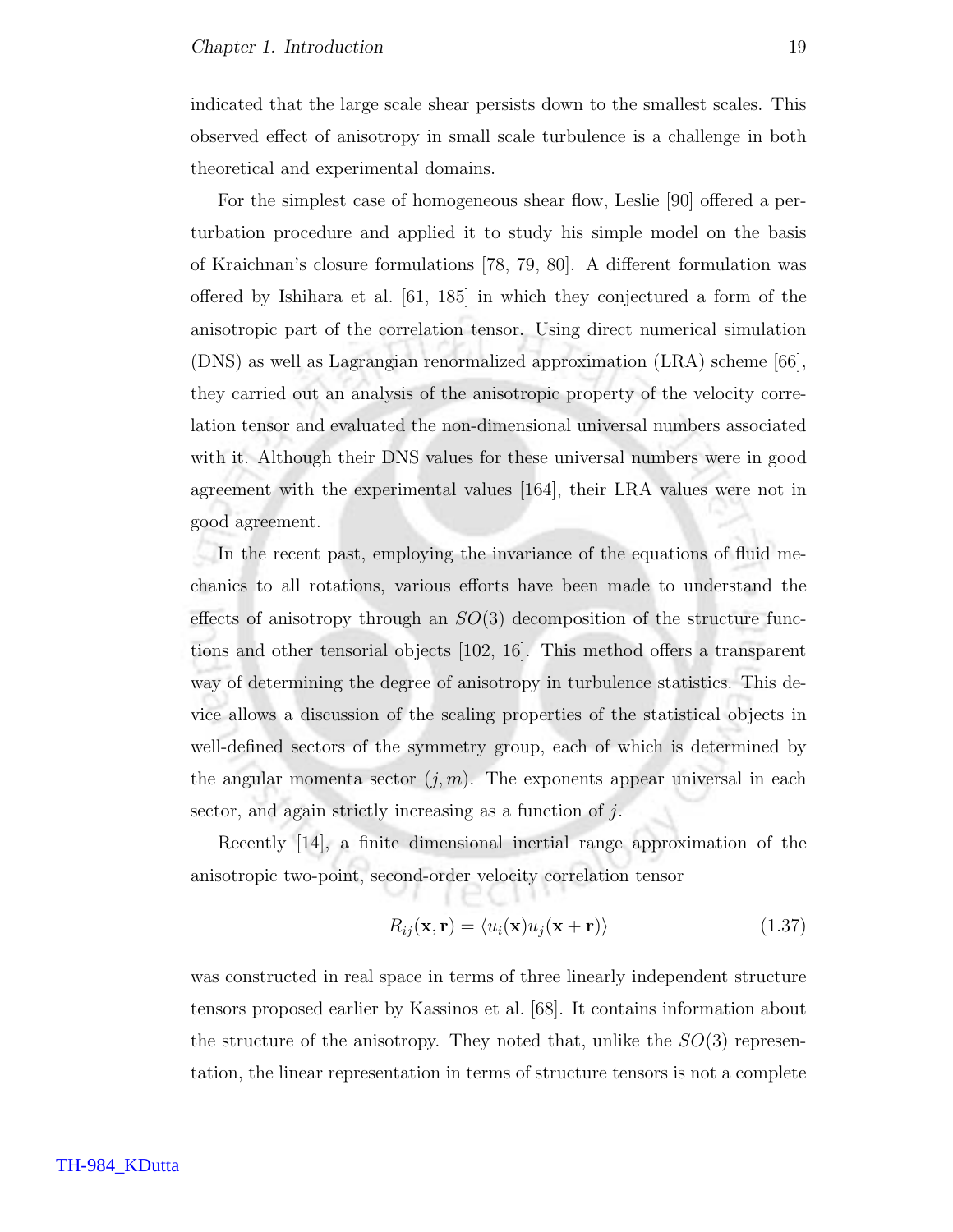basis for  $R_{ij}(\mathbf{r})$ . The number of degrees of freedom in this model is reduced by imposing continuity and self-consistency constraints, and the inertial-range assumption led to a power law dependence in r.

Here we take a route to the problem of homogeneous anisotropic turbulence entirely different from the above methods. Basically, we are interested in tackling directly the anisotropic terms appearing in the dynamical equations by means of "standard" perturbative methods. Considering a general form of mean velocity

$$
U_i = S_{ij} x_j
$$

with a uniform strain  $S_{ij}$ , and using Reynolds decomposition [160, 58], we obtain the Fourier transform of the equation of motion for the fluctuating part of velocity field, namely Eq. (1.16), as

$$
\begin{aligned}\n\left(-i\omega + \nu_0 k^2\right) u_i(\mathbf{k}, \omega) &+ \frac{i}{2} P_{ijl}(\mathbf{k}) \int \frac{d^3 p}{(2\pi)^3} \int_{-\infty}^{\infty} \frac{d\omega_1}{(2\pi)} u_j(\mathbf{p}, \omega_1) u_l(\mathbf{q}, \omega_2) \\
&= f_i(\mathbf{k}, \omega) + \lambda \hat{N}_{ij}(\mathbf{k}) u_j(\mathbf{k}, \omega)\n\end{aligned} \tag{1.38}
$$

The anisotropic operator

$$
\hat{N}_{ij}(\mathbf{k}) = -S_{ij} + 2\frac{k_i k_l}{\mathbf{k}^2} S_{lj} + \delta_{ij} k_l S_{lm} \frac{\partial}{\partial k_m}
$$

consists of pure strain (the first term), rapid pressure (second term) and wave vector space deformation (last term). An expansion parameter  $\lambda$  (= 1) is inserted with  $\hat{N}_{ij}$  in order to make a Leslie-type perturbation expansion about the isotropic background field [90]. The forcing term  $f_i(\mathbf{k}, \omega)$  is introduced in order to maintain a steady state for the isotropic background field  $u_i^{(0)}$  $i^{\text{\tiny{(U)}}}(\mathbf{k},\omega).$ Through direct calculations free from any conjectures, we derive the form of the anisotropic part of the equal-time velocity correlation tensor and find

$$
Q_{ij}^{(1)}(\mathbf{k},0) = S_{ab} [P_{ia}(\mathbf{k})P_{jb}(\mathbf{k}) + P_{ja}(\mathbf{k})P_{ib}(\mathbf{k})] R^{(1,1)}(k) + S_{lm} \frac{k_l k_m}{\mathbf{k}^2} P_{ij}(\mathbf{k}) R^{(1,3)}(k)
$$
(1.39)

In this expression, the factors  $R^{(1,1)}(k)$  and  $R^{(1,3)}(k)$ , the integrands of which involve correlation and response functions, are found to be

$$
R^{(1,1)}(k) = A \ \varepsilon^{1/3} k^{-13/3} \tag{1.40}
$$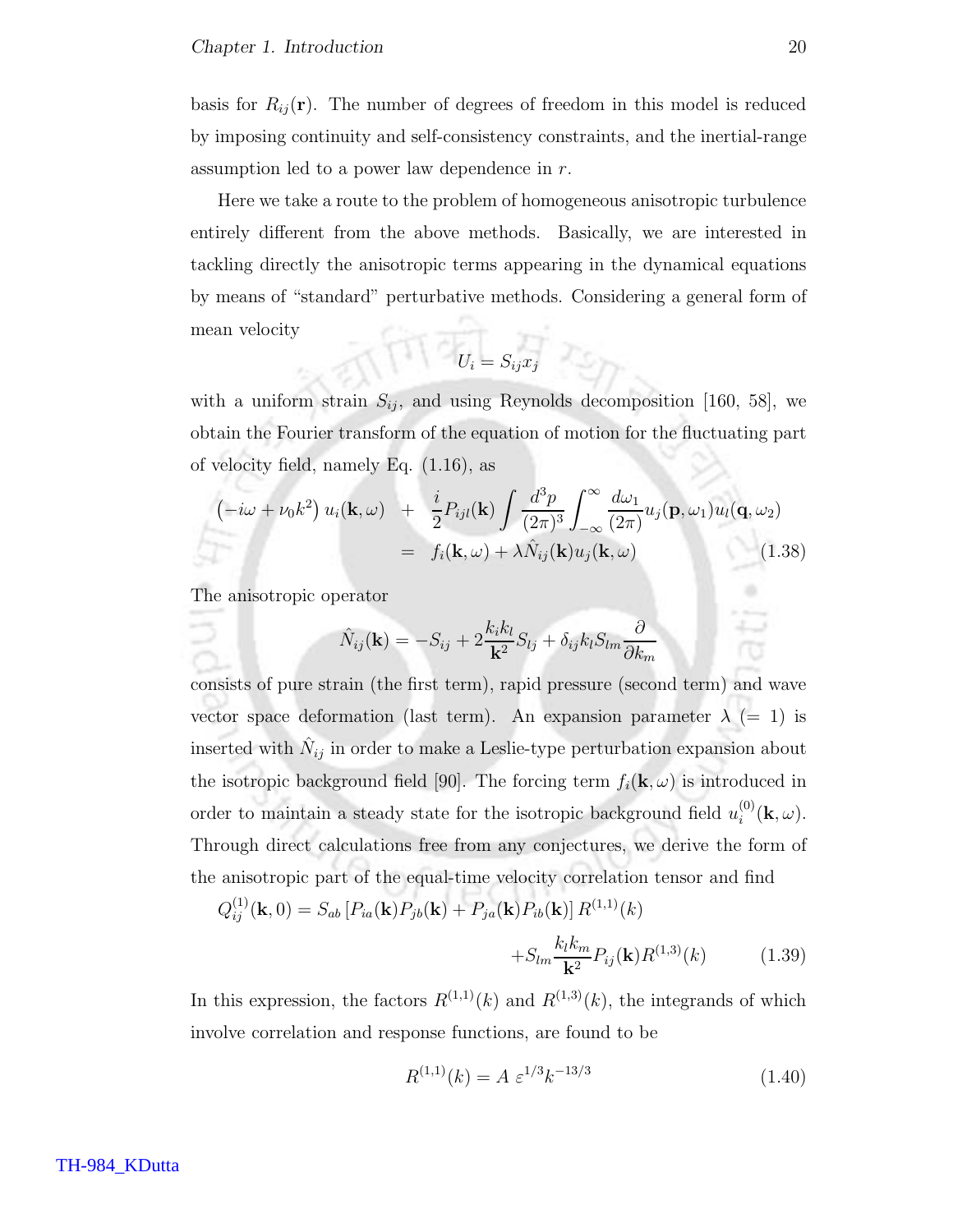Chapter 1. Introduction 21

$$
R^{(1,3)}(k) = B \ \varepsilon^{1/3} k^{-13/3} \tag{1.41}
$$

where  $A$  and  $B$  are two non-dimensional universal numbers. We calculate  $A$ and  $B$  using inputs from renormalization group  $(RG)$  calculations. The details of calculations are presented in Chapter 2.

## 1.7 Stably Stratified Turbulence

Stable stratification plays a crucial role on turbulent motion in the atmosphere and oceans [126, 89]. Such flows are mainly driven by buoyancy forces and gravity breaks the isotropy and acts at all scales. The flow is inherently anisotropic due to the presence of stratification.

The dynamics of freely evolving turbulence under the influence of buoyancy forces is of great importance to the understanding of atmospheric and oceanic turbulence [126]. Stratification induces a certain degree of decoupling between the various fluid masses resulting in the existence of additional types of motion.

#### 1.7.1 Buoyancy Effects

In a stable configuration, heavier fluid parcels lie below the lighter ones. If the fluid is incompressible and if it is displaced vertically from z to  $z + h$ , the displaced parcel of volume  $V$  retains its former density despite a slight pressure change, and at that new level, a buoyancy force appears because of the density difference. Thus the Newton's law yields

$$
\rho(z)V\frac{d^2h}{dt^2} = g\left[\rho(z+h) - \rho(z)\right]V
$$

For the case of geophysical fluids, the density variations, although sufficient to drive or affect motions, are nonetheless relatively small compared to the average or reference density of the fluid. This was the essence of the Boussinesq approximation [87, 24]. This fact allows us to replace  $\rho(z)$  on the left hand side of above equation by the reference density  $\rho_0$  and to use a Taylor expansion to approximate the density difference by

$$
\rho(z+h) - \rho(z) \simeq \frac{d\rho}{dz}h
$$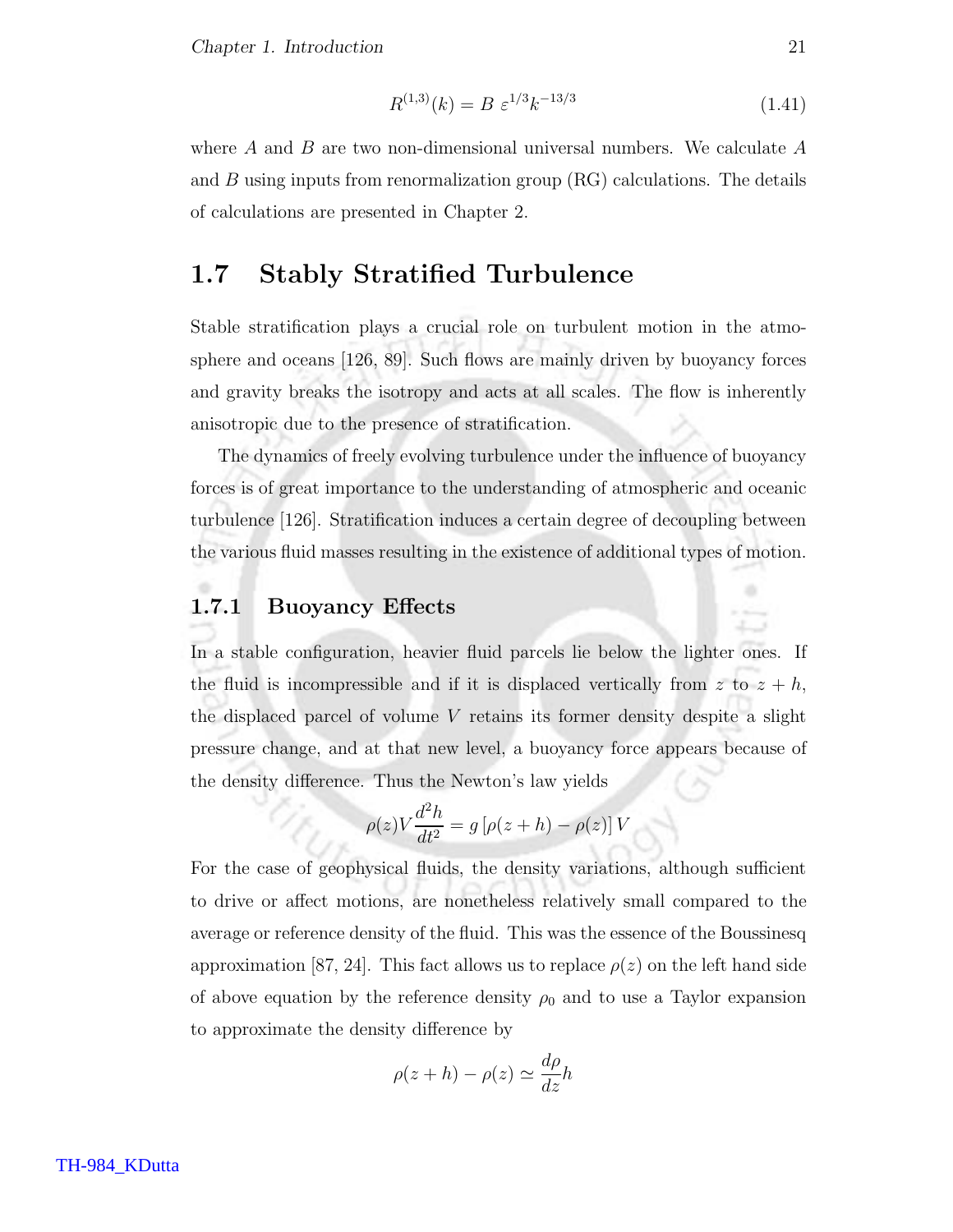Thus the equation of motion becomes

$$
\frac{d^2h}{dt^2} - \frac{g}{\rho_0} \frac{d\rho}{dz} h = 0
$$
\n(1.42)

which clearly shows that two different cases can arise. If

$$
N^2 = -\frac{g}{\rho_0} \frac{d\rho}{dz} \tag{1.43}
$$

is positive, that is, if  $d\rho/dz < 0$ , the solution to Eq. (1.42) has an oscillatory character. This means that, when the parcel is displaced upwards, being heavier than its surroundings, it feels a downward restoring force and eventually descends. In this process the fluid parcel acquires a downward velocity; upon reaching its original level the particle's inertia causes it to go further downward and to become surrounded by the heavier fluid. The parcel, now buoyant, is pushed upward. Thus oscillation persists about the equilibrium level with oscillation frequency given by  $N$ , commonly known as stratification frequency, or Brunt-Väisälä frequency  $[31]$ .

On the other hand, if  $N^2$  is negative (i.e.,  $d\rho/dz > 0$ , corresponding to a top heavy fluid configuration), the solution exhibits exponential growth and indicates one kind of instability. The parcel displaced upward is surrounded by heavier fluid, finds itself buoyant, and moves farther and farther upward from its initial position. Obviously, small perturbations will ensure not only that the single displaced parcel will depart from its initial position, but that all other fluid parcels will likewise participate in a general overturning of the fluid until it is finally stabilized, with the lighter fluid lying above the heavier fluid.

In a compressible fluid, such as the air of our planetary atmosphere, density can change in one of two ways: by pressure change or by internal energy changes. Out of these, the internal energy changes are dynamically important as it often occurs because of heat flux (such as heating in the tropic and cooling at high latitudes, or according to the diurnal cycle) or because of variation in air composition (such as water vapour). Such variations among fluid parcels occur despite adiabatic compression or expansion and cause density difference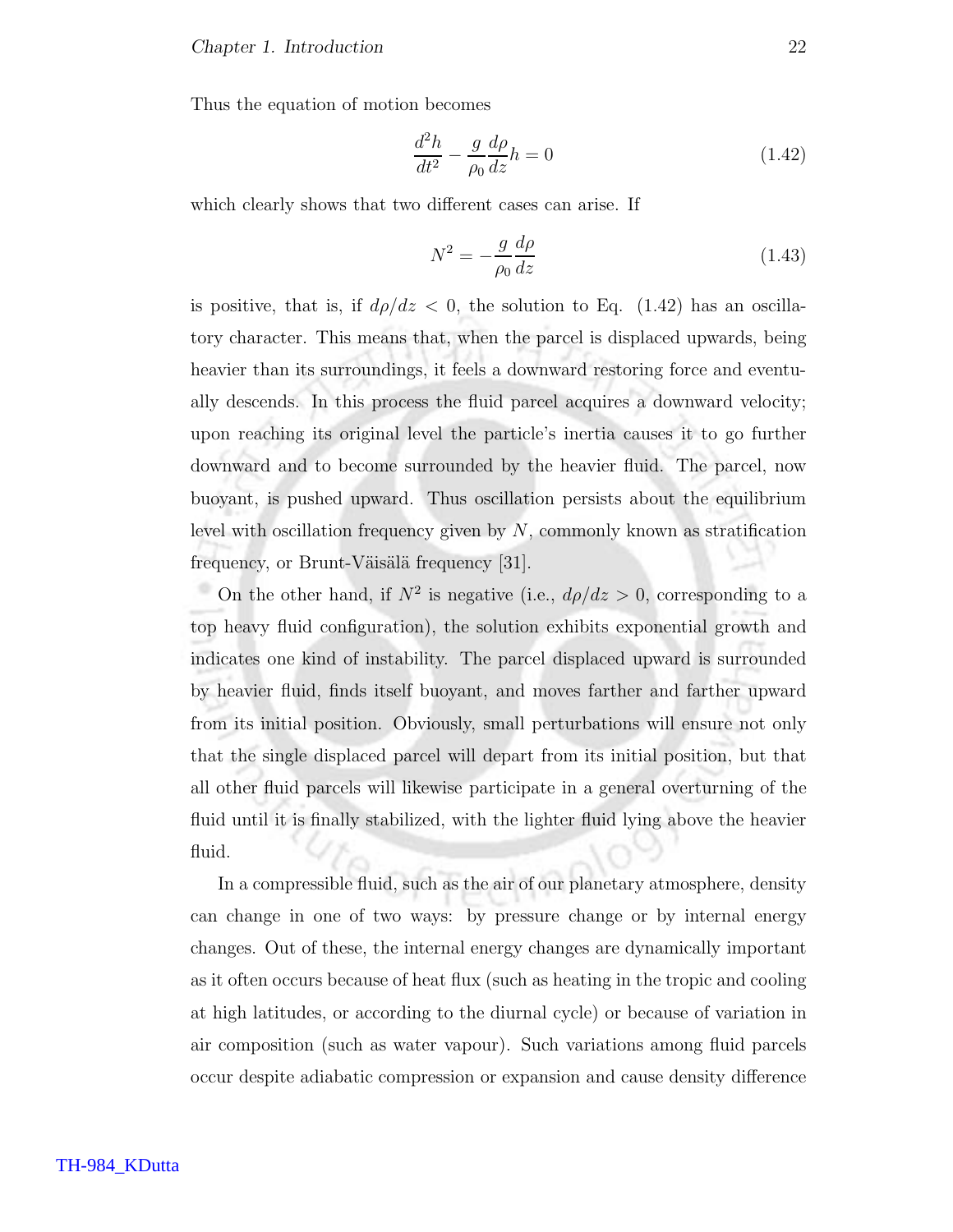that drives motion. The separation of density leads to the concept of potential density.

If we consider a neutral (adiabatic) atmosphere consisting of all air parcels having the same internal energy and behaving as a single ideal gas, we can write the equation-of-state and the adiabatic equation as

$$
p = \rho \ R \ T, \qquad \frac{p}{p_0} = \left(\frac{\rho}{\rho_0}\right)^\gamma \tag{1.44}
$$

where  $p$ ,  $\rho$ , and T are respectively the pressure, density, and absolute temperature,  $R = C_p - C_v$ , and  $\gamma = C_p/C_v$  are the constants of an ideal gas.  $p_0$  and  $\rho_0$  are the reference pressure and density characterizing the level of internal energy of the fluid; the corresponding reference temperature of the fluid is given by  $T_0 = p_0/R\rho_0$ . Expressing both pressure and density in terms of the temperature, we obtain

$$
\frac{p}{p_0} = \left(\frac{T}{T_0}\right)^{\gamma/(\gamma-1)}\tag{1.45}
$$

$$
\frac{\rho}{\rho_0} = \left(\frac{T}{T_0}\right)^{1/(\gamma - 1)}\tag{1.46}
$$

Using these expressions, we can express the static equilibrium condition  $(dp/dz = -\rho g)$  as

$$
\frac{dT}{dz} = -\frac{\gamma - 1}{\gamma} \frac{g}{R} = -\frac{g}{C_p} \tag{1.47}
$$

This temperature gradient, commonly known as adiabatic lapse rate, implies that lower parcels are under grater pressure than the higher parcels and thus have higher densities and temperatures. However, departure from this adiabatic lapse rate takes place in a compressible fluid such as in atmospheric motions.

If we consider a fluid parcel at a height z of a vertically stratified gas, and if it is displaced adiabatically upwards over a small distance  $h$ , then according to the hydrostatic equation, this results in a pressure change  $\delta p = -\rho gh$ , which causes density and temperature changes under the adiabatic constraints given by Eqs. (1.44) and (1.45) as  $\delta \rho = -\rho g h / \gamma RT$  and  $\delta T = -(\gamma - 1)gh / \gamma R$ . Thus the new density is  $\rho' = \rho + \delta \rho = \rho - \rho g h / \gamma R T$ . But at that new level, the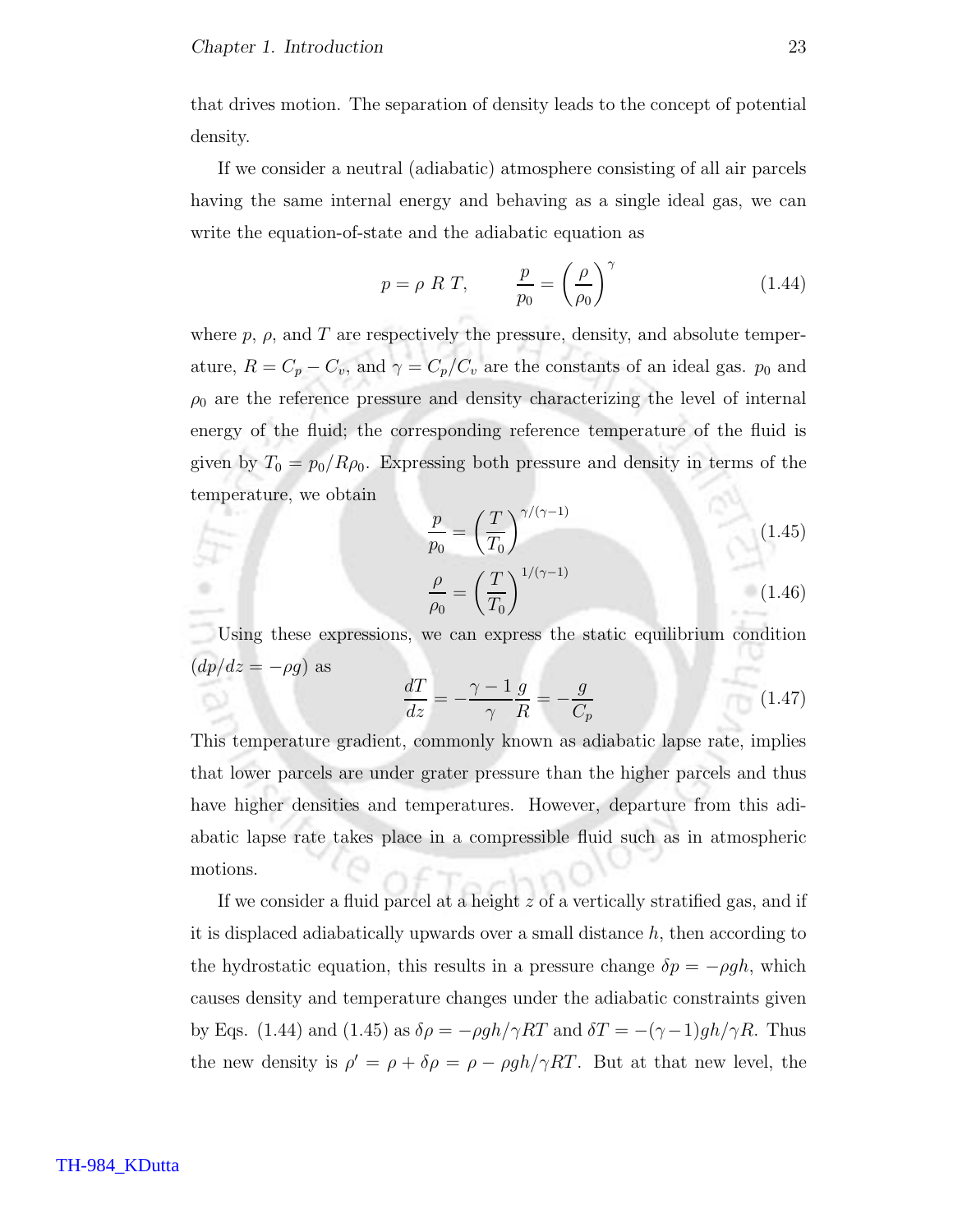ambient density is given by the stratification  $\rho(z+h) \simeq \rho(z) + (d\rho/dz)h$ . The net force exerted on the parcel is the difference between its own weight and the weight of the displaced fluid at the new location, which is

$$
F = g\left[\rho(z+h) - \rho'\right] \simeq g\left(\frac{d\rho}{dz} + \frac{\rho g}{\gamma RT}\right)h\tag{1.48}
$$

As the ideal gas law holds everywhere, using ideal gas equation and hydrostatic balance condition, we can rewrite the above expression in terms of temperature gradient as

$$
F \simeq -\frac{\rho g}{T} \left( \frac{dT}{dz} + \frac{g}{C_p} \right) h \tag{1.49}
$$

Thus, if

which gives

$$
N^2 = -\frac{g}{\rho} \left( \frac{d\rho}{dz} + \frac{\rho g}{\gamma RT} \right) = \frac{g}{T} \left( \frac{dT}{dz} + \frac{g}{C_p} \right) \tag{1.50}
$$

is a positive quantity, than the stratification is stable. Further, it is also clear that the relevant quantity is not the actual temperature gradient but its departure from the adiabatic gradient  $g/C_p$ .

In order to avoid the systematic subtraction of the adiabatic gradient from the temperature gradient, the concept of potential temperature (a scalar  $\theta$ ) is introduced which is defined as the temperature that the fluid parcel would have if it were brought adiabatically to a given reference pressure. From Eq. (1.45), we have

$$
\frac{p}{p_0} = \left(\frac{T}{\theta}\right)^{\gamma/(\gamma-1)}
$$
\n
$$
\theta = T\left(\frac{p}{p_0}\right)^{-(\gamma-1)/\gamma} \tag{1.51}
$$

The corresponding density is called the potential density  $\sigma$  given by

$$
\sigma = \rho \left(\frac{p}{p_0}\right)^{-1/\gamma} \tag{1.52}
$$

The definition of the stratification frequency now takes the more compact form

$$
N^2 = -\frac{g}{\sigma} \frac{d\sigma}{dz} = +\frac{g}{\theta} \frac{d\theta}{dz}
$$
 (1.53)

Comparison with earlier definition, given by Eq. (1.43), immediately shows that the substitution of potential density for density allows us to treat compressible fluids as incompressible.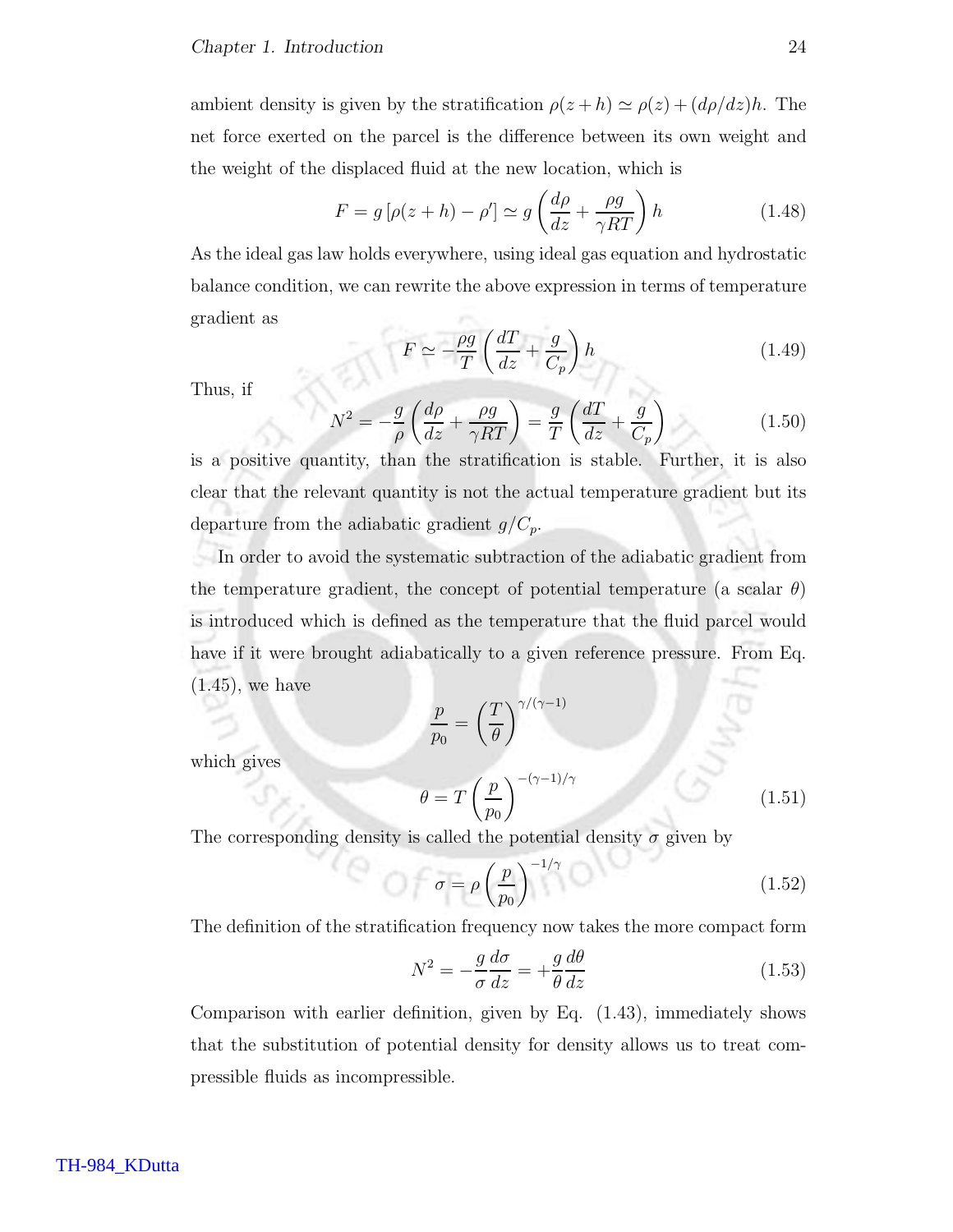The Brunt-Väisälä frequency  $N$  plays an important role in the dynamics of stratified fluids. For a stratified fluid of height  $H$  and stratification frequency  $N$  flowing horizontally at a speed  $U$ , we can construct a dimensionless number called Froude number Fr, defined as  $Fr = U/(NH)$ , which is a measure of the importance of stratification. Thus, if  $Fr \leq 1$ , stratification effects in turbulence can not be neglected. For large Fr, the kinetic energy is much larger than the potential energy changes across a height of order  $H$ . For small Fr, the stratification suppresses the vertical motion because a substantial fraction of kinetic energy must be converted to potential energy when a parcel moves in the vertical direction.

#### 1.7.2 Phenomenological Considerations

Early theories for stably stratified turbulence were mainly based on dimensional arguments. Lumley [101] assumed spectral dependence on energy flux  $ε$  and considered the case  $|ε/(\partial ε/\partial k)|$  ≪ 1, where  $|ε/(\partial ε/\partial k)|$  is a measure of wavenumber bandwidth over which appreciable variation in  $\varepsilon$  occurs. He applied this reasoning to the case of stably stratified fluid and made an estimate (on dimensional grounds) for the buoyancy spectrum as

$$
\zeta(k) = -C_1 N^2 \varepsilon(k)^{1/3} k^{-7/3} \tag{1.54}
$$

where

$$
\varepsilon(k) = \varepsilon_0 \left[ 1 + \left(\frac{k_B}{k}\right)^{4/3} \right]^{3/2} \tag{1.55}
$$

Here  $k_B = (C_1/2)^{3/4} (N^3/\varepsilon)^{1/2}$ , with the Brunt-Väisälä frequency N given by  $N^2 = (g/T_0)\partial T_0/\partial z$ , and g and  $T_0$  are the acceleration due to gravity and mean temperature respectively. This led him to suggest the energy spectrum in the form

$$
E(k) = C \ \varepsilon_0^{2/3} \left[ 1 + (k/k_B)^{-4/3} \right] k^{-5/3} \tag{1.56}
$$

Thus  $E(k) \sim N^2 k^{-3}$  for large scales  $(k_B/k \gg 1)$  whence  $\varepsilon(k)$  tends to  $\varepsilon_0$ . Further, Lumley made a rough estimate for the constant C in terms of Prandtl number  $\sigma$  and found that  $C = 2\sigma^{-1}$ . The underlying physical hypotheses are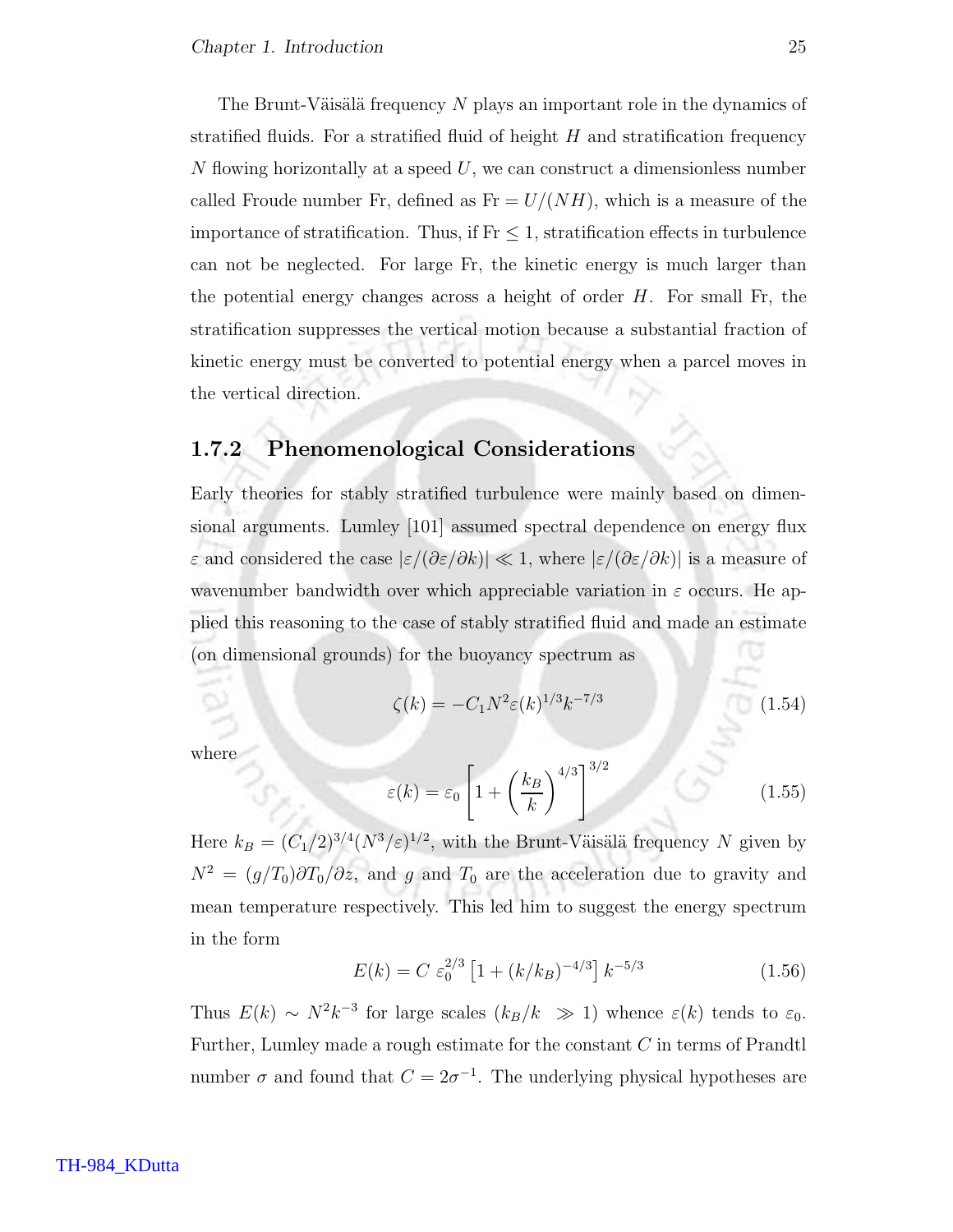delineated by Phillips [127], who derived a theoretical temperature spectra in the buoyancy subrange as

$$
B(k) \sim \phi(k)\varepsilon_0^{-1/3} \left[1 + (k_B/k)^{4/3}\right]^{-1/2} k^{-5/3} \tag{1.57}
$$

where the scale dependent mean square density flux  $\phi(k)$  is defined in terms of buoyancy spectra  $\zeta(k)$  as

$$
\phi(k) = \phi_0 + N^2 \int_k^{\infty} dq \zeta(q)
$$
\n(1.58)

where  $\phi_0$  is the value of  $\phi(k)$  in the inertial subrange. This in turn produces the well-known Batchelor-Obukhov scaling law [121], namely  $B(k) \sim \phi_0 \, \varepsilon^{-1/3} k^{-5/3}$ in the inertial subrange. By introducing a conditional speculation that  $\phi(k) \sim$  $\phi_0$  in the buoyancy subrange  $(k_B/k \gg 1)$ , Phillips obtained the density spectra as  $B(k) \sim \phi_0 N^{-1} k^{-1}$ , which was not consistent with observations. Following carefully Phillips' derivation, Weinstock [176] derived the temperature spectrum as

$$
B(k) \sim N^2 \varepsilon_0^{2/3} \left[ 1 + (k_B/k)^{4/3} \right] k^{-5/3} \tag{1.59}
$$

In the Boussinesq approximation, temperature fluctuation could be regarded as proportional to the density fluctuation [87]. Thus, in the  $k_B/k \gg 1$  limit, he obtained  $B(k) \sim N^4 k^{-3}$ . Though using quite different hypotheses, Holloway [59] obtained the kinetic energy and potential energy spectra showing the same functional form as Lumley's kinetic energy spectrum, with a radically distinct physical interpretation. Ramsden and Holloway [132] investigated the nonlinear interactions among internal gravity waves by direct numerical experiments in 2D and 3D Navier-Stokes turbulence and found that the transfer of kinetic energy (KE) from large to small scales is less efficient than the transfer of potential energy (PE). The imbalance between these transfers lead to a characteristic buoyancy flux spectrum which is negative (KE to PE) at large scales and positive (PE to KE) at small scales.

#### 1.7.3 Dynamical Equations

The dynamics of stratified turbulence is governed by the Navier-Stokes equations. In the presence of a gravitational field g, Navier-Stokes equation takes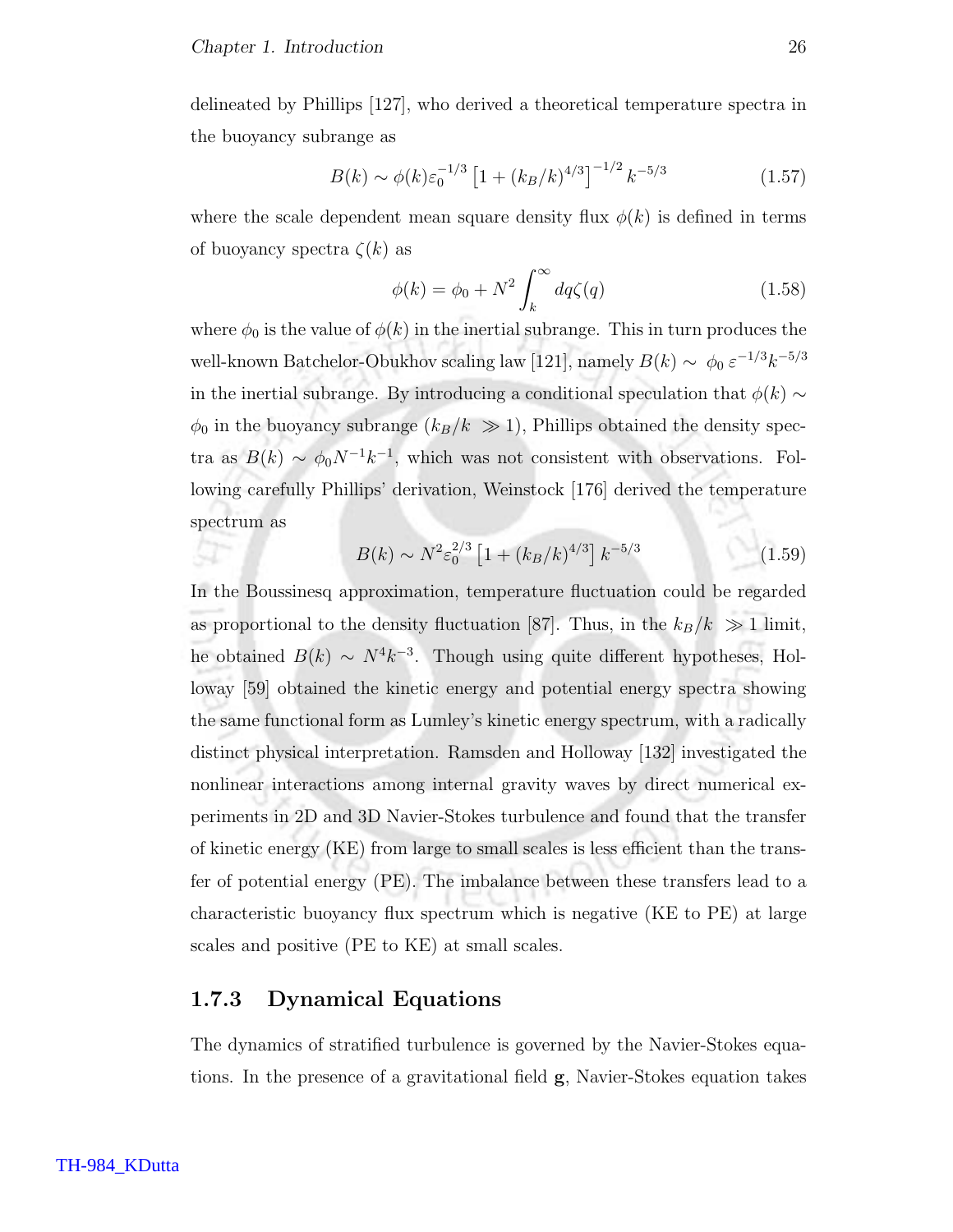the form [126, 87]

$$
\frac{\partial \mathbf{u}}{\partial t} + (\mathbf{u} \cdot \nabla) \mathbf{u} = -\frac{\nabla p}{\rho} + \nu_0 \nabla^2 \mathbf{u} + \mathbf{g}
$$
 (1.60)

The thermal convection equation can be written as

$$
\frac{\partial T}{\partial t} + (\mathbf{u} \cdot \nabla) T = \kappa_0 \nabla^2 T \qquad (1.61)
$$

and the equation expressing incompressibility as

ρ

$$
\nabla \cdot \mathbf{u} = 0 \tag{1.62}
$$

where  $\mathbf{u}(\mathbf{x}, t)$ ,  $T(\mathbf{x}, t)$  and  $p(\mathbf{x}, t)$  are the velocity, temperature and pressure fields;  $\nu_0$  and  $\kappa_0$  are the kinematic viscosity and molecular diffusivity respectively. We use Boussinesq approximation [87, 24], and we write  $p = p_0 + p'$ ,  $T = T_0 + T'$ , and  $\rho = \rho_0 + \rho'$ , where p' is the small pressure fluctuation measured from  $p_0$ ,  $\rho_0$  is the constant mean density, T' is the small fluctuation of  $T$  with respect to the mean temperature  $T_0$ , and the corresponding density variation can be expressed in terms of  $T'$  as

$$
\rho' = (\partial \rho_0 / \partial T)_p T' = -\rho_0 \beta T'
$$

Here the thermal expansion coefficient  $\beta = -(1/\rho)\partial \rho/\partial T$  is assumed to be positive  $(\beta > 0)$ . The condition of equilibrium is

$$
(\nabla p_0/\rho_0) = \mathbf{g}
$$

Substituting these expressions in the above equations, one can obtain the corresponding equations for the fluctuating part in the Boussinesq approximation as

$$
\frac{\partial \mathbf{u}}{\partial t} + (\mathbf{u} \cdot \nabla) \mathbf{u} = -\frac{\nabla p'}{\rho_0} + \nu_0 \nabla^2 \mathbf{u} - \beta T' \mathbf{g}
$$
 (1.63)

$$
\frac{\partial T'}{\partial t} + (\mathbf{u} \cdot \nabla) T_0 + (\mathbf{u} \cdot \nabla) T' = \kappa_0 \nabla^2 T'
$$
 (1.64)

Now considering the vertical mean temperature gradient along  $\hat{e}_3$  (anti-parallel to gravity), the above equations can be written as

$$
\frac{\partial \mathbf{u}}{\partial t} + (\mathbf{u} \cdot \nabla) \mathbf{u} = -\frac{\nabla p'}{\rho} + \nu_0 \nabla^2 \mathbf{u} + N \psi \hat{e}_3 \tag{1.65}
$$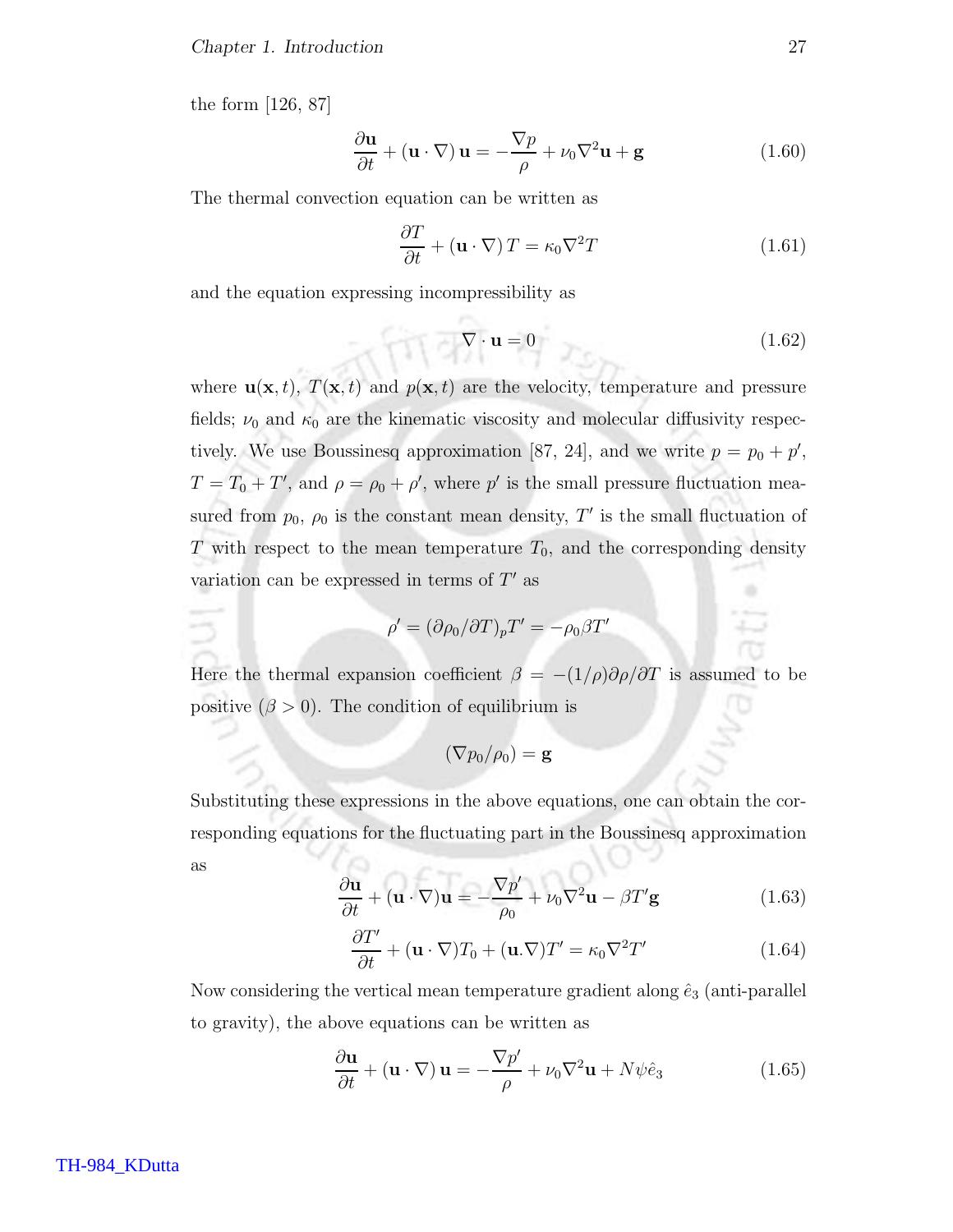Chapter 1. Introduction 28

$$
\frac{\partial \psi}{\partial t} + (\mathbf{u} \cdot \nabla) \psi = -Nu_3 + \kappa_0 \nabla^2 \psi \qquad (1.66)
$$

$$
\nabla \cdot \mathbf{u} = 0 \tag{1.67}
$$

Here the scalar field  $\psi(\mathbf{x},t)$  is related with the fluctuating temperature field  $T'$  as

$$
\psi = (\beta g/N)T'
$$

in which N is the Brunt-Väisälä frequency given by  $N^2 = \beta g (dT_0/dz)$ .

In Chapter 4, we perform a Leslie-type perturbative treatment [90] on stably stratified turbulence, where the terms  $N\psi\hat{e}_3$  and  $-Nu_3$  in the above dynamical equations are treated as perturbation against the isotropic background fields. We make perturbation expansion of the velocity and scalar fields and derive the analytical expression for various anisotropic correlation functions, namely, velocity-velocity, temperature-temperature, and velocity-temperature correlations, which are capable of producing  $k^{-3}$  spectrum as was proposed by Lumley [101] and Weinstock [176]. Our calculation also yields a  $k^{-7/3}$ buoyancy spectrum which was put forward by Lumley [101].

In Chapter 5, we perform a perturbation expansion similar to Kraichnan's direct interaction approximation (DIA) [78] to study the above problem of stratified turbulence with a stable stratification. We once again assume that the anisotropic buoyancy terms act as perturbation on the isotropic turbulent background fields. This enables us to evaluate the corresponding corrections to various correlation functions up to leading order terms. Unlike the previous Leslie-type treatment, here we see that the correction to the velocityvelocity and temperature-temperature correlations involve two extra terms each, signifying an improvement over the previous treatment. However, the velocity-temperature correlation remains the same as our previous Leslie-type calculations. We calculate the prefactors arising in the resulting anisotropic part of the energy and mean-square temperature spectra.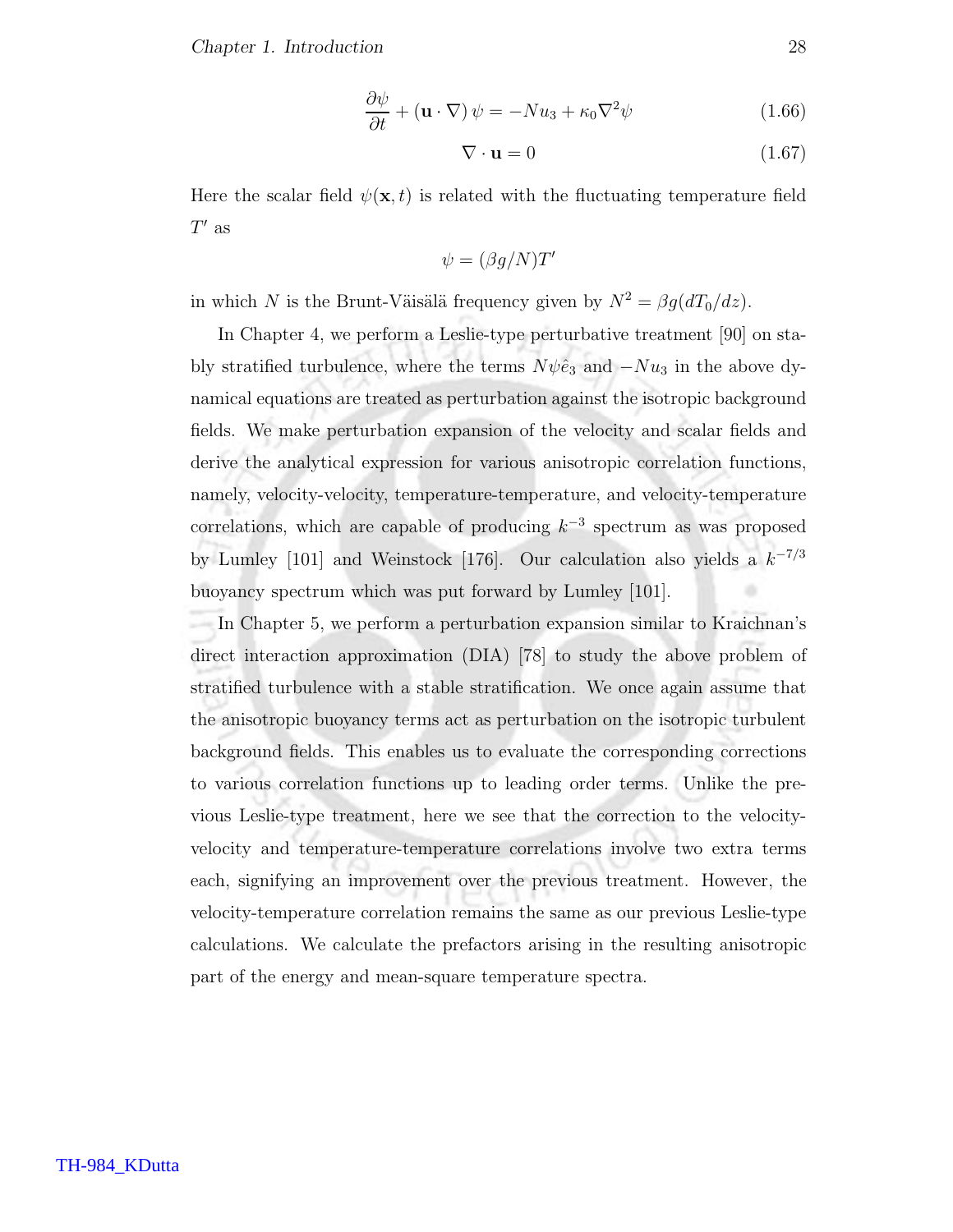## 1.7.4 Relation of Stratified Turbulence to Atmospheric Flows

On the more practical level, stably stratified turbulence was thought to serve as a model for important scales of atmospheric and oceanographic motion. In this connection, we can mention the observations of Nastrom and Gage [115, 116]. In fact, they obtained, from the atmospheric data (upper troposphere and lower stratosphere) collected by NASA instrumented commercial Boeing 747 airliners, that the atmospheric energy spectra follow the −3 power law in the range extending from 1000 to 3000 km (the "synoptic scales") and the  $-5/3$ power law in the scales extending from 600 km down to a few kilometers (the "mesoscales") with a smooth transition in between.



Figure 1.1: Schematic diagram of Nastrom-Gage spectrum.

They further argued that the underlying dynamics of the energy spectrum in this range was the inverse cascading of essentially two dimensional turbulence. More recently, Cho and Lindborg [29] examined aircraft data collected in the MOSAIC program [40, 119], for evidence of inverse cascade dynamics in the mesoscale range. Focusing on the third order structure function, rather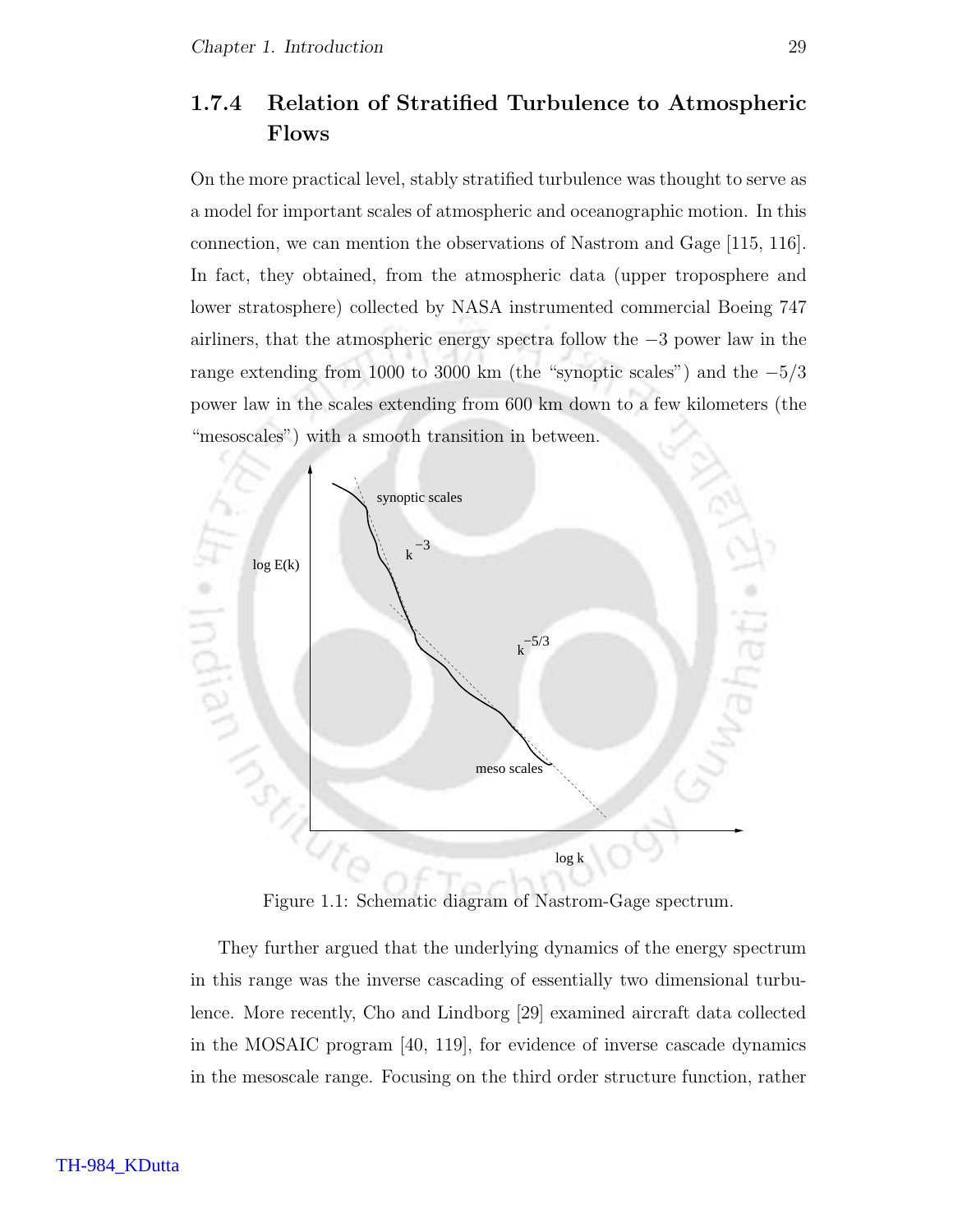than the energy spectra, they found little evidence for inverse cascade dynamics. Their analysis, in fact, inferred a downscale cascade of energy  $(k^{-5/3})$  in the mesoscale range of atmospheric motions with a transition scale around  $10<sup>3</sup>$  km. They also suggested that the origin of large scale  $k<sup>-3</sup>$  spectrum could be explained on the basis of the balance between Coriolis and pressure terms. In order to fully solve the problem of the origin of  $k^{-5/3}$  mesoscale wavenumber energy spectra, Lindborg [98] carried out a set of numerical simulation of the full Boussinesq equations including system rotation, and thereby studied the effect of rotation on the energy spectra, and have shown that it can prevail when rotation is sufficiently weak. In a companion paper, Lindborg [96] also showed that such a mesoscale spectrum can arise as a result of forward energy cascade in the limit of strong stratification.

Kitamura and Matsuda [72], in order to investigate the energy cascade process due to synoptic scale forcing, performed numerical experiments with a three-dimensional nonhydrostatic model (within Boussinesq approximation) of stratified turbulence, and found a downscale energy cascade on the tails of a steep synoptic scale spectrum. Recent direct numerical simulations of homogeneous turbulence with a strong and uniform stratification [18] showed that stratification may enforce a three-dimensional dynamics and a forward  $k^{-5/3}$ energy cascade. The basic ingredients in this DNS were three-dimensional Boussinesq equations and the transport equation for a passive gradient. They were solved employing pseudo-spectral code with periodic boundary condition in all three directions, and with forcing in rotational and divergent modes.

Tung and Orlando [167], from their two-level quasigeostrophic (QG) model, conjectured that the observed atmospheric energy spectra results from a downscale cascade of both enstrophy and energy, with the injection of energy taking place at the largest scales by baroclinic instability which finally is dissipated at the smallest length scales.

Understanding the source and structure of this spectrum has posed a great puzzle in atmospheric science for the past 25 years [29, 167]. Some of the earlier theoretical attempts to explain the energy cascade process in the atmospheric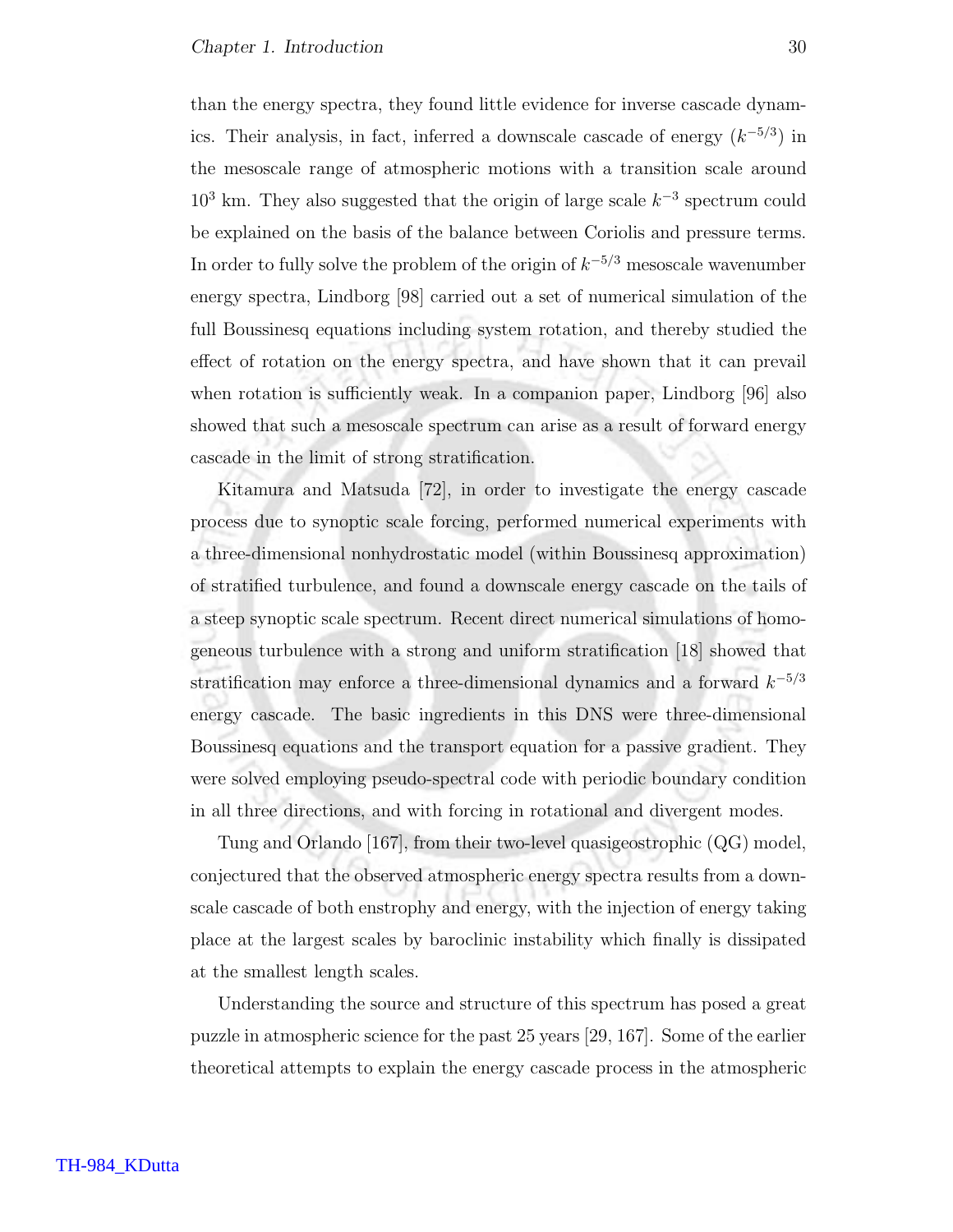

Figure 1.2: Schematic diagram of energy spectrum, injection, dissipation, and fluxes vs wavenumber: (a) traditional 2D turbulence thinking, (b)Tung and Orlando's QG model.

turbulence involved internal gravity waves (IGW) [35, 168]. Although different models of the IGW spectrum in the atmosphere have been proposed, the applicability of the approximations used in modelling of the IGW spectrum is still debated [97, 94]. Recently, Lindborg [94] investigated the effect of vertical vorticity on the mesoscale motions by constructing the two-point correlation of vertical and horizontal vorticities and their associated vorticity spectra from the second order structure functions [97]. He found that the mesoscale motions are not dominated by internal gravity waves. He further suggested that atmospheric spectra are generated by a strongly nonlinear dynamics, and stratified turbulence with a forward cascade of energy would possibly be able to explain the atmospheric observations.

## 1.8 Methods of Analysis

Here we present some sophisticated and powerful methods that have been extensively used in the analyses of turbulence dynamics. We shall be using these methods throughout the thesis.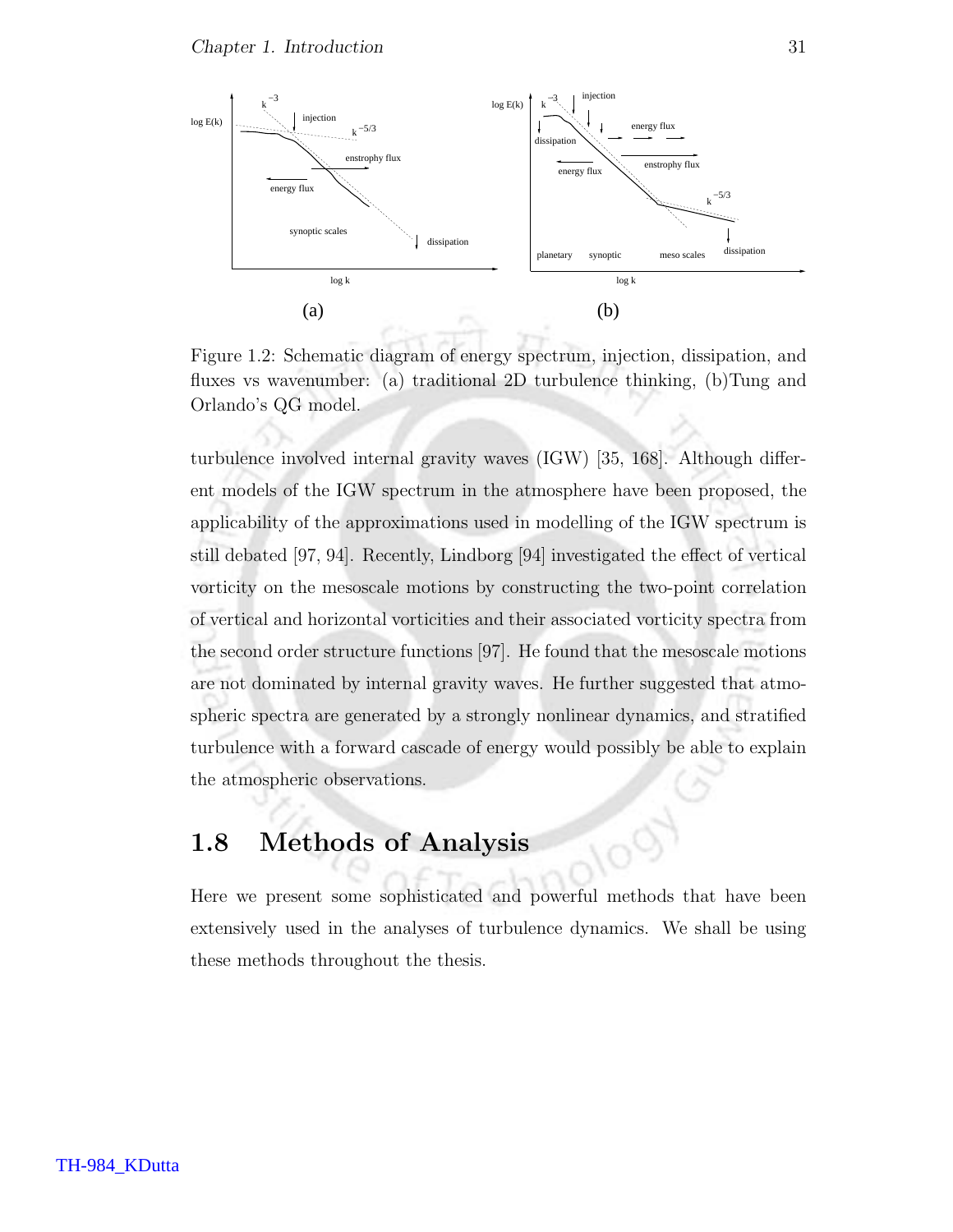#### 1.8.1 Leslie's Perturbation Method

Leslie [90] suggested an appealing perturbation method for the case of homogeneous anisotropic turbulence. The basic idea was to treat the mean flow, which causes deviation from the isotropic state, as a weak perturbation to the isotropic state. For the homogeneous shear case, the mean velocity is  $U_i = S_{ij}x_j$  with a uniform strain  $S_{ij}$ . Reynolds decomposition gives the Navier-Stokes equation as Eq. (1.38). The role of the shear is to strain the isotropic background field and induce anisotropy; the information about the anisotropy is conveyed by the anisotropic operator  $\hat{N}_{ij}(\mathbf{k})$ . Following Leslie, we consider this anisotropic term as a perturbation against the isotropic background state. We make perturbation expansion of the velocity correlation tensor and obtain, in the leading order approximation, the anisotropic part of the equal-time velocity correlation tensor. This is presented in Chapter 2.

In the case of stably stratified turbulence, the temperature field is coupled to the velocity field by the Boussinesq terms in Eqs. (1.65) and (1.66). In the absence of these terms the scenario reduces to the passive scalar case. Thus following Leslie [90], the extra terms, namely  $N\psi\hat{e}_3$  and  $-Nu_3$ , can be treated as perturbation against the isotropic background fields. Accordingly we make perturbation expansion of the velocity and temperature fields. We carry out the analysis up to leading order term and obtain the anisotropic correction to the velocity-velocity and temperature-temperature correlation functions which scale as  $k^{-5}$  leading to the corresponding spectra as  $k^{-3}$ . Further, the velocitytemperature correlation turns out to be  $k^{-13/3}$  leading to a buoyancy spectrum  $k^{-7/3}$ . The calculations are presented in detail in Chapter 4.

#### 1.8.2 Direct Interaction Approximation (DIA)

Turbulence theory deals with the statistical solutions of the Navier-Stokes equation which are nonlinear and equivalent to an infinite hierarchy of equations coupling together all the moments of the random velocity field. Any finite subset of the infinite hierarchy of equations is not closed, and possesses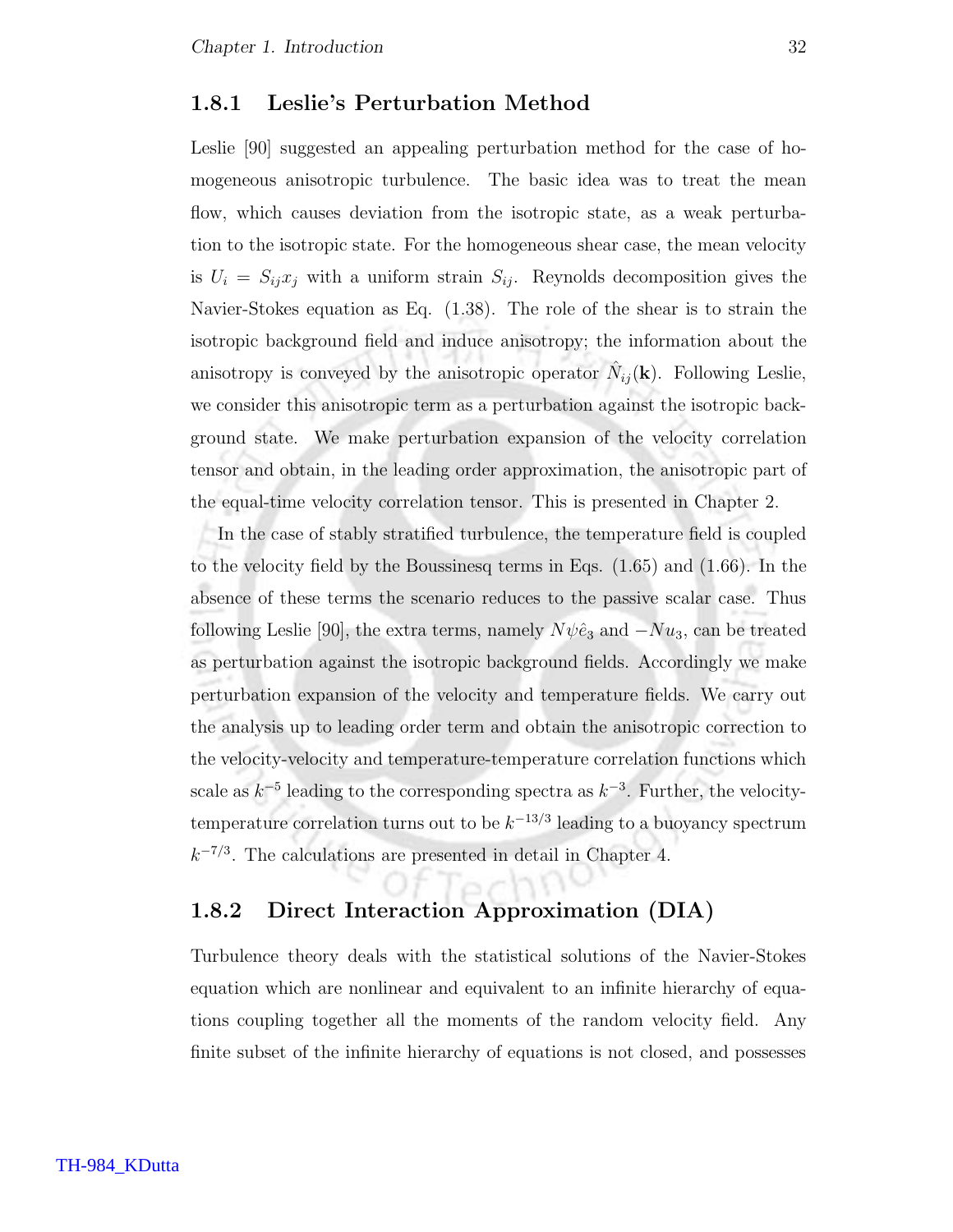more unknowns than are determined by the subset. This is called the closure problem of turbulence theory. One has to make ad hoc assumptions to make the number of equations equal to the number of unknowns. The central problem of turbulence theory is to find proper approximate methods of converting the infinite hierarchy of equations into a closed subset.

To solve the closure problem, Kraichnan proposed the Direct interaction approximation (DIA) [78] and applied it to incompressible homogeneous isotropic turbulence, obtaining two integral equations for two unknown functions, namely, the energy equation and the response equation. In fact, the DIA takes into account integrals over triads of directly interacting wavevector and neglect higher order interactions. This is an approximation without neglecting the nonlinearity of the basic equation, and without introducing any ad hoc adjustable parameters. To bring into play the physics associated with the response of the turbulent system to small perturbations, the DIA makes essential and intimate use of the response function  $G_{ij}(\mathbf{x}, \mathbf{x}', t, t') = \langle \delta u_i(\mathbf{x}, t) / \delta f_j(\mathbf{x}', t') \rangle$ , where the deviation  $\delta u_i(\mathbf{x}, t)$  in the velocity field is due to the infinitesimal disturbance  $\delta f_j(\mathbf{x}', t')$  in the force field. Thus it captures the way in which the Navier-Stokes equation respond to perturbation. Finally a closed set of equations comprising the velocity covariance and mean infinitesimal response function is obtained. DIA is not restricted to either isotropy or homogeneity. However, the final closed equations are most easily written for homogeneous isotropic statistics.

In Fourier space, the Navier-Stokes equation looks like

$$
\left(\frac{\partial}{\partial t} + \nu_0 k^2\right) u_i(\mathbf{k}, t) + \frac{i\lambda}{2} P_{ijl}(\mathbf{k}) \sum_{\mathbf{p}+\mathbf{q}=\mathbf{k}} u_j(\mathbf{p}, t) u_l(\mathbf{q}, t) = f_i(\mathbf{k}, t) \tag{1.68}
$$

Here  $f_i(\mathbf{k}, t)$  is an external random force with Gaussian statistics, and  $P_{ijl}(\mathbf{k}) =$  $k_j P_{il}(\mathbf{k}) + k_l P_{ij}(\mathbf{k})$  with  $P_{ij}(\mathbf{k}) = \delta_{ij} - k_i k_j / \mathbf{k}^2$ ; the summation sign represents integrations on **p** and **q** with triad relation  $\mathbf{p} + \mathbf{q} = \mathbf{k}$ .

Now, replacing  $u_i$  by  $u_i + \delta u_i$ , and  $f_i$  by  $f_i + \delta f_i$  in the above equation, and subtracting the new equation from the original one, we get the equation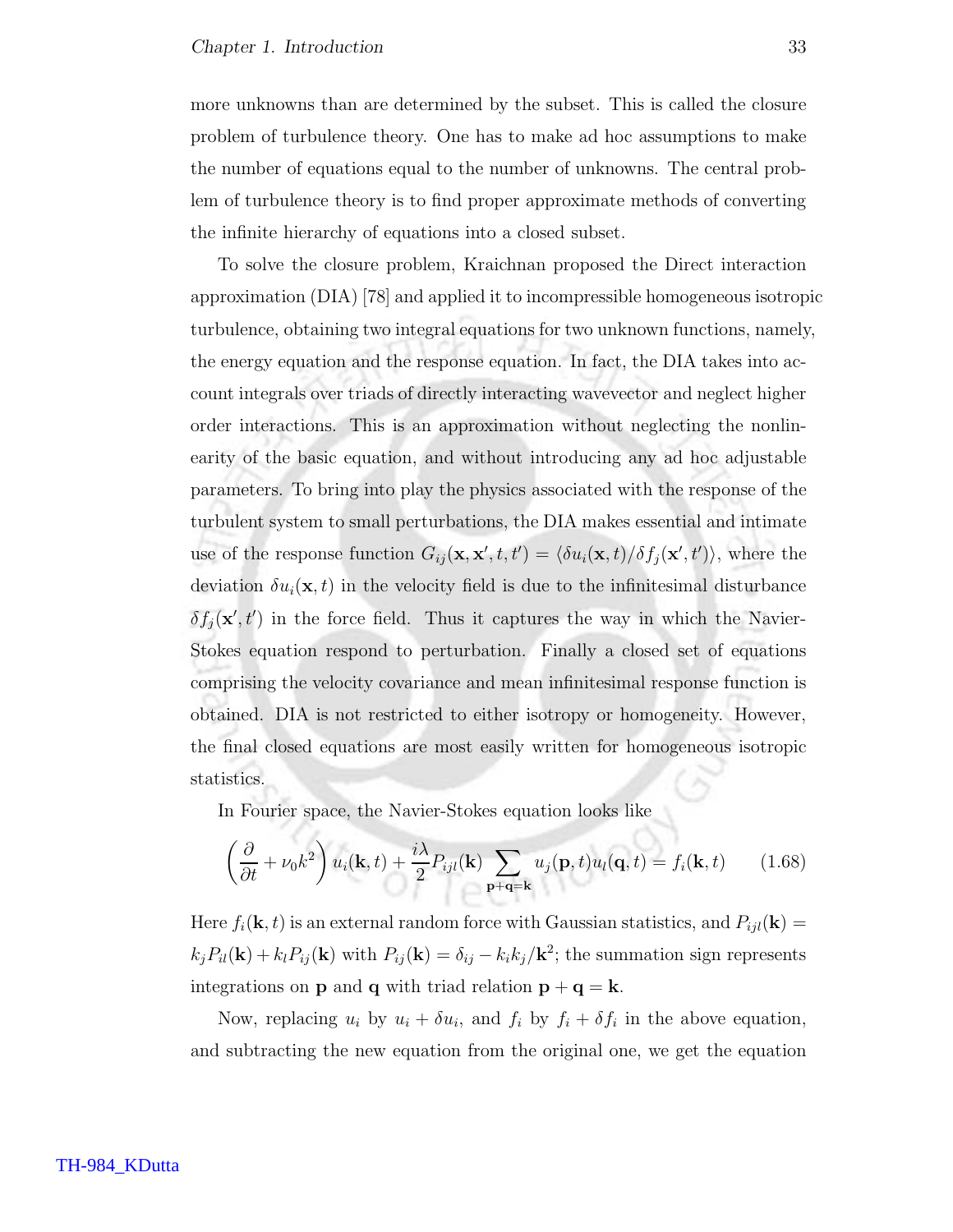

Figure 1.3: The triangle condition for triad interactions  $\mathbf{p} + \mathbf{q} = \mathbf{k}$ .

of motion for the perturbed fields as

$$
\left(\frac{\partial}{\partial t} + \nu_0 k^2\right) \delta u_i(\mathbf{k}, t) + i\lambda P_{ijl}(\mathbf{k}) \sum_{\mathbf{p}+\mathbf{q}=\mathbf{k}} u_j(\mathbf{p}, t) \delta u_l(\mathbf{q}, t) = \delta f_i(\mathbf{k}, t) \quad (1.69)
$$

Solution of Eq. $(1.69)$  is given by

$$
\delta u_i(\mathbf{k}, t) = \int_{-\infty}^t ds \ G_{ij}(\mathbf{k}, t, s) \delta f_j(\mathbf{k}, s) \tag{1.70}
$$

where the Green function  $G_{ij}(\mathbf{k}, t, s)$  satisfies

$$
\left(\frac{\partial}{\partial t} + \nu_0 k^2\right) G_{in}(\mathbf{k}, t, s) + i\lambda P_{ijl}(\mathbf{k}) \sum_{\mathbf{p}+\mathbf{q}=\mathbf{k}} u_j(\mathbf{p}, t) G_{ln}(\mathbf{q}, t, s) = P_{in}(\mathbf{k}) \delta(t - s)
$$
\n(1.71)

Now a perturbation theory is developed by making perturbation expansion of the velocity field and the response about the Gaussian state as

$$
u_i(\mathbf{k}, t) = u_i^{(0)}(\mathbf{k}, t) + \lambda u_i^{(1)}(\mathbf{k}, t) + \dots
$$
  

$$
G_{ij}(\mathbf{k}, t) = G_{ij}^{(0)}(\mathbf{k}, t) + \lambda G_{ij}^{(1)}(\mathbf{k}, t) + \dots
$$

These expansions are substituted in the above equations and perturbation series for the correlation and response functions are generated. The leading order terms in the perturbation series yield integral equations involving the zeroth order correlation and response functions. Replacing the zeroth order functions by the full functions, Kraichnan obtained the DIA equations. A similar procedure was applied for the case of passive scalar.

Kraichnan's DIA was the first "microscopic" theory of three dimensional turbulence [90] and it was the first complete field-theoretic approach to the theory of turbulence. This theory also resembles the Dyson-Schwinger formulation of quantum field theory [178, 64].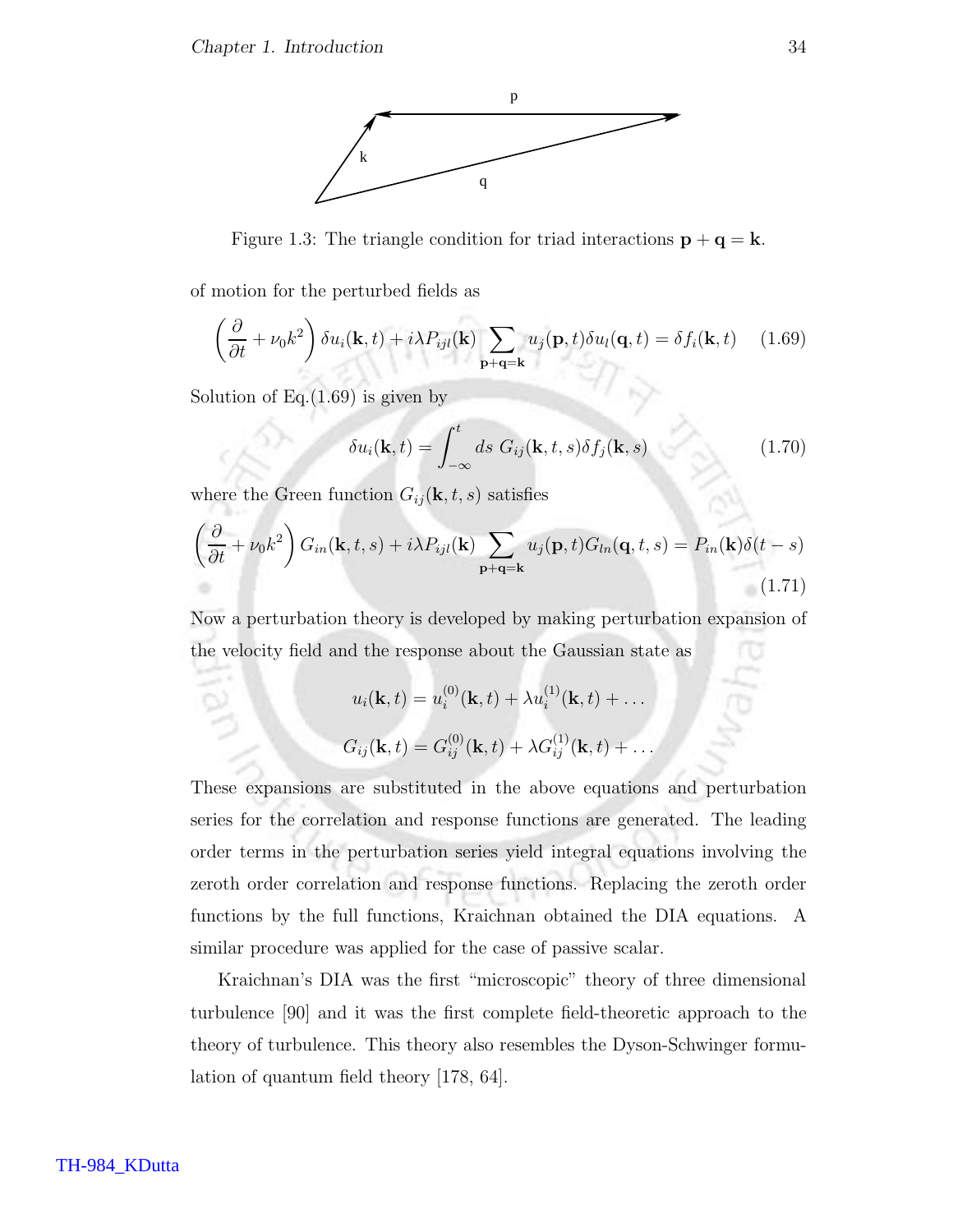The DIA was formulated in the Eulerian framework and it was found to be inconsistent with the Kolmogorov  $k^{-5/3}$  spectrum. Kraichnan identified this failure with the sweeping of smaller eddies by the larger ones. Edwards [38] pointed out that it is due to the divergence in the response integral coming from low wavenumbers. Eulerian framework fails to extract the small effect of Kolmogorov cascade among the small eddies from the large effect of their being swept around. As a result, it incorrectly yields a  $k^{-3/2}$  spectrum instead of  $k^{-5/3}$ . To systematically eliminate this spurious effect of advection, Kraichnan reformulated the theory in a Lagrangian framework [81, 82]. Lagrangian version of DIA [82, 66, 71] gives excellent predictions for various statistical quantities such as the Kolmogorov universal form of the energy spectrum function and the skewness of the velocity gradient. The universal Kolmogorov constant C calculated within this framework was found to be  $C = 1.43$  and 1.77 in two different schemes of calculations [82].

In this thesis, we are motivated to examine the scaling behaviour of stratified turbulence starting from the Navier-Stokes equation with Boussinesq approximation. We perform a perturbation expansion about the isotropic background state to obtain expansions resembling the DIA and Leslie's scheme. These expansions are found to be capable of yielding anisotropic corrections to the isotropic scaling laws. Such an approach is taken up in Chapter 5.

## 1.8.3 Heisenberg Approximation and Kraichnan's Distant Interaction Algorithm

In order to analyze the effect of nonlocal (distant) interactions, Kraichnan formulated the distant-interaction algorithm (DSTA) [76, 77], which involved approximations similar to Yakhot and Orszag's [184] calculation. The essence of the Kraichnan's DSTA is that the dynamics of modes in the inertial and dissipation ranges are assumed to be dominated by nonlocal interaction among the wavenumbers, that are modeled by white noise force acting against a dynamical viscosity, and this effective viscosity is estimated by extrapolation from the small contribution of interactions that are very nonlocal in wavenumber.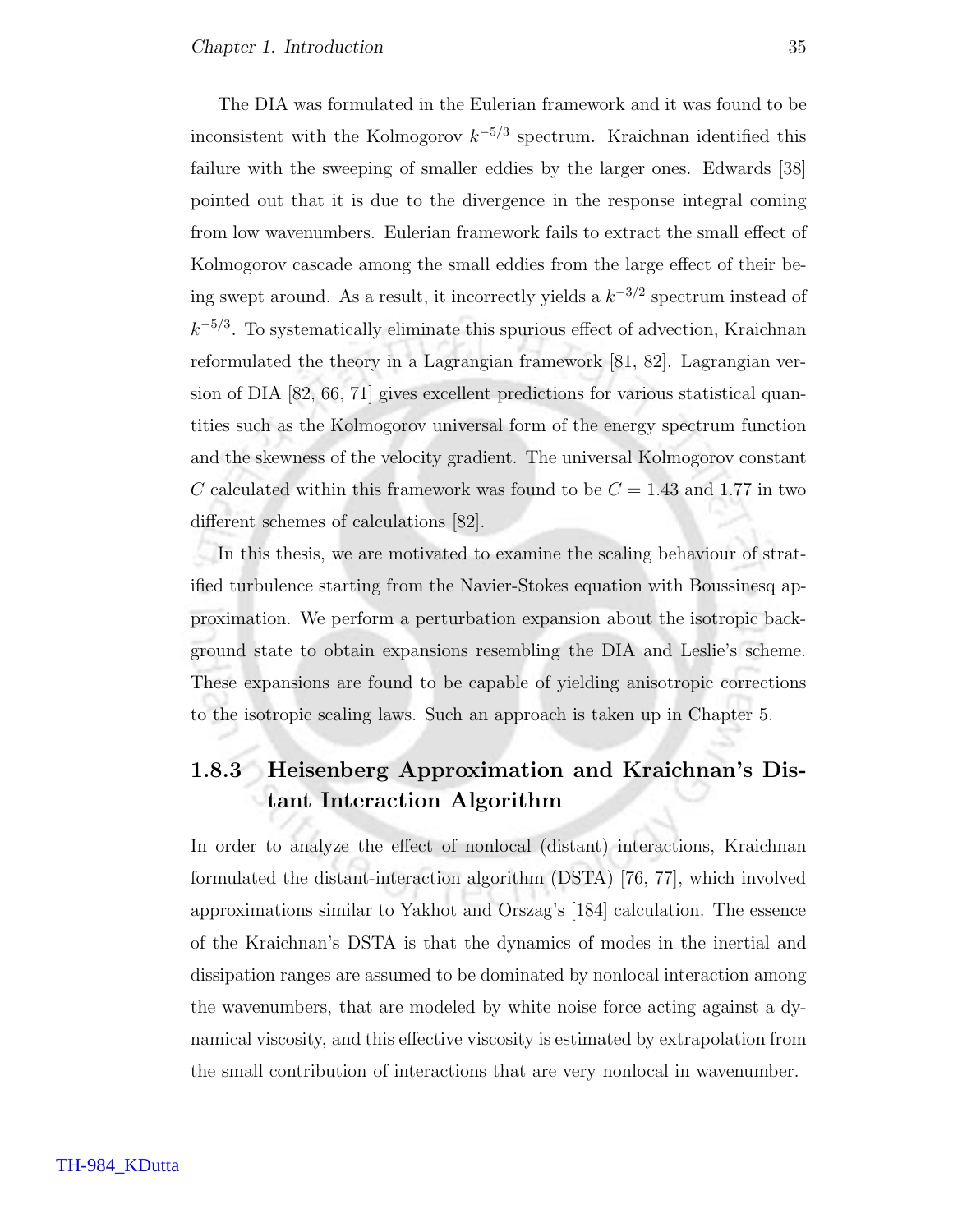Kraichnan applied DSTA to the energy equation of DIA and obtained an asymptotic expression for the eddy-viscosity  $\nu(k|p')$  in the Heisenberg approximation [57]. In this formalism, the basic assumption is that eddy viscosity felt at the wave number  $k$ , is assumed to represent interactions with wavenumbers  $(p, q) > p'$ , for  $p' \gg k$ . The dynamical interactions between wavevectors strictly follow the triangular condition  $\mathbf{p} + \mathbf{q} = \mathbf{k}$ , with **k** the external wave vector. p' is then extrapolated to a wavenumber  $\lambda k$  where  $\lambda$  is an  $O(1)$  numerical constant, characterizing the degree of nonlocality of the interaction. Thus

$$
\nu(k|\lambda k) = \lim_{p' \to \lambda k} \nu(k|p')
$$

which implies that dynamical damping arises solely from interaction of  $k$  with sufficiently higher wavenumbers. Finally, the eddy-viscosity at  $k$  is represented as

$$
\nu(k) \equiv \nu(k|\lambda k)
$$

In this formalism, the effect of  $(p,q) \ll p'$  is entirely ignored. Thus, it restricts wave numbers on the UV side of the spectrum where the integrations are carried out by picking up only the UV pole, and thereby confining the dynamics to distant interaction eddy damping effects.

Following Kraichnan's [90, 78], the DIA energy transfer equation can be written as

$$
\left(\frac{d}{dt} + 2\nu_0 k^2\right) E(k; t, t) = T(k; t, t)
$$

The energy density  $E(k, t, t)$  is related with the scalar correlation function  $Q(k, t, t)$  as

$$
E(k,t) = \frac{d-1}{2} \frac{S_d}{[2\pi]^d} k^{d-1} Q(k,t,t)
$$

Thus, one can obtain the transfer  $T(k, t, t)$  in d-dimensions as

$$
T(k; t, t) = T(k) = \frac{8k^2}{(d-1)^2} k^{d-1} \int \frac{d^d p}{S_d} \theta_1(k, p, q) \times
$$
  
 
$$
\times \left[ a(k, p, q) \frac{E(p)}{p^{d-1}} \frac{E(q)}{q^{d-1}} - \frac{1}{2} b(k, q, p) \frac{E(p)}{p^{d-1}} \frac{E(k)}{k^{d-1}} - \frac{1}{2} b(k, p, q) \frac{E(q)}{q^{d-1}} \frac{E(k)}{k^{d-1}} \right]
$$
(1.72)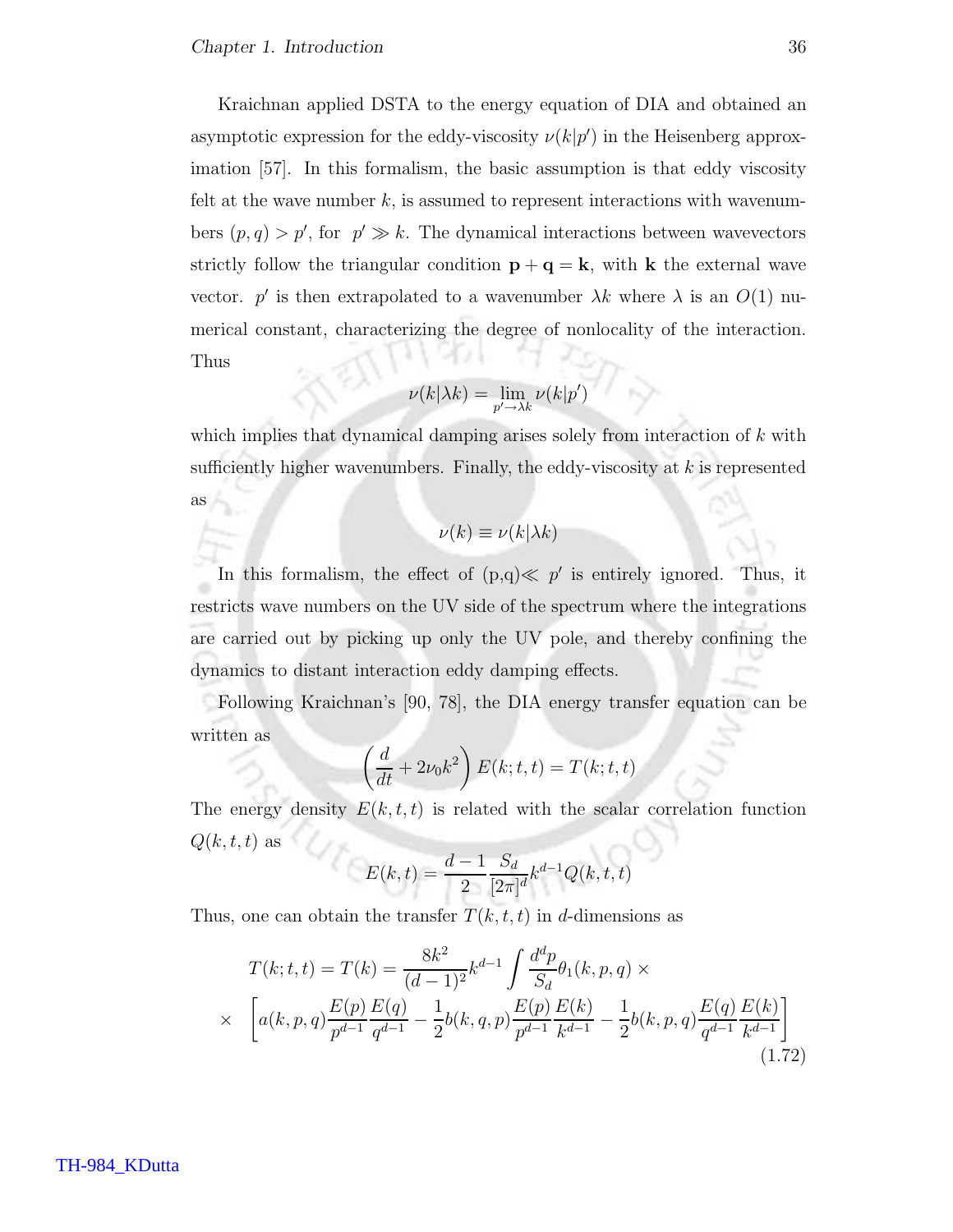Applying Heisenberg approximation, an asymptotic form of the eddy-viscosity can be derived from Eq. (1.72) as

$$
T(k|p') = -2\nu(k|p')k^2E(k)
$$
\n(1.73)

which is obtained from the transfer integral  $T(k)$  by setting an IR cut-off at  $p'$ . The eddy viscosity can thus be calculated in the limit  $p' \gg k$  (where  $p \approx q$ ) using Eq. (1.72) as [113]

$$
\nu(k|p') = \frac{2}{(d-1)^2} \int_{p'}^{\infty} dp \oint \frac{d\Omega}{S_d} \theta_1(k, p, q)
$$

$$
\left[ b(k, q, p)E(p) + b(k, p, q) \frac{E(q)}{q^{d-1}} p^{d-1} \right]
$$
(1.74)

In this work, we apply Kraichnan's implementation of Heisenberg approximation to the problem of passive scalar turbulence. We derive analytical expressions for the eddy-viscosity and eddy-diffusivity from the transfer integrals of energy and mean-square scalar [90, 78]. We also evaluate the flux integrals for energy and mean-square scalar. We calculate the universal numbers, namely, Batchelor constant (Ba) and turbulent Prandtl number  $(\sigma)$ . The details of calculation and result are presented in Chapter 3.

#### 1.8.4 Dynamic Renormalization Group

The existence of universal scaling exponents and their calculation for various systems is a central problem of statistical mechanics. A main goal for many years has been to calculate the exponents for the Ising model, a simple spin model that captures the essential features of many magnetic systems. A major breakthrough occurred in 1971, when Wilson introduced the renormalization group (RG) method to permit a systematic calculation of the scaling exponents [177]. Since then RG has been applied successfully to a large number of interacting systems, by now becoming one of the standard tools of statistical mechanics and condensed matter physics. It has been successful in describing the physical phenomena in its own domain to an astonishing degree of accu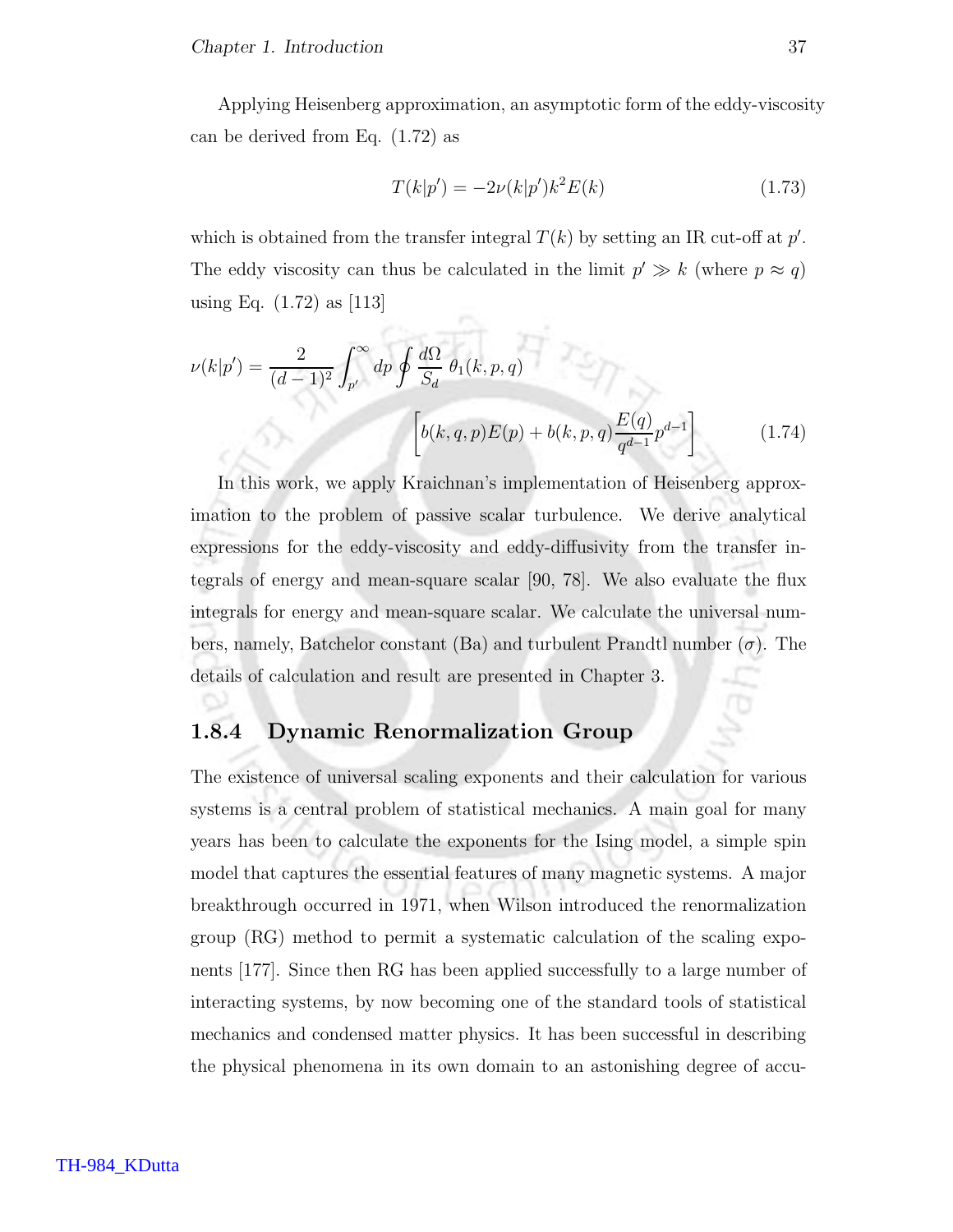racy. It can also be applied to stochastic equations in order to determine their scaling behavior in the large-distance long-time hydrodynamic limit.

The dynamic RG was used by Forster, Nelson and Stephen [43] for the case of Navier-stokes fluid along with the coupled problem of the advection of a passive scalar subjected to random driving forces. They adapted the procedure developed earlier by Ma and Mazenko [103]. It was observed by DeDominicis and Martin [34] that for a particular case of randomly stirred model, Kolmogorov scaling is realizable. Yakhot and Orszag [184] applied this model and performed an RG analysis to calculate various universal numbers. Their findings for various universal numbers were in good agreement with experiments. Afterwards, extensive theoretical research on turbulence has been carried out on the basis of RG approaches [187]. The hydrodynamical equations (Navier-Stokes and the evolution of a scalar field) for an anisotropically stirred fluid was studied through dynamic RG by Carati and Brenig [22] who evaluated the turbulent Prandtl number. Buša et al. [19], performed RG analysis of randomly stirred fluid with anisotropic distribution of random forces, and thereby evaluated the Kolmogorov constant and the amplitude of longitudinal and transverse projection operators with respect to the preferred direction in the energy spectrum. Applying recursive RG scheme together with the quasinormal approximation, Lin et al. [93] investigated the thermal turbulent transport properties and offered an estimation for the Prandtl number and Batchelor constant which was shown to depend on several characteristic wavenumbers of the particular flow under consideration.

The dynamic RG technique is concerned with applying mode-elimination ideas to evolution equations (such as Navier-Stokes equation) instead of the statistical-mechanical partition function employed in the study of critical phenomena [36]. It consists of a coarse-graining of the system followed by rescaling. Successive application of this transformation leads to what is called the RG flow of parameters appearing in the equations. The critical exponents, which characterize the scaling behavior of correlation function, are calculated at the fixed points of RG transformation. Thus, RG allows one to calculate the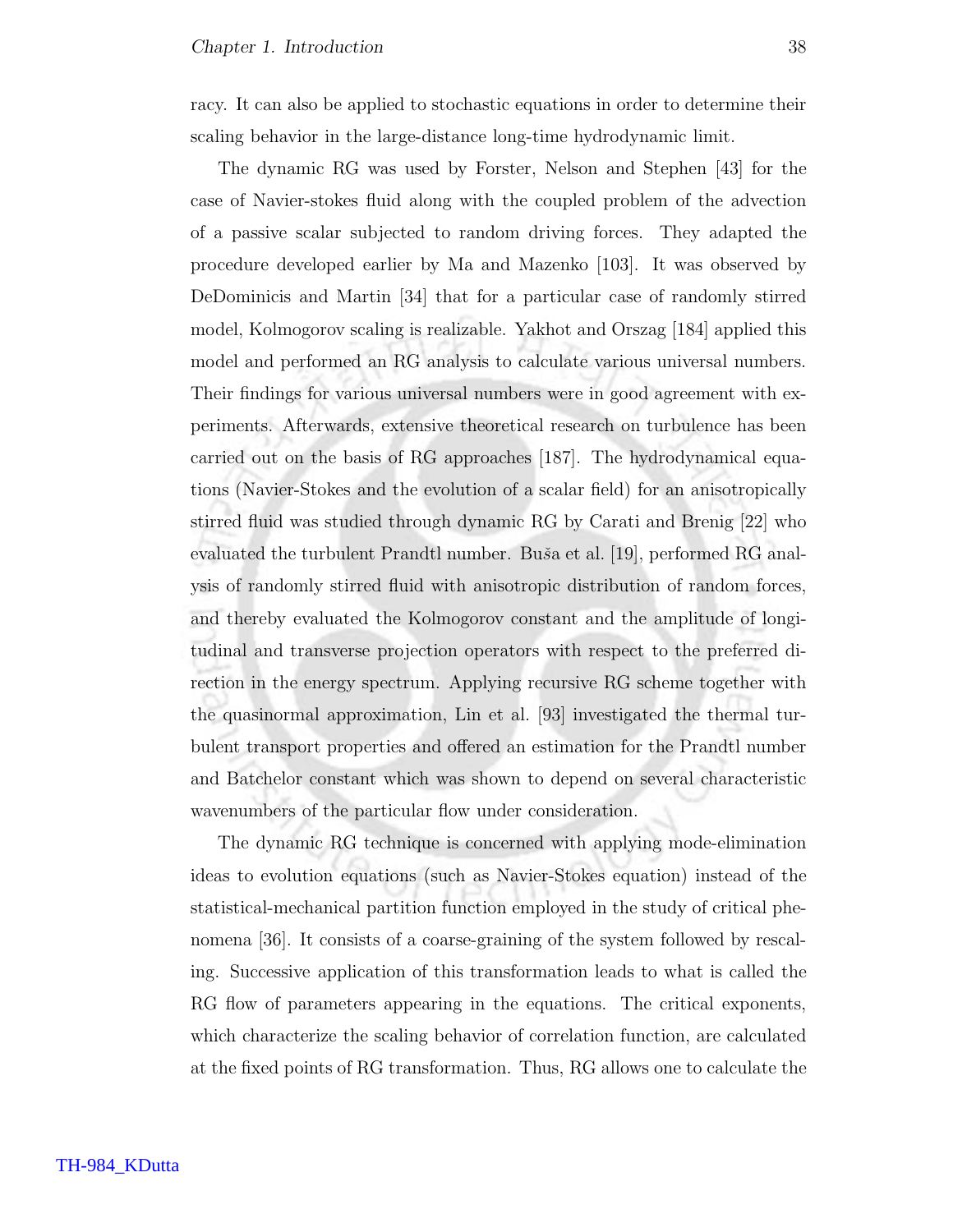scaling exponents in the combined presence of fluctuations and nonlinearities, and to calculate the exact asymptotic scaling of the correlation function in all the basins of attraction. In this section, we outline the basic steps of the method directly applied to the Navier-Stokes (NS) equation.

In order to apply the RG to the NS equation, we must put the NS equation in a suitable form. The idea is to try to solve perturbatively the NS equation, starting from the known solution of the linear problem. The RG can be done most conveniently using the Fourier components of the velocity field

$$
\mathbf{u}_{i}(\mathbf{x},t) = \int_{k \leq k_{d}} \frac{d^{d} \mathbf{k}}{[2\pi]^{d}} \int_{-\infty}^{\infty} \frac{d\omega}{[2\pi]} \mathbf{u}_{i}(\mathbf{k},\omega) e^{i(\mathbf{k}\cdot\mathbf{x}-\omega t)}
$$
(1.75)

in  $(d+1)$  dimensions where the momentum integrals are subjected to the upper cutoff  $k_d = (\nu^3/\bar{\varepsilon})^{1/4}$  related to the Kolmogorov microscale where dissipation occurs.

The space-time Fourier transformed Navier-Stokes equation becomes  
\n
$$
(-i\omega + \nu_0 k^2) \mathbf{u}_i(\mathbf{k}, \omega) = \mathbf{f}_i(\mathbf{k}, \omega)
$$
\n
$$
-\frac{i\lambda_o}{2} P_{ijl}(\mathbf{k}) \int_{q < \Lambda} \frac{d^d \mathbf{q}}{[2\pi]^d} \int_{-\infty}^{\infty} \frac{d\omega'}{[2\pi]} \mathbf{u}_j(\mathbf{q}, \omega') \mathbf{u}_l(\mathbf{k} - \mathbf{q}, \omega - \omega') \qquad (1.76)
$$
\nwhere  $P_{ij}(\mathbf{k}) = k P_{ij}(\mathbf{k}) + k P_{ij}(\mathbf{k})$  and  $l = 1$  lie the formal expansion no

where  $P_{ijl}(\mathbf{k}) = k_j P_{il}(\mathbf{k}) + k_l P_{ij}(\mathbf{k})$ , and  $\lambda_0(= 1)$  is the formal expansion parameter. The random stirring force field  $f_i(\mathbf{k}, \omega)$  is assumed to have Gaussian white-noise statistics with correlation given by Eq.  $(1.24)$ .

Equation (1.76) can be rewritten as

$$
\mathbf{u}_{i}(\mathbf{k},\omega) = G_{0}(\mathbf{k},\omega)\mathbf{f}_{i}(\mathbf{k},\omega)
$$

$$
-\frac{i\lambda_{0}}{2}G_{0}(\mathbf{k},\omega)P_{ijl}(\mathbf{k})\int \frac{d^{d}\mathbf{q}d\omega'}{[2\pi]^{d+1}}\mathbf{u}_{j}(\mathbf{q},\omega')\mathbf{u}_{l}(\mathbf{k}-\mathbf{q},\omega-\omega') \qquad (1.77)
$$

where  $G_0(\mathbf{k}, \omega) = (-i\omega + \nu_0 k^2)^{-1}$  is the bare propagator. Equation (1.77) allows us to calculate  $\mathbf{u}_i(\mathbf{k}, \omega)$  perturbatively in powers of  $\lambda$ .

#### 1.8.5 Renormalization Procedure

The important steps of the renormalization group procedure are as follows.

(1) The RG treatment begins with decomposition of the integral equation (1.76) into modes involving long wavelengths and short wavelengths and then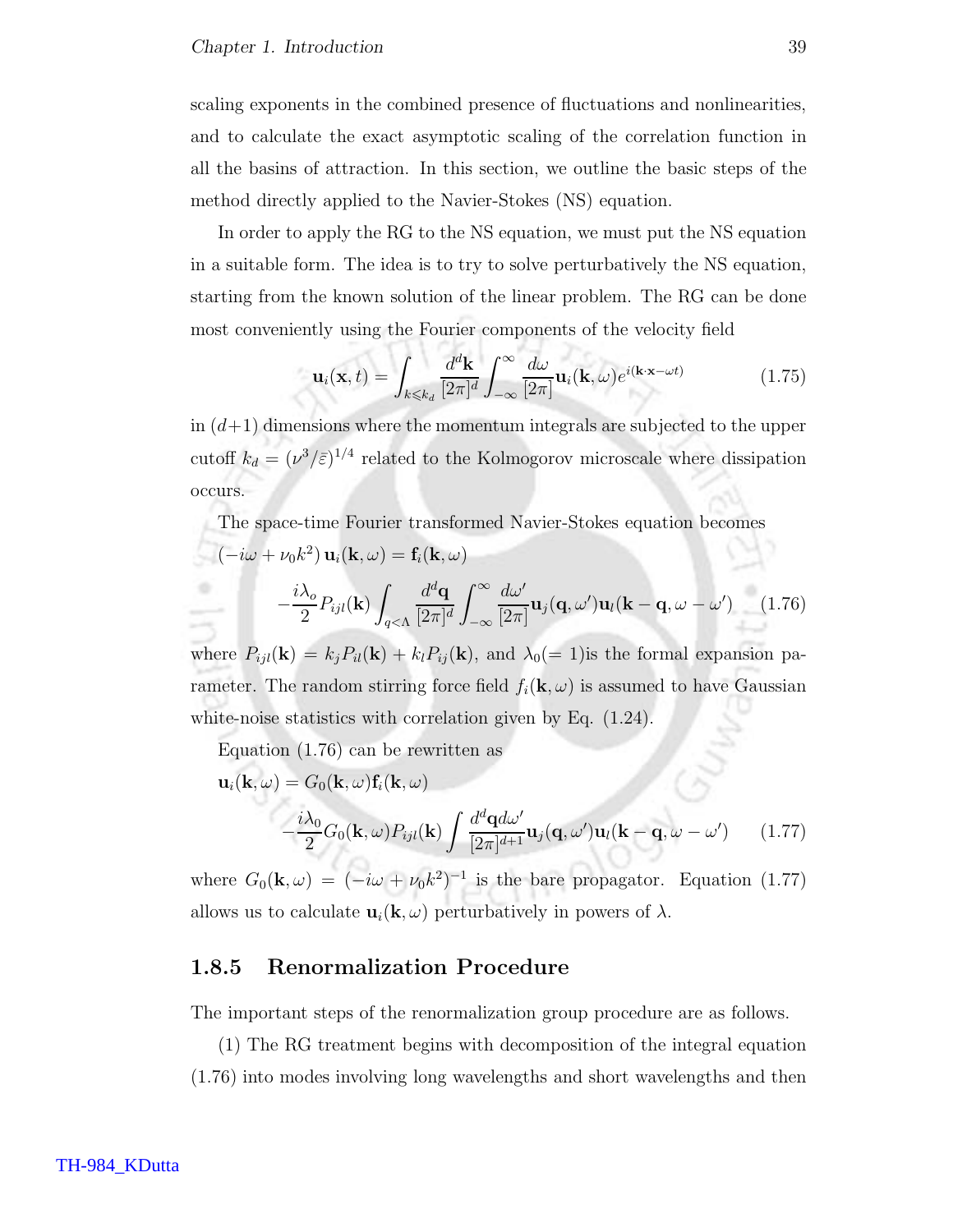to systematically eliminate the fast modes  $u^>$  from thin shells of momentum space (belonging to  $\Lambda e^{-r} < k < \Lambda$ ) starting from the UV end.



Figure 1.4: Decomposition of the fast mode,  $u^>(\mathbf{k}, \omega)$ , and slow mode,  $u^<(\mathbf{k}, \omega)$ lying in the bands  $\Lambda e^{-r} < k < \Lambda$  and  $0 < k < \Lambda e^{-r}$  respectively. Here  $\Lambda$  is the internal cutoff wave number.

Physically, this step serves to thin out the degrees of freedom (coarse graining), and reduces the spatial resolution of the system. The resulting equation for the slow modes is given by

$$
(-i\omega + \nu_0 k^2) \mathbf{u}_i^< (\mathbf{k}, \omega) = f_i^< (\mathbf{k}, \omega)
$$

$$
- \frac{i\lambda_0}{2} P_{ijl}(\mathbf{k}) \int \int \frac{d^d \mathbf{q} d\omega'}{[2\pi]^{d+1}} \mathbf{u}_j^< (\mathbf{q}, \omega') \mathbf{u}_l^< (\mathbf{k} - \mathbf{q}, \omega - \omega') + R_i(\mathbf{k}, \omega) \qquad (1.78)
$$

with

$$
R_i(\mathbf{k}, \omega) = -\Sigma_{ij}(\mathbf{k}, \omega) u_j(\mathbf{k}, \omega)
$$
 (1.79)

The term  $R_i(\mathbf{k}, \omega)$ , when transferred to the left-hand side of Eq. (1.78), gives correction to the bare quantity  $\nu_0 k^2$ , given by the self-energy

$$
-\Sigma_{in}(\mathbf{k},\omega) = 4\left(\frac{-i\lambda_0}{2}\right)^2 P_{ijl}(\mathbf{k})
$$

$$
\times \int \frac{d^d q d\omega'}{[2\pi]^{d+1}} Q_{jm}^>(\mathbf{q},\omega') G_{lk}^>(\mathbf{k}-\mathbf{q},\omega-\omega') P_{kmn}(\mathbf{k}-\mathbf{q}) \tag{1.80}
$$

Here,  $G_{ij}({\bf k},\omega)=(-i\omega+\nu_0k^2)^{-1}\,P_{ij}({\bf k})$  is the propagator and  $Q_{in}=G_{ij}F_{jl}G_{ln}^*$ is the velocity correlation. The coupling constant  $\lambda_0$ , however, does not undergo any relevant correction due to Galilean invariance. This elimination process is repeated in recursive steps with infinitesimal r. The recursion relations can be obtained easily from the diagrammatic perturbation expansions explained in Section 1.8.6.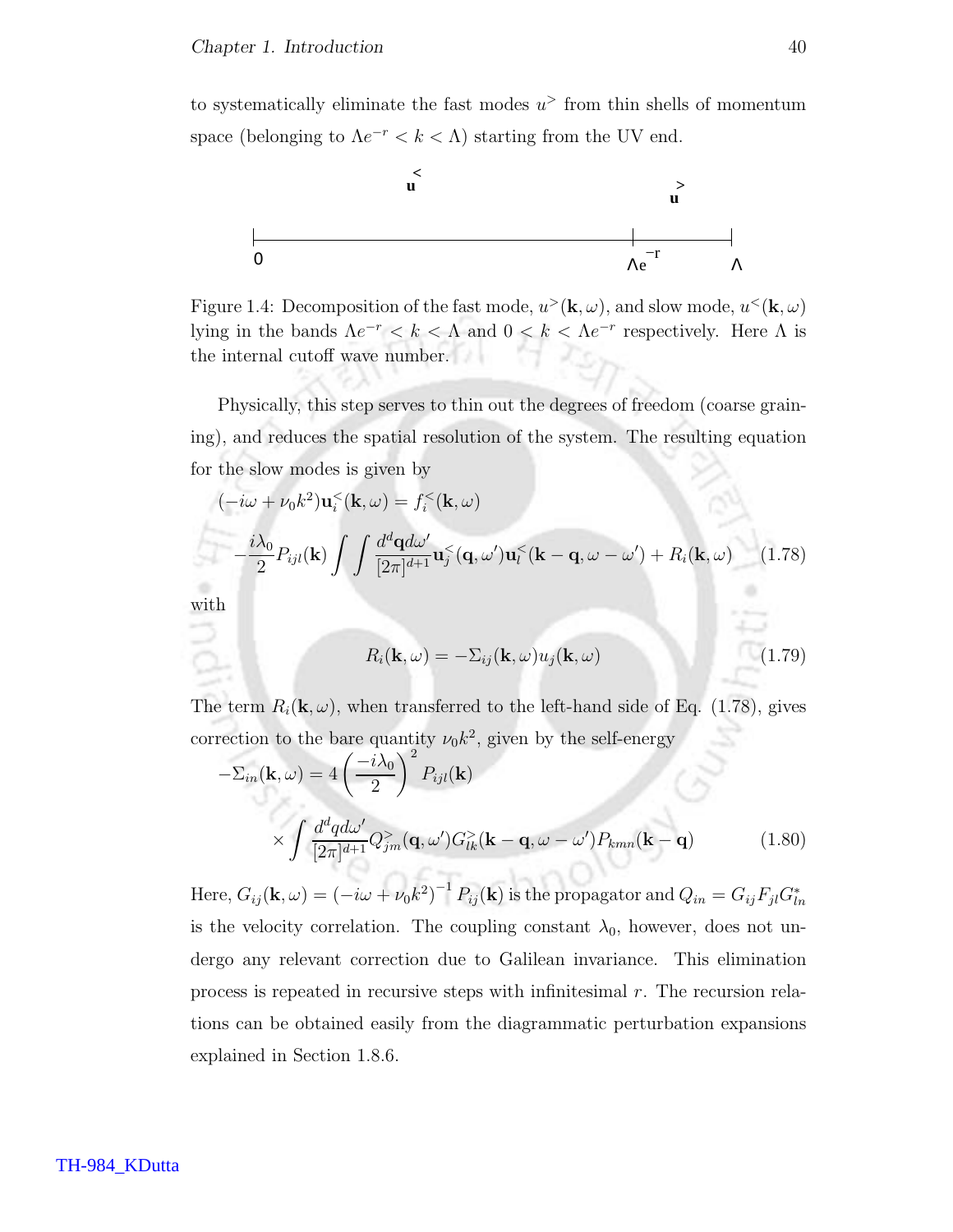(2) After elimination of scales, the resulting equation has a smaller cutoff, namely  $\Lambda e^{-r}$ . This difference from the original equation is removed by rescaling procedure. After this rescaling we must get the dynamical equation in the same form as the original ones. Applying these steps to the one-loop expressions, we obtain a set of differential renormalization group flow equations for the coupling constants (dimensionless parameters) that depend on r.

(3) Finally, the exponents are calculated by looking for a relevant fixed point of the flow equations. Thus, RG fixed point analysis can be used for predicting the asymptotic large-scale, long-time behavior of the correlation functions.

#### 1.8.6 Diagrammatic Approach

The diagrammatic perturbation theory suggested by Wyld [178] is a regular procedure for investigating hydrodynamic turbulence. Analogous to Feynman diagrams, which are useful in studying the renormalization problem in quantum field theory [63, 64], these diagrams are constructed following a simple set of rules in such a way that there is a one-to-one correspondence between the diagrams and the terms in the perturbation series. This device is useful because it is much easier to draw the diagrams and examine their topological structure than it is to study the properties of the integrals to which they correspond. This technique was later generalized by Martin, Siggia and Rose [106], who demonstrated that it may be used to investigate the fluctuation effects in the low-frequency dynamics of any condensed-matter system. In fact this technique is also a classical limit of the Keldysh diagrammatic technique [69] which is applicable to any physical system described by interacting Fermi and Bose fields. Zakharov and L'vov [186] extended the Wyld technique to the statistical description of Hamiltonian nonlinear-wave fields including hydrodynamic turbulence in the Clebsch variables [182, 102].

Diagrammatic expansion is an efficient method to simplify the calculations. To escape from manipulating long and complicated expressions through boring calculations, it is convenient to use the diagrammatic representation of Eq.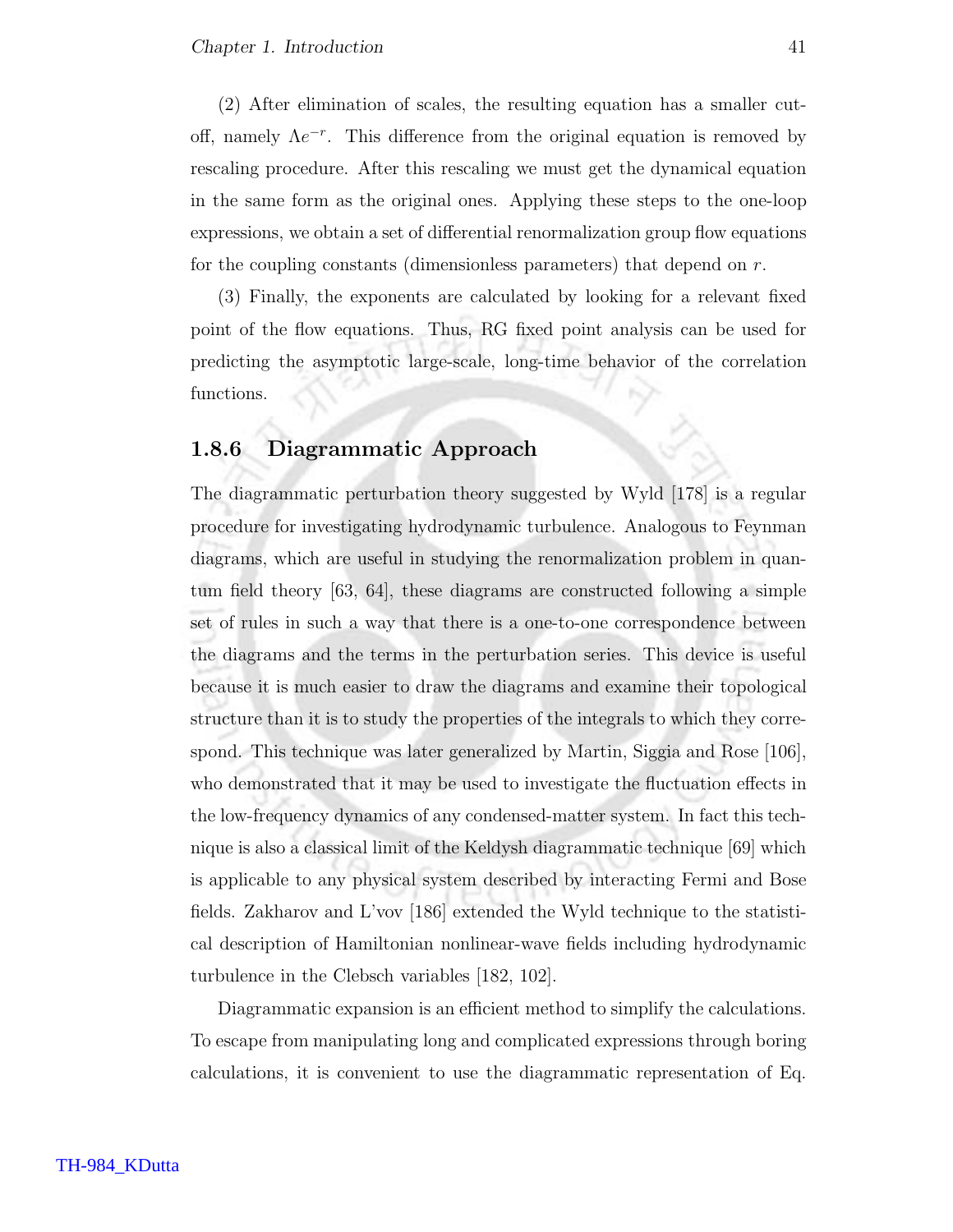(1.77) as indicated in Fig. 1.5. We replace every term in the equation with a symbol and establish the rules for handling the symbols. With properly defined rules, the perturbation expansion can be carried out merely by combining the diagrams. In the final step, the diagrams are translated back into formulas.



Figure 1.5: Diagrammatic representation of Eq. (1.77). Single arrow represents the bare propagator  $G_0(\mathbf{k}, \omega)$ , cross the forcing  $f_i(\mathbf{k}, \omega)$ , and the open circle represents the vertex  $(-i\lambda_0/2)P_{ijl}(\mathbf{k})\int d^d q/[2\pi]^d$ .

Fig. 1.5 illustrates a method of replacing the starting equation (1.77) of the perturbation expansion with symbols. We have for  $\lambda = 0$ 

$$
u_i(\mathbf{k}, \omega) = G_0(\mathbf{k}, \omega) f_i(\mathbf{k}, \omega) \tag{1.81}
$$

The expansion is done in powers of  $\lambda$  around this zeroth order solution for  $u_i$ . In general we define

$$
u_i(\mathbf{k}, \omega) \equiv G(\mathbf{k}, \omega) f_i(\mathbf{k}, \omega) \tag{1.82}
$$

In Fig. 1.5,  $G_0(\mathbf{k}, \omega)$  is replaced with a simple arrow, carrying a momentum  $(\mathbf{k}, \omega)$ ;  $G(\mathbf{k}, \omega)$  is replaced with a double arrow; the integral over q and  $\omega$  is represented by the vertex,  $\bigcirc$ . There is wave number conservation at each vertex. It is a property of the Fourier transform that the arguments of the u's under the integral in (1.77) sum up to  $(\mathbf{k}, \omega)$ . This leads to a conservation rule: The momenta  $(\mathbf{k}, \omega)$  going into the vertex are equal to the sum of the momenta coming out from the vertex.

To perform a perturbation expansion in powers of  $\lambda$ , we must replace the  $u_i$  terms under the integral in (1.77) with the full form of  $u_i(\mathbf{k}, \omega)$  given by  $(1.77)$ . The newly-appearing  $u_i$  terms can again be replaced by  $(1.77)$ . Using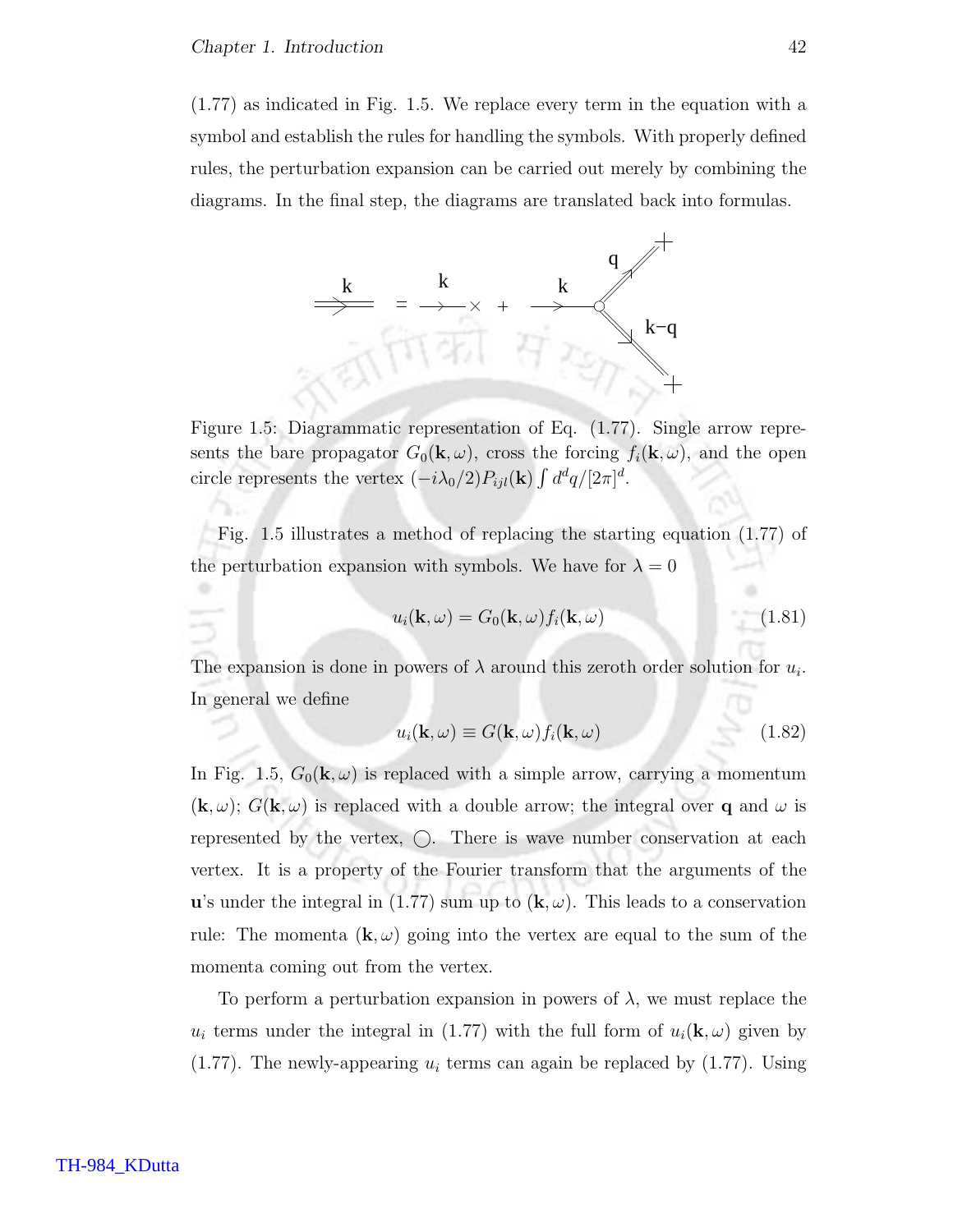the diagrams we replace the double line corresponding to  $u_i(\mathbf{k}, \omega)$  in the rhs of Fig. 1.5. Fig. 1.6 shows the expansion up to second order in  $\lambda$ .



Figure 1.6: Perturbation expansion for the propagator  $G(\mathbf{k}, \omega)$ .

To obtain the effective propagator, we must average over the stochastic noise i.e., we must perform the  $\langle \ldots \rangle$  average for every diagram. If there is only one noise term in the diagram, that diagram vanishes, since the noise has zero average. If there are two noise terms (which within a single diagram multiply each other), according to Eq. 1.24, the average over the product of the two noise terms generates a delta function. Thus two noise terms in the same diagram can be paired up and replaced with a delta function. The delta function leads to an another useful property of the average over the noise: denoting by a bubble,  $\otimes$ , the contraction of the two noise terms, the sum of the momenta going into the bubble must be zero. In general, if there is an even number of noise terms in a diagram, they can be paired up, and the diagram may be nonzero. However, if there is an odd number of noise terms, there is always one unpaired noise, whose average is zero, so the whole diagram gives zero contribution. The final diagrams, the one-loop correction to  $G_0$ , are shown in Fig. 1.7. Concerning the momenta on the legs of the diagrams, we note that following three simple rules, one can find all the variables on the legs. We summarize the rules bellow: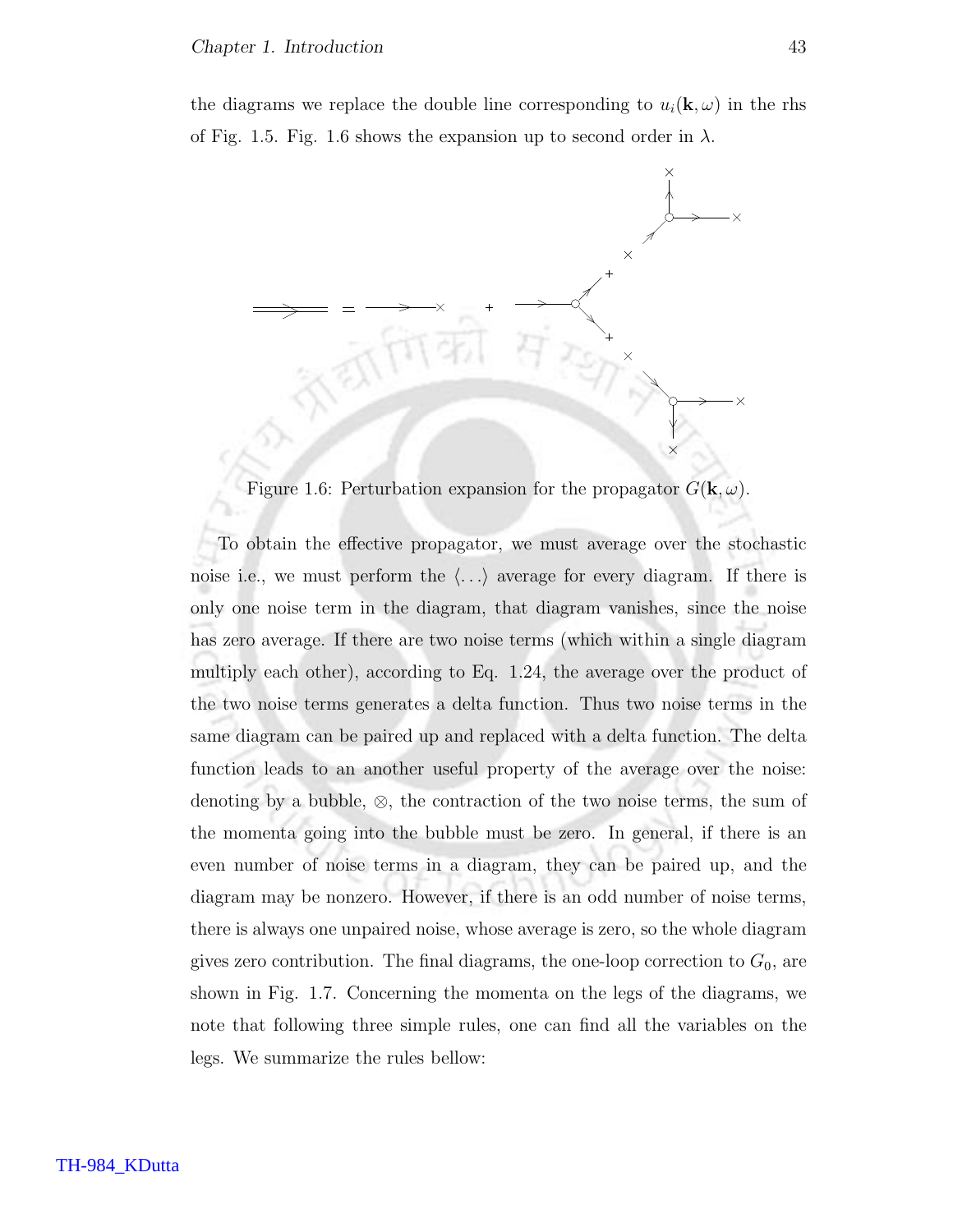- (i) The incoming and outgoing variables are  $(\mathbf{k}, \omega)$ , set by the variables of the expansion  $u_i(\mathbf{k}, \omega)$ .
- (ii) The sum of the momenta going into a vertex equals the sum of the momenta going out from the vertex.
- (iii) The noise term has two identical momenta both going into the bubble.



Figure 1.7: The effective propagator obtained by averaging over the noise.

Using these rules systematically, we can derive all the variables on the legs of the diagrams. Having the diagrams, we can go back to the formulas and identify every element of the diagram with the corresponding term. In particular, every simple arrow corresponding to  $G_0$ , the bubble ⊗ to a noise term, and the vertex  $\bigcap$  to an integral. We integrate over the internal coordinates  $(q, \omega')$ . The variables can be read off from the legs of the diagrams of Fig. 1.7. Finally we obtain  $G(\mathbf{k}, \omega)$  as a perturbation expansion in  $\lambda$  $G({\bf k},\omega)=G_0({\bf k},\omega)+4\left(\frac{-i\lambda_0}{2}\right)$ 2  $\setminus^2$  $F(k)G_0^2(\mathbf{k},\omega)P_{ijl}(\mathbf{k})\int \frac{d^dq}{\left[\mathbf{q}-\mathbf{k}\right]}$  $[2\pi]^d$  $\int^{+\infty}$ −∞  $d\omega$  $[2\pi]$ 

$$
\times P_{lmn}(\mathbf{k}-\mathbf{q})G_0(\mathbf{k}-\mathbf{q},\omega-\omega')G_0(\mathbf{q},\omega)G_0(-\mathbf{q},-\omega)P_{jm}(\mathbf{q})+O(\lambda^4) \quad (1.83)
$$

This result could have been obtained by following the same program without diagrams, doing the integrals and averaging over the noise directly. However, the diagrammatic expansion is much faster and simpler.

Thus, we have seen that, the one-loop correction to the bare propagator in turn gives correction to the bare viscosity,  $\nu_0 k^2$ , due to the one-loop Feynman diagrams for self-energy as shown in Fig. 1.7. In order to evaluate the corresponding integral expression, we perform proper symmetrization with respect to wavevectors of the self-energy integral as shown in Fig. 1.8, which allow us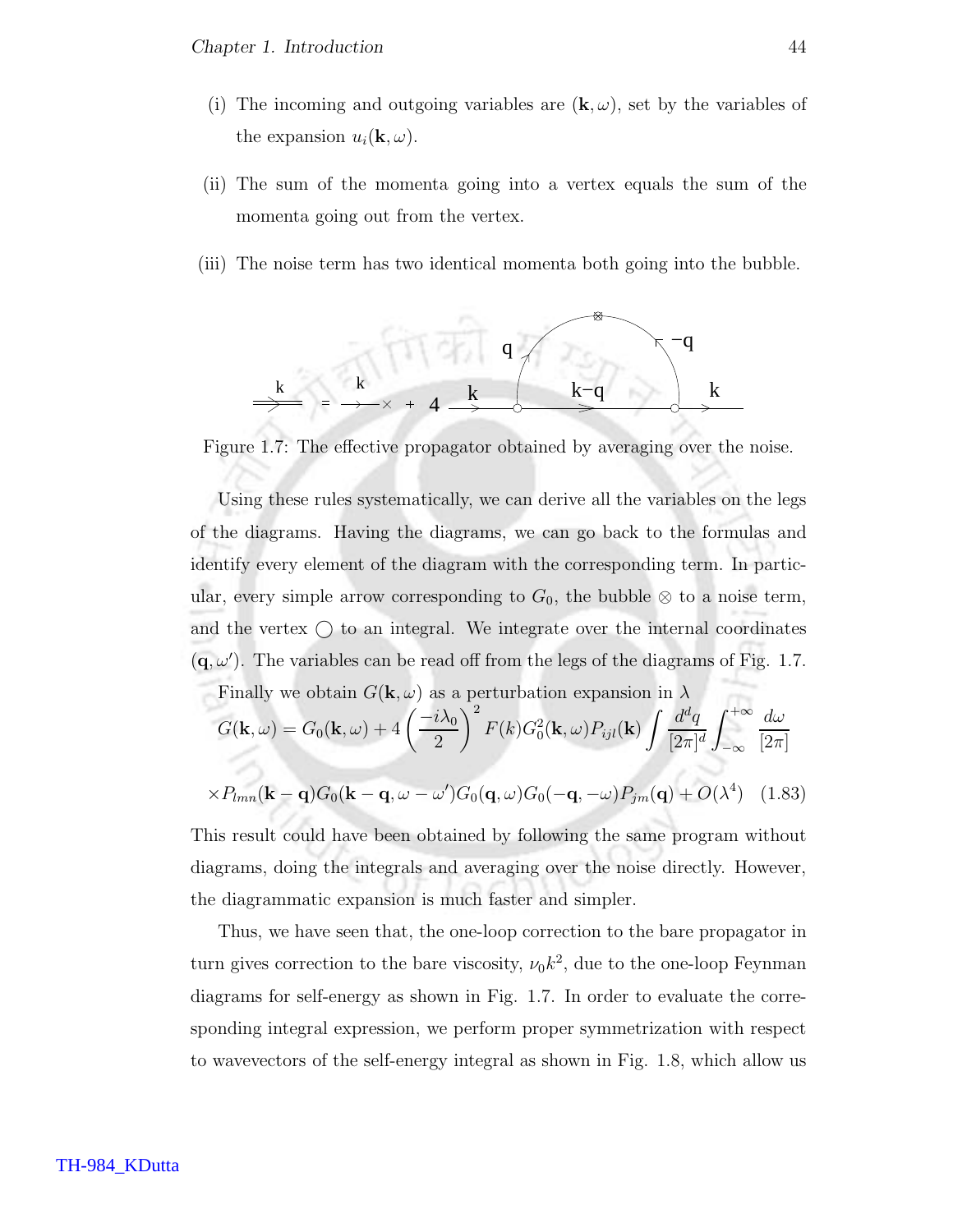to easily evaluate the integral in the large-scale, long-time limit  $(k \to 0, \omega \to 0)$ by picking up the leading contribution form the regions  $q \gg k$  and  $p \gg k$  [114].

#### Vertex Renormalization

In order to calculate perturbatively the mode-interaction vertex shown in Fig. 1.5, the two legs of the vertex are replaced with the expression for  $u_i(\mathbf{k}, \omega)$  as shown in Fig. 1.9, and the perturbation expansion is iterated twice in order to obtain all one-loop diagrams. We simplify the diagrams with two noise terms, and average over all remaining noise terms. As a result, contribution may arise from diagrams A, D and E since B and C vanish, having only one noise term remaining. There are three possible noise contractions that can be carried out on the diagrams D and E, giving the perturbation expansion shown in Fig. 1.9(c). They give zero contribution as a consequence of Galilean invariance.

#### Noise Renormalization

The above iterative procedure is capable of generating corrections to the noise amplitude  $D_0$  defined by ſΟ

$$
\langle u_i(\mathbf{k}, \omega) u_j(\mathbf{k}', \omega') \rangle = 2\tilde{D}k^{-y} P_{ij}(\mathbf{k}) G(k, \omega) G(-k, -\omega)
$$

$$
\times [2\pi]^d \delta^d(\mathbf{k} + \mathbf{k}') [2\pi] \delta(\omega + \omega')
$$
(1.84)

which can be obtained using Eq.  $(1.24)$ . The diagrammatic representation of the perturbation series is given in Fig. 1.10. After averaging over the noise, the diagrams C and D vanish. Nonzero contributions arising from A and B are shown in Fig.  $1.10(c)$ . The resulting expression is

$$
\tilde{D} = D_0 + 2D_0^2 \left( -\frac{i\lambda_0}{2} \right)^2 P_{ijl}(\mathbf{k}) \int \frac{d^d q d\omega'}{[2\pi]^{d+1}} |G_0(q,\omega)|^2
$$

$$
\times |G_0(k-q,\omega-\omega')|^2 P_{jm}(\mathbf{q}) P_{lmn}(\mathbf{k}-\mathbf{q}) \tag{1.85}
$$

In Chapter 5, we use the dynamic RG scheme to achieve a coarse-grained description of turbulent flow field with density stratification via successive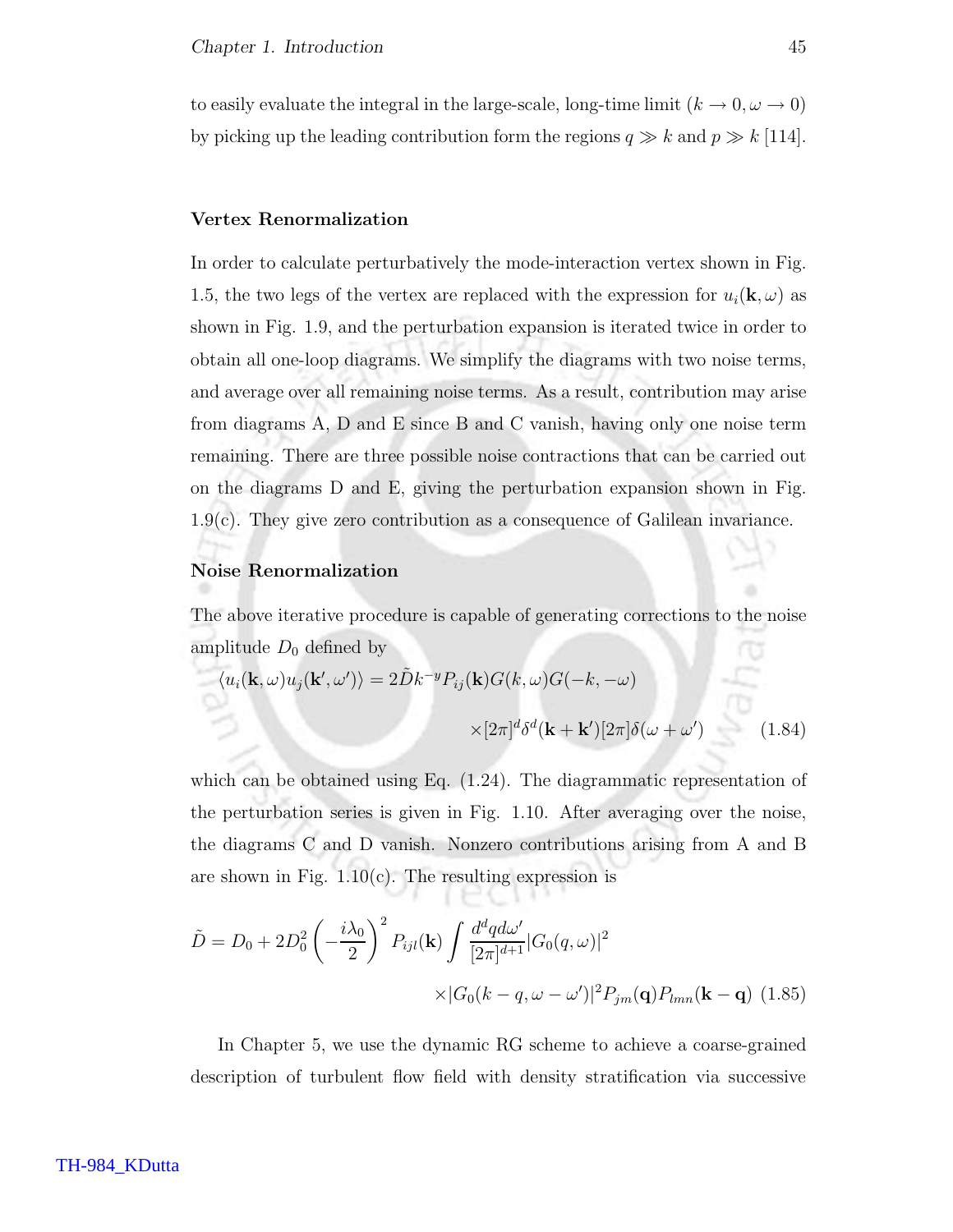

Figure 1.8: Symmetrization of the one-loop Feynman diagram for self-energy correction to the bare viscosity.



Figure 1.9: Perturbation expansion for the vertex  $\lambda$ . In (a), the leg of the vertex are replaced with the full expansion shown in Fig. 1.6. Iterating the perturbation expansion twice (by replacing the leg again with the full expansion), we obtain the five terms as shown in (b). The effective vertex function, obtained after averaging over the noise, is shown in (c). The variable used for the calculation is shown in (d).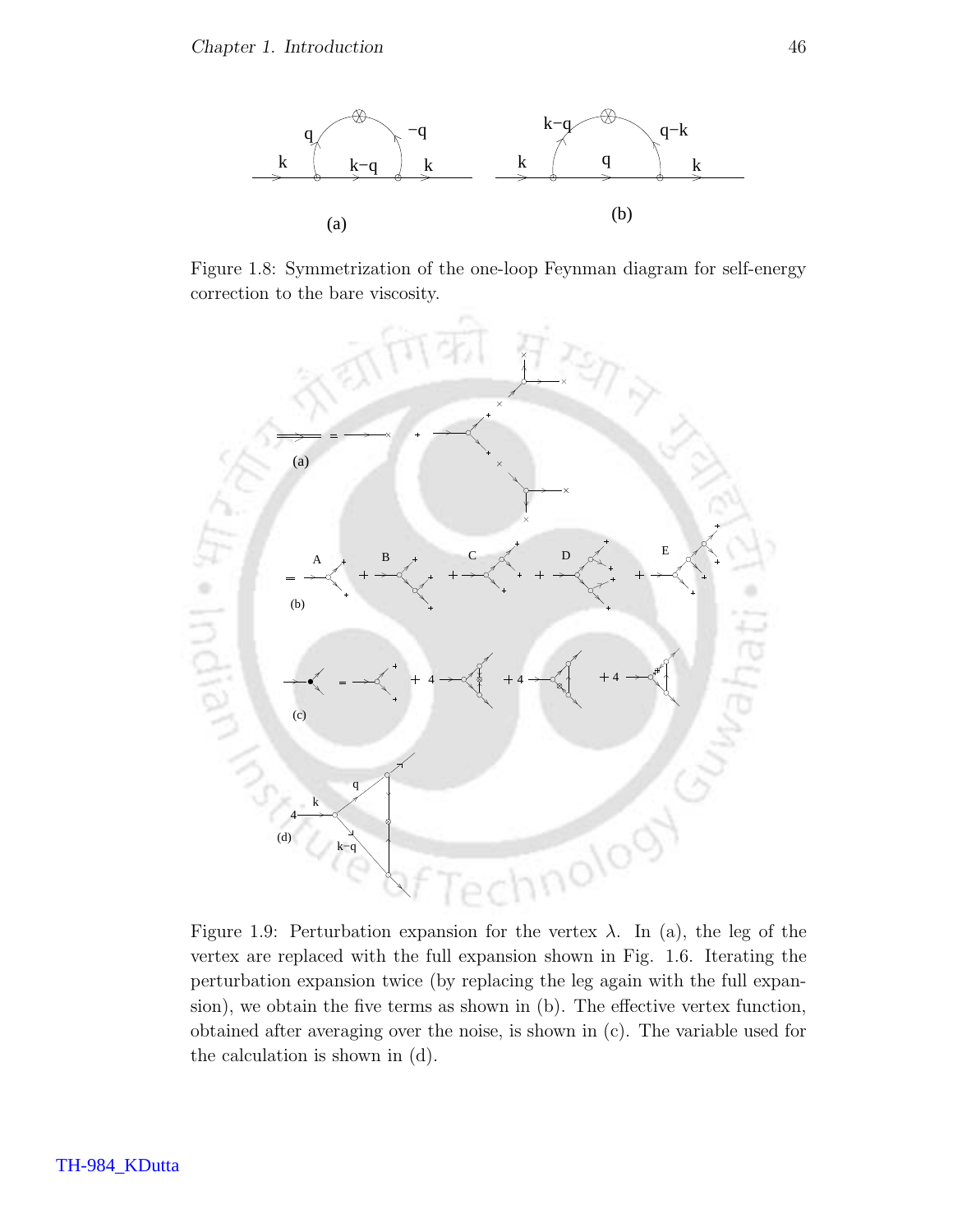

Figure 1.10: Perturbation expansion for the noise correlation term. (a) The noise term can be expanded in series using Eq. (1.77). The term in (b) must be averaged over the noise, resulting in the nonzero diagrams shown in (c). The essential variables used for calculations of the one-loop Feynman diagrams are given in (d).

elimination of small scale modes. This yields the effective viscosity and diffusivity as a result of corrections coming from the self energy diagrams. This leads to the emergence of vertical and horizontal eddy viscosities and diffusivities as a result of anisotropy. We further investigate the realizability of the Kolmogorov fixed point in the limit of weak stratification.

### 1.9 Layout of the Thesis

The thesis is organized as follows:

In **Chapter 2**, we investigate the homogeneous shear flow turbulence by Leslie's perturbation method and thereby extract the information of anisotropy. Considering only the lowest order of our perturbative evaluation, we derive the anisotropic correction to the equal-time velocity correlation tensor. We calculate the universal numbers associated with these corrections using inputs from renormalization group results.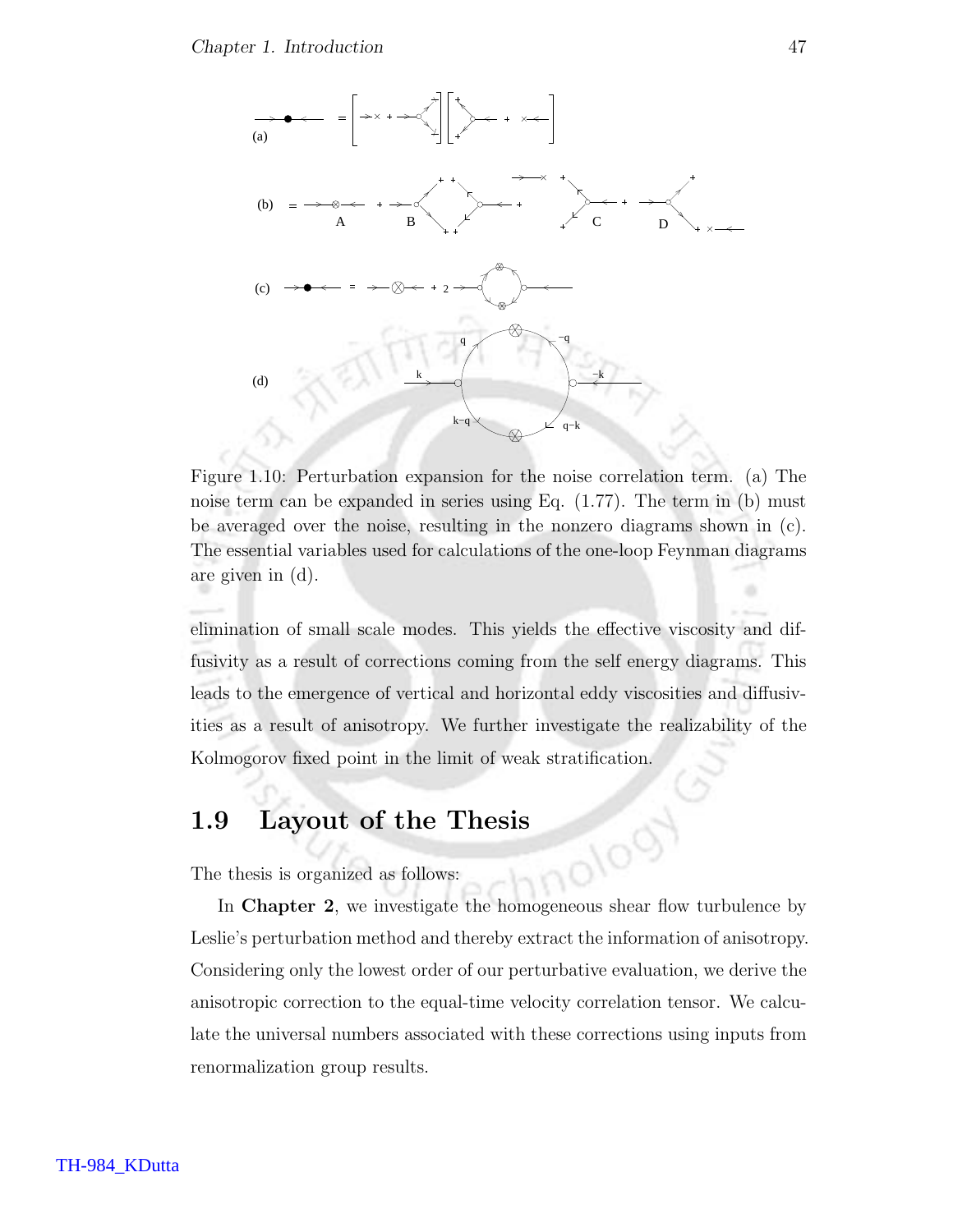In Chapter 3, we investigate the passive scalar convection problem implementing Kraichnan's method [90, 78] and Heisenbergs approximation [57]. We derive analytic expressions for eddy-viscosity and eddy-diffusivity from the transfer integrals of energy and mean-square scalar. We also evaluate the flux integrals for energy and mean-square scalar. These procedures allow us to evaluate relevant amplitude ratios, from which we calculate the universal numbers.

In **Chapter 4**, we present a Leslie-type perturbative treatment on stably stratified turbulence with Boussinesq approximation, where the buoyancy terms in the corresponding dynamical equations are treated as perturbations against the isotropic background fields. The corresponding corrections to various correlation functions, namely, velocity-velocity, temperature-temperature, and velocity-temperature correlations are evaluated up to the leading order terms. We find that the prefactors associated with the anisotropic corrections to the velocity-velocity, temperature-temperature and velocity-temperature correlation functions depend on the Kolmogorov constant C, Batchelor (or Obukhov-Corrsin) constant Ba, and turbulent Prandtl number σ. We calculate the universal numbers occurring as prefactors in the various anisotropic correlation functions. Our calculations yield the anisotropic part of energy and mean-square scalar spectra as  $k^{-3}$  and the anisotropic buoyancy spectrum as  $k^{-7/3}$ .

In Chapter 5, we present our calculations on stably stratified turbulence with the help of perturbation expansion motivated by Kraichnan's direct interaction approximation (DIA). Unlike the Leslie-type treatment, here we find that the correction to the velocity-velocity and temperature-temperature correlation functions acquire new terms, whereas velocity-temperature correlation remains the same as the previous Leslie-type treatment. The anisotropic spectra corresponding to various correlations are found to remain the same as in the previous calculations. However, the prefactors depend on the isotropic universal numbers in a more complicated fashion than before.

In Chapter 6, we use the dynamic RG scheme up to one-loop order to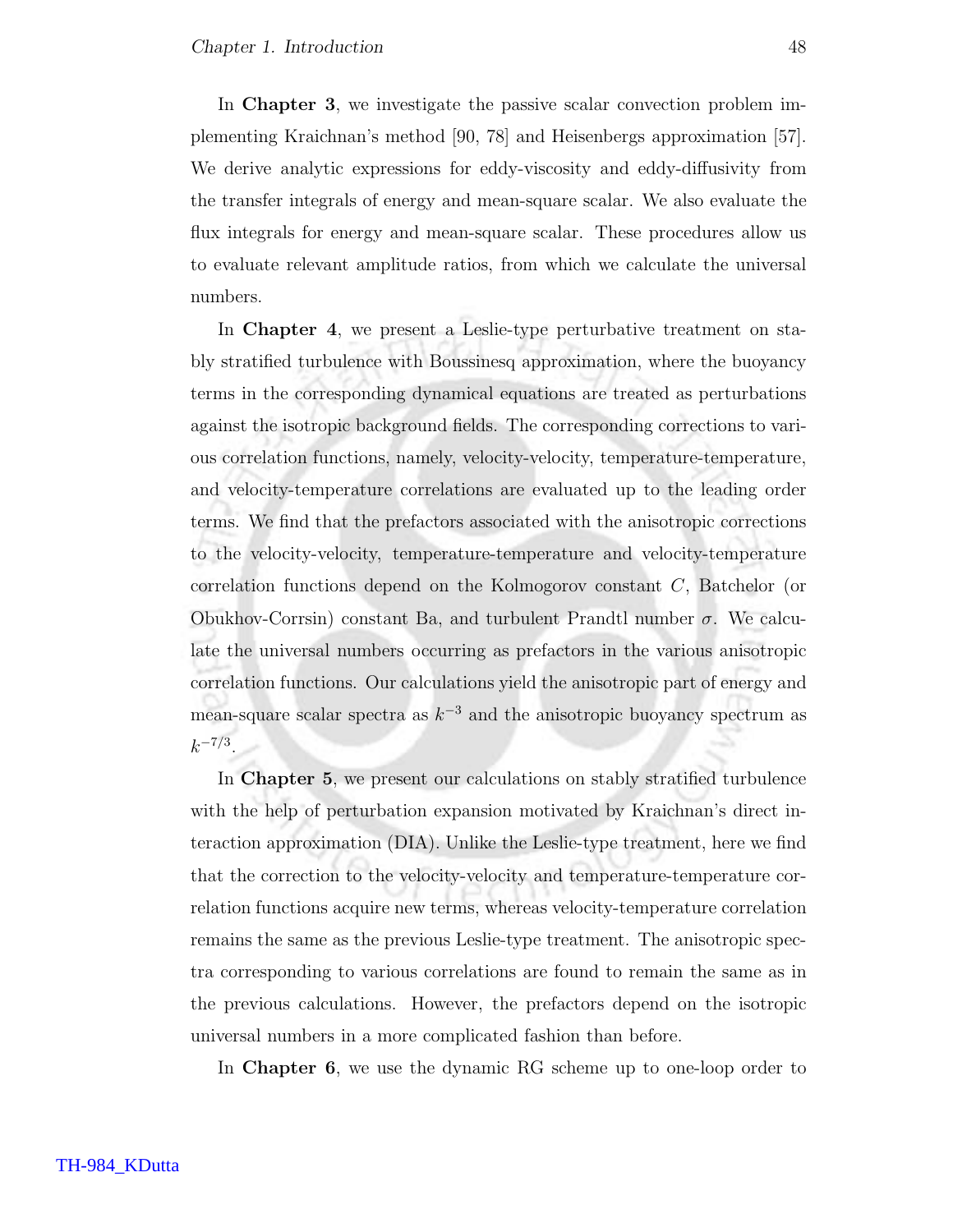achieve a coarse-grained description of turbulent flow field with a stable temperature stratification via successive elimination of small shells of modes from the ultraviolet (UV) end of wavenumbers. The scale elimination procedure is found to generate corrections to the viscosity and diffusivity in an anisotropic fashion. Due to the presence of anisotropy, the perturbative RG treatment of this problem involves many extra Feynman diagrams along with those of Yakhot and Orszag's [183]. We find that, apart from the usual isotropic viscosity and diffusivity terms  $(\nu_0 k^2 \text{ and } \kappa_0 k^2)$ , there appear different terms  $(\nu_3 k_3^2)$ and  $\kappa_3 k_3^2$  corresponding to the vertical motion. This gives rise to a very complicated RG analysis. However, in the limit of weak stratification, the stability analysis of the flow equations can be performed with less difficulty. It is found that the Kolmogorov scaling regime exists and thus we expect that the energy cascade would follow the Kolmogorov type scaling.

Finally, we present the summary and conclusion in Chapter 7.

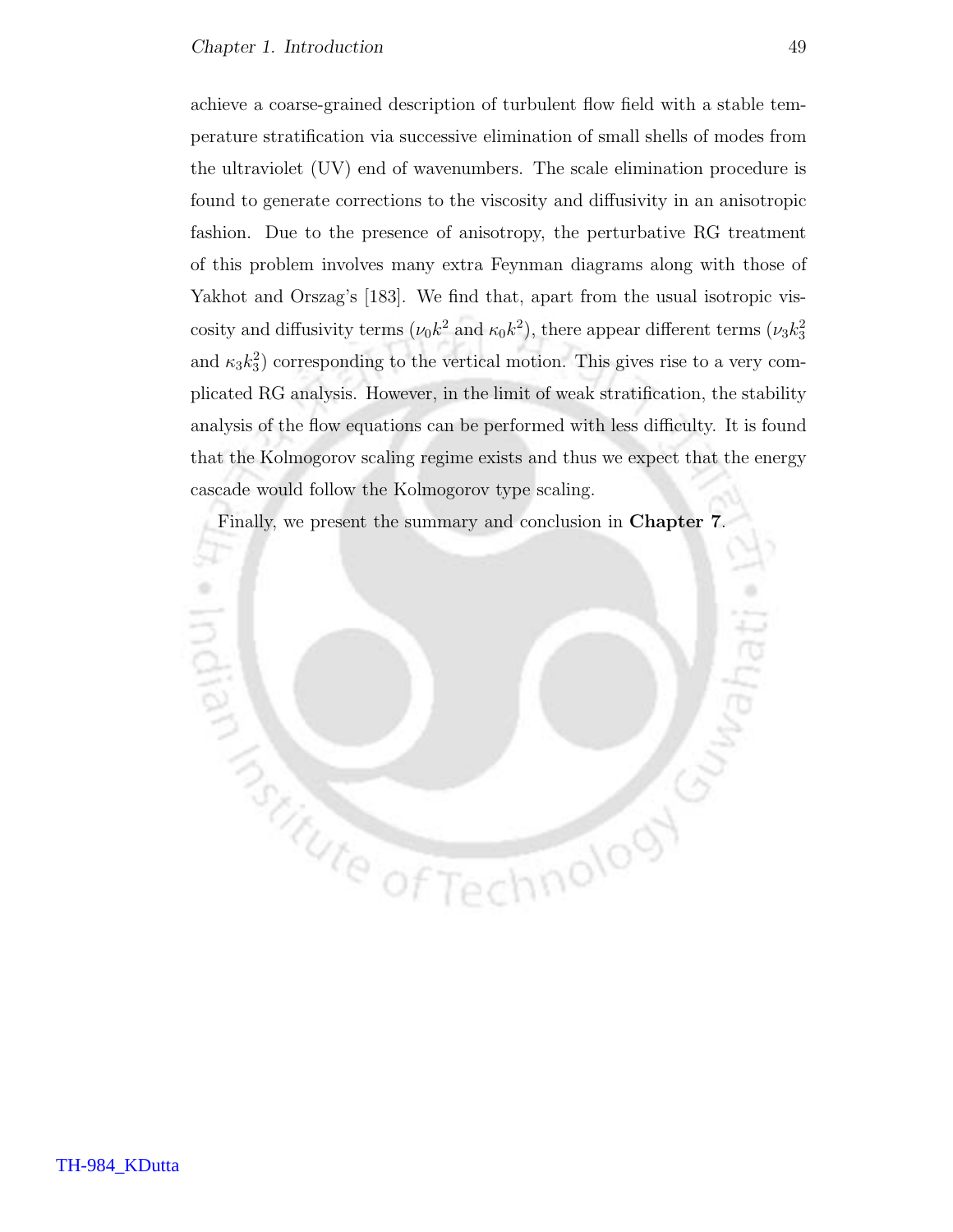## Chapter 2

# Leslie-type Treatment of Homogeneous Shear Turbulence

## 2.1 Introduction

As noted earlier, the statistical properties of velocity fluctuations in turbulent flows is characterized by remarkable power laws, describing the scale dependence of the correlation functions. The most famous example is the Kolmogorov's universal inertial range energy spectrum [74, 121]

$$
E(k) = C\bar{\varepsilon}^{2/3}k^{-5/3}
$$
\n(2.1)

where C is the universal Kolmogorov constant,  $\bar{\varepsilon}$  is the energy dissipation rate, and  $k$  is the wavenumber. This universal scaling law has been derived originally assuming that the flow properties become statistically homogeneous and isotropic [45] at small scales in the process of energy cascade from large to small scales (without dissipation); the anisotropy introduced at large scales by forcing (boundary conditions, geometry of an obstacle, etc.) is assumed to be diminished rapidly when the energy is transferred down to the smaller scales owing to the cascade mechanism [111, 45]. This highly idealized case turns out to provide a very deep insight into the structure of turbulent flows. Nevertheless, deviation from this idealized case is expected when the flow is inherently anisotropic, as in essentially any flow of natural and engineering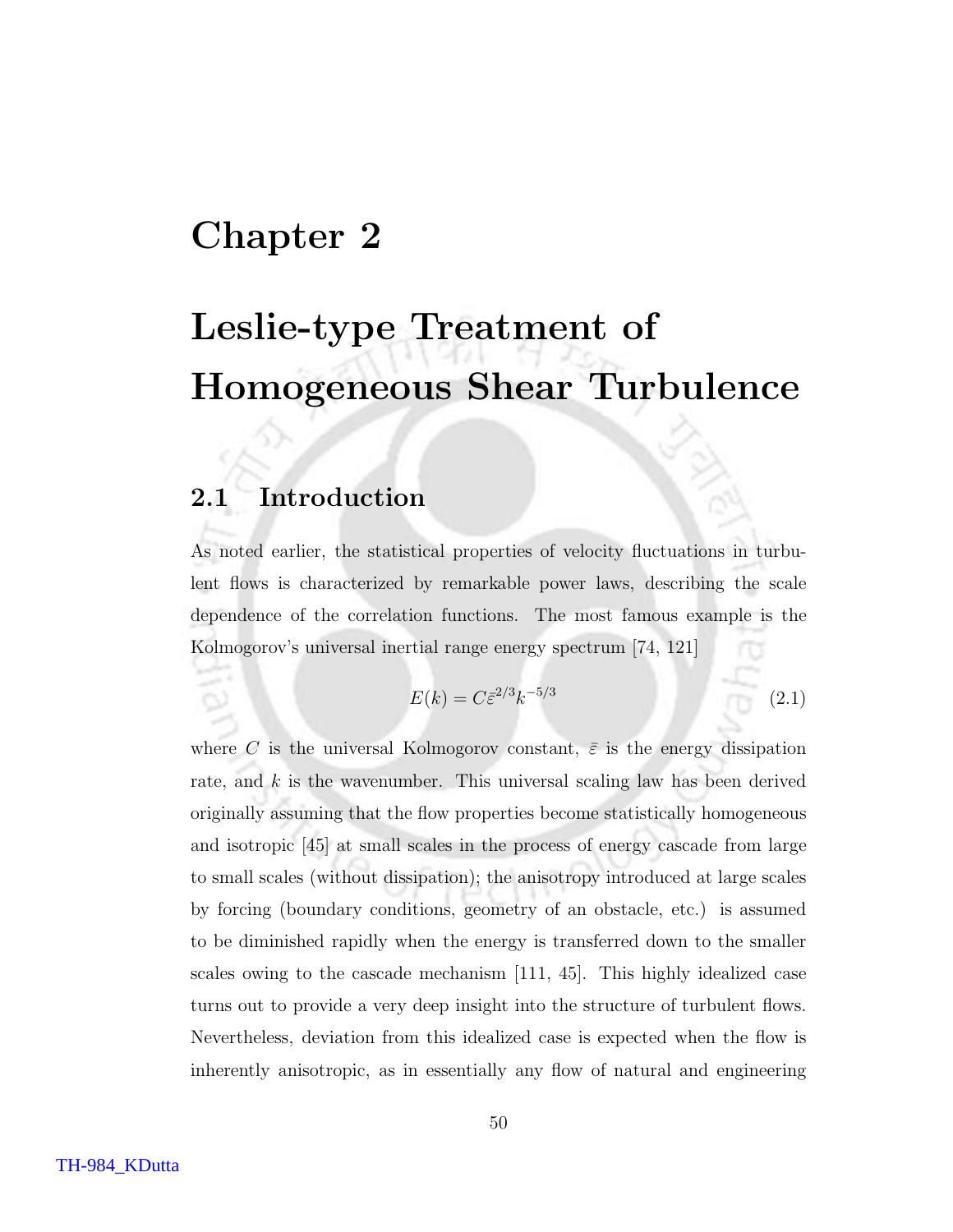relevance.

A number of recent work confirms this picture for the even correlation function, thus giving some quantitative support to the aforementioned hypothesis on the restored local isotropy on the inertial range turbulence for the velocity and passive scalar fields [4, 5, 137, 7]. Nevertheless, the anisotropy survives in the inertial range and reveals itself in odd correlation functions, in disagreement with what was expected on the basis of the cascade ideas. The so-called skewness factor decreases down the scales much slower than expected [146, 131], while the higher-order dimensionless ratios (hyperskewness, etc.) increase, thus signaling of persistent small-scale anisotropy as suggested in  $|5|$ .

To investigate the persistence of anisotropy, considerable attention has been made during the last few decades in experimental anisotropic turbulence [47, 141], and numerical homogeneous shear flows [130, 129]. This flow contains the complicated coupling of turbulent and mean velocity fields which is characteristic of most natural and engineering turbulent flows, but it has statistical homogeneity as a simplification. In fact, most turbulent flows that are generated by a large scale forcing or in the presence of geometrical boundaries or obstacles, usually breaks the isotropy and homogeneity symmetries at the largest scales. Simple theoretical reasoning, as well as decades of careful experimental work has suggested that anisotropy most probably remains even at the smallest scales of the motion [137, 138]. A number of numerical and experimental investigations in shear flow turbulence have shown that the anisotropy appears not only at higher order moments, but also at second order moments. Measurement of structure functions in shear turbulence [153] indicated that the large scale shear persists down to smallest scales. This observed anisotropic effects in small scale turbulence are both theoretical and practical challenge.

It may also be noted that, under the influence of strong uniform magnetic filed, turbulence becomes anisotropic. Ishida and Kaneda [60] performed theoretical and numerical investigation on magnetohydrodynamic turbulence under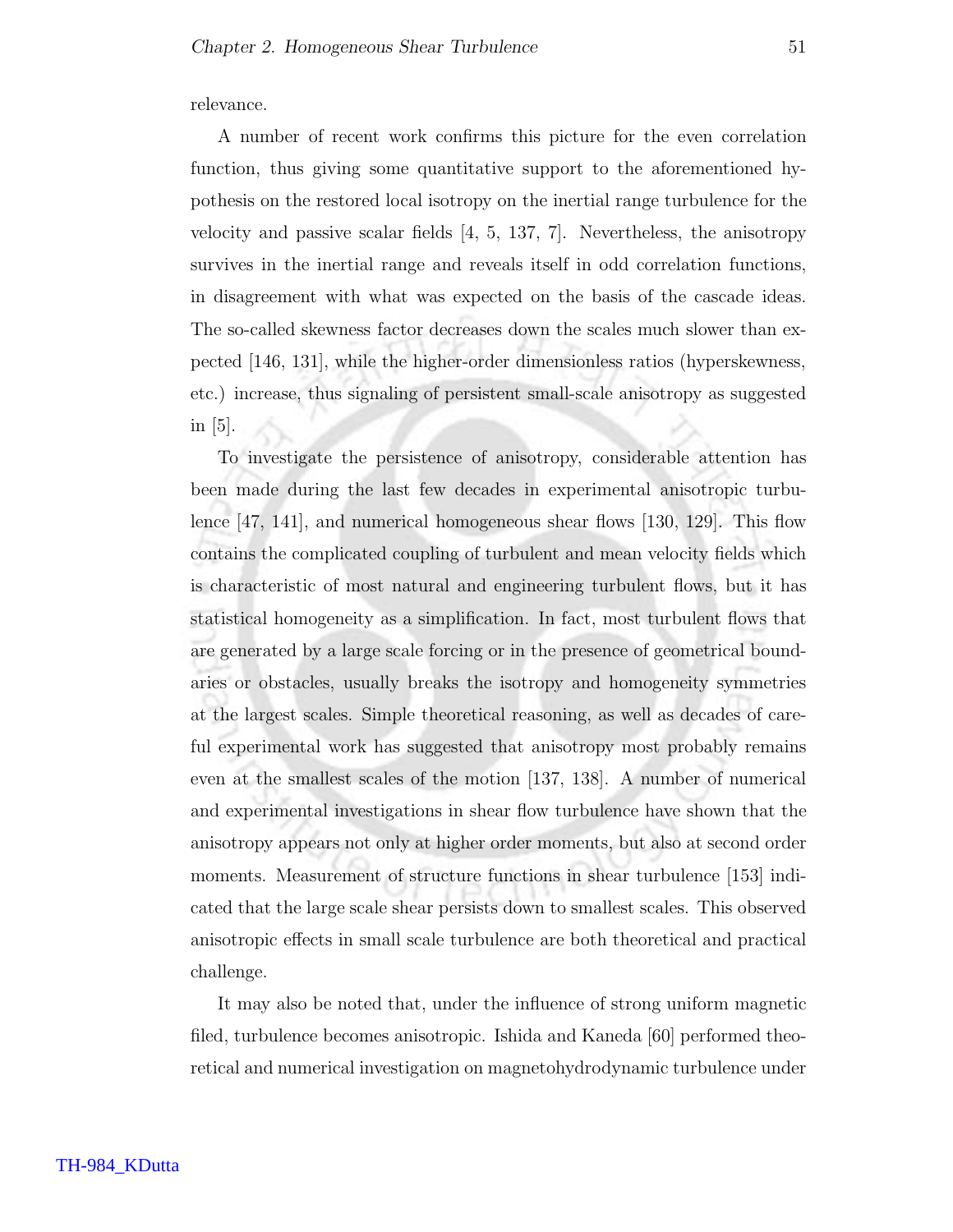an externally applied strong stationary uniform magnetic field and, thereby obtained the scale and angular dependence of the anisotropic velocity correlation spectrum at small scales.

From a fundamental view point, it is interesting to understand how the externally imposed large scale anisotropy to an incompressible fluid produces a disturbance which set the fluid into a macroscopic motions that obey the linear relation between the rate of strain tensor  $S_{ij}$  and the stress tensor  $\tau_{ij}$ given by  $\frac{1}{61}$  (119)  $\frac{1}{61}$   $\frac{1}{2}$ 

$$
\tau_{ij} = C_{ijab} S_{ab} \tag{2.2}
$$

where  $C_{ijab}$ , is a tensor of rank four. In the presence of mean flow, which causes deviation from the isotropy, it was found that [61] the deviation of the velocity correlation tensor from the equilibrium state at small scales due to the mean shear can be given by

$$
\Delta Q_{ij}(\mathbf{k}) = C_{ijab}(\mathbf{k}) S_{ab} \tag{2.3}
$$

where unlike Eq. (2.2),  $C_{ijab}$  now depend on wave vector k and its property of isotropy has been lost, thereby reflecting the effect of anisotropy on the velocity correlation tensor.

We note that, using Lagrangian renormalized approximation (LRA) scheme [66], Ishihara and Yoshida [185] carried out an analysis on the anisotropic property of the velocity correlation tensor and obtained the universal numbers, namely,  $A$  and  $B$ , associated with the spectrum (defined in Eq. (2.29) below) where the value of B was found to be significantly higher than the experimental [164] as well as their direct numerical simulation (DNS) values [61]. They attributed this underestimate to the nature of LRA– they proposed that it's results are applicable only in the inviscid limit (infinitely large Reynolds number), whereas DNS and experiment are performed at modest Reynolds numbers [185].

It was long ago that Kraichnan had formulated the Lagrangian closure schemes, namely, abridged Lagrangian history direct interaction approxima-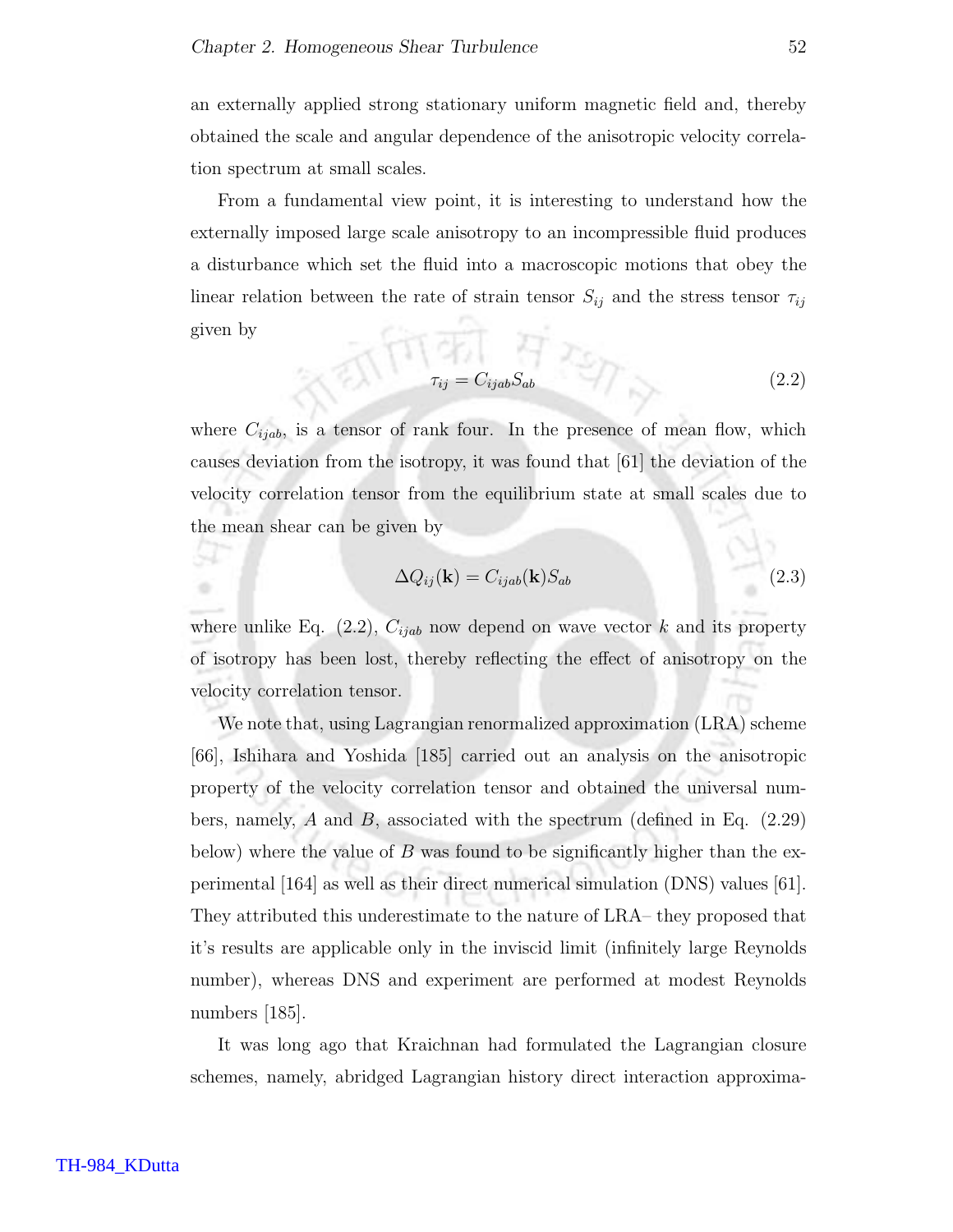tion (ALHDIA) [81], the strain based abridged Lagrangian history DIA (SBAL-HDIA) [83]. The main reason that such approaches were taken was that the Kraichnan's (Eulerian) direct interaction approximation (DIA) suffers from the well-known infrared (IR) divergence problem due to advection of the small eddies by the larger ones. In the ALHDIA and SBLHDIA formulations the IR problem was removed. These formulations, being more detailed than LRA, we expect that they would produce better results than LRA. However, for the isotropic case itself, these formulations are mathematically too cumbersome. In order to overcome the mathematical difficulties, Kraichnan himself considered the problem in Eulerian framework using the Eulerian DIA closure based test-field model (TFM) [79]. All these developments were made for the case of homogeneous isotropic turbulence. Leslie [90], however, offered a perturbative model to incorporate the anisotropic effects by means of perturbation analysis within the DIA framework of Kraichnan. However, Leslie's treatment did not restore the properties of symmetry in tensor indices and solenoidality of the correlation tensor. A modified theoretical investigation [112] on Leslie's model could restore both the properties. Using Kraichnan's TFM coupled with Leslie's model, it was shown that the results corresponding to the anisotropic correlation tensor were in somewhat good agreement with experiment [164] for the case of three-dimensional anisotropic homogeneous turbulence.

It has also been found that, the cases of anisotropic turbulence have been mostly dealt with  $SO(3)$  decomposition [7, 6, 102], where one can assess the anisotropic effects by systematically finding the projections of measured structure functions on the irreducible representations of the  $SO(3)$  group of all rotations. The idea is to decompose any correlation function in a complete basis of eigenfunctions with well defined properties under rotations. Each eigenfunction identifies a specific anisotropic sector with angular momentum, l, and its projection, m, on a given axis. The scaling exponents were extracted from theoretical [102], experimental [153, 152, 86, 143] as well as numerical [16, 15, 23] data. For  $l = 0$ , and  $l = 2$  the corresponding scaling exponents for the second-order velocity structure tensor were found in various experiments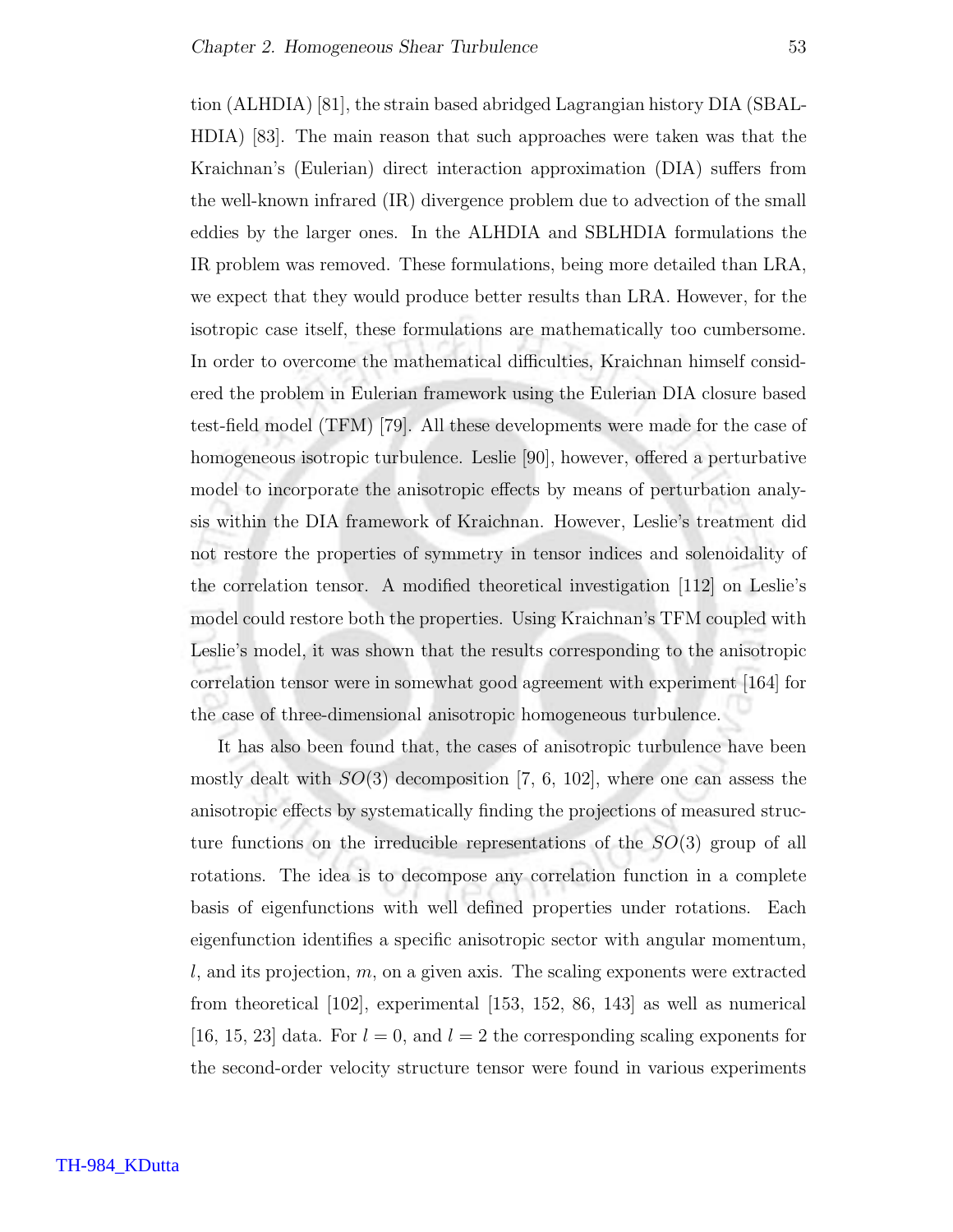as 0.69 and 0.67 [143], 0.708 and 1.22 [85],  $0.68 \pm 0.01$  and  $1.38 \pm 0.1$  [86], and 0.7 and 1.5 [153], whereas in LES it was 0.69 and 0.72 [23], in DNS  $0.70 \pm 0.21$ and  $1.15 \pm 0.5$  [16, 15], and in theory 2/3 and 1.252 [102] respectively.

Quite recently [14], a finite-dimensional inertial range approximation of the anisotropic two-point, second-order velocity correlation tensor,  $R_{ij}(\mathbf{x}, \mathbf{r}) =$  $\langle u_i(\mathbf{x})u_j(\mathbf{x} + \mathbf{r})\rangle$ , was constructed in real space in terms of three linearly independent structure tensors proposed by Kassinos et al. [68], which contains the information about the structure of the anisotropy. They noted that unlike the SO(3) representation, the linear representation in terms of structure tensors is not a complete basis for  $R_{ij}(\mathbf{r})$ . The number of degrees of freedom in this model is reduced by imposing continuity and self-consistency constraints, and the inertial-range assumption led to a power law dependence in  $r$ .

Here we take an alternative route to the problem of homogeneous anisotropic turbulence and hence we are interested to tackle directly the anisotropic terms appearing in the dynamical equations by means of "standard" perturbative method. We employ Leslie's perturbative method and take inputs from the renormalization group calculation of Yakhot and Orszag [184]. This amounts to making a perturbative expansion of the velocity correlation tensor, which has contributions due to isotropy as well as due to imposed anisotropy. Through direct calculations, we derive the form of anisotropic equal-time velocity correlation tensor. It may particularly be noted that we do not make any conjecture about the form of the correlation tensor. Nor do we make any hypothesis about the form of the anisotropic parts of the correlation tensor. The form of the correlation tensor is automatically obtained through derivations in the perturbative scheme. Further, the anisotropic part of the correlation tensor is found to be of the form

$$
Q_{ij}^{(1)}(\mathbf{k};0)
$$

$$
= S_{ab} \left[ P_{ia}(\mathbf{k}) P_{jb}(\mathbf{k}) + P_{ja}(\mathbf{k}) P_{ib}(\mathbf{k}) \right] R^{(1,1)}(k) + S_{lm} \frac{k_l k_m}{\mathbf{k}^2} P_{ij}(\mathbf{k}) R^{(1,3)}(k) \tag{2.4}
$$

In this expression for anisotropic correlation tensor, the scaling factors, namely  $R^{(1,1)}(k)$  and  $R^{(1,3)}(k)$ , are determined by isotropic correlation and response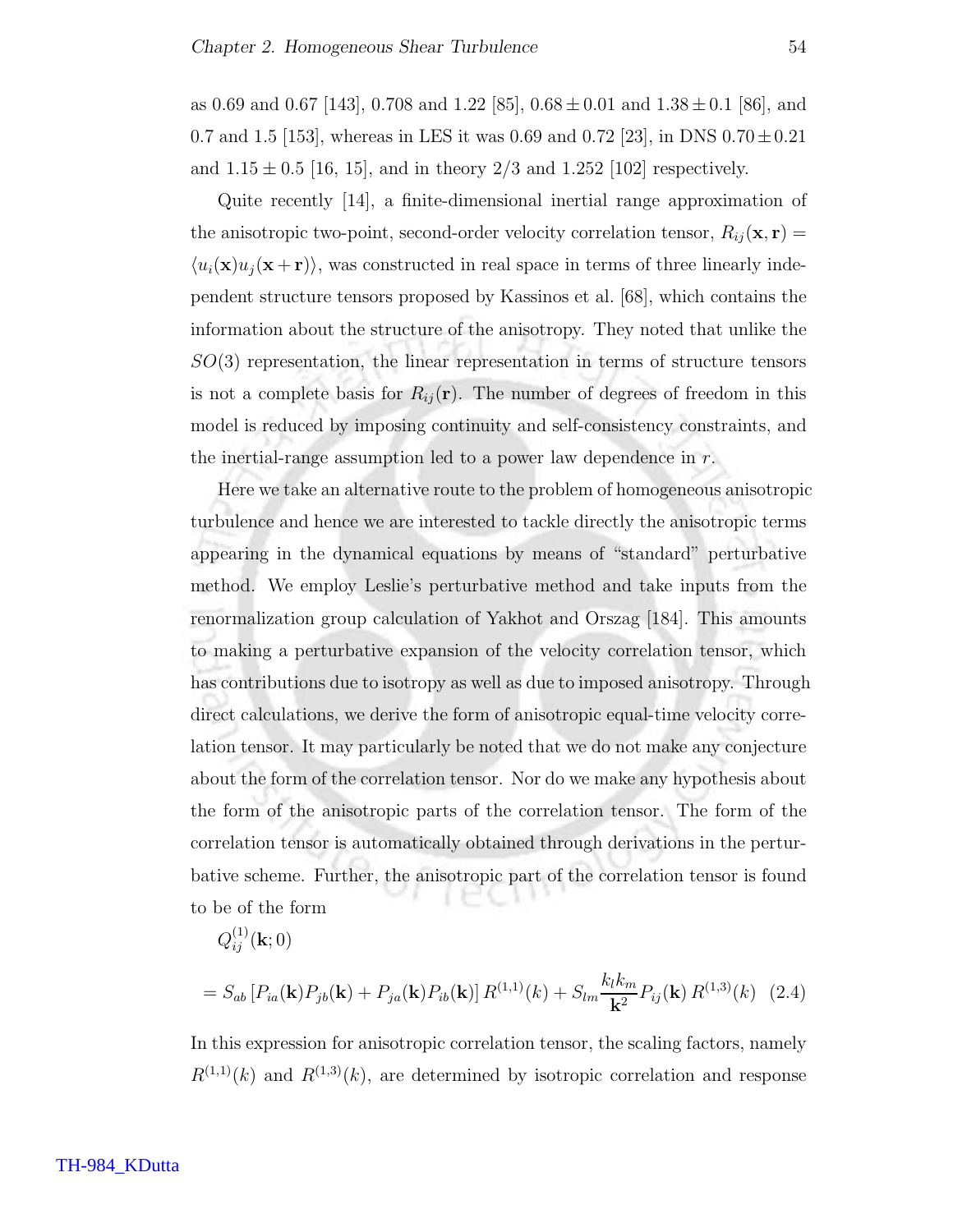functions, and they are found to be of the form  $R^{(1,1)}(k) = A \varepsilon^{1/3} k^{-13/3}$  and  $R^{(1,3)}(k) = B \varepsilon^{1/3} k^{-13/3}$ , where A and B are two non-dimensional universal numbers. We calculate  $A$  and  $B$  using inputs from renormalization group calculations. Our calculated values of A and B are  $A = -0.13$  and  $B = -0.48$ . These values are found to be very close to the experimental values  $A \approx -0.17$ and  $B \approx -0.45$  [164]. Thus, this method enables us to calculate fully the leading order correction due to the homogeneous shear.

## 2.2 Mathematical Formulations

We start from the full Navier-Stokes equation for an incompressible fluid given by

$$
\frac{\partial v_i}{\partial t} + v_j \frac{\partial v_i}{\partial x_j} = -\frac{\partial p}{\partial x_i} + \nu_0 \frac{\partial^2 v_i}{\partial x_j \partial x_j}
$$

where  $v_i(\mathbf{x}, t)$  is the velocity field,  $p(\mathbf{x}, t)$  is the pressure field divided by density, and  $\nu_0$  the kinematic viscosity of the fluid. The pressure field can be expressed in terms of the velocity field using incompressibility condition,  $\nabla \cdot \mathbf{u} = 0$ , coming from the equation of continuity.

As discussed earlier, after Reynolds decomposition[160, 58] of the full velocity field,  $v_i = U_i + u_i$ , the randomly forced Navier-Stokes equation for the fluctuating part is obtained as

$$
\frac{\partial u_i}{\partial t} + U_j \frac{\partial u_i}{\partial x_j} + u_j \frac{\partial U_i}{\partial x_j} + u_j \frac{\partial u_i}{\partial x_j} = f_i - \frac{1}{\rho} \frac{\partial p}{\partial x_i} + \frac{\partial \overline{u_i u_j}}{\partial x_j} + \nu \frac{\partial^2 u_i}{\partial x_j \partial x_j} \tag{2.5}
$$

where  $\overline{u_iu_j}$  represents Reynolds stress. Here, we consider a general form of mean velocity

$$
U_i = S_{ij} x_j \tag{2.6}
$$

where the strain  $S_{ij}$  is assumed to be uniform in space and constant in time, and  $S_{ii} = 0$  due to incompressibility.

In Eq.  $(2.5)$ , the terms  $U_j$  $\partial u_i$  $\partial x_j$ and  $u_j$  $\partial U_i$  $\partial x_j$ represent direct coupling of mean and fluctuating velocity fields, while the terms  $u_j$  $\partial u_i$  $\partial x_j$ and  $\frac{\partial \overline{u_i u_j}}{\partial}$  $\partial x_j$ represent the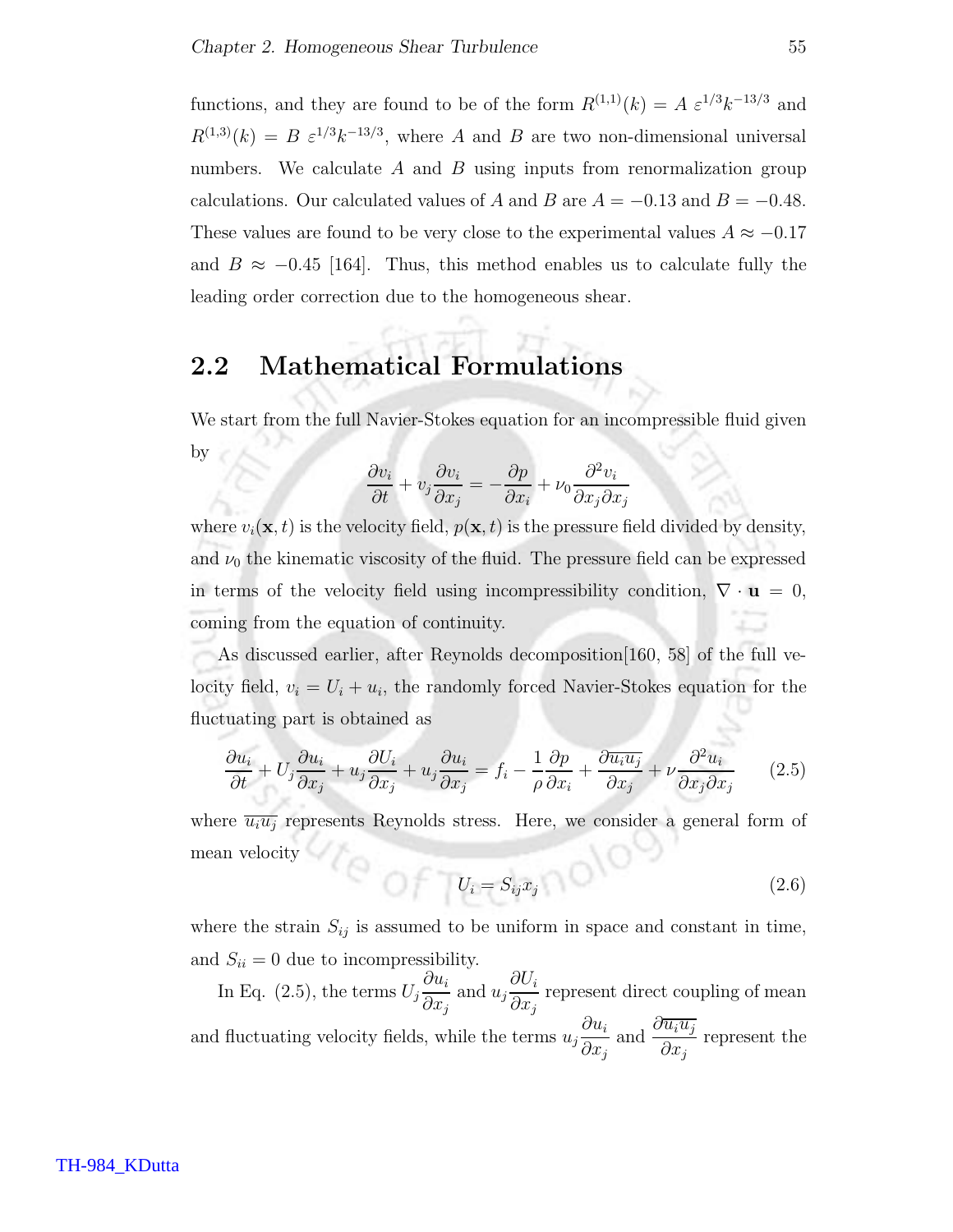nonlinear coupling within the fluctuating fields. If  $v_l$  be the characteristic velocity of eddies of size l, then from dimensional considerations, the order of magnitudes of the terms associated with the motion of these eddies are found as follows:

Direct coupling terms:

$$
U_j \frac{\partial u_i}{\partial x_j}, \ \ u_j \frac{\partial U_i}{\partial x_j} \sim Sv_l
$$

Nonlinear convective terms:

$$
u_j \frac{\partial u_i}{\partial x_j}, \frac{\partial \overline{u_i u_j}}{\partial x_j} \sim v_l^2/l
$$

and viscous dissipation term:

$$
\nu \frac{\partial^2 u_i}{\partial x_j \partial x_j} \sim \nu v_l/l^2,
$$

where  $S = \max |S_{ij}|$ 

Thus,

$$
\frac{\text{Direct coupling}}{\text{Nonlinear convection}} \sim \frac{Sl}{v_l} \equiv \delta_l
$$

From Kolmogorov theory,  $v_l \sim (\varepsilon l)^{1/3}$ , giving  $\delta_l \sim S l^{2/3} \varepsilon^{-1/3}$ . This indicates that, for  $l \ll \varepsilon^{1/2} S^{-3/2}$ , magnitude of direct coupling term is negligible compared to the nonlinear convective term. The nonlinear term affects the large scales given by  $l \gg \varepsilon^{1/2} S^{-3/2}$ .

In terms of characteristic time scales  $\tau_S$  and  $\tau_l$  associated with the direct coupling terms and nonlinear convective terms respectively, we get

$$
\tau_S \sim \frac{1}{S}, \qquad \tau_l \sim \frac{l}{v_l} = \frac{l}{(\varepsilon l)^{1/3}} = \left(\frac{1}{\varepsilon k^2}\right)^{1/3}
$$

,

which gives

$$
\frac{\tau_l}{\tau_S} = \delta(k) = \frac{S}{(\varepsilon k^2)^{1/3}}
$$

 $\tau_S$  does not depend on k whereas  $\tau_l$  depends on k and, in the inertial range, where  $k \gg k_0$  ( $k_0 \sim 1/L$ ), the nonlinear coupling between the eddies is more dominant than direct interaction with the mean flow. Hence it follows that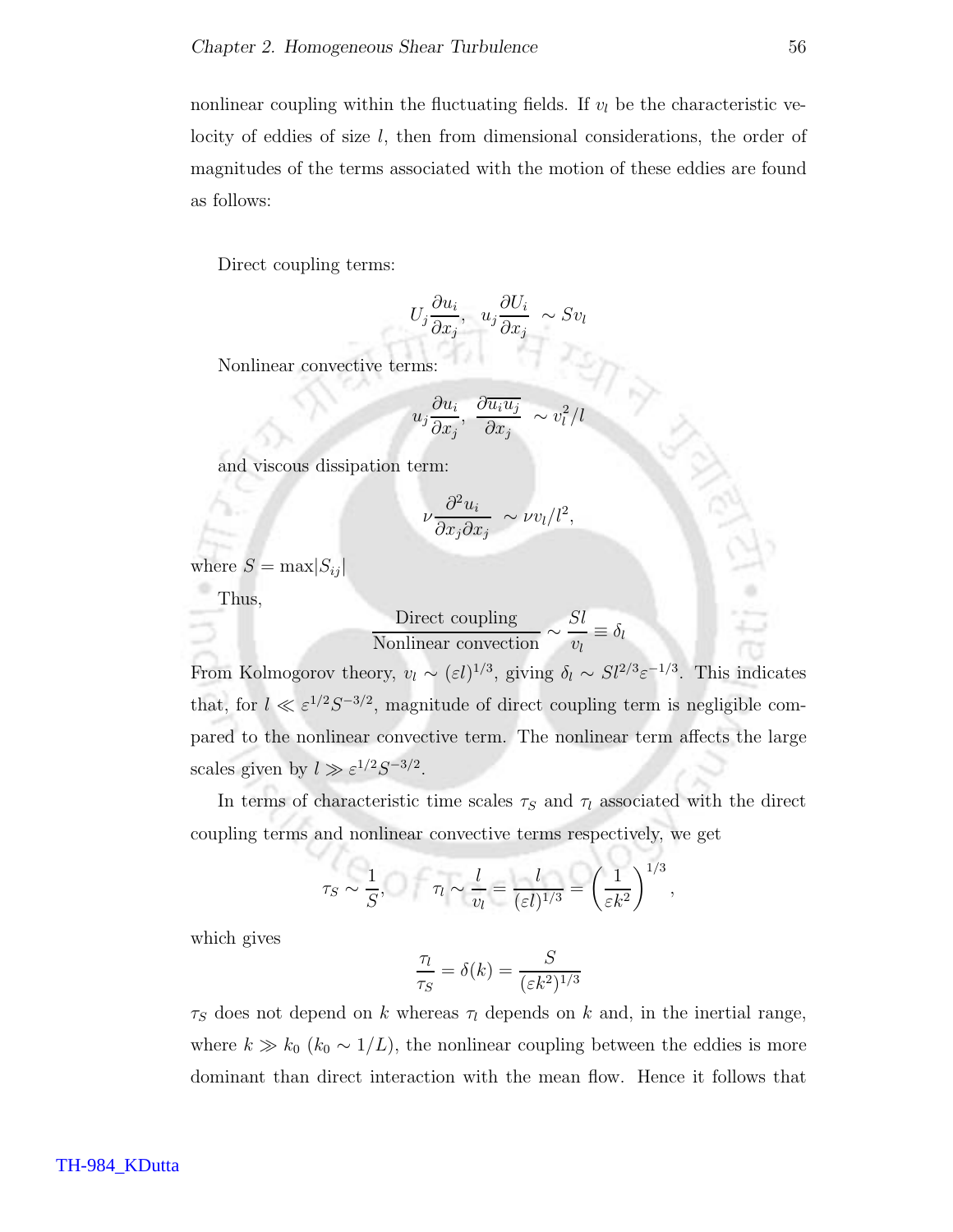the statistics of turbulence at sufficiently small scales, i.e., high wavenumbers, is dominated by Navier Stokes dynamics with small effects from the direct coupling terms, so that the direct coupling terms may be treated as small perturbation to the dynamics against the isotropic background state.

Performing Fourier transformation on Eq. (2.5), we obtain

$$
\begin{split}\n\left(-i\omega + \nu_0 k^2\right) u_i(\mathbf{k}, \omega) &+ \frac{i}{2} P_{ijl}(\mathbf{k}) \int \frac{d^3 p}{(2\pi)^3} \int_{-\infty}^{\infty} \frac{d\omega_1}{(2\pi)} u_j(\mathbf{p}, \omega_1) u_l(\mathbf{q}, \omega_2) \\
&= f_i(\mathbf{k}, \omega) + \lambda \hat{N}_{ij}(\mathbf{k}) u_j(\mathbf{k}, \omega)\n\end{split} \tag{2.7}
$$

Here  $\mathbf{p} + \mathbf{q} = \mathbf{k}$ , and  $\omega_1 + \omega_2$ 

$$
P_{ijl}(\mathbf{k}) = k_j P_{il}(\mathbf{k}) + k_l P_{ij}(\mathbf{k})
$$
\n(2.8)

$$
P_{ij}(\mathbf{k}) = \delta_{ij} - k_i k_j / \mathbf{k}^2 \tag{2.9}
$$

The anisotropic operator

$$
\hat{N}_{ij}(\mathbf{k}) = -S_{ij} + 2\frac{k_i k_l}{\mathbf{k}^2} S_{lj} + \delta_{ij} k_l S_{lm} \frac{\partial}{\partial k_m}
$$
\n(2.10)

consists of pure strain (the first term), rapid pressure (second term) and wave vector space deformation (last term). Since the dynamics is assumed to be disturbed by the uniform shear, an expansion parameter  $\lambda (=1)$  is inserted in the last term of Eq. (2.7) in order to make a perturbation expansion about the isotropic background field [90], whereas the forcing term  $f_i(\mathbf{k}, \omega)$  is introduced in order to maintain a steady state for the isotropic background field,  $u_i^{(0)}$  $i^{\text{\tiny{(U)}}}(\mathbf{k},\omega).$ 

The objective of this study is to examine the effect of the anisotropic term (involving  $\lambda$ ) on the isotropic Navier-Stokes dynamics. Thus, the homogeneous isotropic turbulence is going to be affected by the imposed mean shear. We are interested to tackle directly the anisotropic term by treating it as a perturbation as suggested by Leslie [90]. Starting from Eq. (2.7) and by making a perturbation expansion of the velocity field we readily obtain the equation for the zeroth order velocity field representing the isotropic background state in addition to the first order perturbation to the velocity field which arises due to the imposed anisotropy. The detailed derivation is presented in a systematic fashion in the following sections.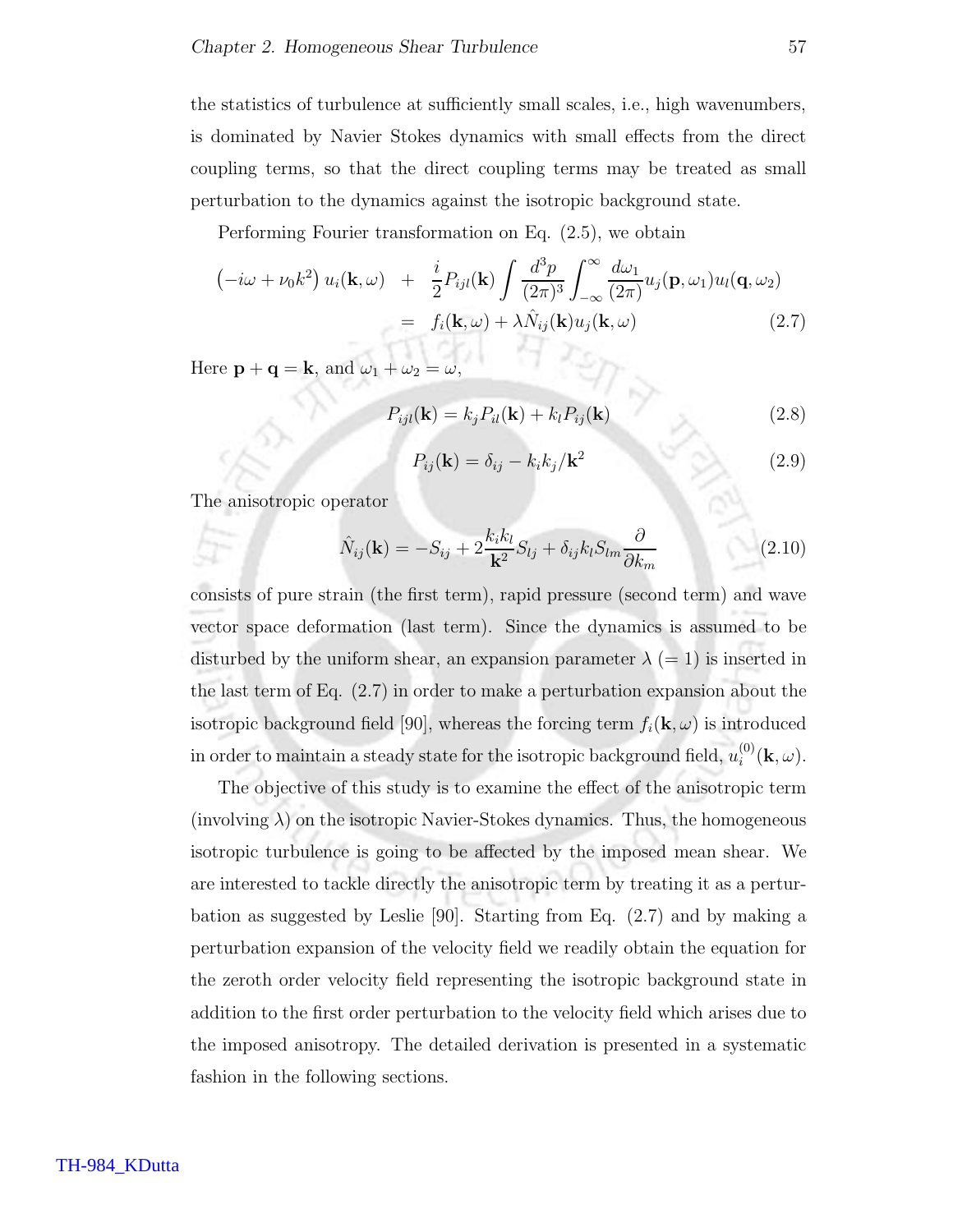# 2.3 Leslie-type Perturbative Treatment of Homogeneous Shear

In order to evaluate the spectral amplitudes associated with the anisotropic correlation function, here we carry out the calculation based on renormalization group  $(RG)$  [184] estimates. Starting with Eq.  $(2.7)$ , and treating  $(-i\omega + \nu_0 k^2)$  as the inverse of bare propagator  $G_0(k, \omega)$ , one can obtain the expression for renormalized viscosity by performing a systematic dynamic RG analysis, similar to Yakhot and Orszag's [184]. The corresponding renormalized propagator will have contributions due to the random stirring as well as the anisotropy term on the right-hand side of Eq. (2.7). Now we make a perturbative expansion of this renormalized propagator,

$$
G_{ij}(\mathbf{k},\omega) = G_{ij}^{(0)}(\mathbf{k},\omega) + \lambda G_{ij}^{(1)}(\mathbf{k},\omega) + \dots
$$
\n(2.11)

where the zeroth order term is identical with the renormalized propagator of Yakhot and Orszag, whereas the higher order terms arise due to the anisotropy. Carrying out the RG analysis up to one loop order, the renormalized propagator  $G_{ij}^{(0)}(\mathbf{k}, \omega)$  is obtained as

$$
G_{ij}^{(0)}(\mathbf{k},\omega) = \left[-i\omega + \Sigma(k)\right]^{-1} P_{ij}(\mathbf{k}) \tag{2.12}
$$

where  $\Sigma(k)$  is the self-energy correction to the bare viscosity  $\nu_0$ . Now, following Leslie's original suggestion [90], we take the lowest order renormalized propagator and neglect the next higher order term in our calculation of the correlation function.

Using a perturbation expansion of the velocity field about the isotropic background field as

$$
u_i(\mathbf{k}, \omega) = u_i^{(0)}(\mathbf{k}, \omega) + \lambda u_i^{(1)}(\mathbf{k}, \omega) + \dots
$$
 (2.13)

and equating equal powers of  $\lambda$ , we obtain the first order correction to the velocity field as

$$
u_i^{(1)}(\mathbf{k}, \omega) = G_{ij}^{(0)}(\mathbf{k}, \omega) \hat{N}_{jm}(\mathbf{k}) u_m^{(0)}(\mathbf{k}, \omega)
$$
 (2.14)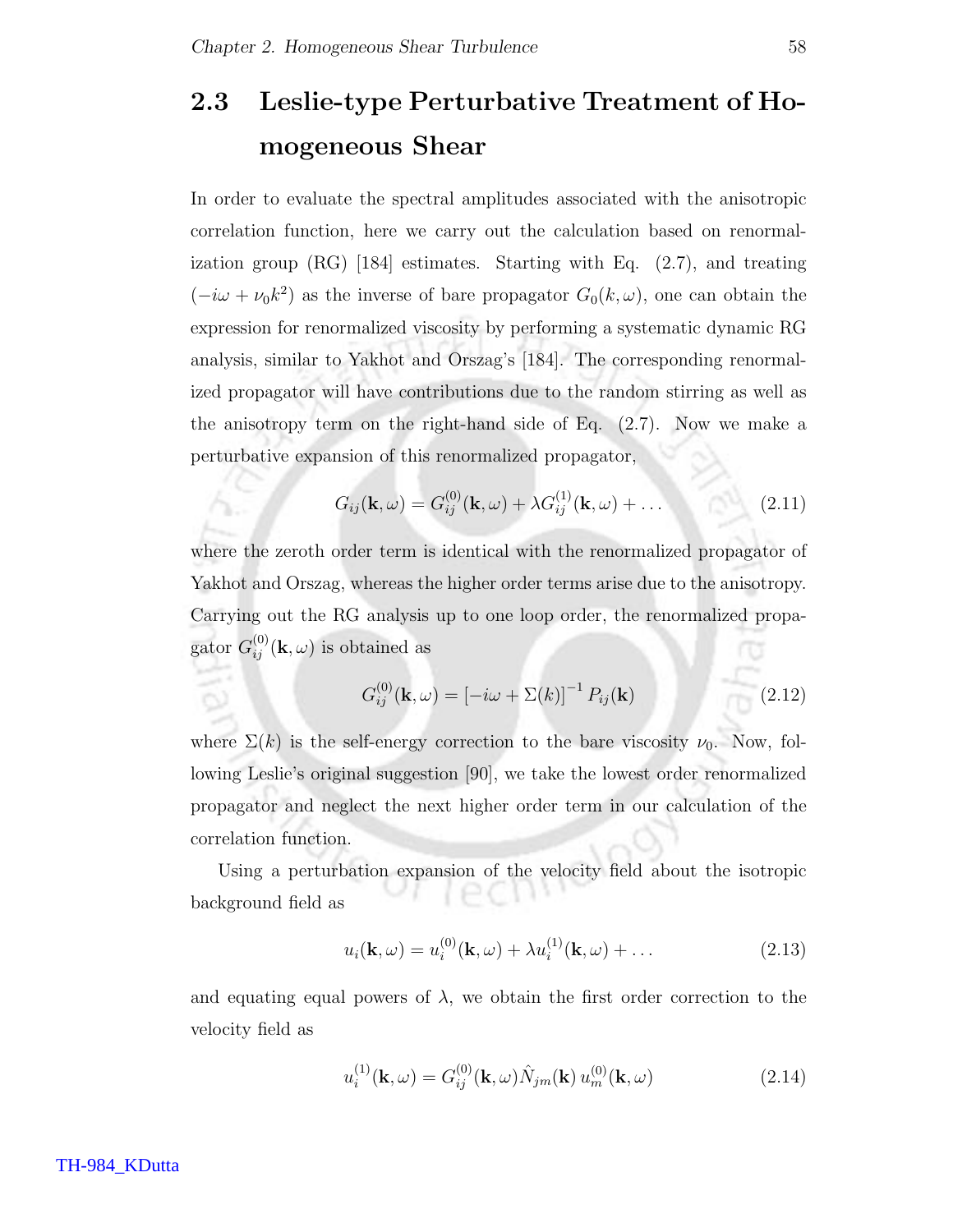Here we define the velocity correlation tensor  $Q_{ij}(\mathbf{k}, \omega)$  as

$$
\langle u_i(\mathbf{k}, \omega) u_j(\mathbf{k}', \omega') \rangle = Q_{ij}(\mathbf{k}, \omega) (2\pi)^4 \delta^3(\mathbf{k} + \mathbf{k}') \delta(\omega + \omega')
$$
 (2.15)

where the angular brackets denote an ensemble average and  $\delta^3(\mathbf{k} + \mathbf{k}')$  and  $\delta(\omega + \omega')$  are Dirac delta functions. Now, using the perturbation expansion as defined in Eq. (2.13), we expand the correlation tensor perturbatively about the isotropic background as

$$
Q_{ij} = Q_{ij}^{(0)} + \lambda Q_{ij}^{(1)} + \dots \tag{2.16}
$$

Here,  $Q_{ij}^{(0)}(\mathbf{k}, \omega)$  denotes the isotropic part defined as

$$
\left\langle u_i^{(0)}(\mathbf{k},\omega)u_j^{(0)}(\mathbf{k}',\omega)\right\rangle = Q_{ij}^{(0)}(\mathbf{k},\omega)(2\pi)^4\delta^3(\mathbf{k}+\mathbf{k}')\delta(\omega+\omega')\tag{2.17}
$$

and,  $Q_{ij}^{(1)} (\mathbf{k}; \omega)$  denotes the corresponding first order correction to the anisotropic part given by

$$
\left\langle u_i^{(1)}(\mathbf{k},\omega)u_j^{(0)}(\mathbf{k}',\omega')\right\rangle + \left\langle u_i^{(0)}(\mathbf{k},\omega)u_j^{(1)}(\mathbf{k}',\omega')\right\rangle
$$
  
=  $Q_{ij}^{(1)}(\mathbf{k};\omega)(2\pi)^4\delta^3(\mathbf{k}+\mathbf{k}')\delta(\omega+\omega')$  (2.18)

Now using Eq. (2.14), the first term in the above equation can be expressed as

$$
\left\langle u_i^{(1)}(\mathbf{k},\omega)u_j^{(0)}(\mathbf{k}',\omega')\right\rangle = G_{ia}^{(0)}(\mathbf{k},\omega)\left\langle u_j^{(0)}(\mathbf{k}',\omega')\hat{N}_{ab}(\mathbf{k})u_b^{(0)}(\mathbf{k},\omega)\right\rangle \tag{2.19}
$$

Similarly the second term of Eq. (2.18) is obtained as

$$
\left\langle u_i^{(0)}(\mathbf{k},\omega)u_j^{(1)}(\mathbf{k}',\omega')\right\rangle = G_{ja}^{(0)}(\mathbf{k}',\omega')\left\langle u_i^{(0)}(\mathbf{k},\omega)\hat{N}_{ab}(\mathbf{k}')u_b^{(0)}(\mathbf{k}',\omega')\right\rangle \tag{2.20}
$$

Thus, it is obvious that the anisotropic operator,  $\hat{N}_{ij}$ , operating on a velocity field, solely contribute to the anisotropic part of the correlation tensor. As given by Eq. (2.10), the operator  $\hat{N}_{ij}$  involves three terms. Eventually, the right hand side of Eq. (2.18) also comprises of three corresponding parts, which we will denote below by  $Q_{ij}^{(1,1)}$ ,  $Q_{ij}^{(1,2)}$ , and  $Q_{ijm}^{(1,3)}$  (excluding the Dirac delta functions) respectively. The first term of Eq. (2.10), namely the pure shear term gives rise to

$$
Q_{ij}^{(1,1)}(\mathbf{k}, \mathbf{k}'; \omega, \omega') = -S_{ab} \left[ G_{ia}^{(0)}(\mathbf{k}, \omega) Q_{jb}^{(0)}(\mathbf{k}', \omega') + G_{ja}^{(0)}(\mathbf{k}', \omega') Q_{ib}^{(0)}(\mathbf{k}, \omega) \right]
$$
(2.21)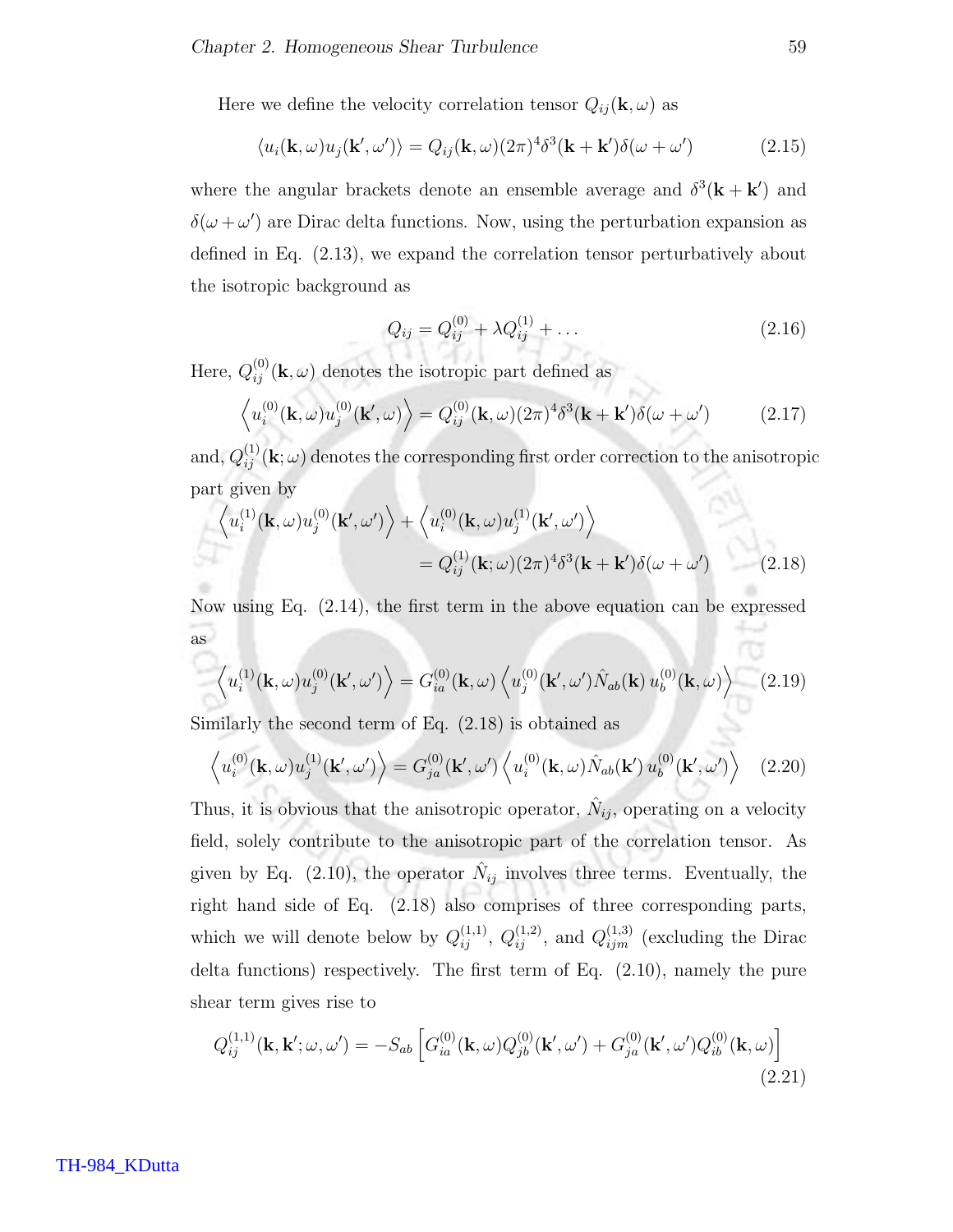The rapid pressure term of Eq. (2.10) yields no contribution due to the property of the isotropic parts. The response and correlation tensors associated with the background field satisfy the relation  $G_{ij}^{(0)}(\mathbf{k}, \omega) = G^{(0)}(k, \omega) P_{ij}(\mathbf{k})$ and  $Q_{ij}^{(0)}(\mathbf{k},\omega) = Q^{(0)}(k,\omega)P_{ij}(\mathbf{k})$  due to the property of isotropy. Thus, we obtain  $Q_{ij}^{(1,2)} = 0$ .

The third term of Eq. (2.10), which indicates the wave vector space deformation due to imposed mean strain, involves the derivative with respect to wave vector components. We derive the corresponding contribution to Eq.  $(2.18)$ , namely,  $Q_{ijm}^{(1,3)}$ , by means of inverse Fourier transformation, yielding

$$
\left\langle u_i^{(0)}(\mathbf{k}',\omega')\frac{\partial u_j^{(0)}(\mathbf{k},\omega)}{\partial k_m} \right\rangle = Q_{ij}^{(0)}(\mathbf{k}',\omega') (2\pi)^4 \frac{\partial \delta^3(\mathbf{k} + \mathbf{k}')}{\partial (k_m + k'_m)} \delta(\omega + \omega') \qquad (2.22)
$$

Combining the above two expressions, we get

$$
Q_{ij}^{(1)}(\mathbf{k},\omega)\delta^3(\mathbf{k}+\mathbf{k}')\delta(\omega+\omega') = Q_{ij}^{(1,1)}(\mathbf{k},\mathbf{k}';\omega,\omega')\delta^3(\mathbf{k}+\mathbf{k}')\delta(\omega+\omega')
$$

$$
+Q_{ijm}^{(1,3)}(\mathbf{k},\mathbf{k}';\omega,\omega')\frac{\partial\delta^3(\mathbf{k}+\mathbf{k}')}{\partial(k_m+k'_m)}\delta(\omega+\omega')
$$
(2.23)

with

$$
Q_{ijm}^{(1,3)}(\mathbf{k}, \mathbf{k}'; \omega, \omega') = \delta_{ab} S_{lm} \left[ k_l G_{ia}^{(0)}(\mathbf{k}, \omega) Q_{jb}^{(0)}(\mathbf{k}', \omega') + k_l' G_{ja}^{(0)}(\mathbf{k}', \omega') Q_{ib}^{(0)}(\mathbf{k}, \omega) \right]
$$
(2.24)

Now, by keeping **k** and  $\omega$  fixed, we integrate both sides of Eq. (2.23) over **k**' and  $\omega'$ . This gives

$$
Q_{ij}^{(1)}(\mathbf{k},\omega) = Q_{ij}^{(1,1)}(\mathbf{k}, -\mathbf{k};\omega, -\omega) - \left[\frac{\partial}{\partial k'_m} Q_{ijm}^{(1,3)}(\mathbf{k}, \mathbf{k'};\omega, \omega')\right]_{\mathbf{k'}=-\mathbf{k}, \omega'=-\omega}
$$
\n(2.25)

Here the last term arises from integration of the last term of Eq. (2.23) by parts, the surface term yields no contribution. The right-hand terms of Eq. (2.25) can be readily evaluated using the expression of Eqs. (2.21) and (2.24) and the property of isotropy of the response and correlation tensors associated with the background field. Now, since we are interested in equal-time correlation resulting from

$$
Q_{ij}^{(1)}(\mathbf{k}; t - t') = \int_{-\infty}^{+\infty} Q_{ij}^{(1)}(\mathbf{k}, \omega) e^{-i\omega(t - t')} \frac{d\omega}{2\pi},
$$
 (2.26)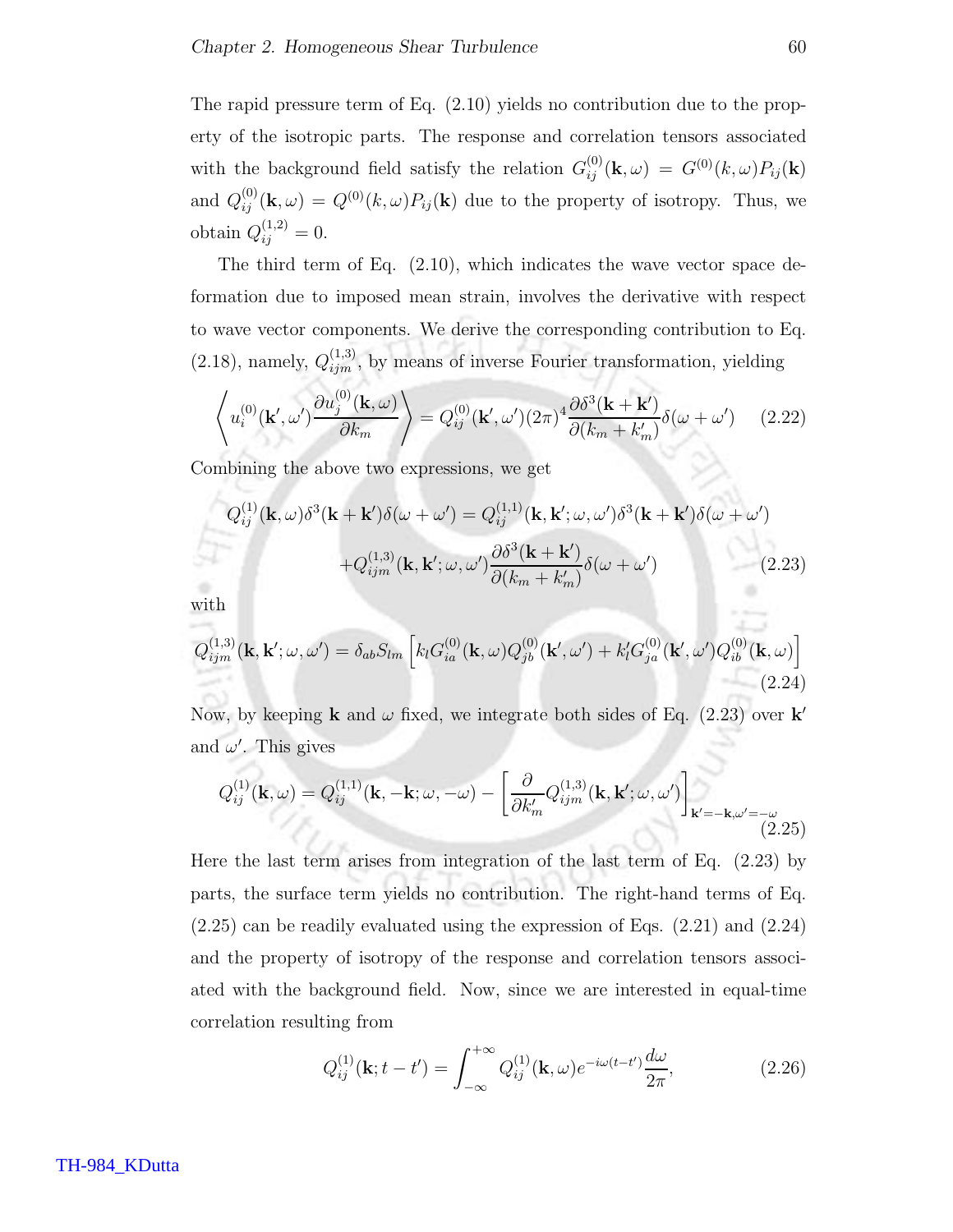we carry out the contour integration on the complex  $\omega$  plane by choosing a proper contour for  $(t - t') \rightarrow 0^+$  as shown in Fig. 2.1. This yields

$$
Q_{ij}^{(1)}(\mathbf{k};0) = S_{ab} \left[ P_{ia}(\mathbf{k}) P_{jb}(\mathbf{k}) + P_{ja}(\mathbf{k}) P_{ib}(\mathbf{k}) \right] R^{(1,1)}(k) + S_{lm} \frac{k_l k_m}{\mathbf{k}^2} P_{ij}(\mathbf{k}) R^{(1,3)}(k)
$$
\n(2.27)

Here the first and second term arises from the  $Q_{ij}^{(1,1)}$  and  $Q_{ijm}^{(1,3)}$  of Eq. (2.25), respectively, with

$$
R^{(1,1)}(k) = -\frac{q^{(0)}(k)}{2\Sigma(k)} \quad \text{and} \quad R^{(1,3)}(k) = \frac{k}{2\Sigma(k)} \frac{\partial q^{(0)}(k)}{\partial k} \tag{2.28}
$$

where  $q^{(0)}(k) = Q^{(0)}(k; 0)$ , and  $\Sigma(k)$  is the self-energy obtained via the Yakhot Orszag renormalization group calculations.



Figure 2.1: The integration contour in the complex  $\omega$  plane for Eq. (2.26). Here,  $\omega_R$  and  $\omega_I$  denote the real and imaginary axes respectively. The crosses indicate the poles.

Thus, we see that the tensorial form of the anisotropic velocity-velocity correlation tensor, given by Eq.  $(2.27)$ , that account for the effect of anisotropy present in the flow, automatically emerges from the governing dynamical equation (Eq. 2.5). We see that this tensor form is symmetric with respect to the interchange of tensorial indices, namely

$$
Q_{ij}^{(1)}(\mathbf{k};t,t) = Q_{ji}^{(1)}(\mathbf{k};t,t)
$$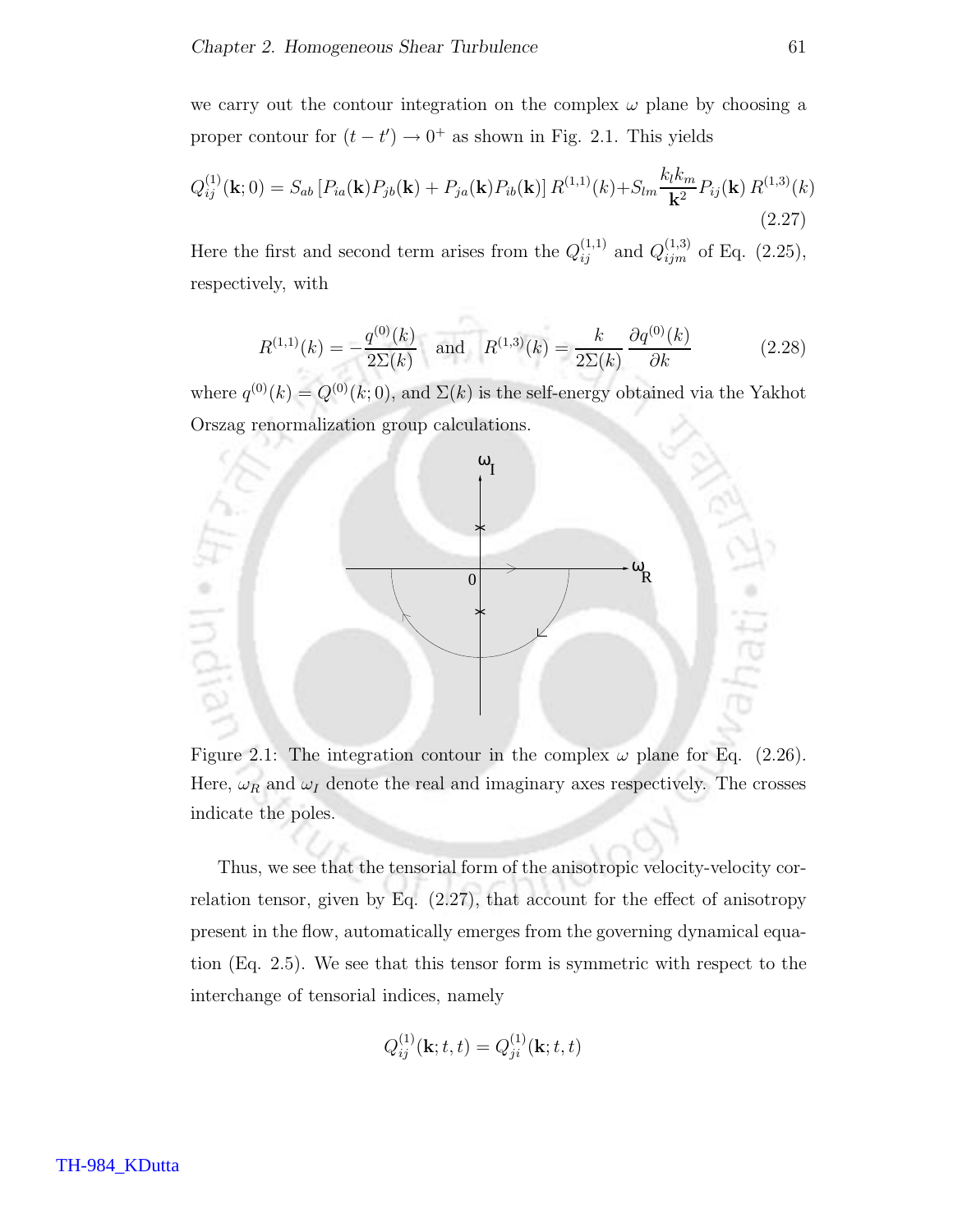and it also satisfies the condition of solenoidality, namely

$$
k_i Q_{ij}^{(1)}(\mathbf{k}; t, t) = 0
$$

These conditions must be maintained by the correlation tensor because of the nature of definition given by Eq. (2.15).

In the following section, we shall use the renormalization group results in addition to Kraichnan's results to calculate universal numbers associated with this correlation tensor.

### 2.4 Calculation of Universal Numbers

Here we would like to calculate the universal numbers associate with the scaling functions  $R^{(1,1)}(k)$  and  $R^{(1,3)}(k)$ , using RG results together with Kraichnan's numerical results.

We know that, according to the Kolmogorov theory, the scalar quantity  $q^{(0)}(k)$  in the inertial range is of the form

$$
q^{(0)}(k) = \frac{C}{4\pi} \bar{\varepsilon}^{2/3} k^{-11/3}
$$

where C is the Kolmogorov constant and  $\bar{\varepsilon}$  is the energy dissipation rate appearing in the energy spectrum given by Eq. (2.1). Further, a scaling law for the self energy  $\Sigma(k)$ , defined by Kraichnan [79], is expressed as

$$
\Sigma(k) = \mu \sqrt{C} \bar{\varepsilon}^{1/3} k^{2/3}
$$

where  $\mu$  is another constant. Using these scaling laws in Eq. (2.28), we obtain

$$
R^{(1,1)}(k) = A \,\bar{\varepsilon}^{1/3} k^{-13/3} \quad \text{and} \quad R^{(1,3)}(k) = B \,\bar{\varepsilon}^{1/3} k^{-13/3} \tag{2.29}
$$

with

$$
A = -\frac{1}{8\pi} \frac{\sqrt{C}}{\mu} \text{ and } B = -\frac{11}{24\pi} \frac{\sqrt{C}}{\mu}.
$$
 (2.30)

Kraichnan [79], further obtain a relation between the universal numbers C and  $\mu$  by numerically solving the energy transport equation of the DIA, leading to

$$
C = 3.022 \mu^{2/3}
$$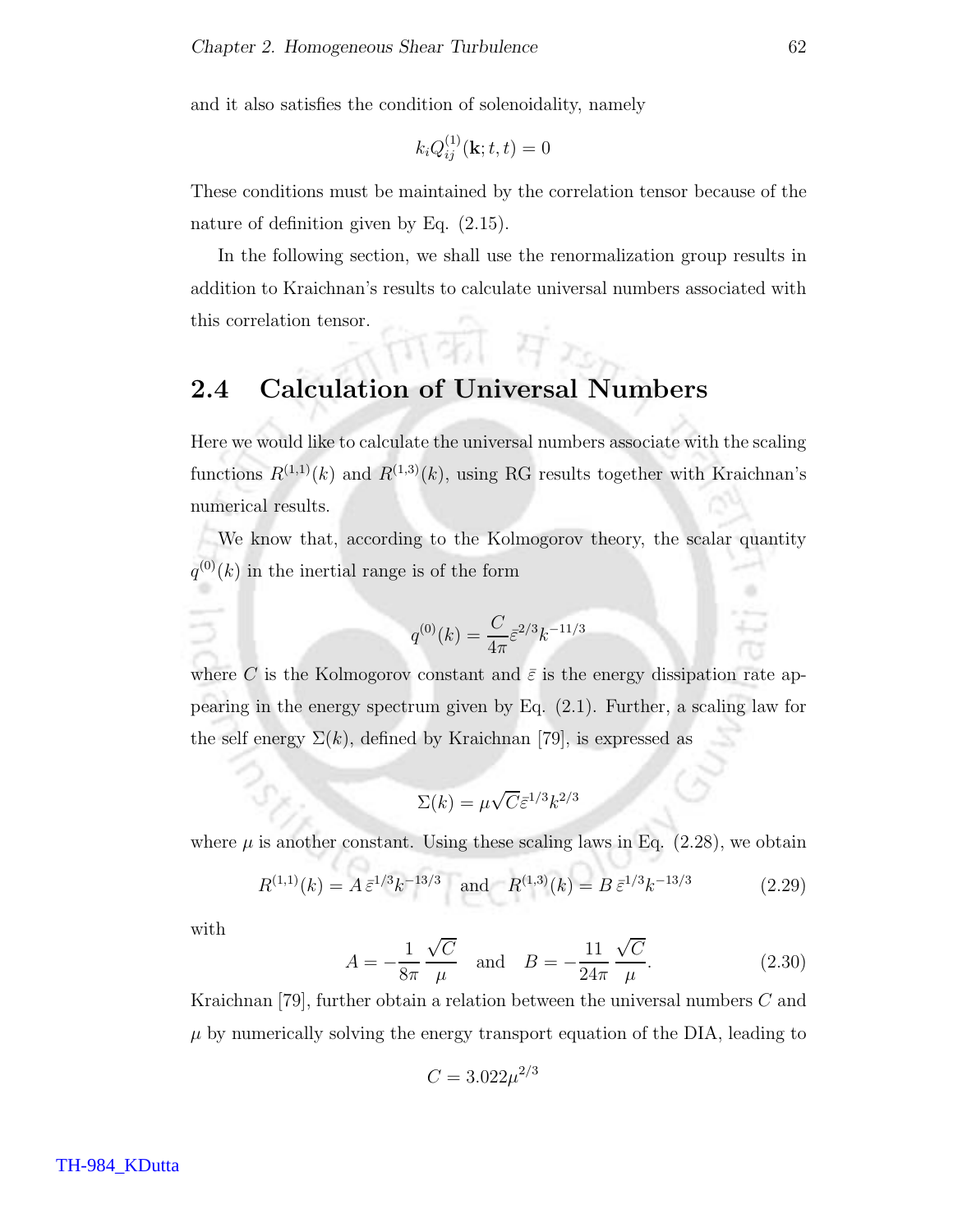This enables us to estimate the non-dimensional numbers A and B as

$$
A = -\frac{1}{8\pi} \frac{(3.022)^{3/2}}{C} \quad \text{and} \quad B = -\frac{11}{24\pi} \frac{(3.022)^{3/2}}{C} \tag{2.31}
$$

| Method       | $\overline{A}$    | B                 | References            |
|--------------|-------------------|-------------------|-----------------------|
| <b>DNS</b>   | $-0.16 \pm 0.03$  | $-0.40 \pm 0.06$  | Ishihara et al. [61]  |
| <b>DNS</b>   | $-0.15 \pm 0.01$  | $-0.48 \pm 0.02$  | Yoshida et al. [185]  |
| Experiment   | $\approx -0.17$   | $\approx -0.45$   | Tsuji $[164]$         |
| Theory (LRA) | $-0.12 \pm 0.002$ | $0.009 \pm 0.014$ | Yoshida et al. [185]  |
| Theory (TFM) | $-0.10$           | $-0.37$           | Previous theory [112] |
| $Leslie+RG$  | $-0.13$           | $-0.48$           | Present Chapter       |

Table 2.1: Experimental, theoretical, and DNS values of A and B.

Now, renormalization group calculation gives us the value of the universal Kolmogorov constant as  $C = 1.6057$  [184]. When we substitute this value we get

$$
A = -0.13
$$
 and  $B = -0.48$ 

These values are comparable with the experimental, DNS, and other theoretical values as shown in Table 2.1.

### 2.5 Discussion and Conclusion

Considering the simplest anisotropic case for homogeneous shear flow, Leslie [90] constructed an anisotropic model on the basis of Kraichnan's closure formulation [78, 79]. Treating the uniform shear in the mean flow as a perturbation to the isotropic background, a  $k^{-7/3}$  spectrum was obtained in the leading order. However, Leslie's treatment for the perturbation method did not maintain the realizability conditions of solenoidality and symmetry in tensor indices of the correlation tensor.

Ishihara, Yoshida and Kaneda [61, 185], on the other hand, conjectured a suitable form of the correlation tensor with the above properties of solenoidality and symmetry. With these assumptions, they performed an analytical (LRA) as well as numerical (DNS) calculations of the two universal numbers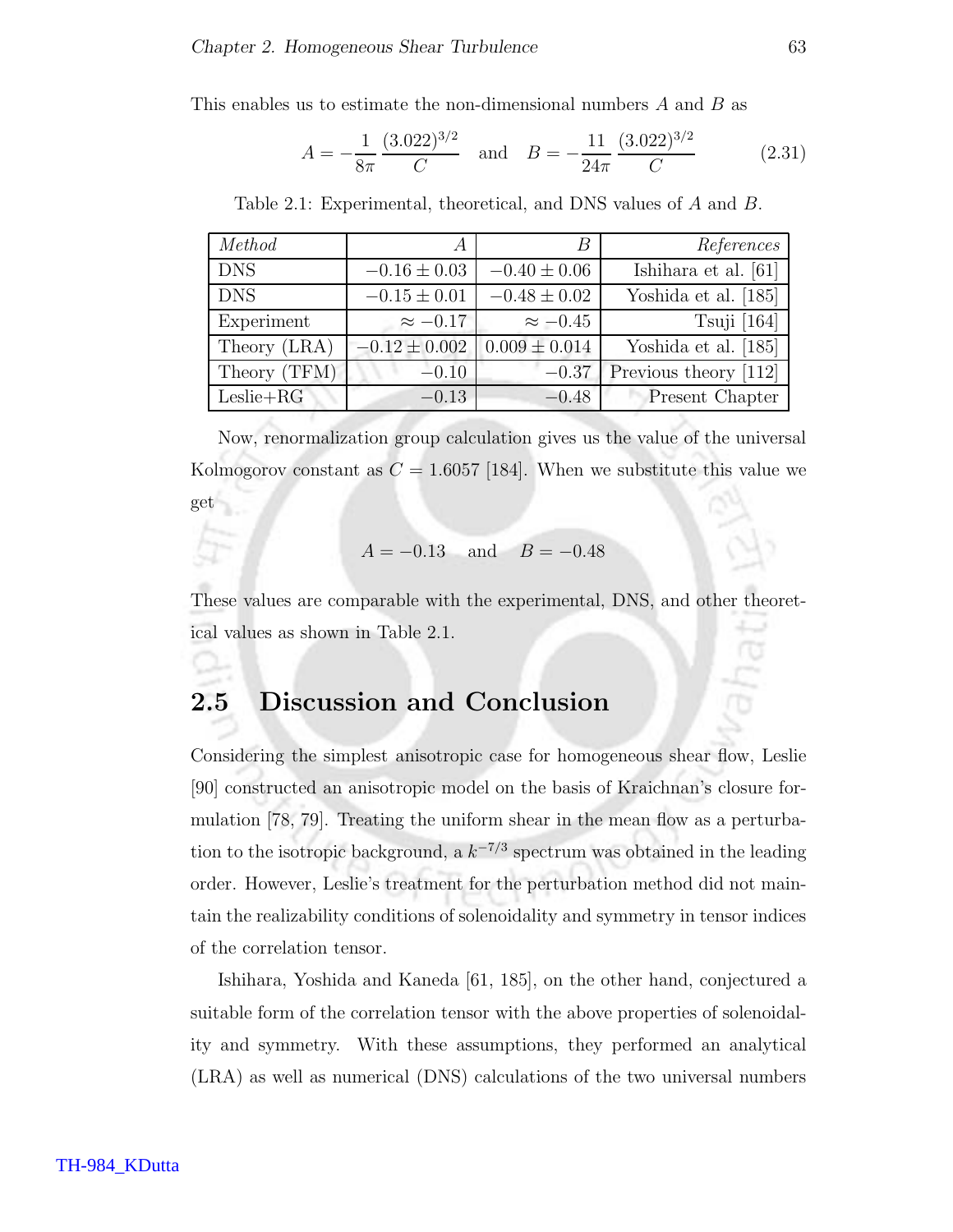A and B. Their DNS results were in good agreement with the experimental values [164]. However, their LRA values were not in good agreement with the experimental values.

To maintain the realizability conditions, a modification of Leslie's treatment was necessary. Such a treatment was attempted and the TFM of Kraichnan was applied [112]. The calculations, although crude, produced better agreement with experimental values.

Motivated by this partial success, it was realized that something better than TFM coupled with Leslie-type calculations would give still better results.

Thus, as we have seen in this chapter, when the RG results are combined with Leslie-type calculations, we get very good agreements with the experimental values. This also indicates that Leslie's suggestion of using the anisotropic term as perturbation is indeed a deep intuition close to reality.

This further motivates us to apply similar procedure in other problems. We shall be using this method in Chapter 4 for the case of stably stratified turbulence.

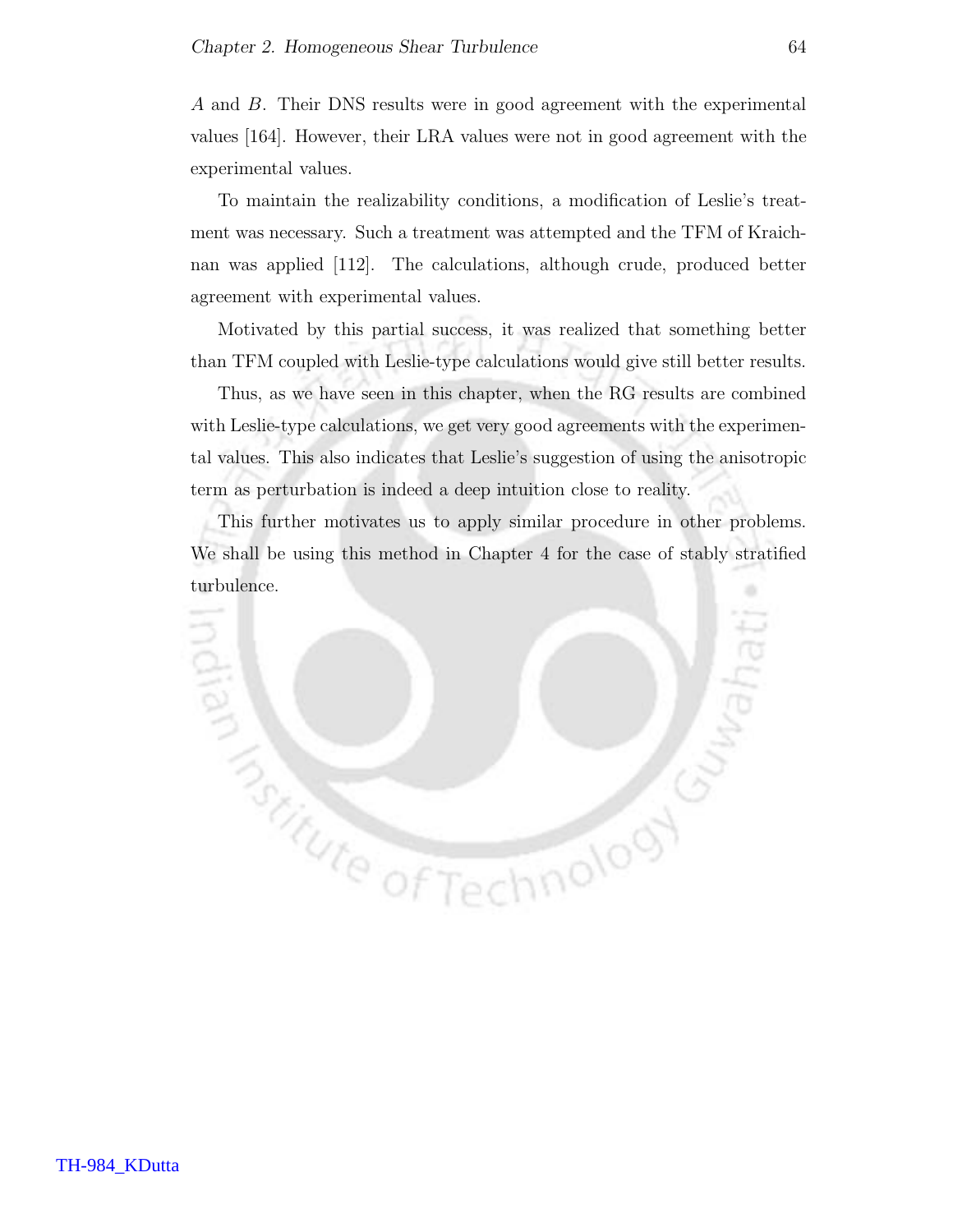# Chapter 3

# Heisenberg Approximation in Passive Scalar Turbulence

### 3.1 Introduction

Considerable attention has been focused in the last few decades on the mixing of a passive scalar field in turbulent flows [175, 145]. It possesses an interest of its own and has been used to describe a variety of phenomena like pollutant or tracer transport and is clearly related to models describing forced diffusion through porous media [51]. The well-known universal Kolmogorov energy spectrum [74, 121]

$$
E(k) = C\varepsilon^{2/3}k^{-5/3}
$$
\n(3.1)

where C is the Kolmogorov constant,  $\varepsilon$  is the energy flux, and k is the wave number, has been assumed in situations where the flow properties are statistically homogeneous and isotropic [45]. For passive scalar convection, a scaling law, similar to the Kolmogorov's, holds for three-dimensional mean-square scalar given by [121, 12, 33]

$$
\mathcal{E}(k) = \text{ Ba } \chi \varepsilon^{-1/3} k^{-5/3} \tag{3.2}
$$

where  $\chi$  is the scalar flux, and Ba, the well-known Batchelor (or Obukhov-Corrsin) constant, have been measured in several studies [90, 111]. Various attempts have been made to calculate the universal numbers associated with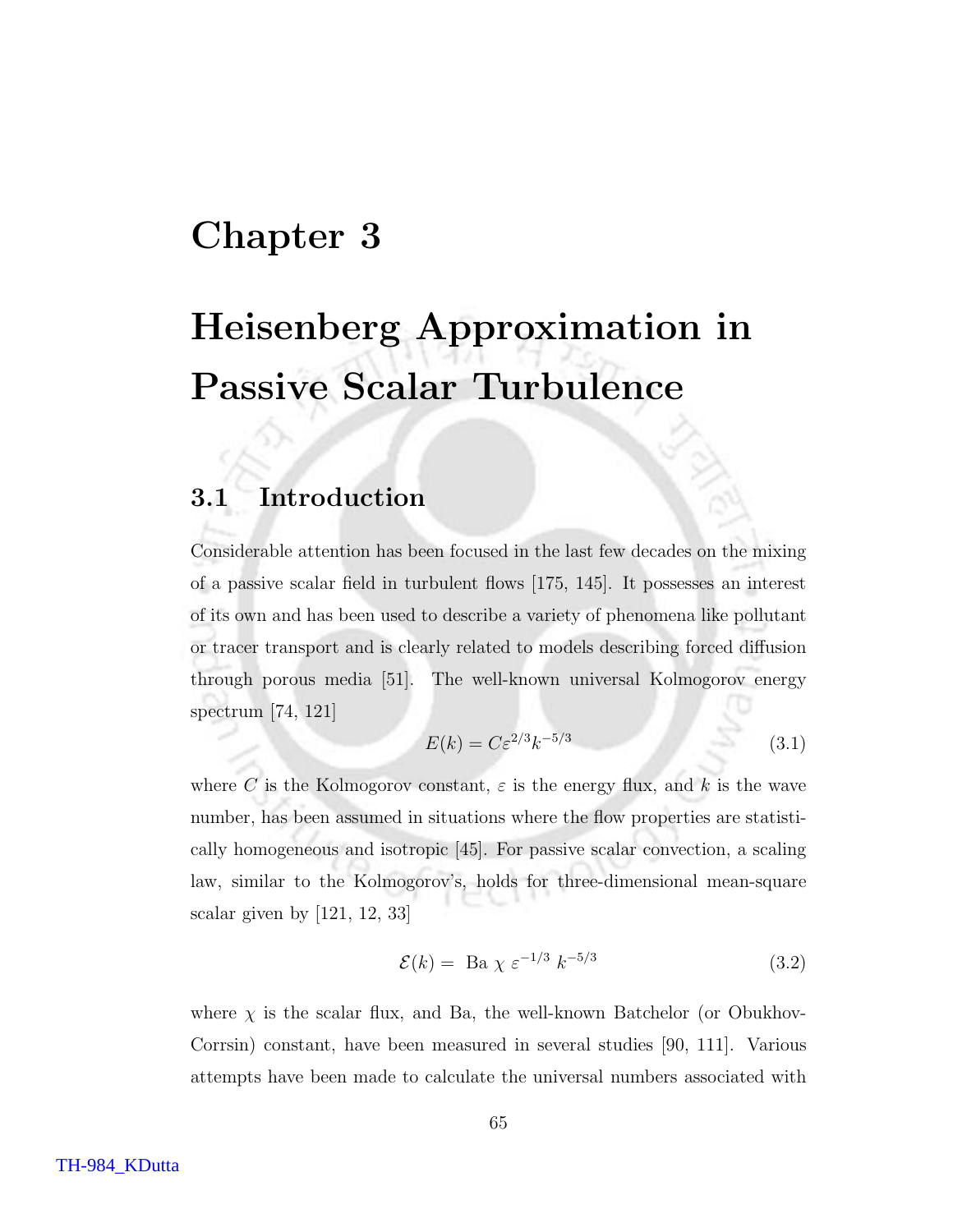the above mentioned universal scaling laws (Eqs.  $(3.1)$  and  $(3.2)$ ), starting from the stochastic versions of the Navier-Stokes and passive scalar dynamics. Motivated by the earlier pioneering works [34, 43], Yakhot and Orszag [184, 183] carried out a rigorous dynamic-renormalization group (RG) calculations (together with  $\epsilon$  expansion) on homogeneous isotropic turbulence to calculate the Kolmogorov constant and thereby evaluated the Batchelor constant by considering Pao's formulation [123, 124].

Using an RG procedure essentially different from Yakhot and Orszag, Elperin and Kleeorin [39] studied the problem of passive scalar convection in turbulent fluid flow in the presence of an external gradient of passive scalar concentration. Indeed, in their method, the spectrum and statistical properties of the background hydrodynamic turbulence were assumed to be known, and thereby studied the problem of weak response of homogeneous and isotropic turbulence to a weak external gradient of the mean passive scalar field. Moreover, in contrast to the Corrsin-Obukhov theory, they considered a completely different mechanism of excitation of passive scalar fluctuations, namely, passive scalar fluctuations are generated by tangling of an external gradient of mean passive scalar field by a turbulent velocity field. In this analysis, the turbulent Prandtl number,  $\sigma$ , for large Reynolds number was estimated to be  $\sigma \approx 0.792$ .

Lin et al. [93], assuming quasinormal approximation for the statistical correlation between the velocity and temperature fields, performed a renormalization group (RG) analysis to investigate thermal turbulent transport properties, and obtained a functional relationship between turbulent Prandtl number and Peclet number. To investigate the Batchelor constant, they further carried out their calculations with a modification in original Batchelor spectrum (Eq. (3.2)) by introducing two connecting functions so that scaling laws fit better the measured spectra. Employing their solution of the effective thermal eddy diffusivity, they found that the Batchelor constant depends on Prandtl number and several characteristic wavenumbers of the particular flow under consideration.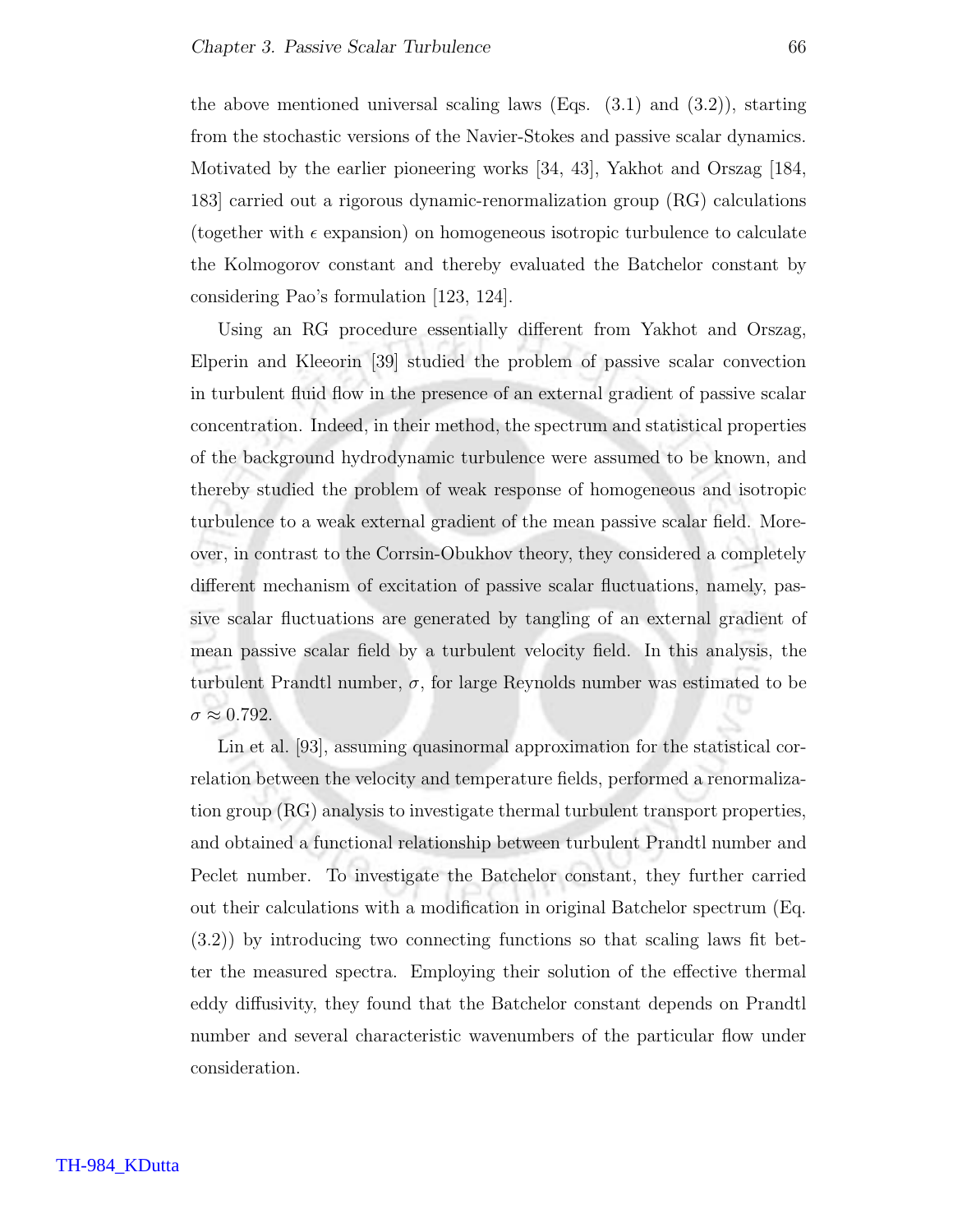Extending the field theoretic RG calculations of Zhou and Vahala [188] to higher dimensions, Verma [171] calculated the passive scalar cascade rate in the inertial-convective range from the flux integrals and the renormalized parameters (calculated within the same framework). The final integral expressions are then computed using Gaussian quadrature, and it has been found that the integrals converge for all dimension  $d \geqslant 2$ . The computed values of the Batchelor constant (Ba), Kolmogorov constant  $(C)$ , and turbulent Prandtl number  $(\sigma)$ in 3D were Ba = 1.25,  $C = 1.53$ , and  $\sigma = 0.42$  respectively. In the same work, it was also speculated that  $\sigma \approx 1$  and Ba  $\approx d^{1/3}$  for large space dimensions (d). Considering a simple hypothesis that large scale eddies are statistically independent from the smaller eddies [107], Chang et.al. [25] performed an RG analysis on Navier-Stokes equation and obtained an inhomogeneous ordinary differential equation for the invariant effective eddy-viscosity, the closed form solution of which yields an expression of the Kolmogorov constant, which is found to be in the range  $C \approx 1.35 - 2.06$ .

Adzhemyan et al. [2] calculated the turbulent Prandtl number  $(\sigma)$  in the field theoretic renormalization group framework up to two-loop order coupled with  $\varepsilon$  expansion, and obtained  $\sigma \approx 0.7179$  and  $\sigma \approx 0.7693$  in one-loop and two-loop approximation, respectively. The difference in the two results was strikingly small when compared to the similar two-loop calculations of the Kolmogorov constant and skewness factor [1]. They further pointed out that, in the two-loop approximation, the main contribution is due to graphs having a singularity at  $d = 2$  and it is necessary to sum such graphs. Since in the calculation of  $\sigma$  this singularity is absent, the two-loop contribution is relatively small and the results of the usual  $\varepsilon$  expansion appear fairly reliable at the level of accuracy suggested by the two-loop corrections.

Recently, Brethouwer and Lindborg [18] investigated statistics of a passive scalar in randomly forced and strongly stratified turbulence with a constant horizontal mean gradient, and observed the isotropic  $k^{-5/3}$  passive scalar spectrum in the inertial range with Batchelor constant in one dimension as  $Ba' \approx 0.5$ .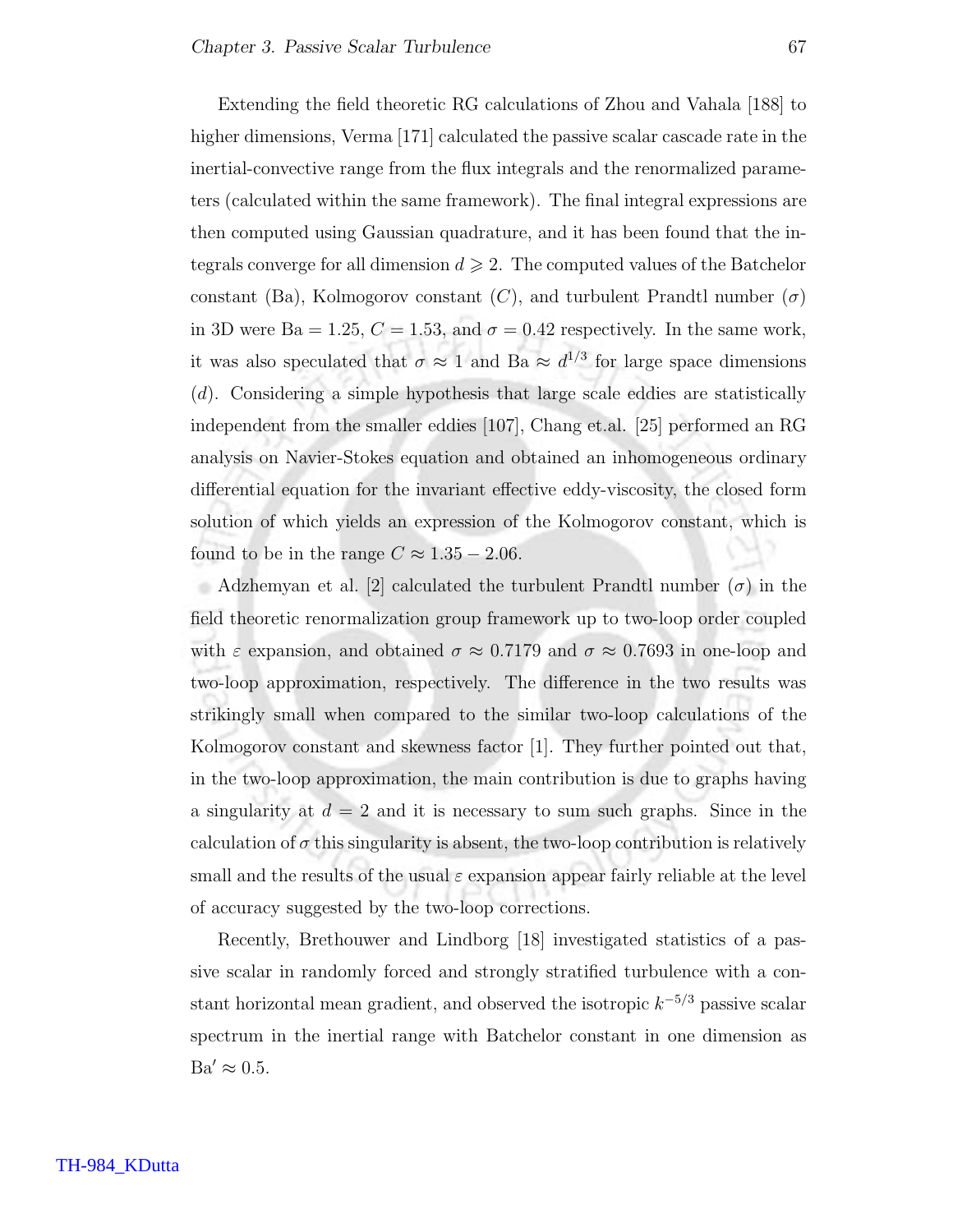Our main motivation in the problem of passive scalar turbulence originates from the fact that we shall ultimately be interested in the problem of turbulence with stable temperature stratification where the temperature or density field acts as an active scalar. In our analysis of this problem, it was found that inputs regarding the universal numbers associated with the passive scalar dynamics were necessary. As a result, we are motivated to make a theoretical investigation on passive scalar turbulence. In order to calculate the passive scalar universal numbers, we shall be using the Heisenberg approximation [57]. Within this scheme, we derive analytic expressions for eddy-viscosity and eddy-diffusivity from Kraichnan's transfer integrals of energy and meansquare scalar [90, 78]. In the same scheme, we evaluate the flux integrals for energy and mean-square scalar. These procedures allow for the evaluation of relevant amplitude ratios, from which we calculate the universal numbers, namely, Batchelor constant (Ba), and turbulent Prandtl number  $(\sigma)$  under two different schemes (with  $\epsilon$  expansion and without  $\epsilon$  expansion). Our calculations yield  $\sigma = 0.7179$  and  $Ba = 1.0311$  (with  $\epsilon$  expansion). These results are comparable with other theoretical calculations, namely, Yakhot-Orszag's renormalization group calculation (Ba = 1.16 and  $\sigma = 0.7179$ ) [183] and experimental investigations (Ba  $\approx 0.67 - 1.35$  and  $\sigma \approx 0.7 - 0.9$ ) [90, 111]. As a byproduct, we obtain a relation between Kolmogorov constant (C), Batchelor constant (Ba) and turbulent Prandtl number  $(\sigma)$ , namely, Ba =  $\sigma C$ , which is consistent with that of Yakhot and Orszag's result (derived from Pao's formulations) [183]. To compare our results with various experimental results, we also calculate the corresponding one-dimensional Batchelor constant (Ba′ ).

# 3.2 Heisenberg Approximation

The randomly stirred incompressible Navier-Stokes equations in presence of passive scalar can be written as

 $TPC$ 

$$
\frac{\partial u_i}{\partial t} + u_j \frac{\partial u_i}{\partial x_j} = -\frac{\partial p}{\partial x_i} + \nu_0 \frac{\partial^2 u_i}{\partial x_j \partial x_j} + f_i \tag{3.3}
$$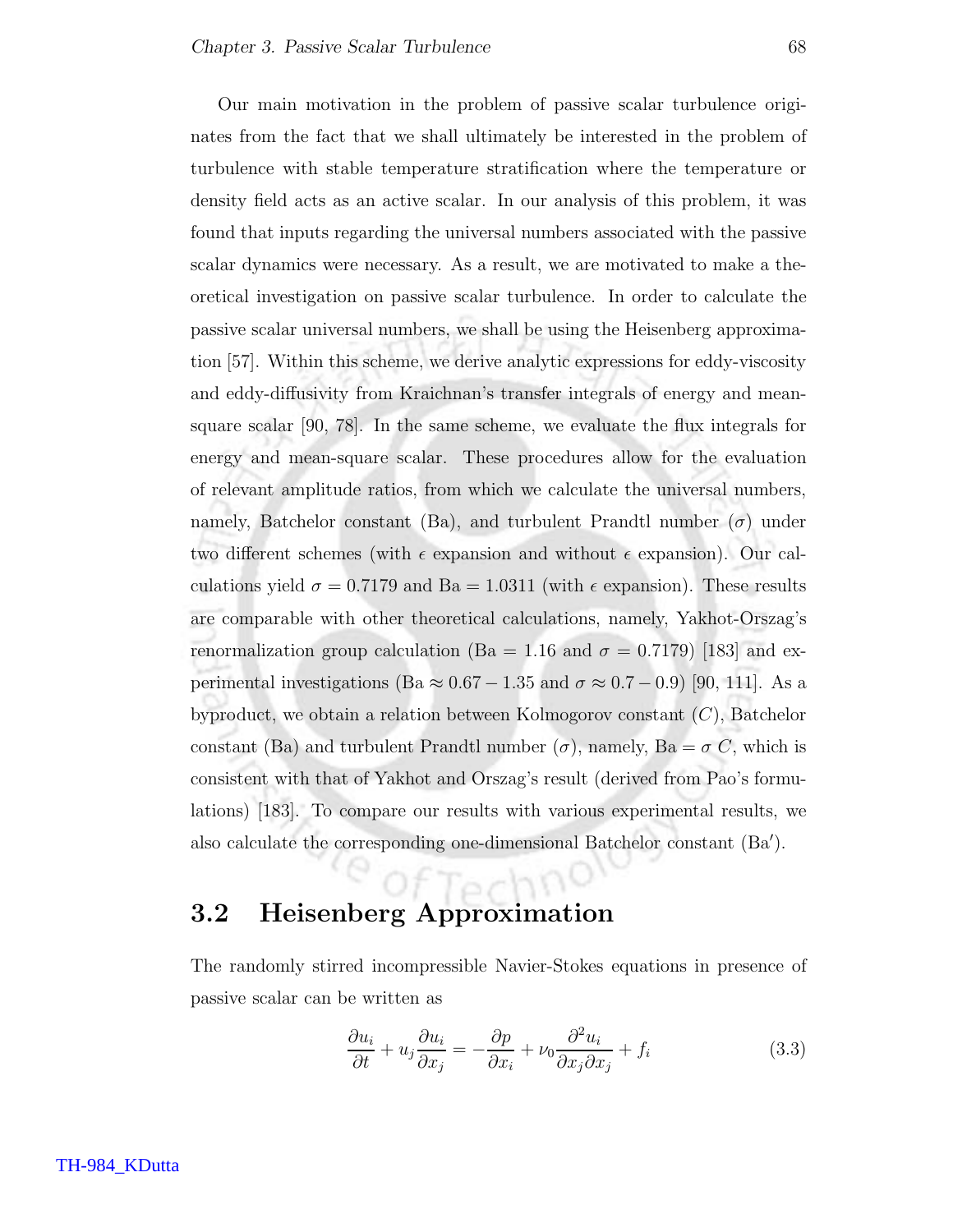Chapter 3. Passive Scalar Turbulence 69

$$
\frac{\partial \psi}{\partial t} + u_j \frac{\partial \psi}{\partial x_j} = \kappa_0 \frac{\partial^2 \psi}{\partial x_j \partial x_j} + \theta \tag{3.4}
$$

with the incompressibility condition

$$
\frac{\partial u_i}{\partial x_i} = 0 \tag{3.5}
$$

where  $\mathbf{u}(\mathbf{x}, t)$ ,  $\psi(\mathbf{x}, t)$  and  $p(\mathbf{x}, t)$  are the fluctuating velocity, density and pressure fields with zero mean, respectively;  $\nu_0$  and  $\kappa_0$  are the kinematic viscosity and molecular diffusivity respectively.  $f_i(\mathbf{x}, t)$  and  $\theta(\mathbf{x}, t)$  are the Gaussian random forces. We write Eqs.  $(3.3)-(3.5)$  in d-dimensional Fourier space as

$$
\left(\frac{\partial}{\partial t} + \nu_0 k^2\right) u_i(\mathbf{k}, t) = f_i(\mathbf{k}, t) - \frac{i}{2} P_{ijl}(\mathbf{k}) \sum_{\mathbf{p}+\mathbf{q}=\mathbf{k}} u_j(\mathbf{p}, t) u_l(\mathbf{q}, t) \tag{3.6}
$$

and

$$
\left(\frac{\partial}{\partial t} + \kappa_0 k^2\right) \psi(\mathbf{k}, t) = \theta(\mathbf{k}, t) - ik_j \sum_{\mathbf{p} + \mathbf{q} = \mathbf{k}} u_j(\mathbf{p}, t) \psi(\mathbf{q}, t) \tag{3.7}
$$

$$
k_i u_i(\mathbf{k}, t) = 0 \tag{3.8}
$$

Here, the random external stirring force fields  $f_i(\mathbf{k}, t)$  and  $\theta(\mathbf{k}, t)$  are assumed to have Gaussian statistics with correlation

$$
\langle f_i(\mathbf{k},t) f_j(\mathbf{k}',t') \rangle = F(k) P_{ij}(\mathbf{k}) [2\pi]^d \delta^d(\mathbf{k} + \mathbf{k}') \delta(t - t')
$$
(3.9)

$$
\langle \theta(\mathbf{k},t)\theta(\mathbf{k}',t')\rangle = \Theta(k)[2\pi]^d \delta^d(\mathbf{k}+\mathbf{k}')\delta(t-t')
$$
\n(3.10)

in which  $F(k)$  and  $\Theta(k)$  are modeled as

$$
F(k) = \frac{2D_0}{k^{d-4+\epsilon}} \quad \text{and} \quad \Theta(k) = \frac{2D_0}{k^{d-4+\epsilon'}} \tag{3.11}
$$

where  $d$  is the space dimension. The noise added in the concentration field equation of motion is meant to facilitate the calculation of correlation functions. This forms have been assumed in order to ensure the fact that the Kolmogorov spectrum for the velocity field and the Batchelor spectrum for the passive scalar field will be obtained for conserved transport of energy and mean-square scalar. It will turn out that these conservation laws are obeyed only for the values  $\epsilon = 4$  and  $\epsilon' = 4$ . These values automatically lead to the Kolmogorov and Batchelor spectra (Eqs. (3.1) and (3.2)).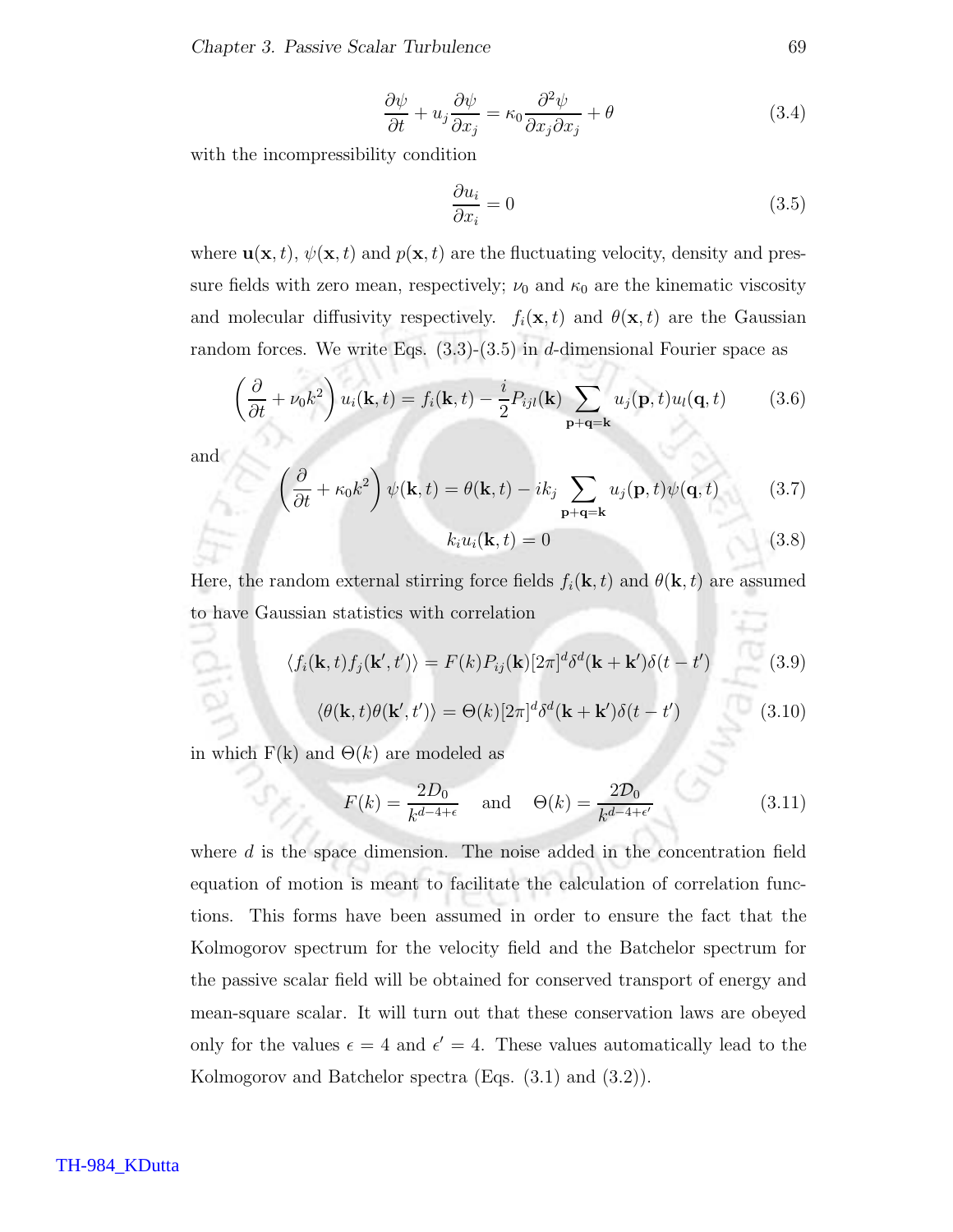The spatial Fourier transformed velocity correlation tensor  $Q_{ij}(\mathbf{k}, t, t')$ , and scalar correlation  $\Psi(\mathbf{k}, t, t')$  are defined as

$$
\langle \psi(\mathbf{k},t)\psi(\mathbf{k}',t')\rangle = \Psi(\mathbf{k},t,t')[2\pi]^{d}\delta^{d}(\mathbf{k}+\mathbf{k}')
$$
\n(3.12)

$$
\langle u_i(\mathbf{k},t)u_j(\mathbf{k}',t')\rangle = Q_{ij}(\mathbf{k},t,t')[2\pi]^d\delta^d(\mathbf{k}+\mathbf{k}')
$$
\n(3.13)

Now, as noted earlier, following Kraichnan [90, 78], we write the energy transfer equation as Service Controller

$$
\left(\frac{d}{dt} + 2\nu_0 k^2\right) E(k; t, t) = T(k; t, t)
$$
\n(3.14)

and, similarly the transfer equation for mean square scalar correlation as

$$
\left(\frac{d}{dt} + 2\kappa_0 k^2\right) \mathcal{E}(k; t, t) = \mathcal{T}(k; t, t)
$$
\n(3.15)

Here  $T(k, t, t)$  and  $T(k; t, t)$  represent the energy transfer function and meansquare scalar transfer function respectively. We write  $T(k, t, t)$  and  $T(k; t, t)$ in d-dimensional Fourier space and obtain

$$
T(k; t, t) = T(k) = \frac{8k^2}{(d-1)^2} k^{d-1} \int \frac{d^d p}{S_d} \theta_1(k, p, q)
$$
  
\n
$$
\times \left[ a(k, p, q) \frac{E(p)}{p^{d-1}} \frac{E(q)}{q^{d-1}} - \frac{1}{2} b(k, q, p) \frac{E(p)}{p^{d-1}} \frac{E(k)}{k^{d-1}} - \frac{1}{2} b(k, p, q) \frac{E(q)}{q^{d-1}} \frac{E(k)}{k^{d-1}} \right] (3.16)
$$
  
\n
$$
T(k; t, t) = T(k) = \frac{4k^2}{d-1} k^{d-1} \int \frac{d^d p}{S_d} \theta_2(k, p, q)
$$
  
\n
$$
k_i k_j P_{ij}(\mathbf{p}) \frac{E(p)}{p^{d-1}} \left[ \frac{\mathcal{E}(q)}{q^{d-1}} - \frac{\mathcal{E}(k)}{k^{d-1}} \right] \tag{3.17}
$$

Here  $\theta_1(k, p, q)$  and  $\theta_2(k, p, q)$  are the triad relaxation times. In the Edwards' simplified assumption of exponential decay of the response and correlation functions [38], we obtain these triad relaxation times as

$$
\theta_1(k, p, q) = \frac{1}{\nu(k)k^2 + \nu(p)p^2 + \nu(q)q^2}
$$

$$
\theta_2(k, p, q) = \frac{1}{\kappa(k)k^2 + \kappa(q)q^2 + \nu(p)p^2}
$$

TH-984\_KDutta

۰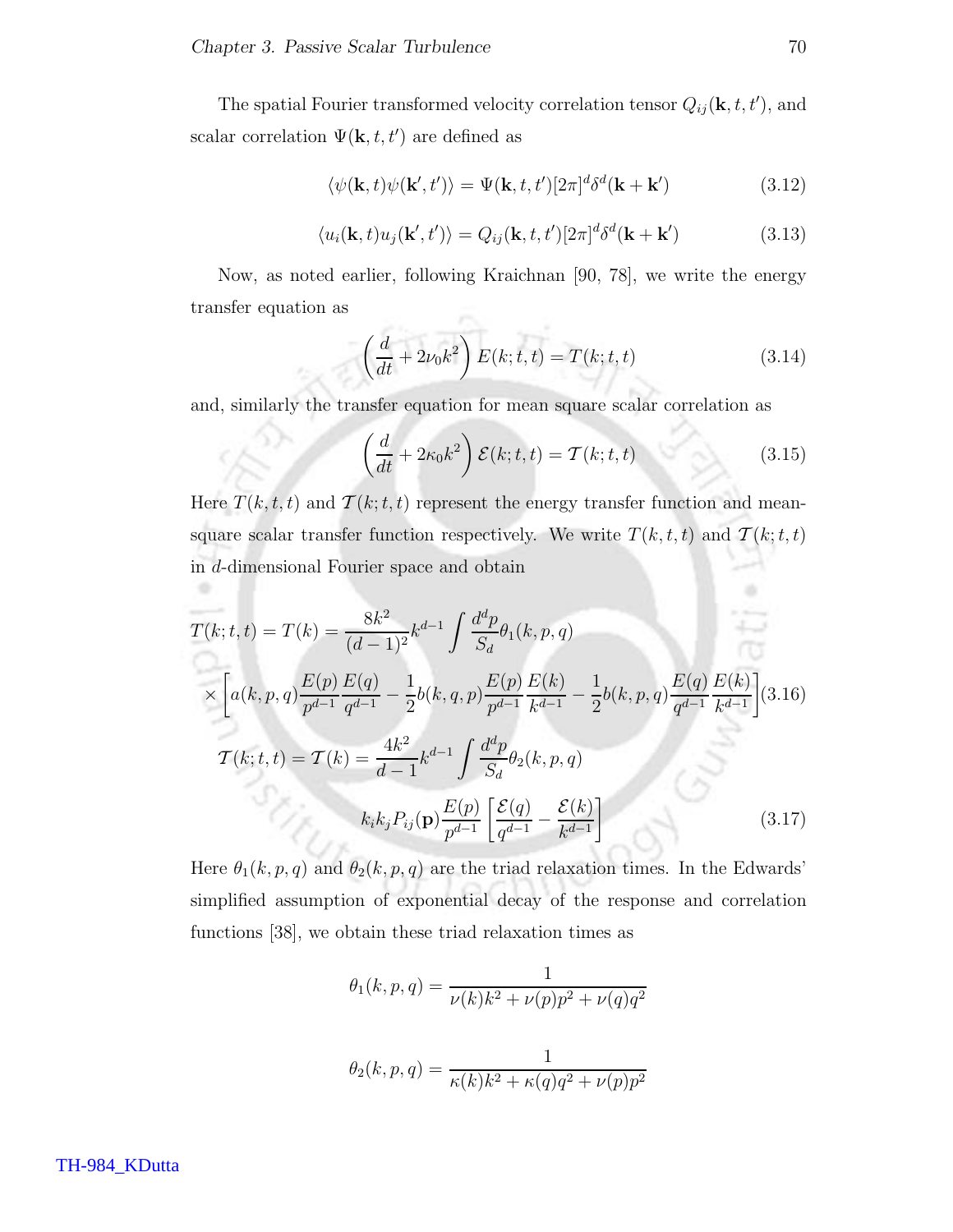In Eqs. (3.16) and (3.17),  $b(k, p, q)$ ,  $b(k, q, p)$ , and  $a(k, p, q)$  are the geometrical coefficients given by

$$
b(k, p, q) = \frac{p}{k}(z^3 + xy) + \frac{d-3}{2}(1 - y^2)
$$
  

$$
b(k, q, p) = \frac{q}{k}(y^3 + xz) + \frac{d-3}{2}(1 - z^2)
$$
  

$$
2a(k, p, q) = b(k, p, q) + b(k, q, p)
$$
  

$$
p \cdot q
$$
  

$$
k \cdot q
$$
  

$$
k \cdot p
$$
 (2.12)

where

$$
x = -\frac{\mathbf{p} \cdot \mathbf{q}}{pq}
$$
,  $y = \frac{\mathbf{k} \cdot \mathbf{q}}{kq}$  and  $z = \frac{\mathbf{k} \cdot \mathbf{p}}{kp}$  (3.18)

The energy spectrum  $E(k, t)$  and mean square scalar spectrum  $\mathcal{E}(k, t)$  are related to the spatial Fourier transform correlations by

$$
E(k,t) = \frac{d-1}{2} \frac{S_d}{[2\pi]^d} k^{d-1} Q(k,t,t)
$$
\n(3.19)

and

$$
\mathcal{E}(k,t) = \frac{S_d}{[2\pi]^d} k^{d-1} \Psi(k,t,t)
$$
\n(3.20)

where  $S_d = 2\pi^{d/2}/\Gamma(d/2)$  is the surface area of a unit sphere embedded in the d-dimensional space.

Here we will derive an asymptotic form of the eddy viscosity and eddy diffusivity from the energy and mean-square scalar transfer Eqs. (3.14) and  $(3.15)$ , and describe our results with and without  $\epsilon$  expansion. As noted earlier, in Heisenberg's approximation [57], the eddy-viscosity  $\nu(k|p')$  and eddydiffusivity  $\kappa(k|p')$  can be obtained from the transfer integrals as the effect on the wave number k due only to wavenumbers  $(p, q) > p'$  and thereby neglecting the effect of the region  $(p, q) < p'$ . Following Kraichnan, we define the eddy-viscosity and eddy-diffusivity in the Heisenberg's approximation as

$$
T(k|p') = -2\nu(k|p')k^2E(k)
$$
\n(3.21)

and

$$
\mathcal{T}(k|p') = -2\kappa(k|p')k^2 \mathcal{E}(k)
$$
\n(3.22)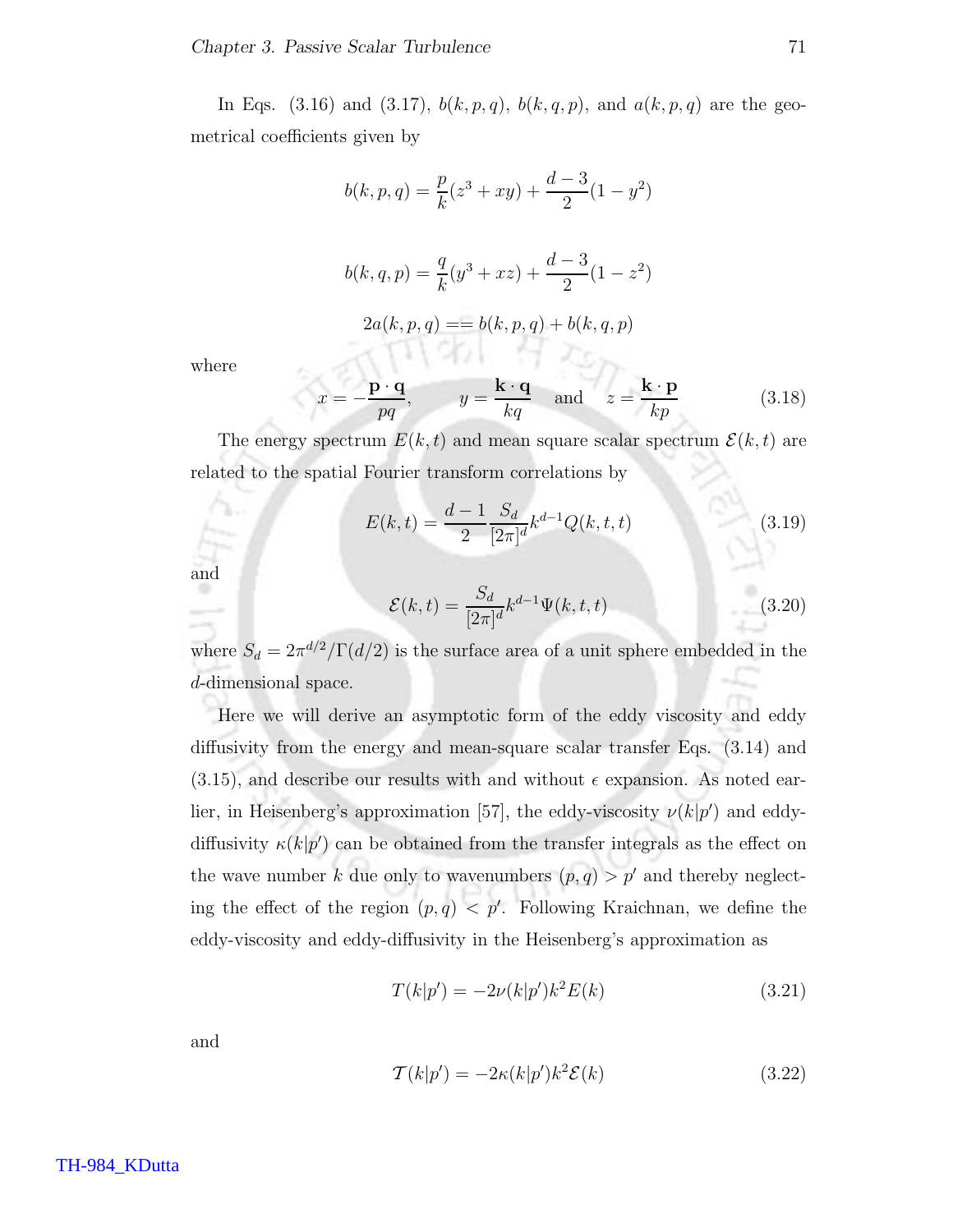which are obtained from the transfer integrals  $T(k)$  and  $T(k)$  by setting an IR cut-off at  $p'$ .

In the limit  $p' \gg k$  we have  $p \approx q$ , the eddy viscosity can thus be calculated using Eq. (3.21) as [113]

$$
\nu(k|p') = \frac{2}{(d-1)^2} \int_{p'}^{\infty} dp \oint \frac{d\Omega}{S_d} \theta_1(k, p, q)
$$

$$
\left[ b(k, q, p)E(p) + b(k, p, q) \frac{E(q)}{q^{d-1}} p^{d-1} \right]
$$
(3.23)

Using the same procedure as above we calculate the eddy-diffusivity from the transfer integral  $\mathcal{T}(k)$  in the  $p' \gg k$  limit as

$$
\kappa(k|p') = \frac{2}{d-1} \int_{p'}^{\infty} dp \oint \frac{d\Omega}{S_d} \theta_2(k, p, q) \left[1 - \frac{(\mathbf{k} \cdot \mathbf{p})^2}{k^2 p^2}\right] E(p) \tag{3.24}
$$

Now, we know that

$$
\mathcal{E}(k) \sim k^{d-1} \int_{-\infty}^{+\infty} \frac{d\omega}{[2\pi]} |\mathcal{G}(k,\omega)|^2 \Theta(k)
$$
 (3.25)

$$
E(k) \sim k^{d-1} \int_{-\infty}^{+\infty} \frac{d\omega}{[2\pi]} |G(k,\omega)|^2 F(k)
$$
\n(3.26)

with the renormalized propagator

$$
\mathcal{G}(k,\omega) = \left[-i\omega + \kappa(k)k^2\right]^{-1}
$$

and

$$
G(k,\omega) = \left[-i\omega + \nu(k)k^2\right]^{-1}
$$

This yields the scaling

$$
\mathcal{E}(k) \sim \frac{k^{1-\epsilon'}}{\kappa(k)}, \quad \text{and} \quad E(k) \sim \frac{k^{1-\epsilon}}{\nu(k)}
$$
 (3.27)

respectively. Further, when scaling arguments are applied to Eqs. (3.23) and (3.24), we get

$$
\kappa(k) \sim E(k)/k\kappa(k)
$$
 and  $\nu(k) \sim E(k)/k\nu(k)$  (3.28)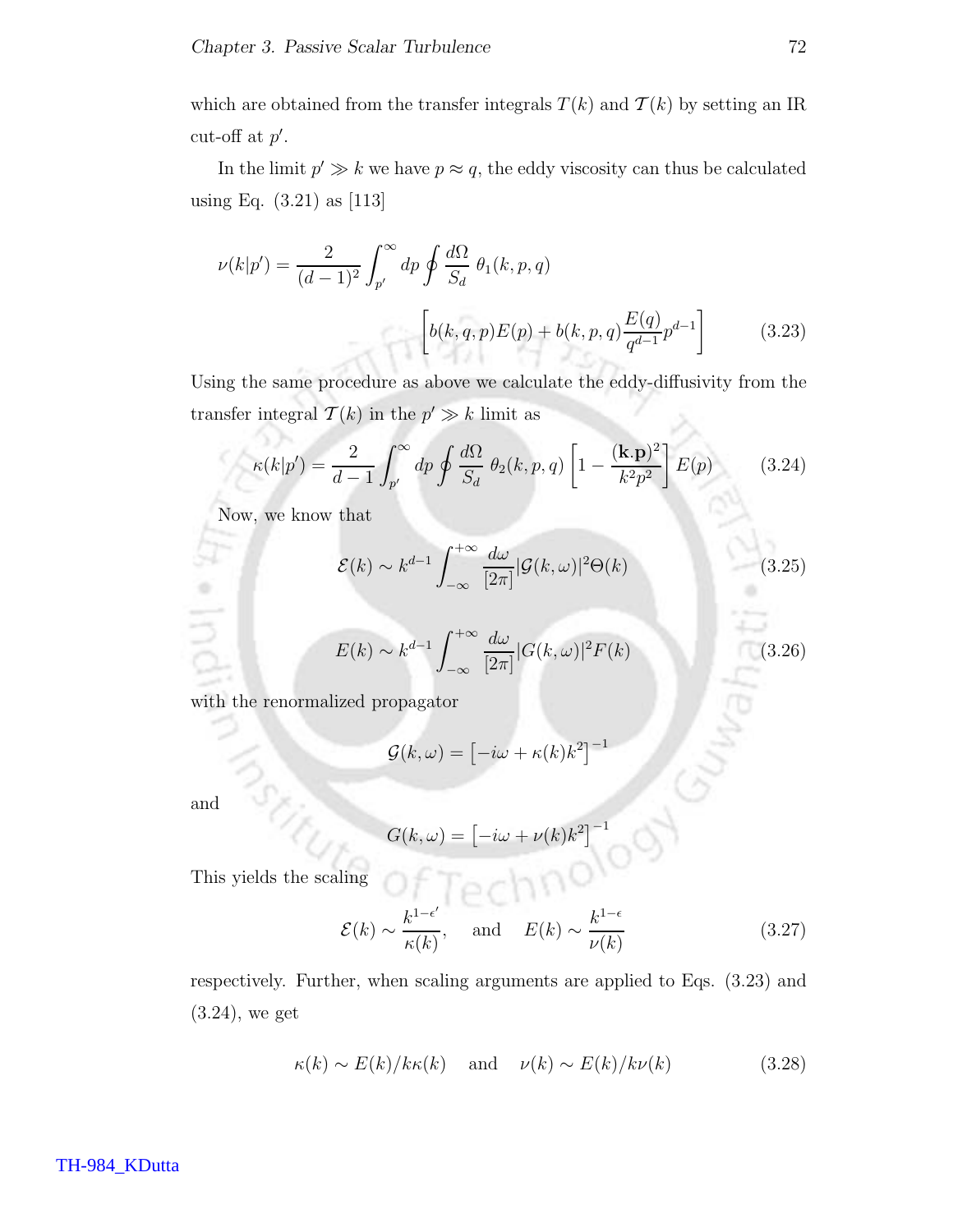Thus, Eqs. (3.27) and (3.28) yields the following scaling relations:

$$
\mathcal{E}(k) \sim k^{1-\epsilon'+\epsilon/3}
$$
 and  $\kappa(k) \sim k^{-\epsilon/3}$  (3.29)

$$
E(k) \sim k^{1-2\epsilon/3} \quad \text{and} \quad \nu(k) \sim k^{-\epsilon/3} \tag{3.30}
$$

To find the ultraviolet behavior  $(p \to \infty)$  of this integrals, we expand the integrand in the limit  $p \gg k$ , and then pick up the lowest-order contribution in  $k/p$ . In this limit, we have  $q \approx p$ . Thus, we obtain

$$
\nu(k|p') = \frac{1}{d-1} \left[ A_d(\epsilon) f(\epsilon) + B_d \right] \frac{E(p')}{p' \nu(p')}
$$
\n(3.31)

and

$$
\kappa(k|p') = \frac{2}{d}f(\epsilon)\frac{E(p')}{p'[v(p') + \kappa(p')]}
$$
(3.32)

where

$$
A_d(\epsilon) = \frac{d^2 - d - 2\epsilon/3}{d(d+2)}, \quad B_d = \frac{1}{d(d+2)} \quad \text{and} \quad f(\epsilon) = \frac{3}{\epsilon} \tag{3.33}
$$

Now, we identify the eddy-viscosity and eddy diffusivity at k as  $\nu(k) \equiv$  $\nu(k|\lambda k)$  and  $\kappa(k) \equiv \kappa(k|\lambda k)$  where  $\nu(k|\lambda k)$  and  $\kappa(k|\lambda k)$  are obtained by extrapolating p' to a wave number  $\lambda k$ , i.e.,  $\nu(k|\lambda k) = \lim_{p' \to \lambda k} \nu(k|p')$ , where  $\lambda \geq 1$  an  $O(1)$  numerical constant. In the resulting expressions, we use the scaling relations

$$
E(q) = C \varepsilon^{2/3} q^{1-2\varepsilon/3} \quad \text{and} \quad \nu(q) = \alpha \varepsilon^{1/3} q^{-\varepsilon/3}
$$
  

$$
\mathcal{E}(q) = \text{Ba } \chi \varepsilon^{-1/3} q^{1-\varepsilon'+\varepsilon/3} \quad \text{and} \quad \kappa(q) = \beta \varepsilon^{1/3} q^{-\varepsilon/3} \qquad (3.34)
$$

This yields

$$
\frac{\alpha^2}{C} = \frac{1}{d-1} \left[ A_d(\epsilon) f(\epsilon) + B_d \right] \lambda^{-\epsilon/3} \tag{3.35}
$$

and

$$
\frac{\beta(\alpha+\beta)}{C} = \frac{2}{d}f(\epsilon)\lambda^{-\epsilon/3}
$$
\n(3.36)

The UV pole in the expressions (3.35) and (3.36) can be extracted by a Laurent expansion about  $\epsilon = 0$ .

#### TH-984\_KDutta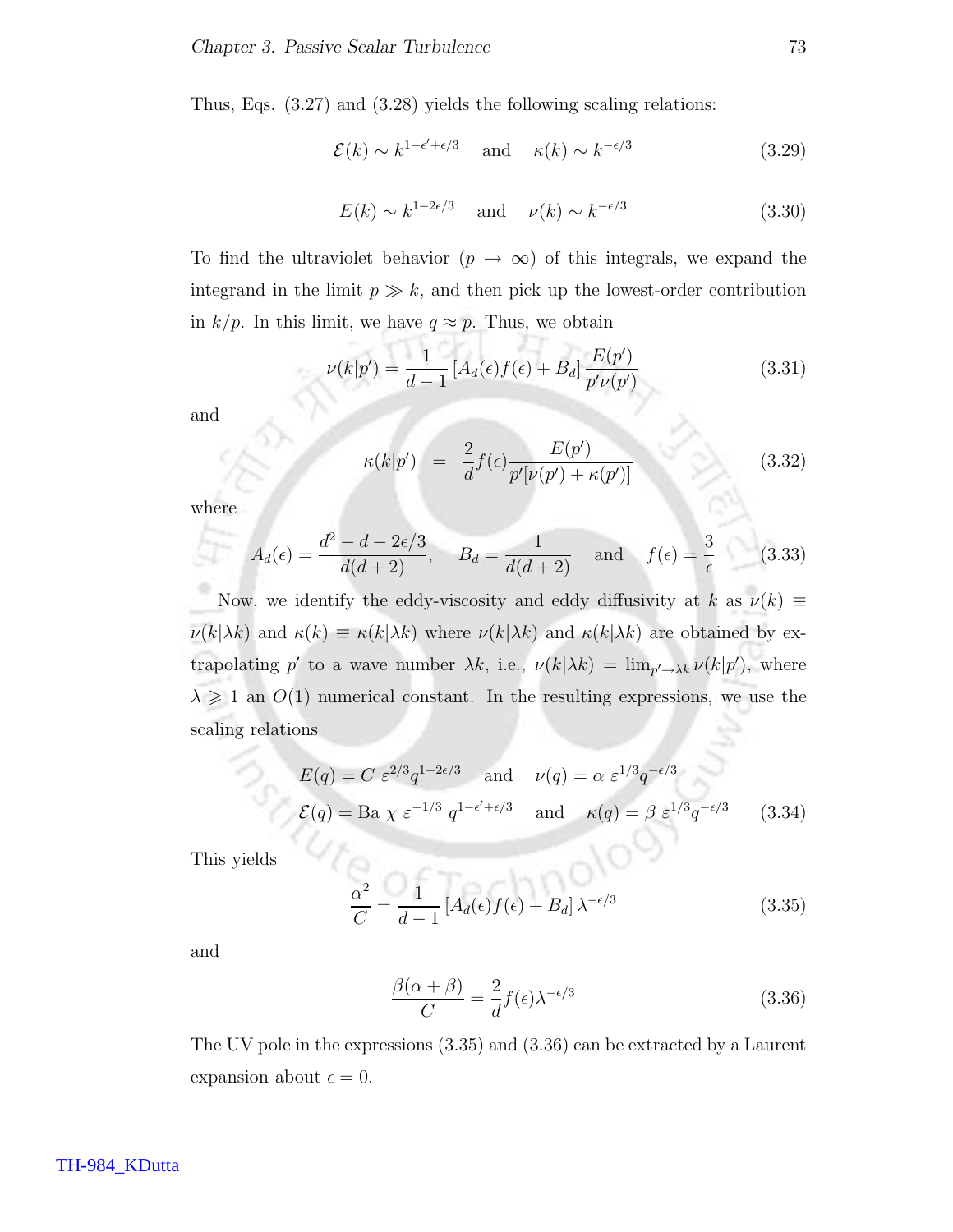### 3.3 Conserved Transfer

The fluxes of energy and mean-square scalar through a wave number j are defined as [78]

$$
\Pi(j) = \int_{j}^{\infty} T_{(p,q) < j}(k) dk - \int_{0}^{j} T_{(p,q) > j}(k) dk \tag{3.37}
$$

and

$$
\Xi(j) = \int_{j}^{\infty} \mathcal{T}_{(p,q) < j}(k) dk - \int_{0}^{j} \mathcal{T}_{(p,q) > j}(k) dk \tag{3.38}
$$

where the inequalities expressed as subscripts refer to the region of the  $(p, q)$ integration in Eqs. (3.16) and (3.17), with the triangle condition  $\mathbf{p} + \mathbf{q} = \mathbf{k}$ . Using the scaling relation given by Eq.  $(3.34)$  in Eqs.  $(3.16)$  and  $(3.17)$ , the dimension of the flux integrals are found to be

$$
\Pi(j) \sim j^{4-\epsilon}
$$
 and  $\Xi(j) \sim j^{4-\epsilon'}$ 

Thus we see that  $\Pi$  and  $\Xi$  are wavenumber independent only when  $\epsilon = \epsilon' = 4$ . Thus, the conditions of conserved transport of energy and mean-square scalar are obtained only when  $\epsilon = \epsilon' = 4$ .

Now we implement Heisenberg approximation for the evaluation from the flux integrals. The energy and mean-square scalar transfer rate to all wavenumbers  $(p, q) > p'$  from distant wavenumber  $k < k'$  is obtained from Eqs. (3.37) and (3.38) as

$$
\Pi(k'|p') = -\int_0^{k'} T(k|p')dk, \quad p' \gg k'
$$
\n(3.39)

and

$$
\Xi(k'|p') = -\int_0^{k'} \mathcal{T}(k|p')dk, \quad p' \gg k'
$$
\n(3.40)

We note that the first integral terms in Eqs. (3.37) and (3.38) are negligible because it involves the region  $k > p'$  and  $(p,q) < k'$ , where the triangle condition can hardly be satisfied in the limit  $p' \gg k'$ . Thus, using Eqs. (3.21) and (3.23) in Eq. (3.39), and similarly, using Eqs. (3.22) and (3.24) in Eq. (3.40), we get

$$
\Pi(k'|p') = \frac{2}{d-1} \left[ A_d(\epsilon) f(\epsilon) + B_d \right] \frac{E(p')}{p' \nu(p')} g_1(\epsilon) k'^3 E(k')
$$
 (3.41)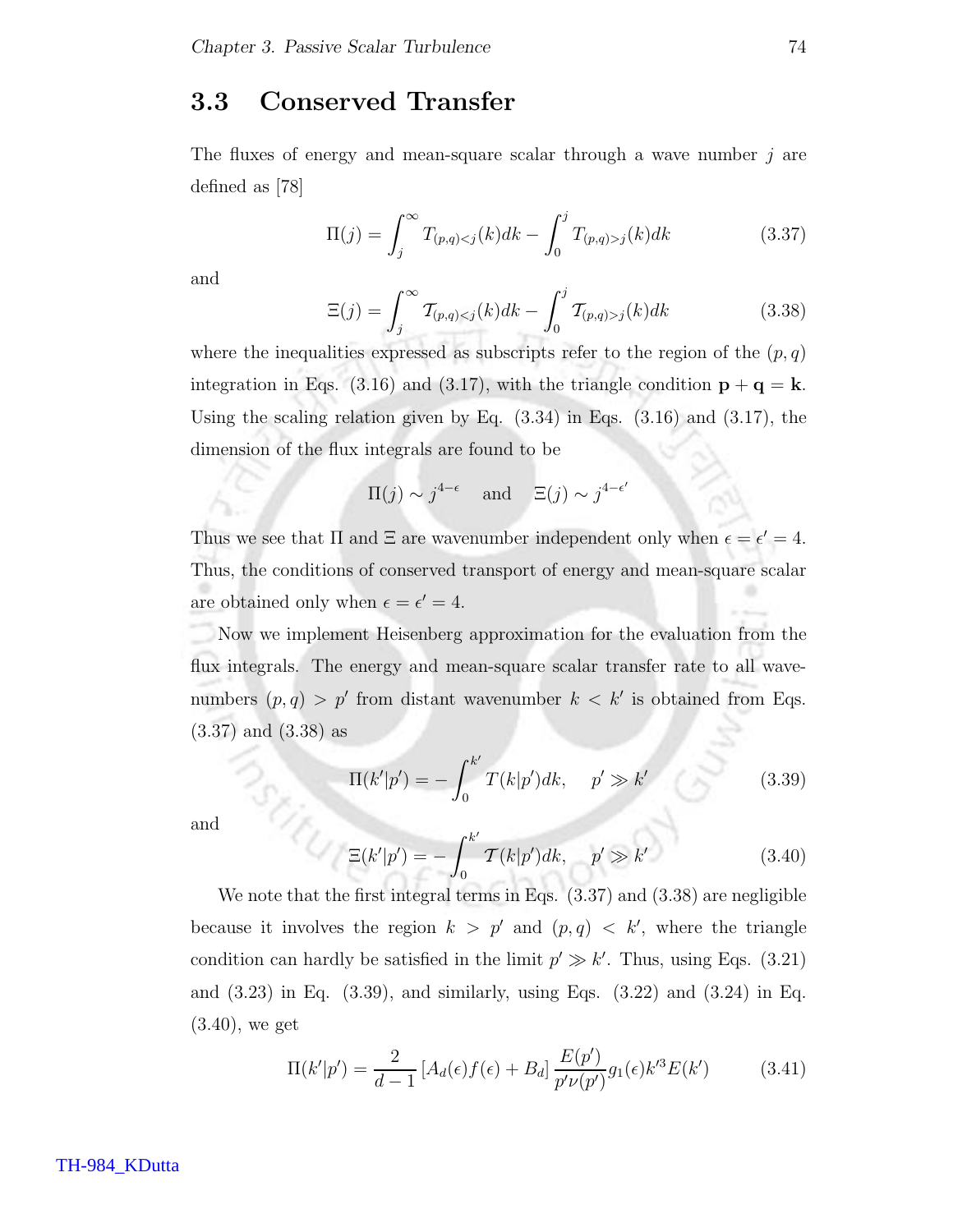$$
\Xi(k'|p') = \frac{4}{d}f(\epsilon)\frac{E(p')}{p'[v(p') + \kappa(p')] }g_2(\epsilon)(k')^3 \mathcal{E}(k')
$$
\n(3.42)

where

India

$$
g_1(\epsilon) = \frac{1}{4 - 2\epsilon/3}
$$
 and  $g_2(\epsilon) = \frac{1}{4 - \epsilon' + \epsilon/3}$ 

Now, extrapolating  $p'$  to a wave number  $\lambda k'$  and then identifying the flux at wave number  $k'$  as  $\Pi(k') \equiv \Pi(k'|\lambda k')$  on Eq. (3.41), we obtain

$$
\Pi(k') \equiv \Pi(k'|\lambda k') = \frac{2}{d-1} \left[ A_d(\epsilon) f(\epsilon) + B_d \right] \frac{E(\lambda k')}{\lambda k' \nu(\lambda k')} g_1(\epsilon) k'^3 E(k') \quad (3.43)
$$

Using the same procedure for the flux integral of mean-square scalar transfer rate given by Eq. (3.42), we obtain

$$
\Xi(k') \equiv \Xi(k'|\lambda k') = \frac{4}{d} f(\epsilon) \frac{E(\lambda k')}{\lambda k' [\nu(\lambda k') + \kappa(\lambda k')] } g_2(\epsilon) (k')^3 \mathcal{E}(k') \tag{3.44}
$$

Now, applying the scaling relations from Eq. (3.34) together with  $\Pi(q)$  =  $\varepsilon q^{4-\epsilon}$ ,  $\Xi(q) = \chi q^{4-\epsilon'}$ , we get two algebraic expressions as

$$
\frac{\alpha}{C^2} = \frac{2}{d-1} \left[ A_d(\epsilon) f(\epsilon) + B_d \right] g_1(\epsilon) \lambda^{-\epsilon/3} \tag{3.45}
$$

$$
\frac{\alpha + \beta}{C \text{ Ba}} = \frac{4}{d} f(\epsilon) g_2(\epsilon) \lambda^{-\epsilon/3}
$$
\n(3.46)

# 3.4 Calculations

Here we calculate the Kolmogorov constant  $(C)$ , Prandtl number $(\sigma)$  and Batchelor constant (Ba) from the algebraic expressions arising from the eddy-viscosity, eddy-diffusivity and the flux integral equations derived in the previous sections. Eqs. (3.35) and (3.36) gives

$$
\frac{\alpha^2}{C} = \frac{1}{d+2} \left[ \frac{3}{\epsilon} + O(\epsilon^0) \right] \quad \text{and} \quad \frac{\beta(\alpha+\beta)}{C} = \frac{2}{d} \left[ \frac{3}{\epsilon} + O(\epsilon^0) \right] \tag{3.47}
$$

which are obtained by performing Laurent expansion about the UV pole at  $\epsilon = 0$ , the leading order being  $O(1/\epsilon)$ . Again, Eqs. (3.45) and (3.46) yields

$$
\frac{\alpha}{C^2} = \frac{2}{d+2} \left[ \frac{3}{\epsilon} + O(\epsilon^0) \right] g_1(\epsilon) \quad \text{and} \quad \frac{\alpha+\beta}{C \text{ Ba}} = \frac{4}{d} \left[ \frac{3}{\epsilon} + O(\epsilon^0) \right] g_2(\epsilon) \tag{3.48}
$$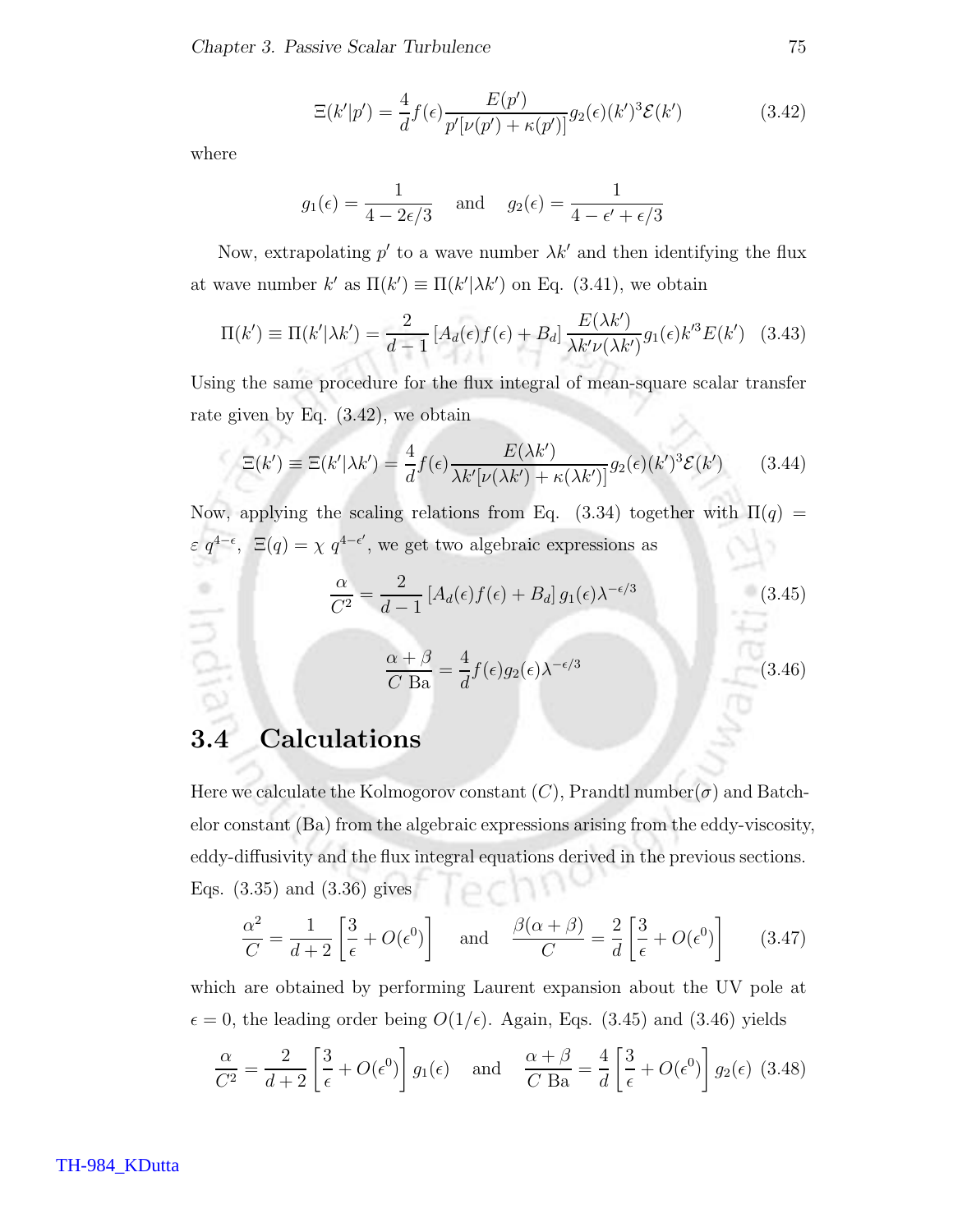where  $g_1(\epsilon)$  and  $g_2(\epsilon)$  are the IR poles coming from the flux integrals. Thus, for the Kolmogorov value  $\epsilon = 4$ , and  $d = 3$ , we obtain,

$$
\frac{\alpha^2}{C} = \frac{3}{20} \quad \text{and} \quad \frac{\alpha}{C^2} = \frac{9}{40}
$$

$$
\frac{\beta(\alpha+\beta)}{C} = \frac{1}{2} \quad \text{and} \quad \frac{(\alpha+\beta)}{C \text{ Ba}} = \frac{3}{4}
$$

which yields

$$
C=1.4363
$$

$$
\sigma = \alpha/\beta = 0.7179
$$
  
Ba = 1.031

Further, by making no  $\epsilon$  expansion, and setting  $\lambda = 1$  we obtain for  $\epsilon = 4$ and  $d = 3$ 

$$
\frac{\alpha^2}{C} = \frac{7}{60} \text{ and } \frac{\alpha}{C^2} = \frac{7}{40}
$$
  

$$
\frac{\beta(\alpha + \beta)}{C} = \frac{1}{2} \text{ and } \frac{(\alpha + \beta)}{C \text{ Ba}} = \frac{3}{4}
$$
  
giving  

$$
C = 1.5618
$$

 $\sigma = 0.61351$ 

 $Ba = 0.9583$ 

We note that the value of Kolmogorov constant  $C = 1.5618$ , obtained by making no  $\epsilon$  expansion, is in exact agreement with Kraichnan's [76] result. Our calculated value of Batchelor constant Ba = 1.03 and Prandtl number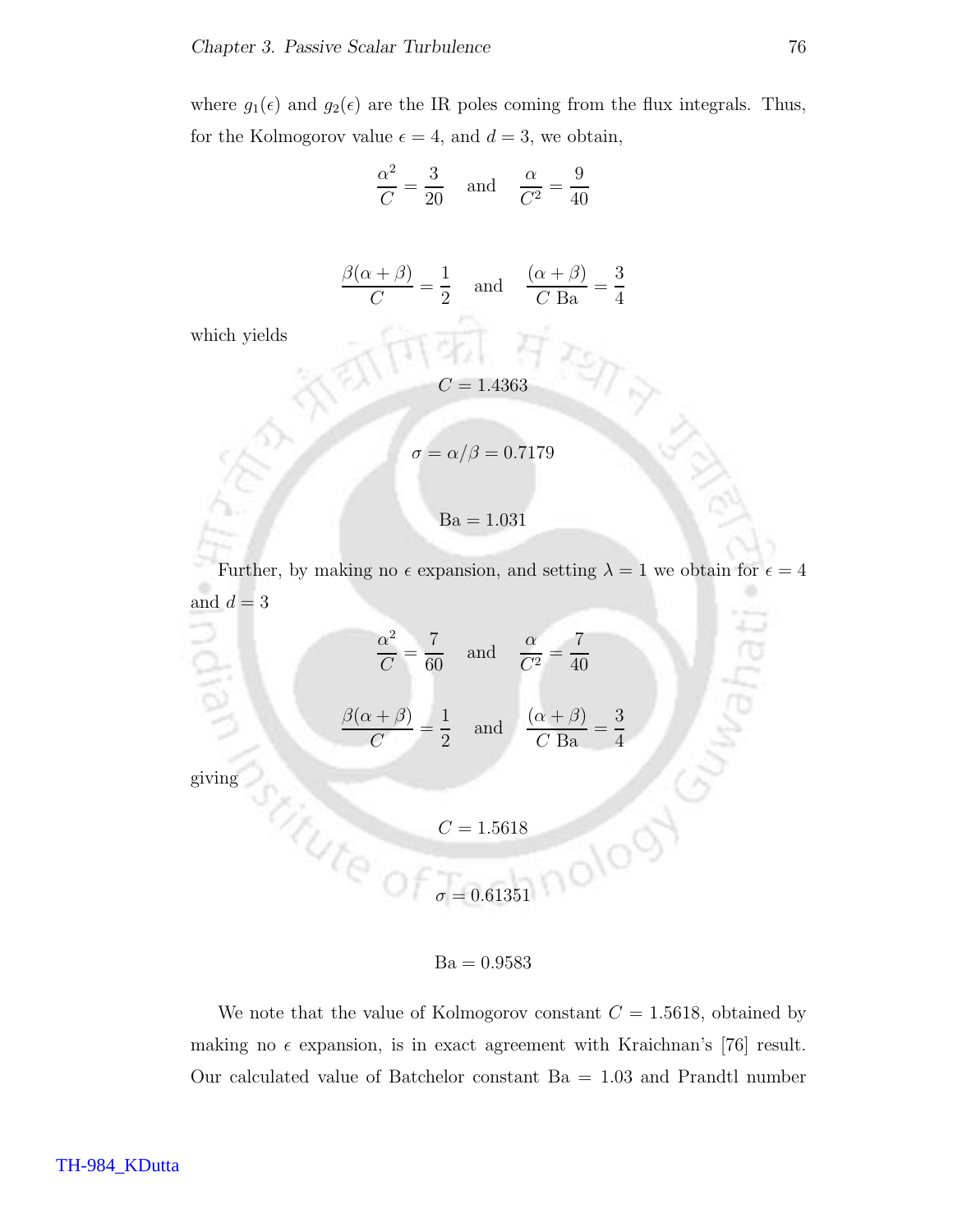$\sigma = 0.7179$ , both are obtained by doing  $\epsilon$  expansion, are in close agreements with Yakhot and Orszag's [184, 183] RG calculations, namely Ba = 1.16 and  $\sigma = 0.7179$ , and with experimental results [111].

We further note that Yakhot and Orszag calculated the Batchelor constant by using Pao's formulation [123, 124] which is quite different from our formulation. However, our analysis also yield a relation between Kolmogorov constant, Batchelor constant and Prandtl number, namely,  $Ba = \sigma C$ . This relation is independent of  $\epsilon$  expansion.

# 3.5 Relation between 1D and 3D Batchelor Constant

It is worthwhile to point out that different authors use different definitions for scalar dissipation rate as well as for Batchelor constant. For example, some authors define the scalar dissipation rate by half of that used in Eq. (3.2) while others use a different "Batchelor constant" coming from the one dimensional spectrum. In order to avoid confusion, here we find out a relation between three-dimensional Batchelor spectrum (Eq. (3.2)) and the corresponding onedimensional spectrum given by

$$
\mathcal{E}(k_1) = \text{ Ba}' \ \chi \ \varepsilon^{-1/3} \ k_1^{-5/3} \tag{3.49}
$$

We know that

$$
\int_0^\infty \mathcal{E}(k)dk = \int \frac{d^3 \mathbf{k}}{[2\pi]^3} \Psi(k,0) = \int_0^\infty dk \frac{4\pi k^2}{[2\pi]^3} \Psi(k,0)
$$

Thus

$$
\Psi(k,0) = \frac{[2\pi]^3}{4\pi} \text{Ba} \ \chi \ \varepsilon^{-1/3} k^{-11/3}
$$

l o c

Therefore

$$
\int_0^\infty \mathcal{E}(k_1) dk_1 = \int \frac{d^3 \mathbf{k}}{[2\pi]^3} \Psi(k, 0)
$$
  
=  $\frac{\text{Ba}}{4\pi} \chi \varepsilon^{-1/3} \int_{-\infty}^\infty \int_{-\infty}^\infty \int_{-\infty}^\infty \frac{dk_1 dk_2 dk_3}{(k_1^2 + k_2^2 + k_3^2)^{11/6}}$  (3.50)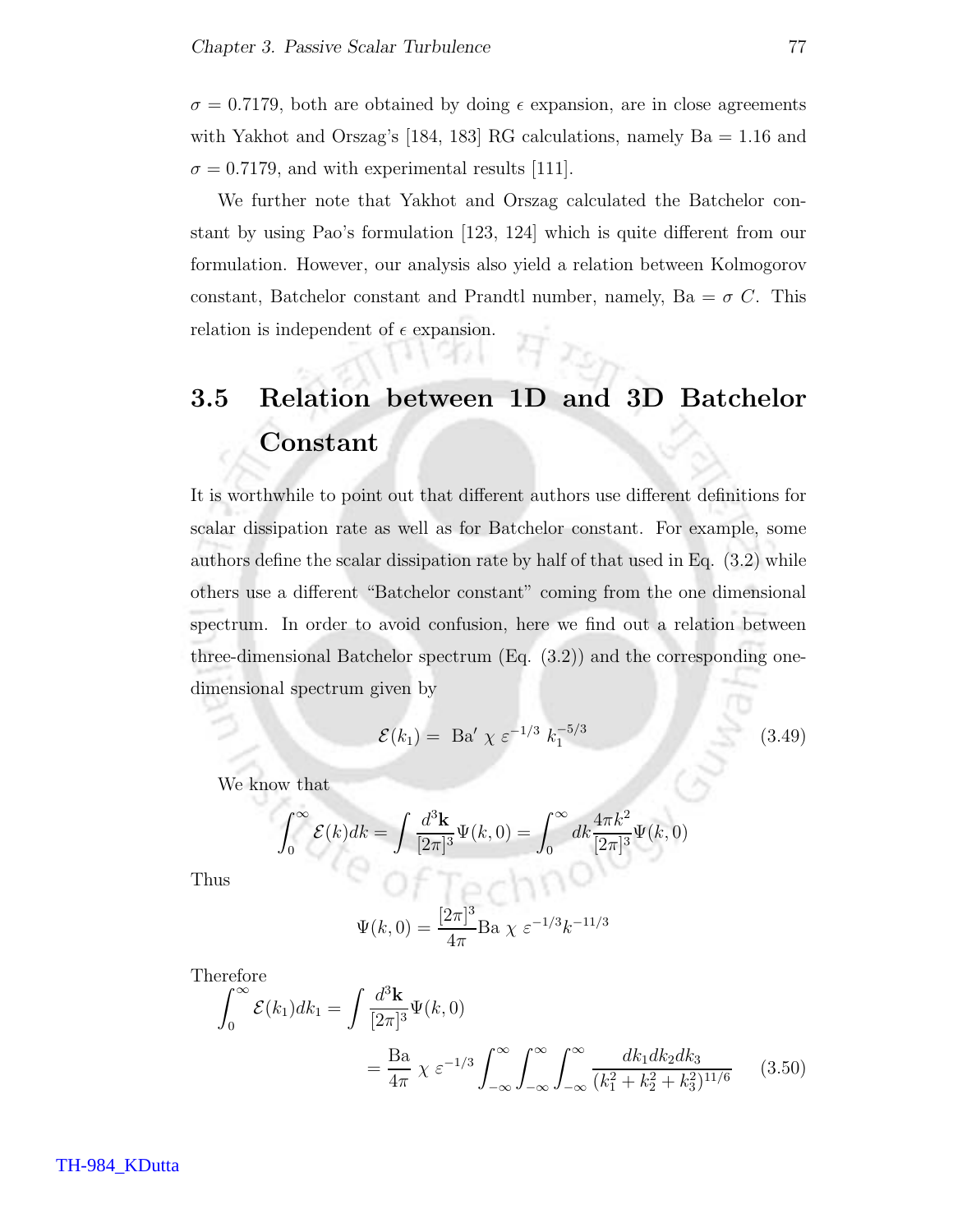In order to evaluate this integral we use the definition of  $Gamma(T)$  function:

$$
\frac{\Gamma(\alpha)}{(k^2 + m^2)^{\alpha}} = \int_0^{\infty} x^{\alpha - 1} e^{-(k^2 + m^2)x} dx
$$

which yields

$$
\int_{-\infty}^{\infty} \frac{dk}{(k^2 + m^2)^{\alpha}} = \frac{\sqrt{\pi}}{\Gamma(\alpha)} \int_{0}^{\infty} dx \ x^{\alpha - 3/2} \ e^{-m^2 x} = \frac{\sqrt{\pi} \ \Gamma(\alpha - 1/2)}{\Gamma(\alpha)(m^2)^{\alpha - 1/2}}
$$

Using this definition, we integrate the right hand side of Eq. (3.50) over the components  $k_2$  and  $k_3$ , and obtain

$$
\int_0^{\infty} \mathcal{E}(k_1) dk_1 = \frac{\text{Ba}}{4\pi} \chi \ \varepsilon^{-1/3} \frac{2\pi \Gamma(5/6)}{\Gamma(11/6)} \int_0^{\infty} dk_1 k_1^{-5/3}
$$

Thus

$$
\mathcal{E}(k_1) = \frac{3}{5} \text{ Ba } \chi \ \varepsilon^{-1/3} \ k_1^{-5/3} \tag{3.51}
$$

Thus, from Eqs. (3.49) and (3.51) we obtain a relation between onedimensional Batchelor constant, Ba′ , and three-dimensional Batchelor con-۰ stant, Ba, as

$$
Ba' = \frac{3}{5} Ba
$$

In Table 3.1, we summarize the values of these constants obtained for various flows with their sources.

#### Table 3.1: Values of Ba' and Ba in various flows.

| Method                   | Source                  | Ba'             | Ba              |
|--------------------------|-------------------------|-----------------|-----------------|
| Expt. Atmospheric        | Boston and Berling [17] | $0.81 \pm 0.09$ | $1.35 \pm 0.15$ |
| Tidal Channel            | Wyngaard and Cote [179] | $0.40 \pm 0.05$ | $0.67 \pm 0.08$ |
| Grid turbulence          | K. R. Sreenivasan [151] | 0.40            | 0.67            |
| RG                       | Yakhot and Orszag [184] | 0.70            | 1.16            |
| Field theoretic RG       | M. K. Verma [171]       | 0.75            | 1.25            |
| <b>DNS</b>               | R. M. Kerr [70]         | 0.6             | 1.0             |
| <b>DNS</b>               | Lindborg and Cho [99]   | 1.2             | 2.0             |
| <b>DNS</b>               | Brethouwer [18]         | 0.5             | 0.83            |
| Heisenberg Approximation | Our results             | 0.62            | 1.03            |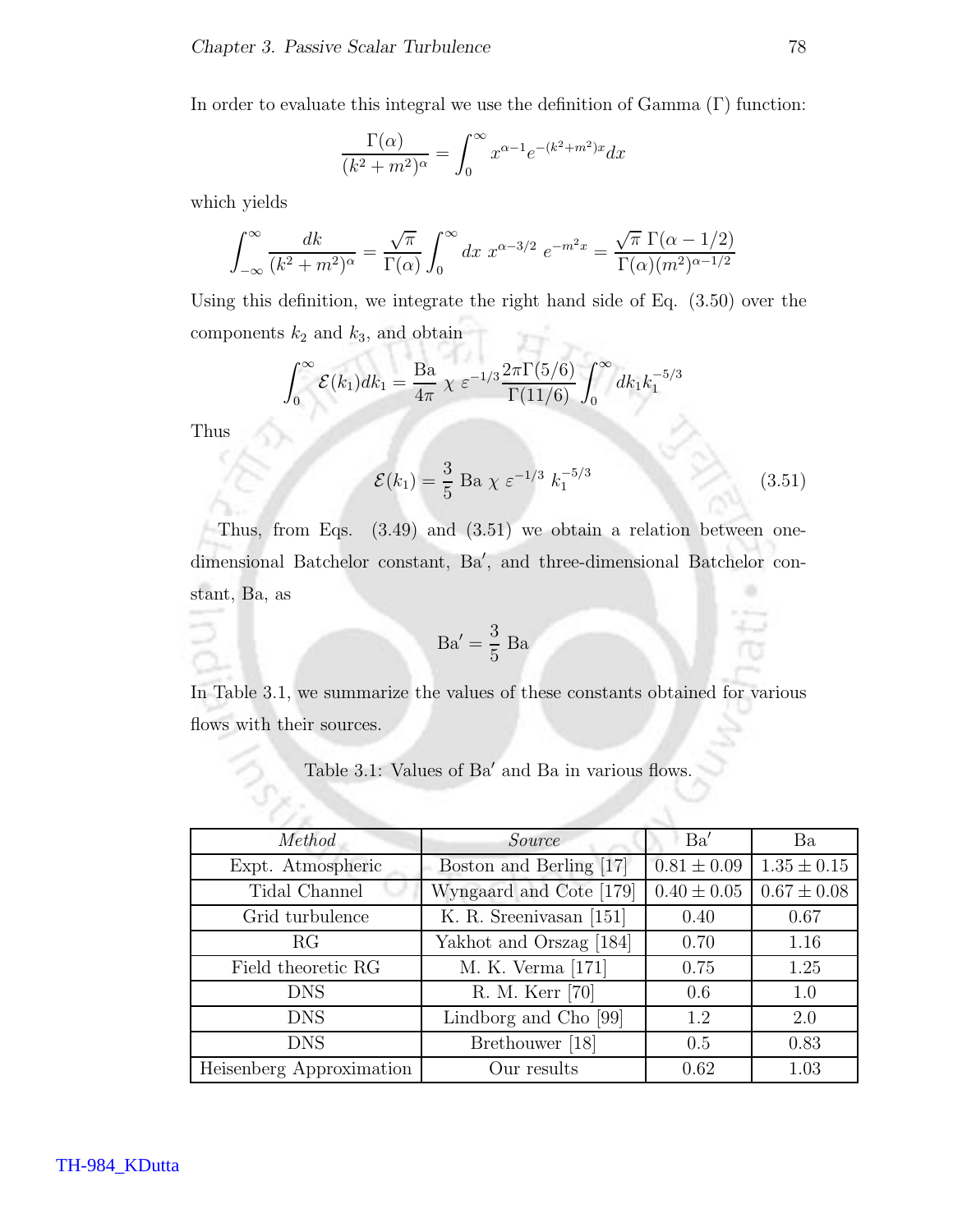### 3.6 Calculations in Higher Dimensions

Here we would like to calculate the behavior of the universal numbers at large space dimensions. From the amplitude ratios, namely Eqs. (3.35) and (3.36) it can be shown that, for the physical values of  $\epsilon = \epsilon' = 4$ 

$$
\frac{\alpha^2}{C} = \frac{3}{4} \frac{1}{d+2}
$$
 (3.52)

and

$$
\frac{\beta(\alpha+\beta)}{C} = \frac{3}{2d} \tag{3.53}
$$

Similarly, from Eqs.  $(3.45)$  and  $(3.46)$ , we get

$$
\frac{\alpha}{C^2} = \frac{9}{8(d+2)}\tag{3.54}
$$

and

$$
\frac{\alpha + \beta}{C \text{ Ba}} = \frac{9}{4d} \tag{3.55}
$$

Solving the above equations for any space dimension  $d$ , we obtain the following results for the Kolmogorov constant  $C$ , Batchelor constant Ba, and the turbulent Prandtl number  $\sigma$ .

$$
C = \left(\frac{16(d+2)}{27}\right)^{1/3} \tag{3.56}
$$

$$
\frac{1}{\sigma} = \frac{\beta}{\alpha} = \frac{1}{2} \left( -1 \pm \sqrt{9 + \frac{16}{d}} \right) \tag{3.57}
$$

and

$$
Ba = \sigma C \tag{3.58}
$$

We show in Table 3.2 the numerical values of the above universal numbers for various space dimensions d up to 200.

We see that with increasing values of space dimensions, Prandtl number  $\sigma$ increases and approaches unity, while the Kolmogorov constant C and Batchelor constant Ba approach very close to each other. In the field theoretic RG calculations of these universal numbers in Ref. [171], a similar trend was observed.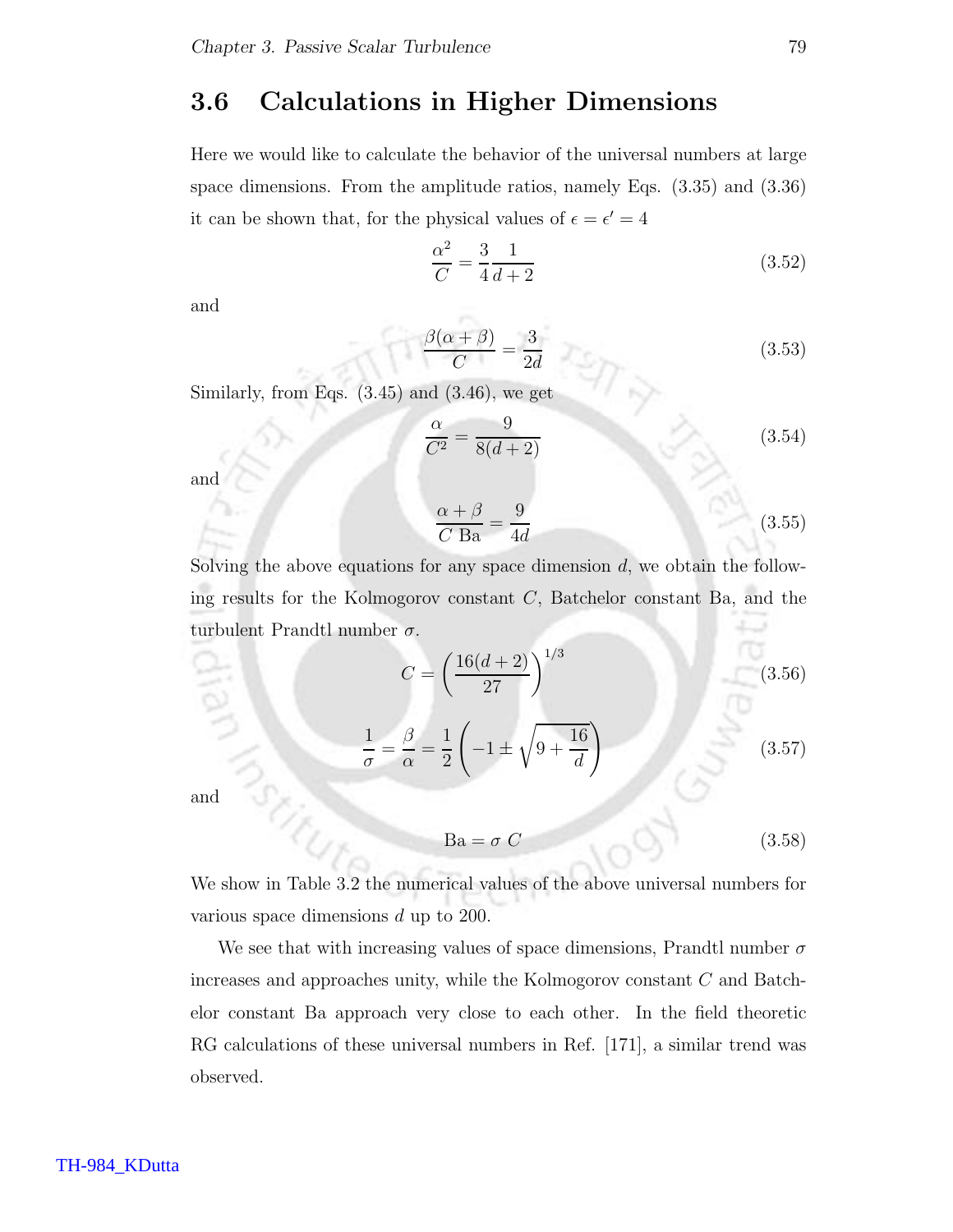$\overline{\mathcal{C}}$ 

| Dimension $(d)$ | $\sigma = \alpha/\beta$ | $\,$ $C$ | Ba     |
|-----------------|-------------------------|----------|--------|
| 3               | 0.7179                  | 1.4363   | 1.0311 |
| 4               | 0.7676                  | 1.5262   | 1.1715 |
| 5               | 0.8023                  | 1.6067   | 1.2891 |
| 7               | 0.8476                  | 1.7471   | 1.4808 |
| 10              | 0.8866                  | 1.9229   | 1.7049 |
| 15              | 0.9204                  | 2.1597   | 1.9879 |
| 20              | 0.9387                  | 2.3535   | 2.2093 |
| 30              | 0.9580                  | 2.6667   | 2.5546 |
| 40              | 0.9680                  | 2.9197   | 2.8262 |
| 50              | 0.9742                  | 3.1351   | 3.0542 |
| 70              | 0.9814                  | 3.4943   | 3.4293 |
| 100             | 0.9869                  | 3.9245   | 3.8731 |
| 150             | 0.9912                  | 4.4826   | 4.4432 |
| 200             | 0.9934                  | 4.9284   | 4.8958 |

Table 3.2: Values of  $\sigma$ , C and Ba in various space dimensions.

In order to investigate the dependence of these universal numbers at very large space dimensions, we perform an expansion in powers of  $1/d$ , yielding

$$
\frac{\alpha^2}{C} = \frac{3}{4} \frac{1}{d+2} = \frac{3}{4d} + O\left(\frac{1}{d^2}\right)
$$
 (3.59)

$$
\frac{\alpha}{C^2} = \frac{9}{8(d+2)} = \frac{9}{8d} + O\left(\frac{1}{d^2}\right)
$$
 (3.60)

so that

$$
C = \frac{(\alpha^2/C)^{1/3}}{(\alpha/C^2)^{2/3}} = \left(\frac{16}{27}\right)^{1/3} d^{1/3} + O\left(\frac{1}{d^{2/3}}\right)
$$
(3.61)

$$
\frac{\alpha}{\beta} = 1 + O\left(\frac{1}{d}\right) \tag{3.62}
$$

Thus, we find that, at very high space dimensions, Kolmogorov constant C, Batchelor constant Ba, and Prandtl number  $\sigma$  are obtained as

$$
C = C_0 \, d^{1/3} \tag{3.63}
$$

$$
Ba = Ba_0 \, d^{1/3} \tag{3.64}
$$

TH-984\_KDutta

۰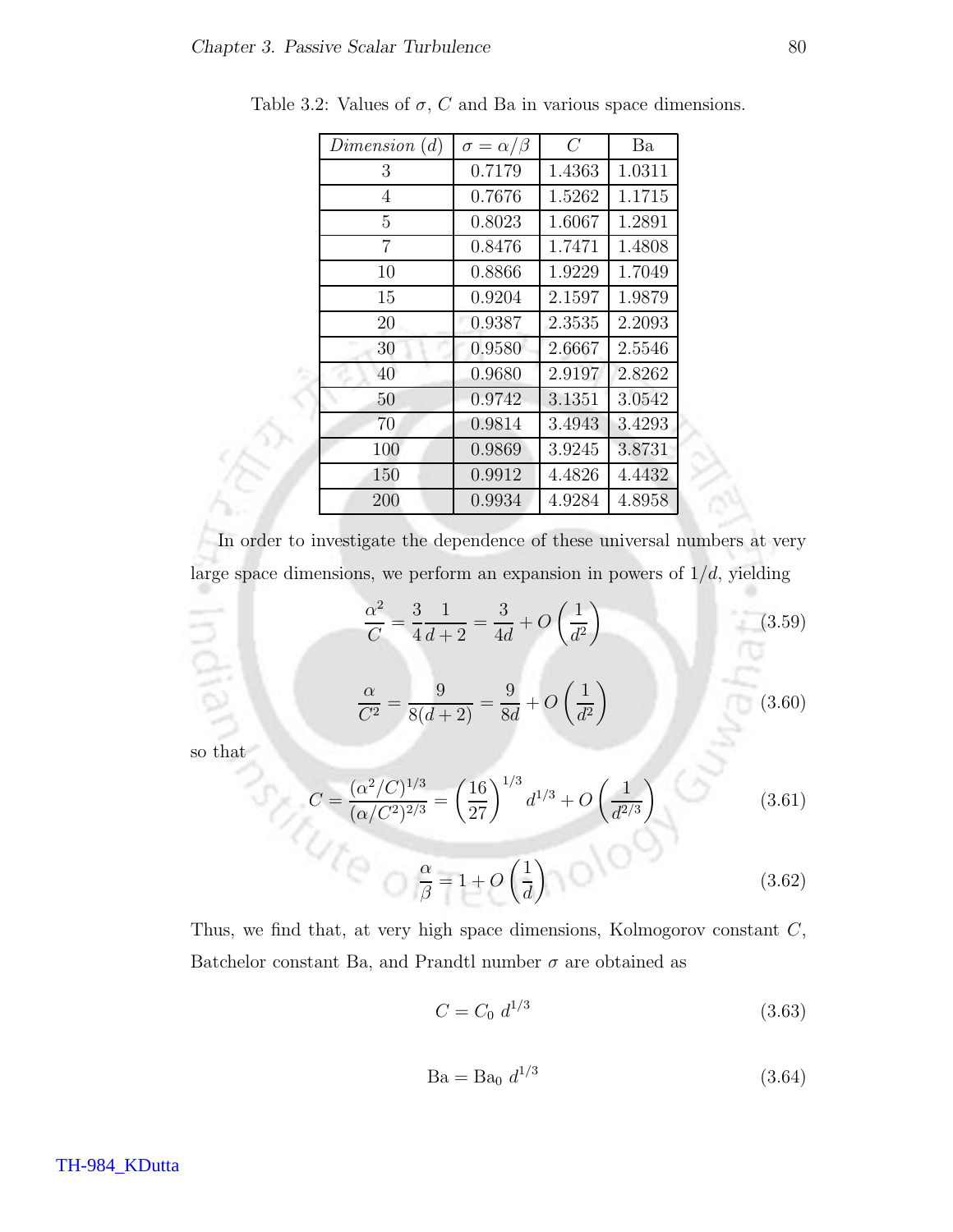and

$$
\sigma = \frac{\alpha}{\beta} = 1\tag{3.65}
$$

where

$$
C_0 = \text{Ba}_0 = \left(\frac{16}{27}\right)^{1/3} \approx 0.83995\tag{3.66}
$$

### 3.7 Discussion and Conclusion

In this chapter, we calculated the universal constants namely, Kolmogorov constant, C, Prandtl number,  $\sigma$ , and Batchelor constant, Ba, from the energy and mean-square scalar transfer integrals arising from the passive scalar dynamics. The calculation of our results was based on Heisenberg's approximation together with a procedure of  $\epsilon$  expansion. In the UV limit,  $p' \gg k$ , we calculated the eddy-viscosity  $\nu(k|p')$  and eddy-diffusivity  $\kappa(k|p')$  as the effect on the wave number k due to wave numbers  $(p, q) > p'$  as a result of the Heisenberg approximation on the transfer integrals. The integrations were carried out by picking up the UV pole. Our calculated values namely,  $\sigma = 0.7179$  and Ba = 1.0311, are comparable with other theoretical calculations, namely Yakhot-Orszag's renormalization group calculation (Ba = 1.16 and  $\sigma = 0.7179$  [184, 183] and experimental investigations (Ba  $\approx 0.67 - 1.35$ ) and  $\sigma \approx 0.7 - 0.9$  [90, 111]. The agreement with the experiments for the Batchelor constant can also be seen in Table 1. We also obtain a relation between Kolmogorov constant  $(C)$ , Batchelor constant  $(Ba)$ , and turbulent Prandtl number  $(\sigma)$ , namely, Ba =  $\sigma C$ , which was obtained by Yakhot and Orszag [183] using Pao's formulation.

As we have noted earlier, Adzhemyan et al. [2] obtained  $\sigma = 0.7179$  in one-loop approximation and  $\sigma = 0.7693$  in two-loop approximation in their field theoretic RG calculations.

We would like to point out that Verma [171] used field-theoretic perturbation technique to calculate the universal numbers associated with the passive scalar dynamics from the corresponding flux integrals and the renormalized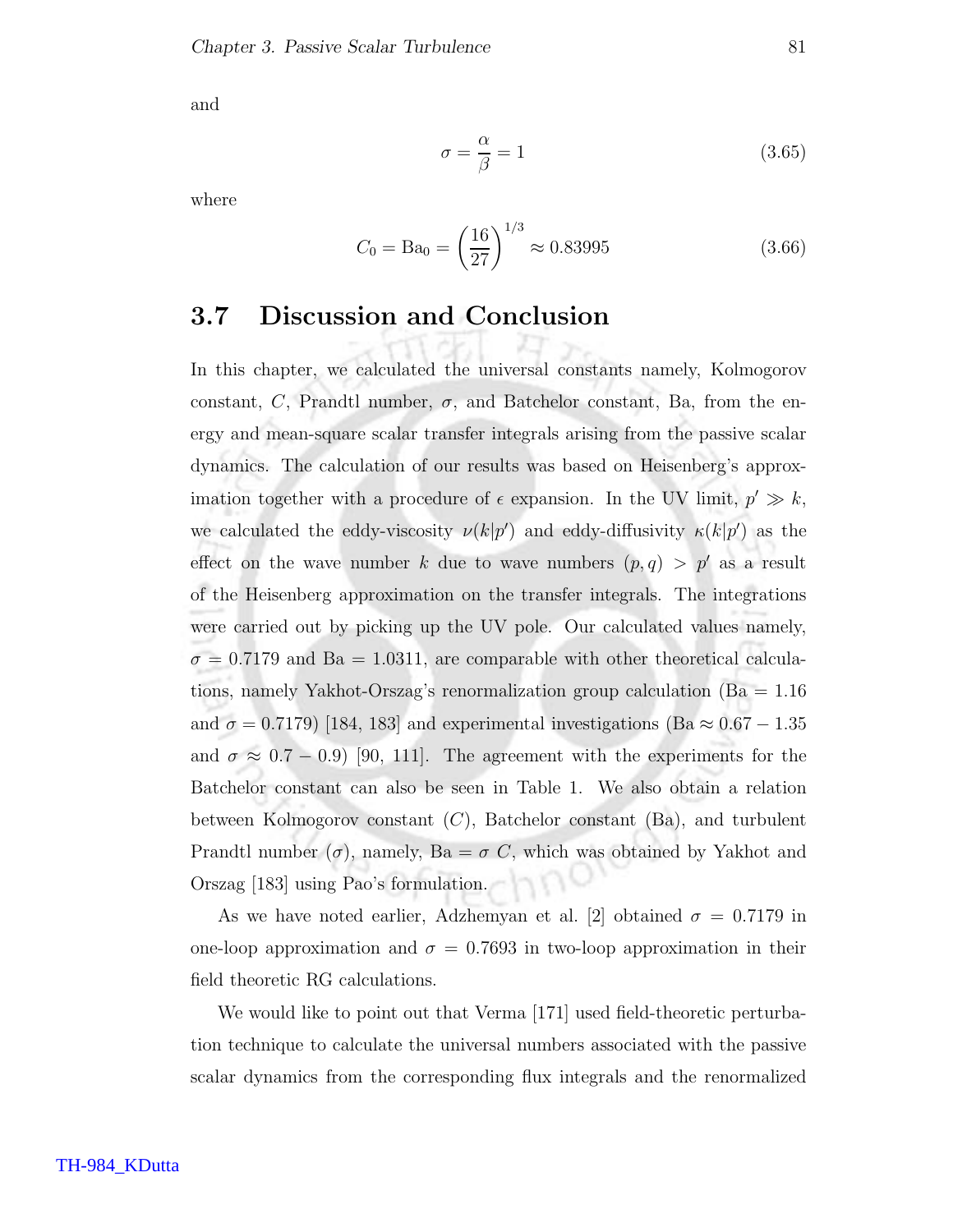transport constants in the inertial-convective range. Using Gaussian quadrature, he obtained Ba = 1.25,  $C = 1.53$ , and  $\sigma = 0.42$  in three dimensions. Within the framework of his calculations, these numbers in higher dimensions could also be calculated. He obtained that the Batchelor constant goes like  $d^{1/3}$  and the Prandtl number approaches unity in the limit of large space dimensions. This is qualitatively similar to our results presented in our previous section.

As we have already noted, our basic purpose of calculations for the passive scalar dynamics is to attack the problem of active scalar turbulence with stable temperature stratification. These universal numbers calculated in this chapter are useful in the statistical description of such active scalar problem. We note that, using the atmospheric data collected in the MOZAIC program [40, 119], Cho and Lindborg [99], from their data analysis, investigated the second-order structure function of temperature in the lower stratosphere which appeared to have the same functional form as that of the Batchelor (or Obukhov-Corrsin) scaling with the universal number  $Ba = 2.0$ . In a recent numerical simulations on strongly stratified turbulence by Brethouwer and Lindborg [18], the one-dimensional passive scalar spectrum was investigated and it was found to be consistent with atmospheric observations. Their estimated value of onedimensional Batchelor constant,  $Ba' \approx 0.5$ , is comparable to our theoretical value, namely,  $Ba' = 0.62$ .

To carry out the problem further, detailed theoretical analyses of stably stratified turbulence are performed in the following chapters.

However, before we end this chapter, it seems worthwhile to note about another approach called the eddy-damped quasinormal Markovian (EDQNM) closure [30, 89, 122, 159]. In this closure, the equations for energy transfer and scalar transfer remain similar to the ones in the present calculations. However, in EDQNM, a phenomenological relationship for eddy-viscosity and eddydiffusivity is assumed. For example, the eddy-viscosity is modeled as  $\eta(k)$  =  $\nu(k)k^2 = K\sqrt{\left(\int_0^k q^2 E(q) dq\right)}$  and a similar model for the eddy-diffusivity. The prefactor  $K$  is a free parameter not determined by the theory and it is chosen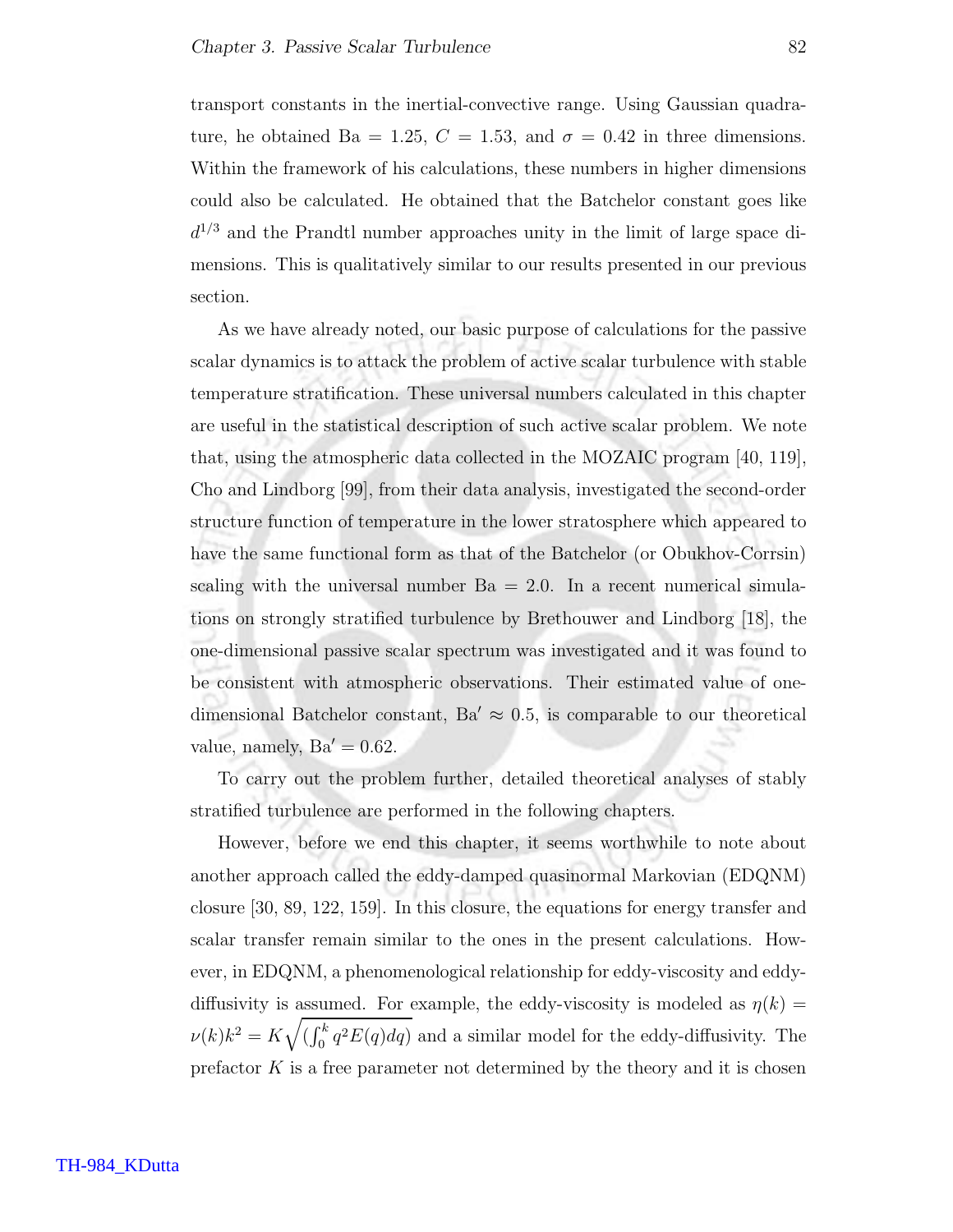to fit experiments. In contrast, the advantage of our approach is that the eddyviscosity and eddy-diffusivity are derived from transfer integrals of energy and mean-square scalar (invoking the Heisenberg approximation) coming from the Navier-Stokes dynamics and passive scalar dynamics. We do not have any free parameters in our calculations.

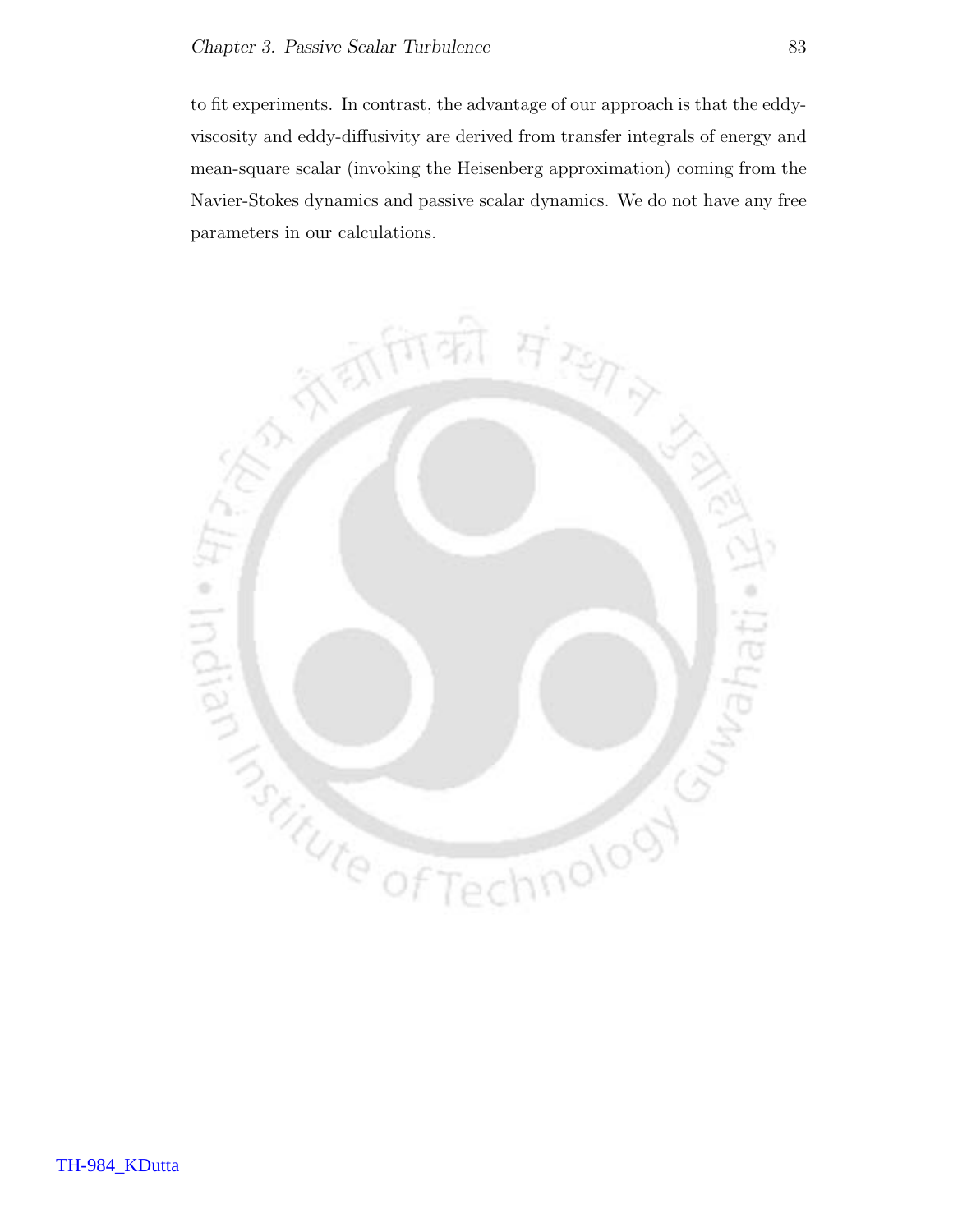# Chapter 4

# Leslie-type Treatment of Stably Stratified Turbulence

## 4.1 Introduction

As discussed earlier, stably stratified turbulent flow, in which the scalar (temperature or density) is coupled to the turbulent dynamics by buoyant forces, has long been treated as a challenging problem in geophysical or astrophysical applications [126, 21, 136]. Stable and strong stratification is a common phenomena in the atmospheres of planets [65], oceans and lakes [8, 50]. Due to their importance for the understanding of geophysical flows, and because of their relevance to engineering problems [110], stratified flows have been extensively investigated in many theoretical, experimental and numerical studies. Density stratification in atmospheric boundary layers [147, 162] and salt stratification in oceanic mixed layers [54] due to gravity force, are found to be almost stable which tends to reduce the vertical mixing leading to the development of spatial anisotropy. The equilibrium state is modified due to the existence of external disturbances namely, buoyant forces. The deviation from the universal isotropic energy as well as mean square scalar spectrum [74, 121, 12], namely

$$
E(k) = C\varepsilon^{2/3}k^{-5/3}
$$
\n
$$
(4.1)
$$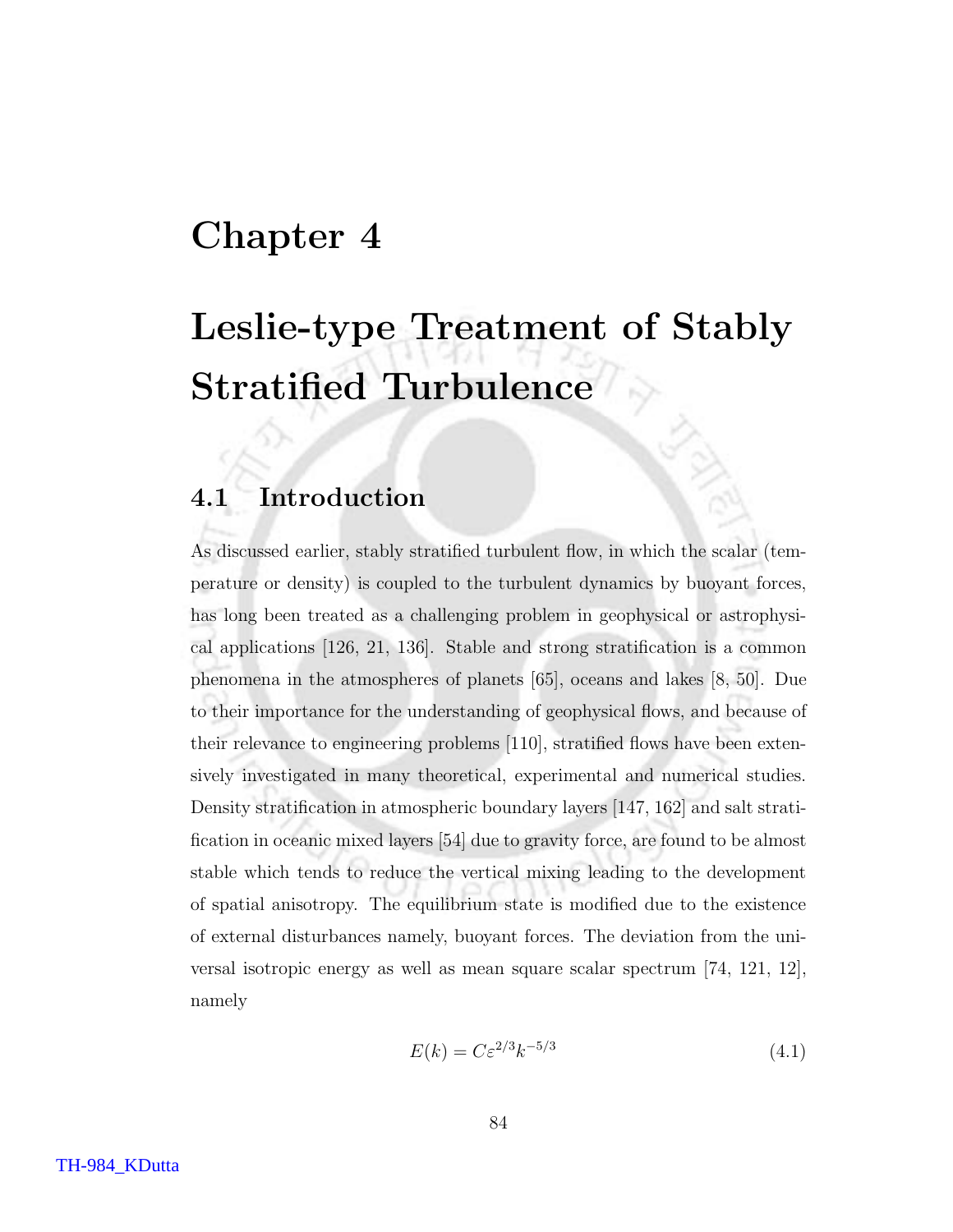and

$$
\mathcal{E}(k) = \text{Ba } \chi \ \varepsilon^{-1/3} \ k^{-5/3} \tag{4.2}
$$

where  $C$  is the Kolmogorov constant, Ba, the Batchelor (or Obukhov-Corrsin) constant,  $\chi$  the scalar flux,,  $\varepsilon$  the energy flux, and k is the wave number, are expected when the flow is inherently anisotropic, as in the case of stratified flow.

#### 4.1.1 Phenomenological Models

The statistics of energy as well as temperature fluctuations in the presence of buoyant forces, and how the presence of these forces affect the scaling properties of turbulence, is a topic of much interest. Lumley [101] conjectured that local inertial scaling like Kolmogorov [74] might be supposed even though  $\varepsilon$ depends upon k where the buoyancy flux  $\zeta(k)$  affects the rate of kinetic energy transfer  $\varepsilon(k)$  from wavenumbers less than k to wavenumbers greater than k as  $\partial \varepsilon/\partial k + \zeta(k) = 0$ . With further supposition Lumley argued that

$$
\zeta(k) = -C_1 N^2 \left[ \varepsilon(k) \right]^{1/3} k^{-7/3} \tag{4.3}
$$

where

$$
\varepsilon(k) = \varepsilon_0 \left[ 1 + \left(\frac{k_B}{k}\right)^{4/3} \right]^{3/2} \tag{4.4}
$$

so that

$$
E(k) = C\varepsilon_0^{2/3} \left[ 1 + \left(\frac{k_B}{k}\right)^{4/3} \right] k^{-5/3}
$$
 (4.5)

Here  $C$  and  $C_1$  are empirical constants  $(C$  is the universal Kolmogorov constant), N is the Brunt-Väisälä frequency,  $\varepsilon_0$  is the dissipation rate for kinetic energy,  $k_B = (N^3/\varepsilon_0)^{1/2}$  is the buoyancy wavenumber, and  $E(k)$  is energy density. Lumley assumed that the dynamics of stratified turbulence are nearly inertial as in the usual Kolmogorov cascade, its statistical properties depend only upon the net flux of energy across a given wavenumber. However, this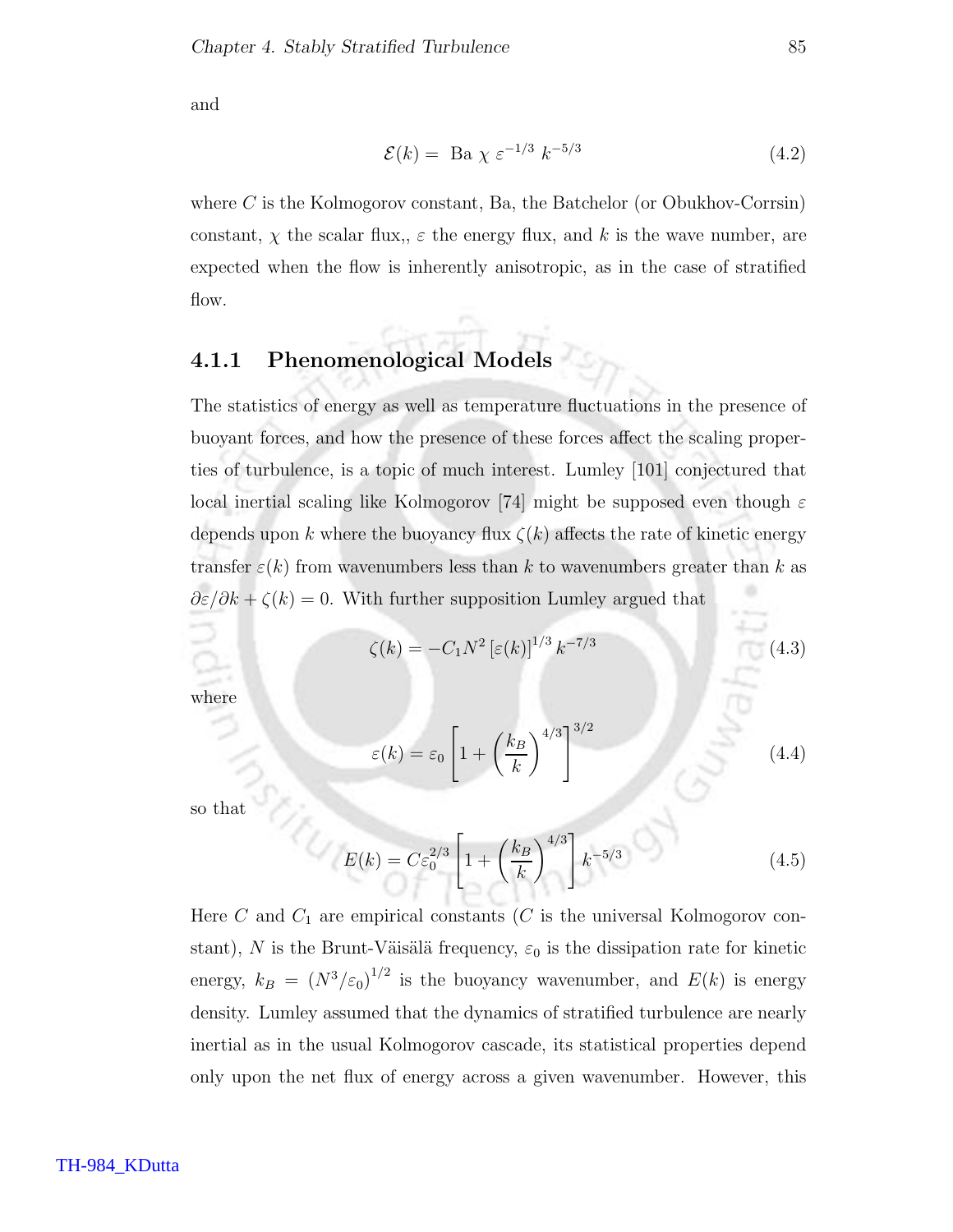flux is assumed to be  $k$  dependent owing to the leakage of kinetic energy by conversion into potential energy via the buoyancy flux. Applying the condition that, for large scales  $(k_B/k \gg 1)$ , it is obvious from Lumley's analysis that  $E(k) \sim N^2 k^{-3}$ . Further, he makes a rough estimate for the constant  $C_1$ in terms of Prandtl number,  $\sigma$ , and found  $C_1 = 2\sigma^{-1}$ . The associated potential energy spectrum was proposed by Phillips [127], who derived a theoretical density spectra in the buoyancy subrange as

$$
B(k) \sim \phi(k)\varepsilon_0^{-1/3} \left[1 + (k_B/k)^{4/3}\right]^{-1/2} k^{-5/3}
$$
 (4.6)

where the scale dependent mean square density flux,  $\phi(k)$ , is defined in terms of buoyancy spectra,  $\zeta(k)$ , as

$$
\phi(k) = \phi_0 + N^2 \int_k^{\infty} dq \zeta(q)
$$
\n(4.7)

with  $\phi_0$  is the value of  $\phi(k)$  in the inertial subrange. This in turn produces the well-known Batchelor-Obukhov scaling law [121],  $B(k) \sim \phi_0 \varepsilon^{-1/3} k^{-5/3}$ in the inertial subrange. By introducing a conditional speculation that in the buoyancy subrange  $(k_B/k \gg 1)$ ,  $\phi(k) \sim \phi_0$ , Phillips obtained the density spectra as  $B(k) \sim \phi_0 N^{-1} k^{-1}$ , which was not consistent with observations. Following carefully Phillips' derivation, Weinstock [176] derived the temperature spectrum as

$$
B(k) \sim N^2 \varepsilon_0^{2/3} \left[ 1 + (k_B/k)^{4/3} \right] k^{-5/3}
$$
 (4.8)

In the Boussinesq approximation, temperature fluctuation could be regarded as proportional to the density fluctuation [87]. Thus, in the  $k_B/k \gg 1$  limit, he obtained  $B(k) \sim N^4 k^{-3}$ . Though using quite different hypotheses, Holloway [59] obtained kinetic energy and potential energy spectra showing the same functional form as Lumley's kinetic energy spectrum, with a radically distinct physical interpretation. Ramsden and Holloway [132] investigated the nonlinear interactions among internal gravity waves by direct numerical experiments in 2D and 3D Navier-Stokes turbulence and found that the transfer of kinetic energy (KE) from large to small scales is less efficient than the transfer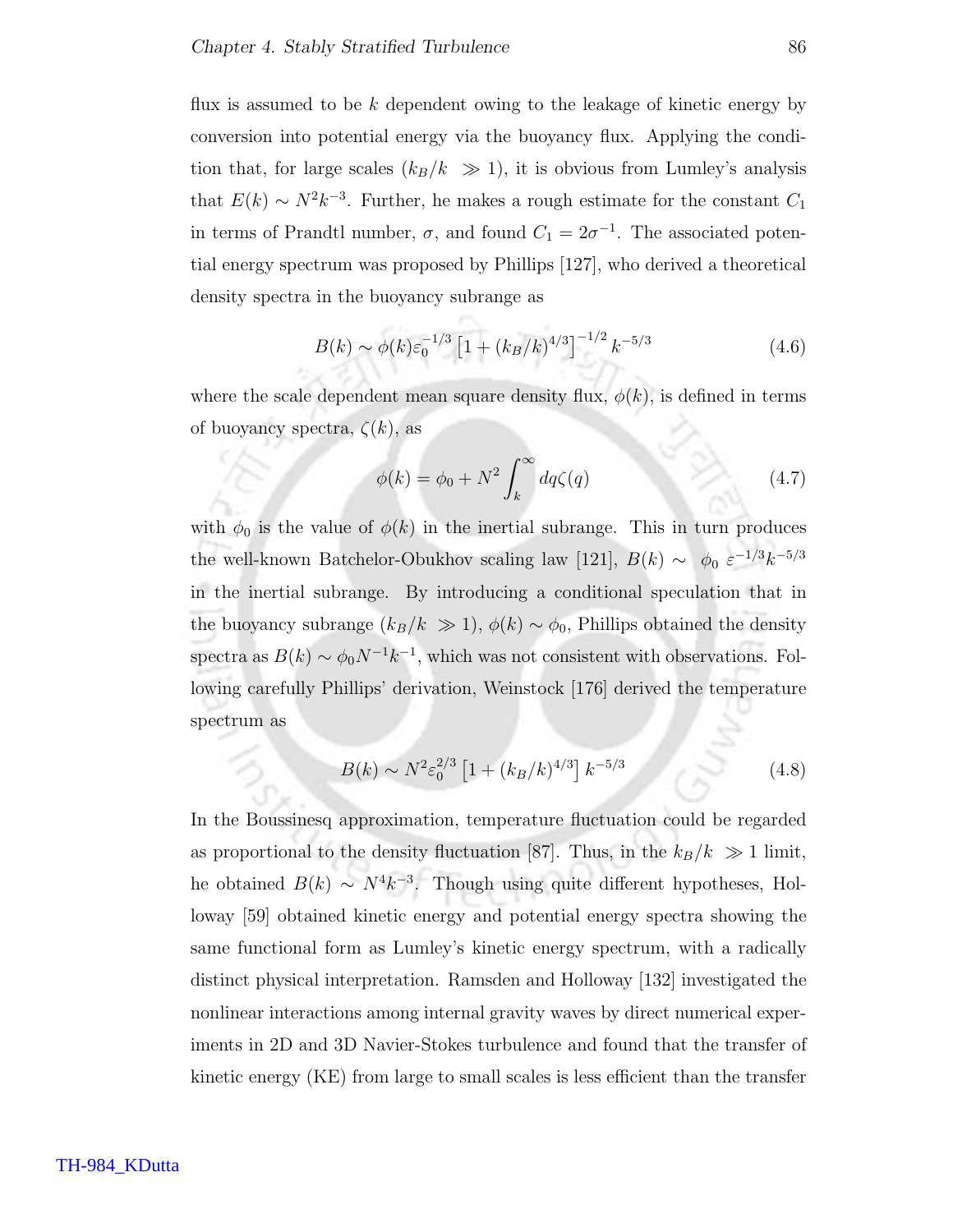of potential energy (PE). The imbalance between these transfers leads to a characteristic buoyancy flux spectrum which is negative (KE to PE) at large scales and positive (PE to KE) at small scales.

Most of the above mentioned phenomenological models, akin to the wellknown Kolmogorov-Obukhov theories [74, 120], visualize a fundamental picture of the scaling and universality of stratified turbulence. A detailed theoretical analysis is a necessity in order to assess the information about the influence of anisotropy induced by stable temperature (or density) stratification on Navier-Stokes dynamics.

#### 4.1.2 Observations and Attempts

The remarkable universality possessed by the atmospheric kinetic energy spectra in the upper troposphere and lower stratosphere remains a topic of much interest among researchers for a long time. From observational analysis using the Global Atmospheric Sampling Program (GASP) data set, Nastrom and Gage [115, 116] obtained a synoptic scale  $k^{-3}$  dependence of the atmospheric kinetic energy spectrum, along with a transition to a  $k^{-5/3}$  dependence in the mesoscale. Although some scenarios have been proposed, the origin of such spectra remains unknown. Understanding the source and structure of this spectrum has posed a great puzzle in atmospheric science for the past 25 years.

Some of the earlier theoretical attempts for the explanation of the energy cascade process in the atmospheric turbulence involved internal gravity waves (IGW) [35, 168]. IGW are observed in the atmosphere, at scales ranging from meters to kilometers, and dominate fluctuations in the stratosphere. Simulations of internal wave breaking have had greater success in reproducing the observed  $N^2k^{-3}$  spectrum [154]. Chunchuzov [32] proposed a model of IGW spectrum, which takes into account the effects of strong nonlinear wave-wave interactions on the formation of the Eulerian spectrum of atmospheric internal wave, and has shown that strongly anisotropic 3D temperature and wind speed irregularities can occur in non-linear field of random IGW's in stably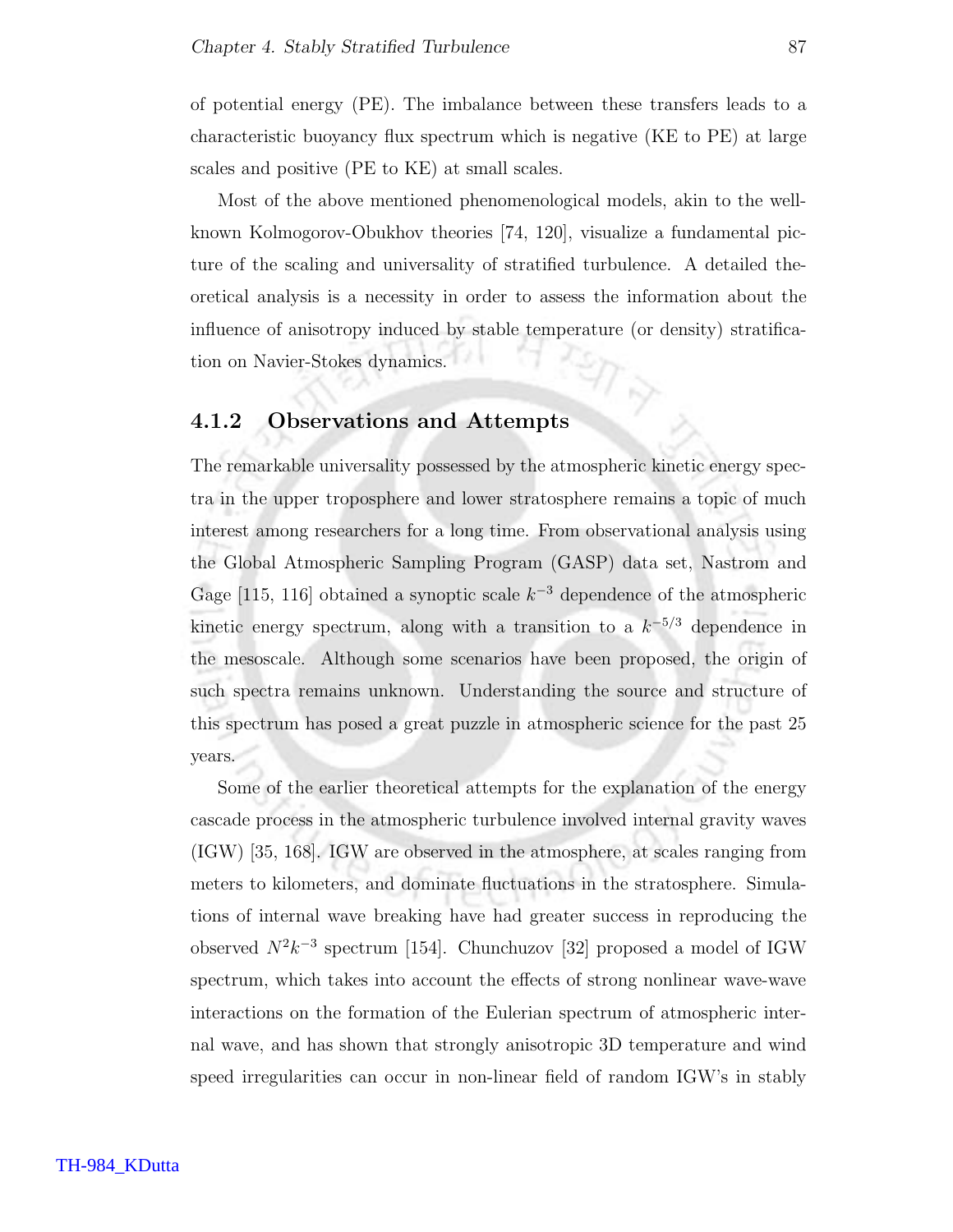stratified atmosphere. The approximate expressions for regularized 3D spectrum of temperature fluctuations is derived from the 3D spectrum of vertical displacements induced by a random IGW field, and the obtained spectrum was in good agreement with its observed form in the middle atmosphere. Recently, Gurvich and Chunchuzov [55] proposed a phenomenological model for the three-dimensional spectrum of temperature irregularities by introducing a variable anisotropy hypothesis into the earlier theory of Chunchuzov [32]. They derive asymptotic expressions for the 3D vertical and horizontal temperature spectra, which produced the observed  $k^{-5/3}$  and  $k^{-3}$  spectra. They further suggested that internal wave-wave interactions may contribute to the large scale  $k^{-3}$  spectra. All these theories of IGWs conjectured a direct energy cascade as in 3D turbulence. Although different models of the IGW spectrum in the atmosphere have been proposed, the applicability of the approximations used in modeling of the IGW spectrum is still debated [97, 94].

Attempts have been made using Kraichnan's two-dimensional turbulence [92] and Charney's [26] quasigeostrophic (QG) turbulence model to explain the observed atmospheric spectra. Based on Charney's QG model with a modification, Tung and Orlando [167] proposed a two-level QG model and conjectured that the observed atmospheric energy spectrum results from the downscale cascade of enstrophy and energy injected at the large scales by baroclinic instability which finally dissipated at the smallest length scales. Tulloch and Smith [165, 150] demonstrated that by limiting surface quasigeostrophic (SQG) flow to a finite depth (hence called finite-depth SQG (fSQG) model) one can obtain a natural transition scale, and when the flow is forced at large scales, the kinetic energy spectrum is  $k^{-3}$  at scales above the transition scale and  $k^{-5/3}$  below it with a transition scale  $k_t \sim NH/f$ , where N is the buoyancy frequency,  $f$  the Coriolis parameter, and  $H$  the depth of the fluid. In order to accurately represent surface advection at the boundaries, and in order to remove the deficiencies of fSQG model, they further proposed a two-mode two-surface (TMTS) model (mainly, by including interior potential vorticity anomalies in the flow) [166] which captures all major types of baroclinic insta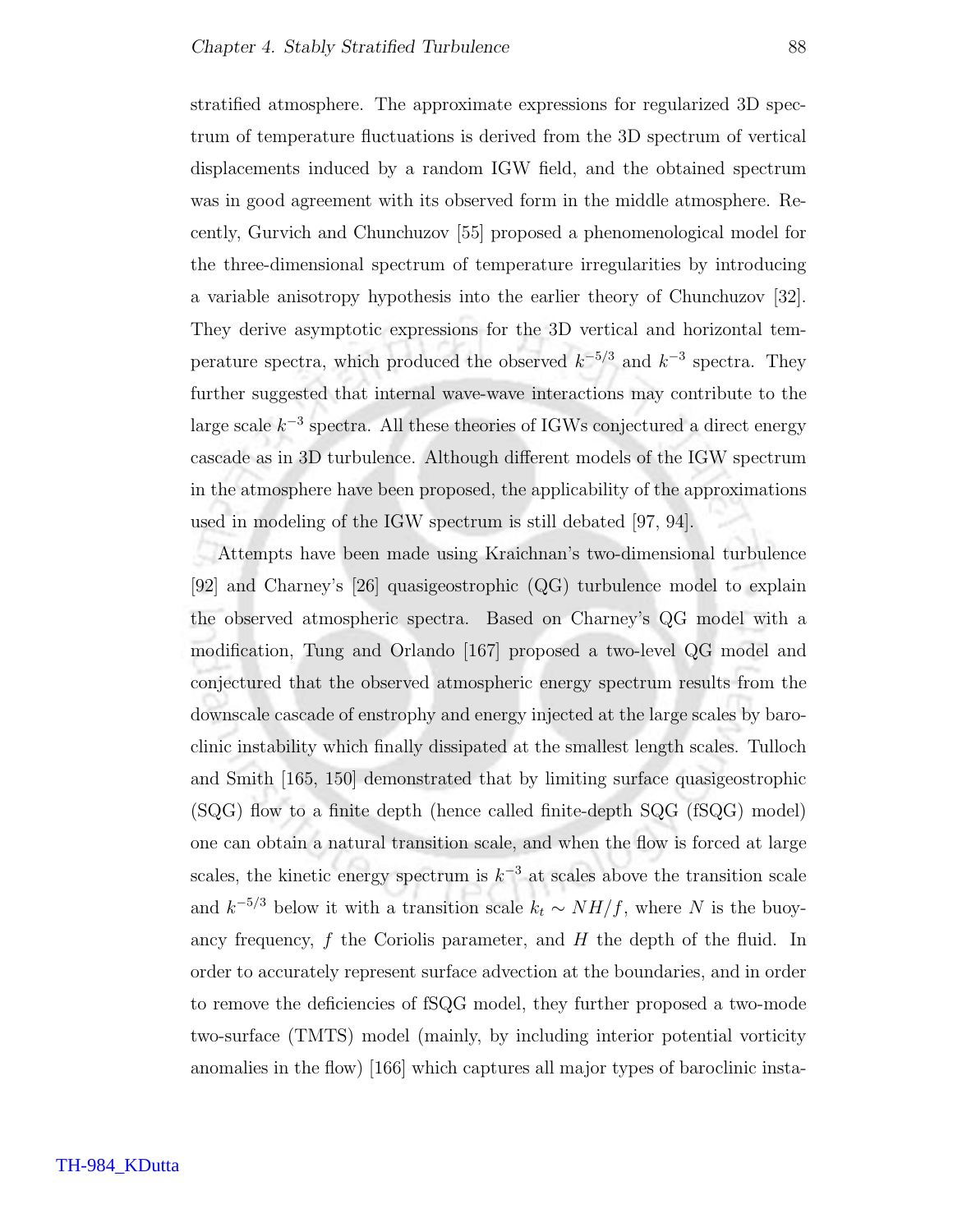bility (generated from barotropic-baroclinic interactions, surface-surface interactions, and from interactions between either surface and the interior), and demonstrated that the surface dynamics at the tropopause can explain the transition to a shallow  $k^{-3}$  energy spectrum at sub-synoptic scales, consistent with the observed atmospheric kinetic energy spectrum.

Observations, in fact, play an important role in evaluating proposed explanations of the mesoscale spectrum. In order to confirm whether  $k^{-5/3}$  power law arises either due to inverse energy cascade of 2D turbulence, or due to the direct cascade in 3D, a third-order velocity structure function was computed by Cho et al. [29], based on MOSAIC program [40, 119] database which accumulated wind velocities measured on 7630 aircraft flights. The structure functions at length scales between 10 and 100 km was found to be negative, which led to suggest them a downscale energy transfer in the mesoscale, thereby casting doubt on the inverse cascade idea. They further suggested that the origin of large scale  $k^{-3}$  spectrum could be explained on the basis of the balance between Coriolis and pressure terms. Tung and Orlando [167] claimed, in contradiction to basic quasigeostrophic turbulence phenomenology, that in the sub-synoptic scales enstrophy flux is important, which determines the  $k^{-3}$  spectrum. At a transition scale determined by  $\varepsilon k_t^2 = \eta$ , where  $\varepsilon$  is the downscale energy flux and  $\eta$  is the downscale enstrophy flux, the spectrum undergoes a transition to the  $k^{-5/3}$  form determined by an energy flux in the mesoscale wavenumbers.

Numerical simulations of stratified turbulence have had mixed success in reproducing the observed spectra. In flows dominated by vortical motion, spectra have been found to be steeper than  $k^{-5/3}$  in the horizontal direction, and shallower than  $k^{-3}$  in the vertical. Laval et al. [88], found steep horizontal spectra (with slopes near  $-5$ ) and very shallow vertical spectra when large-scale vortical motion was forced. Waite and Bartello [172] performed numerical simulations of stably stratified, vortically forced turbulence for various values of stratification, and obtained approximately a  $k^{-5/3}$  spectrum of vortical energy. Further simulations of randomly forced internal gravity waves, in a uniformly stratified Boussinesq fluid [173], yield a saturation spectrum close to  $k^{-3}$ . Re-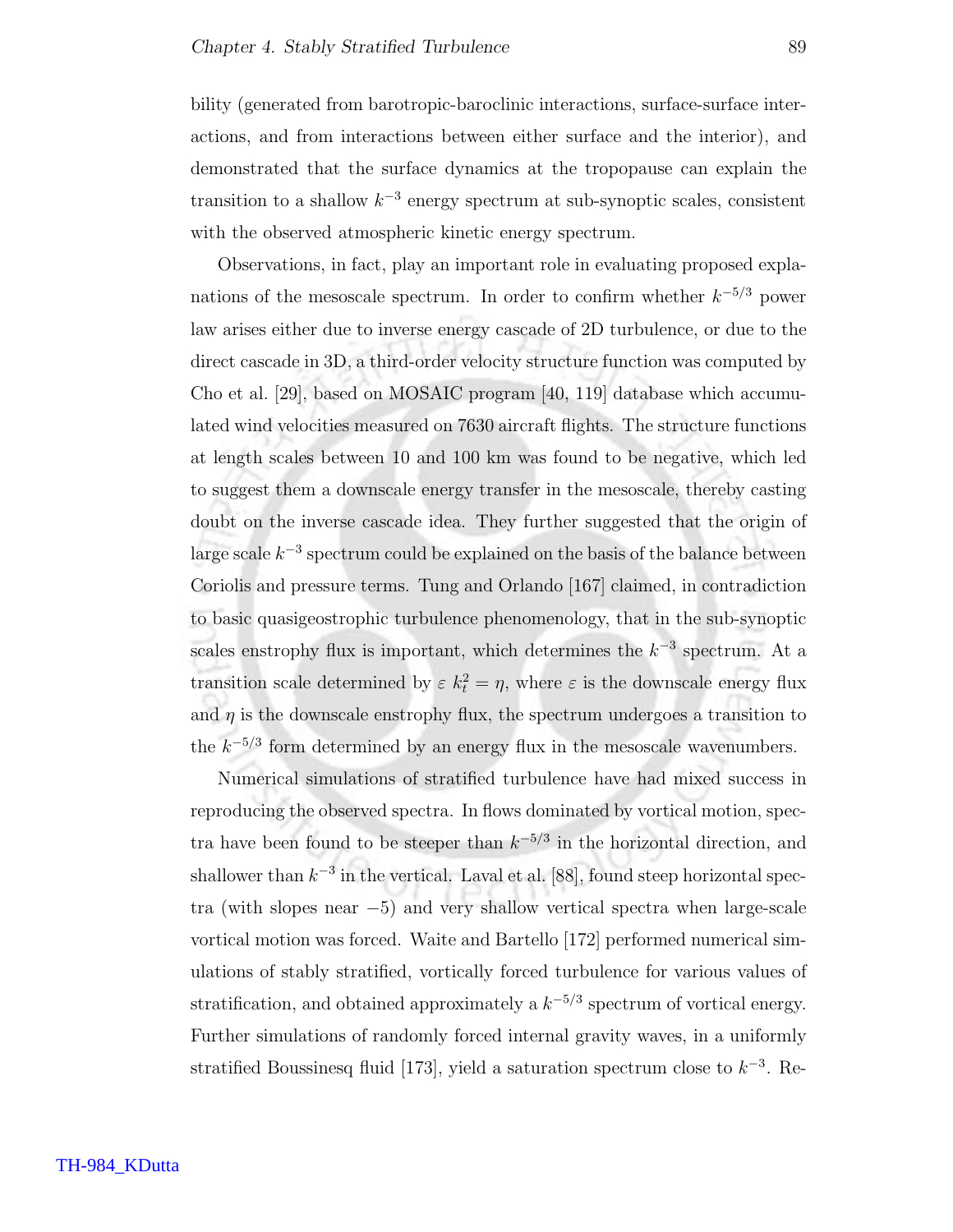cently Waite and Snyder [174], through numerical simulations, examined the mesoscale spectrum and spectral energy budget of an idealized baroclinic life cycle. This simulation is a natural extension of rotating stratified turbulence to a more realistic atmosphere with a troposphere and lower stratosphere. It is found that upper tropospheric kinetic energy spectrum is dominated by rotational motion through the mesoscale, as seen in the previous data analysis [29, 94] and GCM experiment [158, 56]. Falkovich [42], however, have suggested that the large scale  $k^{-3}$  spectrum can result from an inverse cascade of inertia gravity waves. Kitamura and Matsuda [72], in order to investigate the energy cascade process due to synoptic scale forcing, performed numerical experiments with a three-dimensional non-hydrostatic model (within Boussinesq approximation) of stratified turbulence, and found a downscale energy cascade on the tails of a steep synoptic scale spectrum. Recent direct numerical simulations of homogeneous turbulence with a strong and uniform stratification [18], in which three-dimensional Boussinesq equations and the transport equation for a passive gradient are solved employing pseudo-spectral code with periodic boundary conditions in all three directions, and with forcing in rotational and divergent modes, show that stratification may enforce a three-dimensional dynamics and the forward  $k^{-5/3}$  energy cascade. In order to fully solve the problem of the origin of  $k^{-5/3}$  mesoscale wavenumber energy spectra, Lindborg [98] carried out a set of numerical simulations of the full Boussinesq equations including system rotations, and thereby studied the effect of rotation on such an energy cascade, and has shown that this spectrum prevails when rotation is sufficiently weak. In a companion paper, Lindborg [96] also showed that such a mesoscale spectrum can arise as a result of forward energy cascade in the limit of strong stratification.

In a series of recent experiments in two-dimensional turbulence by Xia et al. [140, 180], it has been suggested that the main energy at large scales is actually not in turbulent fluctuations but in a long-correlated flow (condensate), which can be either generated by external forces or appear in the process of spectral condensation. The  $k^{-3}$  spectrum arises due to the condensation of inverse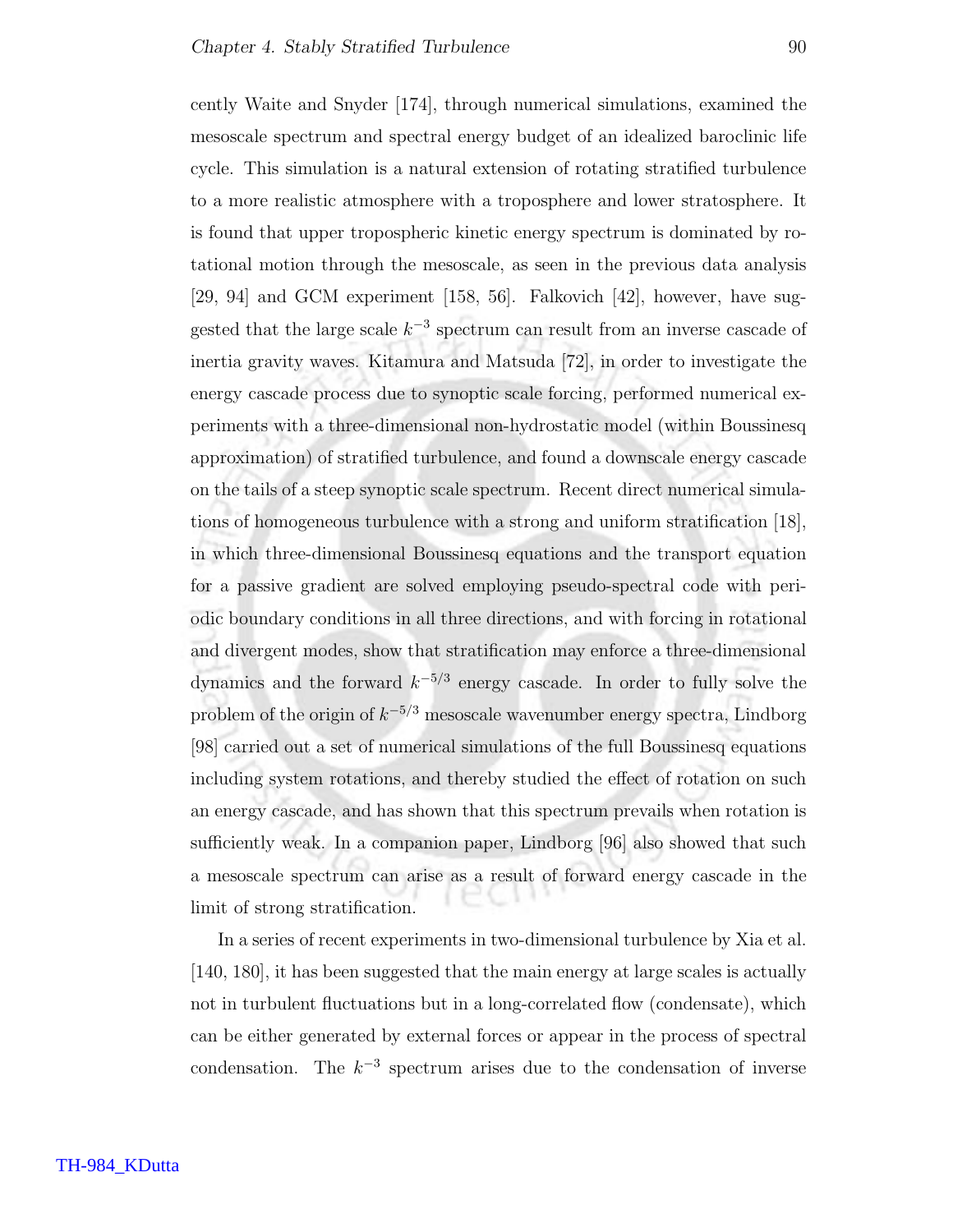energy cascade in two dimensions. Quite recently, in Ref. [181], they reviewed their previous experiments and presented a new experiment on quasi 2D flow, in which they investigated the effect of large scale uniform dissipation (bottom friction) and spectral condensation on the turbulence statistics. They found that, in addition to the Kraichnan's [75]  $k^{-5/3}$  inertial inverse energy cascade range and  $k^{-3}$  direct enstrophy cascade range, there is a large-scale condensate range where the spectrum is very close to  $k^{-3}$ . Further, the value of the Kolmogorov constant was found to be  $C \approx 1.8$  in the strongest condensate regime and  $C \approx 1.2 - 1.8$  in the energy cascade range. As these values are very close to that of the 3D turbulence [113], they suggested that the presence of the strong condensate substantially reduces the efficiency of the spectral energy transfer via the inverse cascade process. However, the two dimensionality of such experiments have been regarded with doubts [95], and it appears that this problem still poses the same old challenge of explaining the origin of the spectra.

#### 4.1.3 Present Motivation

The main theoretical challenge arises from the presence of the terms due to the buoyant forces in the governing dynamical equations. These terms are anisotropic in nature and the difficulty of the original isotropic problem enhances to a great extent. However, Leslie showed a way to deal with such terms in a perturbative manner in the case of homogeneous shear turbulence. An improved version of Leslie's perturbative procedure was adapted in this thesis in Chapter 2. It was found that such treatment could reproduce the experimental results satisfactorily for the case of homogeneous shear turbulence.

In this chapter, motivated by the above calculation, we perform a Leslietype perturbative treatment [90] on stably stratified turbulence, where the buoyancy terms in the corresponding dynamical equations are treated as perturbations against the isotropic background fields. Subsequently, we make perturbation expansions of the velocity and temperature fields. This enables us to evaluate the corresponding corrections to various correlation functions,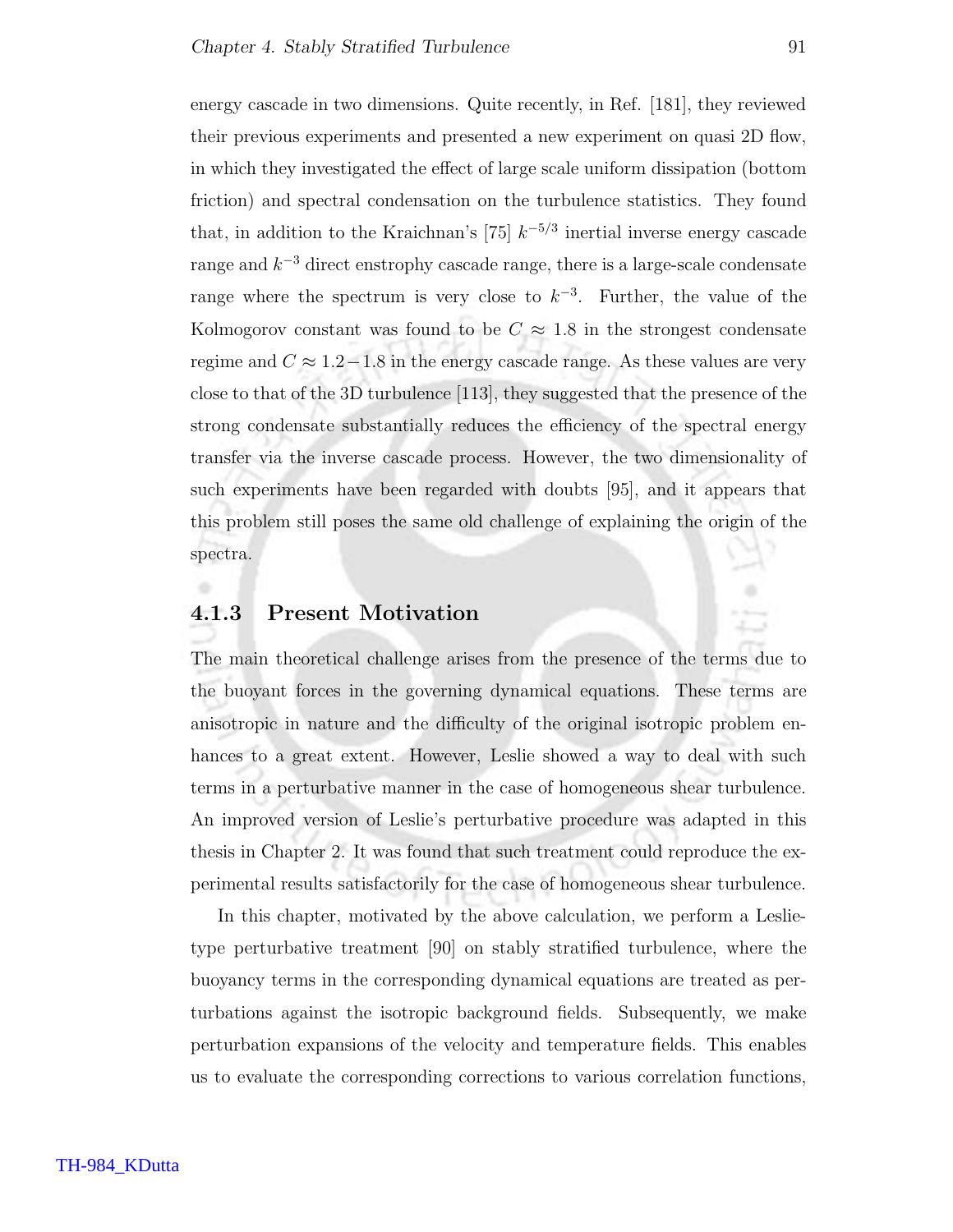namely, velocity-velocity, temperature-temperature, and velocity-temperature correlations. It is found that the prefactors in the resulting anisotropic corrections to the correlation functions depend on Kolmogorov constant C, Batchelor constant Ba, and the turbulent Prandtl number  $\sigma$ . As presented in Chapter 3, we calculated these universal numbers by deriving analytic expressions for eddy-viscosity and eddy-diffusivity from the transfer integrals of energy and mean-square scalar applying Heisenberg approximation [57]. Thus, using these values of the universal numbers, in this chapter, we are able to calculate the relevant numbers associated with the anisotropic spectra of stably stratified turbulence. Our calculations yield the anisotropic part of energy and meansquare scalar spectra as  $k^{-3}$  and the anisotropic buoyancy spectrum as  $k^{-7/3}$ . We note that, at sufficiently large scales, the anisotropic  $k^{-3}$  spectrum would dominate over the isotropic  $k^{-5/3}$  spectrum. Thus we expect a  $k^{-3}$  power law behavior of energy spectrum at sufficiently large scales. It may be noted that this scenario is similar to the analysis of experimental investigations by Nastrom and Gage [115, 116] as mentioned earlier.

## 4.2 Stratified Dynamics

To begin with, we take the full Navier-Stokes equations in the presence of a gravitational field, g, which takes the form [126, 87]

$$
\frac{\partial \mathbf{u}}{\partial t} + (\mathbf{u} \cdot \nabla) \mathbf{u} = -\frac{\nabla p}{\rho} + \nu_0 \nabla^2 \mathbf{u} + \mathbf{g}
$$
(4.9)

The thermal convection equation can be written as

$$
\frac{\partial T}{\partial t} + (\mathbf{u} \cdot \nabla) T = \kappa_0 \nabla^2 T \tag{4.10}
$$

and the equation expressing incompressibility as

$$
\nabla \cdot \mathbf{u} = 0 \tag{4.11}
$$

where  $\mathbf{u}(\mathbf{x}, t)$ ,  $T(\mathbf{x}, t)$  and  $p(\mathbf{x}, t)$  are the velocity, temperature and pressure fields;  $\nu_0$  and  $\kappa_0$  are the kinematic viscosity and molecular diffusivity respectively. We use Boussinesq approximation [87, 24], and we write,  $p = p_0 + p'$ ,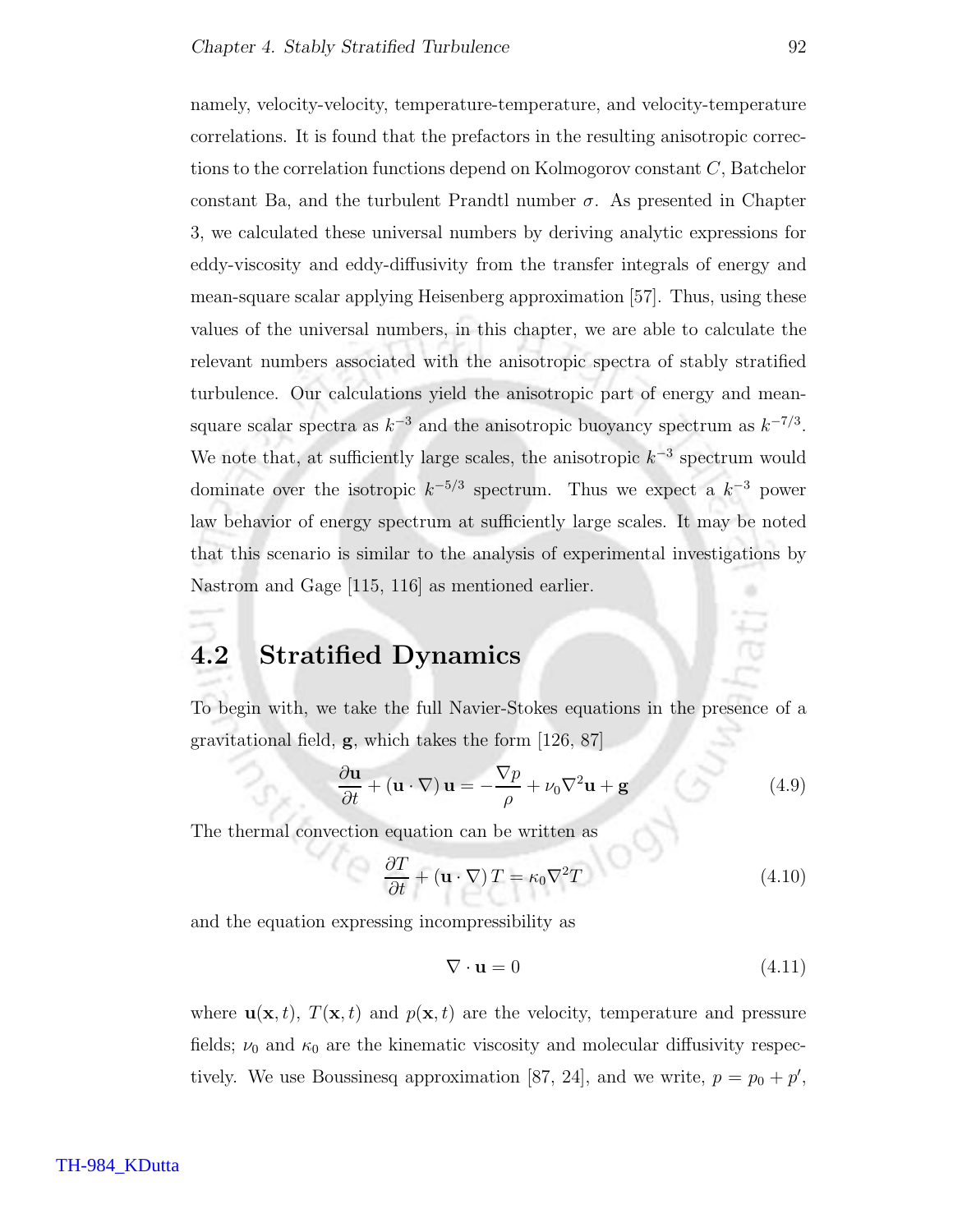$T = T_0 + T'$ , and  $\rho = \rho_0 + \rho'$ , where  $p'$  is the small pressure fluctuation measured from  $p_0$ ,  $\rho_0$  is the constant mean density, T' is the small fluctuation of T with respect to the mean temperature  $T_0$ , and the corresponding density variation can be expressed in terms of T' as  $\rho' = (\partial \rho_0 / \partial T)_p T' = -\rho_0 \beta T'$ . Here the thermal expansion coefficient  $\beta = -(1/\rho)\partial \rho/\partial T$  is assumed to be positive  $(\beta > 0)$ . The condition of equilibrium is  $(\nabla p_0/\rho_0) = \mathbf{g}$ . Substituting these expressions in the above equations, we readily get the corresponding equations for the fluctuating part in the Boussinesq approximation as

$$
\frac{\partial \mathbf{u}}{\partial t} + (\mathbf{u} \cdot \nabla) \mathbf{u} = -\frac{\nabla p'}{\rho_0} + \nu_0 \nabla^2 \mathbf{u} - \beta T' \mathbf{g}
$$

$$
\frac{\partial T'}{\partial t} + (\mathbf{u} \cdot \nabla) T_0 + (\mathbf{u} \cdot \nabla) T' = \kappa_0 \nabla^2 T'
$$

Now considering the vertical mean temperature gradient along  $\hat{e}_3$  (antiparallel to gravity), we write

$$
\frac{\partial \mathbf{u}}{\partial t} + (\mathbf{u} \cdot \nabla) \mathbf{u} = \mathbf{f} - \frac{\nabla p'}{\rho} + \nu_0 \nabla^2 \mathbf{u} + N \psi \hat{e}_3 \tag{4.12}
$$

$$
\frac{\partial \psi}{\partial t} + (\mathbf{u} \cdot \nabla) \psi = \theta - N u_3 + \kappa_0 \nabla^2 \psi,
$$
\n(4.13)

$$
\nabla \cdot \mathbf{u} = 0 \tag{4.14}
$$

Here the scalar field,  $\psi(\mathbf{x}, t)$ , is related with the fluctuating temperature field, T', as  $\psi = (\beta g/N)T'$ , in which N is the Brunt-Väisälä frequency given by  $N^2 =$  $\beta g(dT_0/dz)$ ; the Gaussian random forces,  $\mathbf{f}(\mathbf{x},t)$  and  $\theta(\mathbf{x},t)$ , are introduced in order to maintain turbulence in a statistically steady state.

Similar to the previous analysis for homogeneous shear turbulence given in Section 2.2, we can perform an order of magnitude estimate for the present case of stably stratified turbulence. Here the scalar field is coupled to the momentum equation by an imposed buoyancy force  $(N\psi\hat{e}_3)$  term in the momentum equation). In addition, an extra term (namely,  $-Nu_3$ ) appears in the advection equation for the scalar field. In terms of characteristic time scales  $\tau_s$  and  $\tau_l$  associated with the direct coupling terms and nonlinear convective term respectively, we get

$$
\tau_s \sim \frac{1}{N}
$$
,  $\tau_l \sim \frac{l}{v_l} = \frac{l}{(\varepsilon l)^{1/3}} = \left(\frac{1}{\varepsilon k^2}\right)^{1/3}$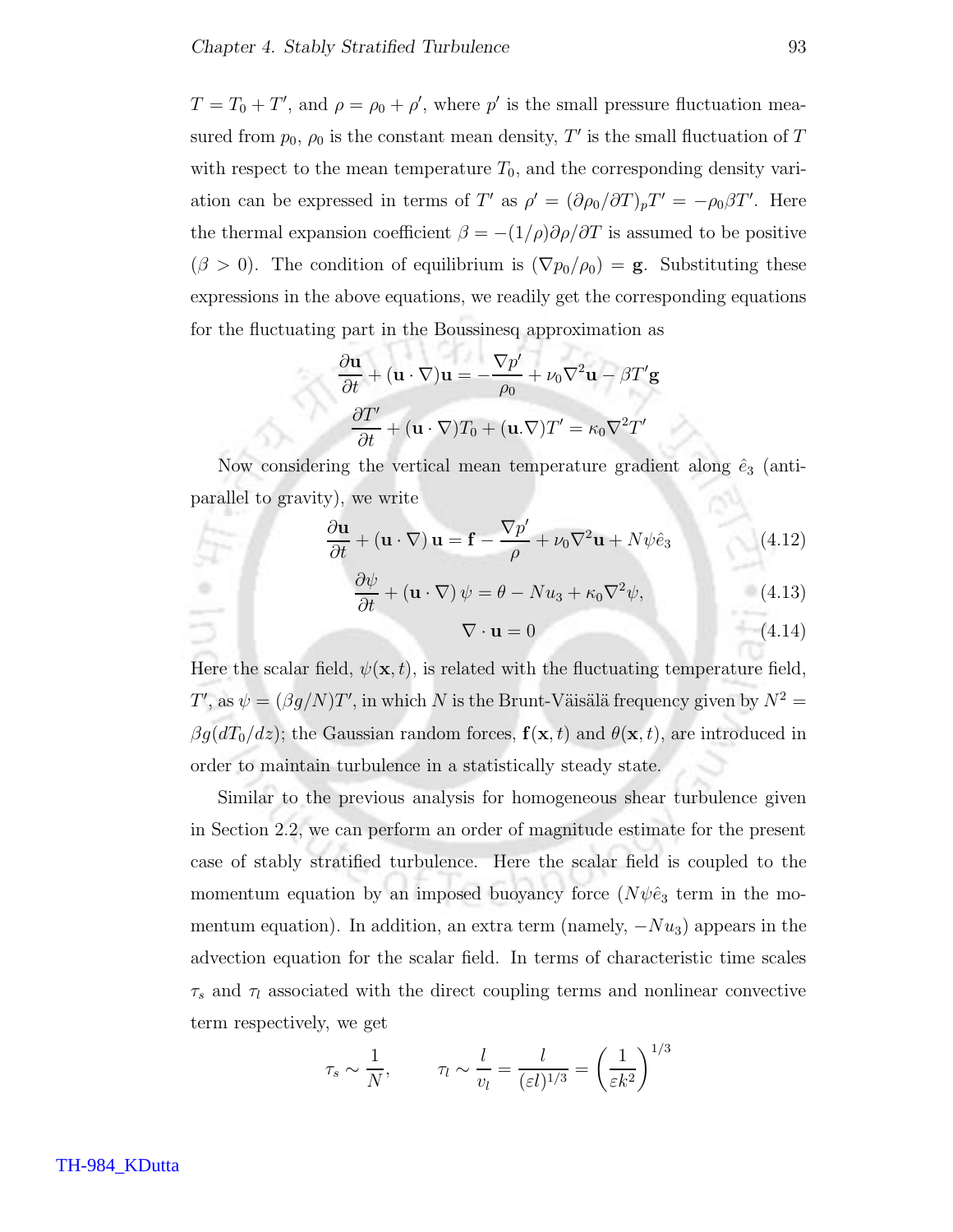Therefore,

$$
\frac{\tau_l}{\tau_s} \equiv \delta_l \sim \frac{N l}{v_l} = N l^{2/3} \varepsilon^{-1/3} = \frac{N}{(\varepsilon k^2)^{1/3}}
$$

This suggests that for small length scales the extra coupling terms are not important as compared to the nonlinear convective term whereas for large length scales the extra coupling terms become significant.

#### 4.3 Leslie-type Treatment

In Eqs.  $(4.12)$  and  $(4.13)$ , the extra terms involving N represent the coupling of scalar field  $\psi(\mathbf{x}, t)$  with the velocity field  $\mathbf{u}(\mathbf{x}, t)$ . Following Leslie [90], these extra terms can be treated as perturbations to the original dynamics. We write Eqs.  $(4.12)$ ,  $(4.13)$  and  $(4.14)$  in Fourier space as

$$
\left(\frac{\partial}{\partial t} + \nu_0 k^2\right) u_i(\mathbf{k}, t) + \frac{i}{2} P_{ijl}(\mathbf{k}) \sum_{\mathbf{p}+\mathbf{q}=\mathbf{k}} u_j(\mathbf{p}, t) u_l(\mathbf{q}, t)
$$
  
\n
$$
= f_i(\mathbf{k}, t) + \lambda N P_{i3}(\mathbf{k}) \psi(\mathbf{k}, t)
$$
(4.15)  
\n
$$
\left(\frac{\partial}{\partial t} + \kappa_0 k^2\right) \psi(\mathbf{k}, t) + i k_j \sum_{\mathbf{p}+\mathbf{q}=\mathbf{k}} u_j(\mathbf{p}, t) \psi(\mathbf{q}, t)
$$
  
\n
$$
= \theta(\mathbf{k}, t) - \lambda N u_3(\mathbf{k}, t)
$$
(4.16)

and

$$
k_i u_i(\mathbf{k}, t) = 0 \tag{4.17}
$$

Here  $P_{ijl}(\mathbf{k}) = k_j P_{il}(\mathbf{k}) + k_l P_{ij}(\mathbf{k})$ , with  $P_{ij}(\mathbf{k}) = \delta_{ij} - k_i k_j / \mathbf{k}^2$ , the summation sign represents integrations on **p** and **q** with triad relation  $\mathbf{p} + \mathbf{q} = \mathbf{k}$ ;  $\lambda (= 1)$  is introduced as an expansion parameter. Now, making perturbation expansion about the isotropic turbulent states as

$$
u_i(\mathbf{k},t) = u_i^{(0)}(\mathbf{k},t) + \lambda u_i^{(1)}(\mathbf{k},t) + \dots
$$

$$
\psi(\mathbf{k},t) = \psi^{(0)}(\mathbf{k},t) + \lambda \psi^{(1)}(\mathbf{k},t) + \dots
$$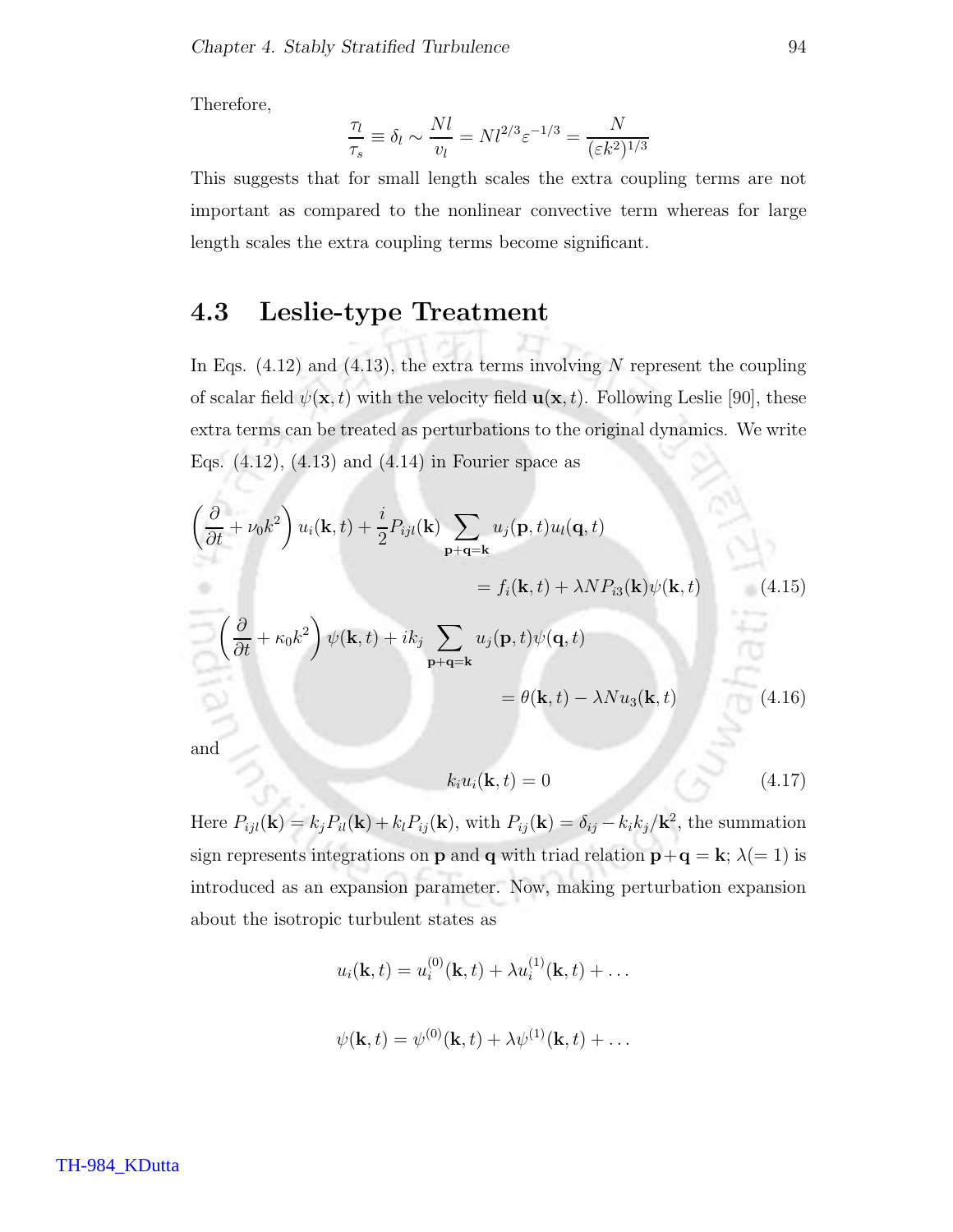and equating equal powers of  $\lambda$  we obtain

$$
u_i^{(0)}(\mathbf{k},t) = \int_{-\infty}^t ds G_{ij}^{(0)}(\mathbf{k};t,s) f_j(\mathbf{k},s)
$$
  

$$
\psi^{(0)}(\mathbf{k},t) = \int_{-\infty}^t ds \mathcal{G}^{(0)}(\mathbf{k};t,s) \theta(\mathbf{k},s)
$$
  

$$
u_i^{(1)}(\mathbf{k},t) = \int_{-\infty}^t ds G_{ij}^{(0)}(\mathbf{k};t,s) [NP_{j3}(\mathbf{k})\psi^{(0)}(\mathbf{k},s)]
$$
  

$$
\psi^{(1)}(\mathbf{k},t) = \int_{-\infty}^t ds \mathcal{G}^{(0)}(\mathbf{k};t,s) [-Nu_3^{(0)}(\mathbf{k},s)]
$$

in which the statistical quantities  $G_{ij}^{(0)}(k;t,s)$  and  $\mathcal{G}^{(0)}(k;t,s)$  are the infinitesimal response functions. The three-dimensional spatial Fourier transformed correlation functions, namely, velocity correlation tensor,  $Q_{ij}(\mathbf{k}, t, t')$ , scalar correlation,  $\Psi(\mathbf{k}, t, t')$  and current,  $J_i(\mathbf{k}; t, t')$ , are defined as

$$
\langle u_i(\mathbf{k},t)u_j(\mathbf{k}',t')\rangle = Q_{ij}(\mathbf{k};t,t')[2\pi]^3\delta^3(\mathbf{k}+\mathbf{k}')
$$

$$
\langle \psi(\mathbf{k},t)\psi(\mathbf{k}',t')\rangle = \Psi(\mathbf{k};t,t')[2\pi]^3\delta^3(\mathbf{k}+\mathbf{k}')
$$

$$
\langle \psi(\mathbf{k},t)u_i(\mathbf{k}',t')\rangle = J_i(\mathbf{k};t,t')[2\pi]^3\delta^3(\mathbf{k}+\mathbf{k}')
$$
(4.18)

Using a similar perturbation expansion as above, these correlation functions can be expanded perturbatively about the isotropic background as

$$
Q_{ij} = Q_{ij}^{(0)} + \lambda Q_{ij}^{(1)} + \lambda^2 Q_{ij}^{(2)} + \cdots
$$

$$
\Psi = \Psi^{(0)} + \lambda \Psi^{(1)} + \lambda^2 \Psi^{(2)} + \cdots
$$

$$
J_i = J_i^{(0)} + \lambda J_i^{(1)} + \lambda^2 J_i^{(2)} + \cdots
$$

with

$$
[2\pi]^3 \delta^3(\mathbf{k} + \mathbf{k}') Q_{ij}^{(0)}(\mathbf{k}; t, t') = \langle u_i^{(0)}(\mathbf{k}, t) u_j^{(0)}(\mathbf{k}', t') \rangle \tag{4.19}
$$

$$
[2\pi]^3 \delta^3(\mathbf{k} + \mathbf{k}') \Psi^{(0)}(\mathbf{k}; t, t') = \langle \psi^{(0)}(\mathbf{k}, t) \psi^{(0)}(\mathbf{k}', t') \rangle \tag{4.20}
$$

$$
J_i^{(0)}(\mathbf{k}; t, t') = 0 \tag{4.21}
$$

The isotropic part of the velocity correlation and response tensor satisfy the relations

$$
Q_{ij}^{(0)}(\mathbf{k};t;t') = Q^{(0)}(k;t,t')P_{ij}(\mathbf{k})
$$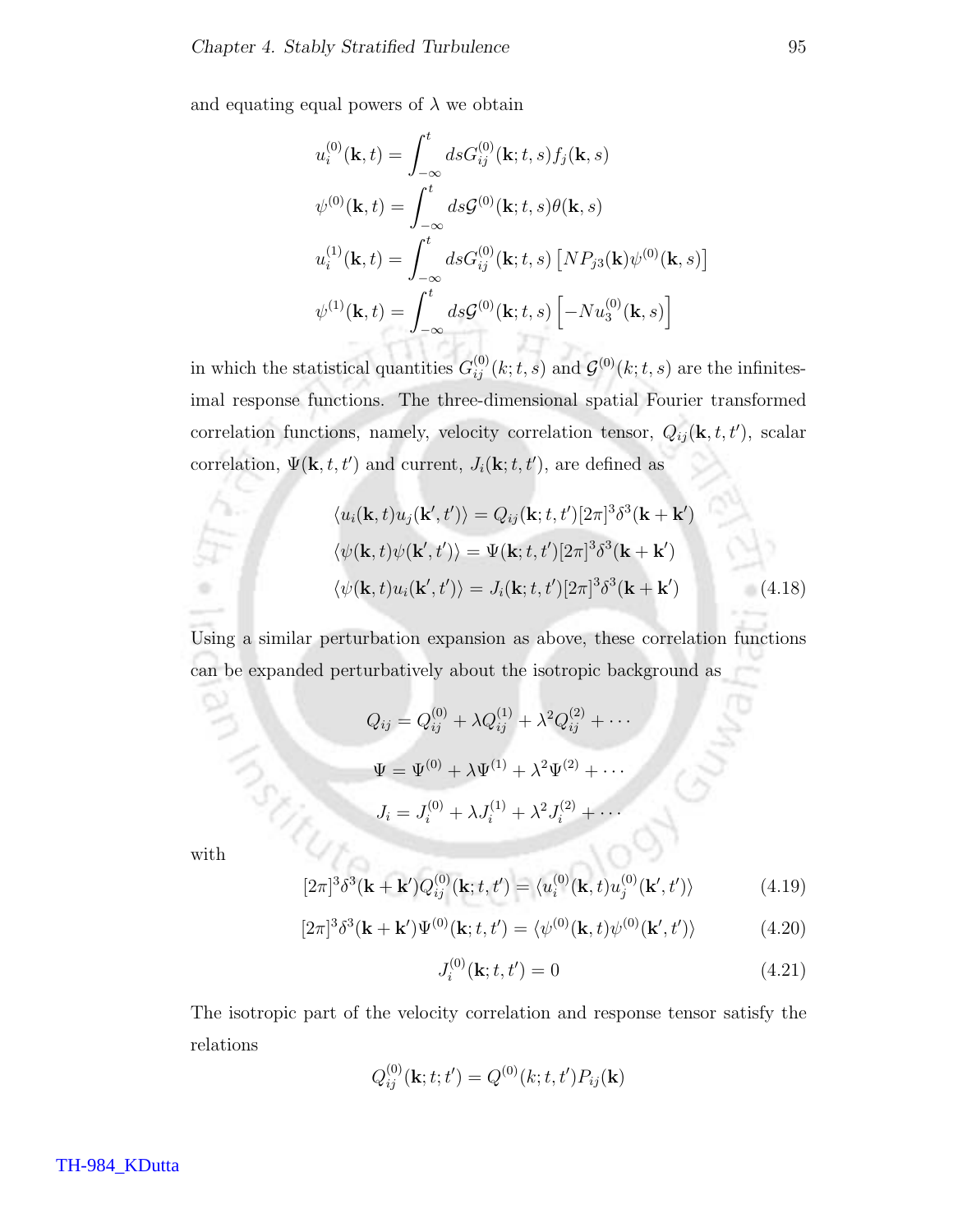$$
G_{ij}^{(0)}(\mathbf{k};t;t') = G^{(0)}(k;t,t')P_{ij}(\mathbf{k})
$$

Using these properties, it is possible to show that

$$
Q_{ij}^{(1)}(\mathbf{k}; t, t') = 0
$$
  

$$
\Psi^{(1)}(k; t, t') = 0
$$

The corresponding corrections to the correlation functions up to the leading order term are obtained as  $\sim$ 

$$
Q_{ij}^{(2)}(\mathbf{k}; t, t') = N^2 P_{i3}(\mathbf{k}) P_{j3}(\mathbf{k})
$$
  
 
$$
\times \int_{-\infty}^t ds \int_{-\infty}^{t'} ds' G^{(0)}(k; t, s) G^{(0)}(k; t', s') \Psi^{(0)}(k; s, s') \quad (4.22)
$$

$$
\Psi^{(2)}(k;t,t') = N^2 P_{33}({\bf k})
$$

$$
\times \int_{-\infty}^{t} ds \int_{-\infty}^{t'} ds' \mathcal{G}^{(0)}(k; t, s) \mathcal{G}^{(0)}(k; t', s') Q^{(0)}(k; s, s') \tag{4.23}
$$

and

$$
J_i^{(1)}(k;t,t') = NP_{i3}(\mathbf{k}) \int_{-\infty}^{t'} ds G^{(0)}(k;t',s) \Psi^{(0)}(k;t,s)
$$

$$
- NP_{i3}(\mathbf{k}) \int_{-\infty}^{t} ds G^{(0)}(k;t,s) Q^{(0)}(k;t',s) \qquad (4.24)
$$

Thus we see that the corrections due to anisotropy are expressed in terms of the isotropic response and correlation functions. Now, as suggested by Edwards [38], we assume exponential decay of the response and correlation functions, namely

$$
G^{(0)}(k;t,t') = \theta(t-t')e^{-\eta(k)(t-t')}, \qquad Q^{(0)}(k;t,t') = Q^{(0)}(k)e^{-\eta(k)|t-t'|}
$$
  

$$
G^{(0)}(k;t,t') = \theta(t-t')e^{-\zeta(k)(t-t')}, \qquad \Psi^{(0)}(k;t,t') = \Psi^{(0)}(k)e^{-\zeta(k)|t-t'|}
$$

where  $\theta(t-t')$  is the Heaviside step-function,  $\eta(k)$  and  $\zeta(k)$  are the damping factors.

As we are interested in the calculation of equal time correlations, we set  $t = t'$  in Eqs. (4.22), (4.23) and (4.24). The integrations are performed by choosing the proper region in the  $s-s'$  space as shown in Fig. 4.1. In Fig.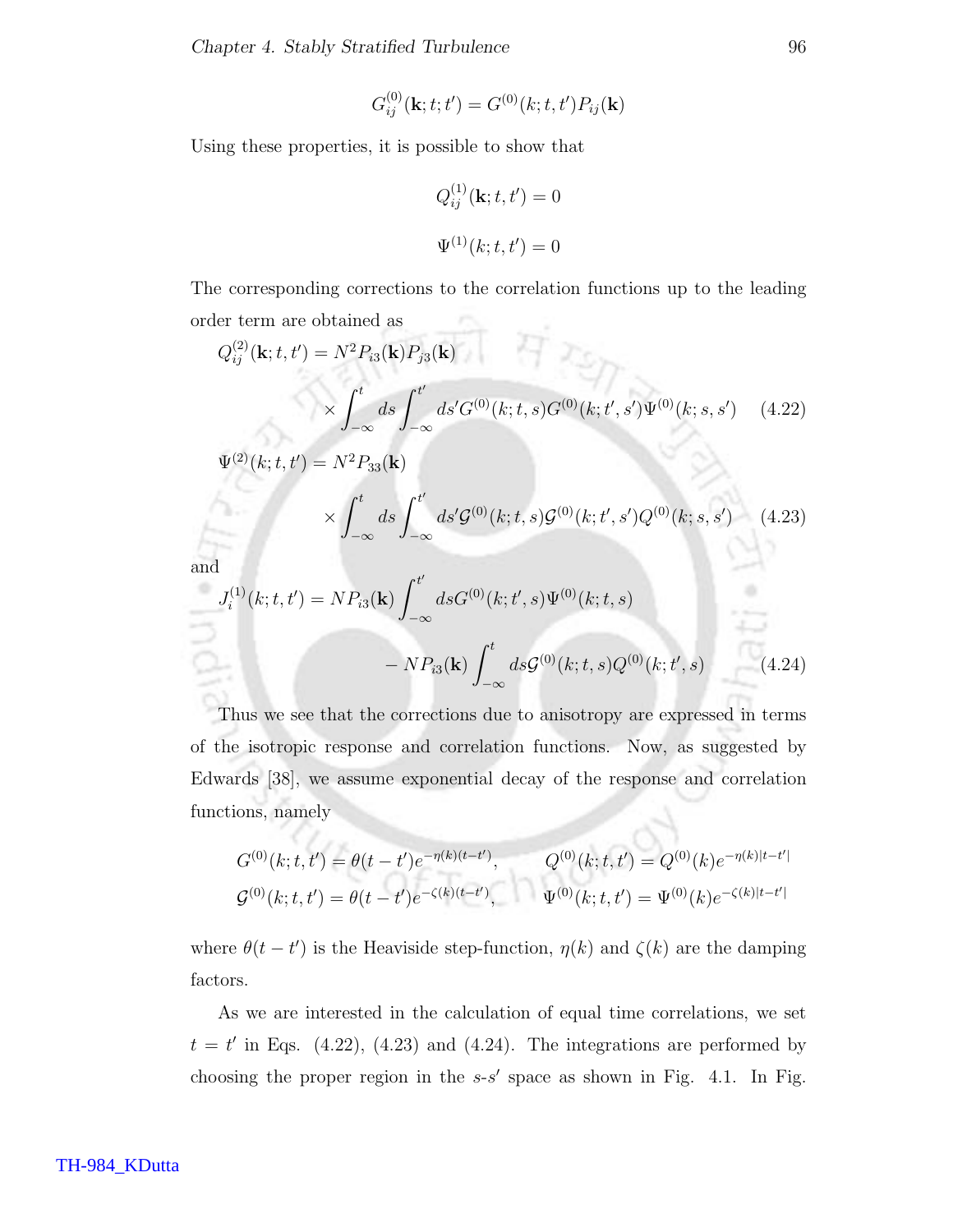

Figure 4.1: The region of integration for the time-integral expressions (4.22) and  $(4.23)$ . The integration is performed (a) in the region  $s > s'$  (the lower triangular region), ans (b) in the region  $s < s'$  (the upper triangular region).

4.1(a), the region of integration is  $s > s'$ , in which s' varies from  $-\infty$  to s and s varies from  $-\infty$  to t. Similarly, in Fig. 4.1(b), the region of integration is  $s < s'$ , in which s' varies from s to t and s varies from  $-\infty$  to t.

Thus, the leading order anisotropic corrections to the equal-time correlations are obtained from Eq.  $(4.22)$  to Eq.  $(4.24)$  as

$$
Q_{ij}^{(2)}(k;t,t) = N^2 P_{i3}(\mathbf{k}) P_{j3}(\mathbf{k}) [2\pi]^3 a(k)
$$
\n(4.25)

$$
\Psi^{(2)}(k;t,t) = N^2 P_{33}(\mathbf{k}) [2\pi]^3 b(k)
$$
\n(4.26)

$$
J_i^{(1)}(k;t,t) = NP_{i3}(\mathbf{k})[2\pi]^3 c(k)
$$
\n(4.27)

with the scaling factors<br>  $\label{eq:2.1} \begin{picture}(180,17) \put(0,0){\vector(1,0){10}} \put(15,0){\vector(1,0){10}} \put(15,0){\vector(1,0){10}} \put(15,0){\vector(1,0){10}} \put(15,0){\vector(1,0){10}} \put(15,0){\vector(1,0){10}} \put(15,0){\vector(1,0){10}} \put(15,0){\vector(1,0){10}} \put(15,0){\vector(1,0){10}} \put(15,0){\vector(1$ 

84  $\Rightarrow$ 

lndia

Ψ

$$
a(k) = \frac{\Psi^{(0)}(k)}{\eta(k)\left[\eta(k) + \zeta(k)\right]}
$$
(4.28)

$$
b(k) = \frac{Q^{(0)}(k)}{\zeta(k) [\zeta(k) + \eta(k)]} \tag{4.29}
$$

$$
c(k) = \frac{\Psi^{(0)}(k) - Q^{(0)}(k)}{[\eta(k) + \zeta(k)]}
$$
\n(4.30)

Thus, we see that the above anisotropic corrections are obtained in terms of isotropic correlations, which, in turn, are related to the expressions for threedimensional spectra

$$
E(k) = \frac{1}{[2\pi]^3} 4\pi k^2 Q^{(0)}(k) = C\varepsilon^{2/3} k^{-5/3}
$$
 (4.31)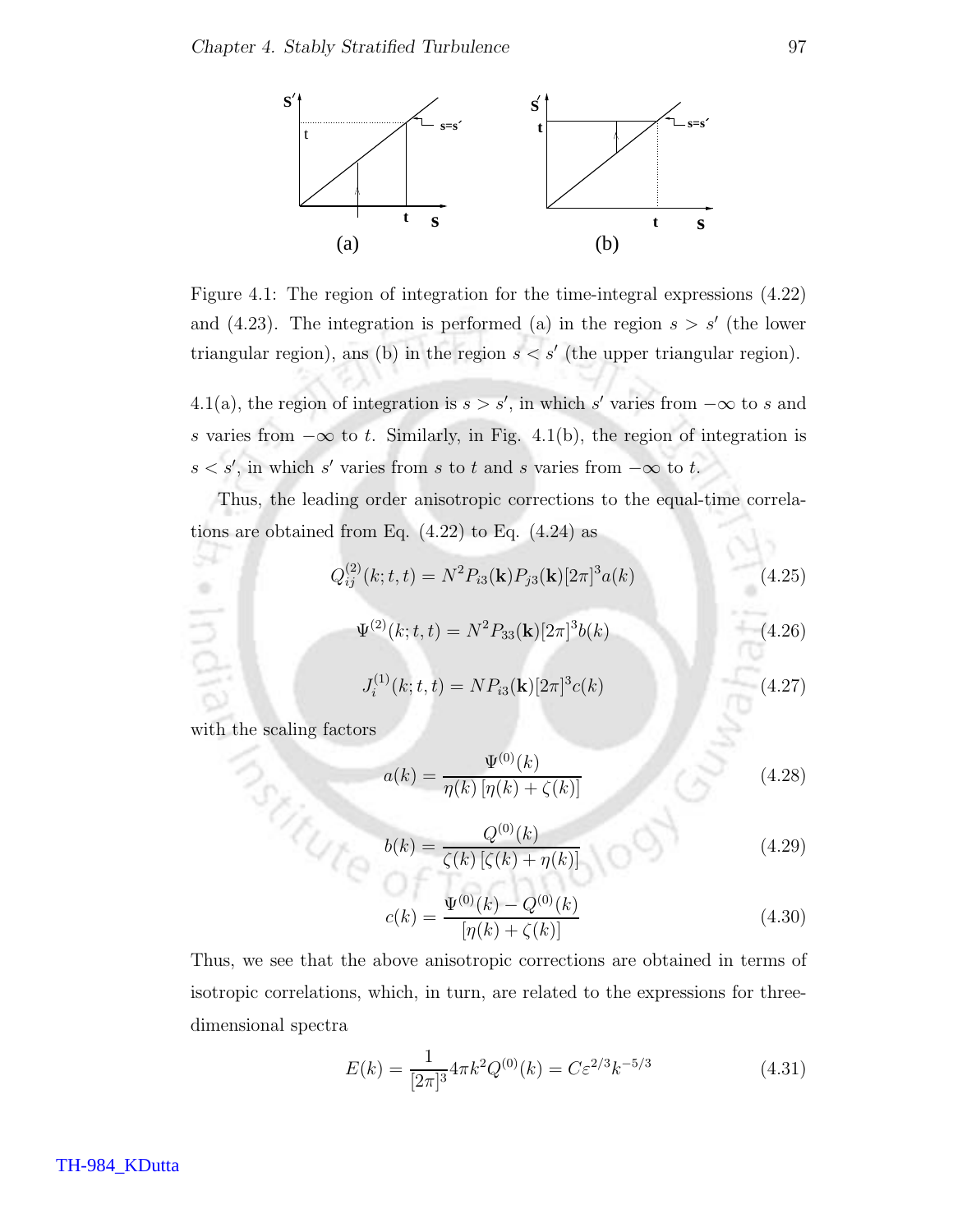$$
\mathcal{E}(k) = \frac{1}{[2\pi]^3} 4\pi k^2 \Psi^{(0)}(k) = \text{Ba } \chi \ \varepsilon^{-1/3} k^{-5/3}
$$
 (4.32)

and the eddy damping rates

$$
\eta(k) = \alpha \ \varepsilon^{1/3} k^{2/3} \tag{4.33}
$$

$$
\zeta(k) = \beta \ \varepsilon^{1/3} k^{2/3} \tag{4.34}
$$

Employing these known relations for the isotropic spectra, we obtain

$$
a(k) = \frac{1}{4\pi} \frac{\text{Ba}}{\alpha(\alpha + \beta)} \varepsilon^{-1} \chi k^{-5}
$$
 (4.35)

$$
b(k) = \frac{1}{4\pi} \frac{C}{\beta(\beta + \alpha)} k^{-5}
$$
\n
$$
(4.36)
$$

$$
c(k) = \frac{1}{4\pi} \frac{\text{Ba}\varepsilon^{-2/3} \chi - C\varepsilon^{1/3}}{\beta + \alpha} k^{-13/3}
$$
 (4.37)

We see that the scaling factors  $a(k)$ ,  $b(k)$  and  $c(k)$ , which occur in the anisotropic part of the velocity-velocity, temperature-temperature, and velocity-temperature correlations, depend on  $\varepsilon$ ,  $\chi$ , and on the universal numbers C, Ba,  $\alpha$  and  $\beta$ . As mentioned earlier, we calculated these universal numbers using the Heisenberg approximation [57] on the transfer integrals arising from the passive scalar dynamics (Chapter 3). We calculated these numbers under two different schemes, namely with  $\epsilon$  expansion and without  $\epsilon$  expansion. With  $\epsilon$  expansion, we obtained  $C = 1.4363$ ,  $\sigma = \alpha/\beta = 0.7179$ , and Ba = 1.031, and without  $\epsilon$ expansion we obtained  $C = 1.5618$ ,  $\sigma = 0.61351$ , and Ba = 0.9583. Based on these calculations, we carry out two sets of calculations, with and without  $\epsilon$ expansion, and present them in the following section.

### 4.4 Calculation of Spectral Amplitudes

Taking  $\epsilon$  expansion values for  $\alpha$ ,  $\beta$ , Ba, and C, we get

$$
\frac{\text{Ba}}{\alpha(\alpha+\beta)} = 1.9997
$$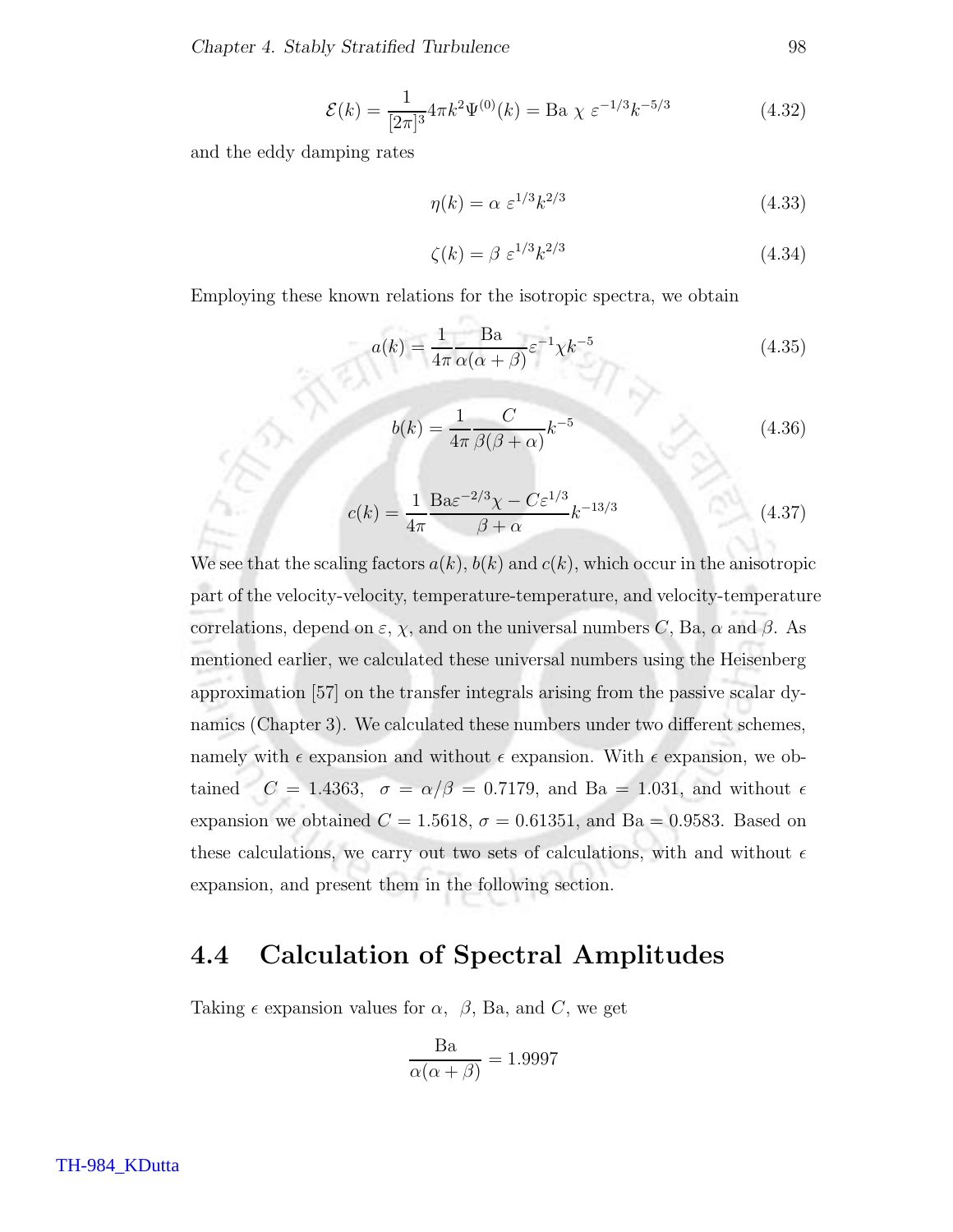$$
\frac{C}{\beta(\beta + \alpha)} = 1.9997
$$

$$
\frac{C}{\alpha + \beta} = 1.2930
$$

$$
\frac{Ba}{\alpha + \beta} = 0.9282
$$

When we substitute these values in Eqs.  $(4.35)$ ,  $(4.36)$  and  $(4.37)$  we get

 $a(k) = 0.15906 \; \varepsilon^{-1} \chi k^{-5}$  $b(k)=0.15906\;k^{-5}$  $c(k) = (0.07383 \; \varepsilon^{-2/3} \; \chi - 0.10285 \; \varepsilon^{1/3}) \, k^{-13/3}$ For no  $\epsilon$  expansion, we obtain

$$
\frac{\text{Ba}}{\alpha(\alpha+\beta)} = 2.0001
$$

$$
\frac{C}{\beta(\beta+\alpha)} = 2.0001
$$

$$
\frac{C}{\alpha + \beta} = 1.3914
$$

$$
\frac{\text{Ba}}{\alpha + \beta} = 0.8537
$$

**MANARY CONTROLLED** 

×

**Indian** 

$$
a(k) = 0.15908 \; \varepsilon^{-1} \chi k^{-5}
$$

$$
b(k) = 0.15908 \ k^{-5}
$$

$$
c(k) = (0.06790 \ \varepsilon^{-2/3} \ \chi - 0.11067 \ \varepsilon^{1/3}) \ k^{-13/3}
$$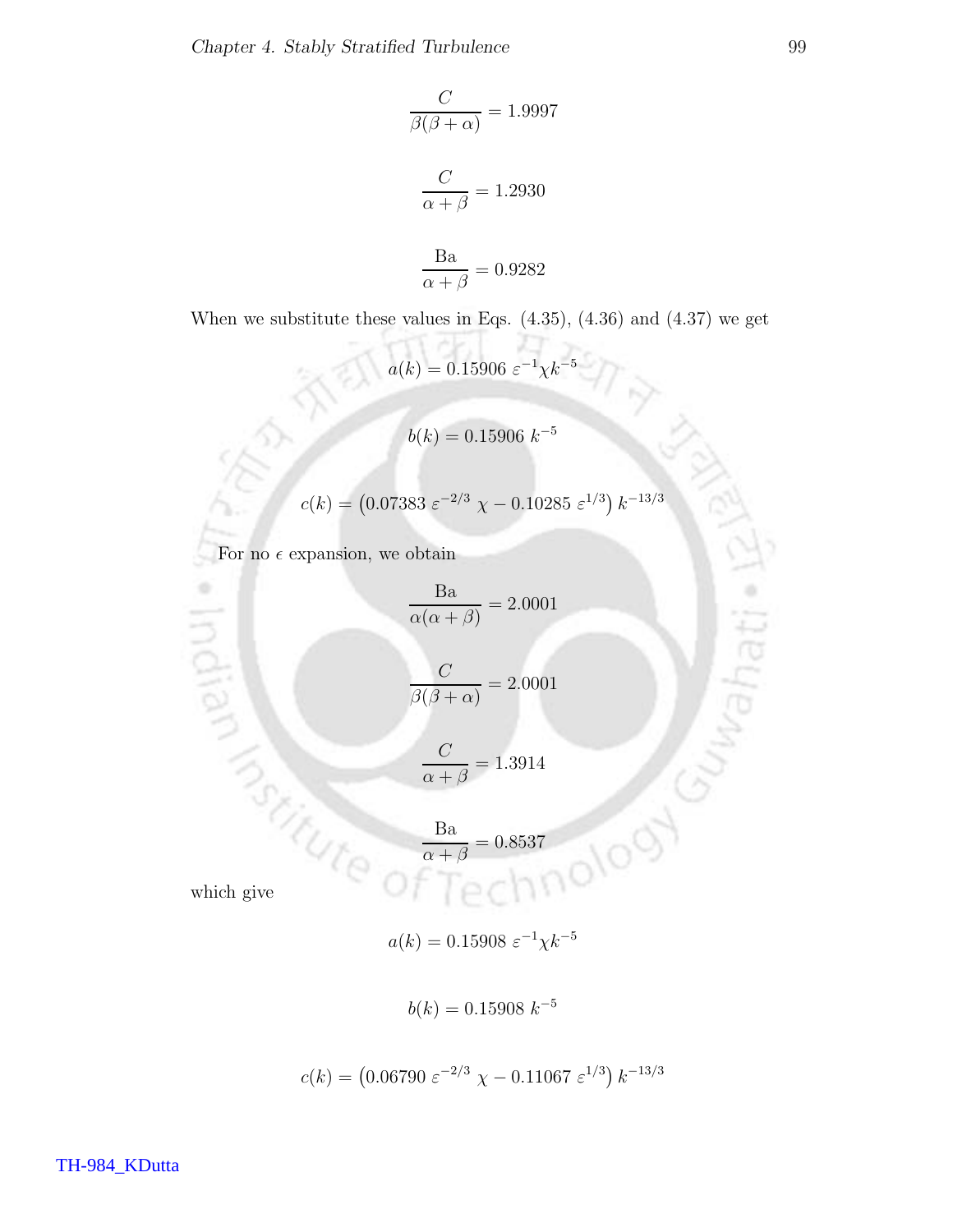Thus, from our above analysis, it is obvious that the anisotropic parts of the velocity-velocity and temperature-temperature correlation are

$$
Q_{ij}^{(2)}(k;t,t) = C_1 N^2 P_{i3}(\mathbf{k}) P_{j3}(\mathbf{k}) k^{-5}
$$
\n(4.38)

$$
\Psi^{(2)}(k;t,t) = C_2 N^2 P_{33}(\mathbf{k}) k^{-5}
$$
\n(4.39)

and velocity-temperature correlation is

$$
J_i^{(1)}(k;t,t) = C_3 N P_{i3}(\mathbf{k}) k^{-13/3}
$$
\n(4.40)

We see from Eqs. (4.38) and (4.39) that the corresponding anisotropic spectra for energy and mean-square scalar go like  $k^{-3}$ . Eq. (4.40), on the other hand, tells us that the anisotropic buoyancy spectrum goes like  $k^{-7/3}$ .

### 4.5 Conclusion

In this chapter, we investigated the anisotropic scaling laws, associated with stably stratified turbulence, by performing a perturbative treatment suggested by Leslie [90] for homogeneous shear turbulence. Here we treat the extra terms  $N\psi P_{i3}(\mathbf{k})$  and  $-Nu_3$  in the stratified dynamics as perturbations against the isotropic background fields. Making perturbation expansions of the velocity and temperature fields, we evaluated the corresponding leading order corrections to various correlation functions, namely velocity-velocity, temperaturetemperature, and velocity-temperature correlations, as given by Eqs. (4.22), (4.23), and (4.24). We evaluated these time integrals by choosing a proper region in  $s-s'$  space, yielding the anisotropic corrections to the equal-time velocity-velocity, temperature-temperature, and the velocity-temperature correlation as given by Eqs. (4.25), (4.26), and (4.27). We find that the anisotropic corrections to the relevant correlation functions are determined by the wellknown isotropic correlation functions. Thus, using the universal isotropic Kolmogorov-Obukhov scaling laws, given by Eqs.(4.31) to (4.34), we calculated the scaling factors, namely  $a(k)$ ,  $b(k)$  and  $c(k)$ , associated with the anisotropic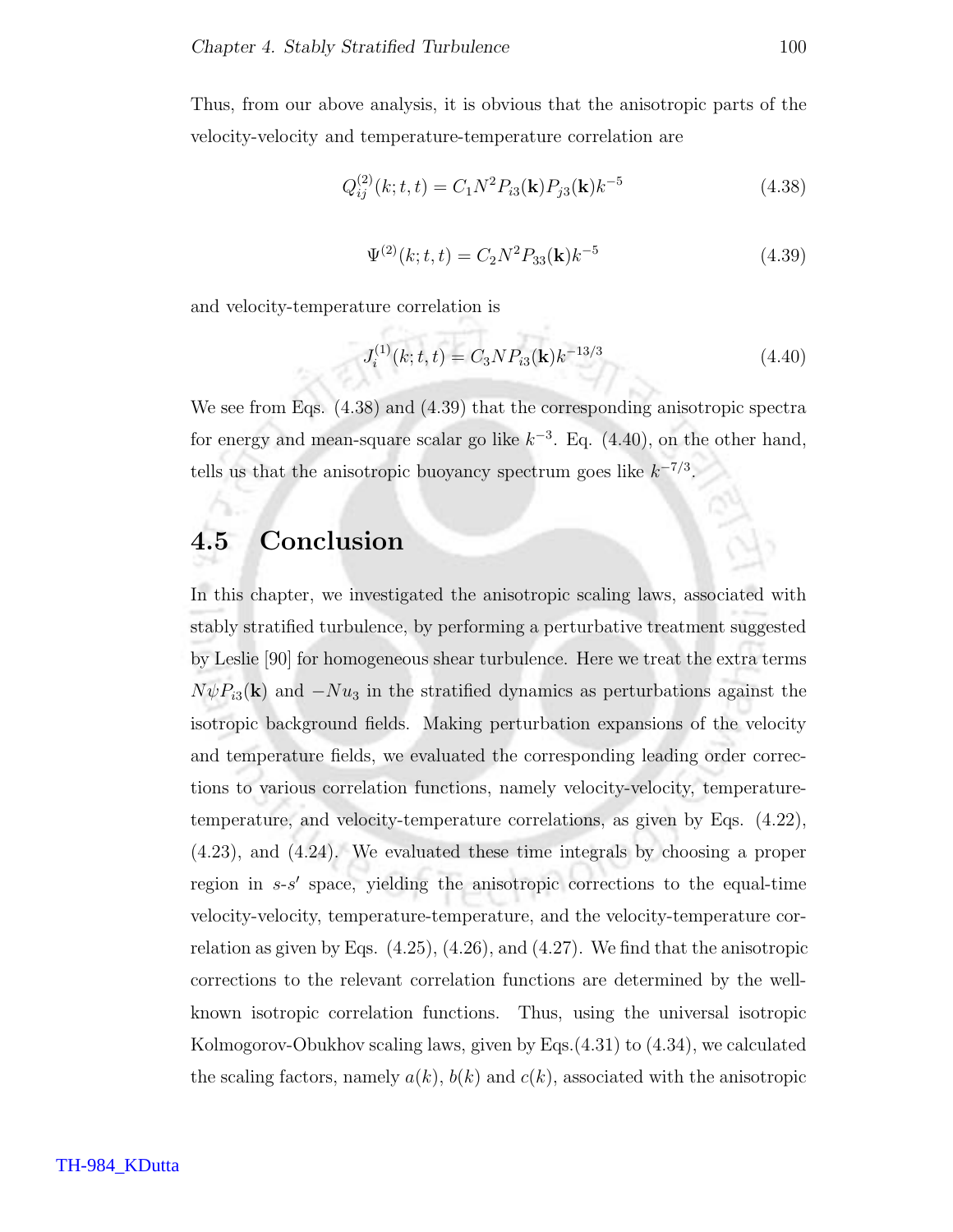spectra. These scale factors were found to depend on energy flux  $\varepsilon$ , scalar flux χ, Kolmogorov constant C, Prandtl number σ, and Batchelor constant Ba. Putting the values of C, Ba, and  $\sigma$ , which were already evaluated in Chapter 3, we calculated the universal numbers occurring as prefactors in  $a(k)$ ,  $b(k)$ and  $c(k)$ . Based on our previously calculated values of C, Ba, and  $\sigma$ , here, we presented two different schemes of calculations, namely with  $\epsilon$  expansion and without  $\epsilon$  expansion.

We further obtained, from Eqs.(4.38) and (4.39), that the leading order anisotropic corrections to the velocity-velocity and temperature-temperature correlation functions give rise to the corresponding anisotropic spectra for energy and mean-square scalar as  $k^{-3}$ . The anisotropic corrections at orders higher than  $k^{-3}$  are expected to show effects at extremely large scales which may not be realized in practice. Thus, the two spectra, namely, the isotropic Kolmogorov part  $k^{-5/3}$  and the anisotropic  $k^{-3}$  part, form an additive spectrum. Additive spectrum had earlier been conjectured by Lumley [101] and Weinstock [176] for the case of stratified turbulence. As mentioned earlier, Weinstock [176] derived the temperature spectrum  $B(k)$  from the correlation of fluctuating temperature field  $\langle T'(\mathbf{k}, t)T'(\mathbf{k}', t')\rangle$  (multiplied by a factor  $(g/T_0)^2$ as mentioned in [176]), and obtained  $B(k) \sim N^4 k^{-3}$ . In our derivation of the temperature spectrum, we get the correlation  $\langle \psi(\mathbf{k}, t) \psi(\mathbf{k}', t') \rangle \sim N^2 k^{-5}$ , so that we get  $B(k) \sim N^2 k^{-3}$ . The apparent difference in the powers of N is due to the fact that our scalar field is related to the temperature fluctuation  $T'$  as  $\psi(\mathbf{x},t) = (\beta g/N)T'(\mathbf{x},t).$ 

Further, from Eq. (4.40), one can easily obtain that the anisotropic buoyancy spectrum goes like  $k^{-7/3}$ . Lumley [101] defined his buoyancy spectrum,  $\zeta(k)$ , as  $\zeta(k) = g/T_0 \langle u_3 T' \rangle$ , thereby obtained  $\zeta(k) \sim N^2 k^{-7/3}$  whereas, we calculated it from the  $\langle u_3 \psi \rangle$  correlation, yielding  $k^{-7/3}$  spectrum multiplied by N. Thus, we see the usefulness of Leslie's suggestion of tackling such problems treating the anisotropy as a perturbation acting on the isotropic background field. This method is capable of producing not only the scaling relations but also the universal constants associated with such scaling laws.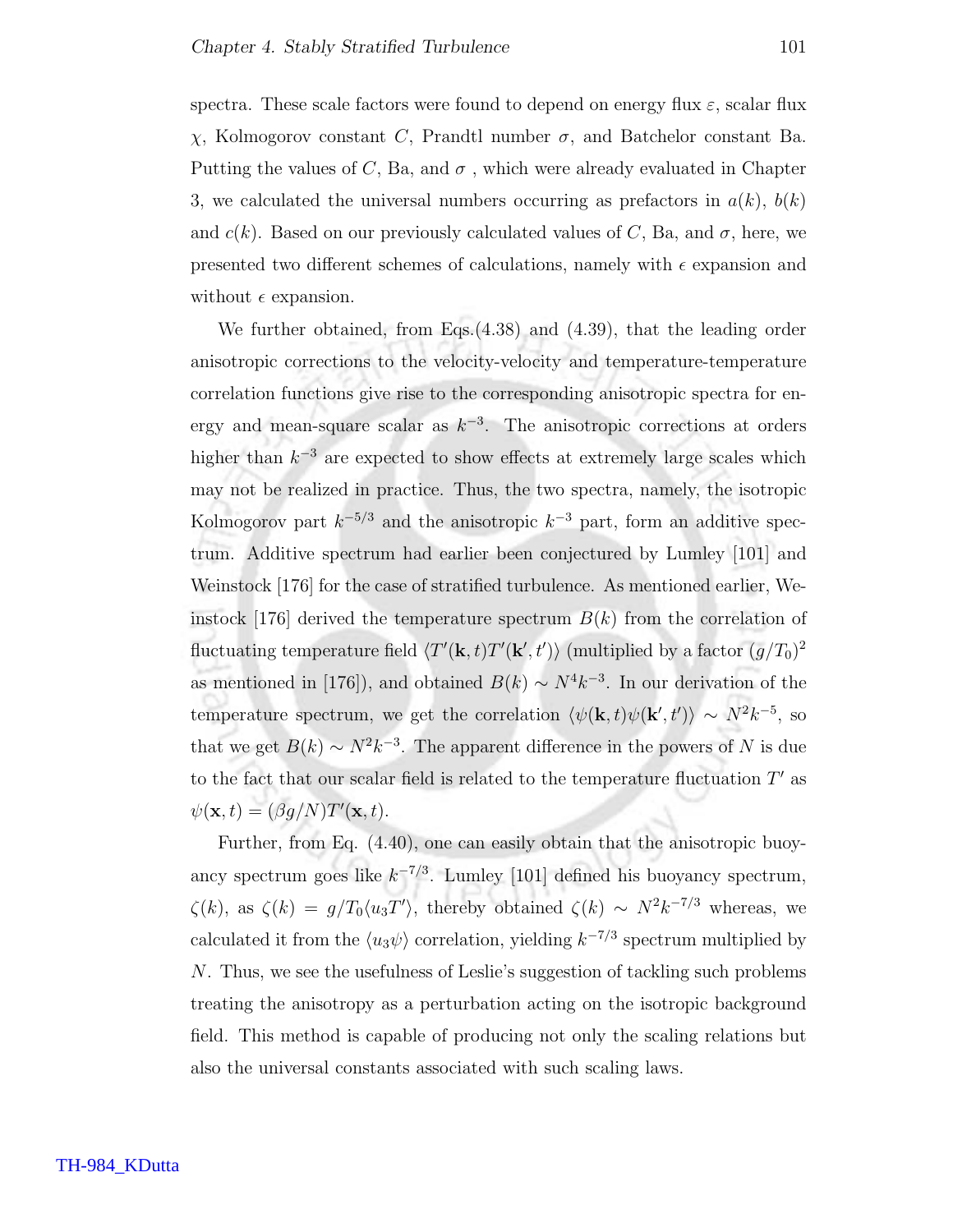It can be pointed out that, at sufficiently large scales, the anisotropic  $k^{-3}$ spectrum would dominate over the isotropic  $k^{-5/3}$  spectrum. Thus we expect a  $k^{-3}$  power law behavior of energy spectrum at sufficiently large scales. It may be noted that this scenario is similar to the analysis of experimental investigations by Nastrom and Gage [115, 116], which shows approximately a  $k^{-3}$  power-law over the synoptic scales and a clear  $k^{-5/3}$  power-law behaviour for the mesoscale. This observation triggered numerous hypothesis on the origin of these spectra, such as 2D turbulence with two sources of energy in which the inverse energy cascade from the small-scale forcing arises from a strong convection [92], or a breakup of internal gravity waves [35, 55], or it can result from an inverse cascade of inertia gravity waves [42]. Calculation of third order structure function [29], however, suggested a forward cascade of  $k^{-5/3}$  spectrum in the mesoscale range. This also led to hypothesize about a direct energy cascade in a two-layer QG model [167], surface QG models [165, 150], and stratified turbulence simulations [18]. Further, it was also found, in experiments, that the presence of the strong condensate substantially reduces the efficiency of the spectral energy transfer via the inverse cascade process [180, 181]. However, there has been little theoretical development about this condensation phenomenon giving rise to the observed  $k^{-3}$  spectrum. As a future work, it would be worthwhile to carry out a detailed theoretical analysis on the basis of Bose-Einstein condensate to confirm the origin and nature of  $k^{-3}$  atmospheric spectrum.

We would also like to point out that, in a recent investigation by Lindborg [94], it is suggested that the mesoscale motions are not dominated by internal gravity waves, rather the observed atmospheric spectra are generated by a strongly nonlinear dynamics, and therefore, stratified turbulence with a forward cascade of energy would possibly be able to explain the atmospheric dynamics. From our above results, we may as well suggest that the synoptic scale  $k^{-3}$  energy spectrum arises due to anisotropic corrections in threedimensional stratified turbulence. However, a far stronger theoretical effort will be required to obtain a more confident prediction, especially anisotropy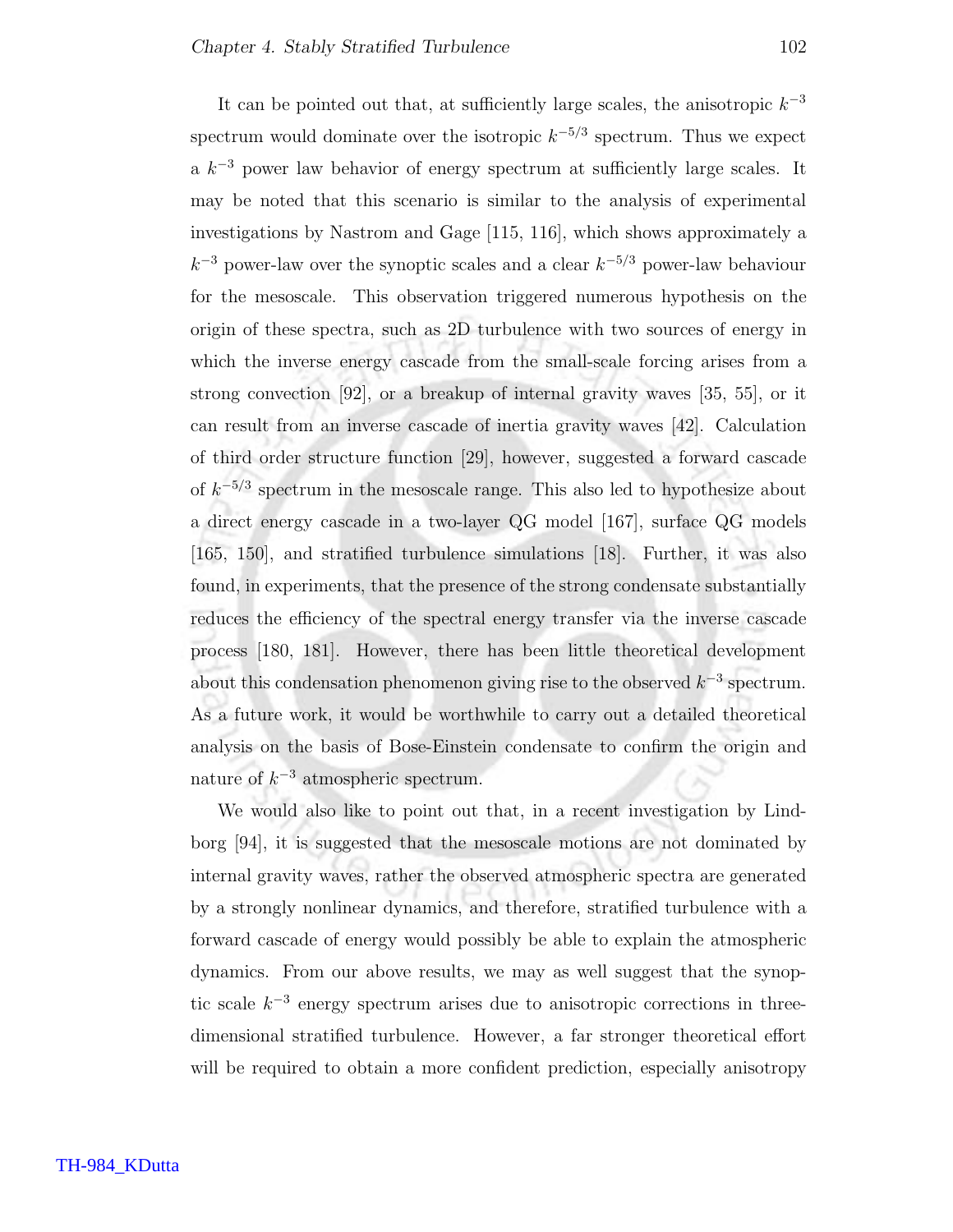will need to be treated explicitly. We hope our present study shed some light to carry out further work along this line.

To carry out the problem further, a detailed theoretical investigations on this problem is performed employing Kraichnan's direct interaction approximation (DIA), and we present it in the following chapter.

However, before we conclude this section, it would be interesting to point out some marked similarities as well as differences of stably stratified turbulence with Rayleigh-Bénard convective  $(RBC)$  turbulence [3]. The equations governing RBC are identical to those governing stably stratified turbulence as given by Equations  $(4.12)$  to  $(4.14)$ , the only difference being that the Rayleigh number  $(R)$  takes the place of Brunt-Väisälä frequency  $(N)$ . However, in RBC, the energy spectrum goes like  $k^{-11/5}$  instead of the  $k^{-3}$  of stratified turbulence for low wave numbers. In both cases there is a transition to the Kolmogorov spectrum  $(k^{-5/3})$  at small scales. The differences in spectra in the low wave number regime can possibly be explained by the fact that the  $k^{-3}$  spectrum is produced when we treat the  $N$  dependent term as a perturbation. This means that the  $k^{-3}$  spectrum is obtained when the extra term is small. On the other hand, in the case of RBC, the  $k^{-11/5}$  spectrum has been observed in a numerical simulation [109] for large Rayleigh numbers ( $\sim 10^6$ ). This suggests that the dominance of the extra term in the dynamics gives rise to  $k^{-11/5}$  spectrum. A perturbative treatment of the extra (large) term cannot be expected to yield the  $k^{-11/5}$  spectrum which occurs for large Rayleigh numbers as suggested by the numerical simulation [109].<br> $\frac{1}{\sqrt{2}}$  of Technology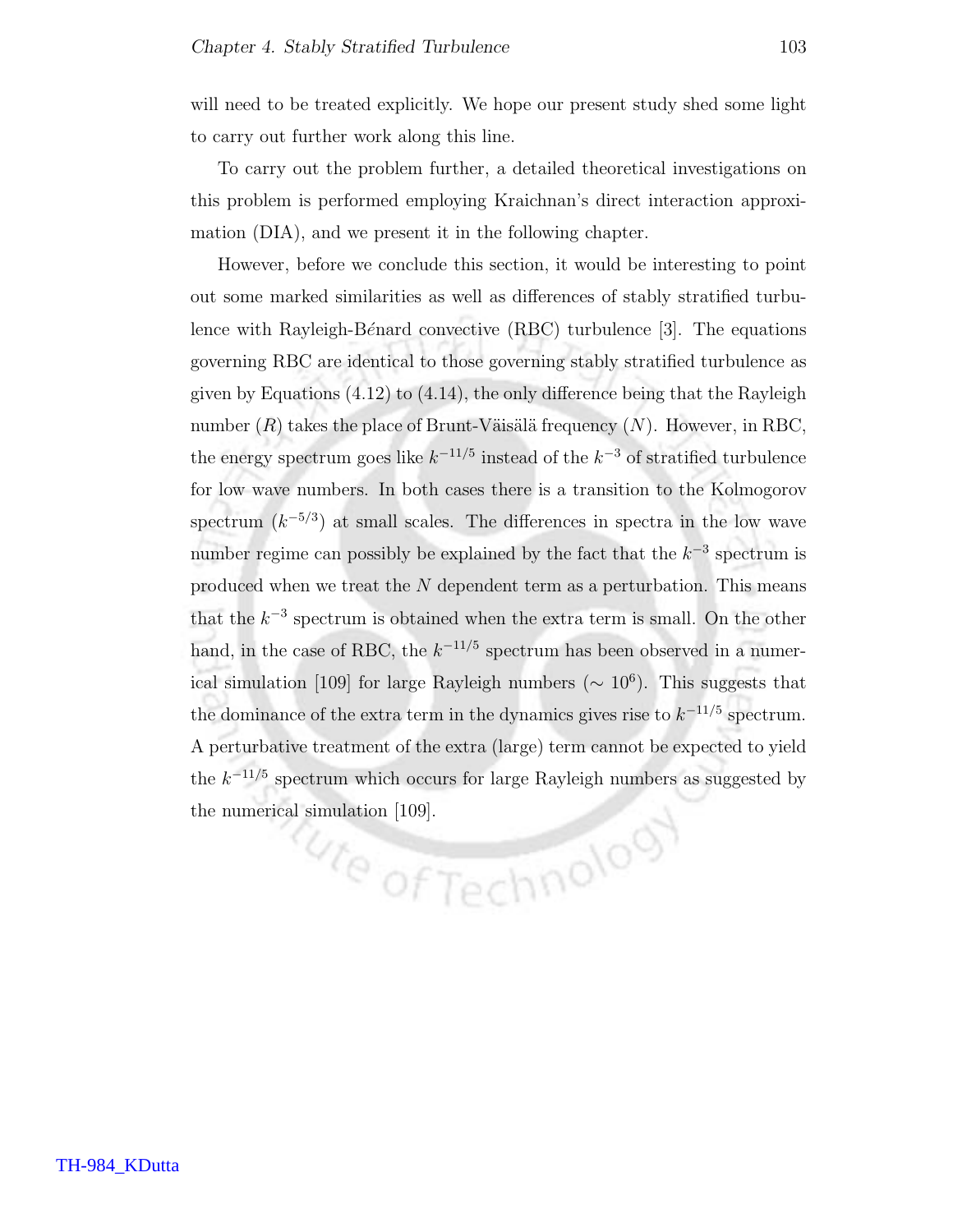### Chapter 5

## Improved Treatment of Stably Stratified Turbulence

### 5.1 Introduction

As already discussed, stable stratification, arising from variation of temperature, salinity, or suspended particles, is common in the ocean and atmosphere [126, 136]. In the atmosphere and ocean, stratification and rotation are both important at large scales. As one moves downscale into the atmospheric mesoscale and oceanic sub-mesoscale, Coriolis effects weaken and stratification dominates [98, 96]. Owing to this, stably stratified turbulence was thought to serve as a model for important scales of atmospheric and oceanographic motion. The deviation from the celebrated Kolmogorov's universal  $k^{-5/3}$  inertial-range energy (as well as temperature) spectrum [74] due to anisotropy of fluctuating motion in stratified turbulence is of much interest among researchers in the last few decades. It remains a major task to assess the effect of anisotropy and to seek its corrections.

Three-dimensional stratified turbulence seems to serve as a model for atmospheric and oceanic turbulence. From the atmospheric data (upper troposphere and lower stratosphere) collected by NASA instrumented commercial Boeing 747 airliners, Nastrom and Gage [115, 116] found that the atmospheric energy spectra follow the −3 power law in the range extending from 1000 to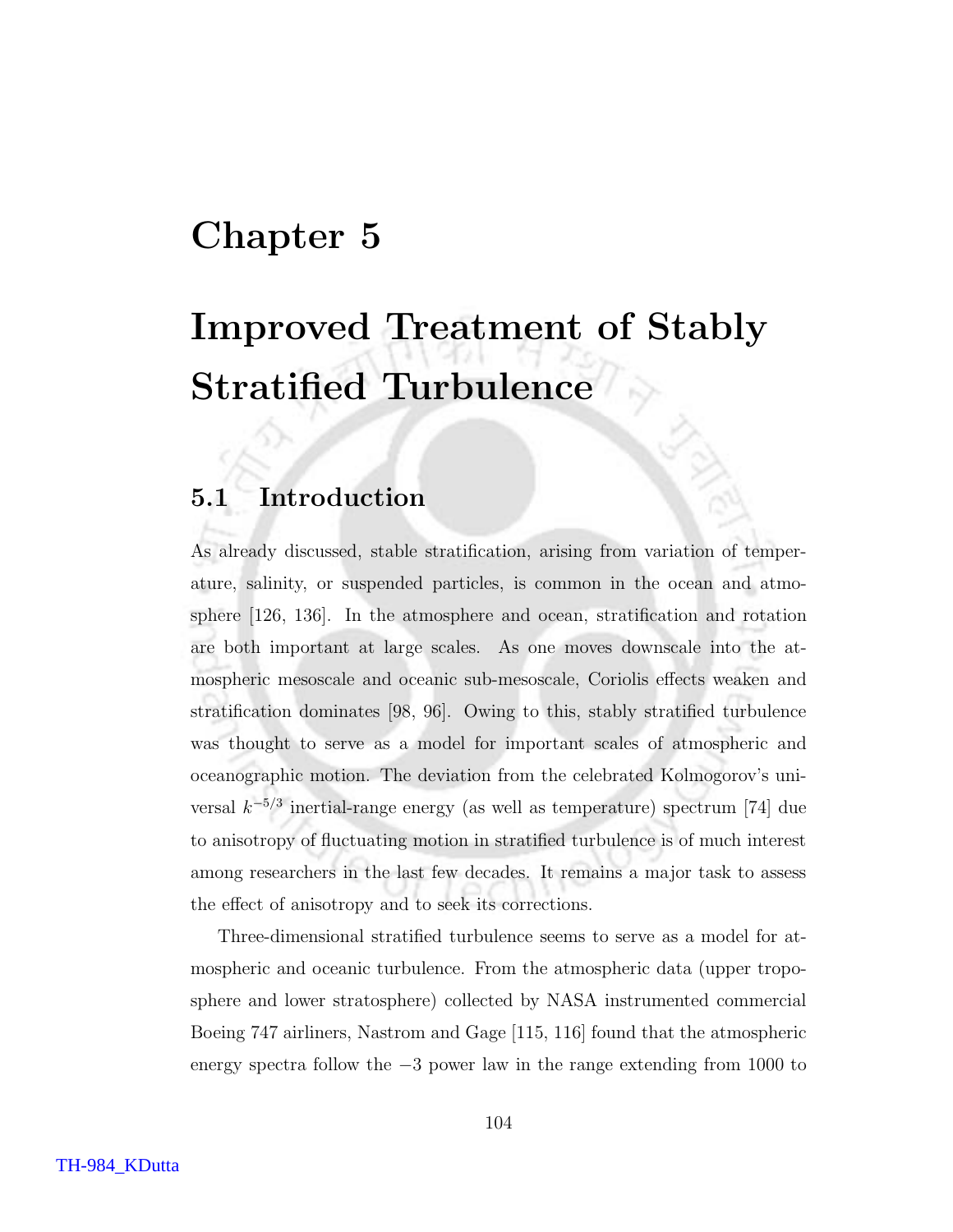3000 km (the "synoptic scales") and the  $-5/3$  power law in the scales extending from 600 km down to a few kilometers (the "mesoscales") with a smooth transition in between. This spectrum was confirmed by MOSAIC program [40, 119], and high-resolution general circulation model (GCM) [158, 56] as well as mesoscale numerical weather prediction (NWP) models [148, 149].

Several hypothesis has been put forward to explain the observed atmospheric energy spectra. Attempts have been made using Kraichnan's twodimensional turbulence [92] and Charney's [26] quasigeostrophic (QG) turbulence model. In order to confirm whether  $k^{-5/3}$  power law arises either due to inverse energy cascade of 2D turbulence, or due to the direct cascade in 3D, a third-order velocity structure function was computed by Lindborg and Cho [29], based on MOSAIC program database. Their calculation suggested a downscale  $k^{-5/3}$  energy cascade in the mesoscale, thereby casting doubt on the inverse cascade idea [92]. This led to hypothesize about a direct energy cascade in a two-layer QG model [167] and surface QG models [165, 150]. Tung and Orlando [167] proposed a two-level QG model and conjectured that the observed atmospheric energy spectrum results from the downscale cascade of enstrophy and energy injected at the large scales by baroclinic instability and dissipated at the smallest length scales. Tulloch and Smith [165, 150] demonstrated that, by limiting surface quasigeostrophic (SQG) flow to a finite depth (hence called finite-depth SQG (fSQG) model), one can obtain a natural transition scale, and when the flow is forced at large scale, the kinetic energy spectrum is  $-3$  at larger scales and  $-5/3$  at smaller scales with a transition scale  $k_t \sim NH/f$ , where N is the buoyancy frequency, f the Coriolis parameter, and  $H$  the depth of the fluid. Recently [166], they also proposed a two-mode two-surface (TMTS) model which captures all major types of baroclinic instabilities. They demonstrated that the surface dynamics at the tropopause can explain the transition to a shallow  $k^{-3}$  energy spectrum at sub-synoptic scales, consistent with the observed atmospheric kinetic energy spectrum.

Some of the earlier theoretical attempts for the explanation of the en-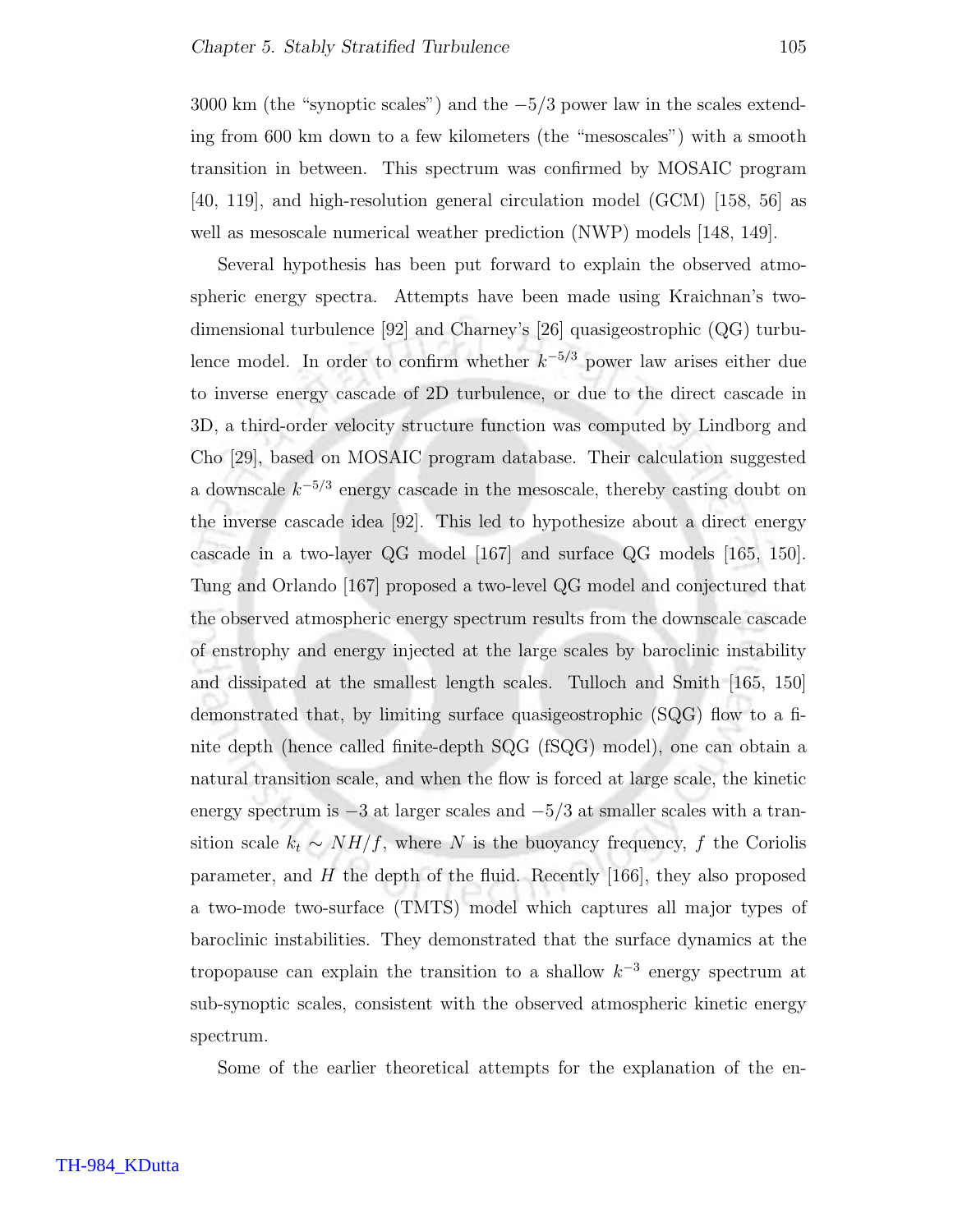ergy cascade process in the atmospheric turbulence involved internal gravity waves (IGW) [35, 168]. Recently, Gurvich and Chunchuzov [55] proposed a phenomenological model for the three-dimensional spectrum of temperature irregularities by introducing a variable anisotropy hypothesis into the earlier IGW theory of Chunchuzov [32]. They derived asymptotic expressions for the 3D vertical and horizontal temperature spectra, which produced the observed  $k^{-5/3}$  and  $k^{-3}$  spectra. They further suggested that internal wave-wave interactions may contribute to the large scale  $k^{-3}$  spectra. All these theories of IGWs conjectured a direct energy cascade as in 3D turbulence. Although different models of the IGW spectrum in the atmosphere have been proposed, the applicability of the approximations used in modeling of the IGW spectrum is still debated [94].

Recently, various high-resolution numerical efforts have been carried out to investigate the atmospheric power spectra and its inherent relations with atmospheric instability and turbulence. Kitamura and Matsuda [72], in order to investigate the energy cascade process due to synoptic scale forcing, performed numerical experiments with a three-dimensional non-hydrostatic model (within Boussinesq approximation) of stratified turbulence, and found a downscale energy cascade on the tails of a steep synoptic scale spectrum. Recent direct numerical simulations of homogeneous turbulence with a strong and uniform stratification [18], in which three-dimensional Boussinesq equations and the transport equation for a passive gradient are solved employing pseudospectral code with periodic boundary conditions in all three directions, and with forcing in rotational and divergent modes, show that stratification may enforce a three-dimensional dynamics and the forward  $k^{-5/3}$  energy cascade. In order to fully solve the problem of the origin of  $k^{-5/3}$  mesoscale wavenumber energy spectra, Lindborg [98] carried out a set of numerical simulations of the full Boussinesq equations including system rotations, and thereby studied the effect of rotation on such an energy cascade, and have shown that it can prevail when rotation is sufficiently weak. In a companion paper by Lindborg [96], it is also shown that such a mesoscale spectrum can arise as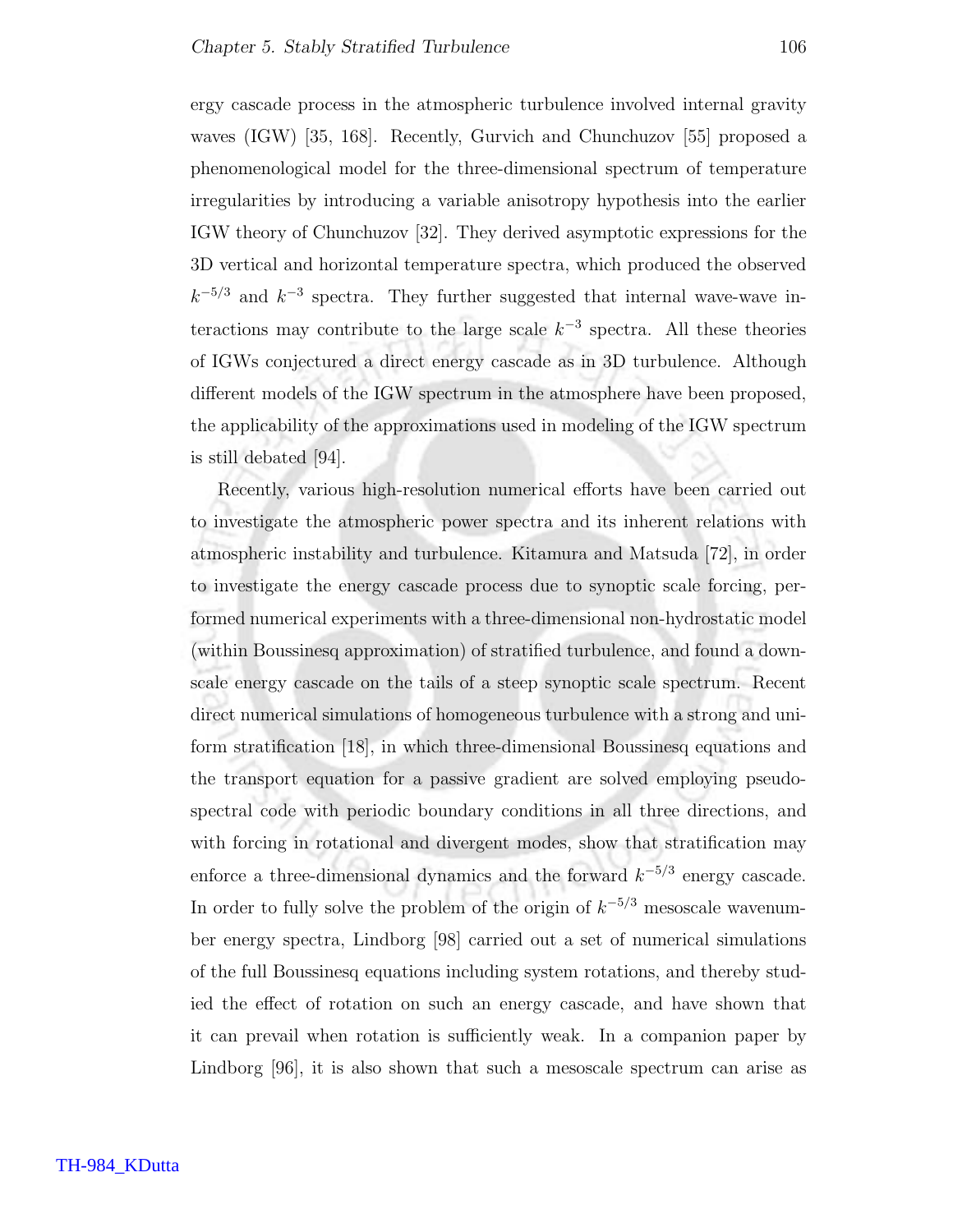a result of forward energy cascade in the limit of strong stratification. The above evidences overwhelmingly points to the downscale transfer of mesoscale kinetic energy. Other investigations, endeavored to simulate strongly stratified vortical motions, also suggested the similar picture. Waite and Bartello [172] performed numerical simulations of stably stratified, vortically forced turbulence at various magnitudes of stratification, and obtained approximately a  $k^{-5/3}$  spectrum of vortical energy. Further simulations of randomly forced internal gravity waves in a uniformly stratified Boussinesq fluid [173], yields a saturation spectrum close to  $k^{-3}$ .

Recent interest in the condensate state was motivated by experimental [139] and numerical [27] observations of large scale coherent vortices associated with energy condensation in forced, two dimensional bounded flow. It was suggested that the main energy at large scales is actually not in turbulent fluctuations but in a long-correlated flow (condensate), which can be either generated by external forces or appear in the process of spectral condensation in which the  $k^{-3}$  spectra arises due to the spectral condensation of inverse cascade and not as an enstrophy cascade [180, 181].

Recently, Lindborg [94] investigated the effect of vertical vorticity on the mesoscale motions, by constructing the two-point correlation of vertical and horizontal vorticities and their associated vorticity spectra from the second order structure functions calculated in Ref. [97], and found that the mesoscale motions are not dominated by internal gravity waves. He further suggested that atmospheric spectra are generated by a strongly nonlinear dynamics, and stratified turbulence with a forward cascade of energy would possibly be able to explain the atmospheric observations.

Although various theoretical, experimental, and numerical investigations have been made in the last few decades, understanding the source and structure of this atmospheric spectrum has posed a great puzzle in atmospheric science. The present study is motivated by the ambiguous connection between the stratified turbulence and atmospheric observations. Here, we will study the effect of anisotropy on turbulence statistics due to the presence of stable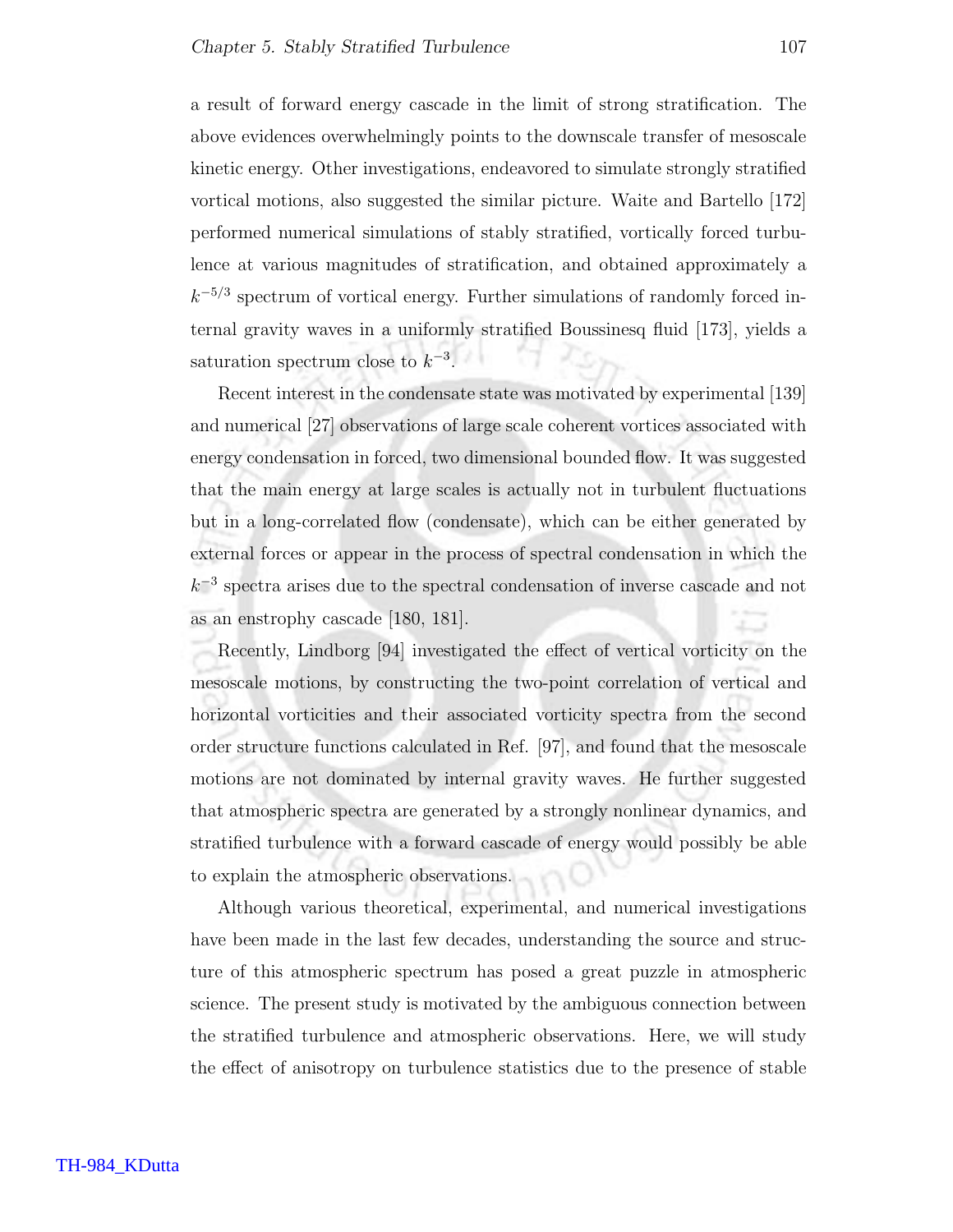temperature stratification with the help of a perturbation treatment akin to Kraichnan's [78] direct interaction approximation.

The (Eulerian) Direct interaction approximation (DIA), originally introduced and applied to incompressible homogeneous isotropic turbulence by Kraichnan [78], was the first "microscopic" theory of (three dimensional) turbulence [90] that resembles the Dyson-Schwinger formulation of quantum field theory [178, 64]. In fact, it was the first detailed field-theoretic approach to the theory of turbulence based on the underlying Navier-Stokes dynamics of fluid motion. However, the DIA in Eulerian framework was found to be inconsistent with the Kolmogorov  $k^{-5/3}$  spectrum due to its failure to capture the correct time scales associated with the cascade from the time scales of sweeping of smaller eddies by the larger ones. Edwards [38] identified this failure due to the divergence in the response integral coming from the large scales of motion (low wavenumbers). Eulerian framework is unable to represent this effect of sweeping properly, and thereby fails to extract the small effect of Kolmogorov cascade among the small eddies from the large effect of their being swept around. As a result, it incorrectly yields a  $k^{-3/2}$  spectrum instead of  $k^{-5/3}$ . To systematically eliminate this spurious effect of sweeping, Kraichnan reformulated the theory in a Lagrangian framework [81, 82]. Lagrangian version of DIA [82, 66, 71] give excellent predictions for various statistical quantities such as the Kolmogorov universal form of the energy spectrum function and the skewness of the velocity gradient. The universal Kolmogorov constant, C, calculated within this framework, was found to be  $C = 1.43$  and 1.77 under two different schemes of calculations [82].

In Chapter 4, we treated the case of stably stratified turbulence by Leslie's perturbation procedure. This led to the anisotropic scaling laws appearing as additive corrections to the isotropic scaling laws. In this chapter, we would like to explore whether any improvement over such perturbation treatment is possible.

Thus we once again assume that the anisotropic buoyancy terms act as perturbations on the isotropic turbulent background fields. However, an im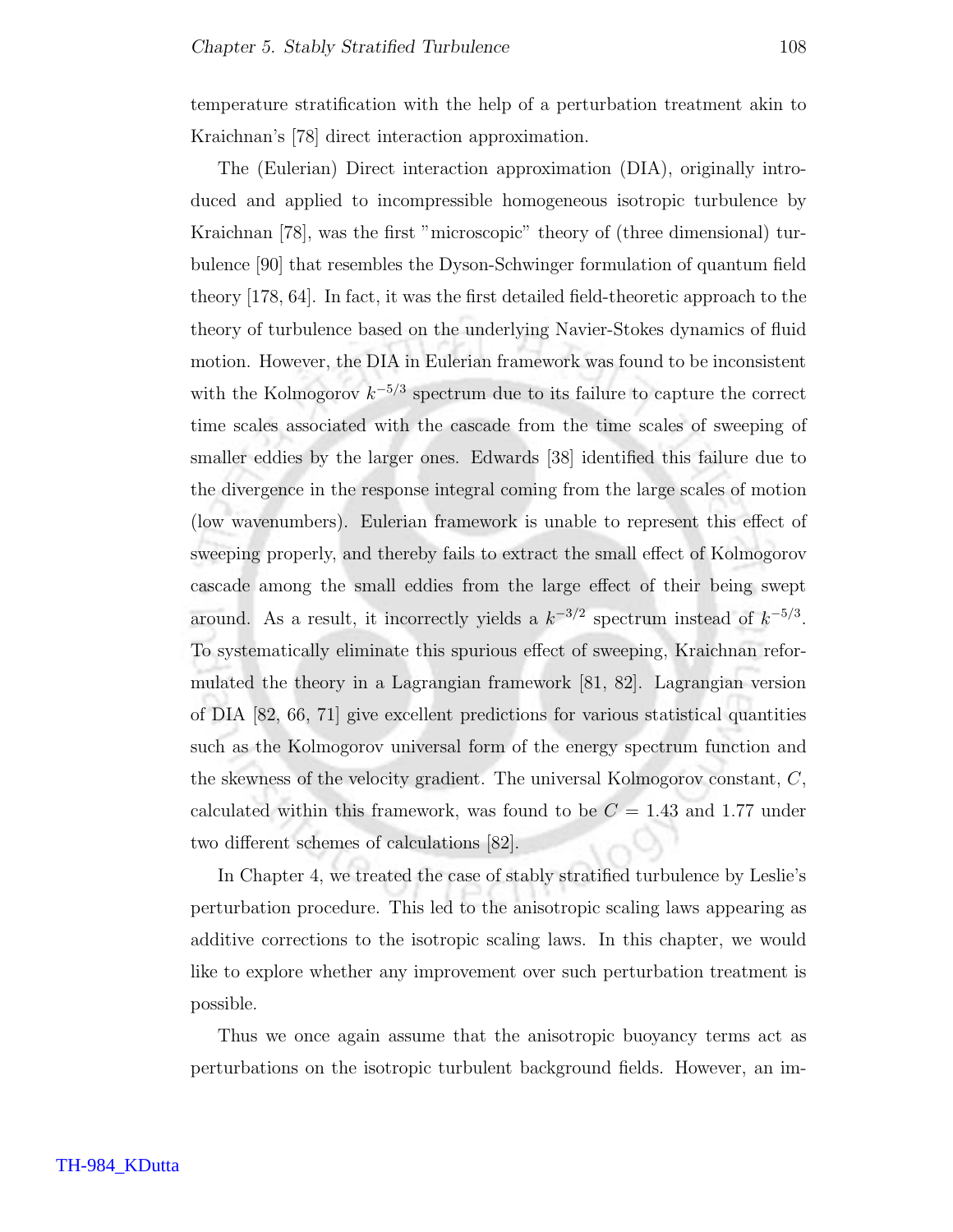provement over Leslie's treatment is found to be possible when we treat the perturbation procedure similar to the direct interaction approximation (DIA) which was originally introduced and applied to homogeneous isotropic turbulence by Kraichnan [78]. This enables us to evaluate the corresponding corrections to various correlation functions up to leading order terms. Unlike the previous Leslie-type treatment, here we will see that the correction to the velocity-velocity and temperature-temperature correlations involve two extra terms each, signifying an improvement over the previous treatment. However, the velocity-temperature correlation remains the same as our previous Leslie-type calculations. We calculate the prefactors arising in the resulting anisotropic part of the energy and mean-square temperature spectra.

### 5.2 Mathematical Treatment

As introduced in Chapter 4, we start with the incompressible Navier-Stokes equation with Boussinesq approximation [87, 24]

$$
\frac{\partial \mathbf{u}}{\partial t} + (\mathbf{u} \cdot \nabla) \mathbf{u} = \mathbf{f} - \frac{\nabla p'}{\rho} + \nu_0 \nabla^2 \mathbf{u} + N \psi \hat{e}_3 \tag{5.1}
$$

$$
\frac{\partial \psi}{\partial t} + (\mathbf{u} \cdot \nabla) \psi = \theta - N u_3 + \kappa_0 \nabla^2 \psi \tag{5.2}
$$

with the incompressibility condition

$$
\nabla \cdot \mathbf{u} = 0 \tag{5.3}
$$

Here  $\mathbf{u}(\mathbf{x},t)$ ,  $\psi(\mathbf{x},t)$  and  $p'(\mathbf{x},t)$  are the velocity, scalar and pressure fluctuations;  $\nu_0$  and  $\kappa_0$  are the kinematic viscosity and molecular diffusivity respectively. The Gaussian random forces,  $f(\mathbf{x}, t)$  and  $\theta(\mathbf{x}, t)$ , are introduced in order to maintain turbulence in a statistically steady state. The Brunt-Väisälä frequency N is given by  $N^2 = \beta g(dT_0/dx_3)$ , in which g is the acceleration due to gravity,  $\beta = -(1/\rho_0) (\partial \rho/\partial T)_p$ , is the thermal expansion coefficient (assumed to be positive) with  $\rho_0$  is the reference density;  $T_0$  is the mean temperature whose vertical gradient is assumed to be along  $\hat{e}_3$  (anti-parallel to gravity).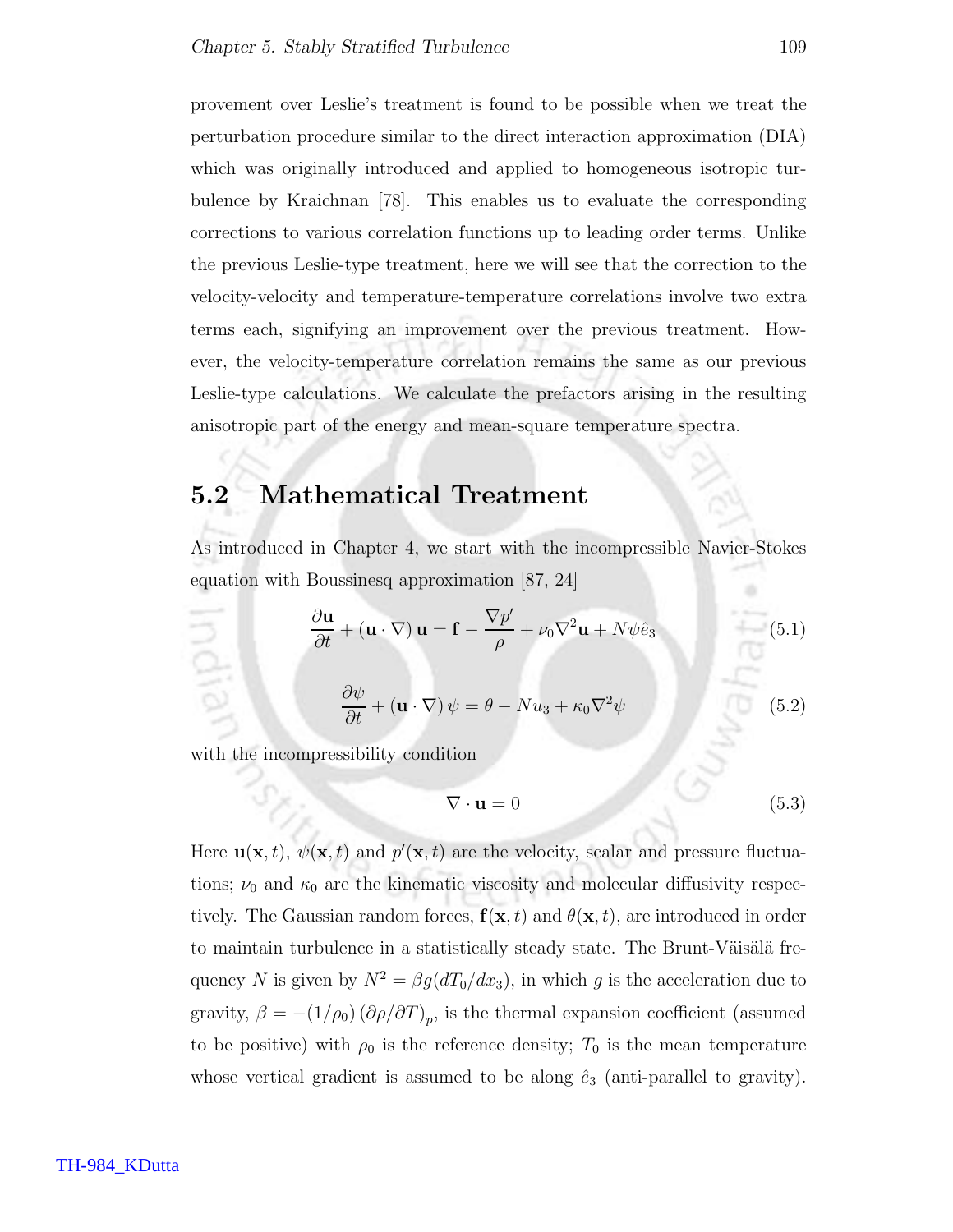The scalar field  $\psi(\mathbf{x},t)$  is related with the fluctuating temperature field T' as  $\psi = (\beta g/N)T'.$ 

In Eqs.  $(5.1)$  and  $(5.2)$ , the extra terms involving N represent the coupling of scalar field  $\psi$  with the velocity field **u**. We write Eqs. (5.1) and (5.2) in Fourier space as

$$
\left(\frac{\partial}{\partial t} + \nu_0 k^2\right) u_i(\mathbf{k}, t) + \frac{i}{2} P_{ijl}(\mathbf{k}) \sum_{\mathbf{p}+\mathbf{q}=\mathbf{k}} u_j(\mathbf{p}, t) u_l(\mathbf{q}, t)
$$
  
=  $f_i(\mathbf{k}, t) + N P_{i3}(\mathbf{k}) \psi(\mathbf{k}, t)$  (5.4)

$$
\left(\frac{\partial}{\partial t} + \kappa_0 k^2\right) \psi(\mathbf{k}, t) + i k_j \sum_{\mathbf{p}+\mathbf{q}=\mathbf{k}} u_j(\mathbf{p}, t) \psi(\mathbf{q}, t) = \theta(\mathbf{k}, t) - Nu_3(\mathbf{k}, t) \quad (5.5)
$$

where the summation sign represents integrations on p and q with triad relation  $\mathbf{p} + \mathbf{q} = \mathbf{k}$ , and

$$
P_{ijl}(\mathbf{k}) = k_j P_{il}(\mathbf{k}) + k_l P_{ij}(\mathbf{k})
$$

$$
P_{ij}(\mathbf{k}) = \delta_{ij} - k_i k_j / \mathbf{k}^2
$$

We write, for simplicity

$$
F_i(\mathbf{k}, t) = f_i(\mathbf{k}, t) + NP_{i3}(\mathbf{k})\psi(\mathbf{k}, t)
$$

$$
\Theta(\mathbf{k}, t) = \theta(\mathbf{k}, t) - Nu_3(\mathbf{k}, t)
$$

Now following Kraichnan's method, we introduce the full response functions determining the velocity and scalar fields as

$$
u_i(\mathbf{k},t) = \int_{-\infty}^t ds G_{ij}(\mathbf{k};t,s) F_j(\mathbf{k},s)
$$
 (5.6)

$$
\psi(\mathbf{k},t) = \int_{-\infty}^{t} ds \mathcal{G}(\mathbf{k};t,s) \Theta(\mathbf{k},s)
$$
\n(5.7)

in which  $G_{ij}(\mathbf{k};t,s)$  and  $\mathcal{G}(\mathbf{k};t,s)$  are the response functions.

We define the isotropic background fields as

$$
u_i^{(0)}(\mathbf{k},t) = \int_{-\infty}^t ds G_{ij}^{(0)}(\mathbf{k};t,s) f_j(\mathbf{k},s)
$$
 (5.8)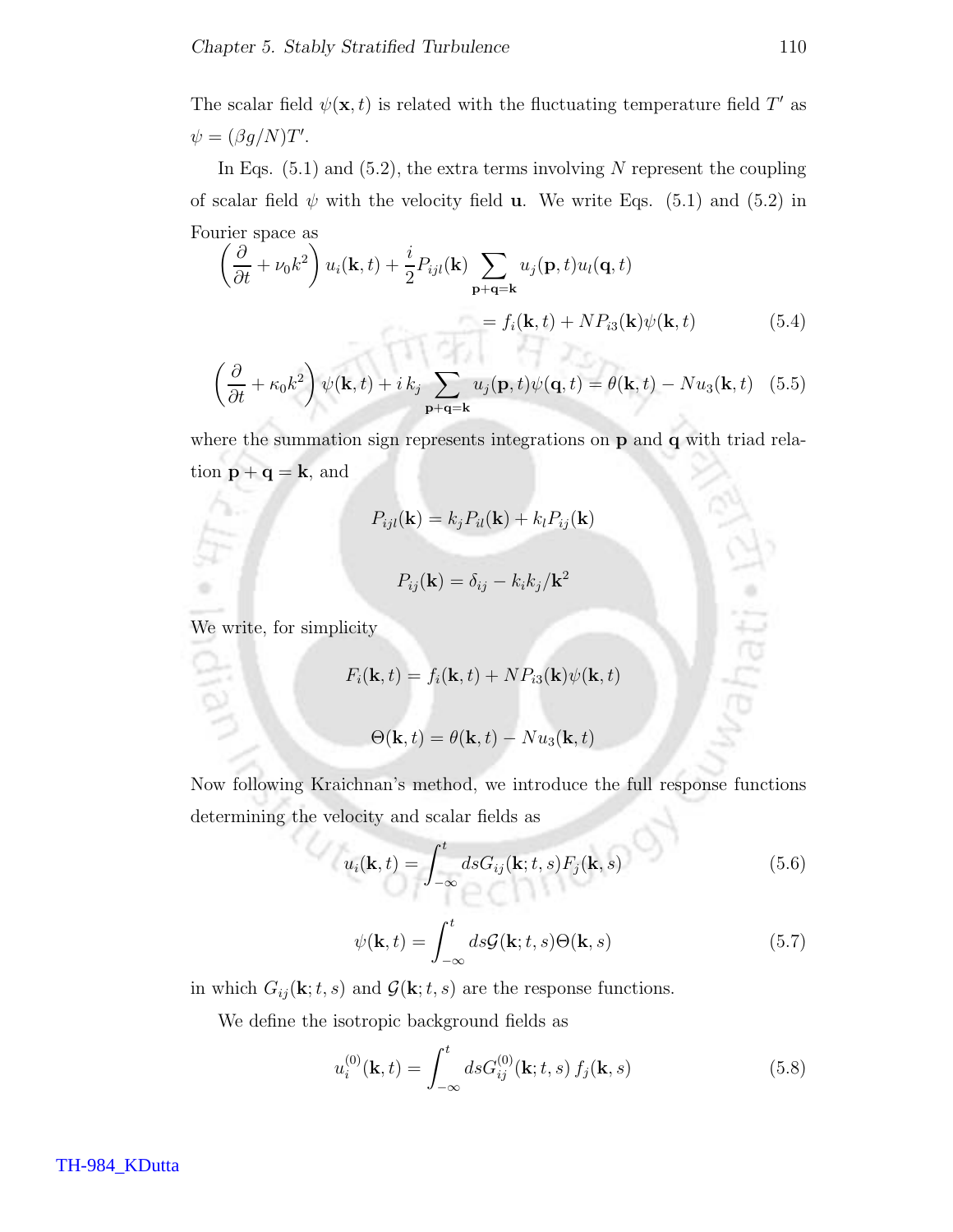Chapter 5. Stably Stratified Turbulence 111

$$
\psi^{(0)}(\mathbf{k},t) = \int_{-\infty}^{t} ds \mathcal{G}^{(0)}(\mathbf{k};t,s) \theta(\mathbf{k},s)
$$
\n(5.9)

and we follow Leslie's [90] suggestion of replacing the full response by the isotropic response, so that the full velocity and scalar fields are

$$
u_i(\mathbf{k},t) = u_i^{(0)}(\mathbf{k},t) + N \int_{-\infty}^t ds G_{ij}^{(0)}(\mathbf{k};t,s) P_{j3}(\mathbf{k}) \psi(\mathbf{k},s)
$$
(5.10)

$$
\psi(\mathbf{k},t) = \psi^{(0)}(\mathbf{k},t) - N \int_{-\infty}^{t} ds \mathcal{G}^{(0)}(\mathbf{k};t,s) u_3(\mathbf{k},s)
$$
(5.11)

The full correlation functions, namely, the velocity correlation tensor  $Q_{ij}(\mathbf{k}, t, t')$ , the scalar correlation  $\Psi(\mathbf{k}, t, t')$ , and current  $J_i(\mathbf{k}; t, t')$ , are defined as

$$
\langle u_i(\mathbf{k},t)u_j(\mathbf{k}',t')\rangle = Q_{ij}(\mathbf{k};t,t')[2\pi]^3\delta^3(\mathbf{k}+\mathbf{k}')
$$
\n(5.12)

$$
\langle \psi(\mathbf{k},t)\psi(\mathbf{k}',t')\rangle = \Psi(\mathbf{k};t,t')[2\pi]^3\delta^3(\mathbf{k}+\mathbf{k}')
$$
\n(5.13)

$$
\langle \psi(\mathbf{k},t)u_i(\mathbf{k}',t')\rangle = J_i(\mathbf{k};t,t')[2\pi]^3 \delta^3(\mathbf{k}+\mathbf{k}')
$$
\n(5.14)

Now we substitute Eqs. (5.10) and (5.11) in Eqs. (5.12), (5.13) and (5.14) iteratively and obtain the expansions to the leading order

$$
Q_{ij} = Q_{ij}^{(0)} + Q_{ij}^{(1)} + Q_{ij}^{(2)} + \cdots
$$
  

$$
\Psi = \Psi^{(0)} + \Psi^{(1)} + \Psi^{(2)} + \cdots
$$
  

$$
J_i = J_i^{(0)} + J_i^{(1)} + \cdots
$$

where the superscripts denote the order in powers of N.

The isotropic correlation functions are

$$
[2\pi]^{3}\delta^{3}(\mathbf{k} + \mathbf{k}')Q_{ij}^{(0)}(\mathbf{k}; t, t') = \langle u_{i}^{(0)}(\mathbf{k}, t)u_{j}^{(0)}(\mathbf{k}', t')\rangle
$$
(5.15)

$$
[2\pi]^{3} \delta^{3}(\mathbf{k} + \mathbf{k}') \Psi^{(0)}(\mathbf{k}; t, t') = \langle \psi^{(0)}(\mathbf{k}, t) \psi^{(0)}(\mathbf{k}', t') \rangle \tag{5.16}
$$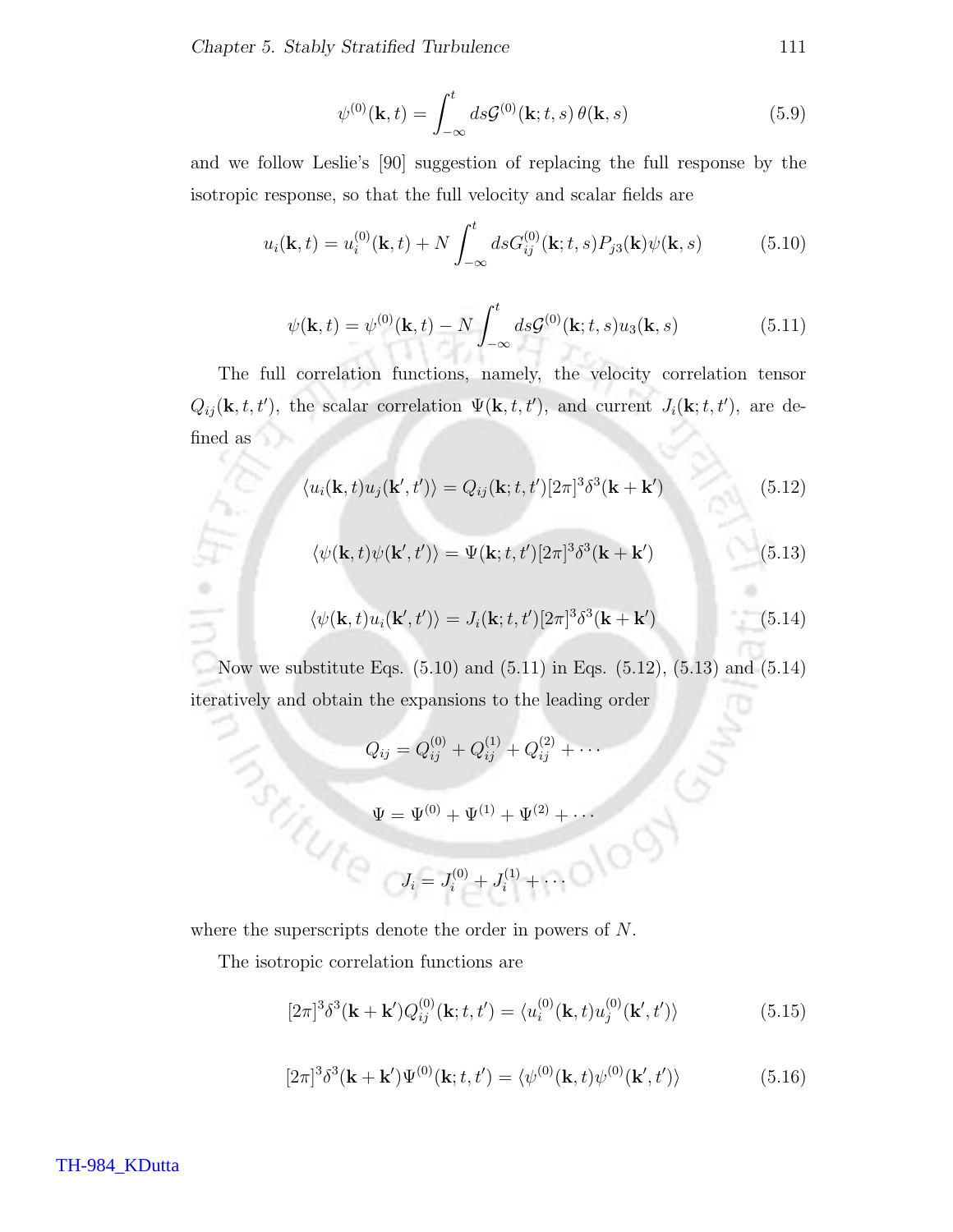$$
J_i^{(0)}(\mathbf{k}; t, t') = 0 \tag{5.17}
$$

and we find that  $Q_{ij}^{(1)} = 0$  and  $\Psi^{(1)} = 0$ .

The isotropic tensors have the properties

$$
Q_{ij}^{(0)}(\mathbf{k}; t; t') = Q^{(0)}(k; t, t') P_{ij}(\mathbf{k})
$$

$$
G_{ij}^{(0)}(\mathbf{k}; t; t') = G^{(0)}(k; t, t') P_{ij}(\mathbf{k})
$$

Using these properties, we find the leading order corrections to the correlation functions, due to the anisotropy, as  $\gamma$ 

$$
Q_{ij}^{(2)}(\mathbf{k};t,t')
$$
  
=  $N^2 P_{i3}(\mathbf{k}) P_{j3}(\mathbf{k}) \int_{-\infty}^t ds \int_{-\infty}^{t'} ds' G^{(0)}(k;t,s) G^{(0)}(k;t',s') \Psi^{(0)}(k;s,s')$   

$$
- N^2 P_{j3}(\mathbf{k}) P_{i3}(\mathbf{k}) \int_{-\infty}^{t'} ds \int_{-\infty}^s ds' G^{(0)}(k;t',s) G^{(0)}(k;s,s') Q^{(0)}(k;t,s')
$$
  

$$
- N^2 P_{i3}(\mathbf{k}) P_{j3}(\mathbf{k}) \int_{-\infty}^t ds \int_{-\infty}^s ds' G^{(0)}(k;t,s) G^{(0)}(k;s,s') Q^{(0)}(k;s',t')
$$
(5.18)

$$
\Psi^{(2)}(k;t,t') = N^2 P_{33}(\mathbf{k}) \int_{-\infty}^t ds \int_{-\infty}^{t'} ds' \mathcal{G}^{(0)}(k;t,s) \mathcal{G}^{(0)}(k;t',s') Q^{(0)}(k;s,s')
$$
  
\n
$$
- N^2 P_{33}(\mathbf{k}) \int_{-\infty}^{t'} ds \int_{-\infty}^s ds' \mathcal{G}^{(0)}(k;t',s) G^{(0)}(k;s,s') \Psi^{(0)}(k;t,s')
$$
  
\n
$$
- N^2 P_{33}(\mathbf{k}) \int_{-\infty}^t ds \int_{-\infty}^s ds' \mathcal{G}^{(0)}(k;t,s) G^{(0)}(k;s,s') \Psi^{(0)}(k;s',t')
$$
  
\n(5.19)

and

$$
J_i^{(1)}(k;t,t') = NP_{i3}(\mathbf{k}) \int_{-\infty}^{t'} ds G^{(0)}(k;t',s) \Psi^{(0)}(k;t,s)
$$
  
- NP<sub>i3</sub>(**k**) 
$$
\int_{-\infty}^{t} ds \mathcal{G}^{(0)}(k;t,s) Q^{(0)}(k;t',s)
$$
(5.20)

Thus we see that the leading order anisotropic corrections to the velocityvelocity and temperature-temperature correlation functions, given by Eqs.

তে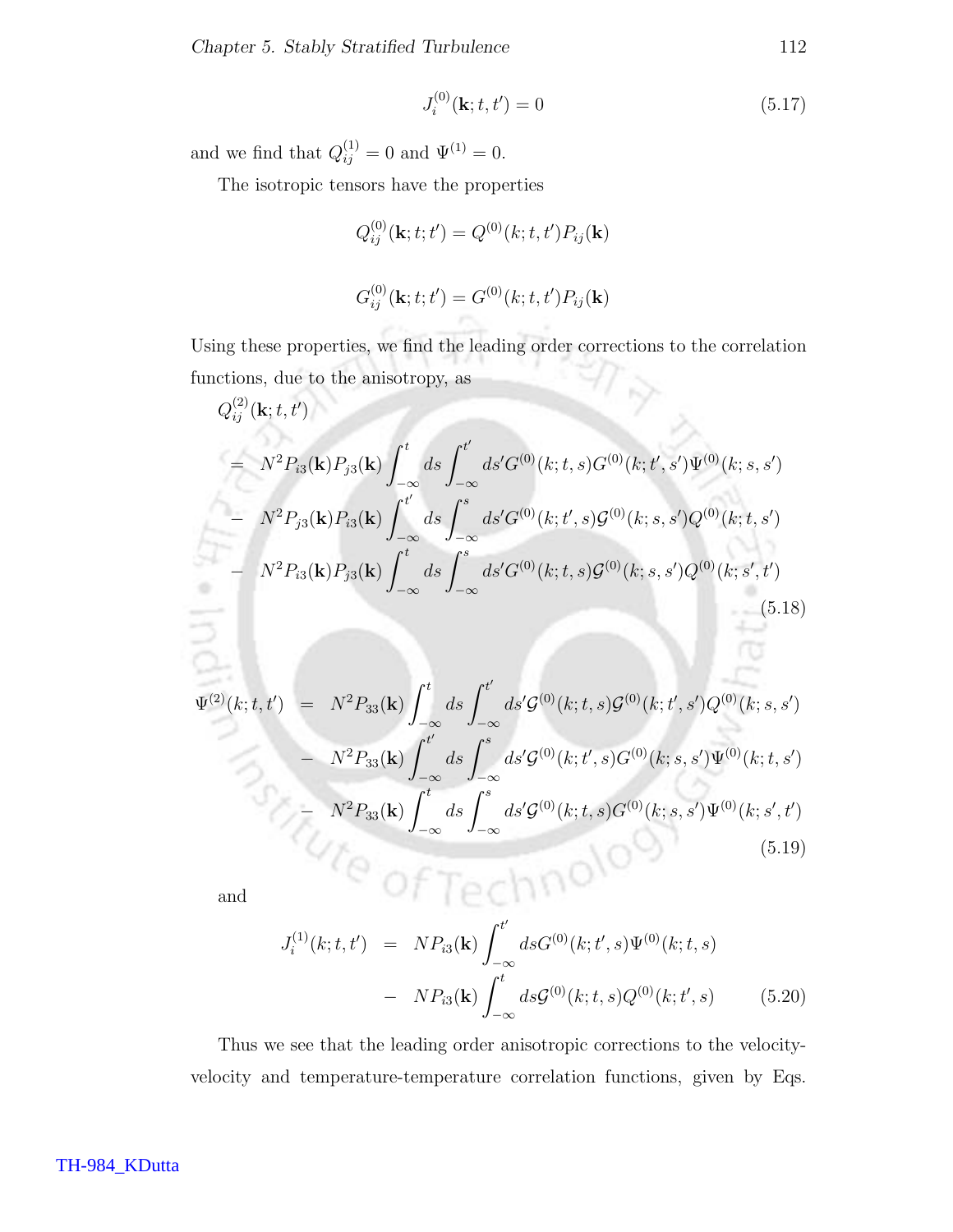(5.18) and (5.19), acquire two new terms (bearing negative signs) in addition to those which were obtained in our previous Leslie-type calculations (Chapter 4). However, the correction to the velocity-temperature correlation function, given by Eq. (5.20) remains the same as that of Leslie-type calculation.

Now, as suggested in Chapter 4, we evaluate the time integrals by assuming an exponential decay of the response and correlation functions [38], namely

$$
G^{(0)}(k;t,t') = \theta(t-t')e^{-\eta(k)(t-t')}, \qquad Q^{(0)}(k;t,t') = Q^{(0)}(k)e^{-\eta(k)|t-t'|}
$$
  

$$
G^{(0)}(k;t,t') = \theta(t-t')e^{-\zeta(k)(t-t')}, \qquad \Psi^{(0)}(k;t,t') = \Psi^{(0)}(k)e^{-\zeta(k)|t-t'|}
$$

where  $\theta(t - t')$  is the Heaviside step-function,  $\eta(k)$  and  $\zeta(k)$  are the eddy damping factors.

In order to calculate the equal time correlations, we set  $t = t'$  in Eqs. (5.18), (5.19) and (5.20), and then the integrations are performed by choosing the proper region in the  $s-s'$  space as shown in Fig. 5.1. In Fig. 5.1(a), the region of integration is  $s > s'$ , in which s' varies from  $-\infty$  to s and s varies from  $-\infty$  to t. Similarly, in Fig. 5.1(b), the region of integration is  $s < s'$ , in which s' varies from s to t and s varies from  $-\infty$  to t.



Figure 5.1: The region of integration for the time-integral expressions (5.18) and  $(5.19)$ . The integration is performed (a) in the region  $s > s'$  (the lower triangular region), ans (b) in the region  $s < s'$  (the upper triangular region).

Thus, by evaluating the integrals, we obtain the equal-time leading order correction to the correlation functions from Eqs.  $(5.18)$ ,  $(5.19)$  and  $(5.20)$  as

$$
Q_{ij}^{(2)}(k;t,t) = N^2 P_{i3}(\mathbf{k}) P_{j3}(\mathbf{k}) [2\pi]^3 a(k)
$$
\n(5.21)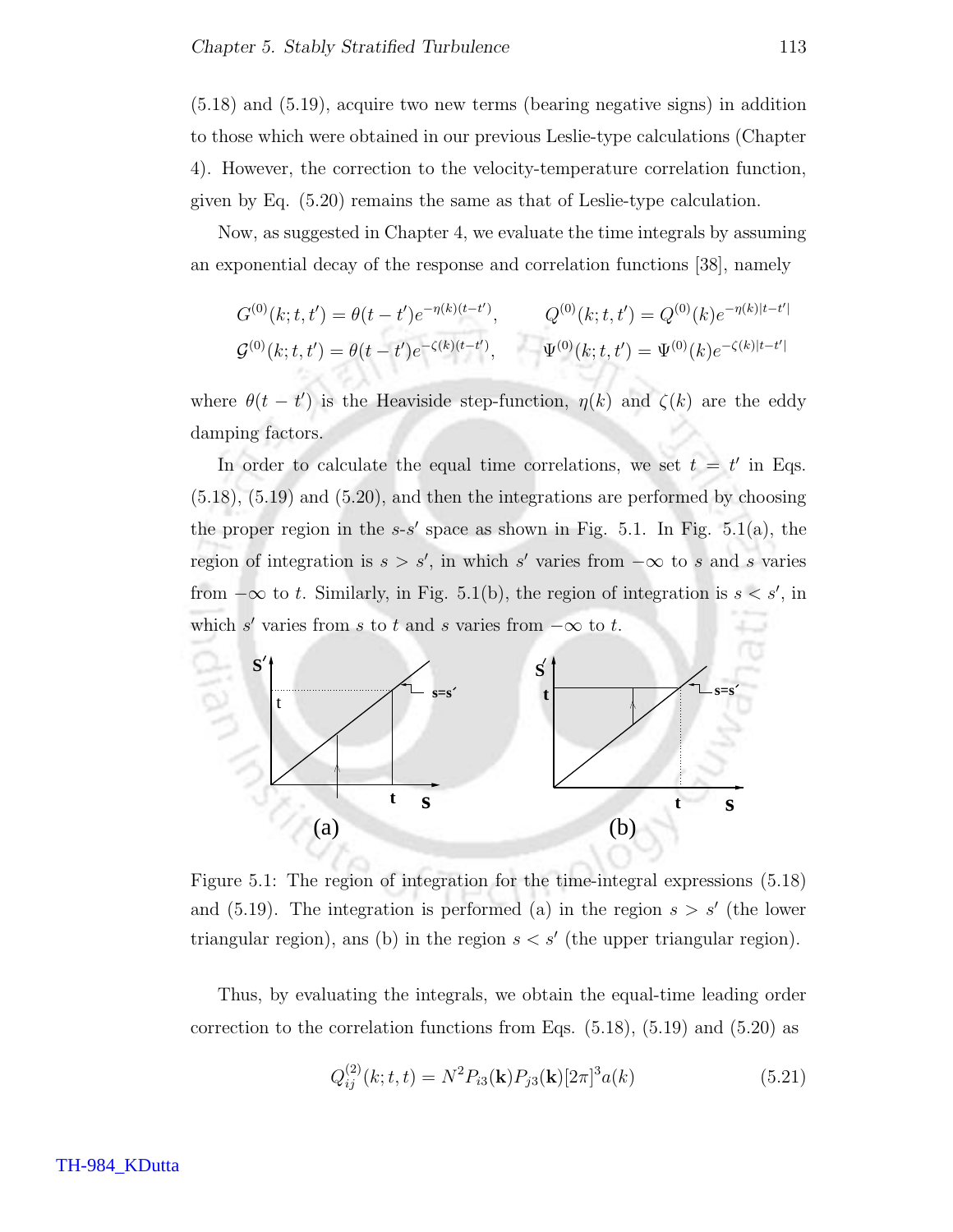$$
\Psi^{(2)}(k;t,t) = N^2 P_{33}(\mathbf{k})[2\pi]^3 b(k)
$$
\n(5.22)

$$
J_i^{(1)}(k;t,t) = NP_{i3}(\mathbf{k})[2\pi]^3 c(k)
$$
\n(5.23)

with

$$
a(k) = \frac{\Psi^{(0)}(k)}{\eta(k)\left[\eta(k) + \zeta(k)\right]} - \frac{Q^{(0)}(k)}{\eta(k)\left[\eta(k) + \zeta(k)\right]}
$$
(5.24)

$$
b(k) = \frac{Q^{(0)}(k)}{\zeta(k)\left[\zeta(k) + \eta(k)\right]} - \frac{\Psi^{(0)}(k)}{\zeta(k)\left[\zeta(k) + \eta(k)\right]}
$$
(5.25)

$$
c(k) = \frac{\Psi^{(0)}(k) - Q^{(0)}(k)}{[\eta(k) + \zeta(k)]}
$$
\n(5.26)

Thus, under the present scheme of calculations, we see that the anisotropic corrections to the velocity-velocity and temperature-temperature correlations depend on the isotropic correlation functions in a more complicated fashion than in the earlier case of Leslie-type calculations (Chapter 4).

Now using the well known universal isotopic Kolmogorov Obukhov scaling × [74, 121, 12, 33] for the energy and mean-square scalar, namely

$$
E(k) = \frac{1}{[2\pi]^3} 4\pi k^2 Q^{(0)}(k) = C\varepsilon^{2/3} k^{-5/3}
$$

$$
\mathcal{E}(k) = \frac{1}{[2\pi]^3} 4\pi k^2 \Psi^{(0)}(k) = \text{Ba } \chi \varepsilon^{-1/3} k^{-5/3}
$$

and the eddy damping rates

$$
\eta(k) = \alpha \ \varepsilon^{1/3} k^{2/3}
$$
 and  $\zeta(k) = \beta \ \varepsilon^{1/3} k^{2/3}$ 

we obtain

$$
a(k) = \frac{1}{4\pi} \left[ \frac{\text{Ba}}{\alpha(\alpha + \beta)} \varepsilon^{-1} \chi - \frac{C}{\alpha(\alpha + \beta)} \right] k^{-5}
$$
 (5.27)

$$
b(k) = \frac{1}{4\pi} \left[ \frac{C}{\beta(\beta + \alpha)} - \frac{\text{Ba}}{\beta(\alpha + \beta)} \varepsilon^{-1} \chi \right] k^{-5}
$$
 (5.28)

$$
c(k) = \frac{1}{4\pi} \frac{\text{Ba}\varepsilon^{-2/3} \chi - C\varepsilon^{1/3}}{\beta + \alpha} k^{-13/3}
$$
 (5.29)

TH-984\_KDutta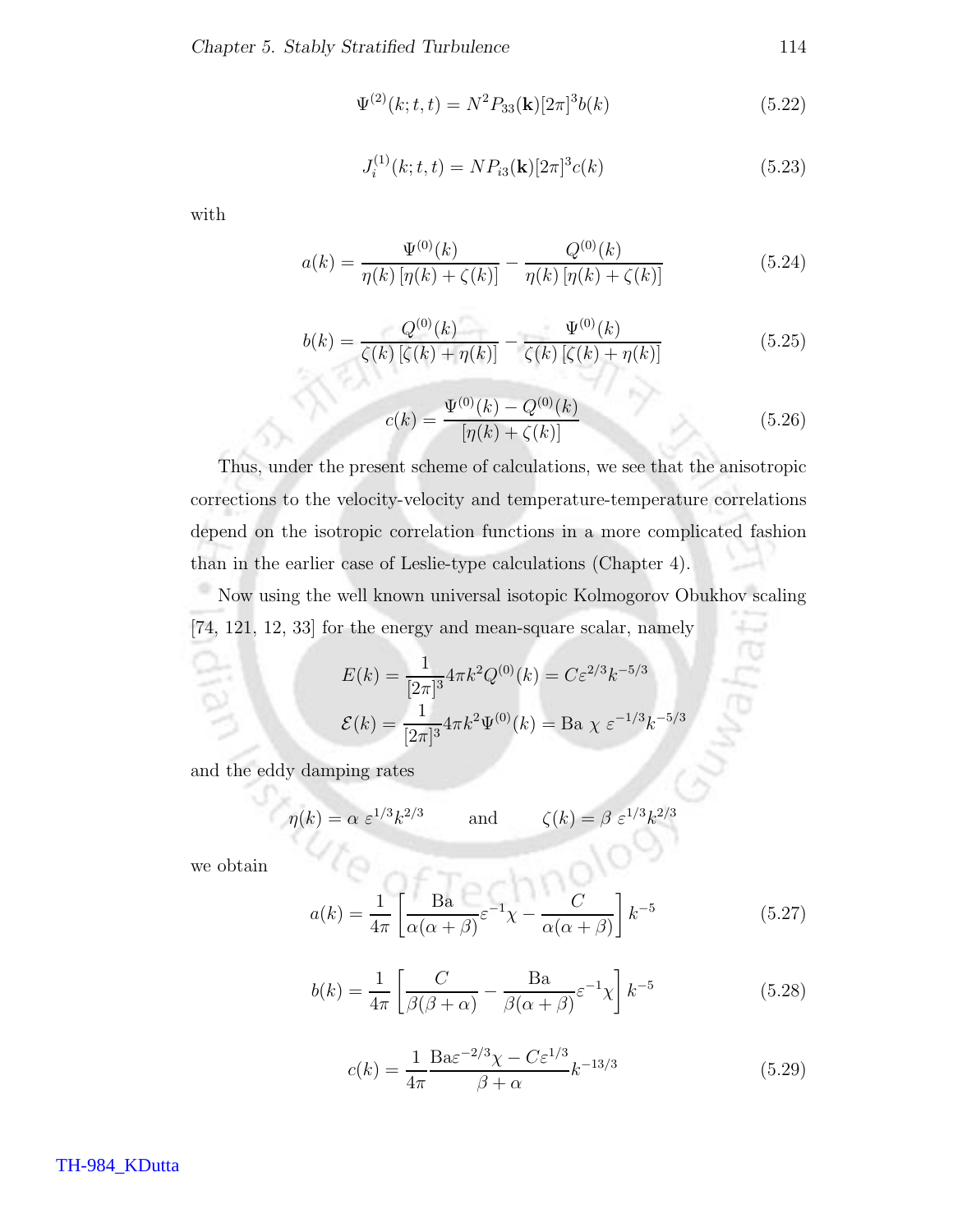**Barnet** 

Thus, we see once again that the scaling factors  $a(k)$ ,  $b(k)$  and  $c(k)$ , which are related with anisotropic parts of the velocity-velocity, temperaturetemperature, and velocity-temperature correlations respectively, depend on  $\varepsilon$ , χ, and on the universal numbers C, Ba, α and β. The dependence, however, is now more complicated than that suggested by our previous Leslie-type calculations.

To evaluate these scaling factors, we use our previously calculated values of the universal numbers C, Ba, and  $\sigma$  (Chapter 3). As we calculated these numbers under two different schemes, namely with  $\epsilon$  expansion and without  $\epsilon$ expansion, here we carry out two sets of corresponding calculations for  $a(k)$ ,  $b(k)$  and  $c(k)$ .

Taking  $\epsilon$  expansion values, namely  $C = 1.4363$ , Ba = 1.031, and  $\sigma$  = 0.7179, we get

$$
\frac{\text{Ba}}{\alpha(\alpha + \beta)} = 1.9997, \quad \frac{C}{\beta(\beta + \alpha)} = 1.9997, \quad \frac{C}{\alpha(\beta + \alpha)} = 2.7855
$$
  

$$
\frac{C}{\alpha + \beta} = 1.2930, \quad \frac{\text{Ba}}{\alpha + \beta} = 0.9282, \quad \frac{\text{Ba}}{\beta(\alpha + \beta)} = 0.11418
$$

When we substitute these values in Eqs.  $(5.27)$ ,  $(5.28)$ , and  $(5.29)$ , we finally obtain

$$
a(k) = (0.15906 \ \varepsilon^{-1} \chi - 0.22157) \ k^{-5}
$$
 (5.30)

$$
b(k) = (0.15906 - 0.11418 \ \varepsilon^{-1} \chi) \ k^{-5}
$$
 (5.31)

$$
c(k) = (0.07383 \ \varepsilon^{-2/3} \ \chi - 0.10285 \ \varepsilon^{1/3}) \ k^{-13/3} \tag{5.32}
$$

Further, with no  $\epsilon$  expansion values, namely  $C = 1.5618$ ,  $\sigma = 0.61351$ , and  $Ba = 0.9583$ , we obtain

 $-1$ 

$$
\frac{\text{Ba}}{\alpha(\alpha + \beta)} = 2.0001, \quad \frac{C}{\beta(\beta + \alpha)} = 2.0001, \quad \frac{C}{\alpha(\beta + \alpha)} = 3.2594
$$

$$
\frac{C}{\alpha + \beta} = 1.3914, \quad \frac{\text{Ba}}{\alpha + \beta} = 0.8537, \quad \frac{\text{Ba}}{\beta(\alpha + \beta)} = 1.22718
$$

#### TH-984\_KDutta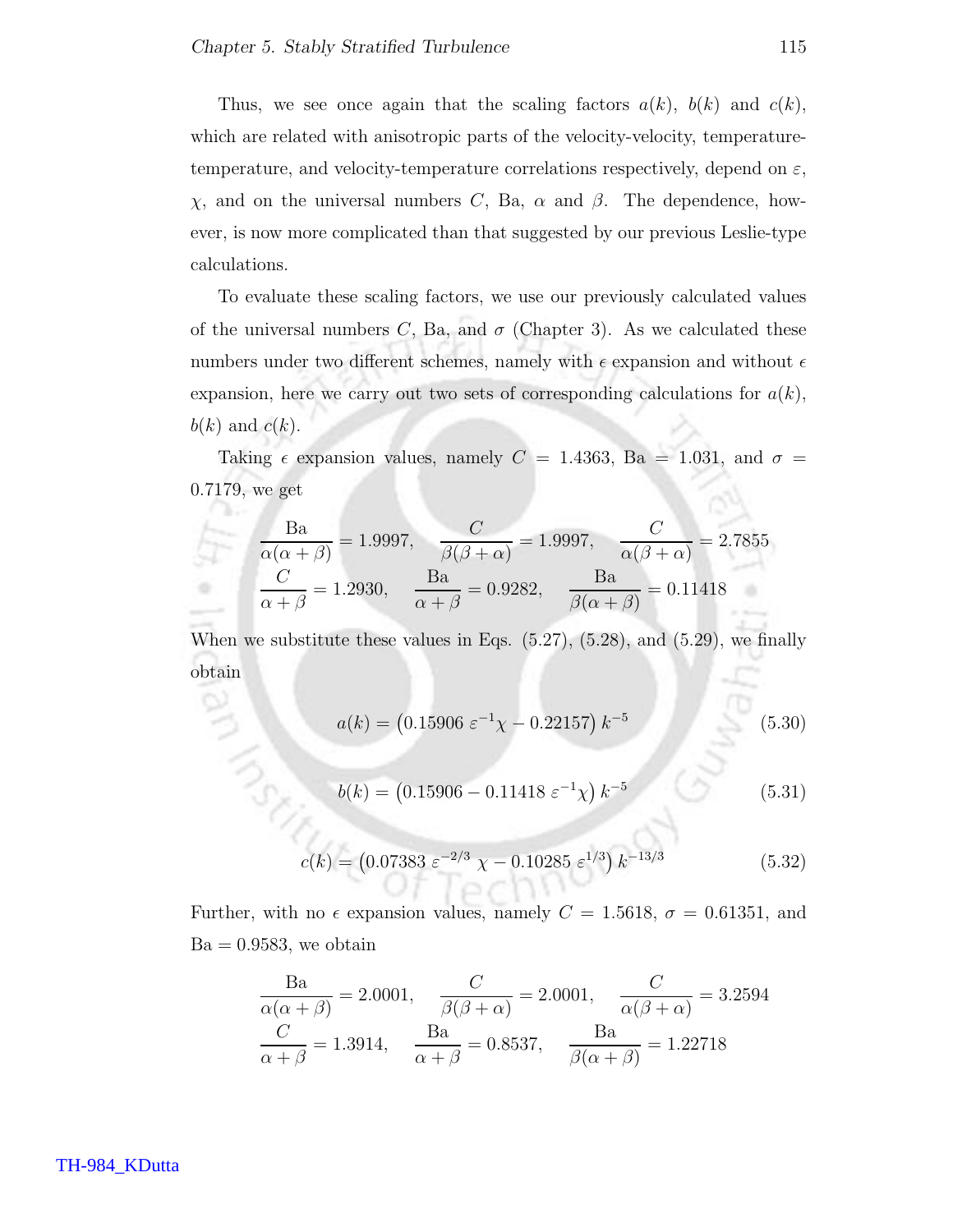which gives

$$
a(k) = (0.15908 \ \varepsilon^{-1} \chi - 0.25928) \ k^{-5}
$$
 (5.33)

$$
b(k) = (0.15908 - 0.097618 \ \varepsilon^{-1} \chi) \ k^{-5}
$$
 (5.34)

$$
c(k) = (0.06790 \ \varepsilon^{-2/3} \ \chi - 0.11067 \ \varepsilon^{1/3}) \ k^{-13/3} \tag{5.35}
$$

Thus, from our above analysis, it is obvious that the anisotropic part of the velocity-velocity and temperature-temperature correlations are

$$
Q_{ij}^{(2)}(k; t, t) = a_1 N^2 P_{i3}(\mathbf{k}) P_{j3}(\mathbf{k}) k^{-5}
$$

$$
\Psi^{(2)}(k; t, t) = a_2 N^2 P_{33}(\mathbf{k}) k^{-5}
$$

and velocity-temperature correlation is

$$
J_i^{(1)}(k;t,t) = a_3 N P_{i3}(\mathbf{k}) k^{-13/3}
$$

Here we note that the prefactors  $a_1$ ,  $a_2$ , and  $a_3$ , which depend on  $\varepsilon$ ,  $\chi$ ,  $C$ , Ba, and  $\sigma$  are radically different than  $C_1$ ,  $C_2$  and  $C_3$  found in Leslie-type calculations in Chapter 4.

Further, similar to Chapter 4, the correlation functions reproduce the anisotropic energy and mean-square scalar spectra as  $k^{-3}$  and the anisotropic buoyancy spectrum as  $k^{-7/3}$ . hnolog

# 5.3 Conclusion

In this chapter, we make an effort to calculate the universal amplitudes associated with the three-dimensional stably stratified turbulence, by making a perturbative expansion similar to the Kraichnan's DIA. This allowed us to derive the leading order anisotropic corrections to the velocity-velocity, temperaturetemperature, and velocity-temperature correlation functions as given in Eqs.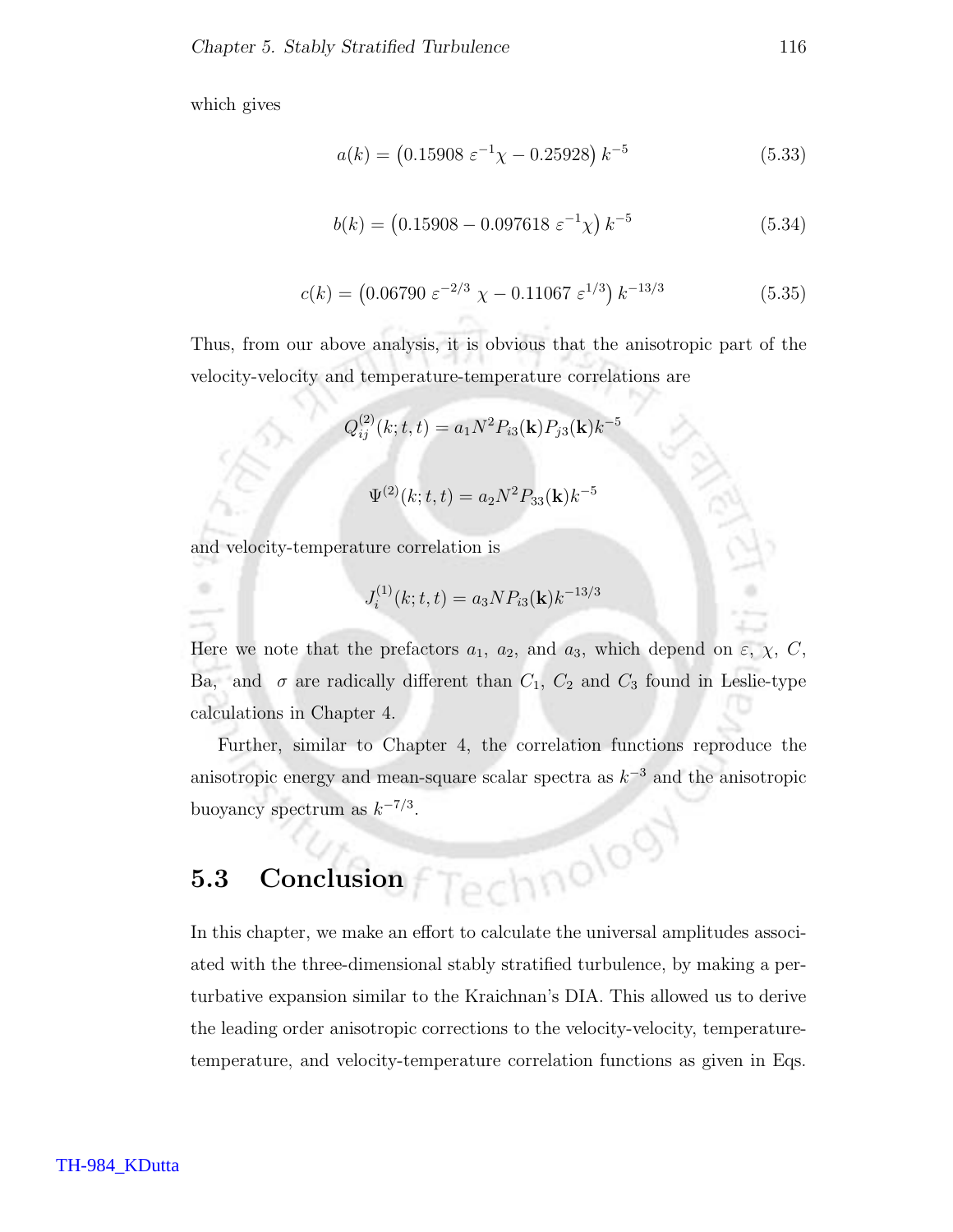$(5.18)$ ,  $(5.19)$ , and  $(5.20)$ . Here, we have seen that, unlike our previous Leslietype perturbative treatment, the velocity-velocity and temperature-temperature correlations acquire new terms, indicating an improvements over the previous treatment. We evaluated these time integrals by choosing a proper region in s-s ′ space which yields the anisotropic corrections to the equal-time velocityvelocity, temperature-temperature, and the velocity-temperature correlation as given by Eqs.  $(5.21)$ ,  $(5.22)$ , and  $(5.23)$ . We have seen that, the scaling factors  $a(k)$ ,  $b(k)$ , and  $c(k)$  depend on the isotropic correlation functions in a more complicated fashion than in the earlier case of Leslie-type calculations. Moreover, we have also seen that, the correction to the velocity-temperature correlation function, given by Eq.  $(5.20)$  remains the same as that of Leslietype calculation.

The prefactors  $a_1$ ,  $a_2$ , and  $a_3$  are found to depend on  $\varepsilon$ ,  $\chi$ , Batchelor constant Ba, Prandtl number  $\sigma$ , and Kolmogorov constant C. We further offered a set of calculation of the prefactors, based on our previous calculations of Batchelor constant, Kolmogorov constant and the turbulent Prandtl number. To our knowledge, neither experiments nor numerical simulations have been devoted so far to find out the universal functions, which can be compared directly with the present results. Further comparison with those data would be necessary to explore some important insight into the thermal and mechanical processes at work in the flow.

Since the correlation functions contain a rich information about the global and local structure of turbulent flows, our investigation of scaling behavior and estimation of anisotropy in terms of few scalar functions in stably stratified turbulence, seems to be useful for the parameter determinations in future DNS, experiments and stratified turbulence modeling.

It turns out that the above formalism provides a convenient way of disentangling isotropic and anisotropic effects in stratified turbulence. It can also be used to study other anisotropic numerically simulated or experimental flows. For this purpose, the buoyancy forcing terms in the equation of motion should be replaced by any appropriate anisotropic forcing mechanism. We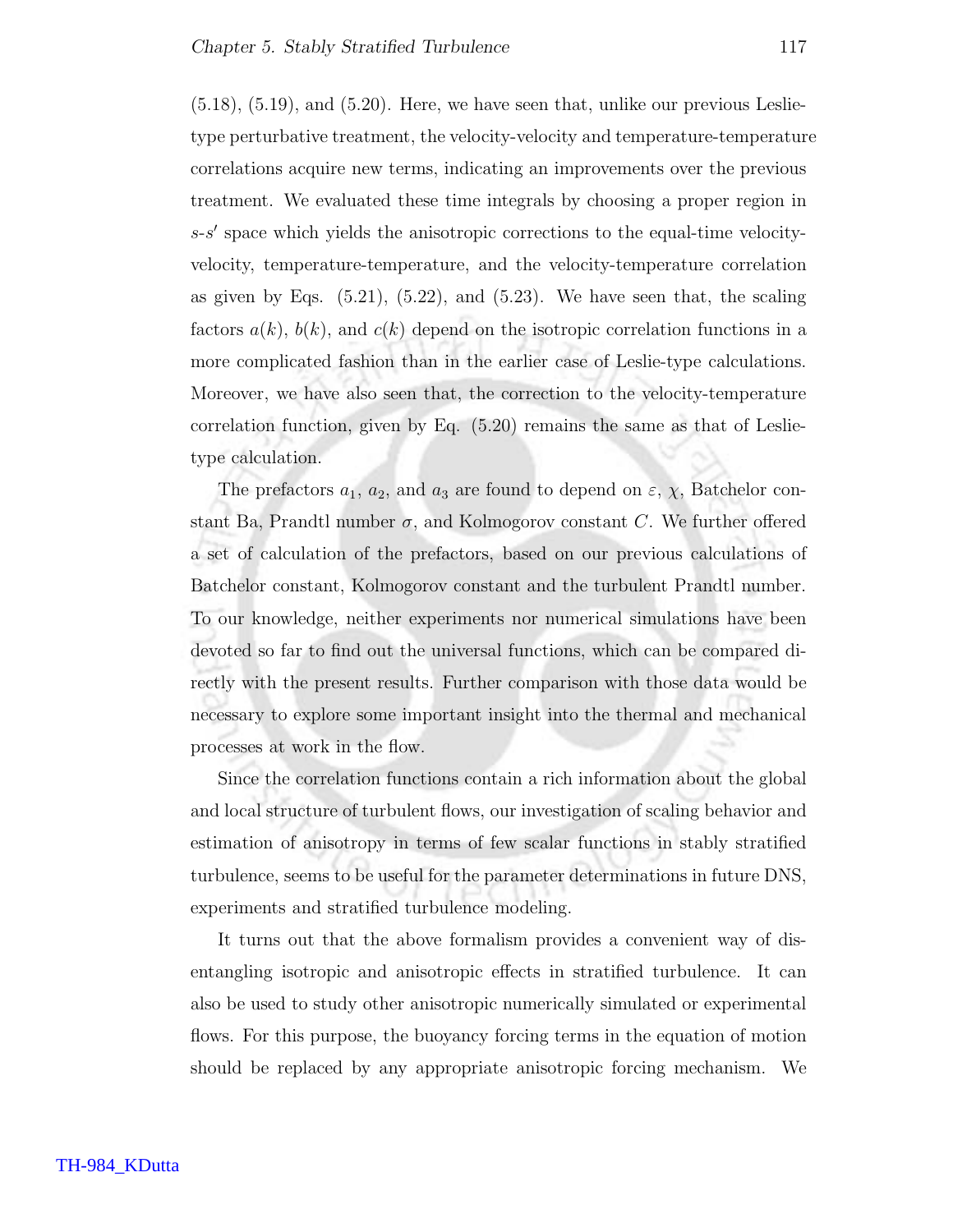**Bottute of Tech** 

conclude by noting that this work can further be extended for more realistic case, namely rotating stratified turbulence [105, 73], in which the Coriolis effect is prominent. We leave it for further work in future.

Our calculations, within this framework, yield the anisotropic energy and mean-square scalar spectra as  $k^{-3}$  and the anisotropic buoyancy spectrum as  $k^{-7/3}$ . We note that, at sufficiently large scales, the anisotropic  $k^{-3}$  spectrum would dominate over the isotropic  $k^{-5/3}$  spectrum. Thus we expect a  $k^{-3}$  power law behavior of energy spectrum at sufficiently large scales. It may be noted that this scenario is similar to the Nastrom and Gage [115, 116], who analyzed the atmospheric data, collected during the Global Atmospheric Sampling Program (GASP), and obtain a  $k^{-5/3}$  spectrum in the mesoscale and  $k^{-3}$  in the synoptic scale. Following this, various hypothesis on the origin of the spectra have been proposed, such as 2D turbulence with two sources [92], internal gravity waves [35, 55]. Calculation of third order structure function [29] suggested a forward cascade of  $k^{-5/3}$  spectrum in the mesoscale range. This also led to hypothesize about a direct energy cascade in a two-layer quasigeostrophic  $(QG)$  model [167], surface QG models [165, 150], stratified turbulence simulations [18], and spectral condensation of 2D turbulence [180, 181]. However, our calculation supports the additive spectrum previously proposed by Tung and Orlando [167].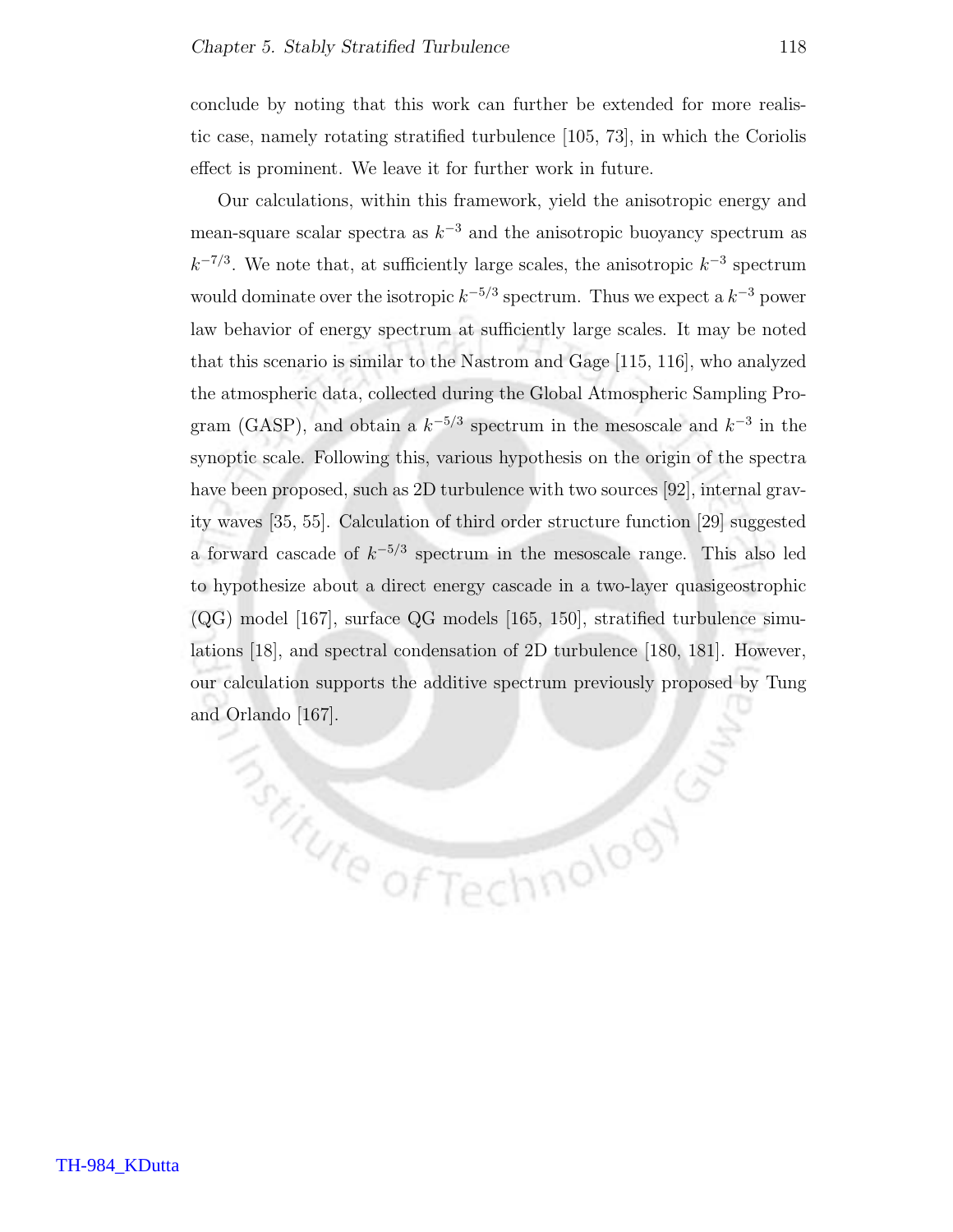### Chapter 6

# Dynamic Renormalization Group Analysis of Stably Stratified Turbulence

### 6.1 Introduction

Stratified flows encountered in the atmosphere, ocean and lakes, has long been treated as a challenging problem in geophysical or astrophysical applications, and has been extensively studied because of their relevance to engineering problems [155, 62, 54, 91, 157]. The dynamics of freely evolving turbulence under the influence of buoyancy forces is of great importance to the understanding of atmospheric and oceanic turbulence [96]. In the presence of gravity, the flow develops a preferred direction and exhibits anisotropy. The degree of anisotropy depends on the strength of the gravitational field. Density stratification in atmospheric boundary layers [147, 162] and salt stratification in oceanic mixed layers [54] may be considered to be stable which tends to reduce the vertical mixing leading to the development of spatial anisotropy.

Observations in the atmosphere and ocean have motivated a number of theories of stratified turbulence. The atmospheric mesoscale kinetic energy and temperature spectra, obtained from the atmospheric observation [115, 116], shows a  $k^{-5/3}$  power law behavior. The cascade of energy from large to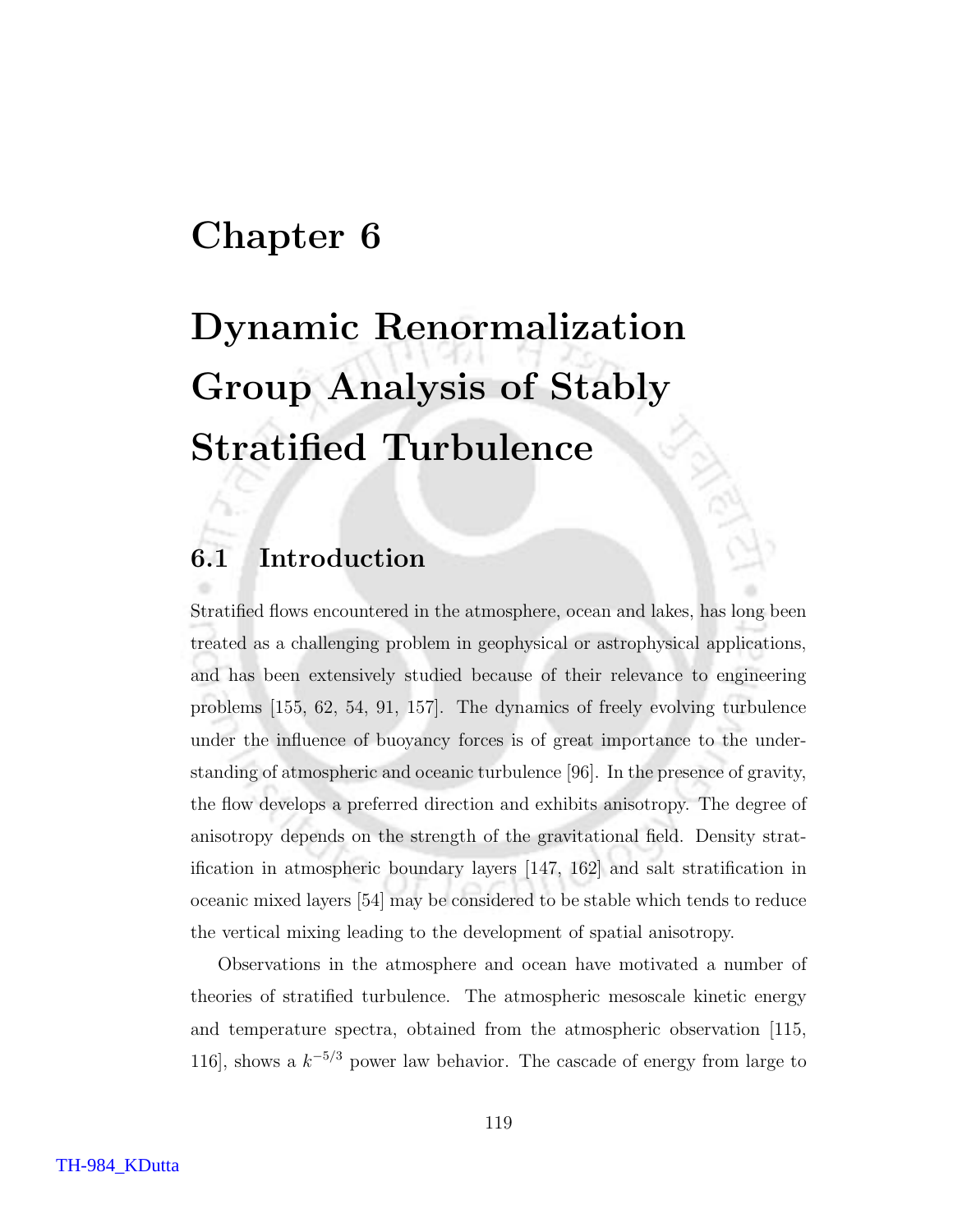small scales in stably stratified fluids has been confirmed by many independent studies [96, 72, 172, 135].

In this chapter, we are going to take the approach of renormalization group (RG) to the problem of stably stratified turbulence. The dynamic renormalization group theory was employed by Forster, Nelson and Stephen[43] in the case of Navier-stokes fluid along with the coupled problem of the advection of a passive scalar, the dynamics being driven by random stirring force fields. They were motivated by the RG treatment of Ma and Mazenko [103] in critical phenomena. A generalization of the randomly stirred model was subsequently offered by DeDominicis and Martin [34] which resembled the Kolmogorov turbulence more closely. Later this randomly stirred model was applied by Yakhot and Orszag [184, 183] which enabled them to calculate various universal amplitudes associated with high Reynolds number (Kolmogorov) turbulence (including the case of a passive scalar). The agreement of these numbers with the experimentally measured ones was very close.

Afterwards, extensive theoretical research on turbulence has been carried out similar to Yakhot-Orszag RG treatment. Carati and Brenig [22] studied the Navier-Stokes equations and the evolution of a scalar field for an anisotropically stirred fluid through RG scheme and evaluated the resulting corrections to the turbulent Prandtl number. Using an essentially different RG procedure than Yakhot and Orszag, Elperin and Kleeorin [39] studied the problem of passive scalar convection in turbulent fluid flow in the presence of an external gradient of passive scalar concentration, in which the passive scalar fluctuations are assumed to be excited by tangling of an external gradient of mean passive scalar field by a turbulent velocity field. In this analysis, the turbulent Prandtl number  $\sigma$  for large Reynolds number was estimated to be  $\sigma \approx 0.792$ . Buša et al. [19] performed an RG analysis of randomly stirred fluid with anisotropic distribution of random force, and thereby evaluated the Kolmogorov constant and the amplitude of longitudinal and transverse projection operators with respect to the preferred direction in the energy spectrum. Machiels [104] studied numerically the randomly forced turbulent systems with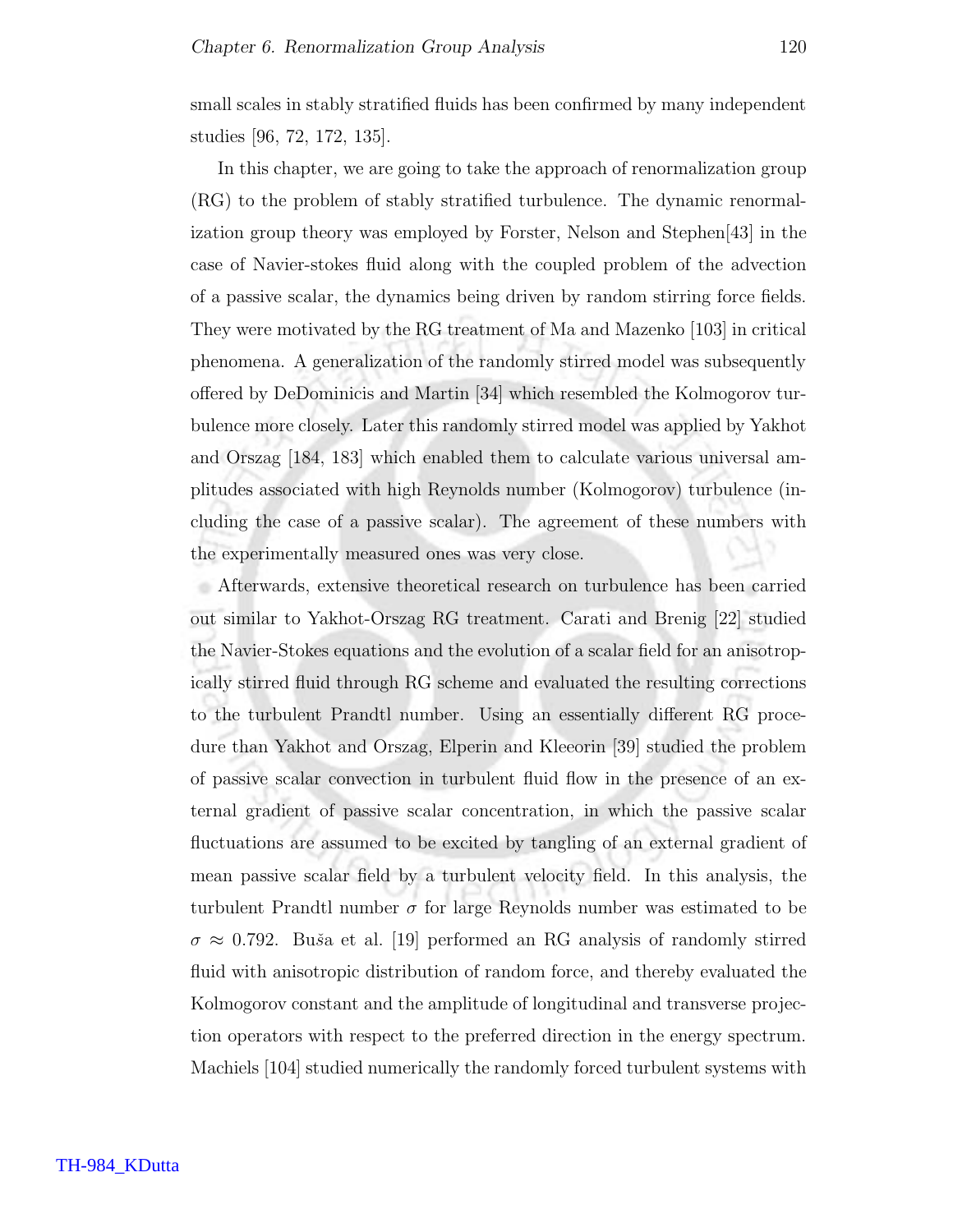hyperviscous dissipation, and computed the eddy viscosity and the correction to the forcing induced by scale elimination. This study suggested that there is an intermediate range for the energy spectrum in between inertial range and dissipative range characterized by a reduction of the eddy viscosity and a correction to the forcing representing a backward energy flux. Applying recursive RG scheme together with the quasinormal approximation, Lin et al. [93] investigated the thermal turbulent transport properties and offered an estimation for the Prandtl number and Batchelor constant which were shown to depend on several characteristic wavenumbers of the particular flow under consideration. Verma [169] performed a field theoretic RG calculation of renormalized viscosity, resistivity, and energy fluxes of non helical magneto hydrodynamic (MHD) turbulence, in which Kolmogorov  $k^{-5/3}$  power law was shown to be a consistent solution for  $d \geq d_c \approx 2.2$ . In addition, various cascade rates and Kolmogorov constant were calculated within this framework by solving numerically the flux equation to first order in the perturbation series. Considering a simple hypothesis that large scale eddies are statistically independent of those of smaller eddies [107], Chang et al. [25] performed an RG analysis on Navier-Stokes equation and obtained an inhomogeneous ordinary differential equation for the invariant effective eddy-viscosity, the closed form solution of which yields the Kolmogorov constant in the ranges  $C \approx 1.35 - 2.06$ . Using field theoretic RG technique, Adzhemyan et al. [2] calculated the turbulent Prandtl number in a two-loop approximation of the  $\epsilon$  expansion. It was shown that the difference between the one-loop and two-loop result for the Batchelor constant was small. However, the Kolmogorov constant and Skewness factor showed greater deviations between the one-loop and two-loop values.

Here we use a dynamic RG scheme up to one-loop order to achieve a coarse-grained description of turbulent flow field with a stable temperature stratification via successive elimination of small shells of modes from the ultraviolet (UV) end of wavenumbers. The scale elimination procedure generate corrections to the viscosity and diffusivity at successive stages of the procedure. Due to the presence of anisotropy, the perturbative RG treatment of this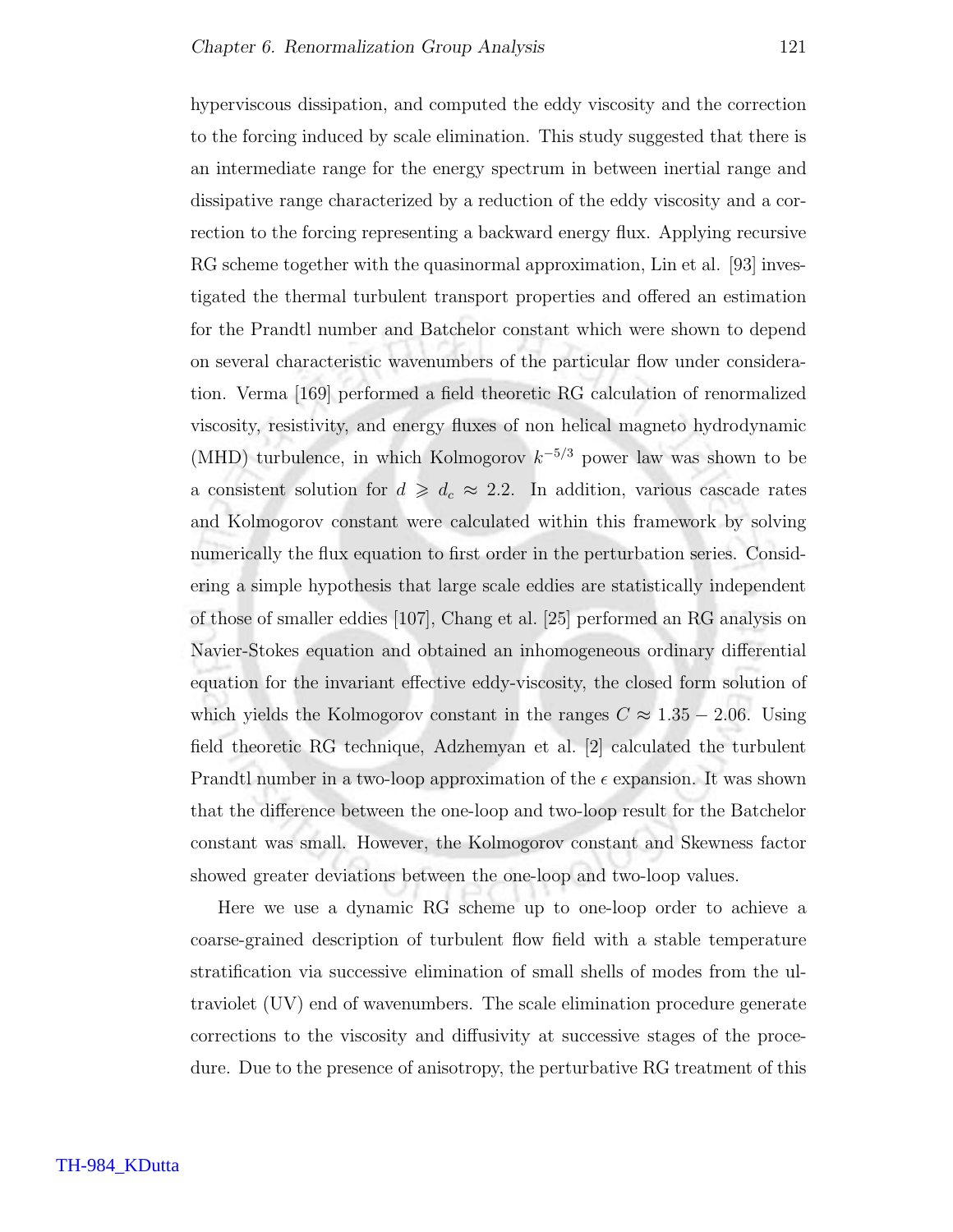problem involves many extra Feynman diagrams along with those of Yakhot and Orszag's [183]. We find that, apart from the usual isotropic viscosity and diffusivity terms  $(\nu_0 k^2 \text{ and } \kappa_0 k^2)$ , there appear different terms  $(\nu_3 k_3^2 \text{ and } \kappa_3 k_3^2)$ corresponding to the vertical motion. This gives rise to a very complicated RG analysis. However, in the limit of weak stratification, the stability analysis of the flow equations can be performed with less difficulty. It is found that the Kolmogorov scaling regime exists and thus it is expected that the energy cascade at small scales would be Kolmogorovian as conjectured by Kolmogorov.

### 6.2 The Randomly Stirred Model

As we have seen previously, the dynamics of an incompressible randomly forced stably stratified turbulence in the Boussinesq approximation can be expressed

$$
\frac{\partial \mathbf{u}}{\partial t} + (\mathbf{u} \cdot \nabla) \mathbf{u} = \mathbf{f} - \frac{\nabla p'}{\rho} + \nu_0 \nabla^2 \mathbf{u} + N \psi \hat{e}_3 \tag{6.1}
$$

$$
\frac{\partial \psi}{\partial t} + (\mathbf{u} \cdot \nabla) \psi = \theta - N u_3 + \kappa_0 \nabla^2 \psi \tag{6.2}
$$

with the incompressibility condition

as

Ò

$$
\nabla \cdot \mathbf{u} = 0 \tag{6.3}
$$

Here  $\mathbf{u}(\mathbf{x},t)$ ,  $\psi(\mathbf{x},t)$ , and  $p'(\mathbf{x},t)$  are the fluctuating velocity, temperature, and pressure fields with zero mean;  $\nu_0$  and  $\kappa_0$  are the kinematic viscosity and molecular diffusivity respectively; as usual the Gaussian random forces  $f(x, t)$ and  $\theta(\mathbf{x},t)$  are introduced in order to maintain turbulence in a statistically steady state. The Brunt-Väisälä frequency N is given by  $N^2 = \beta g (dT_0/dx_3)$ in which  $T_0$  is the mean temperature whose vertical gradient is assumed to be along  $\hat{e}_3$  (anti-parallel to gravity), g is the acceleration due to gravity, and  $\beta = -(1/\rho_0) (\partial \rho/\partial T)_p$ , is the thermal expansion coefficient (assumed to be positive) with T and  $\rho$  are the temperature and density fields respectively. The scalar field  $\psi(\mathbf{x},t)$  is related with the fluctuating temperature field T' as  $\psi = (\beta g/N)T'.$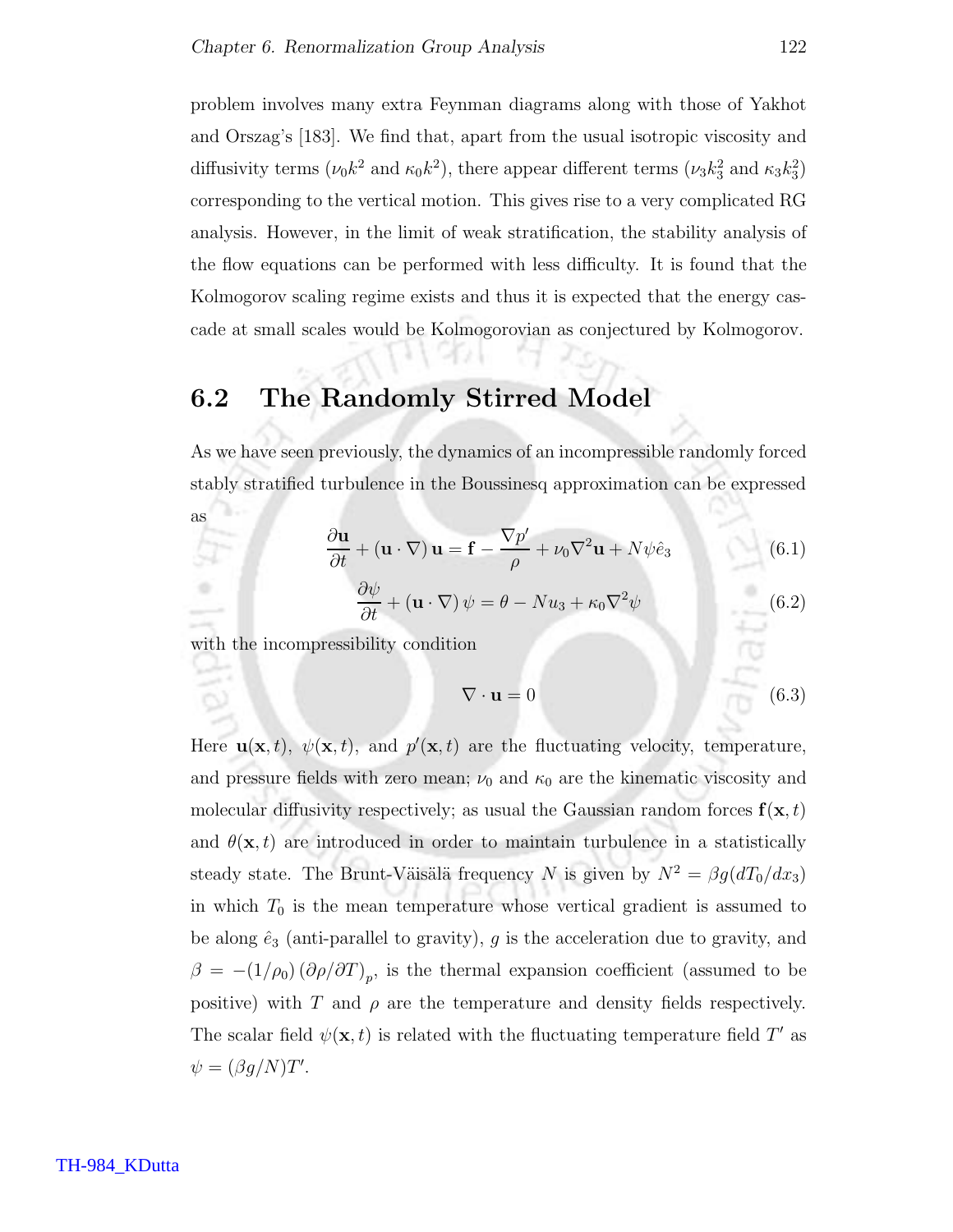The corresponding  $(d+1)$ -dimensional Fourier transformed equations take the forms

$$
\left(-i\omega + \nu_0 k^2\right) u_i(\mathbf{k}, \omega) = f_i(\mathbf{k}, \omega) + \alpha_0 N P_{i3}(\mathbf{k}) \psi(\mathbf{k}, \omega)
$$

$$
- \frac{i\lambda_0}{2} P_{ijl}(\mathbf{k}) \int_0^\infty \frac{d^d \mathbf{q}}{[2\pi]^d} \int_{-\infty}^\infty \frac{d\omega'}{[2\pi]} u_j(\mathbf{q}, \omega') u_l(\mathbf{p}, \omega'') \quad (6.4)
$$

and

$$
\left(-i\omega + \mu_0 k^2\right)\psi(\mathbf{k}, \omega) = \theta(\mathbf{k}, \omega) - \beta_0 N u_3(\mathbf{k}, \omega)
$$

$$
-i\bar{\lambda}_0 k_j \int_0^\infty \frac{d^d \mathbf{q}}{[2\pi]^d} \int_{-\infty}^\infty \frac{d\omega'}{[2\pi]} u_j(\mathbf{q}, \omega') \psi(\mathbf{p}, \omega'')
$$
(6.5)

along with the incompressibility condition

$$
k_i u_i(\mathbf{k}, \omega) = 0,\tag{6.6}
$$

in which  $P_{ijl}(\mathbf{k}) = k_j P_{il}(\mathbf{k}) + k_l P_{ij}(\mathbf{k})$ , with the projection operator  $P_{ij}(\mathbf{k}) =$  $\delta_{ij} - k_i k_j / \mathbf{k}^2$ ,  $\mathbf{p} + \mathbf{q} = \mathbf{k}$ ,  $\omega' + \omega'' = \omega$ , the formal parameter  $\lambda_0$ ,  $\bar{\lambda}_0$ ,  $\alpha_0$ , and  $\beta_0$  are introduced in order to construct perturbation expansions. An ultraviolet cutoff at a wavenumber  $\Lambda$  to the wave-vector integration is assumed, corresponding to the internal viscous cutoff. Here, both the velocity and temperature fields are modeled as being driven by the random stirring force fields  $f_i(\mathbf{k}, \omega)$  and  $\theta(\mathbf{k}, \omega)$ , both of which are assumed to have Gaussian white-noise statistics with correlations

$$
\langle f_i(\mathbf{k}, \omega) f_j(\mathbf{k}', \omega') \rangle = F(k) P_{ij}(\mathbf{k}) [2\pi]^d \delta^d(\mathbf{k} + \mathbf{k}') [2\pi] \delta(\omega + \omega')
$$
(6.7)

$$
\langle \theta(\mathbf{k}, \omega) \theta(\mathbf{k}', \omega') \rangle = \Theta(k) [2\pi]^d \delta^d(\mathbf{k} + \mathbf{k}') [2\pi] \delta(\omega + \omega')
$$
(6.8)

in which  $F(k)$  and  $\Theta(k)$  are modeled as

$$
F(k) = 2D_0k^{-y}
$$
\n
$$
(6.9)
$$

$$
\Theta(k) = 2\mathcal{D}_0 k^{-y'} \tag{6.10}
$$

with  $y > -2$  and  $y' > -2$ . The cases  $y = -2$  and  $y' = -2$  correspond to equilibrium situations where fluctuation-dissipation theorem holds [43].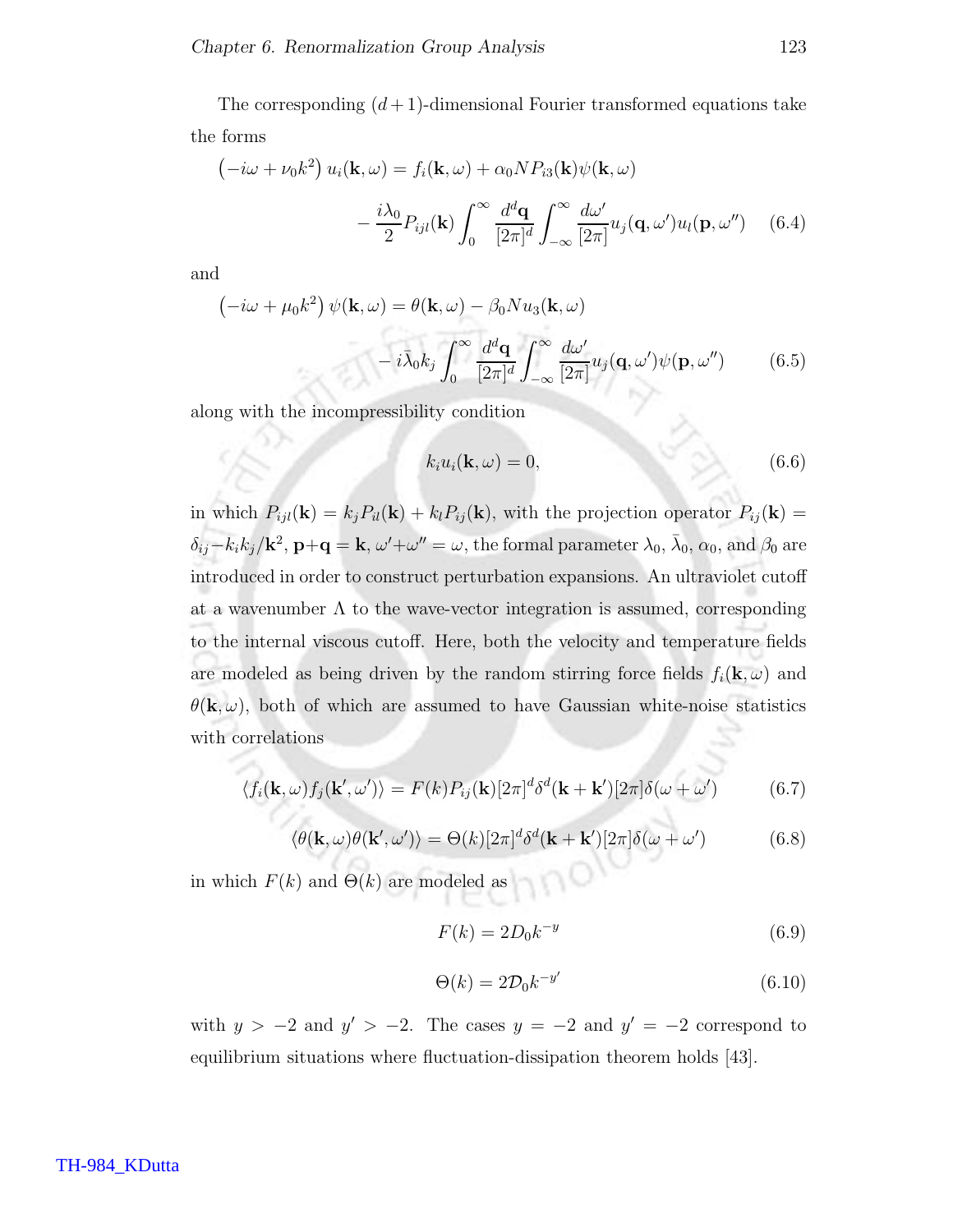### 6.3 Perturbative dynamic RG

The dynamic RG scheme, a self-consistent coarse-graining procedure, consists of eliminating the ultraviolet (UV) modes  $u^>(\mathbf{k}, \omega)$  and  $\psi^>(\mathbf{k}, \omega)$  from thin shells of wavenumbers (belonging to the range  $\Lambda e^{-r} < k < \Lambda$ ) starting from the UV end, by means of integrating away these modes. This elimination process affects the infrared (IR) modes  $u<sup><</sup>(\mathbf{k}, \omega)$  and  $\psi<sup><</sup>(\mathbf{k}, \omega)$  (belonging to the range  $0 \lt k \lt \Lambda e^{-r}$ . The net effect is that the transport constants  $\nu_0$  and  $\kappa_0$ , and the coupling constants  $\alpha_0$  and  $\beta_0$  acquire corrections due to the elimination process. For the present problem of stratified turbulence, we find that the elimination process generates additional viscosity and diffusivity corrections due to the anisotropy. These eddy viscosities and diffusivites are calculated analytically in the case of weak stratification.

We start RG treatment with eliminating the fast modes  $u^>(\mathbf{k}, \omega)$  and  $\psi^>(\mathbf{k}, \omega)$  lying in the band  $\Lambda e^{-r} < k < \Lambda$  leading to an equation for slow modes  $u<sup><</sup>(\mathbf{k}, \omega)$  and  $\psi<sup><</sup>(\mathbf{k}, \omega)$  belonging to  $0 < k < \Lambda e^{-r}$  given by  $(-i\omega + \nu_0 k^2) u_i^{\langle}(\mathbf{k}, \omega) = f_i^{\langle}(\mathbf{k}, \omega) + \alpha_0 P_{i3}(\mathbf{k}) N \psi^{\langle}(\mathbf{k}, \omega)$ −  $i\lambda_0$  $\frac{\lambda_0}{2} P_{ijl}(\mathbf{k})$   $\int$  $\overline{q}$  $d^d{\bf q}$  $[2\pi]^d$  $\int^{\infty}$ −∞  $d\omega'$  $[2\pi]$  $u_j^<({\bf q},\omega')u_l^<({\bf p},\omega'')+R_i({\bf k},\omega)+S_{i3}({\bf k},\omega)$ (6.11)

and

$$
\left(-i\omega + \kappa_0 k^2\right) \psi^< (\mathbf{k}, \omega) = \theta^< (\mathbf{k}, \omega) - \beta_0 N u_3^< (\mathbf{k}, \omega)
$$
\n
$$
-i\bar{\lambda}_0 k_j \int_q \frac{d^d \mathbf{q}}{[2\pi]^d} \int_{-\infty}^{\infty} \frac{d\omega'}{[2\pi]} u_j^< (\mathbf{q}, \omega') \psi^< (\mathbf{p}, \omega'') + R(\mathbf{k}, \omega) + T(\mathbf{k}, \omega)
$$
\n
$$
(6.12)
$$

with

$$
R_i(\mathbf{k}, \omega) = -\Sigma_{in}^A(\mathbf{k}, \omega) u_n^<(\mathbf{k}, \omega)
$$
\n(6.13)

$$
S_{i3}(\mathbf{k},\omega) = -\Sigma_{i3}^B(\mathbf{k},\omega) \ \psi^<(\mathbf{k},\omega)
$$
\n(6.14)

$$
R(\mathbf{k}, \omega) = -\Sigma^{C}(\mathbf{k}, \omega)\psi^{<}(\mathbf{k}, \omega)
$$
\n(6.15)

$$
T(\mathbf{k}, \omega) = -\Sigma_{n3}^{D}(\mathbf{k}, \omega)u_{n}^{<}(\mathbf{k}, \omega)
$$
\n(6.16)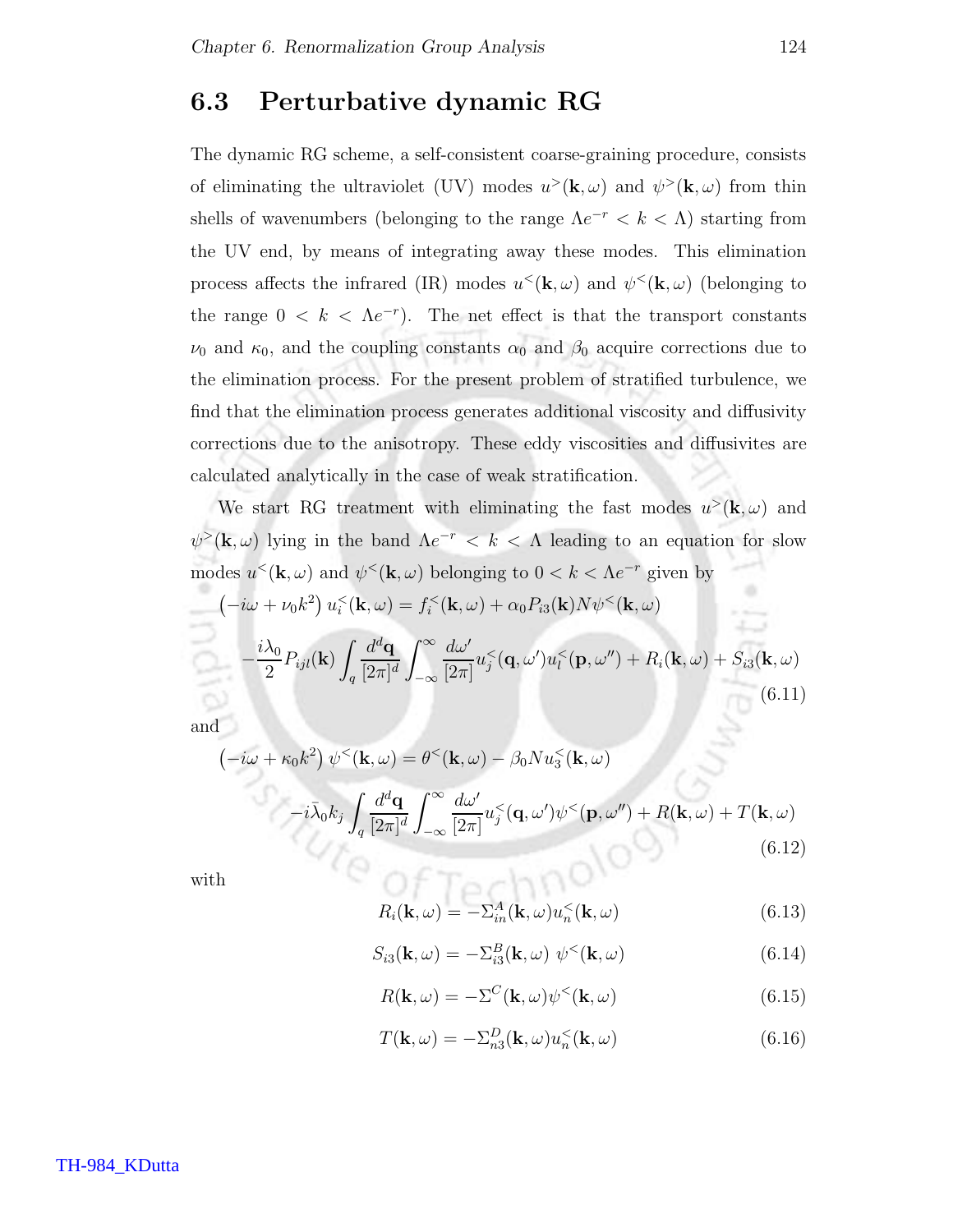The terms  $R_i(\mathbf{k}, \omega)$  and  $R(\mathbf{k}, \omega)$ , when taken on to the left-hand sides in Eqs.  $(6.11)$  and  $(6.12)$ , gives correction to the bare viscosity  $\nu_0$  and bare diffusivity  $\kappa_0$ . These terms arise from the one-loop self energy terms  $\Sigma_{in}^A(\mathbf{k}, \omega)$  and  $\Sigma^C(\mathbf{k}, \omega)$  respectively. The terms  $S_{i3}(\mathbf{k}, \omega)$  and  $T(\mathbf{k}, \omega)$  give rise to corrections to the bare "vertices"  $\alpha_0$  and  $\beta_0$ . The corresponding Feynman diagrams for integral equations (6.11) and (6.12) are shown in Fig. 6.1 with the vertices  $\lambda_0, \bar{\lambda}_0, \alpha_0$ , and  $\beta_0$ . We introduce the following diagrammatic notations:

$$
-\frac{i\lambda_0}{2} P_{ijl}(\mathbf{k}) \int \frac{d^d q}{[2\pi]^d} \equiv \bigcirc \qquad \qquad \alpha_0 N P_{i3}(\mathbf{k}) \equiv \bullet
$$

$$
-i\bar{\lambda}_0 k_j \int \frac{d^d q}{[2\pi]^d} \equiv \Box \qquad \qquad -\beta_0 N \equiv \blacksquare
$$

$$
f_i(\mathbf{k}, \omega) \equiv \times \qquad \qquad \theta(\mathbf{k}, \omega) \equiv \top
$$

$$
G_0(\mathbf{k}, \omega) \equiv \longrightarrow \qquad H_0(\mathbf{k}, \omega) \equiv \dots
$$

There is a conservation of four-wave-vectors at each vertex so that  $\mathbf{p} + \mathbf{q} = \mathbf{k}$ and  $\omega' + \omega'' = \omega$ .



Figure 6.1: Diagrammatic representation of the equations (6.11) and (6.12).

As the calculation of the RG elimination process for Eqs. (6.4) and (6.5) is tedious, we follow standard diagrammatic procedures [43, 178], and here we only present the important results.

Fig. 6.2 shows the Feynman diagrams for self-energy,  $\Sigma_{in}^{A}(\mathbf{k}, \omega)$  which represent corrections to the bare viscosity. They consist of seven self energy diagrams out of which three involve velocity-velocity correlation and the other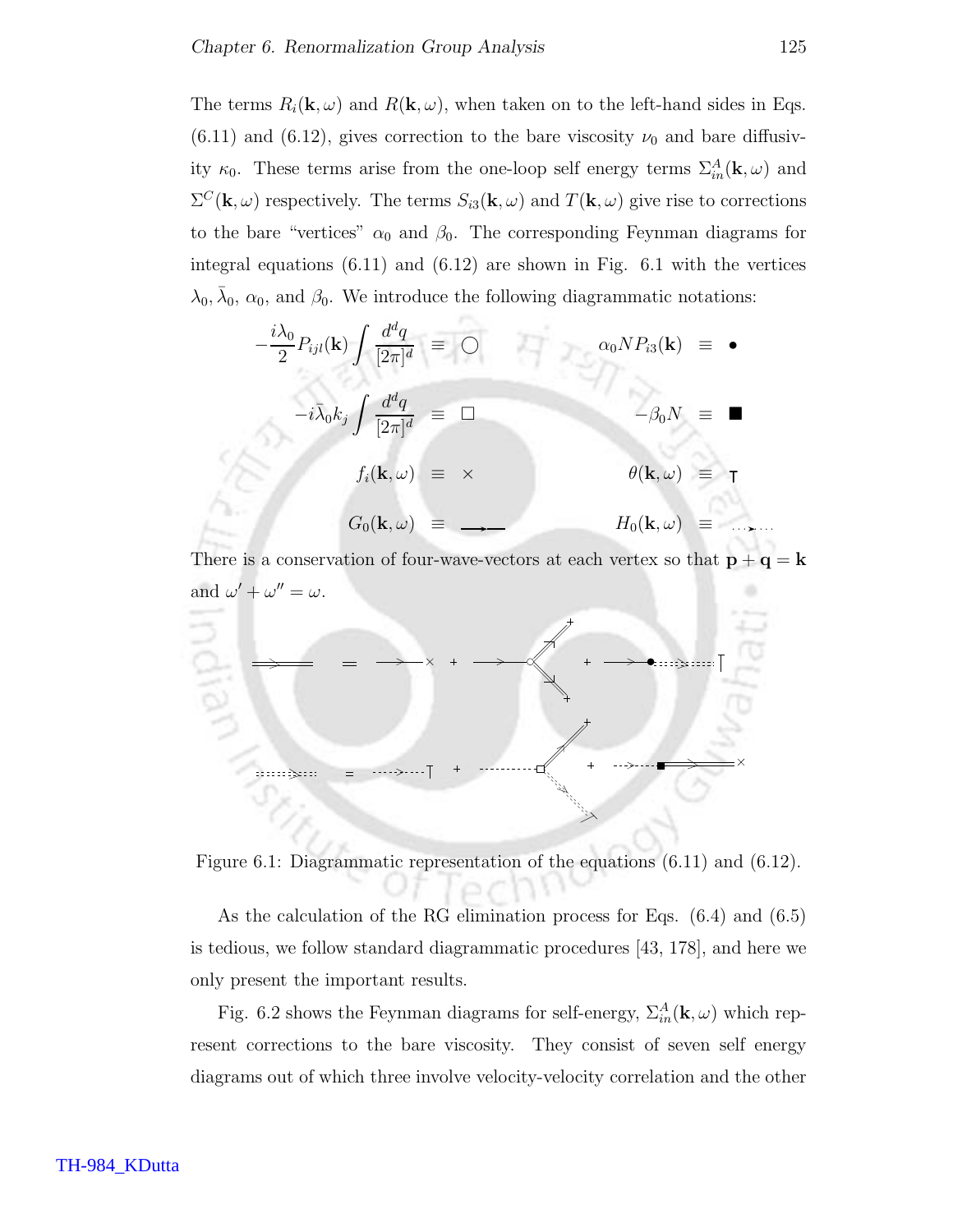four temperature-temperature correlation. They give rise to the self-energy term

$$
\Sigma_{in}^{A}(\mathbf{k},\omega) = \lambda_{0}^{2}P_{ijl}(\mathbf{k}) \int \frac{d\hat{q}}{[2\pi]^{d+1}} |G_{0}(\hat{q})|^{2}G_{0}(\hat{p})P_{lmn}(\mathbf{p})P_{jm}(\mathbf{q})F(q) \n+ \lambda_{0}\bar{\lambda}_{0}\alpha_{0}^{2}N^{2}P_{ijl}(\mathbf{k}) \int \frac{d\hat{q}}{[2\pi]^{d+1}} G_{0}(\hat{q})G_{0}(\hat{p})|H_{0}(\hat{q})|^{2} \n\times H_{0}(\hat{p}) p_{n}P_{j3}(\mathbf{q})P_{l3}(\mathbf{p})\Theta(q) \n- \lambda_{0}^{2}\alpha_{0}\beta_{0}N^{2}P_{ijl}(\mathbf{k}) \int \frac{d\hat{q}}{[2\pi]^{d+1}} |G_{0}(\hat{q})|^{2}G_{0}(\hat{p})H_{0}(\hat{q}) \n\times G_{0}(\hat{q})P_{lmn}(\mathbf{p})P_{j3}(\mathbf{q})P_{m3}(\mathbf{q})F(q) \n+ \lambda_{0}^{2}\alpha_{0}^{2}N^{2}P_{ijl}(\mathbf{k}) \int \frac{d\hat{q}}{[2\pi]^{d+1}} |G_{0}(\hat{q})|^{2}G_{0}(\hat{p})|H_{0}(\hat{q})|^{2} \n\times P_{lmn}(\mathbf{p})P_{j3}(\mathbf{q})P_{m3}(\mathbf{q})F(q) \n- \lambda_{0}\bar{\lambda}_{0}\alpha_{0}\beta_{0}N^{2}P_{i3}(\mathbf{k})H_{0}(\hat{k}) \int \frac{d\hat{q}}{[2\pi]^{d+1}} |G_{0}(\hat{p})|^{2}G_{0}(\hat{q}) \n\times H_{0}(\hat{p})k_{j}P_{jmn}(\mathbf{q})P_{m3}(\mathbf{p})F(p) \n+ \bar{\lambda}_{0}^{2}\alpha_{0}^{2}N^{2}P_{i3}(\mathbf{k})H_{0}(\hat{k}) \int \frac{d\hat{q}}{[2\pi]^{d+1}} |H_{0}(\hat{q})|^{2}G_{0}(\hat{q})H_{0}(\hat{p})k_{j}P_{n}P_{j3
$$

where

se i

$$
G_0(\hat{q}) \equiv G_0(q,\omega) = (-i\omega + \nu_0 q^2)^{-1}
$$
 and  $H_0(\hat{q}) \equiv H_0(q,\omega) = (-i\omega + \kappa_0 q^2)^{-1}$   
are bare propagators. It may be noted that we are considering terms up to  $O(N^2)$  in our calculations.

In Fig.6.3 we show the Feynman diagrams for correction to "vertex"  $\alpha_0$ which can be expressed as Æ

$$
\Sigma_{i3}^{B}(\mathbf{k},\omega) = \lambda_0 \bar{\lambda}_0 \alpha_0 N P_{ijl}(\mathbf{k}) \int \frac{d\hat{q}}{[2\pi]^{d+1}} |G_0(\hat{q})|^2 G_0(\hat{p}) H_0(\hat{p}) p_m P_{jm}(\mathbf{q}) P_{l3}(\mathbf{p}) F(q) + \bar{\lambda}_0^2 \alpha_0 N P_{i3}(\mathbf{k}) H_0(\hat{k}) \int \frac{d\hat{q}}{[2\pi]^{d+1}} |G_0(\hat{q})|^2 H_0(\hat{p}) k_j p_l P_{jl}(\mathbf{q}) F(q) \quad (6.18)
$$

The bare diffusivity 
$$
\kappa_0
$$
 acquires correction from the four Feynman diagrams  
shown in Fig. 6.4. These corrections are found to be  

$$
\Sigma^C(\mathbf{k}, \omega) = \bar{\lambda}_0^2 k_j \int \frac{d\hat{q}}{[2\pi]^{d+1}} |G_0(\hat{q})|^2 H_0(\hat{p}) p_l P_{jl}(\mathbf{q}) F(q)
$$

$$
- \bar{\lambda}_0^2 \alpha_0 \beta_0 N^2 k_j \int \frac{d\hat{q}}{[2\pi]^{d+1}} |G_0(\hat{q})|^2 G_0(\hat{q}) H_0(\hat{q}) H_0(\hat{p}) p_l P_{j3}(\mathbf{q}) P_{l3}(\mathbf{q}) F(q)
$$

TH-984\_KDutta

তে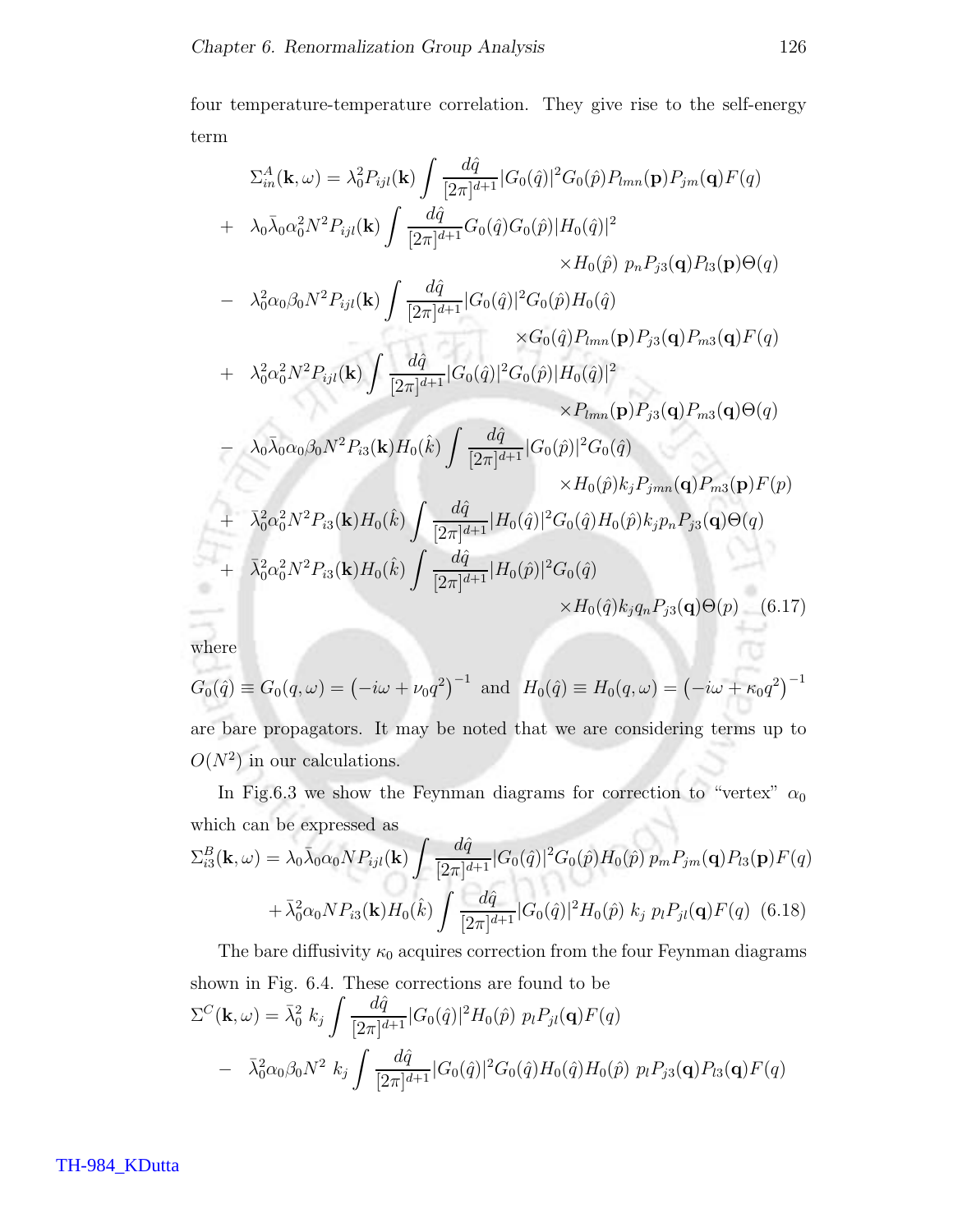

Figure 6.2: One-loop Feynman diagrams for self-energy  $\Sigma_{in}^{A}(\mathbf{k}, \omega)$ , giving corrections to the bare viscosity. The curved solid lines represent the velocity correlation, and the curved dotted lines the temperature correlation. ⊗ represents noise-noise correlation. Note that the 4th and the last diagram are obtained by two iterations in the perturbation expansion. The analytical expressions are given in Eq. (6.17).



Figure 6.3: One-loop Feynman diagrams for self-energy  $\Sigma^B(\mathbf{k}, \omega)$ , giving correction to the vertex,  $\alpha_0$ . The analytical expressions are given in Eq. (6.18).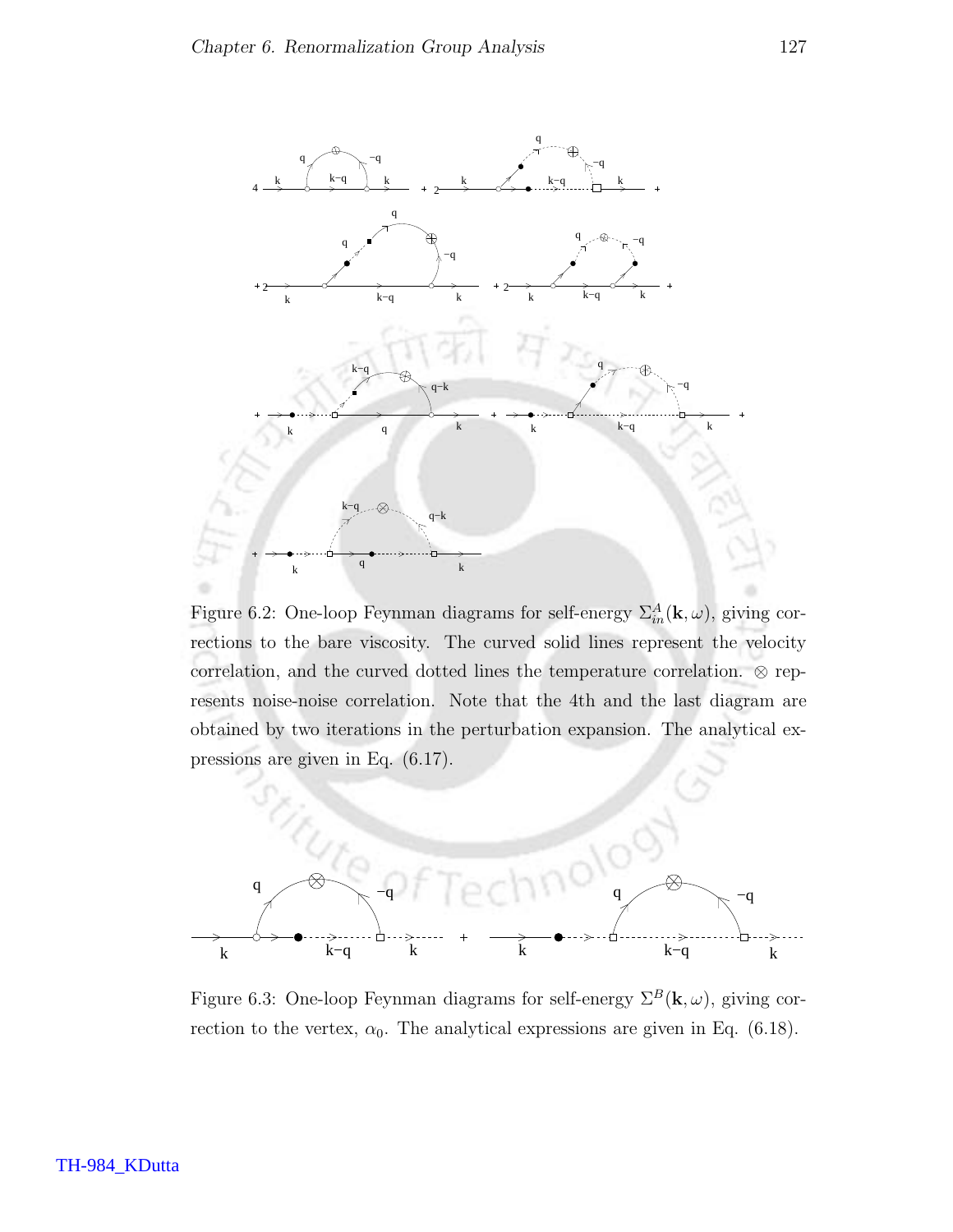$$
- \bar{\lambda}_0^2 \alpha_0 \beta_0 N^2 k_j \int \frac{d\hat{q}}{[2\pi]^{d+1}} |G_0(\hat{p})|^2 G_0(\hat{q}) H_0(\hat{q}) H_0(\hat{p}) q_n P_{j3}(\mathbf{q}) P_{n3}(\mathbf{p}) F(p)
$$
  

$$
- \bar{\lambda}_0^2 \alpha_0 \beta_0 N^2 k_j \int \frac{d\hat{q}}{[2\pi]^{d+1}} |G_0(\hat{q})|^2 G_0(\hat{p}) H_0^2(\hat{p}) p_n P_{jn}(\mathbf{q}) P_{33}(\mathbf{p}) F(q) (6.19)
$$

The vertex  $\beta_0$  undergoes corrections due to the four Feynman diagrams in Fig. 6.5. These corrections take the form

$$
\Sigma_{i3}^{D}(\mathbf{k},\omega) = \bar{\lambda}_{0}^{2}\alpha_{0}N k_{j} \int \frac{d\hat{q}}{[2\pi]^{d+1}} |H_{0}(\hat{q})|^{2} G_{0}(\hat{q}) H_{0}(\hat{p}) p_{n} P_{j3}(\mathbf{q}) \Theta(q)
$$
  
+  $\bar{\lambda}_{0}^{2}\alpha_{0}N k_{j} \int \frac{d\hat{q}}{[2\pi]^{d+1}} |H_{0}(\hat{p})|^{2} G_{0}(\hat{q}) H_{0}(\hat{q}) q_{n} P_{j3}(\mathbf{q}) \Theta(p)$   
-  $\lambda_{0}\bar{\lambda}_{0}\beta_{0}N k_{j} \int \frac{d\hat{q}}{[2\pi]^{d+1}} |G_{0}(\hat{q})|^{2} G_{0}(\hat{p}) H_{0}(\hat{p}) P_{3ln}(\mathbf{p}) P_{jl}(\mathbf{q}) F(q)$   
-  $\lambda_{0}\bar{\lambda}_{0}\beta_{0}N k_{j} \int \frac{d\hat{q}}{[2\pi]^{d+1}} |G_{0}(\hat{p})|^{2} G_{0}(\hat{q}) H_{0}(\hat{p}) P_{jmn}(\mathbf{q}) P_{m3}(\mathbf{p}) F(p)$   
(6.20)

### 6.4 Effective Viscosities and Diffusivities

Due to the anisotropy introduced by stable temperature stratification, both the viscosity and diffusivity acquire corrections as shown in the previous section. In addition to the correction to the original terms  $\nu_0 k^2$  and  $\kappa_0 k^2$ , two new correction terms, namely  $\nu_3 k_3^2$  and  $\kappa_3 k_3^2$  are generated.

By doing proper symmetrization [114] of self-energy integrals with respect to internal wave-vectors p and q, and taking large-scale long-time ( $k \rightarrow 0$ ,  $\omega \rightarrow 0$ ) limit, we simplify the self energy integrals which give rise to the relevant correction to the bare propagators, that, in turn, provide corrections to the bare viscosities, bare diffusivities, and the bare vertices  $\alpha_0$  and  $\beta_0$ . As a result, the bare propagator  $G_{ij}^{(0)}(\mathbf{k}, \omega)$  acquires correction

$$
\Sigma_{ij}^A = \left(\Delta \nu k^2 + \Delta \nu_3 k_3^2\right) P_{ij}(\mathbf{k}) + \Delta s k^2 P_{i3}(\mathbf{k}) P_{j3}(\mathbf{k})
$$

which, in addition to giving correction to the bare viscosity  $\nu_0$ , it also gives rise to a vertical viscosity  $\nu_3$ . Further, it turns out that, a correction  $\Delta s$  multiplied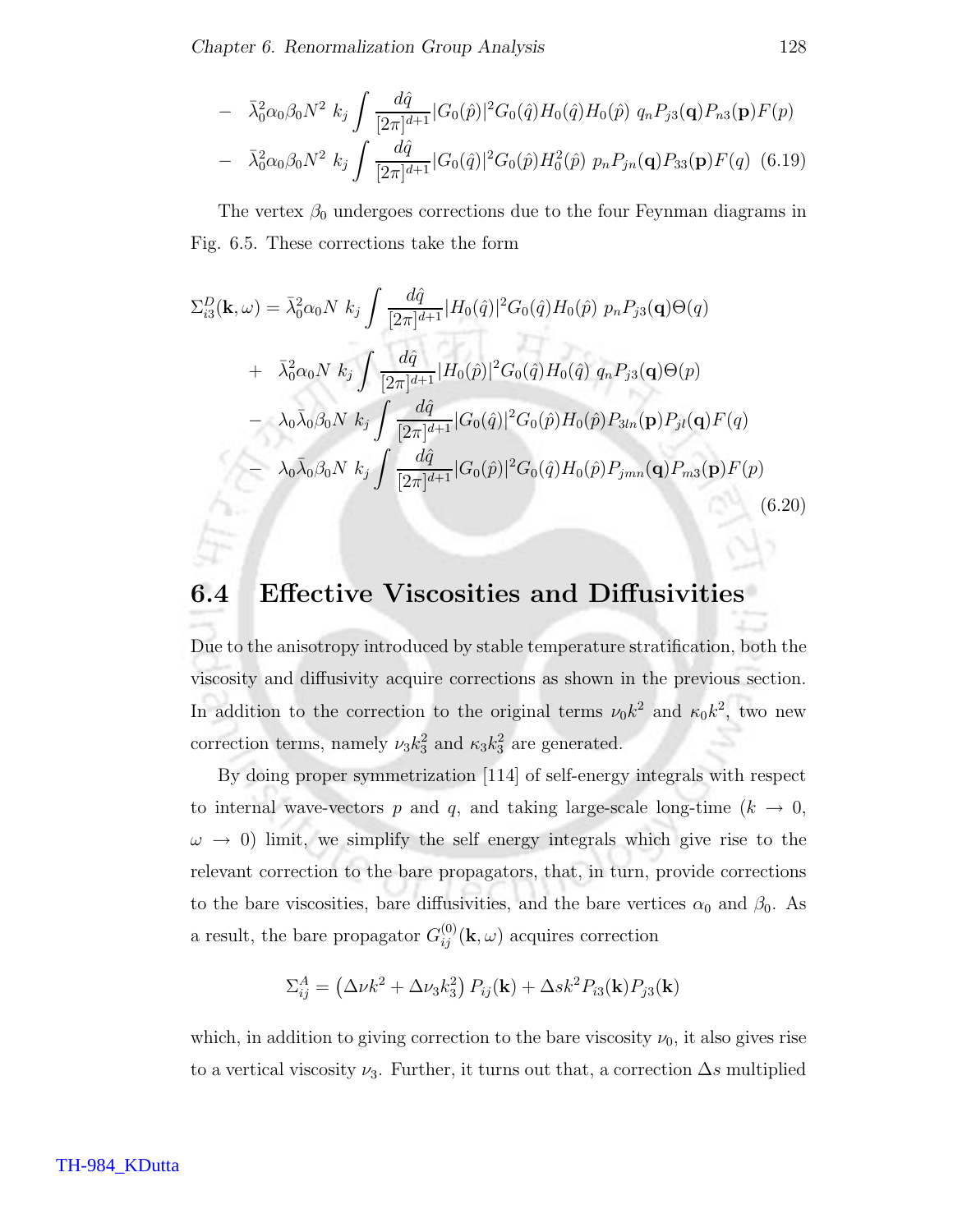

Figure 6.4: One-loop Feynman diagrams for self-energy  $\Sigma^C(\mathbf{k}, \omega)$  giving corrections to the bare-diffusivity  $\kappa_0$ . Note that the last diagram is obtained by iterating the perturbation expansion twice. The analytical expressions are given in Eq. (6.19).



Figure 6.5: One-loop Feynman diagrams for self- energy,  $\Sigma^D(\mathbf{k}, \omega)$ , giving correction to the vertex,  $\beta_0$ . The analytical expressions are given in Eq. (6.20).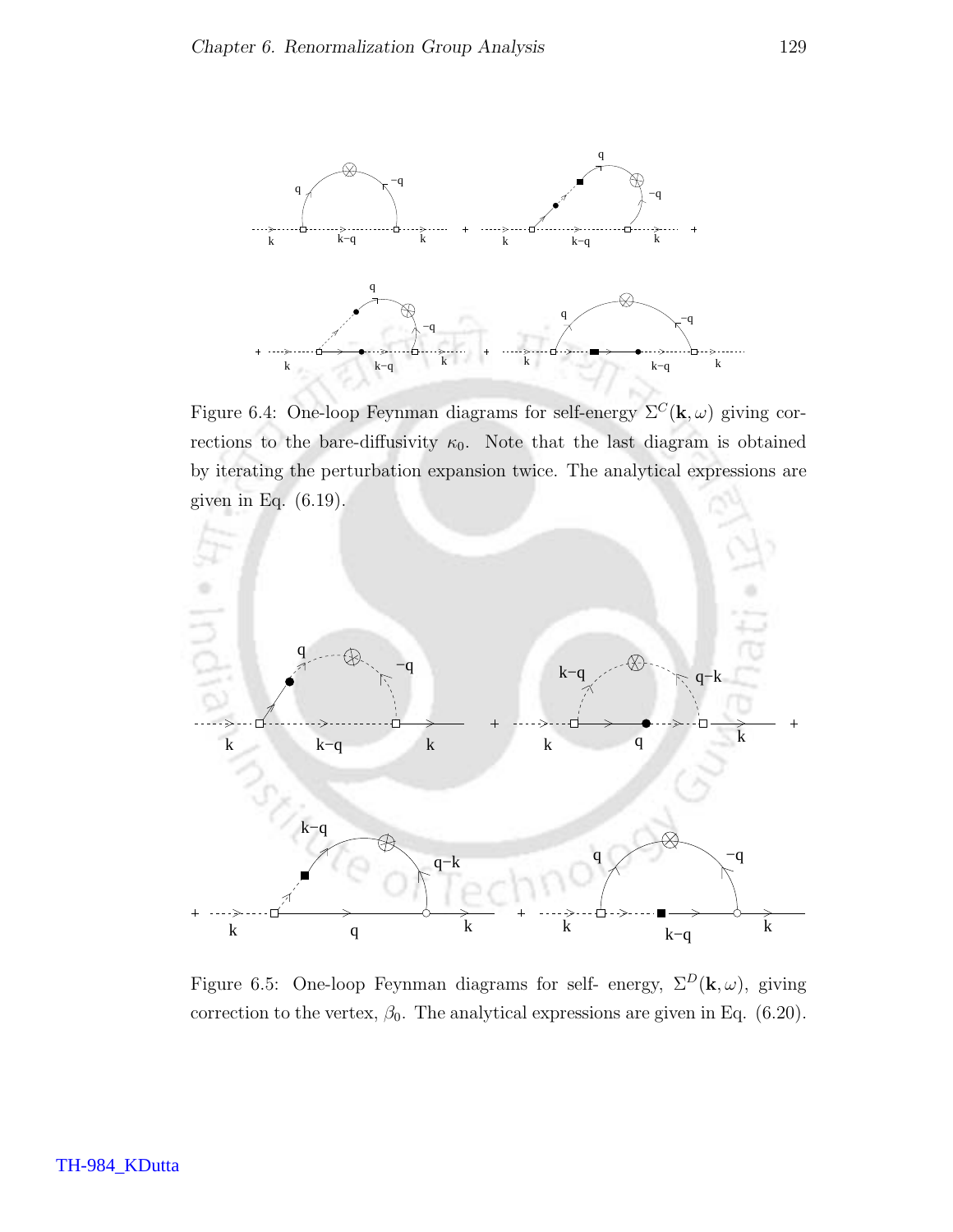by  $k^2 P_{i3}(\mathbf{k}) P_{j3}(\mathbf{k})$  arises in our analysis which does not contribute directly to either  $\nu_0$  or  $\nu_3$ . We shall neglect this term in the present study because its relevance is unknown. Thus, the relevant corrections to the bare propagator comes only from the first four diagrams of Fig. 6.2 because the last three diagrams contribute only to  $\Delta s$ .

The bare propagator  $H_0(\mathbf{k}, \omega)$  gains correction from the self-energy  $\Sigma^C(\mathbf{k}, \omega)$ which takes the form

$$
\Sigma^C(\mathbf{k},\omega) = \Delta \kappa k^2 + \Delta \kappa_3 k_3^2
$$

TN.

where  $\Delta \kappa$  and  $\Delta \kappa_3$  are the leading order corrections to the bare diffusivity.

On integrating over the internal wavenumber  $\Lambda e^{-r} \leq q \leq \Lambda$  in the corresponding Feynman diagrams, we obtain the corrections as

$$
\Delta \nu = A_d \nu_0 \bar{\lambda}^2 \frac{e^{\epsilon r} - 1}{\epsilon} - \left( B_d + C_d f_\nu + D_d f_\nu^2 - C_d \frac{1}{f_\nu} \right) \nu_0 \bar{\lambda}_1^2 \frac{e^{\epsilon_2 r} - 1}{\epsilon_2} \quad (6.21)
$$

$$
\Delta \nu_2 = \left( F_\nu \frac{1}{r} - F_\nu \frac{f_\nu}{r} - G_\nu \frac{f_\nu^2}{r} + H_\nu \frac{1}{r} - L_\nu \frac{1}{r} \right) \nu_2 \bar{\lambda}_2^2 \frac{e^{\epsilon_2 r} - 1}{r} \quad (6.22)
$$

$$
\Delta \nu_3 = \left( E_d \frac{1}{l_{\nu}} - F_d \frac{f_{\nu}}{l_{\nu}} - G_d \frac{f_{\nu}^2}{l_{\nu}} + H_d \frac{1}{f_{\nu} l_{\nu}} - I_d \frac{1}{f_{\nu}^2 l_{\nu}} \right) \nu_3 \bar{\lambda}_1^2 \frac{e^{c_2 \nu} - 1}{\epsilon_2} \tag{6.22}
$$

$$
\Delta \kappa = M_d \kappa_0 \left(\frac{1}{f_\nu + f_\nu^2}\right) \bar{\lambda}^2 \frac{e^{\epsilon r} - 1}{\epsilon} - \left(J_d + K_d \frac{1}{f_\nu} + L_d \frac{1}{f_\nu^2}\right) \kappa_0 \bar{\lambda}_1^2 \frac{e^{\epsilon_2 r} - 1}{\epsilon_2} \tag{6.23}
$$

$$
\Delta \kappa_3 = -\left( N_d \frac{1}{g_\nu} + P_d \frac{f_\nu}{g_\nu} + Q_d \frac{1}{g_\nu f_\nu} \right) \kappa_3 \bar{\lambda}_1^2 \frac{e^{\epsilon_2 r} - 1}{\epsilon_2} \tag{6.24}
$$

10 C S

with

$$
\bar{\lambda}^{2} = \frac{\lambda_{0}^{2}D_{0}}{\nu_{0}^{3}\Lambda^{\epsilon}}, \quad \bar{\lambda}_{1}^{2} = \frac{\lambda_{0}^{2}\alpha_{0}\beta_{0}N^{2}D_{0}}{\nu_{0}^{2}(\nu_{0} + \kappa_{0})^{3}\Lambda^{\epsilon_{2}}}, \quad f_{\nu} = \frac{\kappa_{0}}{\nu_{0}}, \quad l_{\nu} = \frac{\nu_{3}}{\nu_{0}}, \quad g_{\nu} = \frac{\kappa_{3}}{\nu_{0}},
$$
  
\n
$$
A_{d} = \frac{S_{d}}{[2\pi]^{d}}\frac{d^{2} - d - \epsilon}{2d(d+2)}, \quad B_{d} = \frac{S_{d}}{[2\pi]^{d}}\frac{2d - 24 + 2\epsilon_{2}}{2d(d+2)}, \quad C_{d} = \frac{S_{d}}{[2\pi]^{d}}\frac{2d - 6 + 2\epsilon_{2}}{d(d+2)},
$$
  
\n
$$
D_{d} = \frac{S_{d}}{[2\pi]^{d}}\frac{4d - 9 + 4\epsilon_{2}}{4d(d+2)}, \quad E_{d} = \frac{S_{d}}{[2\pi]^{d}}\frac{d^{2} - 3d - 2y - 21 - 2\epsilon_{2}}{2d(d+2)},
$$
  
\n
$$
F_{d} = \frac{S_{d}}{[2\pi]^{d}}\frac{2d^{2} - 2d - 4y - 39}{2d(d+2)}, \quad G_{d} = \frac{S_{d}}{[2\pi]^{d}}\frac{d^{2} - d - 2y - 21}{2d(d+2)},
$$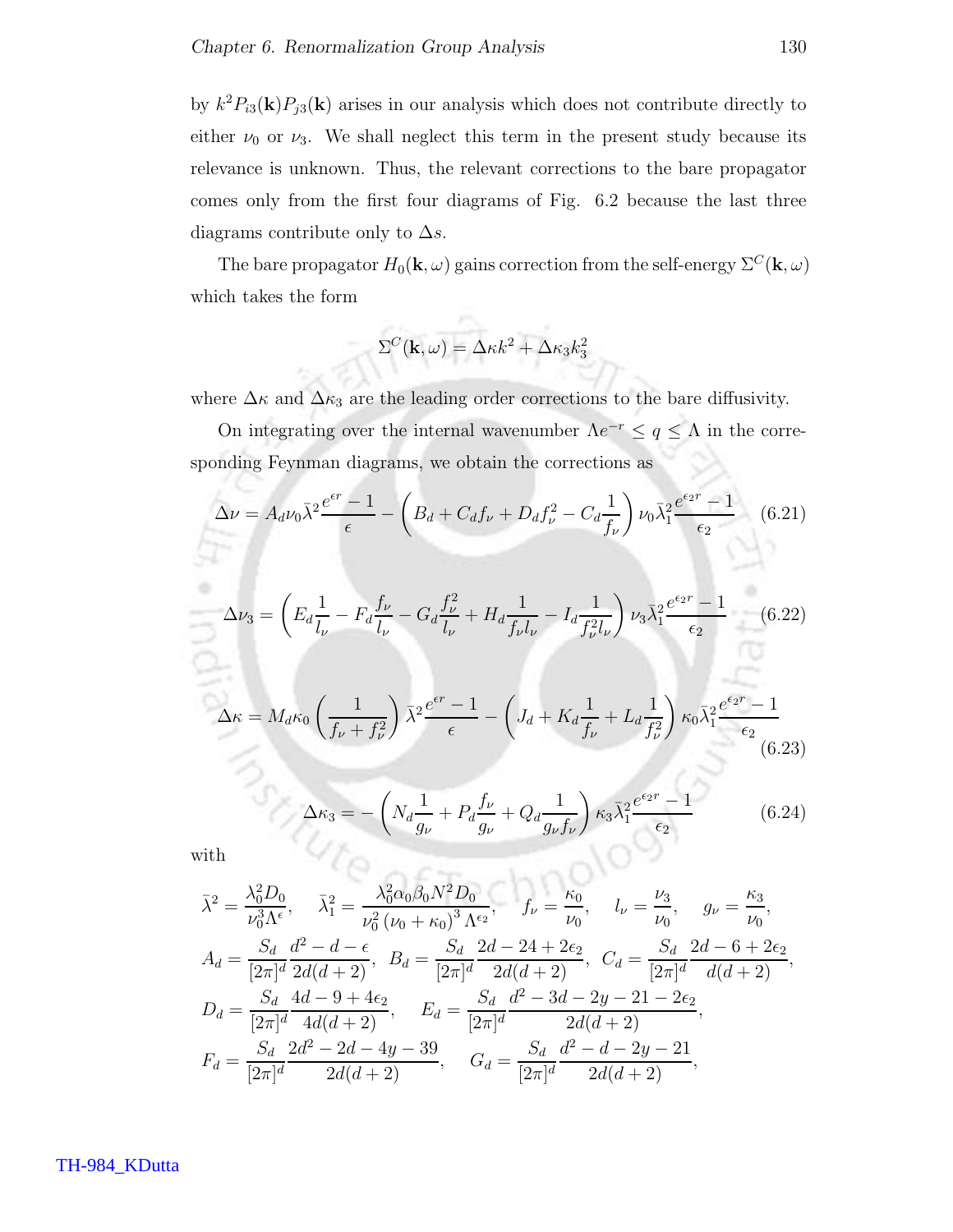$$
H_d = \frac{S_d}{[2\pi]^d} \frac{2d^2 - 5d + 4y - 25 - 3\epsilon_2}{2d(d+2)}, \qquad I_d = \frac{S_d}{[2\pi]^d} \frac{d - 6 + \epsilon_2}{2d(d+2)},
$$
  
\n
$$
J_d = \frac{S_d}{[2\pi]^d} \frac{d^2 + 10d + 8 + 2y(d+1)}{2d(d+2)}, \qquad K_d = \frac{S_d}{[2\pi]^d} \frac{d^2 + 32d + 30 + 6y(d+1)}{2d(d+2)},
$$
  
\n
$$
L_d = \frac{S_d}{[2\pi]^d} \frac{(d+1)(9+2y)}{d(d+2)}, \qquad M_d = \frac{S_d}{[2\pi]^d} \frac{d-1}{d},
$$
  
\n
$$
N_d = \frac{S_d}{[2\pi]^d} \frac{5d^2 + 5d - 70 - 12y}{2d(d+2)},
$$
  
\n
$$
P_d = \frac{S_d}{[2\pi]^d} \frac{d^2 + d - 18 - 4y}{2d(d+2)}, \qquad Q_d = \frac{S_d}{[2\pi]^d} \frac{2d^2 + 2d - 22 - 4y}{d(d+2)}
$$
  
\nand

and

$$
\epsilon = 4 + y - d, \quad \epsilon_2 = 8 + y - d
$$

## 6.5 Vertex Renormalization

The lowest order correction to the  $\alpha_0$  and  $\beta_0$  vertex due to self energy  $\Sigma_{i3}^B$  and  $\Sigma_{i3}^D$  from Figs. (6.3) and (6.5) are evaluated using a similar procedure as above and they are found to be

$$
\Delta \alpha(k) = -R_d \alpha_0 \bar{\lambda}_2^2 \frac{e^{\epsilon_1 r} - 1}{\epsilon_1} - \frac{2}{3} M_d \alpha_0 \frac{1}{f_\nu + 2f_\nu^2} \bar{\lambda}_2^2 \frac{e^{\epsilon_1 r} - 1}{\epsilon_1} -M_d \alpha_0 \frac{1}{1 + 2f_\nu} \bar{\lambda}_2^2 \frac{e^{\epsilon_1 r} - 1}{\epsilon_1}
$$
(6.25)

$$
\Delta\beta(k) = -T_d \beta_0 \bar{\lambda}_3^2 \frac{e^{\epsilon_1 r} - 1}{\epsilon_1} + U_d \beta_0 \frac{1}{f_\nu} \bar{\lambda}_3^2 \frac{e^{\epsilon_1 r} - 1}{\epsilon_1} + V_d \beta_0 \frac{1}{f_\nu^2} \bar{\lambda}_3^2 \frac{e^{\epsilon_1 r} - 1}{\epsilon_1} +
$$
  
-  $W_d \beta_0 \bar{\lambda}_4^2 \frac{e^{\epsilon_1 r} - 1}{\epsilon_1} - X_d \beta_0 f_\nu \bar{\lambda}_4^2 \frac{e^{\epsilon_1 r} - 1}{\epsilon_1} - Y_d \beta_0 f_\nu^2 \bar{\lambda}_4^2 \frac{e^{\epsilon_1 r} - 1}{\epsilon_1}$  (6.26)

Here

$$
\bar{\lambda}_2^2 = \frac{\lambda_0^2 D_0 k^2}{\nu_0^2 \alpha_0 (\nu_0 + \kappa_0) \Lambda^{\epsilon_1}}, \qquad \bar{\lambda}_3^2 = \frac{\lambda_0^2 \alpha_0 D_0 k^2}{\beta_0 (\nu_0 + \kappa_0)^3 \Lambda^{\epsilon_1}}, \qquad \bar{\lambda}_4^2 = \frac{\lambda_0^2 D_0 k^2}{(\nu_0 + \kappa_0)^3 \Lambda^{\epsilon_1}},
$$
\n
$$
R_d = \frac{S_d}{[2\pi]^d} \frac{d^2 - 2}{2d(d+2)}, \qquad T_d = \frac{S_d}{[2\pi]^d} \frac{15 + 2y}{2d(d+2)}, \qquad U_d = \frac{S_d}{[2\pi]^d} \frac{9 + y}{2d(d+2)},
$$
\n
$$
V_d = \frac{S_d}{[2\pi]^d} \frac{4 + y}{2d(d+2)}, \qquad W_d = \frac{S_d}{[2\pi]^d} \frac{d^2 + 4d - 8}{2d(d+2)}, \qquad X_d = \frac{S_d}{[2\pi]^d} \frac{d^2 + 3d - 7}{2d(d+2)},
$$
\n
$$
Y_d = \frac{S_d}{[2\pi]^d} \frac{d^2 + 2d - 2}{2d(d+2)}, \qquad \epsilon_1 = 6 + y - d
$$

TH-984\_KDutta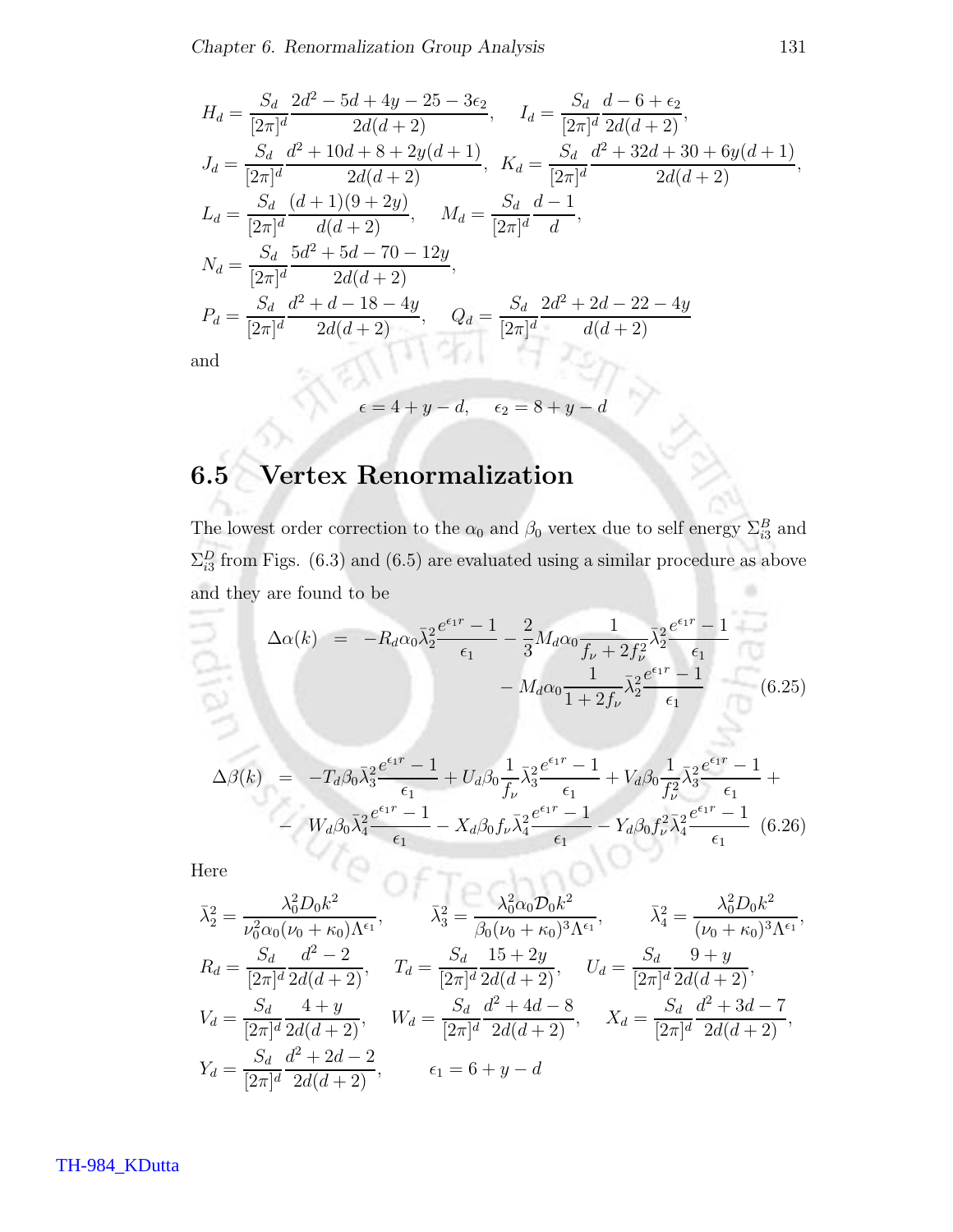As these lowest order correction terms are  $O(k^2)$ , these corrections vanish and hence they do not contribute in the IR limit  $(k \to 0)$ .

Because of Galilean invariance, we shall assume that the other vertices  $\lambda_0$ and  $\bar{\lambda}_0$  do not undergo relevant corrections.

### 6.6 Noise Renormalization

w

Expanding the velocity field in a perturbation series, we have

 $\cdots$ 

$$
u_i(\mathbf{k},\omega) = u_i^{(0)}(\mathbf{k},\omega) + \lambda u_i^{(1)}(\mathbf{k},\omega) + \cdots
$$

æ

with

k.

$$
u_i^{(0)}(\mathbf{k},\omega) = G_0(\mathbf{k},\omega) f_i(\mathbf{k},\omega)
$$
\n(6.27)

as zeroth order perturbation, and

$$
u_i^{(1)}(\mathbf{k}, \omega) = -\frac{i\lambda_0}{2} G_0(k, \omega) P_{ijl}(\mathbf{k}) \int \frac{d\hat{\mathbf{q}}}{[2\pi]^{d+1}} u_j^{(0)}(\mathbf{q}, \omega') u_l^{(0)}(\mathbf{p}, \omega'')
$$
  
\n
$$
- i\alpha_0 \bar{\lambda}_0 N G_0(k, \omega) H_0(k, \omega) k_j P_{i3}(\mathbf{k}) \int \frac{d\hat{\mathbf{q}}}{[2\pi]^{d+1}} u_j^{(0)}(\mathbf{q}, \omega') \psi^{(0)}(\mathbf{p}, \omega'')
$$
  
\n
$$
- \alpha_0 \beta_0 N^2 G_0(k, \omega) H_0(k, \omega) P_{i3}(\mathbf{k}) u_3^{(0)}(\mathbf{k}, \omega)
$$
(6.28)

as first order perturbation. Using these relations, the velocity correlation tensor can be expanded perturbatively as

$$
Q_{ij} = Q_{ij}^{(0)} + \lambda Q_{ij}^{(1)} + \lambda^2 Q_{ij}^{(2)} + \cdots
$$

in which

$$
\langle u_i^{(0)}(\mathbf{k},\omega)u_j^{(0)}(\mathbf{k}',\omega')\rangle = Q_{ij}^{(0)}(k,\omega)P_{ij}(\mathbf{k})[2\pi]^d\delta^d(\mathbf{k}+\mathbf{k}')[2\pi]\delta(\omega+\omega')\tag{6.29}
$$

as the isotropic part and

$$
\langle u_i^{(0)}(\mathbf{k},\omega)u_j^{(1)}(\mathbf{k}',\omega')\rangle + \langle u_i^{(1)}(\mathbf{k},\omega)u_j^{(0)}(\mathbf{k}',\omega')\rangle
$$
  
=  $Q_{ij}^{(1)}(k,\omega)P_{ij}(\mathbf{k})[2\pi]^d\delta^d(\mathbf{k}+\mathbf{k}')[2\pi]\delta(\omega+\omega')$  (6.30)

and

$$
\langle u_i^{(1)}(\mathbf{k},\omega)u_j^{(1)}(\mathbf{k}',\omega')\rangle = Q_{ij}^{(2)}(k,\omega)P_{ij}(\mathbf{k})[2\pi]^d\delta^d(\mathbf{k}+\mathbf{k}')[2\pi]\delta(\omega+\omega')\tag{6.31}
$$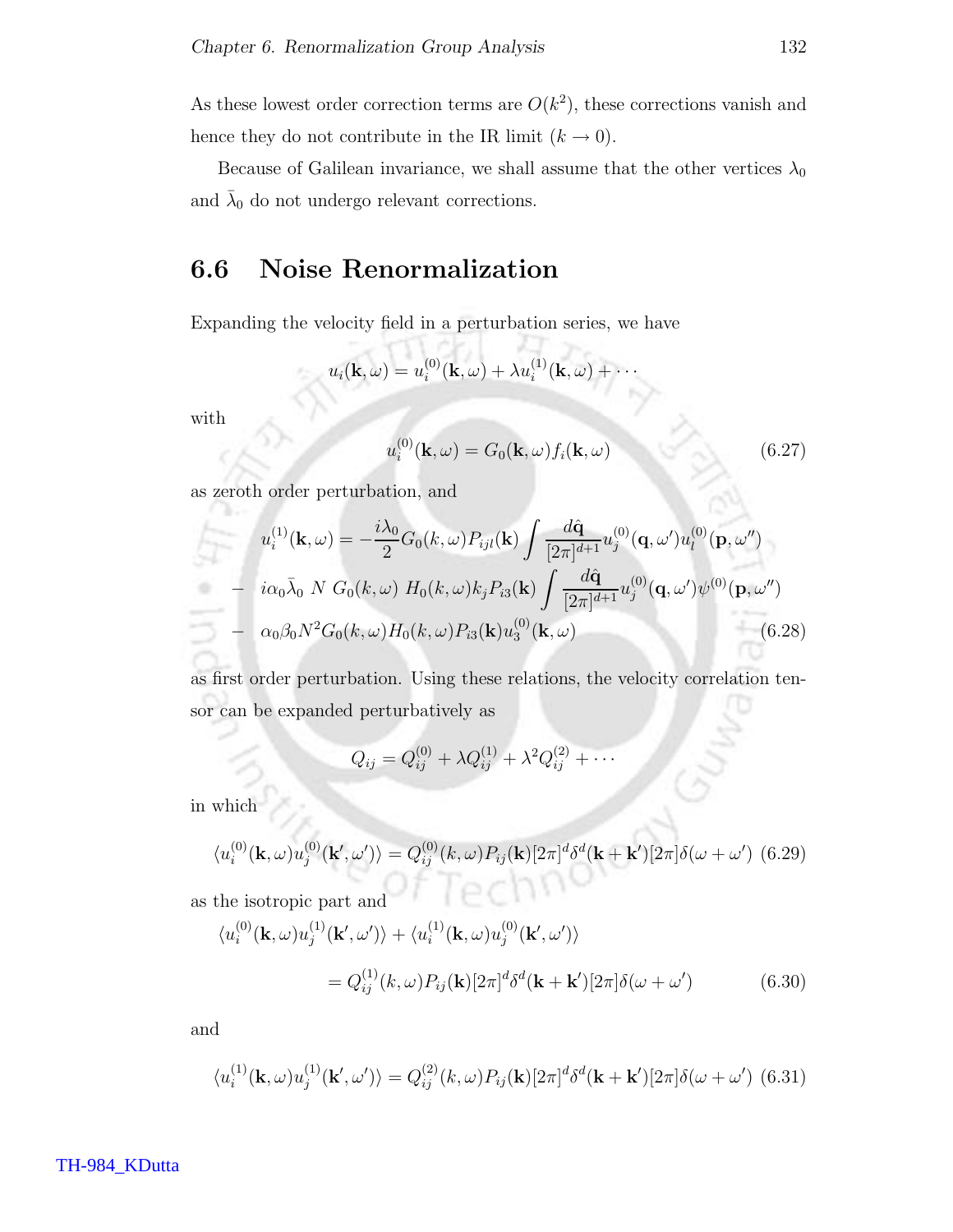are the anisotropic parts. We perform a similar expansion for the scalar field  $\psi(\mathbf{k},\omega)$ .

The corrections to  $D_0$  and  $\mathcal{D}_0$  appearing in Eqs. (6.9) and (6.10) are given by the Feynman diagrams shown in Fig. 6.6. When these diagrams are integrated over the internal wavenumbers in the range  $\Lambda e^{-r} \leq q \leq \Lambda$ , they yield corrections in the  $k \to 0$  and  $\omega \to 0$  limit as

$$
\Delta D(k,0) = R_d \frac{\lambda_0^2 D_0^2}{\nu_0^3} k^{2+y} \frac{e^{(d-2+2\epsilon)r} - 1}{(d-2+2\epsilon)\Lambda^{d-2+2\epsilon}}
$$
(6.32)

$$
\Delta \mathcal{D}(k,0) = M_d \frac{\lambda_0^2 D_0 \mathcal{D}_0}{\nu_0 \kappa_0 (\nu_0 + \kappa_0)} k^{2+y'} \frac{e^{(d-2+\epsilon+\epsilon')r} - 1}{(d-2+\epsilon+\epsilon')\Lambda^{d-2+\epsilon+\epsilon'}} \tag{6.33}
$$

Thus  $\Delta D$  and  $\Delta D$  give rise to k independent, and hence, relevant, corrections to the constants  $D_0$  and  $\mathcal{D}_0$  only when  $y = -2$  (or  $\epsilon = 2 - d$ ) and  $y' = -2$  (or  $\epsilon' = 2 - d$ ) respectively. In this case, the constant corrections to  $D_0$  and  $\mathcal{D}_0$ become

$$
\Delta D(0,0) = R_d \frac{\lambda_0^2 D_0^2}{\nu_0^3} \frac{e^{(2-d)r} - 1}{(2-d)\Lambda^{2-d}}
$$
(6.34)

$$
\Delta \mathcal{D}(0,0) = M_d \frac{\lambda_0^2 D_0 \mathcal{D}_0}{\nu_0 \kappa_0 (\nu_0 + \kappa_0)} \frac{e^{\epsilon r} - 1}{\epsilon \Lambda^{\epsilon}} \tag{6.35}
$$

As we are interested in non-equilibrium case  $(y > -2$  and  $y' > -2$ ), the correction to the noise amplitudes become irrelevant, because in this case, the corresponding corrections, given by Eqs. (6.32) and (6.33), are found to be proportional to some positive power of  $k$ , and hence go to zero in the RG limit  $k \rightarrow 0$ .



Figure 6.6: One-loop Feynman diagrams for noise correlation giving correction to the amplitudes  $D_0$  and  $\mathcal{D}_0$ .

#### TH-984\_KDutta

 $\alpha$ 

ā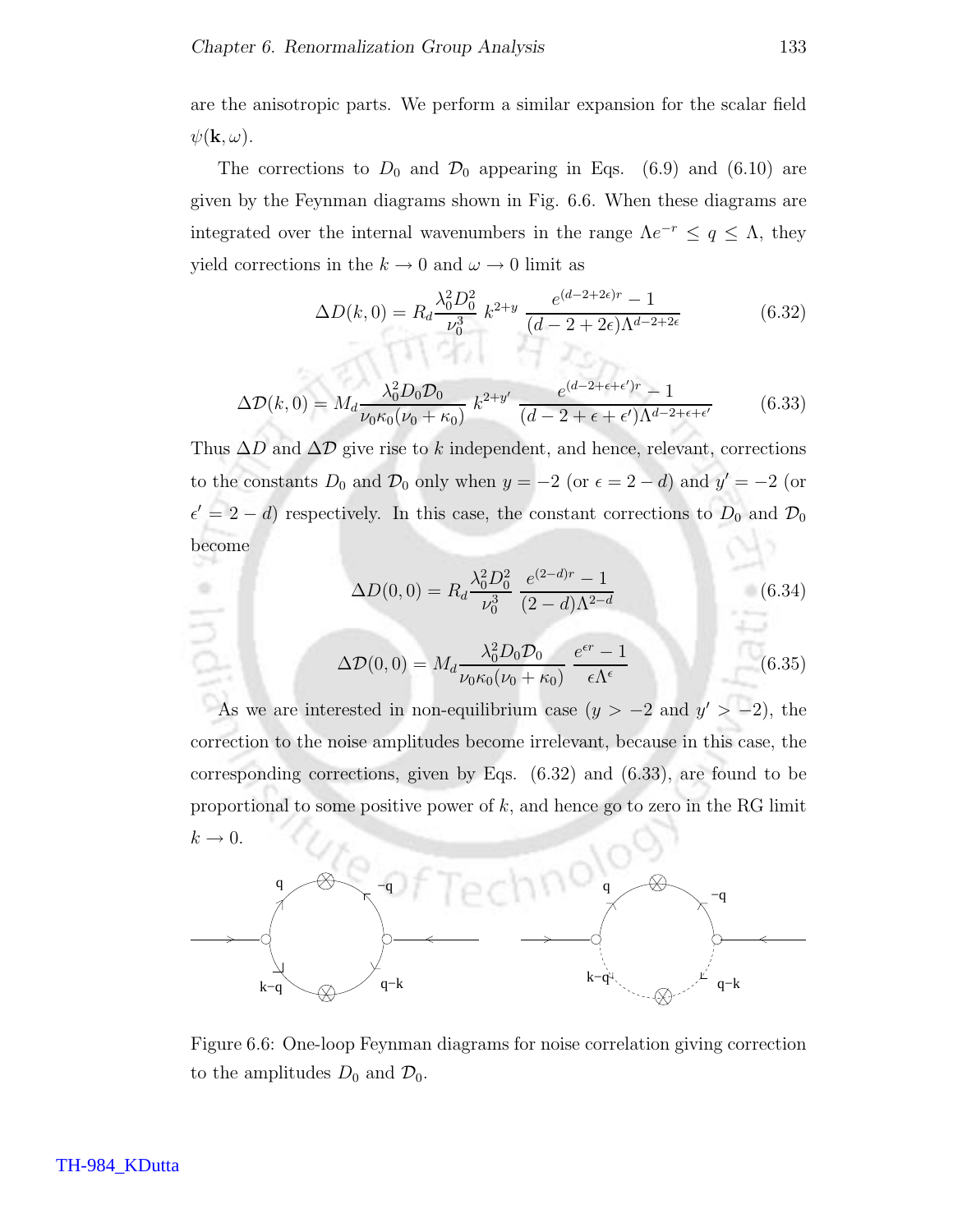### 6.7 Rescaling

In order to keep invariant the form of the basic equations, the "reduced" range  $0 < k < \Lambda e^{-r}$  is projected on to the "full" range  $0 < k' < \Lambda$  by rescaling of **k**,  $\omega, u(\mathbf{k}, \omega)$ , and  $\psi(\mathbf{k}, \omega)$  as

$$
\mathbf{k}' = \mathbf{k}e^r, \qquad \omega' = \omega e^{\zeta(r)} \tag{6.36}
$$

$$
u^{>}(\mathbf{k},\omega) = \phi(r)u'(\mathbf{k}',\omega'), \quad \psi^{>}(\mathbf{k},\omega) = \xi(r)\psi'(\mathbf{k}',\omega')
$$
(6.37)

where  $\zeta(r)$ ,  $\xi(r)$  and  $\phi(r)$  are unknown functions.

After this rescaling, we must get the dynamical equations in covariant forms so that the form remains invariant under every iteration of the RG procedure. This condition of RG invariance leads us to get the equations in terms of the primed variables in the following forms 58

$$
\begin{aligned}\n&(-i\omega' + \nu(r)k'^2 + \nu_3(r)k'^2_3) u'_i(\mathbf{k}',\omega') \\
&= f'_i(\mathbf{k}',\omega') - \frac{i\lambda(r)}{2} \int \frac{d\hat{\mathbf{q}}'}{[2\pi]^{d+1}} u'_j(\hat{\mathbf{q}}') u'_i(\hat{\mathbf{p}}') + \alpha(r)N\psi'(\mathbf{k}',\omega')P_{i3}(\mathbf{k}') \\
&(-i\omega' + \kappa(r)k'^2 + \kappa_3(r)k'^2_3) \psi'(\mathbf{k}',\omega') \\
&= \theta'(\mathbf{k}',\omega') - i\bar{\lambda}(r)k'_j \int \frac{d\hat{\mathbf{q}}'}{[2\pi]^{d+1}} u'_j(\hat{\mathbf{q}}')\psi'(\hat{\mathbf{p}}') - \beta(r)Nu'_3(\mathbf{k}',\omega')\n\end{aligned}
$$

where  $\nu(r)$ ,  $\nu_3(r)$ ,  $\kappa(r)$ , and  $\kappa_3(r)$  are the scaled viscosity and diffusivity coefficients respectively,  $\lambda(r)$ ,  $\bar{\lambda}(r)$ ,  $\alpha(r)$ , and  $\beta(r)$  are scaled couplings in the reduced wave number space.

Carrying out power counting in the above equations, we obtain

$$
\nu(r) = \nu_r e^{\zeta(r) - 2r}, \qquad \nu_3(r) = \nu_{3r} e^{\zeta(r) - 2r} \qquad \lambda(r) = \lambda_0 \phi(r) e^{-(d+1)}(r)
$$

$$
\bar{\lambda}(r) = \bar{\lambda}_0 \phi(r) e^{-(d+1)}(r), \qquad \kappa(r) = \kappa_r e^{\zeta(r) - 2r}, \qquad \kappa_3(r) = \kappa_{3r} e^{\zeta(r) - 2r}
$$

$$
\alpha(r) = \alpha_0 \phi(r)^{-1} \xi(r) e^{\zeta(r)} \qquad \beta(r) = \beta_0 \phi(r) \xi(r)^{-1} e^{\zeta(r)}
$$

W

where  $\nu_r$ ,  $\kappa_r$ ,  $\nu_{3r}$ , and  $\kappa_{3r}$  are the renormalized quantities. The new forcing terms are

$$
f'_{i}(\mathbf{k}', \omega') = f_{i}^{>}(\mathbf{k}, \omega) e^{\zeta(r)} \phi(r)^{-1}, \qquad \theta'(\mathbf{k}', \omega') = \theta^{>}(\mathbf{k}, \omega) e^{\zeta(r)} \xi(r)^{-1} \tag{6.38}
$$

#### TH-984\_KDutta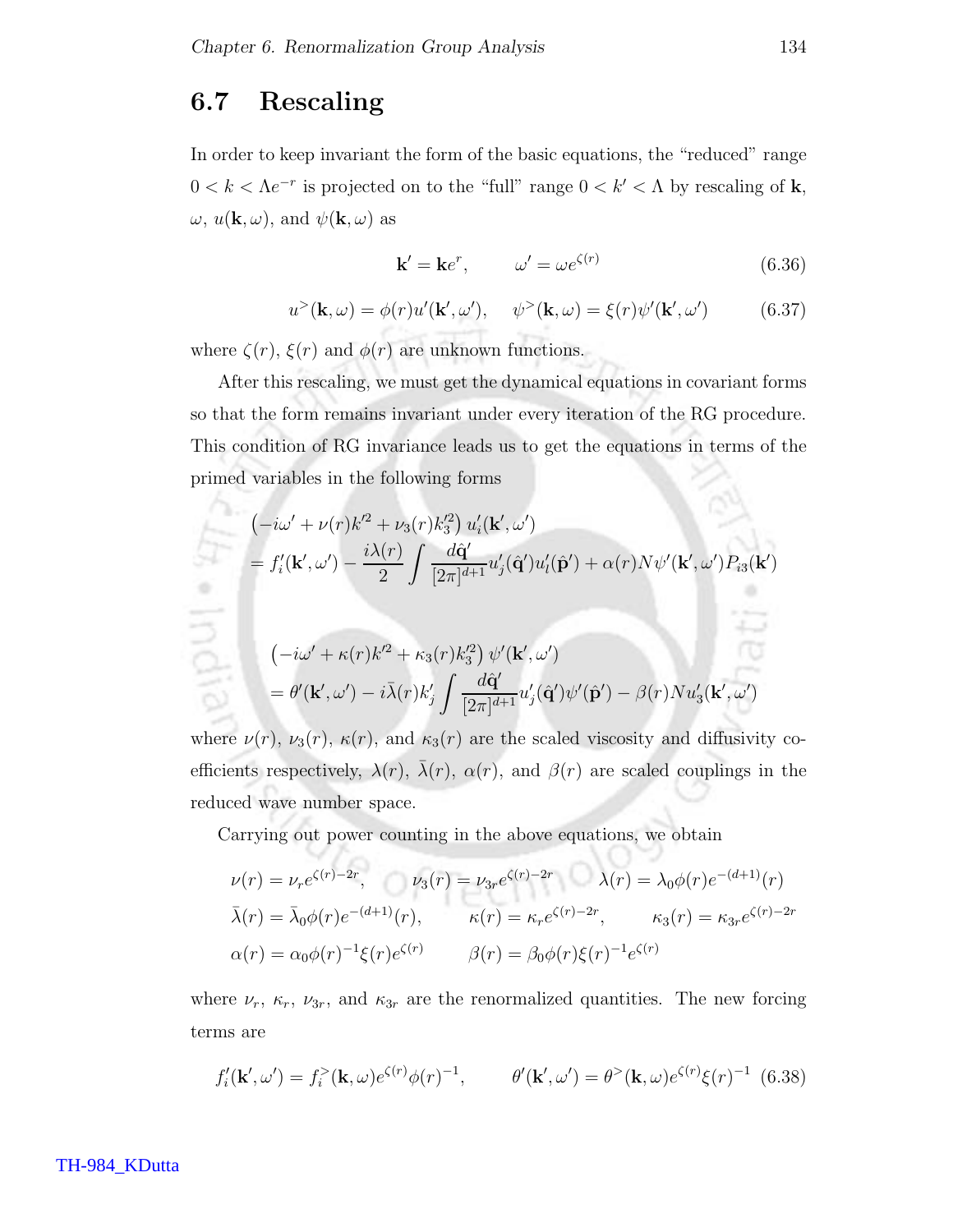Therefore,

$$
D'(k') = D_r(k')exp[3\zeta(r) + (d+y)r]\phi(r)^{-2}
$$
  

$$
D'(k') = D_r(k')exp[3\zeta(r) + (d+y')r]\xi(r)^{-2}
$$

Since  $\frac{dD}{dr} = 0$  and  $\frac{dD}{dr} = 0$ , we choose the functions  $\xi(r)$  and  $\phi(r)$  in such a way that  $D' = D_0$  and  $\mathcal{D}' = \mathcal{D}_0$  at each step of the RG procedure. Thus,

$$
\phi(r) = exp\left[\frac{3\zeta(r) + (d+y)r}{2}\right], \qquad \xi(r) = exp\left[\frac{3\zeta(r) + (d+y')r}{2}\right]
$$

Thus we obtain

$$
\frac{d\lambda(r)}{dr} = \lambda(r) \left[ \frac{3}{2}z - 1 - \frac{d-y}{2} \right], \qquad \frac{d\bar{\lambda}(r)}{dr} = \bar{\lambda}(r) \left[ \frac{3}{2}z - 1 - \frac{d-y'}{2} \right]
$$

$$
\frac{d\alpha(r)}{dr} = \alpha(r) \left[ z + \frac{y'-y}{2} \right], \qquad \frac{d\beta(r)}{dr} = \beta(r) \left[ z + \frac{y-y'}{2} \right]
$$

## 6.8 Flow Equations

We defining the (effective) scaled coupling constants as

$$
\bar{\lambda}(r) = \frac{\lambda^2(r)D}{\nu^3(r)\Lambda^{\epsilon}}, \qquad f_{\nu}(r) = \frac{\kappa(r)}{\nu(r)}
$$

$$
l_{\nu}(r) = \frac{\nu_3(r)}{\nu(r)}, \qquad g_{\nu}(r) = \frac{\kappa_3(r)}{\nu(r)}
$$

Differentiating these definitions with respect to r and using Eqns. $(6.21)$ – $(6.24)$ we get the complete RG flow at one-loop order

$$
\frac{d\bar{\lambda}(r)}{dr} = \frac{1}{2}\bar{\lambda}(r)\left[\epsilon - 3A_d\bar{\lambda}^2 + 3\left(B_d + C_d f_\nu + D_d f_\nu - C_d \frac{1}{f_\nu}\right)\frac{\bar{\lambda}^2 \alpha \beta N^2 D}{\nu^2 \Lambda^4 (1 + f_\nu)^3}\right]
$$
\n(6.39)

$$
\frac{df_{\nu}(r)}{dr} = f_{\nu}(r) \left[ -A_d \bar{\lambda}^2 + M_d \frac{1}{f_{\nu}(1+f_{\nu})} \bar{\lambda}^2 \right]
$$
  
+ $f_{\nu} \left( B_d + C_d f_{\nu} + D_d f_{\nu} - C_d \frac{1}{f_{\nu}} - J_d - K_d \frac{1}{f_{\nu}} - L_d \frac{1}{f_{\nu}^2} \right) \frac{\bar{\lambda}^2 \alpha \beta N^2 D}{\nu^2 \Lambda^4 (1+f_{\nu})^3} (6.40)$ 

hati «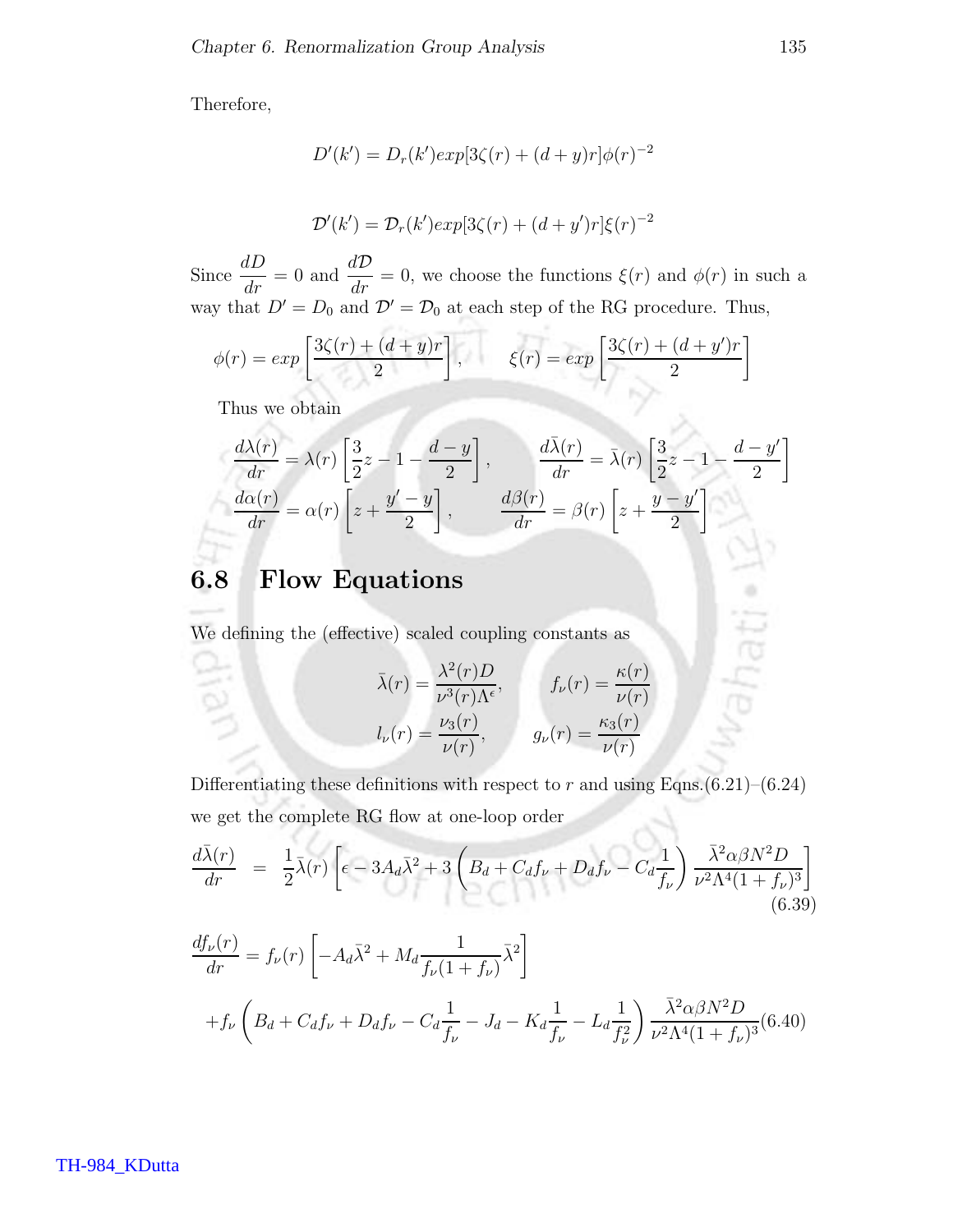$$
\frac{dl_{\nu}(r)}{dr} = -l_{\nu}(r)A_d\bar{\lambda}^2 +
$$
\n
$$
+ l_{\nu}(r)\left(E_d\frac{1}{l_{\nu}} - F_d\frac{f_{\nu}}{l_{\nu}} - G_d\frac{f_{\nu}^2}{l_{\nu}} + H_d\frac{1}{f_{\nu}l_{\nu}} - I_d\frac{1}{f_{\nu}^2l_{\nu}}\right) \frac{\lambda^2\alpha\beta N^2D}{\nu^2\Lambda^4} +
$$
\n
$$
+ l_{\nu}(r)\left(B_d + C_df_{\nu} + D_df_{\nu}^2 - C_d\frac{1}{f_{\nu}}\right) \frac{\bar{\lambda}^2\alpha\beta N^2D}{\nu^2\Lambda^4(1+f_{\nu})^3} \tag{6.41}
$$

$$
\frac{dg_{\nu}(r)}{dr} = -g_{\nu}(r)A_d\bar{\lambda}^2 + g_{\nu}(r)\left(B_d + C_d f_{\nu} + D_d f_{\nu}^2\right) \frac{\lambda^2 \alpha \beta N^2 D}{\nu^2 \Lambda^4} +
$$
  
+  $g_{\nu}(r)\left(C_d \frac{1}{f_{\nu}} - N_d \frac{1}{g_{\nu}} - P_d \frac{f_{\nu}}{g_{\nu}}\right) - Q_d \frac{1}{g_{\nu}f_{\nu}}\right) \frac{\bar{\lambda}^2 \alpha \beta N^2 D}{\nu^2 \Lambda^4 (1 + f_{\nu})^3}$  (6.42)

## 6.9 Fixed Points and Stability Analysis

Without solving the flow equations exactly, we can perform an analysis of the RG flow equations of the previous section with the idea of a fixed point. We assume that as the RG iteration is carried out, i.e., as  $r \to \infty$ , the scaled coupling constants approach a set of constant values, called a fixed point, i.e., they cease to be r-dependent after infinitely many steps of RG iterations, so that the right-hand sides of equations  $(6.39)$ – $(6.42)$  tend to zero as one approaches the fixed point. The existence of a fixed point depends on its linear stability with respect to infinitesimal perturbations around that point. Here we shall investigate the stability of the fixed points in the vanishing (or weak) stratification limit  $(N \rightarrow 0)$ .

We shall investigate the behavior of the fixed point

$$
\bar{\lambda} \to \bar{\lambda}^*, \quad f_{\nu} \to f_{\nu}^*, \quad l_{\nu} \to 0, \quad g_{\nu} \to 0 \tag{6.43}
$$

This fixed point is expected to correspond to the scaling laws for the Kolmogorov and Obukhov cascades of energy and mean square scalar. From Eqns.  $(6.39)$ – $(6.42)$ , we then obtain the fixed points as:

$$
\bar{\lambda}^* = \left(\frac{\epsilon}{3A_d}\right)^{1/2}, \qquad f^*_{\nu}(1 + f^*_{\nu}) = \frac{M_d}{A_d} \tag{6.44}
$$

We observe that the above fixed point is similar to that of Yakhot and Orszag [184], because the extra couplings which are not present in the Yakhot-Orszag theory, go to zero.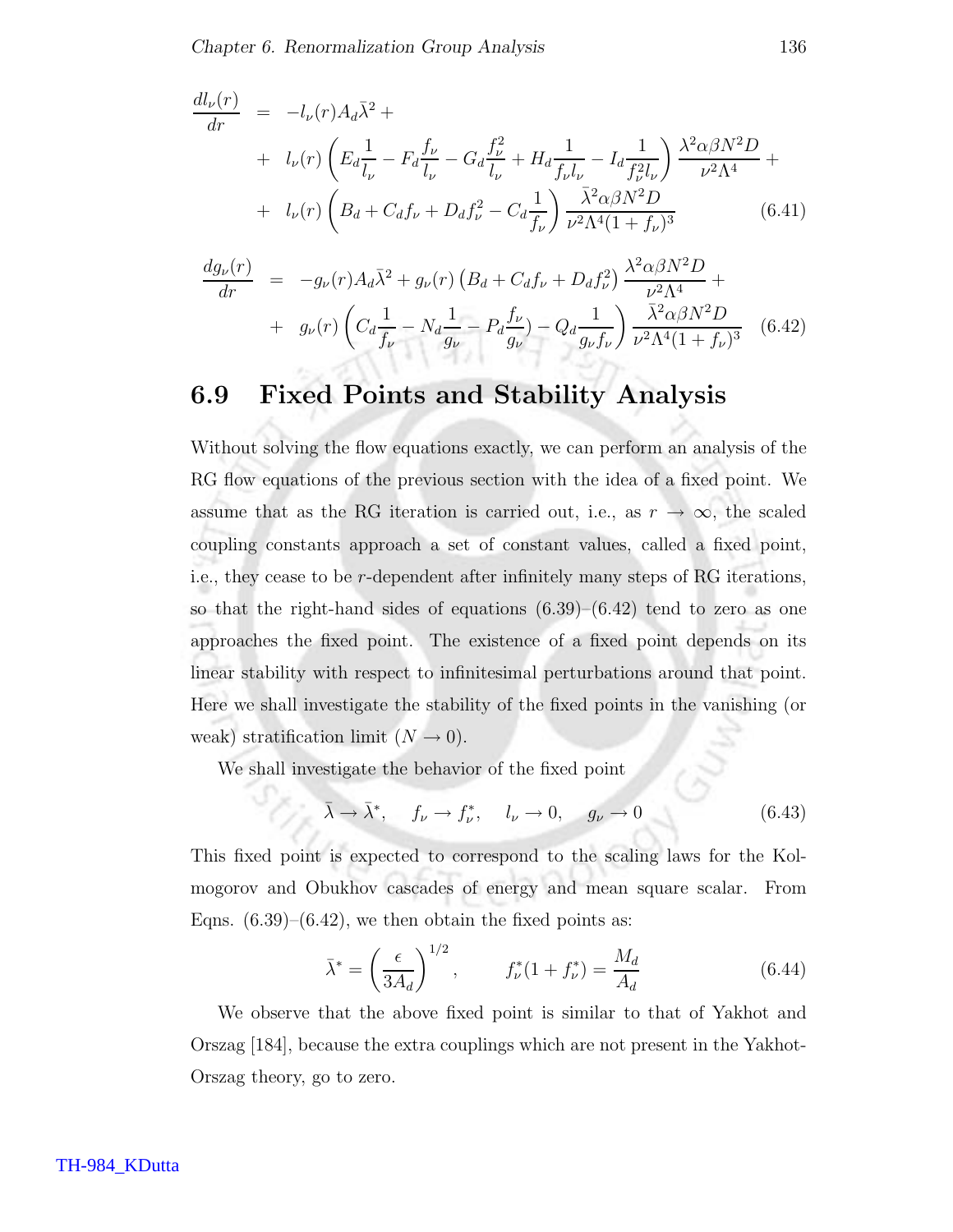To investigate its stability, we assume

$$
\bar{\lambda} \to \bar{\lambda}^* + \delta \lambda
$$
,  $f_{\nu} \to f^* + \delta f_{\nu}$ ,  $l_{\nu} \to 0 + \delta l_{\nu}$ ,  $g_{\nu} \to 0 + \delta g_{\nu}$ 

where  $\delta\lambda$ ,  $\delta f_{\nu}$ ,  $\delta l_{\nu}$ , and  $\delta g_{\nu}$  are infinitesimal perturbations. Substituting them in Eqns.  $(6.39)$ – $(6.42)$ , and retaining only first-order terms we obtain the stability matrix as

$$
\frac{d}{dr}\begin{pmatrix}\n\delta\bar{\lambda} \\
\delta f_{\nu} \\
\delta l_{\nu} \\
\delta g_{\nu}\n\end{pmatrix} = \begin{pmatrix}\n-\epsilon & 0 & 0 & 0 \\
0 & -\epsilon/3 & 0 & 0 \\
0 & 0 & -\epsilon/3 & 0 \\
0 & 0 & 0 & -\epsilon/3\n\end{pmatrix} \begin{pmatrix}\n\delta\bar{\lambda} \\
\delta f_{\nu} \\
\delta l_{\nu} \\
\delta g_{\nu}\n\end{pmatrix}
$$

Thus the condition for stability is obtained as

 $\epsilon > 0$ .

### 6.10 Conclusions

Using the dynamic RG technique, we have investigated the influence of anisotropy on the behavior of the universal scaling laws governed by the stochastic Navier-Stokes equation. Stable stratification breaks the isotropy of the flow which is reflected in the renormalized viscosity and diffusivity. We calculated the corresponding corrections for both eddy-viscosity and eddy-diffusivity in one-loop approximation. We have also seen that vertices  $\alpha_0$  and  $\beta_0$  do not acquire any relevant corrections in the IR limit. Further, we have found that the noise corrections becomes irrelevant in the non-equilibrium case  $(y > -2$  and  $y' > -2$ ).

The flow equations of the corresponding coupling constants are found to be of complicated nature. As such, they do not yield to the stability analysis of any arbitrary fixed points. However, the fixed point that is of interest to us is the one that would correspond to the Kolmogorov and Obukhov scaling laws. We have analysed one such fixed point in the limit of weak stratification. We find that such a fixed point exists with regard to its stability. Thus we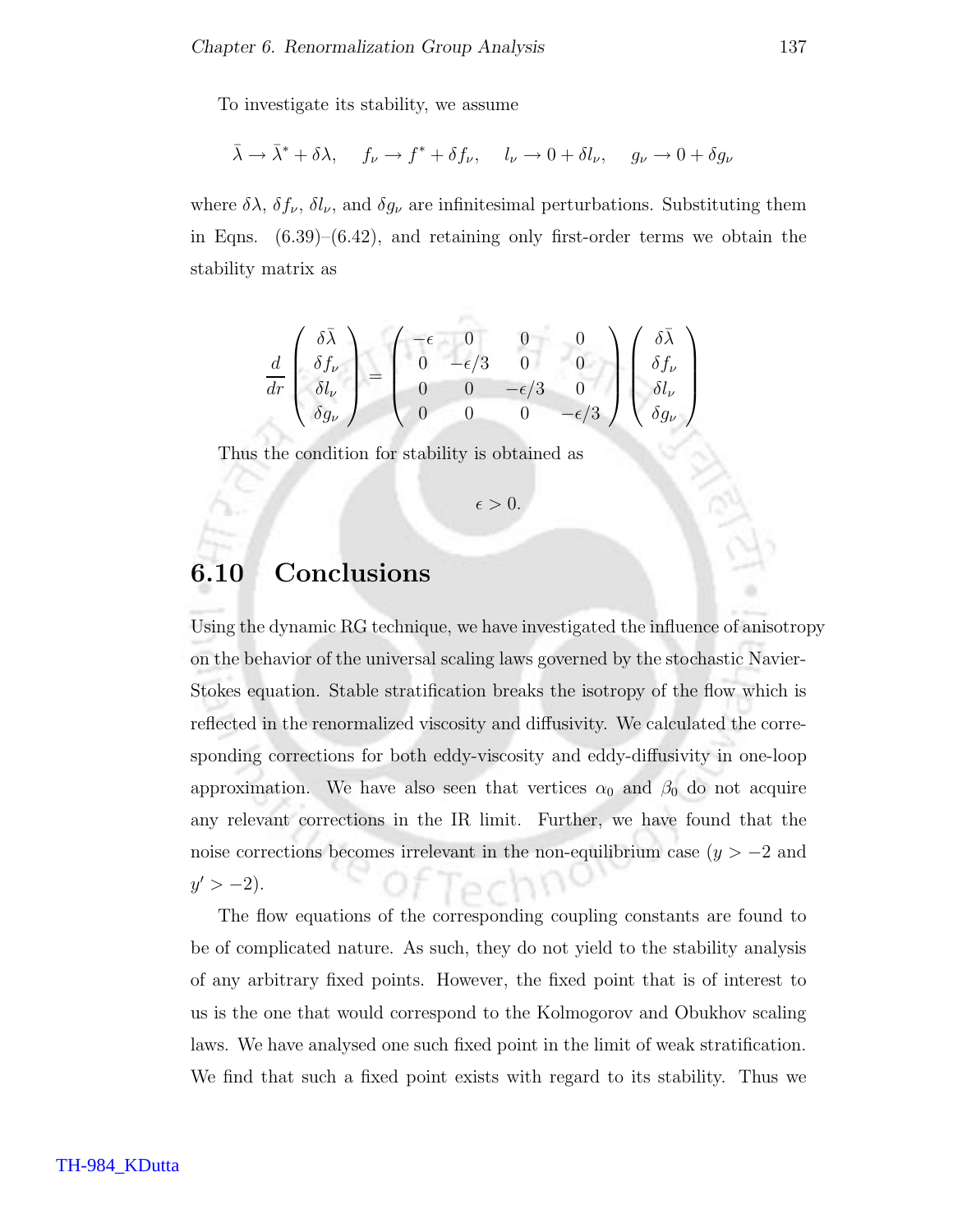expect that the Kolmogorov and Obukhov scaling laws  $E(k) \sim k^{-5/3}$  and  $\mathcal{E}(k) \sim k^{-5/3}$  are realizable even in the presence of stratification. Since we have investigated their stability in the limit of weak stratification, we expect that these scaling laws would be observed at the smaller scales of motion where the effect of stratification decreases sufficiently.

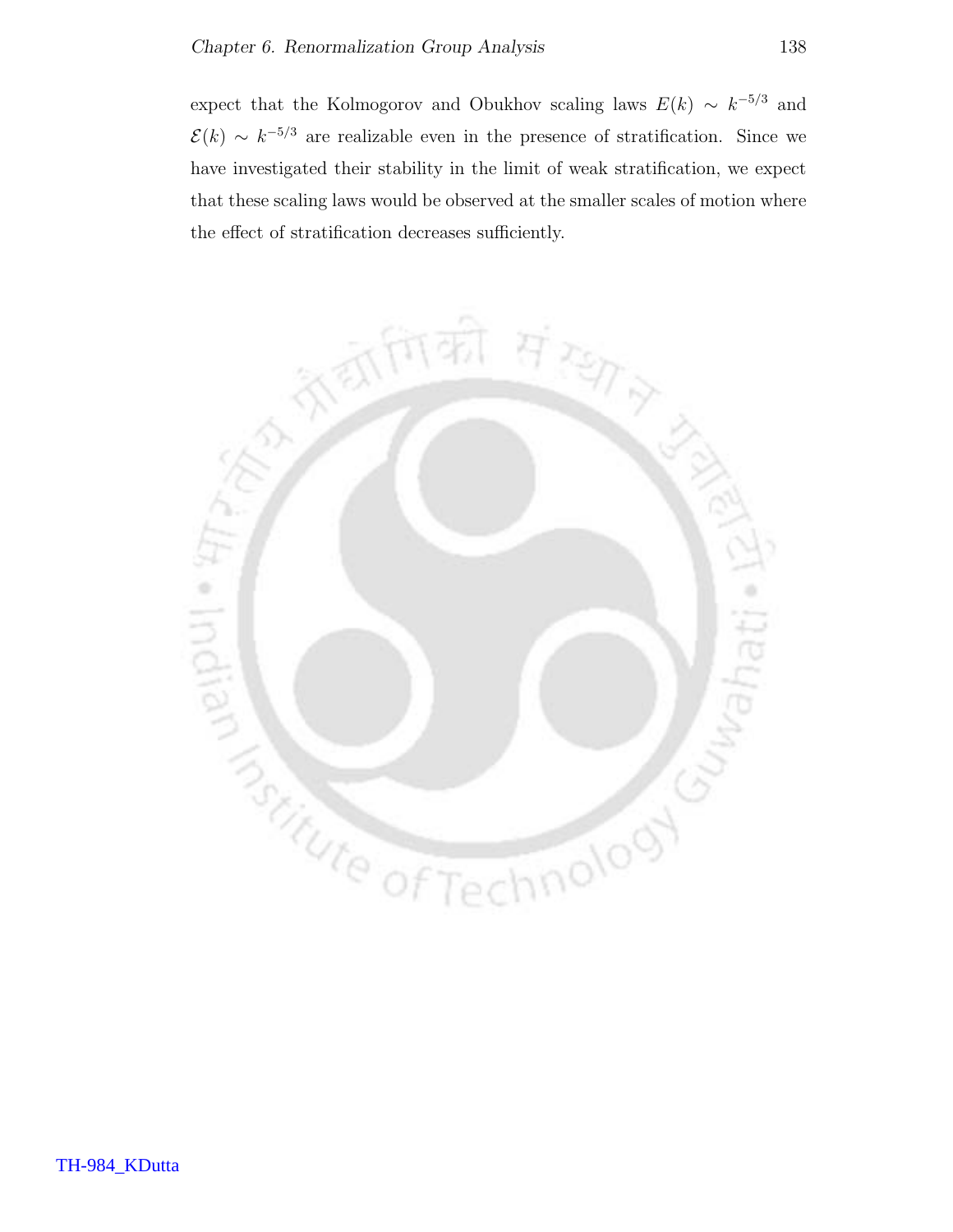# Chapter 7

# Summary and Conclusions

Throughout the work of this thesis we have made an effort to obtain a better understanding of the effect of anisotropy on Navier-Stokes dynamics. In particular, this study is primarily concerned with identifying and tackling some new and open problems of anisotropic turbulence, namely homogeneous shear flow and stratified turbulence of the atmospheric and oceanic motions. This dissertation mainly focuses on the theoretical treatments of these anisotropic turbulence problems in Chapters 2 to 6. In this chapter, a general review of the outcomes of this dissertation and comments on future studies is presented.

As presented in Chapter 2, the problem of homogeneous shear turbulence has been treated with the help of Leslie's perturbation method. We made a perturbation expansion of the velocity correlation tensor where the effect of anisotropy due to the mean flow is reflected in the leading order correction term. Through direct calculation, we found out the form of the leading order anisotropic equal-time velocity correlation tensor which was found to be consistent with previous investigations [61, 185, 112]. Using inputs from renormalization group calculations, we calculated the universal numbers, namely A and B associated with the scaling functions of equal-time velocity correlation tensor. Our theoretical calculation gave

$$
A = -0.13
$$
 and  $B = -0.48$ 

We compared our results with the experimental results, namely  $A\approx -0.17$  and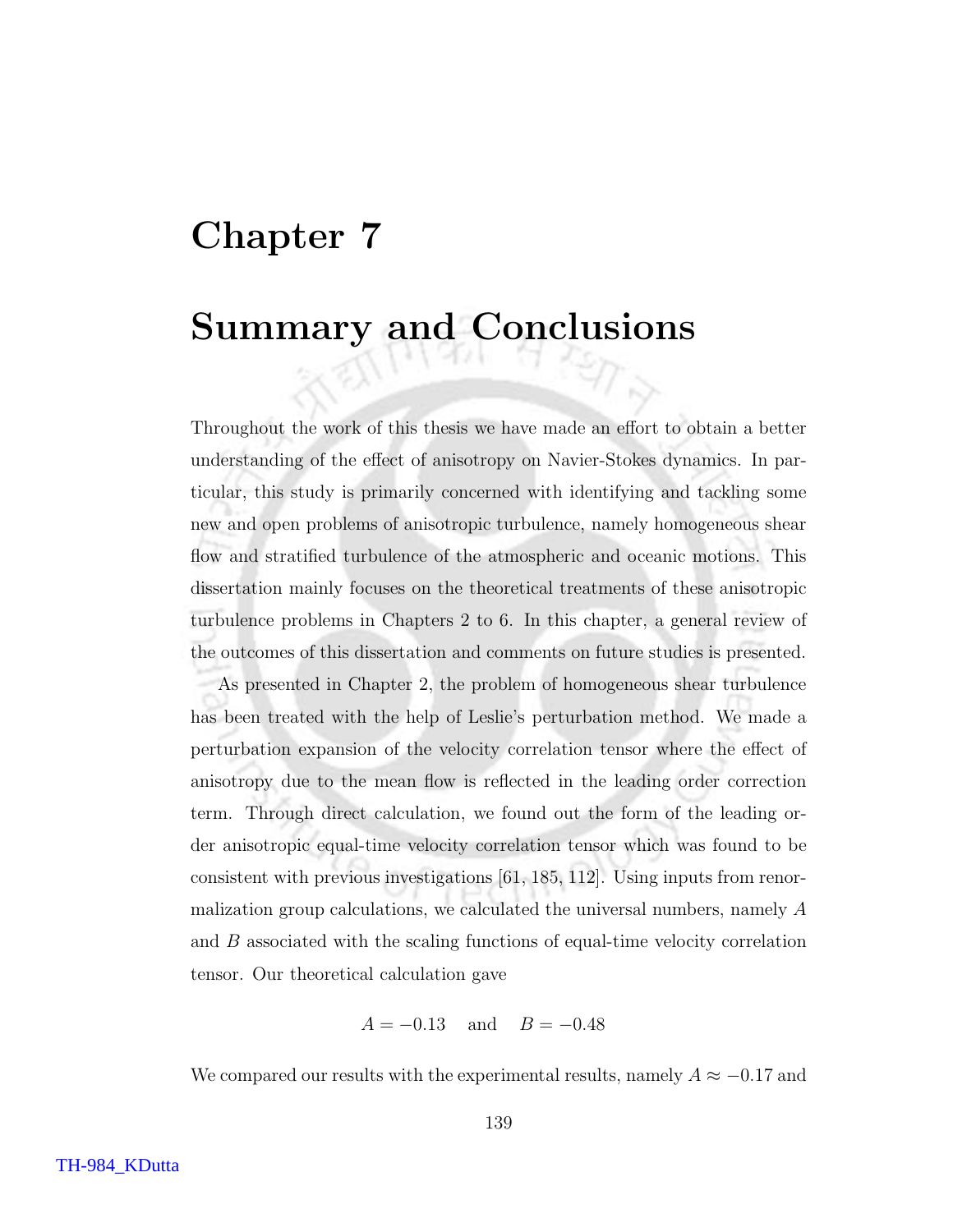$B \approx -0.45$  [164]. Previous theoretical attempts in Ref. [185] had produced  $A = -0.12 \pm 0.002$  and  $B = 0.009 \pm 0.014$  and  $A = -0.10$  and  $B = -0.37$  in [112]. Further our results are also comparable with the DNS values, namely  $A = -0.16 \pm 0.03$  and  $B = -0.40 \pm 0.06$  (with 512<sup>3</sup> grid points and Reynolds number  $R_{\lambda} = 284$ ) [61] and  $A = -0.15 \pm 0.01$  and  $B = -0.48 \pm 0.02$  (with  $1024^3$  grid points and Reynolds number  $R_{\lambda} = 480$  [185].

As noted earlier, the above method can be extended to investigate the anisotropic statistical properties of turbulent plasmas [161], the anisotropy often persists in the presence of mean magnetic and fluid velocity fields. This method can also be applied to find out the coefficients associated with the fragmentation of drift wave structures (a signature of the zonal flow generation), in anisotropic electrostatic turbulence [9, 118].

In order to extract the information about the effect of anisotropy on turbulence with stable stratification we have applied various perturbation methods. In the problem of stratified turbulence, inputs about the passive scalar dynamics being necessary, we studied the problem of turbulent convection using Heisenberg approximation [57] in Chapter 3. We calculated the universal numbers, namely Batchelor constant (Ba), turbulent Prandtl number  $(\sigma)$ , and Kolmogorov constant  $(C)$ , associated with the passive scalar dynamics. We presented our theoretical calculation under two different scheme, namely with  $\epsilon$  expansion

$$
C = 1.4363
$$
,  $\sigma = \alpha/\beta = 0.7179$  and  $Ba = 1.031$ 

and without  $\epsilon$  expansion

$$
C = 1.5618
$$
,  $\sigma = 0.61351$  and  $Ba = 0.9583$ 

These results are comparable with various experiments.

We also derived a relation between three-dimensional Batchelor spectrum and the corresponding one-dimensional spectrum, and thereby obtained a relation between 3D Batchelor constant Ba and 1D Batchelor constant Ba′ as

$$
\text{Ba}' = \frac{3}{5} \text{ Ba}
$$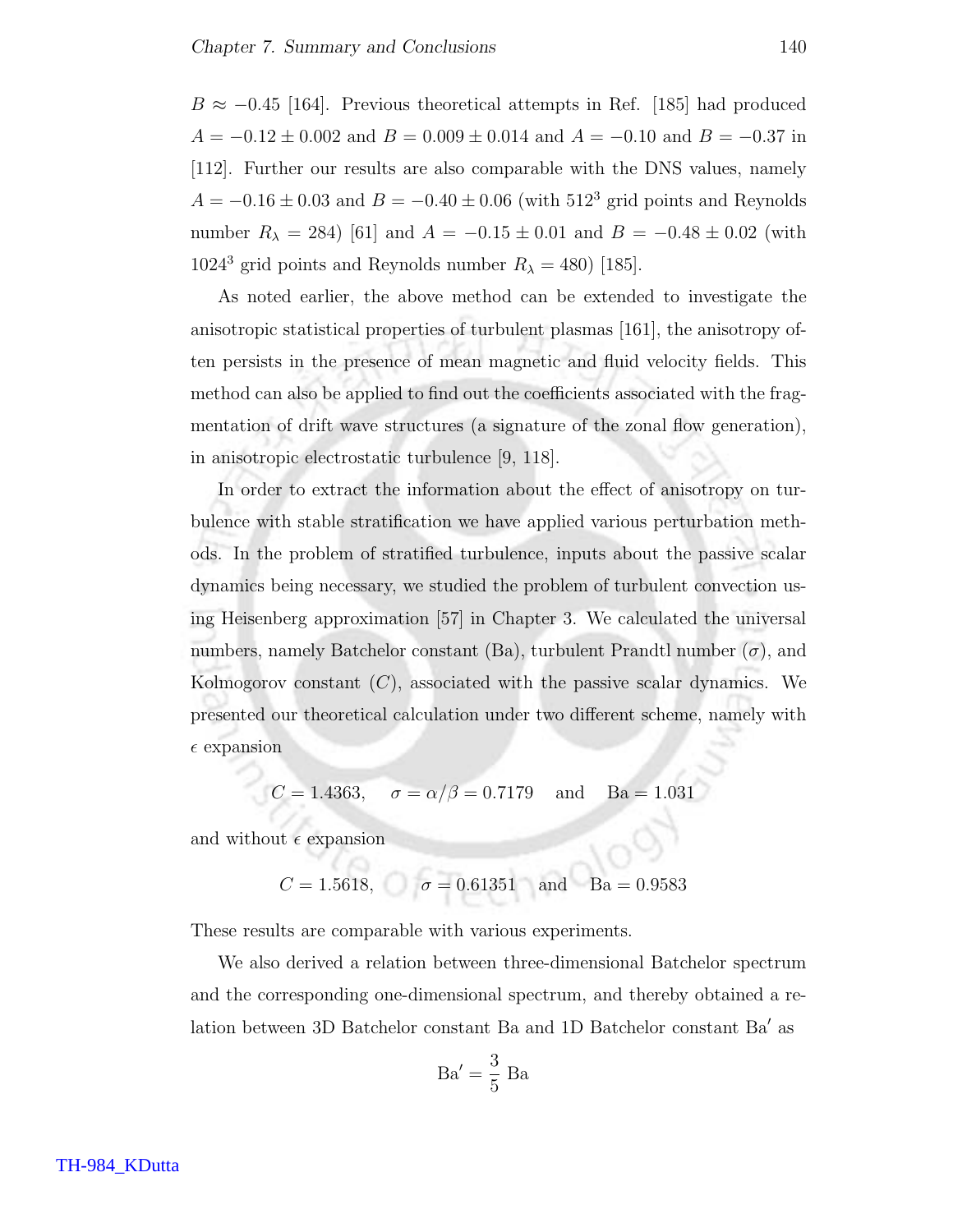which yields for  $Ba = 1.031$ ,  $Ba' = 0.62$ . This value is comparable with the recent value obtained via numerical simulation on strongly stratified turbulence by Brethouwer and Lindborg [18], namely  $Ba' \approx 0.5$ . Within the same framework, we have also seen that with increasing value of space dimensions d, Prandtl number  $\sigma$  increases and approaches unity, while the Kolmogorov constant C and Batchelor constant Ba approach very close to each other. To investigate the behavior of these universal numbers at very large space dimensions, we made a large  $d$  expansion, and we found that, at very high space dimensions, the Kolmogorov constant C, Batchelor constant Ba, and Prandtl number  $\sigma$  go like

$$
C = C_0 d^{1/3}
$$
, Ba = Ba<sub>0</sub>  $d^{1/3}$ , and  $\sigma = \frac{\alpha}{\beta} = 1$ 

in the leading order of the  $1/d$  expansion. The constants  $C_0$  and  $Ba_0$ , evaluated in the same scheme, were found to be

$$
C_0 = \text{Ba}_0 = \left(\frac{16}{27}\right)^{1/3} \approx 0.83995
$$

In the dynamics of stratified flow, the scalar (temperature or density) field is coupled to the velocity field by an externally imposed buoyancy force in the absence of which the scenario reduces to the passive scalar case. Following Leslie, the extra terms can be treated as perturbation to the dynamics. In Chapter 4, we performed a Leslie-type perturbative treatment [90] on stably stratified turbulence, where the buoyancy terms  $N\psi\hat{e}_3$  and  $-Nu_3$  in the corresponding dynamical equations are treated as perturbations against the isotropic background fields and made perturbation expansions of the velocity and scalar fields. This enabled us to evaluate the corresponding corrections to various correlation functions, namely, velocity-velocity  $C_1 N^2 P_{i3}(\mathbf{k}) P_{j3}(\mathbf{k}) k^{-5}$ , temperature-temperature  $C_2N^2P_{33}(\mathbf{k})k^{-5}$ , and velocity-temperature correlations  $C_3NP_{i3}(\mathbf{k})k^{-13/3}$ . It was found that the prefactors  $C_1$ ,  $C_2$  and  $C_3$  depend on Kolmogorov constant (C), Batchelor constant (Ba), turbulent Prandtl number  $(\sigma)$ , energy flux  $\varepsilon$ , and the scalar flux  $\chi$ . Using our calculated values of the universal numbers, namely C, Ba, and  $\sigma$ , as presented in Chapter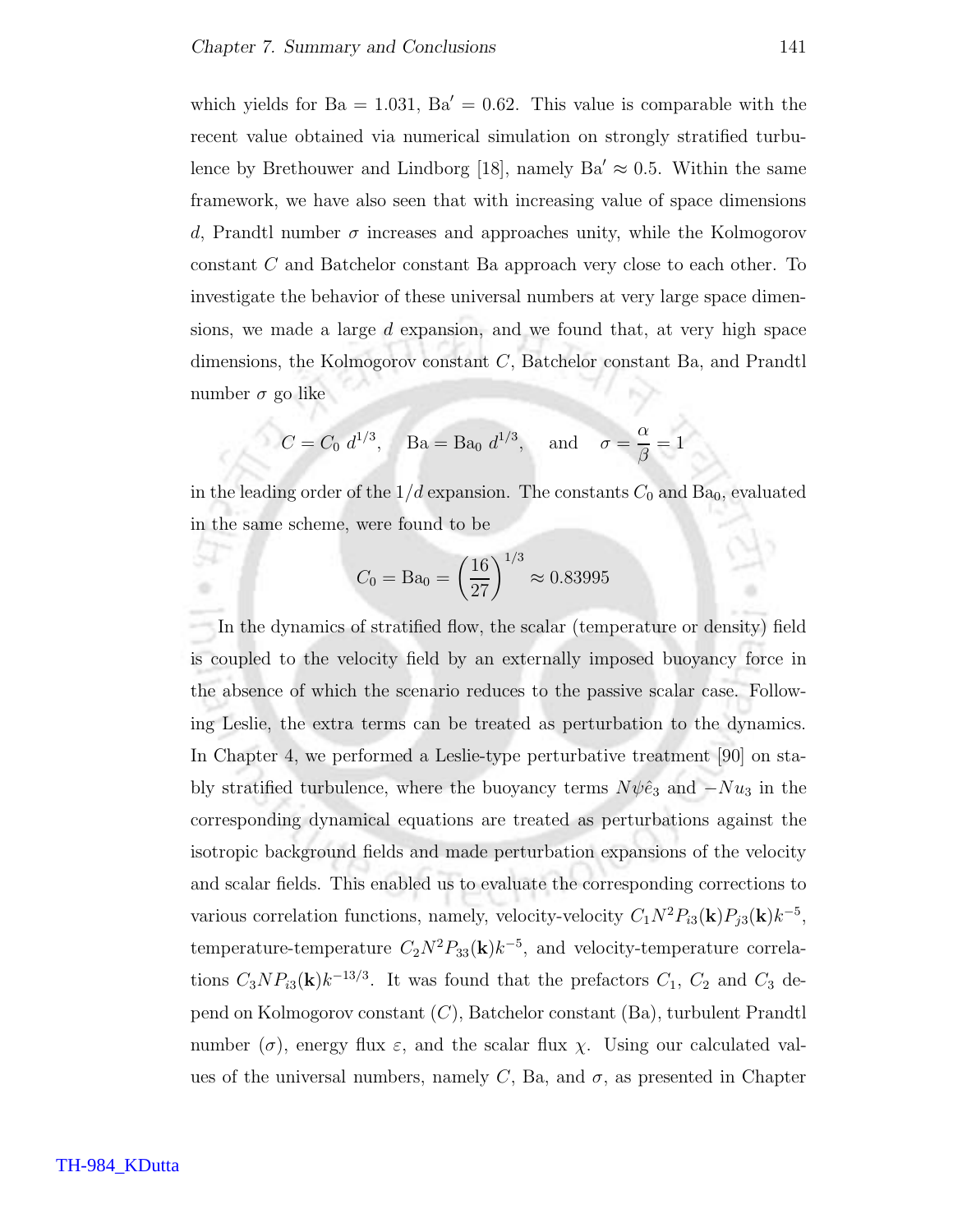3, we were able to calculate the relevant numbers. Also we noted that the anisotropic part of energy and mean-square scalar spectra go like  $k^{-3}$  and the anisotropic buoyancy spectrum goes like  $k^{-7/3}$ . At sufficiently large scales, the anisotropic  $k^{-3}$  spectrum would dominate over the isotropic  $k^{-5/3}$  spectrum. Thus we expect a  $k^{-3}$  power law behavior of energy spectrum at sufficiently large scales. This scenario is similar to the analysis of experimental investigations by Nastrom and Gage [115, 116], who analysed the atmospheric data (upper troposphere and lower stratosphere) collected by NASA instrumented commercial Boeing 747 airliners, and found that the atmospheric energy spectra follow the  $-3$  power law in the synoptic scale and the  $-5/3$  power law in the mesoscale with a smooth transition in between. Following this, various hypothesis on the origin of the spectra have been proposed, such as 2D turbulence with two sources [92], internal gravity waves [35, 55]. Calculation of third order structure function [29] suggested a forward cascade of  $k^{-5/3}$  spectrum in the mesoscale range. This also led to hypothesize about a direct energy cascade in a two-layer quasigeostrophic (QG) model [167], surface QG models [165, 150], stratified turbulence simulations [18], and spectral condensation of 2D turbulence [180, 181]. However, our calculation supports the additive spectrum previously proposed by Tung and Orlando [167].

To carry out the problem further, we performed a perturbation expansion similar to the Kraichnan's direct interaction approximation (DIA) to investigate problem of stratified turbulence with stable temperature stratification, in Chapter 5. Within this framework, we evaluated the corresponding corrections to velocity-velocity, temperature-temperature, and velocity-temperature correlation functions up to the leading order terms, and found that, unlike the Leslie-type treatment of the same problem as presented in Chapter 4, the anisotropic corrections to the velocity-velocity and temperature-temperature correlations acquire two additional new terms, whereas the correction to the velocity-temperature correlation remained the same as obtained in the Leslietype calculations. The prefactors associated with these universal scaling laws were calculated within this framework which were found to be dependent on  $\varepsilon$ ,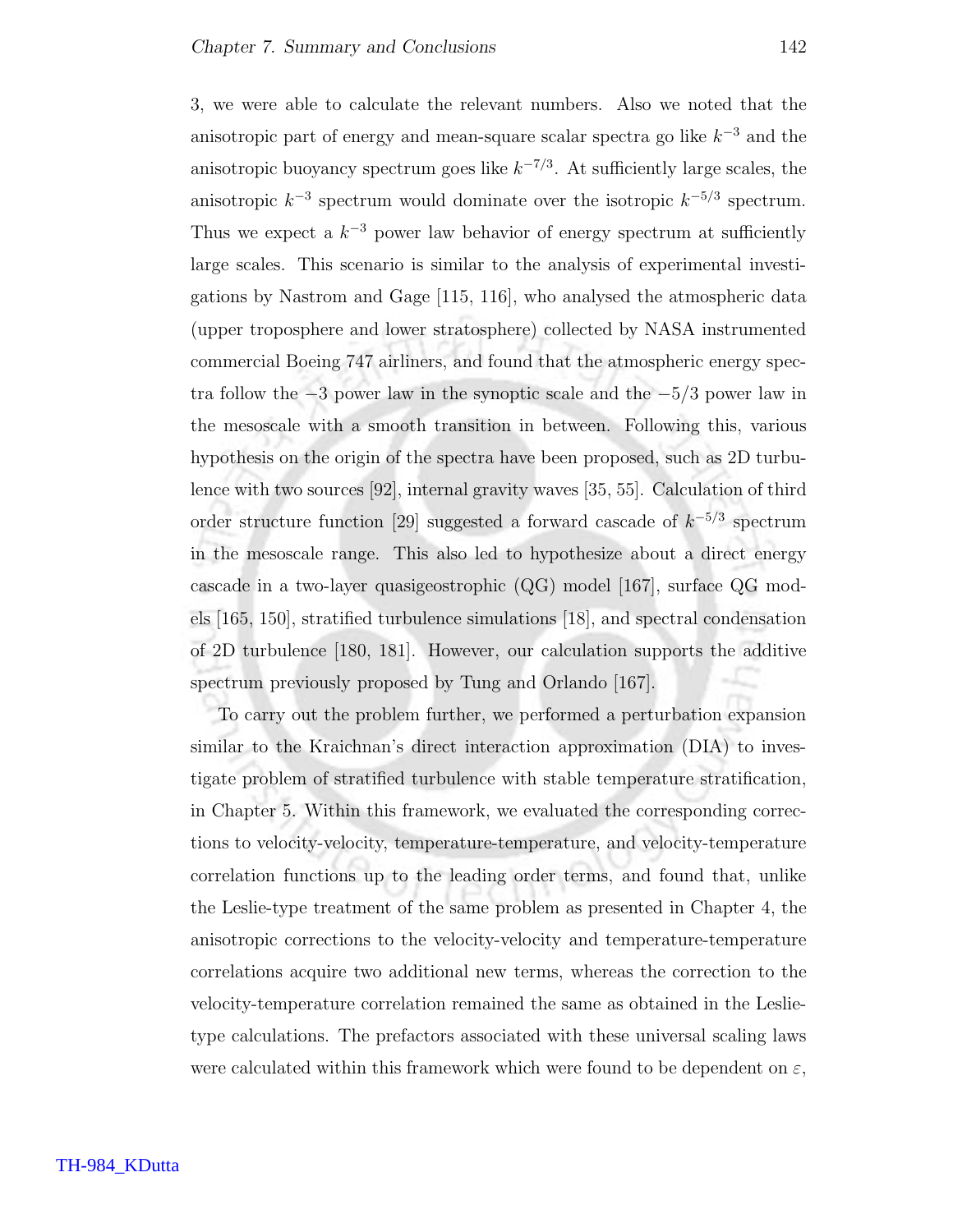$\chi$ , C, Ba, and  $\sigma$  in a more complicated fashion than our previous Leslie-type calculations.

Finally, in Chapter 6, we presented a dynamic renormalization group (RG) analysis of turbulent flow field with temperature stratification. We carried out our analysis up to one-loop order to achieve a coarse-grained description of turbulent flow field via successive elimination of small shell of modes, yielding the flow equations for the renormalized coupling constants. Due to the presence of anisotropy, the perturbative RG treatment of this problem involve many extra Feynman diagrams along with those of Yakhot and Orszag's [183, 43]. The small-scale elimination procedure leads to the emergence of vertical eddy- viscosity  $(\nu_3)$  and eddy-diffusivity  $(\kappa_3)$  (corresponding to the vertical motions), in addition to the usual isotropic viscosity and diffusivity ( $\nu_0$  and  $\kappa_0$ ). This gives rise to a very complicated RG analysis. We performed stability analysis of the flow equations in the limit of weak stratification and it was found that the Kolmogorov scaling regime exists and thus it was expected that the energy cascade at small scales would be Kolmogorovian and along the line conjectured by Kolmogorov.

**Butter of Technology**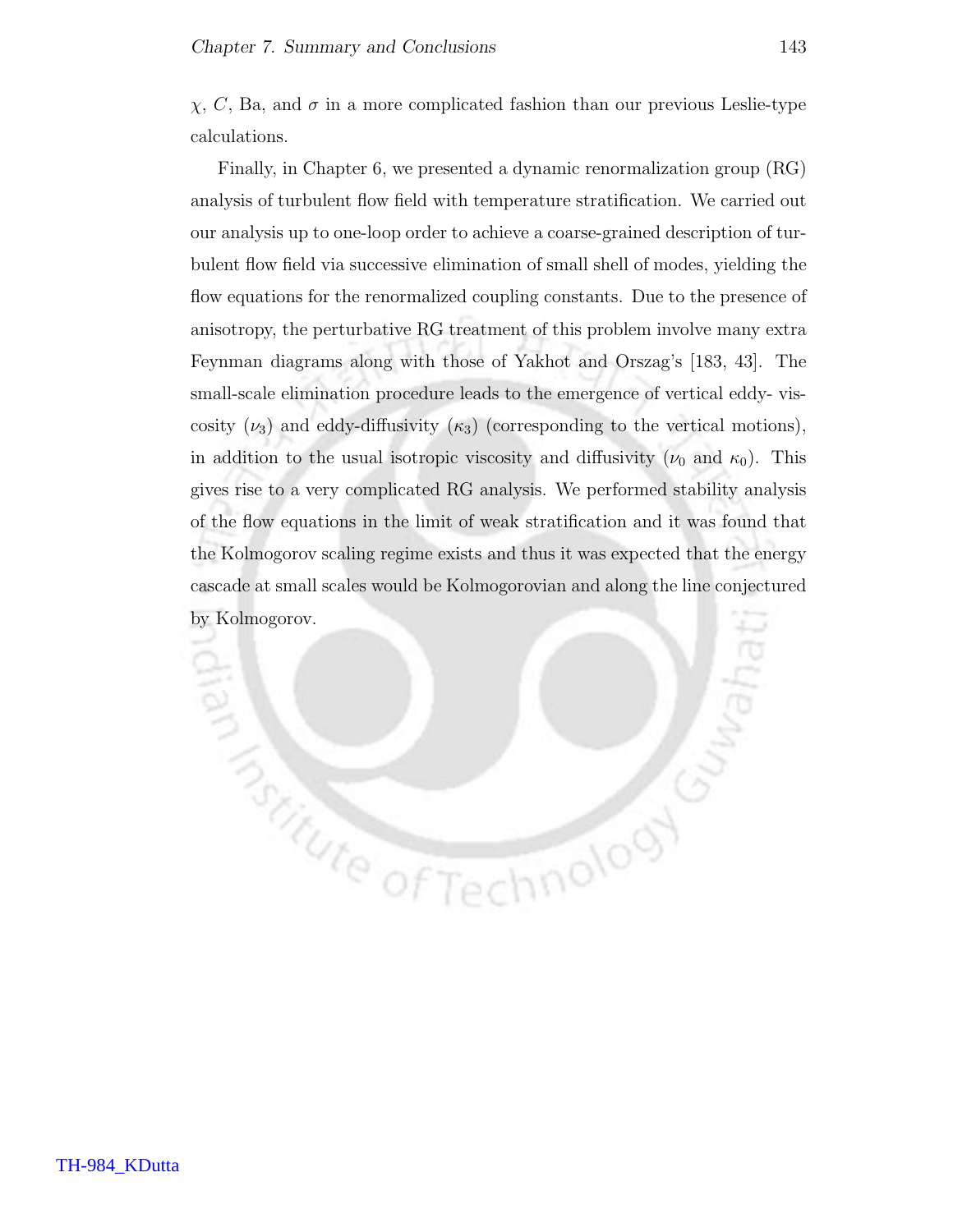# Bibliography

- [1] L. T. Adzhemyan, N. V. Antonov, M. V. Kompaniets, and A. N. Vasil'ev. Int. J. Mod. Phys. B 17, 2137 (2003).
- [2] L. T. Adzhemyan, J. Honkonen, T. L. Kim, and L. Sladkoff. Phys. Rev.  $E$  71, 056311 (2005).
- [3] G. Ahlers, S. Grossmann, and D. Lohse. Rev. Mod. Phys. 81, 503 (2009).
- [4] N. V. Antonov. Phys. Rev. E 60, 6691 (1999).
- [5] N. V. Antonov, A. Lanotte, and A. Mazzino. Phys. Rev. E 61, 6586 (2000).
- [6] I. Arad, L. Biferale, and I. Procaccia. *Phys. Rev. E* **61**, 2654 (2000).
- [7] I. Arad, B. Dhruva, S. Kurien, V. S. L'vov, I. Procaccia, and K. R. Sreenivasan. Phys. Rev. Lett. 81, 5330 (1998).
- [8] M. A. Baker and C. H. Gibson. J. Phys. Oceanogr. 17, 1817 (1987).
- [9] R. Balescu, I. Petrisor, and M. Negrea. Plasma Phys. Control. Fusion 47, 2145 (2005).
- [10] A. L. Barabási and H. E. Stanley. *Fractal Concepts in Surface Growth*. Cambridge University Press, Cambridge (1995).
- [11] G. K. Batchelor. The Theory of Homogeneous Turbulence. Cambridge University Press (1953).
- [12] G. K. Batchelor. *J. Fluid. Mech.* **5**, 113 (1959).

#### TH-984\_KDutta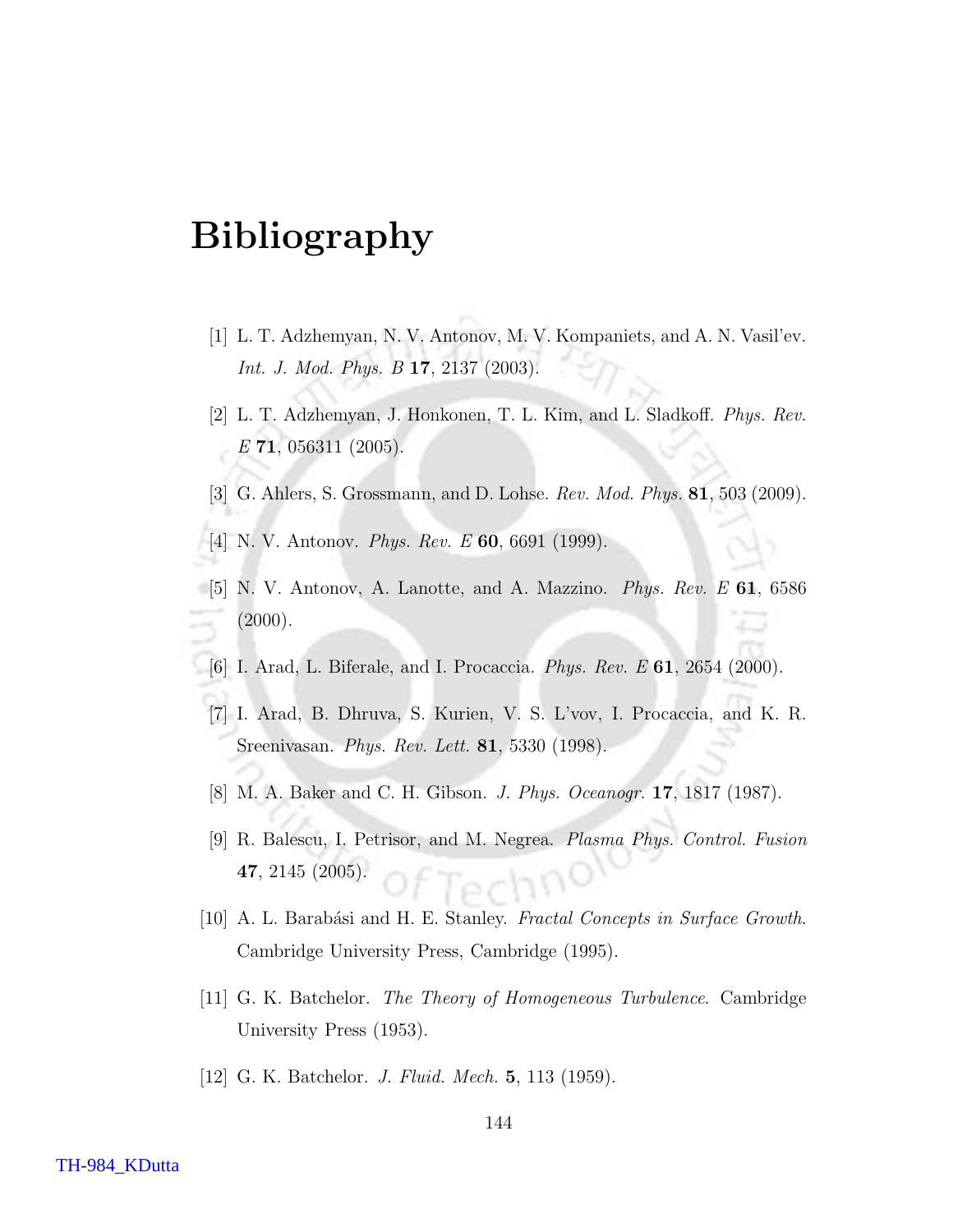- [13] D. Bernard, K. Gawedzcki, and A. Kupiainen. Phys. Rev. E 54, 2624 (1996).
- [14] A. Bhattacharya, S. C. Kassinos, and R. D. Moser. Phys. Fluids 20, 101502 (2008).
- [15] L. Biferale, I. Daumont, A. Lanotte, and F. Toschi. Phys. Rev. E 66, 056306 (2002).
- [16] L. Biferale and F. Toschi. Phys. Rev. Lett. 86, 4831 (2001).
- [17] N. E. J. Boston and R. W. Burling. J. Fluid Mech. 55, 473 (1972).
- [18] G. Brethouwer and E. Lindborg. Geophys. Res. Lett. 35, L06809 (2008).
- [19] J. Buša, M. Hnatich, J. Honkonen, and D. Horvath. *Phys. Rev. E* 55, 381 (1997).
- [20] C. Cambon, R. Rubinstein, and F.S. Godeferd. New J. Phys. 6, 73 (2004).
- [21] V. M. Canuto. The Astro. Journ. 508, 767 (1998).
- [22] D. Carati and L. Brenig. Phys. Rev. A 40, 5193 (1989).
- [23] C. M. Casciola, P. Gualtieri, B. Jacob, and R. Piva. Phys. Rev. Lett. 95, 024503 (2005).
- [24] S. Chandrasekhar. Hydrodynamic and Hydromagnetic Stability. Pergamon Press (1989), 2nd edition.
- [25] C. C. Chang, B. S. Lin, and C.-T. Wang. Phys. Rev. E 67, 047301 (2003).
- [26] J. G. Charney. *J. Atmos. Sci.* 28, 1087 (1971).
- [27] M. Chertkov, C. Connaughton, I. Kolokolov, and V. Lebedev. Phys. Rev. Lett. 99, 084501 (2007).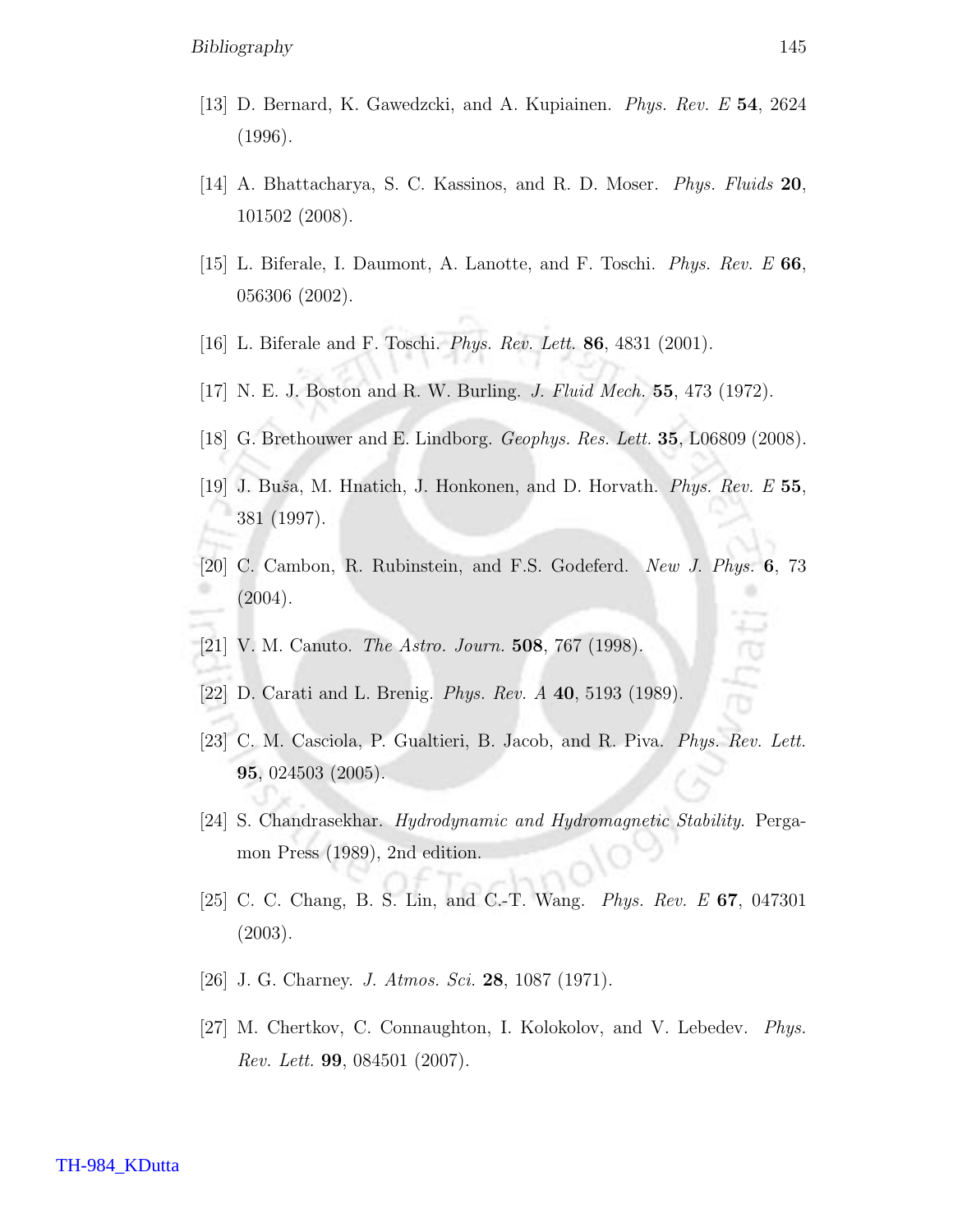- [28] M. Chertkov, G. Falkovich, I. Kolokolov, and V. Lebedev. Phys. Rev. E 52, 4924 (1995).
- [29] J. Y. N. Cho and E. Lindborg. *J. Geophys. Res.* **106**, 10223 (2001).
- [30] P. Y. Chou. *Chin. J. Phys.* 4, 1 (1940).
- [31] A. Rai Choudhuri. The Physics of Fluids and Plasmas. Cambridge University Press, Cambridge (1998).
- [32] I. Chunchuzov. *J. Atmos. Sci.* **59**, 1753 (2002).
- [33] S. Corrsin. *J. Appl. Phys.* **22**, 469 (1951).
- [34] C. DeDominicis and P. C. Martin. *Phys. Rev. A*, **19**, 419 (1979).
- [35] E. Dewan. *Science* **204**, 832 (1979).
- [36] C. Domb and M. S. Green. Phase Transitions and Critical Phenomena, Vol. 2. Academic Press, New York (1972).
- [37] M. Van Dyke. An Album of Fluid Motion. Parabolic, Stanford (1982).
- [38] S. F. Edwards. J. Fluid. Mech. 18, 239 (1964).
- [39] T. Elperin and N. Kleeorin. *Phys. Rev. E* 53, 3431 (1996).
- [40] A. Marenco et al. *J. Geophys. Res.* **103**, 25631 (1998).
- [41] A. Fairhall, O. Gat, V. S. L'vov, and I. Procaccia. Phys. Rev. E 53, 3518 (1996).
- [42] G. Falkovich. *Phys. Rev. Lett.* **69**, 3173 (1992).
- [43] D. Forster, D. R. Nelson, and M. J. Stephen. Phys. Rev. A 16, 732 (1977).
- [44] J. D. Fournier and U. Frisch. *Phys. Rev. A*, **28**, 1000 (1983).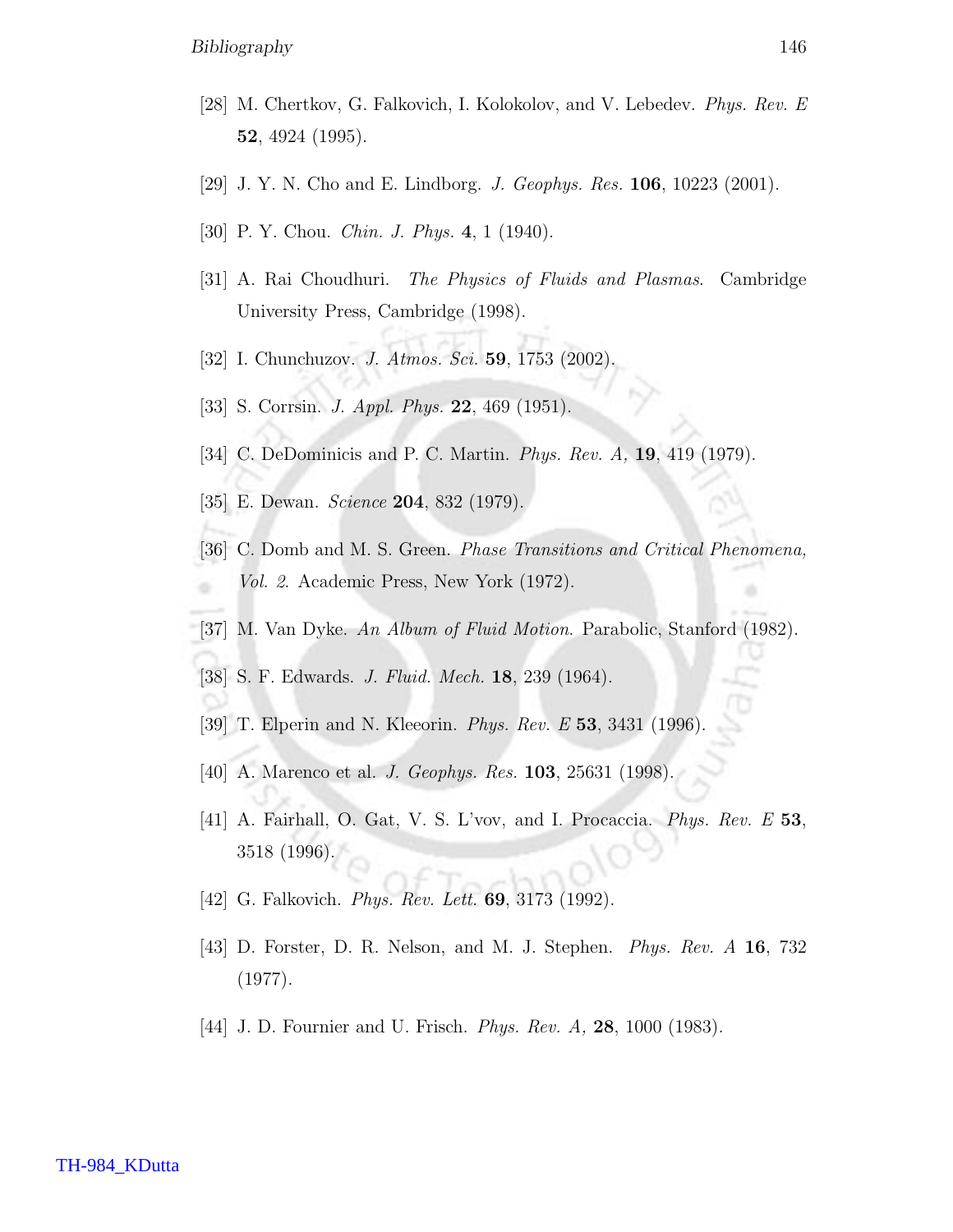- [45] U. Frisch. Turbulence—A Legacy of A. N. Kolmogorov. Cambridge University Press (1999).
- [46] J. Gaite. *Phys. Rev. E* **68**, 056310 (2003).
- [47] S. Garg and Z. Warhaft. *Phys. Fluids* **10**, 662 (1998).
- [48] O. Gat, V.S. L'vov, E. Podivilov, and I. Procaccia. Phys. Rev. E 55, 3836 (1997).
- [49] K. Gawedzki and A. Kupiainen. *Phys. Rev. Lett.* **75**, 3834 (1995).
- [50] C. H. Gibson. *Appl. Mech. Rev.* **49**, 299 (1996).
- [51] J. Glimm and D. H. Sharp. *J. Stat. Phys.* **62**, 415 (1991).
- [52] M. Gonzalez. *Phys. Fluids* **12**, 2302 (2000).
- [53] H. L. Grant, R. W. Stewart, and A. Moilliet. J. Fluid Mech. 12, 241 (1962).
- [54] M. C. Gregg. J. Geophys. Res. 92, 5249 (1987).
- [55] A. S. Gurvich and I. P. Chunchuzov. Ann. Geophys. 26, 2037 (2008).
- [56] K. Hamilton, Y.O. Takahashi, and W. Ohfuchi. J. Geophys. Res. 113, D18110 (2008).
- [57] W. Heisenberg. Z. Phys. **124**, 628 (1948).
- [58] J. O. Hinze. *Turbulence*. McGraw-Hill, New York (1975).
- [59] G. Holloway. *J. Phys. Oceranogr.* **16**, 2179 (1986).
- [60] T. Ishida and Y. Kaneda. Phys. Fluids 19, 075104 (2007).
- [61] T. Ishihara, K Yoshida, and Y. Kaneda. Phys. Rev. Lett. 88, 154501 (2002).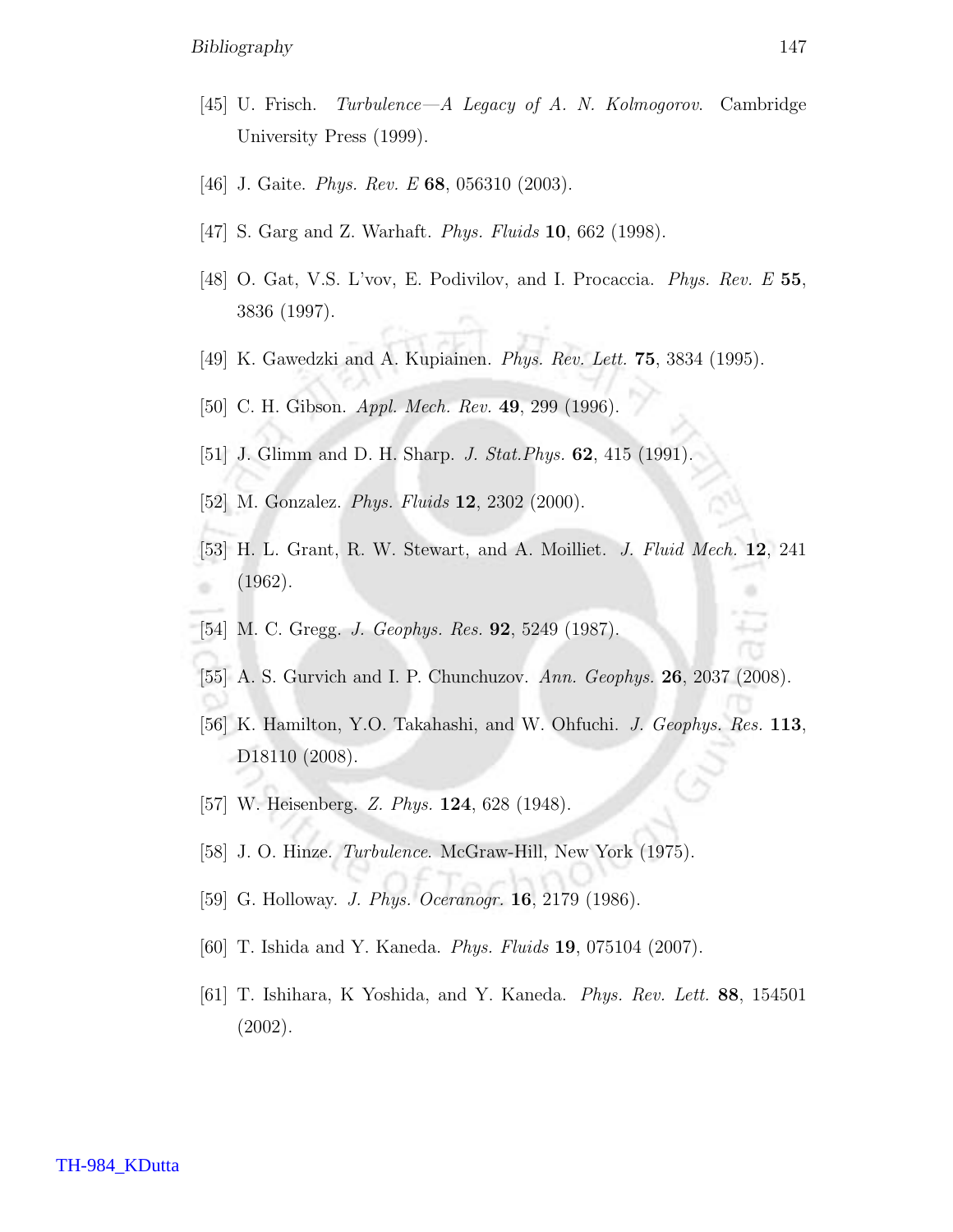- [62] E. C. Itswiere, K. N. Helland, and C. W. van Atta. J. Fluid Mech. 162, 299 (1986).
- [63] C. Itzykson and J. M. Drouffe. Statistical Field Theory, volume 1 and 2. Cambridge University Press (1989).
- [64] C. Itzykson and J. B. Zuber. Quantum Field Theory. Mc-Graw Hill, New York (1980).
- [65] M. N. Izakov. *Planet. Space Sci.* **49**, 47 (2001).
- [66] Y. Kaneda. J. Fluid Mech. 107, 131 (1981).
- [67] M. Kardar, G. Parisi, and Y.-C. Zhang. Phys. Rev. Lett. 56, 889 (1986).
- [68] S. Kassinos, W. Reynolds, and M. Rogers. J. Fluid Mech. 428, 213  $(2001).$
- [69] L. V. Keldysh. Sov. Phys. JETP 20, 1018 (1965).
- [70] R. M. Kerr. *J. Fluid Mech.* **211**, 309 (1990).
- [71] S. Kida and S. Goto. J. Fluid Mech. 345, 307 (1997).
- [72] Y. Kitamura and Y. Matsuda. Geophys. Res. Lett. 33, L05809 (2006).
- [73] N. Kleeorin and I. Rogachevskii. Phys. Rev. E 67, 026321 (2003).
- [74] A. N. Kolmogorov. C. R. Acad. Sci. URSS 30, 301 (1941).
- [75] R. H. Kraichnan. *Phys. Fluids* **10**, 1417 (1967).
- [76] R. H. Kraichnan. Phys. Fluids 30, 1583 (1987).
- [77] R. H. Kraichnan. *Phys. Fluids* **30**, 2400 (1987).
- [78] R. H. Kraichnan. J. Fluid Mech. 5, 497 (1959).
- [79] R. H. Kraichnan. J. Fluid Mech. 47, 513 (1971).
- [80] R. H. Kraichnan. J. Fluid Mech. 47, 525 (1971).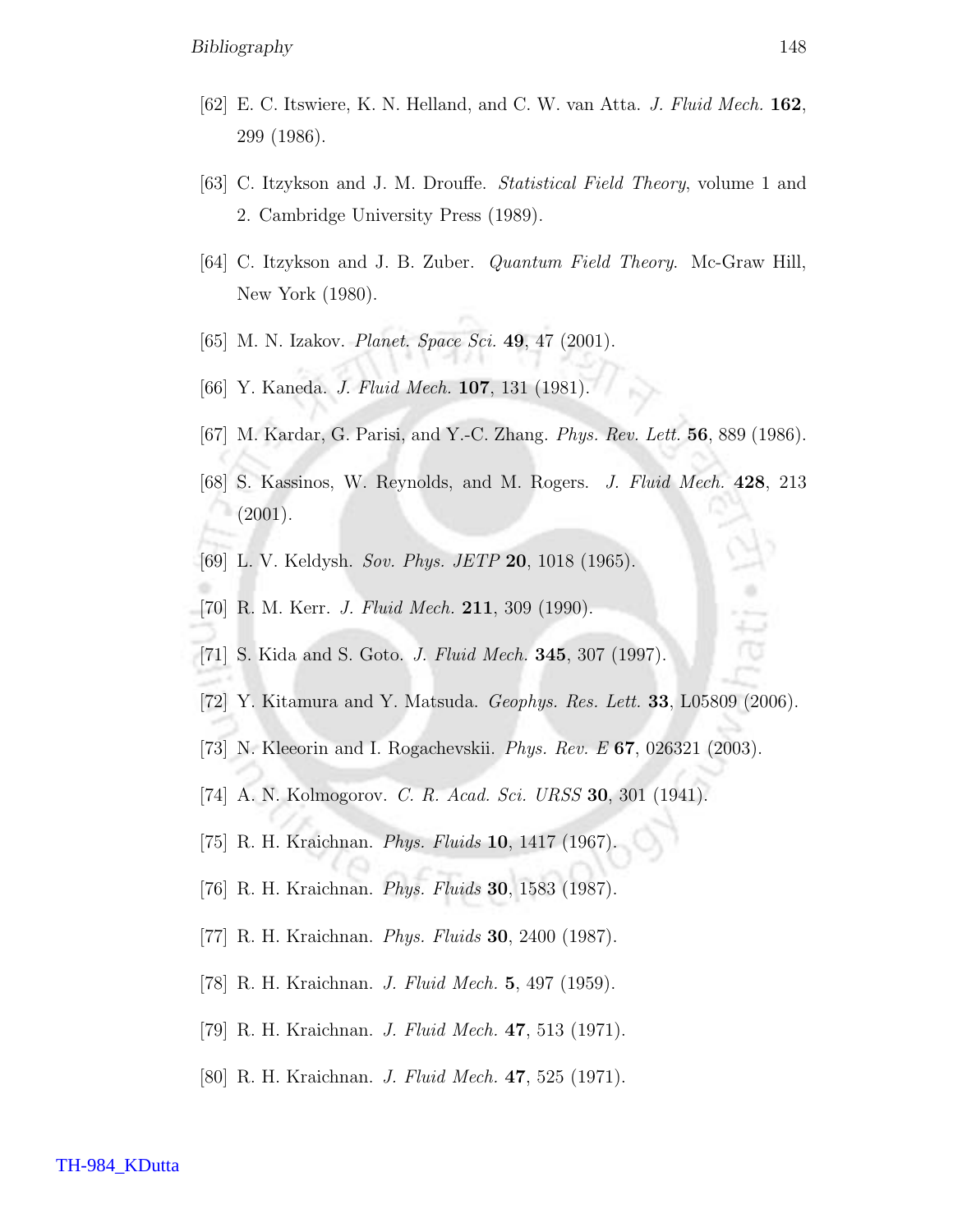- [81] R. H. Kraichnan. *Phys. Fluids* 8, 575 (1965).
- [82] R. H. Kraichnan. *Phys. Fluids* 8, 995 (1965).
- [83] R. H. Kraichnan and J. R. Herring. J. Fluid Mech. 88, 355 (1978).
- [84] R.H. Kraichnan. *Phys. Fluids* **11**, 945 (1968).
- [85] S. Kurien, V. L'vov, I. Procaccia, and K. Sreenivasan. Phys. Rev. E 62, 2206 (2000).
- [86] S. Kurien, V. S. L'vov, I. Procaccia, and K. R. Sreenivasan. Phys. Rev.  $E$  61, 407 (2000).
- [87] L. D. Landau and E. M. Lifshitz. Fluid Mechanics. Pergamon Press, London (1989).
- [88] J. P. Laval, J. C. McWilliams, and B. Dubrulle. Phys. Rev. E 68, 036308 (2003).
- [89] M. Lesieur. Turbulence in Fluids. Springer (2008), 4th edition.
- [90] D. C. Leslie. Developments in the Theory of Turbulence. Clarendon Press, Oxford (1973).
- [91] J. K. Lienhard and C. W. van Atta. *J. Fluid Mech.* **210**, 57 (1990).
- [92] D. K. Lilly. *J. Atmos. Sci.* 46, 2026 (1989).
- [93] B.-S. Lin, C. C. Chang, and C.-T. Wang. Phys. Rev. E 63, 016304  $(2000).$
- [94] E. Lindborg. *J. Atmos. Sci.* **64**, 1017 (2007).
- [95] E. Lindborg. *Phys. Rev. Lett.* **102**, 149401 (2009).
- [96] E. Lindborg. *J. Fluid Mech.* **550**, 207 (2006).
- [97] E. Lindborg. *J. Fluid Mech.* **388**, 259 (1999).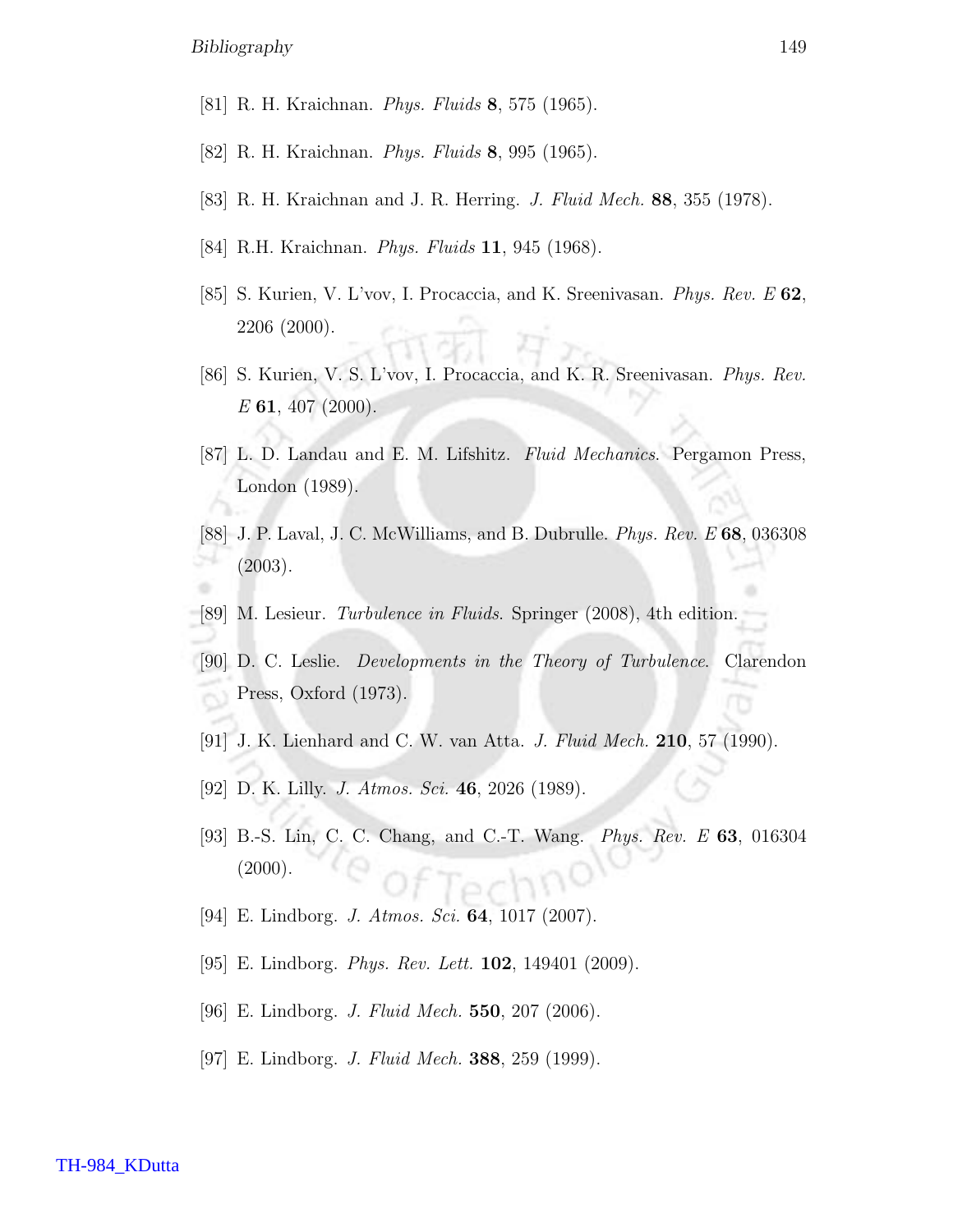- [98] E. Lindborg. Geophys. Res. Lett. 32, L01809 (2005).
- [99] E. Lindborg and J. Y. N. Cho. *Phys. Rev. Lett.* **85**, 5663 (2000).
- [100] J. L. Lumley. *Phys. Fluids* **10**, 855 (1967).
- [101] J. L. Lumley. *J. Atmos. Sci.* 21, 99 (1964).
- [102] V. S. L'vov, I. Procaccia, and V. Tiberkevich. Phys. Rev. E 67, 026312 (2003).
- [103] S. K. Ma and G. Mazenko. *Phys. Rev. B* 11, 4077 (1975).
- [104] L. Machiels. *Phys. Rev. E* 57, 6191 (1998).
- [105] A. Mahalov, B. Nicolaenko, and Y. Zhou. Phys. Rev. E 57, 6187 (1998).
- [106] P. C. Martin, E. D. Siggia, and H. A. Rose. Phys. Rev. A 8, 423 (1973).
- [107] W. D. McComb. The Physics of Fluid Turbulence. Oxford University Press, New York (1990).
- [108] E. Medina, T. Hwa, M. Kardar, and Y.-C. Zhang. Phys. Rev. A 39, 3053 (1989).
- [109] P. K. Mishra and M. K. Verma. Phys. Rev. E 81, 056316 (2010).
- [110] S. D. Mobbs and G. P. Lucas. *Appl. Sci. Res.* **51**, 263 (1993).
- [111] A. S. Monin and A. M. Yaglom. *Statistical Fluid Mechanics*, volume 1 and 2. MIT Press (1971).
- [112] M. K. Nandy. *J. Phys. A: Math. Theor.* **40**, 2219 (2007).
- [113] M. K. Nandy. *Phys. Rev. E* **61**, 2605 (2000).
- [114] M. K. Nandy. *Phys. Rev. E.* **55**, 5455 (1997).
- [115] G. D. Nastrom, K. S. Gage, and W. H. Jasperson. *Nature* **310**, 36 (1984).
- [116] G.D. Nastrom and K. S. Gage. *J. Atmos. Sci.* 42, 950 (1985).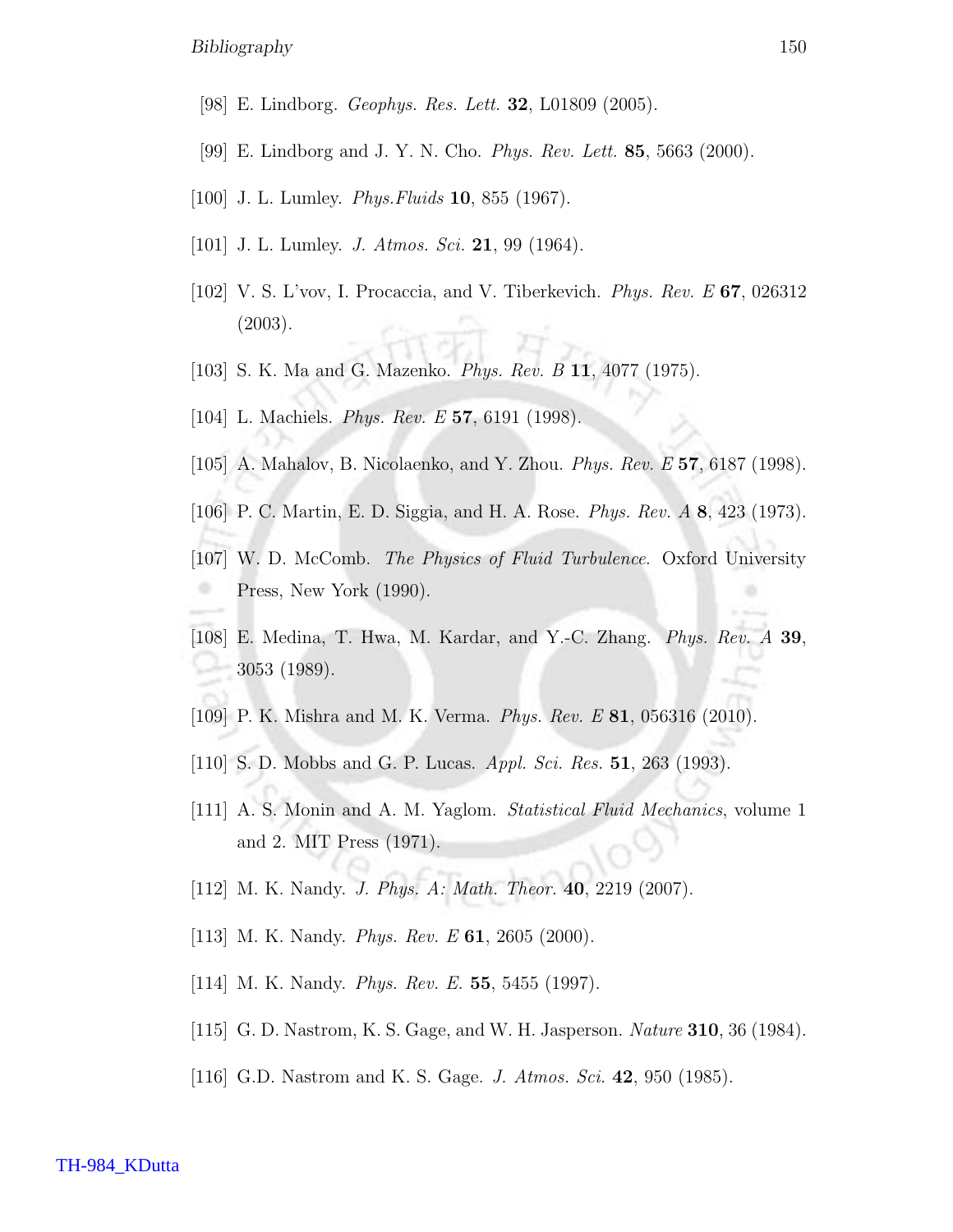- [117] C. L. M. H. Navier. Mem. de l'Acad. des Sciences 6, 389 (1822).
- [118] M. Negrea, I. Petrisor, and B Weyssow. Phys. Scr. 77, 055502 (2008).
- [119] R. E. Newell, V. Thouret, J. Y. N. Cho, P. Stoller, A. Marenco, and H. G. Smit. Nature 398, 316 (1999).
- [120] A. M. Obukhov. *C. R. Acad. Sci. URSS* **32**, 19 (1941).
- [121] A. M. Obukhov. Izv. Akad. Nauk, SSSR, Geogr. i. Geofiz. **13**, 58 (1949).
- [122] S. A. Orszag. *J. Fluid Mech.* 41, 363 (1970).
- [123] Y. H. Pao. *Phys. Fluids* **8**, 1063 (1965).
- [124] Y. H. Pao. *Phys. Fluids* **11**, 1371 (1968).
- [125] J. E. Paquin and S. Pond. *J. Fluid Mech.* **50**, 257 (1971).
- [126] J. Pedlosky. Geophysical Fluid Dynamics. Springer (1987).
- [127] O. M. Phillips. In A. M. Yaglom and V. I. Tarasky, editors, Atmospheric Turbulence and Radio Wave Propagation, pages 121–128. Moscow (1965).
- [128] S. B. Pope. *Turbulent Flows*. Cambridge University Press (2000).
- [129] A. Pumir. *Phys. Fluids* 8, 3112 (1996).
- [130] A. Pumir and B. Shraiman. Phys. Rev. Lett. 75, 3114 (1995).
- [131] A. Pumir, B. I. Shraiman, and E. D. Siggia. Phys. Rev. E 55, R1263 (1997).
- [132] D. Ramsden and G. Holloway. *J. Geophys. Res.* **97**, 3659 (1992).
- [133] O. Reynolds. *Phil. Trans. Roy. Soc. London A* **186**, 123 (1895).
- [134] O. Reynolds. *Phil. Trans. Roy. Soc. London A* **174**, 935 (1883).
- [135] J. J. Riley and S. M. deBruynKops. Phys. Fluids 15, 2047 (2003).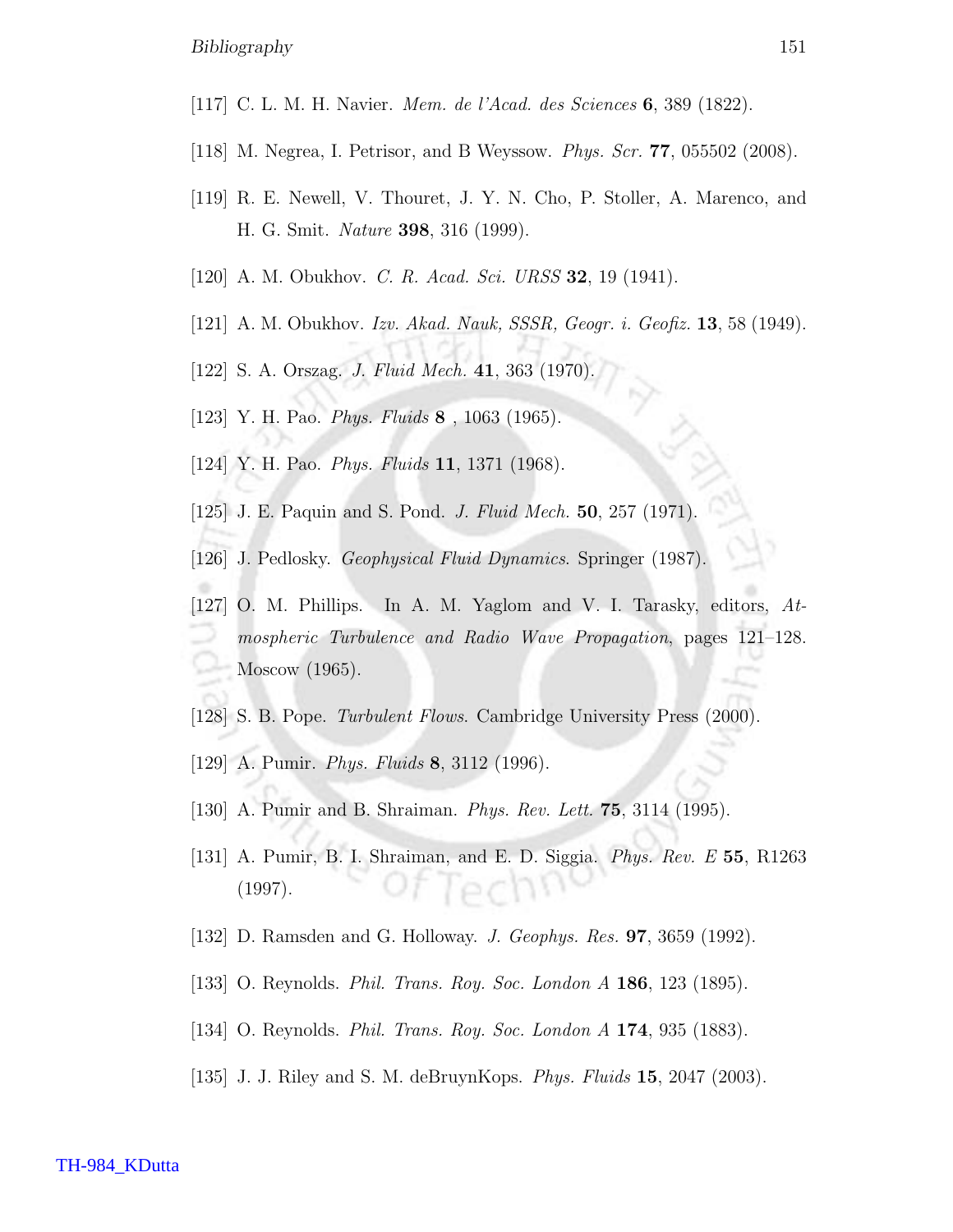- [136] J. J. Riley and M. P. Lelong. Annu. Rev. Fluid Mech. **32**, 613 (2000).
- [137] S. Saddoughi and S. V. Veeravalli. J. Fluid Mech. 268, 333 (1994).
- [138] J. Schumacher, K. Sreenivasan, and P. Yeung. Phys. Fluids 15, 84 (2003).
- [139] M. G. Shats, H. Xia, and H. Punzmann. *Phys. Rev. E*  $71$ , 046409 (2005).
- [140] M. G. Shats, H. Xia, H. Punzmann, and G. Falkovich. *Phys. Rev. Lett.* 99, 164502 (2007).
- [141] X. Shen and Z. Warhaft. *Phys. Fluids* **12**, 2976 (2000).
- [142] X. Shen and Z. Warhaft. *Phys. Fluids* **12**, 2976 (2000).
- [143] X. Shen and Z. Warhaft. *Phys. Fluids* **14**, 370 (2002).
- [144] B. Shivamoggi. Theoretical Fluid Dynamics. John Wiley (1998), 2nd edition.
- [145] B. Shraiman and E. Siggia. Nature (London) 405, 639 (2000).
- [146] B. I. Shraiman and E. D. Siggia. Phys. Rev. Lett. 77, 2463 (1996).
- [147] C. Sidi and F. Dalaudier. Adv. Space. Res. 10, 25 (1990).
- [148] W. C. Skamarock. *Mon. Wea. Rev.* **132**, 3019 (2004).
- [149] W. C. Skamarock and J. B. Klemp. J. Comput. Phys. 227, 3465 (2008).
- [150] K. S. Smith and R. Tulloch. J. Atmos. Sci. 66, 1073 (2009).
- [151] K. R. Sreenivasan. Phys. Fluids 8, 189 (1996).
- [152] A. Staicu, B. Vorselaars, and W. Water. Phys. Rev. E. 68, 046303 (2003).
- [153] A. Staicu and W. Water. *Phys. Rev. Lett.* **90**, 094501 (2003).
- [154] C. Staquet and J. Sommeria. Ann. Rev. Fluid Mech. 34, 559 (2002).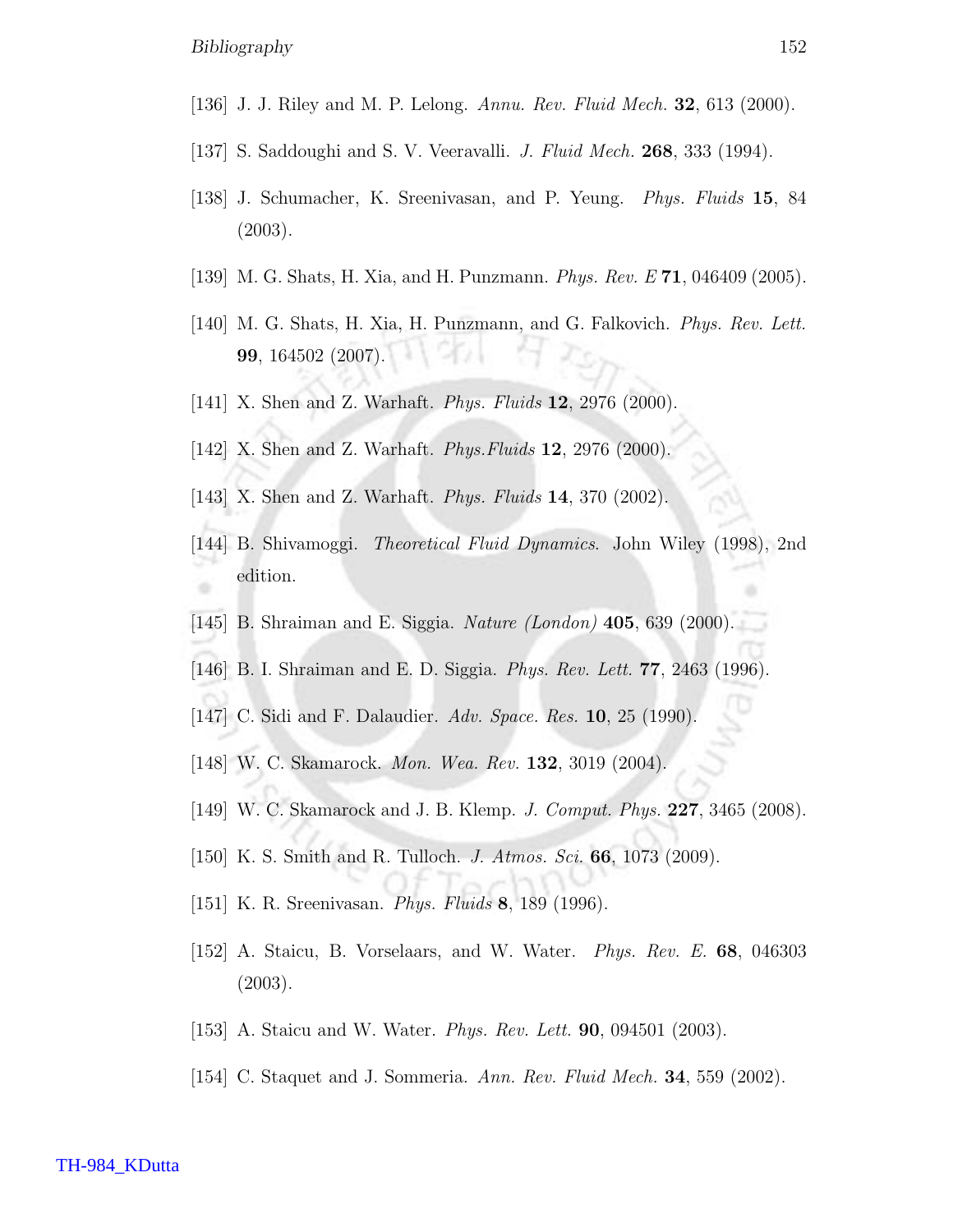- [155] D.C. Stillinger, K. N. Helland, and C. W. van Atta. J. Fluid Mech. 131, 91 (1983).
- [156] G. G. Stokes. Trans. Camb. Phil. Soc. 8, 287 (1845); 9, 8 (1845).
- [157] S. Sukoriansky, B.Galperin, and I. Staroselsky. Phys. Fluids. 17, 085107 (2005).
- [158] Y. O. Takahashi, K. Hamilton, and W. Ohfuchi. Geophys. Res. Lett. 33, L12812 (2006).
- [159] T. Tatsumi. Adv. Appl. Mech. 20, 39 (1980).
- [160] H Tennekes and J. L. Lumley. A First Course in Turbulence. MIT Press, Cambridge (1972).
- [161] P. W. Terry. *Rev. Mod. Phys.* **72**, 109 (2000).
- [162] M. Tjernström. *J. Appl. Mateor.* **32**, 948 (1993).
- [163] A. A. Townsend. The Structure of Turbulent Shear Flow. Cambridge University Press (1976).
- [164] Y. Tsuji. In Y. Kaneda and T Gotoh, editors, Statistical Theories and Computaional Approaches to Turbulence, Modern Perspectives and Applications to Global-scale Flows. Springer (2002).
- [165] R. Tulloch and K. S. Smith. *Proc. Nat. Acad. Sci.* **103**, 14690 (2006).
- [166] R. Tulloch and K. S. Smith. *J. Atmos. Sci.* **66**, 450 (2009).
- [167] K. K. Tung and W. W. Orlando. J. Atmos. Sci. 60, 824 (2003).
- [168] T. VanZadt. Geophys. Res. Lett. 9, 575 (1982).
- [169] M. K. Verma. *Phys. Rev. E* **64**, 026305 (2001).
- [170] M. K. Verma. *Phys. Rep.* **401**, 229 (2004).
- [171] M. K. Verma. *Int. J. Mod. Phys. B* **15**, 3419 (2001).